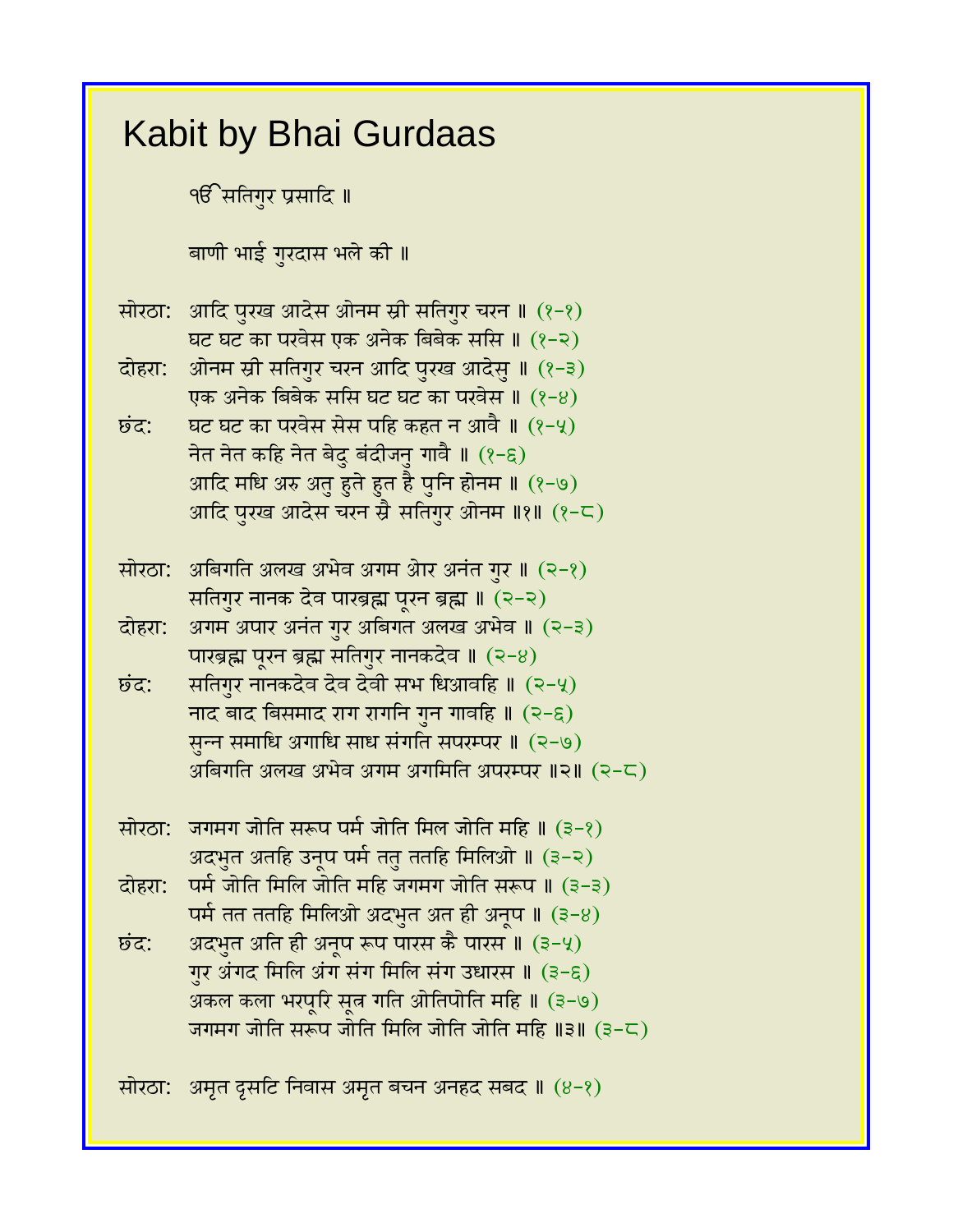| दोहरा:<br>छंद: | सतिगुर अमर प्रगास मिलि अमृत अमृत भए ॥ (४-२)<br>अमृत बचन अनहद सबद अमृत द्रसटि निवास ॥ (४-३)<br>मिलि अमृत अमृत भए सतिगुर अमर प्रगास ॥ (8-8)<br>सतिगुर अमर प्रगास तास चरनाम्रत पावै ॥ (8-५)<br>काम नाम निहिकाम परमपद सहज समावै ॥ (४-६)<br>गुरमुखि संधि सुगंध साध संगति निज आसन ॥ (४-७) |
|----------------|-------------------------------------------------------------------------------------------------------------------------------------------------------------------------------------------------------------------------------------------------------------------------------------|
|                | अमृत दृसटि निवास अमृत मुख बचन प्रगासन ॥४॥ (४-८)                                                                                                                                                                                                                                     |
| सोरठा:         | ब्रहमासन बिस्राम गुर भए गुरमुखि संधि मिलि ॥ (५-१)<br>गुरमुखि रमता राम राम नाम गुरमुखि भए ॥ (५-२)                                                                                                                                                                                    |
| देहरा:         | गुर भए गुरसिख संध मिलि ब्रहमासन बिस्राम ॥ (५-३)                                                                                                                                                                                                                                     |
|                | राम नाम गुरमुखि भए गुरमुखि रमता राम ॥ (५-४)                                                                                                                                                                                                                                         |
| छंद:           | गुरमुखि रमता राम नाम गुरमुखि प्रगटाइओ ॥ (५-५)                                                                                                                                                                                                                                       |
|                | सबद सुरति गुरु गिआन धिआन गुर गुरू कहाइओ ॥ (५-६)                                                                                                                                                                                                                                     |
|                | दीप जोति मिलि दीप जोति जगमग अंतरि उर ॥ (५-७)                                                                                                                                                                                                                                        |
|                | गुरमुखि रमता राम संध गुरमुखि मिलि भए गुर ॥५॥ (५-८)                                                                                                                                                                                                                                  |
| सोरठा:         | आदि अंति बिसमाद फल दूम गुर सिख संध गति ॥ (६-१)<br>आदि पर्म परमादि अंत अनंत न जानिऐ ॥ (६-२)                                                                                                                                                                                          |
| दोहरा:         | फल दूम गुरसिख संध गति आदि अंत बिसमादि ॥ (६-३)                                                                                                                                                                                                                                       |
|                | अंत अनंत न जानीऐ आद पर्म परमादि ॥ (६-४)                                                                                                                                                                                                                                             |
| छंद:           | आदि पर्म परमादि नाद मिलि नाद सबद धुनि ॥ (६-५)                                                                                                                                                                                                                                       |
|                | सलिलहि सलिल समाइ नाद सरता सागर सुनि ॥ (६-६)                                                                                                                                                                                                                                         |
|                | नरपति सुत नृप होत जोति गुरमुखि गुन गुरजन ॥ (६-७)                                                                                                                                                                                                                                    |
|                | राम नाम प्रसादि भए गुरु ते गुर अरजन ॥६॥ (६−८)                                                                                                                                                                                                                                       |
|                | सोरठा: पूरन ब्रह्म बिबेक आपा आप प्रगास हुइ ॥ (७-१)                                                                                                                                                                                                                                  |
|                | नाम दोइ प्रभ एक गुर गोबिंद बखानीऐ ॥ (७-२)                                                                                                                                                                                                                                           |
|                | दोहरा: आपा आप प्रगास होइ पूरन ब्रह्म बिबेक ॥ (७-३)                                                                                                                                                                                                                                  |
|                | गुर गोबिंद बखानीऐ नाम दोइ प्रभ एक ॥ (७-४)                                                                                                                                                                                                                                           |
| छंद:           | नाम दोइ प्रभ एक टेक गुरमुखि ठहराई ॥ (७−५)                                                                                                                                                                                                                                           |
|                | आदि भए गुर नाम दुतीआ गोबिंद बडाई ॥ (७-६)                                                                                                                                                                                                                                            |
|                | हरि गुर हरिगोबिंद रचन रचि थापि ओथापन ॥ (७−७)                                                                                                                                                                                                                                        |
|                | पूरन ब्रह्म बिबेक प्रगट हुइ आपा आपन ॥७॥ (७-८)                                                                                                                                                                                                                                       |
|                |                                                                                                                                                                                                                                                                                     |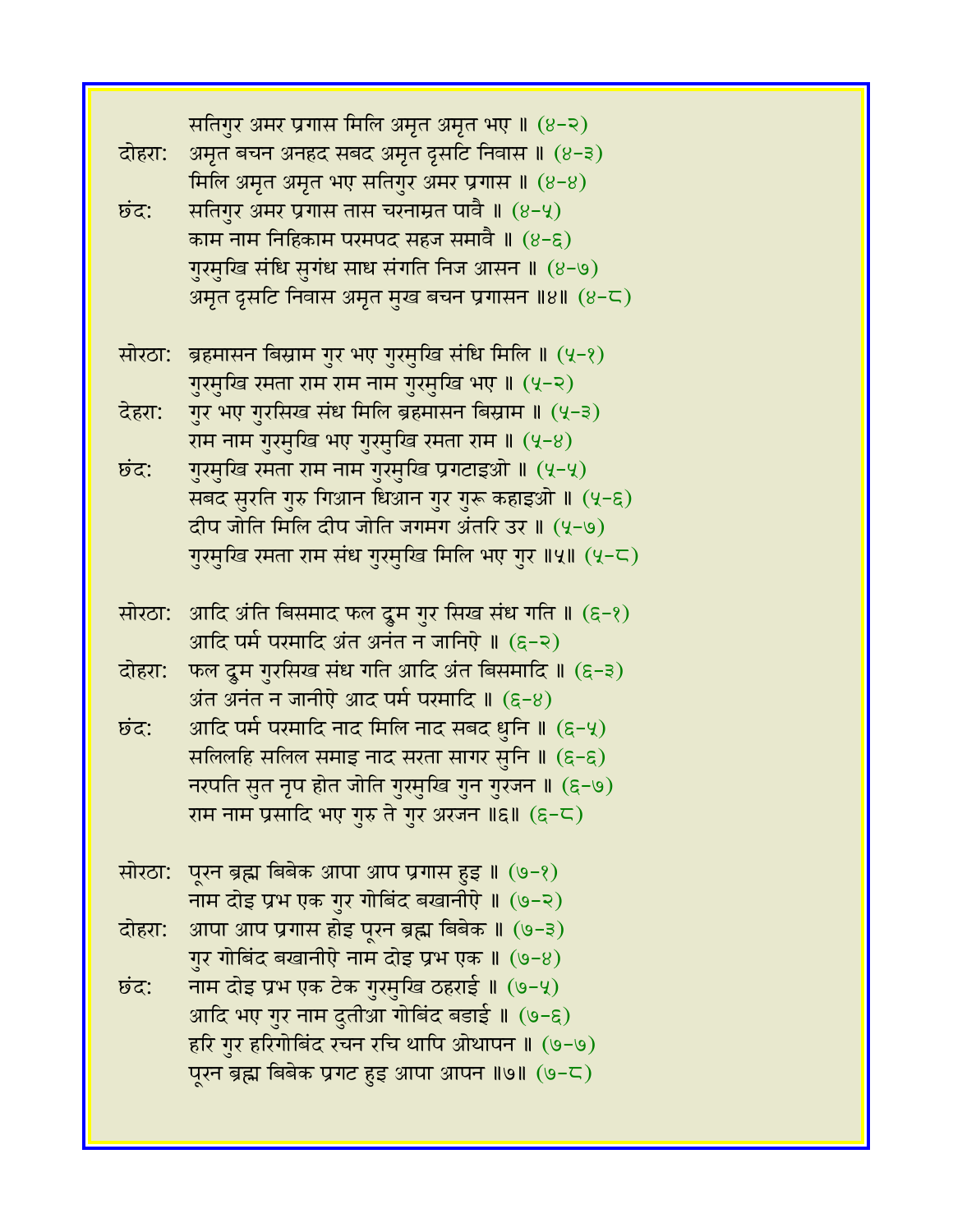| सोरठा:                                           | क्सिमादहि बिसमाद असचरजहि असचरज गति ॥ (८−१)                |  |
|--------------------------------------------------|-----------------------------------------------------------|--|
|                                                  | आदि पुरख परमादि अदभुत परमदभुत भए ॥ (८-२)                  |  |
| दोहरा:                                           | असचरजहि असचरज गति बिसमादहि बिसमाद ॥ (८-३)                 |  |
|                                                  | अदभुत परमदभुत भए आदि पुरख परमादि $\parallel$ ( $\sim$ -8) |  |
| छंद:                                             | आदि पुरख परमादि स्वादरस गंध अगोचर ॥ (८-५)                 |  |
|                                                  | द्रसटि दरस असपरस सुरति मति सबद मनोचर ॥ (८-६)              |  |
|                                                  | लोग बेद गति गिआन लखे नहीं अलख अभेवा ॥ (८-७)               |  |
|                                                  | नेत नेत करि नमो नमो नम ससि गुरदेवा ॥८॥ (८-८)              |  |
|                                                  |                                                           |  |
| कबित                                             |                                                           |  |
| दरसन देखत ही सुधि की न सुधि रही (१-१)            |                                                           |  |
| बुधि की न बुधि रही मति मै न मति है। (१-२)        |                                                           |  |
| सुरति मै न सुरति अउ धिआन मै न धिआनु रहिओ (६-३)   |                                                           |  |
| गिआन मै न गिआन रहिओ गति मै न गति है। $(\xi - 8)$ |                                                           |  |
| धीरजु को धीरजु गरब को गरबु गइओ (६-५)             |                                                           |  |
| रति मै न रति रही पति रति पति मै ॥ (६-६)          |                                                           |  |

- अदभुत परमदभुत बिसमै बिसम (१-७)
- असचरजै असचरज अति अति मै ॥ $\epsilon \parallel (\epsilon-\zeta)$

दसम सथान के समानि कउन भउन कहओ (१०-१) गुरमुखि पावै सु तउ अनत न पावई । (१०-२) उनमनी जोति पटंतर दीजै कउन जोति (१०-३)  $\overline{a}$ द्धआ कै दिखावै जाही ताही बनि आवई। (१०-४) अनहद नाद समसरि नाद बाद कओन  $(80 - 4)$ स्रीगुर सुनावे जाहि सोई लिव लावई । (१०-६) निझर अपार धार तुलि न अमृत रस (१०-७) अपिओ पीआवै जाहि ताही मै समावई ॥१०॥  $(20 - \zeta)$ 

गुर सिख संधि मिले बीस इकईस इसि (११-१) इत ते उलंधि उत जाइ ठहरावई । (११-२) चर्म दूसटि मृद पेखै दिब दूसटि कै (११-३) जगमग जोति ओुनमनी सुध पावई। (११-8) सुरति संकोचत ही बजर कपाट खोलि (११-५) नाद बाद परै अनहत लिव लावई ।  $(22-\epsilon)$ बचन बिसरजत अनरस रहित हुइ (११-७)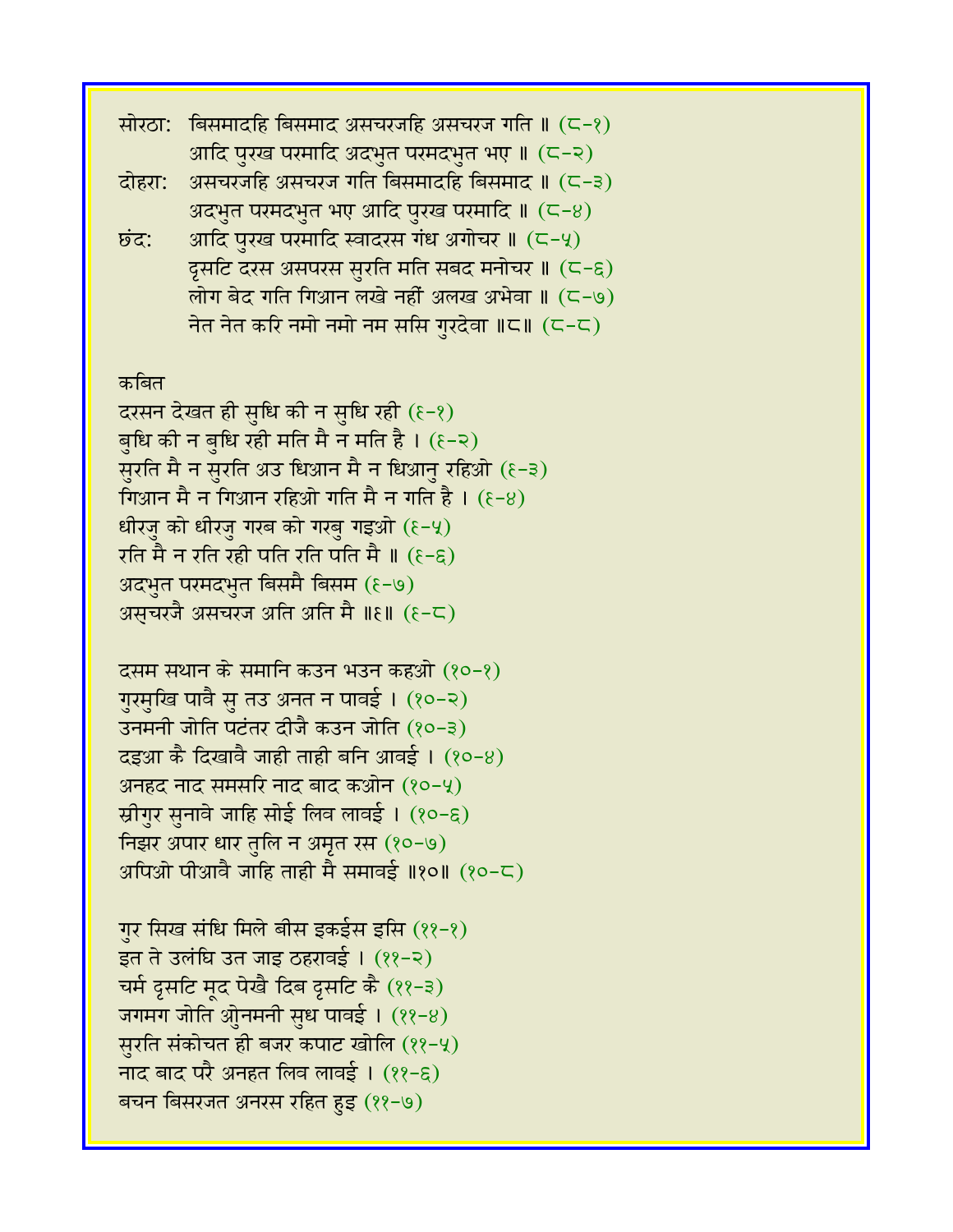**निझर अपार धार अपिड़ पीआवई ॥११॥**  $(22-\zeta)$ 

जउ लउ अनरस बस तउ लउ नहीं प्रेम रसु  $(82-8)$ जउ लउ अनरस आपा आपु नही देखीऐ। (१२-२) जउ लउ आन गिआन तउ लउ नही अधिआतम गिआन (१२-३) ज़उ लउ नाद बाद न अनाहद बिसेखीऐ।  $(22-8)$ जउ लउ अहम्बुधि सुधि होइ न अंतरि गति  $(22-4)$ जउ लउ न लखावै तउ लउ अलख न लेखीऐ । (१२-६) सतिरूप सतिनाम सतिगुर गिआन धिआन (१२-७) एक ही अनेकमेक एक एक भेखीऐ ॥१२॥ (१२-८)

नाना मिसटान पान बहु बिंजनादि स्वाद (१३-१) सीचत सर्ब रस रसना कहाई है। (१३-२)  $546$  दरस अरु सबद सुरति लिव (१३-३) गिआन धिआन सिमरन अमित बड़ाई है।  $(33-8)$ सकल सुरति असपरस अउ राग नाद (१३-५) बुधि बल बचन बिबेक टेक पाई है।  $(23-5)$ गुरमति सतिनाम सिमरत सफल हुइ (१३-७) बोलत मधुर धुनि सुन्न सुखदाई है ॥१३॥ (१३-८)

प्रेमरस बसि हुइ पतंग संगम न जानै  $(88-8)$ बिरह बिछोह मीन हुइ न मरि जाने है।  $(88-2)$ दरस धिआन जोति मै न हुइ जोती सरूप (१४-३) चरन बिमुख होइ प्रान ठहराने है ।  $(88-8)$ मिलि बिछरत गति प्रेम न बिरह जानी  $(28-9)$ मीन अउ पतंग मोहि देखत लजाने है ।  $(88-6)$ मानस जनम धिगु धंनि है तृगद जोनि (१४-७) कपट सनेह देह नख़ न माने है ॥१४॥ (१४-८)

गुरमुखि सुखफल स्वाद बिसमाद अति (१५-१) अकथ कथा बिनोद कहत न आवई। (१५-२) गुरमखि सुखफल गंध परमदभुत (१५-३) सीतल कोमल परसत बनि आवई ।  $(84-8)$ गुरमुखि सुखफल महिमा अगाधि बोध (१५-५) गुर सिख संध मिलि अलख लखावई। (१५-६)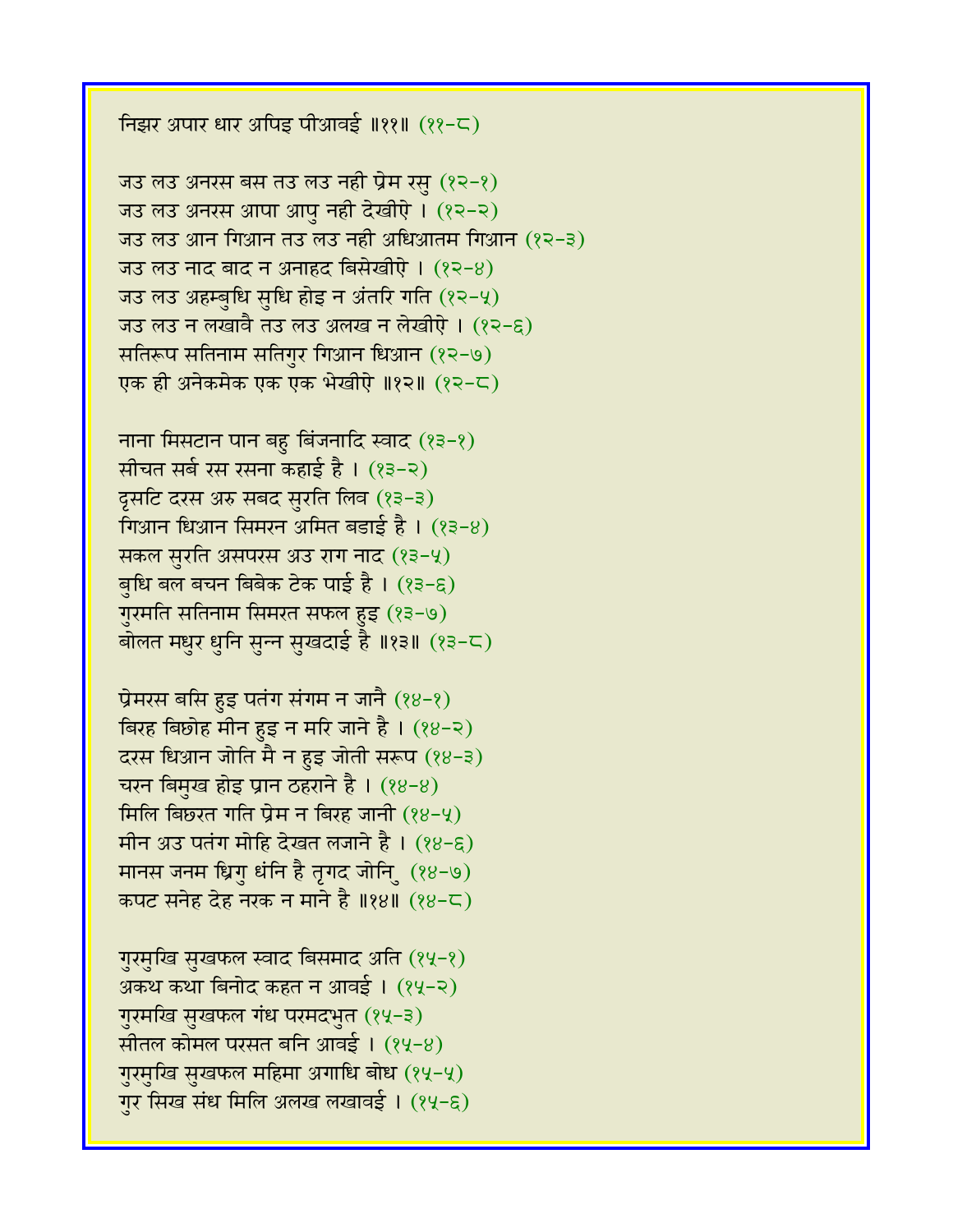गुरमुखि सुखफल अंगि अंगि कोट सोभा (१५-७) माइआ कै दिखावै सो तो अनत न धावई ॥१५॥ (१५-८)

उलटि पवन मन मीन की चपल गति  $(85-8)$ सतिगुर परचे परमपद पाए है। (१६-२) सूरसर सोखि पोखि सोमसर पूरन कै (१६-३) बंधन दे मृतसर अपीआँ पिआए है।  $(85-8)$ अजरहि जारि मारि अमरहि भ्राति छाडि  $(85-4)$ असथिर कंध हंस अनत न धाए है ।  $(85-6)$ आदै आद नादै नाद सललै सलिल मिलि (१६-७) ब्रह्मै ब्रह्म मिलि सहज समाए है ॥१६॥  $(85-5)$ 

चिरंकाल मानस जनम निरमोल पाए  $(89-8)$ सफल जनम गुर चरन सरन कै । (१७-२) लोचन अमोल गुर दरस अमोल देखे (१७-३) स्रवन अमोल गुर बचन धरन कै।  $(89-8)$ नासका अमोल चरनारबिंद बासना कै  $(89-4)$ रसना अमोल गुरमंत्र सिमरन कै ॥ (१७-६) हसन अमोल गुरदेव सेव कै सफल (१७-७) चरन अमोल परदछना करन कै ॥१७॥  $(29-5)$ 

दरस धिआन दिबि दूसटि प्रगास भई  $(2\zeta - 2)$ करुना कटाछ दिबि देह परवान है।  $(25-2)$ सबद सरति लिव बजर कपाट खुले  $(8-3)$ प्रेम रस रसना कै अमृत निधान है।  $(8\zeta - 8)$ चरन कमल मकरंद बासना सुबास हसत  $(8C - 4)$ पूजा प्रनाम सफल सु गिआन है। (१८-६) अंग अंग बिसम स्रबंग मै समाइ भए  $(25-9)$ मन मनसा थकत ब्रह्म धिआन है ॥१८॥ (१८-८)

गुरमुखि सुखफल अति असचरज मै (१६-१) हेरत हिराने आन धिआन बिसराने है ।  $(85-8)$ गुरमुखि सुखफल गंध रस बिसम हुइ (१६-३) अनरस बासना बिलास न हिताने है ।  $(85-8)$ गुरमुखि सुखफल अदभुत असथान (१६-५)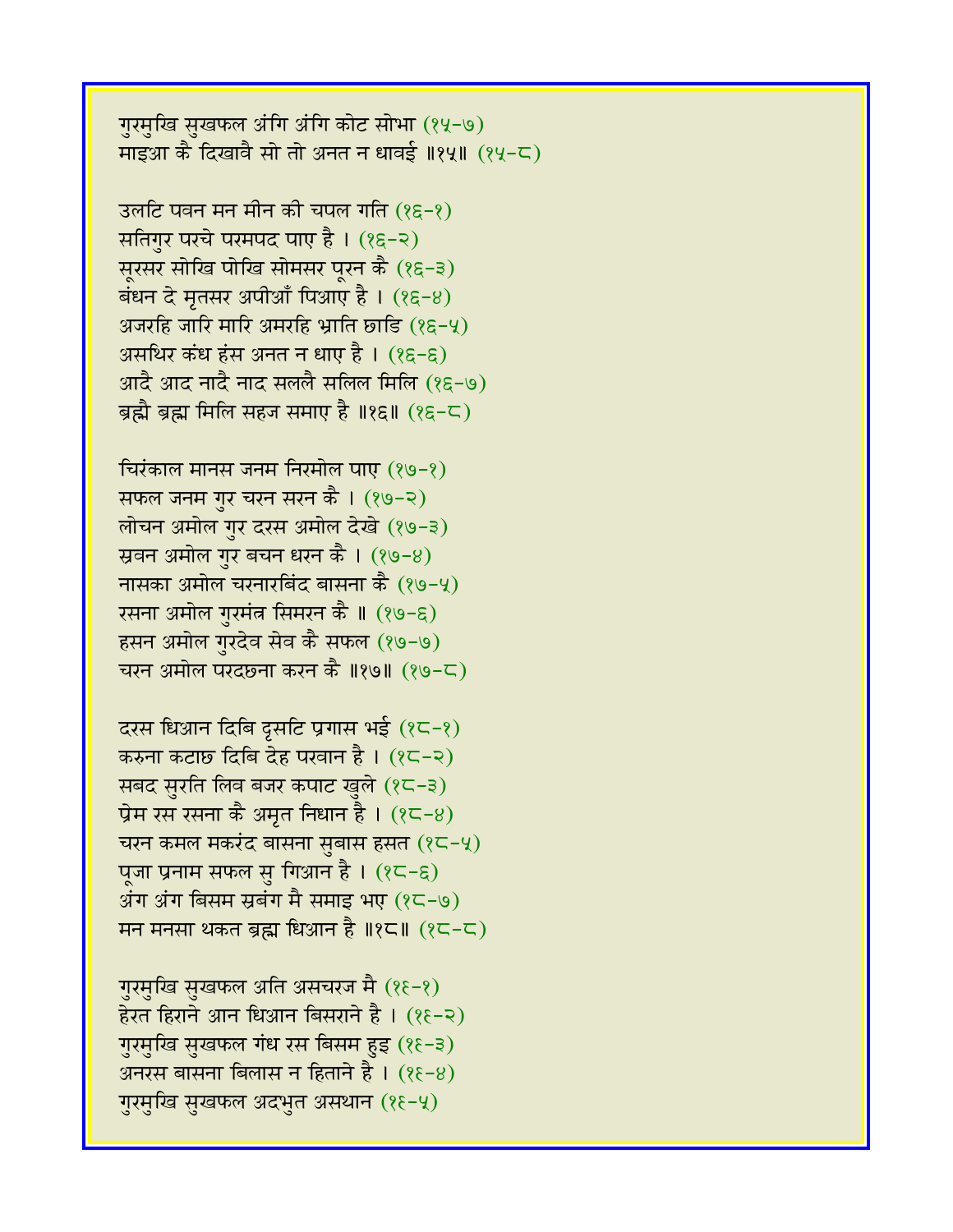मृत मंडल असथल न लुभाने है। (१६-६) गुरमुखि सुखफल संगति मिलाप देख (१६-७) आन गिआन धिआन सभ निरस करि जाने है ॥१६॥ (१६-८)

गुरमुखि सुखफल दइआ़ कै दिखावै जाहि (२०-१) ताहि आन रूप रंग देखे नाही भावई। (२०-२) गुरमुखि सुखफल मइआ कै चखावै जाहि (२०-३) ताहि अनरस नहीं रसना हितावही ।  $(20-8)$ गुरमुखि सुखफल अगहु गहावै जाहि (२०-५) सर्ब निधान परसन कउ न धावई । (२०-६) गुरमुखि सुखफल अलख लखावै जाहि (२०-७) अकथ कथा बिनोद वाही बनि आवई ॥२०॥ (२०-८)

सिंध नाथ जोगी जोग धिआन मै न आन सके (२१-१) बेद पाठ करि ब्रहमादिक न जाने है। (२१-२) अधिातम गिआन कै न सिव सनकादि पाए (२१-३) जग भोग मै न इंदादिक पहिचाने है।  $(22-8)$ नउम सिमरन कै सेखादिक न संख जानी  $(22-4)$ ब्रहमचरज नारदादक हिराने है । (२१-६) नाना अवतार कै अपार को न पार पाइओ (२१-७) पूरन ब्रह्म गुरसिख मन माने है ॥२१॥ (२१-८)

गुर उपदेस रिंदै निवास जासु (२२-१) धिआन गुर मुरति कै पूरन ब्रह्म है। (२२-२) गुरमुखि सबद सुरति उनमान गिआन (२२-३) सहज सुभाइ सरबातम कै सम है ॥  $(22-8)$ हउमै तिआगि तिआगी बिसमाद को बैरागी भए (२२-५) मन ओुनमनलिव गंमिता अगम्म है।  $(22-\epsilon)$ सूखम असथूल मूल एक ही अनेक मेक (२२-७) जीवन मुकति नमो नमो नमो नम $\frac{3}{6}$  ॥२२ ॥ (२२-८)

दरसन जोति न जोती सरूप हुइ पतंग  $(23-2)$ सबद सुरति मृग जुगति न जानी है। (२३-२) चरन कमल मकरंद न मधुप गति (२३-३) बिरह बिओग हुइ न मीन मरिजाने है।  $(23-8)$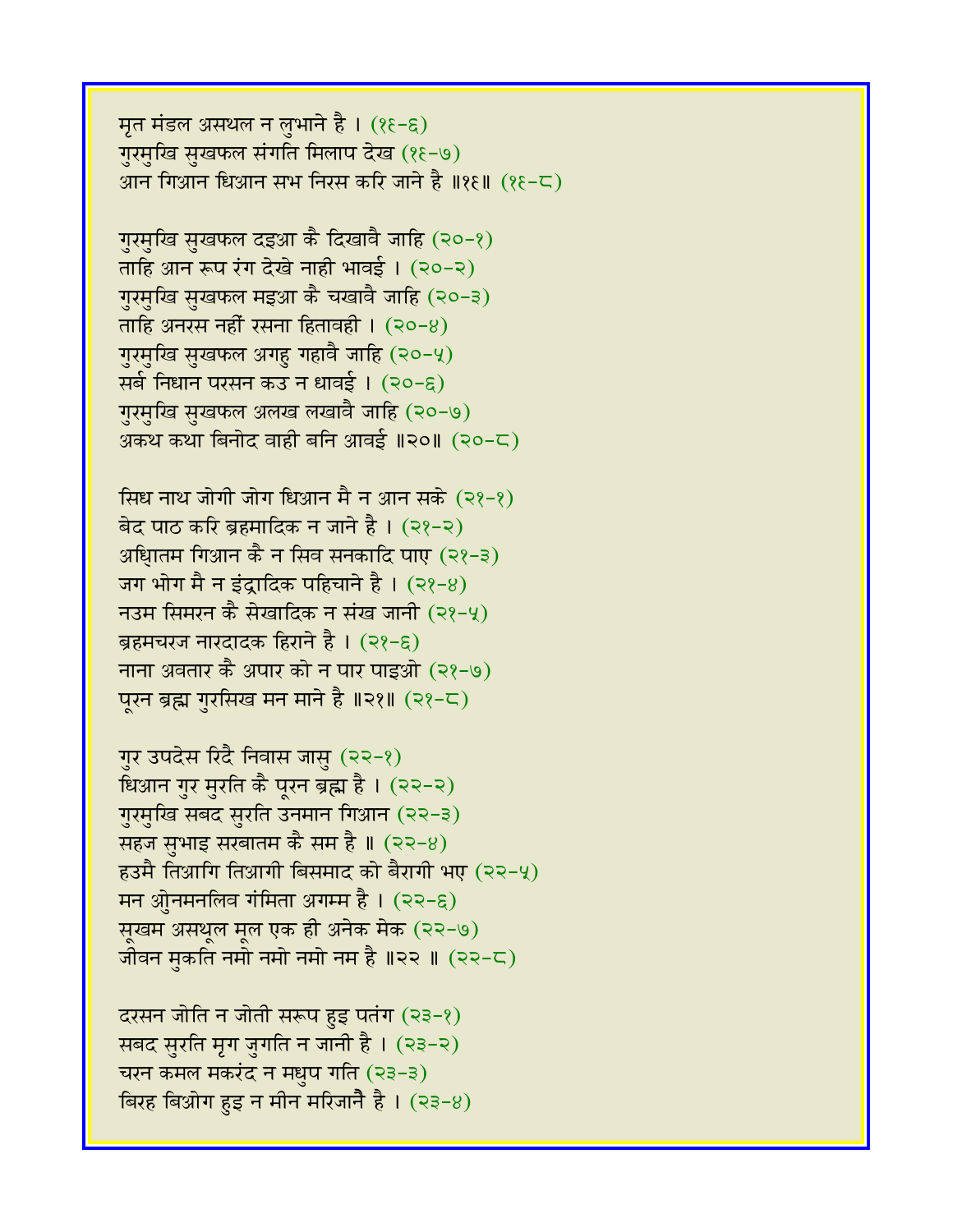आसा मैनिरास हुइ बिस्वास उर आने है॥२६॥ (२६-८) गुरमति सति करि सिम्बल सफल भए (२७-१) गुरमति सति करि बाँस मै सुगंध है। (२७-२) गुरमति सति करि कंचन भए मनुर (२७-३)

गुरमति सति करि बैर निखैर भए (२६-१) पूरन ब्रह्म गुर सर्ब मै जाने है। (२६-२) गुरमति सति करि भेद निरभेद भए (२६-३)  $\zeta$ बिधा बिधि निखेध खेद बिनासने है। (२६-४) गरमति सति करि बाइस परमहंस  $(2\xi-\gamma)$ गिआन अंस बंस निरगंध गंध ठाने है ।  $(2\xi-\xi)$ गुरमति सति करि कर्म भर्म खोए (२६-७)

गुरमति सति करि अधम असाध साध (२५-१) गुरमति सति करि जंत संत नाम है । (२५-२) गुरमति सति करि अबिबेकी हुइ बिबेकी (२५-३) गुरमति सति करि काम निहकाम है ।  $(24-8)$ गुरमति सति करि अगिआनी ब्रहमगिआनी (२५-५) गुरमति सति करि सहज बिस्राम है । (२५-६) गुरमति सति करि जीवन मुकति भए (२५-७) गुरमति सति करि निहचल धाम है ॥२५॥ (२५-८)

गुरमति सति करि चंचल अचल भए (२४-१) महा मल मृत धारी निर्मल कीने है।  $(28-2)$ गुरमति सति करि जोनि कैी अजोनि भए (२४-३) काल सै अकाल कै अमर पद दीने है। (२४-४) गुरमति सति करि हउमै खोइ होइ रेन (२४-५) तृकुटी तृबेनी पारि आपा आप चीने है । (२४-६) गुरमति सति करि बरन अबरन भए (२४-७)  $\hat{P}$  भ्रम निवारि डारि निरभै को लीने है ॥२४॥ (२४-८)

एक एक टेक न टरत है तृगद जोनि (२३-५) चातुर चतर गुन होइ न हिरानै है।  $(23-6)$ पाहन कठोर सतिगुर सुख सागर मै (२३-७) सूनि मम नाम जम नरक लजानै है ॥२३॥  $(23-5)$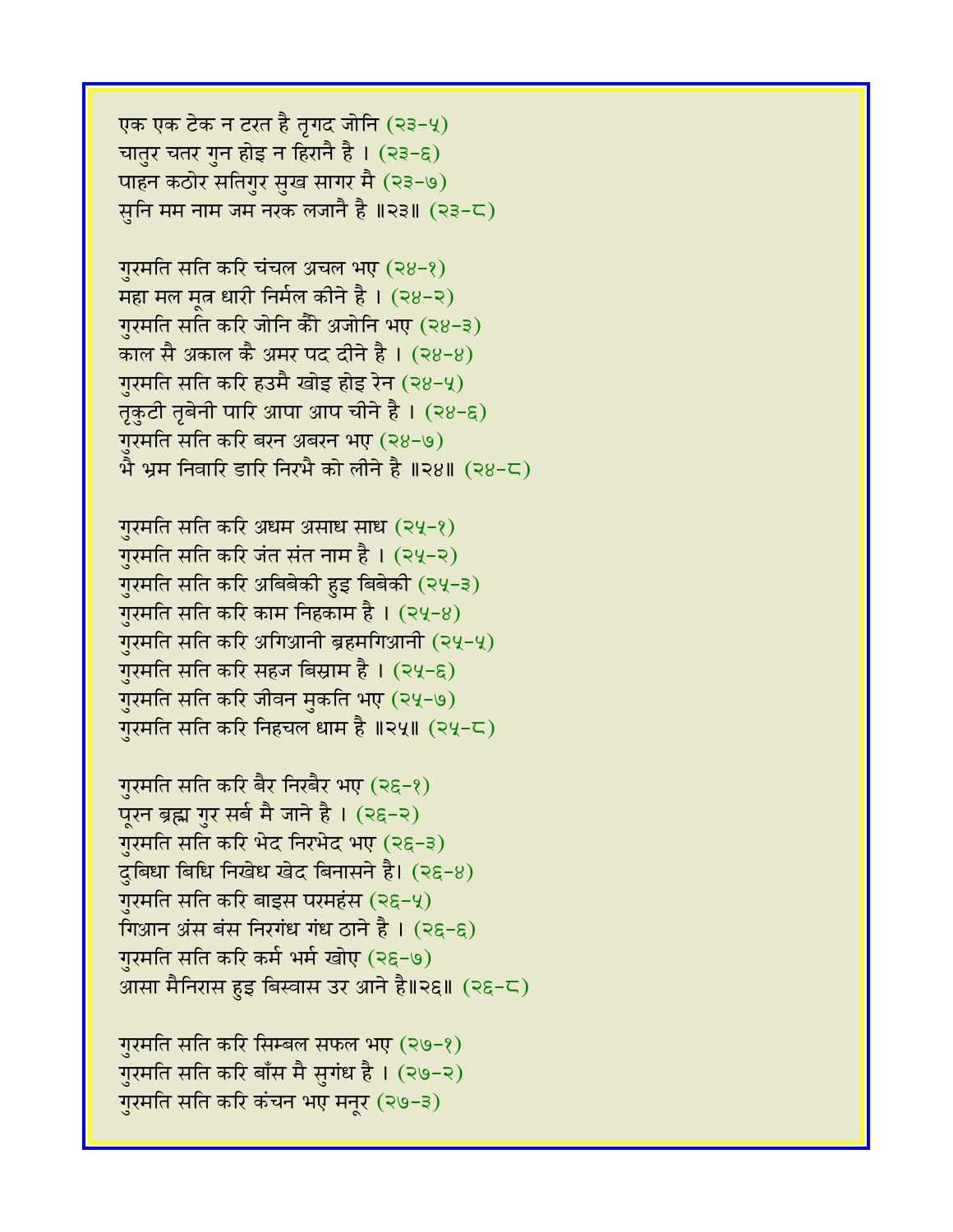गुरमति सति करि परखत अंध है। (२७-४) गुरमति सति करि कालकूट अमृत हुइ (२७-५) काल मै अकाल भए असथिर कंध है।  $(29-6)$ गुरमति सति करि जीवनमुकत भए (२७-७) माइआ मै उदास बास बंध निखंध है ॥२७॥ (२७-८)

सबद सुरति लिव गुर सिख संध मिले (२८-१) ससि घरि सूरि पूर निज घरि आए है।  $(2C-2)$ ओुलटि पवन मन मीन तृबैनी प्रसंग (२८-३) तृकुटी उलंघि सुख सागर समाए है।  $(25-8)$ तृगुन अतीत चतुरथ पद गंमिता कै (२८-५) निझर अपार धार अमीअ चुआई है।  $(25-6)$ चकई चकोर मोर चातृक अनंदमई (२८-७) कदली कमल बिमल जल छाए है $\parallel$ २८ $\parallel$  (२८-८)

सबद सुरति लिव गुरसिख संध मिले (२१-१)  $\overline{u}$ च परंपच मिटे पंच परधाने है। (२१-२) भागै भै भर्म भेद काल अउ कर्म खेद (२१-३) लोग बेद उलंघि उदोत गुर गिआने है।  $(2\xi-8)$ माइआ अउ ब्रह्म सम दसम दुआर पारि (२१-५) अनहद रुनझुन बाजत नीसाने है। (२१-६) उनमन मगन गगन जगमग जोति  $(2\xi - 9)$ निझर अपार धार पर्म निधाने है ॥२१॥  $($ २१-८)

गृह महि गृहसती हुइ पाइओ न सहज घरि (३०-१) बनि बनवास न उदास डल पाइओ है । (३०-२) पड़ि पड़ि पंडित न अकथ कथा बिचारी (३०-३) सिधासन कै न निज आसन दिडाइओ है । (३०-४) जोग धिआन धारन कै नाथन देखे न नाथ (३०-५) जगि भोग पूजा कै न अगह गहाइओ है ।  $(30-6)$ देवी देव सेवकै न अहम्मेव टेव टारी (३०-७) अलख अभेव गुरदेव समझाइओ है ॥३०॥ (३०-८)

तृगुन अतीत चतुरथ गुन गंमिता कै (३१-१) पंच तत उलंघि पर्म ततवासी है।  $(38-2)$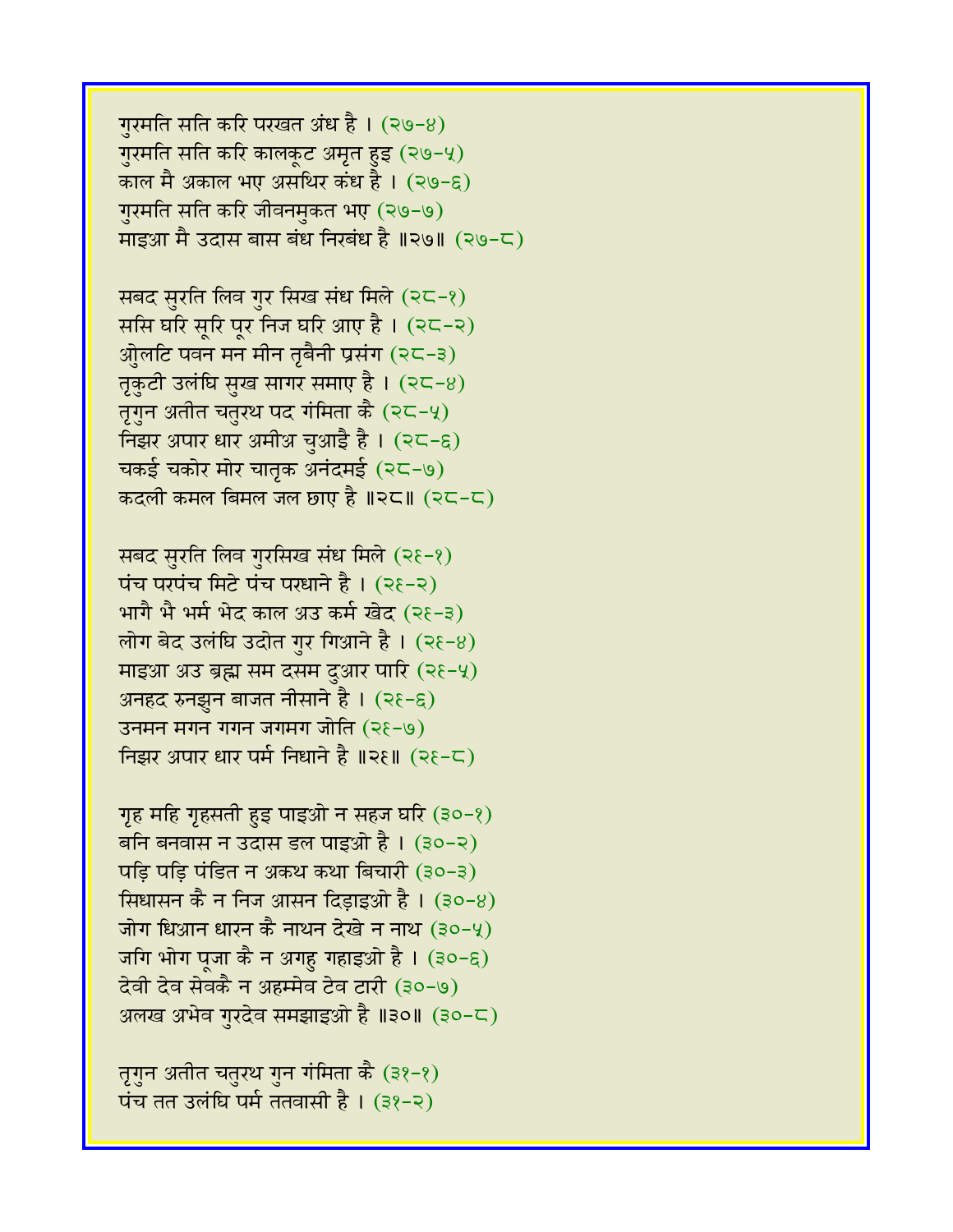खट रस तिआगि प्रेम रस कउ प्रापति भए (३१-३) पूर सुरि सपत अनहद अभिआसी है ।  $(32-8)$ असट सिधाँत भेद नाथन कै नाथ भए (३१-५) दसम सथल सुख सागर बिलासी है। (३१-६) उनमन मगन गगन हुइ निझर झरै (३१-७) सहज समाधि गरु परचे उदासी है ॥३१॥ (३१-८)

दुबिधा निवारि अबरन हुइ बरन बिखै (३२-१) पांच परपंच न दरस अदरस है । (३२-२) पर्म पारस गुर परसि पारस भए (३२-३) कनिक अनिक धातु आपा अपरस है । (३२-४)  $\overline{\mathsf{q}}$ वदुआर दुआर पारिब्रमासन सिंघासन मै (३२-५) निझर झरनि रुचत न अनरस है । (३२-६) गुर सिख संधि मिले बीस इकईस ईस (३२-७) अनहद गद गद अभर भरस है ॥३२॥  $(32-\mathsf{C})$ 

चरन कमल भजि कमल प्रगास भए (३३-१) दरस दरस समदरस दिखाए है । (३३-२) सबद सुरति अनहद लिवलीन भए (३३-३)  $\overline{\mathfrak{M}}$ नमन मगन पुर छाए है। (३३-४) प्रेमरस बसि हुइ बिसम बिदेह भए (३३-५) अति असचरज मो हेरत हिराए है ।  $(33-6)$ गुरमुखि सुखफल महिमा अगाधि बोधि (३३-७) अकथ कथा बिनोद कहत न आए है ॥३३॥ (३३-८)

दुरमति मेटि गुरमति हिरदै प्रगासी (३४-१) खोए है अगिआन जाने ब्रह्म गिआन है। (३४-२) दरस धिआन आन धिआन बिसमरन कै (३४-३) सबद सुरति मोनि ब्रत परवाने है।  $(38-8)$ प्रेमरस रसिक होइ अनरस रहत हुइ (३४-५) जोती मै जोति सरूप सोहं सुरताने है।  $(38-6)$ गुर सिख संध मिले बीस इकईस ईस (३४-७)  $\frac{1}{2}$ एरन बिबेक टेक एक हीये आने है ।३४॥ (३४-८)

रोम रोम कोटि ब्रहिमाँड को निवास जास  $(34-8)$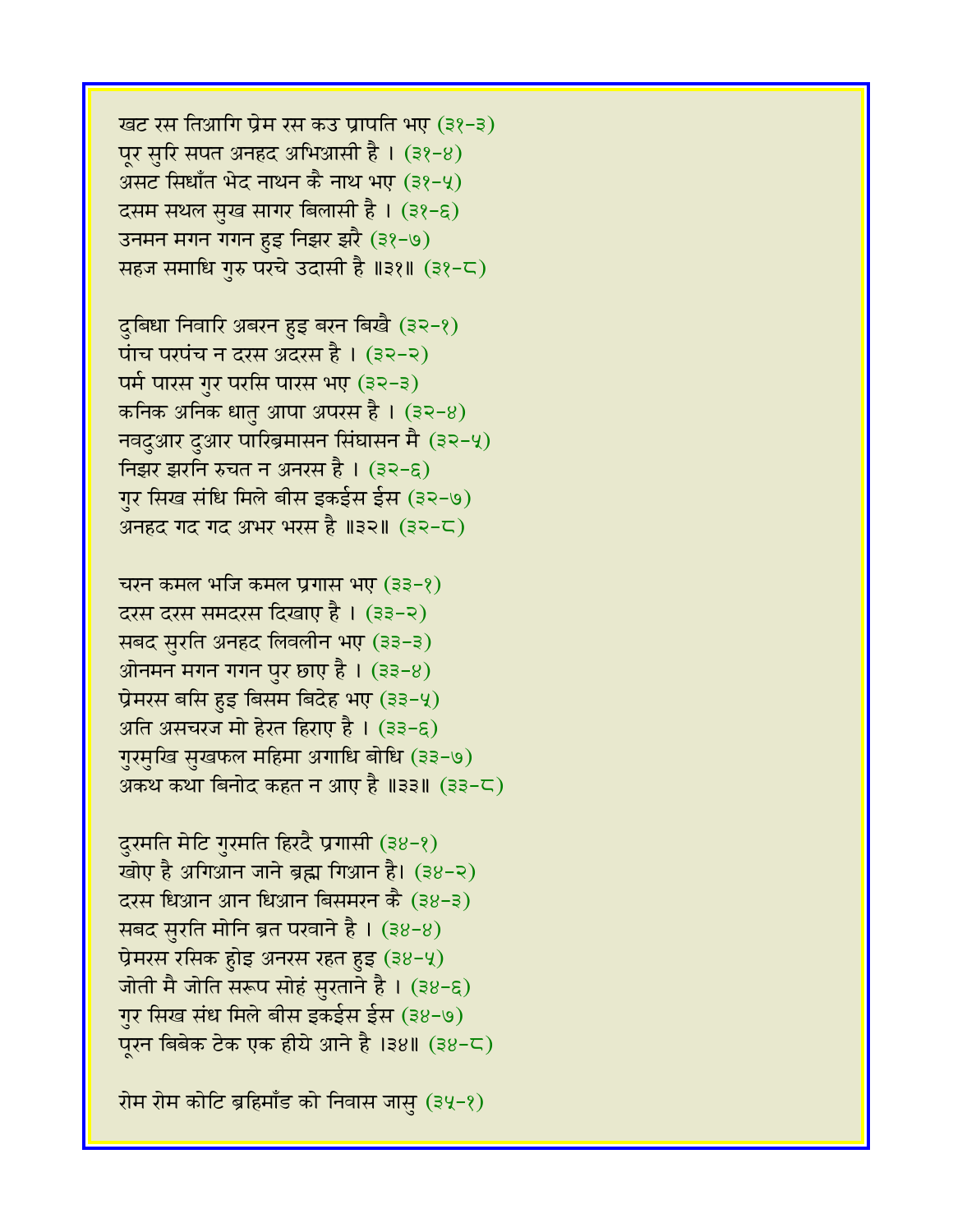पूरन ब्रह्म गुर बिरख बिथार धार (३८-१) मुलखंद साखा पत्न अनिक प्रकार है। (३८-२) मैता निज रूप गुरसिख फल को प्रगास  $(3C-3)$ बासना सुबास अउ स्वाद उपकार है। (३८-४) चरन कमल मकरंद रस रसिक हुइ (३८-५) चाखे चरनांम्रत संसार को उधार है।  $(3C-\epsilon)$ गुरमुखि मारग महातम अकथ कथा (३८-७) नेत नेत नेत नमो नमो नमस्कार है ॥३८॥ (३८-८)

पूरन ब्रह्म गुर बेल हुइ चम्बेली गति (३७-१) मूल साखा पत्न करि बिबिध बिथार है। (३७-२) गुरसिख पुहप सुबास निज रूप तामै (३७-३) प्रगट हुइ करत संसार को उधार है। (३७-४) तिल मिलि बासना सुबास को निवास करि (३७-५) आपा खोइ होइ है फुलेल महकार है । (३७-६) गुरमुखि मारग मै पतित पुनीत रीति (३७-७) संसारी हुइ निरंकारी परउपकार है ॥३७॥ (३७-८)

निरगुन सरगुन कै अलख अबिगत गति (३६-१) पूरन ब्रह्म गुर रूप प्रगटाए है । (३६-२) सरगुन स्री गुर दरस कै धिआन रूप (३६-३) अकुल अकाल गुरसिखनु दिखाए है । (३६-४) निरगुन स्री गुर सबद अनहद धुनि (३६-५) सबदबेधी गुर सिखनु सुनाए है। (३६-६) चरन कमल मकरंद निहकाम धाम (३६-७) गुरुसिख मधुकर गति लपटाए है ॥३६॥ (३६-८)

मानस अउतार धार दरस दिखआए है । (३५-२) जाके ओअंकार कै अकार है नाना प्रकार (३५-३) स्रीमुख सबद गुर सिखनु सुनाए है। (३५-४) जग भोग नईबेद जगत भगत जाहि  $(34-4)$ असन बसन गुरसिखन लडाए है । (३५-६) निगम सेखादि कबत नेत नेत करि (३५-७) पूरम ब्रह्म गुरसिखनु लखाए है ॥३५॥ (३५-८)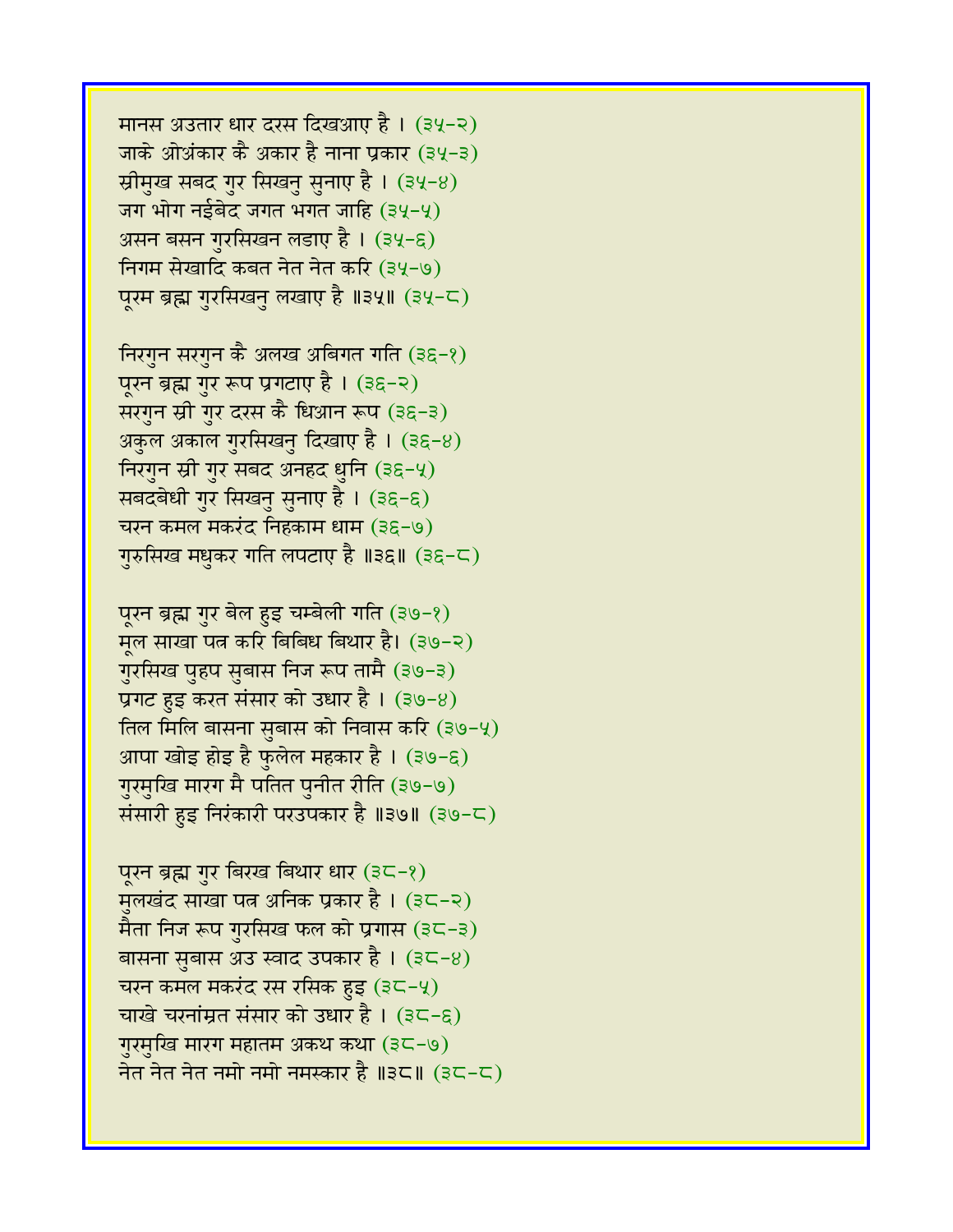बरन बरन बहु बरन गोबंस जैसे (३१-१) एको ही बदन दुहे दूध जग जानीऐ। (३६-२) अनिक प्रकार फल फल कै बनासपति (३ $\xi$ -३) एकै रूप अगनि सर्ब मै समानीऐ । (३६-४) चतुर बरन पान चूना अउ सुपारी काथा (३ $\xi$ -५) आपा खोइ मिलत अनूप रूप ठानीऐ । (३६-६) लोगन मै लोगाचार गुरमुखि एकंकार (३६-७) सबद सुरति उनमन उनमानीऐ ॥३६॥ (३६-८)

सौंचत सलिल बहु बरन बनासपती  $(80-8)$ चंदन सुबास एकै चंदन बखानीईै। (४०-२) पर्वत बिखै उतपत हुइ असट धातु (४०-३) पारस परसि एकै कंचन कै जानीऐ ।  $(80-8)$ निस अंधकार तारा मंडल चमतकार  $(80 - 4)$ दिन दिनकर जोति एकै परवानीऐ। (४०-६) लोगन मै लोगाचार गुरमुखि एकंकार (४०-७) सबद सुरति उनमन उनमानीऐ ॥४०॥ (४०-८)

जैसे कुलाबधू गुरजन मै घूघटि पट (४१-१) सिंहजा संजोग समै अंतरु न प्रीअ सै ।  $(89-2)$ जैसे मनि अछत कुटम्ब ही सहित अहि (४१-३) बंकत न सूधो बिल पैसत हुइ जीअ सै ।  $(82-8)$ माता पिता अछत न बोलै सुत बनिता सै,  $(8\ell-\frac{1}{2})$ पाछे कै दै सरबसु मोह सुत त्नीअ सै ।  $(83-6)$ लोगन मै लोगाचार गुरमुखि एकंकार (४१-७) सबद सुरति उनमन मन हीअ सै ॥४१॥ (४१-८)

जोग बिखै भोग अरु भोग बिखै जोग जति  $(8\lambda - 8)$ गुरमुखि पंथ जोग भोग सै अतीत है। (४२-२) गिआन बिखै धिआन अरु धिआन बिखै बेधे गिआन (४२-३) गरमति गति गिआन धिआन कै अजीत है।  $(82-8)$ प्रेम कै भगति अरु भगति कै प्रेम नेम (४२-५) अलख भगति प्रेम गुरमुखि रीति है । (४२-६) निरगुन सरगुन बिखै बिसम बिस्वास रिदै (४२-७) बिसम बिस्वास पारि पूरन प्रतीति है ॥४२॥  $(8$ २-८)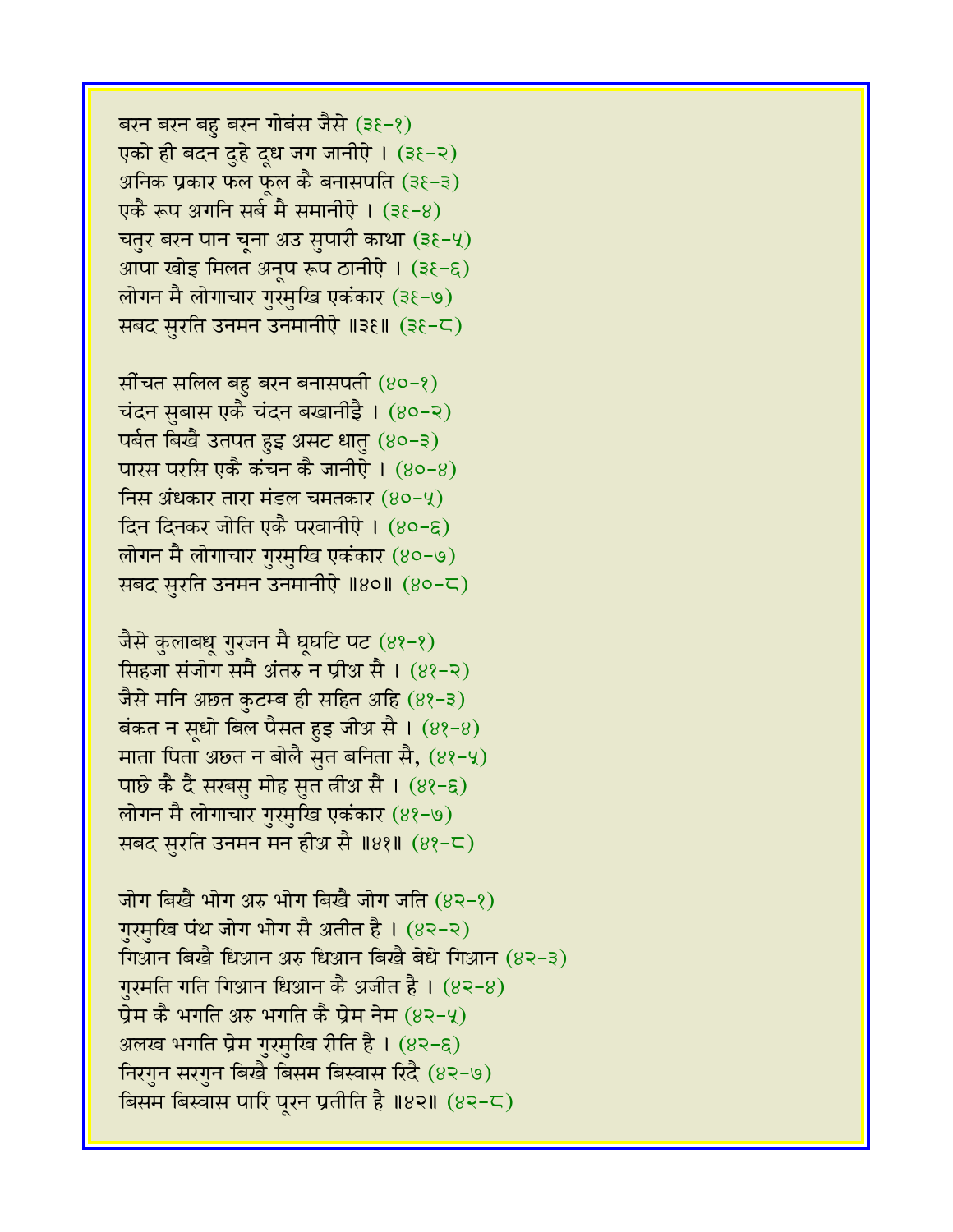किंचत कटाछ दिबि देह दिबि द्रसटि हुइ  $(83-8)$ दिबि जोति को धिआनु दिबि दृसटात कै। (४३-२) सबद बिबेक टेक प्रगट हुइ गुरमति (४३-३) अनहद गंमि उनमनी को मतात कै ।  $(83-8)$ गिआन धिआन करनी कै उपजत प्रेम दसु  $(83-4)$ गुरमुखि सुख प्रेम नेम निज क्राति कै । (४३-६) चरन कमल दल सम्पट मधुप गति,  $(83-9)$ सहज समाधि मध पान प्रान शांति कै ॥४३॥  $(83-5)$ 

सूआ गहि नलिनी कउ उलटि गहावै आपु (४४-१) हाथ सै छडाए पर बीस आवई। (४४-२) तैसे बारम्बार टेरि टेरि कहे पटे पटे (४४-३) आपने ही नाओ सीखि आप ही पडाई  $(88-8)$ रघुबंसी राम नामु गाल जामनी सु भाख  $(88-4)$ संगति सुभाव गति बुधि प्रगटावई। (88-8) तैसे गुरचरन सरनि साध संग मिले (४४-७) आपा आपु चीनि गुरमुखि सुख पावई ॥४४॥ (४४-८)

दूसटि मै दरस दरस मै दृशटि दृग  $(84-8)$ दूसटि दरस अंदरस गुर धिआन है । (४५-२) सबद मै सुरति सुरति मै सबद धुनि (४५-३) सबद सुरति अगमिति गुर गिआन है ।  $(84-8)$ गिआन धिआन करनी कै प्रगटत प्रेम रसु  $(84-4)$ ग़रमति गति प्रेम नेम निरबान है।  $(84-6)$ *tis प्रान प्रानपति बीस को बरतमान (४५-७)* गुरमुख सुख इकईस मो निधान है ॥४५॥ (४५-८)

मन बच क्रम हुइ इकत छतपति भए  $(8\xi - \xi)$ सहज सिंघासन कै अबि निहचल राज है ।  $(8)$ –२) सत अउ संतोख दइआ धर्म अर्थ मेलि, (४६-३) पंच परवान कीए गुरमति साज है।  $(8\xi - 8)$ सकल पदार्थ अउ सर्ब निधान सभा (४९-५) सिव नगरी सुबास कोटि छबि छाज है।  $(8\xi - \xi)$ राजनीति रीति प्रीति परजा कै सुखै सुख (४६-७)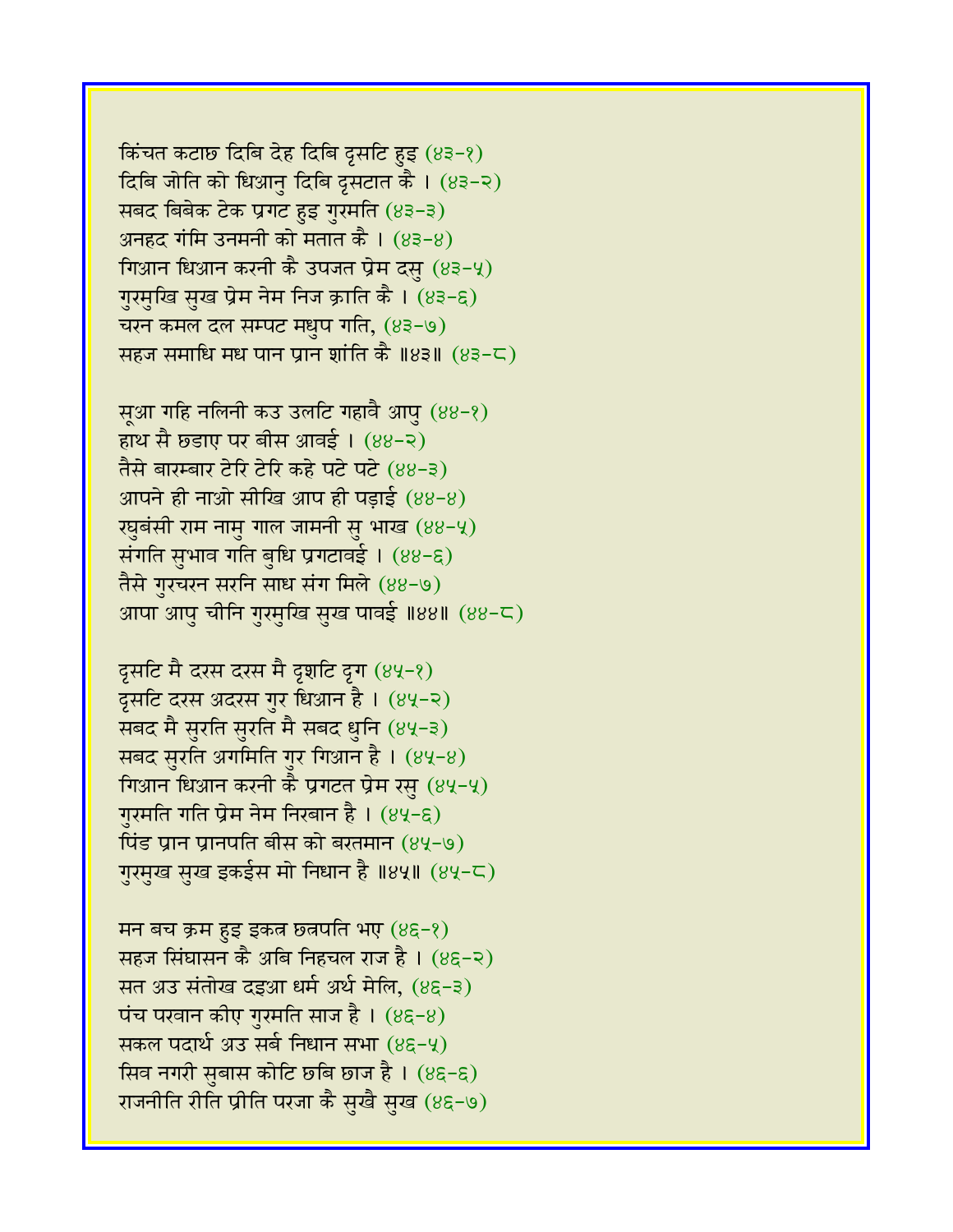पूरन मनोरथ सफल सब काज है ॥४६॥  $(85-\sqrt{2})$ 

चरन सरनि मन बच क्रम हुइ इकत  $(89-8)$ गंमिता तृकाल तृभवन सृधि पाई है।  $(89-2)$ सहज समाधि साधि अगम अगाधि कथा (४७-३)  $\overline{\mathcal{A}}$ तरि दिसंतर निरंतरी जताई है। (४७-४) खंड ब्रहमंड पिंड प्रान प्रानपति गति  $(89-4)$ गुर सिख संधि मिले सोहं लिवलाई है । (४७-६) दरपन दरस अउ जंत धनि जंत्री बिधि (४७-७) आेतपोति सत एकै दुबिधा मिटाई है ॥४७॥  $(89-5)$ 

चरन सरनि मन बच क्रम हुइ इकत तन  $(8C-\ell)$ तृभवन गति अलख लखाई है। (४८-२) मन बच कर्म कर्म मन बचन कै  $(8C-3)$ बचन कर्म मन उनमनी छाई है।  $(85-8)$ गिआनी धिआनी करनी जिउ गुर महूआ कमादि  $(8C - 4)$ निझर अपार धार भाठी कै चुआई है।  $(8\epsilon - \epsilon)$ प्रेमरस अमृत निधान पान पूरन हुइ  $(85-9)$ गुरमुखि संधि मिले सहज समाई है ॥४८॥  $(8C-<)$ 

बिबिधि बिरख बली फल फूल साखा  $(8\xi - \xi)$ रचन चरित्र चित्र अनिक प्रकार है। (४६-२) बरन बरन फल बहु बिधि स्वादरस  $(8\xi - \xi)$ बरन बरन फुल बासना बिथार है।  $(8\xi - 8)$ बरन बरन मूल बरन बरन साखा  $(8\xi-\gamma)$ बरन बरन पतु सुगन अचार है।  $(8\xi - \xi)$ बिबिधि बनासपति अंतरि अगनि जैसे (४६-७) सकल संसार बिखै एकै एकंकार है ॥४६॥ (४६-८)

गुर सिख संधि मिले दूसटि दरस लिव (५०-१) गुरमुखि ब्रह्म गिआन धिआन लिव लाई है। (५०-२) गुर सिख संधि मिले सबद सुरति लिव (५०-३) गुरमुखि ब्रह्म गिआन धिआन सुधि पाई है। (५०-४) गुर सिख संधि मिले स्वामी सेवक हुइ (५०-५) गुरमुखि निहकाम करनी कमाई है। (५०-६)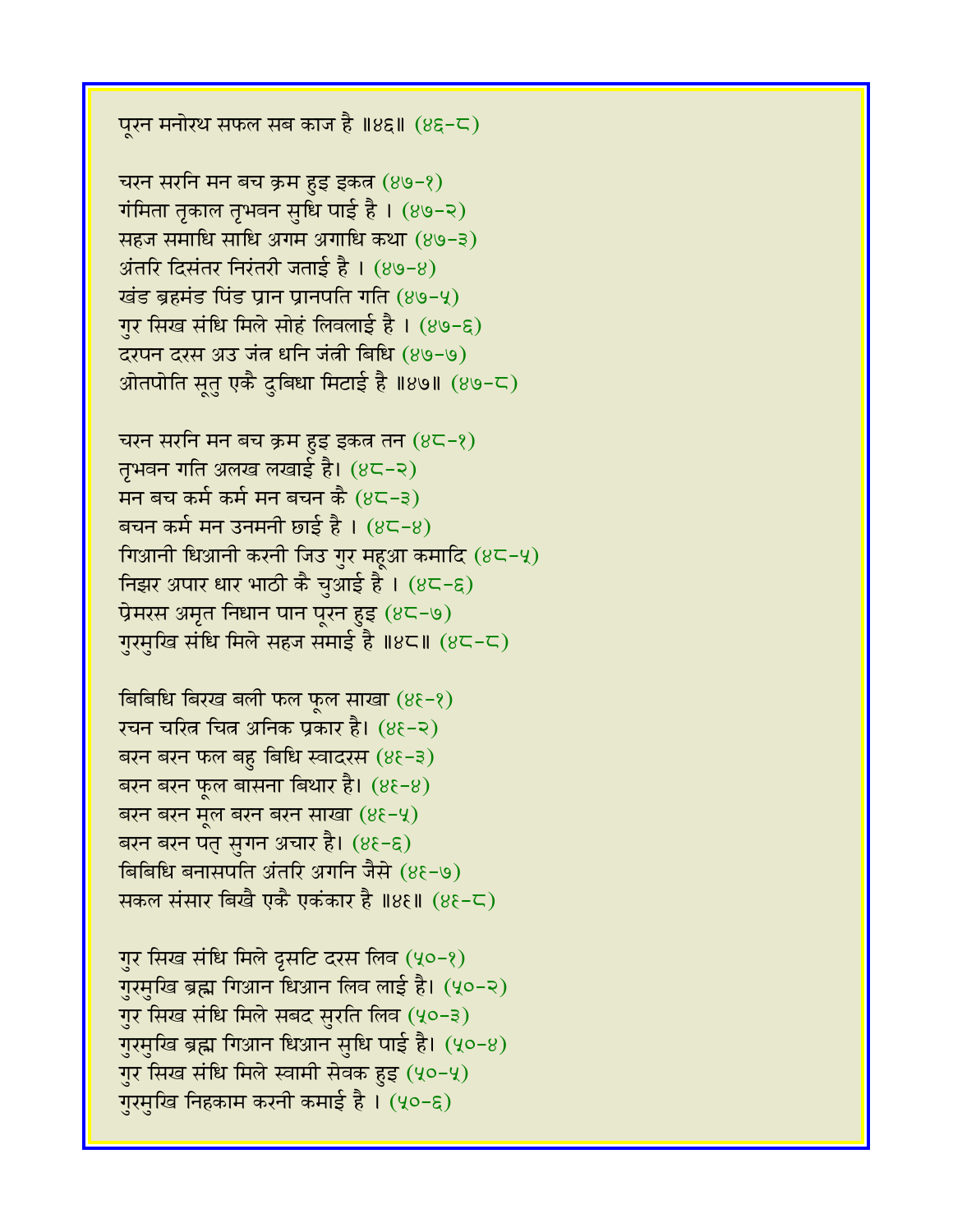गुर सिख संधि मिले करनी सु गिआन धिआन (५०-७) गुरमुखि प्रेम नेम सहज समाई है ॥५०॥  $(40-5)$ 

गुरमुखि संधि मिले ब्रह्म धिआन लिव, (५१-१) एकंकार कै आकार अनिक प्रकार है । (५१-२) गुरमुखि संधि मिले ब्रह्म गिआन लिव (५१-३) निरंकार ओअंकार बिबिधि बिथार है।  $(48-8)$ गुर सिख संधि मिले स्वामी सेव सेवक हुइ (५१-५) ब्रह्म बिबेक प्रेम भगति अचार है। (५१-६) गुरमुखि संध मिले परमदभुत गति (५१-७) नेत नेत नेत नमो नमो नमस्कार है ॥५१॥ (५१-८)

गुरमुखि मन बच कर्म इकत्र भए (५२-१)  $\overline{a}$ यंग बिसम स्रबंग मै समाए है। (५२-२)  $\vec{v}$ मरस अमृत निधान पान के मदोन (५२-३) रसना थकत भई कहित न आए है। (५२-४) जगमग प्रेम जोति अति असचरज मै (५२-५) लोचन चकत भए हेरत हिराए है।  $(42-6)$ राग नाद बाद बिसमाद प्रेम धुनि सुनि (५२-७) स्रवन सुरति बिलै बिलै बिलाए है॥५२॥ (५२-८)

गुरमुखि मन बच कर्म इकत्र भए (५३-१) पूरन परमपद प्रेम प्रगटाए है।  $(43-2)$ लोचन मै दुसटि दरस रस गंध संधि (५३-३) स्रवन सबद सृति गंध रस पाए है।  $(43-8)$ रसना मै रस गंध सबद सुरति मेल (५३-५) नास बासु रस स्रुति सबद लखाए है। (५३-६) रोम रोम रसना स्रवन दुग नासा कोटि (५३-७) खंड ब्रहमंड पिंड पान मै जताए है। पुरु॥  $(43-5)$ 

पुरन ब्रह्म आप आपन ही आपि साजि  $(48-2)$ आपन रचिओ है नउि आपि है बिचारि कै ।  $(48-2)$ आदि गुर दुतीआ गोबिंद कहाइउ (५४-३) गुरमुख रचना अकार ओअुंकार कै । (५४-४) गुरमुखि नाद बेद गुरमुखि पावै भेद, (५४-५)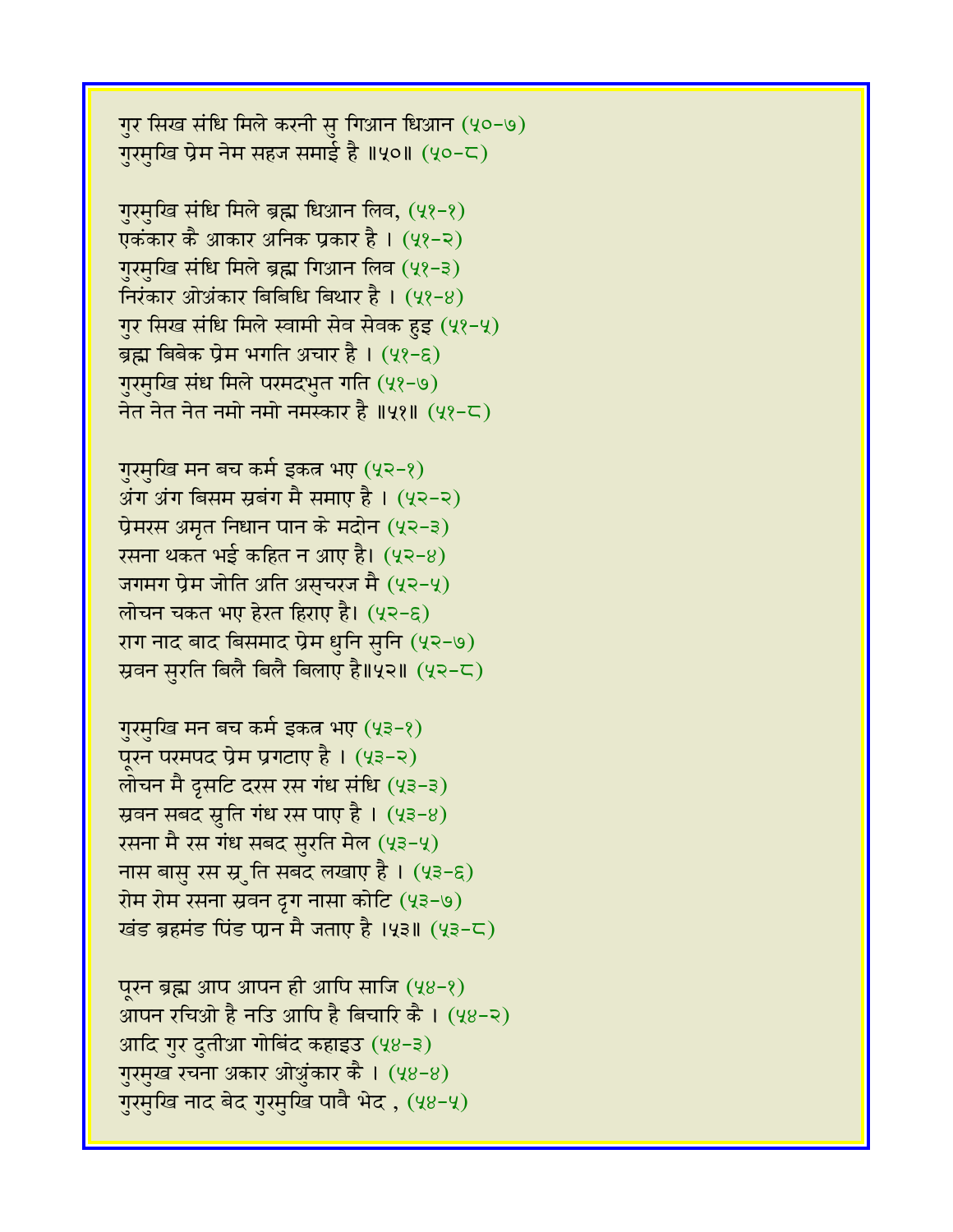गुरमुखि लीलाधारी अनिक अउतार कै। (५४-६) गुर गोबिंद अओ गोबिंद गुर एकमेक (५४-७) ओतिपोति सत्न गति अम्बर उचार कै ॥५४॥ (५४-८)

जैसे बीज बोइ होत बिरख बिथार गुर (५५-१) पुरन ब्रह्म निरंकार एकंकार है। (५५-२) जैसे एक बिरख सै होत है अनेक फल (५५-३) तैसे गुर सिख साध संगति अकार है ।  $(44-8)$ दरस धिआन गुर सबद गिआन गुर (५५-५) निरगुन सरगुन ब्रह्म बीचार है । (५५-६) गिआन धिआन ब्रह्म सथान सावधान साध $(44-9)$ संगति प्रसंग प्रेम भगति उधार है ॥५५॥  $(44-5)$ 

फल फूल मूल फल मूल फल फल मूल  $(4\xi - \xi)$ आदि परमादि अरु अंत कै अनंत है।  $(4\xi - 2)$ पित सुत सुत पित सुत पित पित सुत (५६-३) उतपति गति अति गूड़ मूल मंत है।  $(4\xi - 8)$ पथिक बसेरा को निबेरा जिउ निकसि बैठ (५६-५) इत उत वार पार सरिता सिधत है ।  $(4\xi - \xi)$ पूरन ब्रह्म गुर गोबिंद गोबिंद गुर (५६-७) अबिगत गति सिमरत सिख संत है ॥५६॥ (५६-८)

गुरमुखि पंथ गहे जमपुरि पंथ मेटे (५७-१) गुरसिख संग पंच दूत संग तिआगे है । (५७-२) चरन सरनि गुर कर्म भर्म खोए (५७-३) दरस अकाल काल कंटक भै भागे है ।  $(40-8)$ गुर उपदेस वेस बज्र कपाट खुले (५७-५) सबद सुरति मूरछत मन जागे है। (५७-६) किंचत कटाछ कृपा सर्ब निधान पाए (५७-७) जीवन मुकति गुर गिआन लिव लागे है ॥५७॥ (५७-८)

गुरमुखि पंथ सुख चाहत सकल पंथ (५८-१) सकल दरस गुर दरस अधीन है। (५८-२) सुर सुरसरि गुर चरन सरन चाहै (५८-३) बेद ब्रहमादिक सबद लिवलीन है।  $(4C-8)$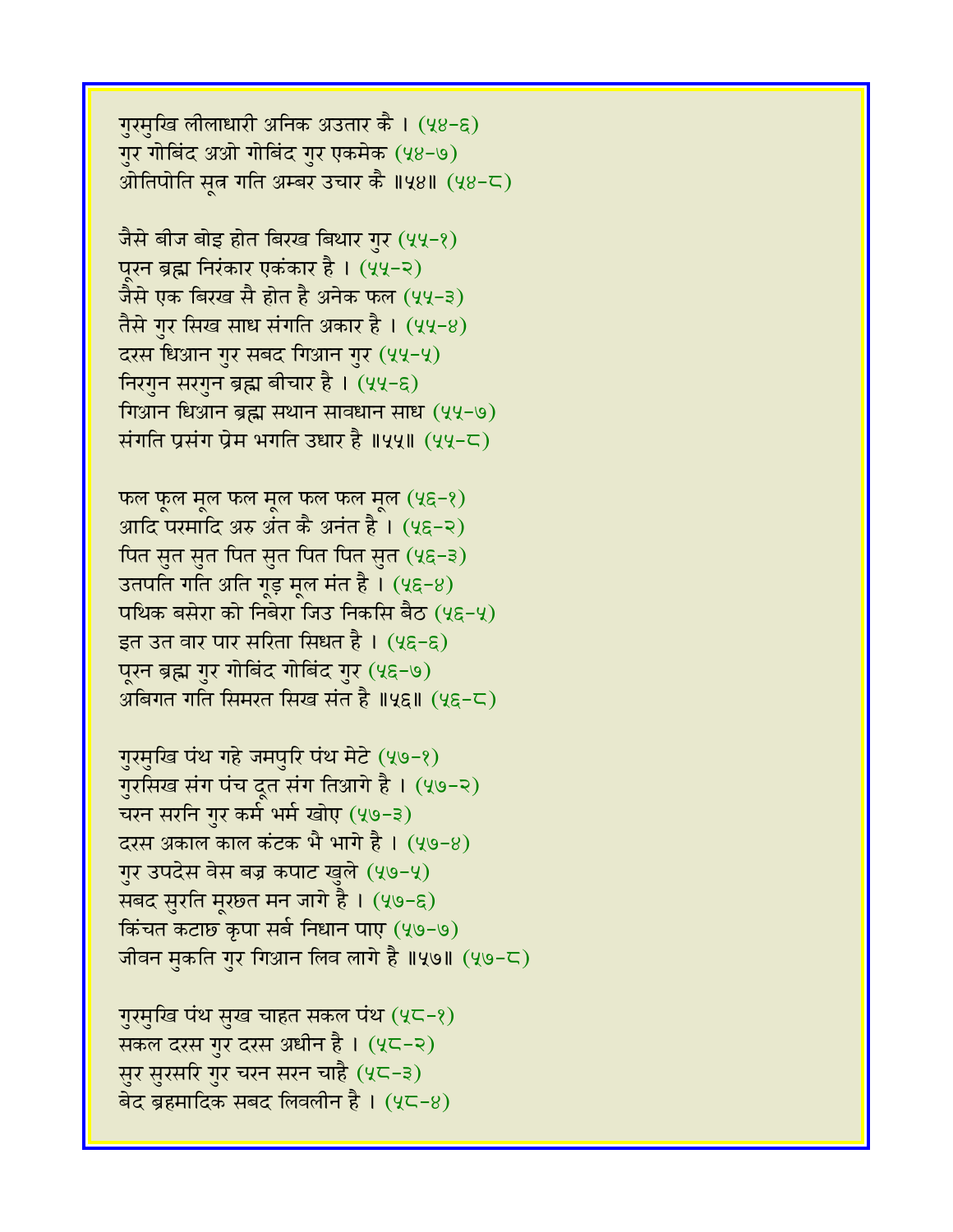सर्ब गिअनि गुरु गिआन अवगाहन मै $(2<sup>2</sup> - 4)$ सर्ब निधान गुर कृपा जल मीन है ।  $(4C-\epsilon)$ जोगी जोग जुगति मै भोगी भोग भुगति मै $(4C-9)$ गुरमुखि निजपद कुल अकुलीन है ॥५⊂॥ (५⊂-८)

उलटि पवन मन मीन की चपल गति (५६-१) सुखमना संगम कै ब्रह्म सथान है। (५६-२) सागर सलिल गहि गगन घटा घमंड  $(4\xi - \xi)$ उनमन मगन लगन गुर गिआन है ।  $(4\xi-8)$ जोति मै जोती सरूप दामनी चमतकार (५९-५) गरजत अनहद सबद नीसान है। (५६-६) निझर अपार धार बरखा अमृत जल  $(4\xi - 9)$ सेवक सकल फल सर्ब निधान है ।५६॥ (५६-८)

लोगन मै लोगाचार बेदन मै बेद बिचार (६०-१) लोग बेद बीस इकईस गुर गिआन है । (६०-२) जोग मै न जोग भोग मै न खान पान  $(50-3)$ जोग भोगातीत उनमन उनमान है।  $(60-8)$ दृसट दरस धिआन सबद सुरति गिआन (६०-५) गिआन धिआन लख प्रेम पर्म निधान है।  $(50-5)$ मन बच क्रम स्रम साधनाधातम क्रम  $(50-9)$ गुरमुख सुख सरबोतिम निधान है ॥६०॥ (६०-८)

सबद सुरति लिव धावत बरजि राखे (६१-१) निहचल मति मन उनमन भीन है।  $(8? - 8)$ सागर लहरि गति आतम तरंग रंग  $(8) - 3$ ) परमुदभुत परमारथ प्रबीन है।  $(8,8-8)$ गुरउपदेस निरमोलक रतन धन  $(g\} - \gamma)$ पर्म निधान गुर गिआन लिवलीन है ।  $(8,2-6)$ सबद सुरति लिव गुर सिख संधि मिले (६१-७) सोहं हंसो एकामेक आपा आपु चीन है ॥६१॥  $(8^{9}-\zeta)$ 

सबद सुरति अवगाहन बिमल मति (६२-१) सबद सुरति गुर गिआन को प्रगास है ।  $(5 - 2)$ सबद सरति सम द्रसटि कै दिबि जोति (६२-३)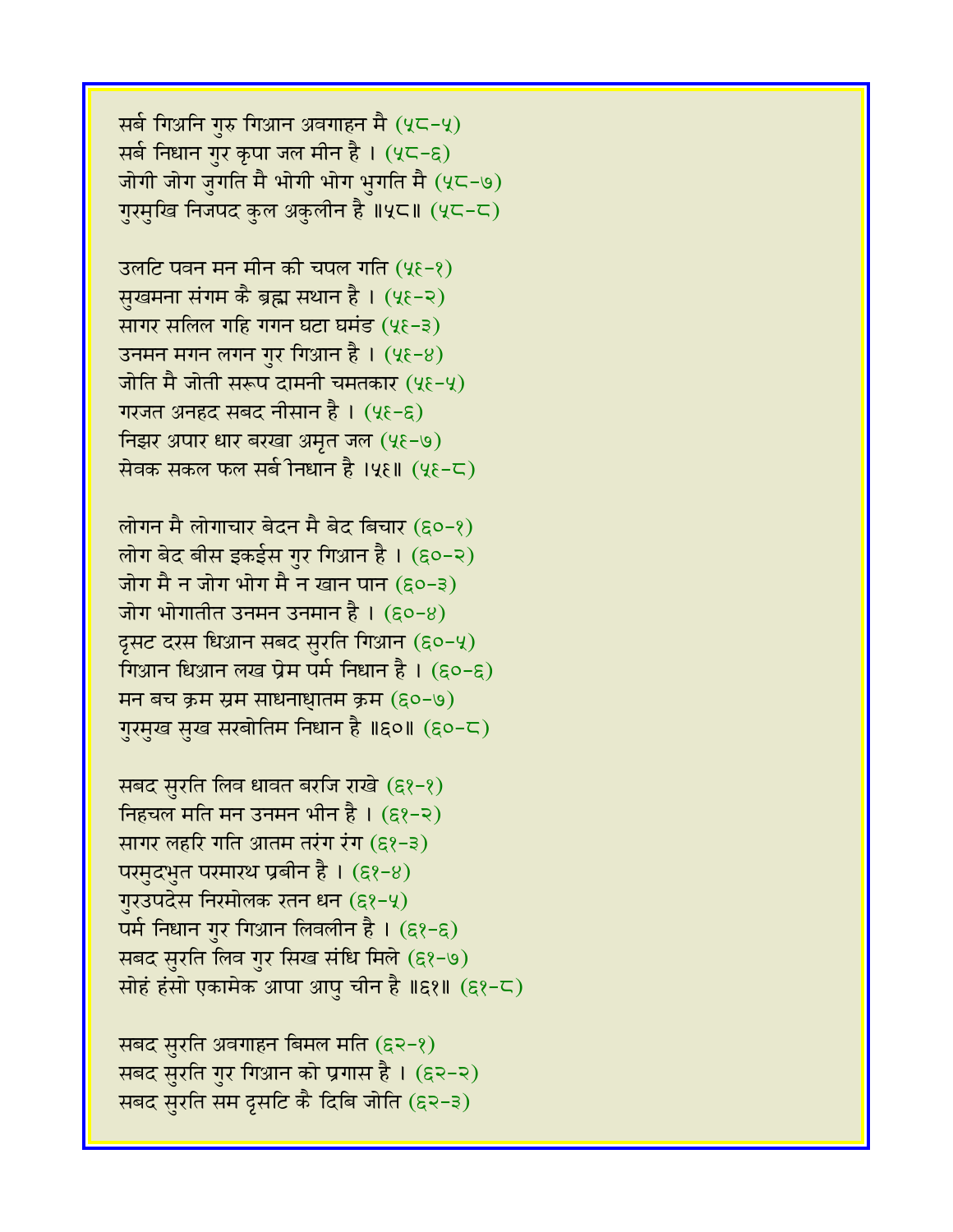सबद सुरति लिव अनभै अभिआस है।  $(52-8)$ सबद सुरति परमारथ परमपद (६२-५) सबद सुरति सुख सहज निवास है। (६२-६) सबद सुरति लिव प्रेमरस रसिक हुइ (६२-७) सबद सुरति लिव बिसम बिस्वास है ॥६२॥ (६२-८)

दूसटि दरस लिव गुर सिख संधि मिले (६३-१) घट घटि कास जल अंतरि धिआन है । (६३-२) सबद सुरति लिव गुर सिख संधि मिले (६३-३) जंत्र धुनि जंत्री उनमन उनमान है।  $($ ६३-४) गुरमुखि मन बच कर्म इकत्र भए (६३-५) तन तृभवन गति गंमिता गिआन है।  $($ ६३-६) एक अउ अनेक मेक ब्रह्म बिबेक टेक (६३-७) स्रोत सरता समंद्र आतम समान है ॥६३॥ (६३-८)

गुरमुखि मन बच कर्म इकत्र भए (६४-१) परमदभुत गति अलख लखाए है।  $(68-2)$ अंतर धिआन दिब जोत को उदोतु भइओ  $(88-3)$ तृभवन रूप घट अंतरि दिखाए है ।  $(g8-8)$ पर्म निधान गुर गिआन को प्रगासु भइओ  $(88-4)$ गंमिता तृकाल गति जतन जताए है ।  $(g_8 - g)$ आतम तरंग प्रेमरस मध पान मत  $(g_8-9)$ अकथ कथा बिनोद हेरत हिराए है ॥६४॥  $($ ६४-८)

बिनु रस रसना बकत जी बहुत बातै (६५-१) प्रेमरस बसि भए मोनिब्रत लीन है। (६५-२) प्रेमरस अमृत निधान पान कै मदोन (६५-३)  $\dot{\mathcal{A}}$ तर धिआन दृग दुतीआ न चीन है। (६५-४) प्रेम नेम सहज समाधि अनहद लिव (६५-५) दुतीआ सबद स्रवनंतरि न कीन है । (६५-६) विसम बिदेह जग जीवन मुकति भए (६५-७) तृभवन अउ तृकाल गंमिता प्रबीन है ॥६५॥ (६५-८)

सकल सुगंधता मिलत अरगजा होत (६६-१) कोटि अरगजा मिलि बिसम सुबास कै। (६६-२)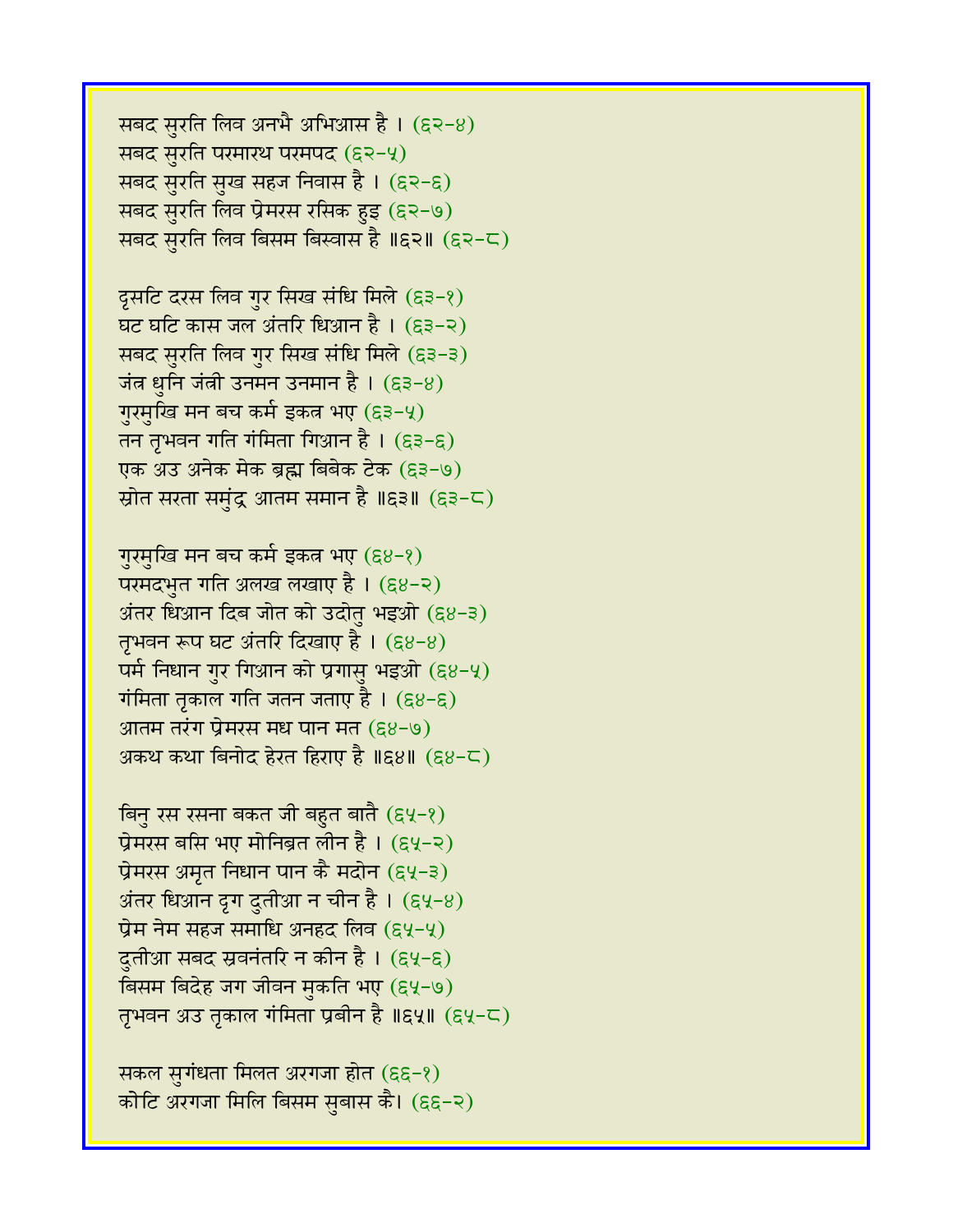सकल अनूप रूप कमल बिखै समात (६६-३) हेरत हिरात कोटि कमला प्रगास कै । (६६-४) सर्ब निधान मिलि पर्म निधान भए (६६-५) कोटिक निधान हुइ चकित बिलास कै ।  $(\epsilon \epsilon - \epsilon)$ चरन कमल गुर महिमा अगाधि बोधि (६६-७) गुरसिख मधुकर अनभै अभिआस कै ॥६६॥ (६६-८)

रतन पारख मिलि रतन परीखा होत (६७-१) गुरमुखि हाट साट रतन बिउहार है । (६७-२) मानक हीरा अमोल मनि मकताहल कै (६७-३) गाहक चाहक लाभ लभति अपार है।  $(\epsilon \vartheta - 8)$ सबद सुरति अवगाहन बिसाहन कै  $(\epsilon \Theta - 4)$ पर्म निधान प्रेम नेम गुरदुआर है । (६७-६) गुरसिख संधि मिलि संगम समागम कै (६७-७) माइआ मै उदास भव तरत संसार है ॥६७॥ (६७-८)

चरन कमल मकरंद रस लुभित हुइ (६८-१) निज घर सहज समाधि लिव लागी है ।  $(\epsilon \in \mathbb{R})$ चरन कमल मकरंद रस लुभित हुइ (६८-३) गुरमति रिंदै जगमग जोति जागी है।  $($ ह $\subset$ -8) चरन कमल मकरंद रस लुभित हुइ  $(\epsilon - 4)$ अमृत निधान पान दुरमति भागी है। (६८-६) चरन कमल मकरंद रस लुभित हुइ (६८-७) माइआ मै उदास बास बिरलो बैरागी है ॥६८॥  $(65-5)$ 

जैसे नाउ बूडत सै जोई निकसै सोई भलो (ह $\xi$ -१) बडि गए पाछे पछताइओ रहि जात है।  $( \varepsilon \varepsilon - \varepsilon)$ जैसे घर लागे आगि जोई भचै सोई भलो  $(\epsilon \epsilon - \epsilon)$ जरि बुझे पाछे कछु बसु न बसात है।  $(\epsilon \epsilon - 8)$ जैसे चोर लागे जागे जोई रहै सोई भलो  $(\varepsilon \epsilon - 4)$ सोइ गए रीतो घर देखै उठि पात है।  $( \varepsilon \varepsilon - \varepsilon)$ तैसे अंत काल गुर चरन सरनि आवै (६१-७) पावै मोख पदवी नातर बिललात है ॥६६॥  $(56-\zeta)$ 

अंत काल एक घरी निग्रह कै सती होइ (७०-१)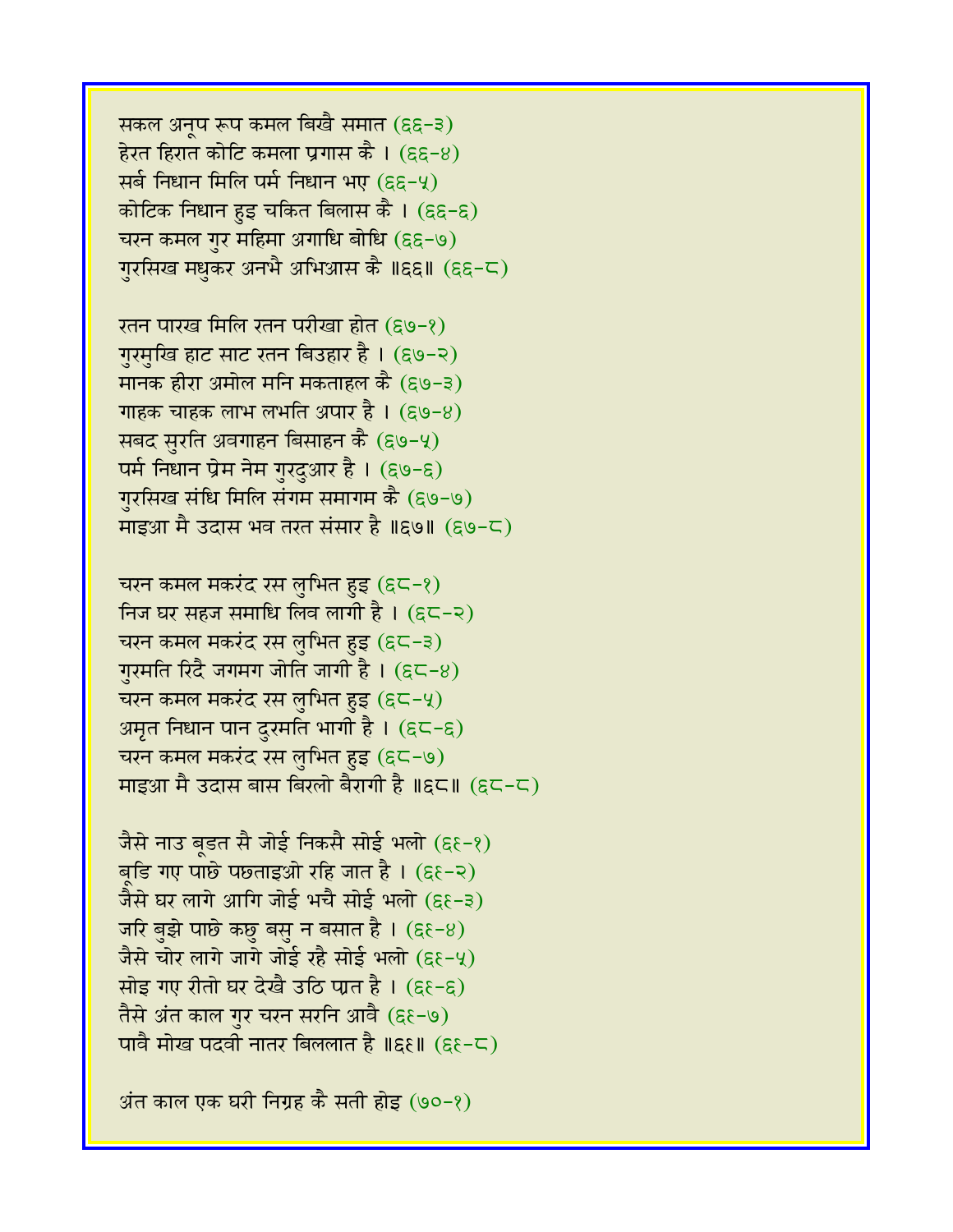$B$ धंनि धंनि कहत है सकल संसार जी।  $(90-2)$ अंत काल एक घरी निग्रह कै जोधा ज़झै (७०-३)  $56$  उत जत कत होत जै जै कार जी। (७०-४) अंत काल एक घरी निग्रह कै चोरु मरै (७०-५) फासी कै सूरी चढाए जग मै धिकार जी । (७०-६) तैसे दुरमति गुरमति कै असाध साध (७०-७) संगति सुभाव गति मानस अउतार जी ॥७०॥ (७०-८)

आदि कै अनादि अर अंति कै अनंत अति (७१-१) पार कै अपार न अथाह थाह पाई है। (७१-२) मिति कै अमिति अर संख् कै असंख पुनि (७१-३) लेख कै अलेख नही तौल कै तौलाई है।  $(98-8)$ अर्ध उरध परजंत कै अपार जंत (७१-५) अगम अगोचर न मोल कै मुलाई है। (७१-६) परमदभुत असुचरज बिसम अति (७१-७) अबिगति गति सतिगुर की बडाई है ॥७१॥ (७१-८)

चरन सरनि गुर तीर्थ पुरब कोटि (७२-१) देवी देव सेव गुर चरनि सरन है। (७२-२) चरन सरनि गुर कामना सकलफल  $(92-3)$ रिधि सिधि निधि अवतार अमरन है ।  $(92-8)$ चरन सरनि गुर नाम निहकाम धाम  $(92-4)$ भगति जुगति करि तारन तरन है।  $(92-6)$ चरन सरनि गुर महिमा अगाधि बोध (७२-७) हरन भरन गति कारन करन है ॥७२॥ (७२-८)

गुरसिख एकमेक रोम महिमा अनंत (७३-१) अगम अपार गुर महिमा निधान है। (७३-२) गुरसिख एकमेक बोल को न तोल मोल (७३-३) स्रीगुर सबद अगमिति गिआन धिआन है ।  $(93-8)$ गुरसिख एकमेक दृसटि दृसटि तारै (७३-५) स्रीगुर कटाछ कृपा को न परमान है। (७३-६) गुरसिख एकमेक पल संग रंग रस (७३-७) अबिगति गति सतिगुरनिरबान है ॥७३॥ (७३-८)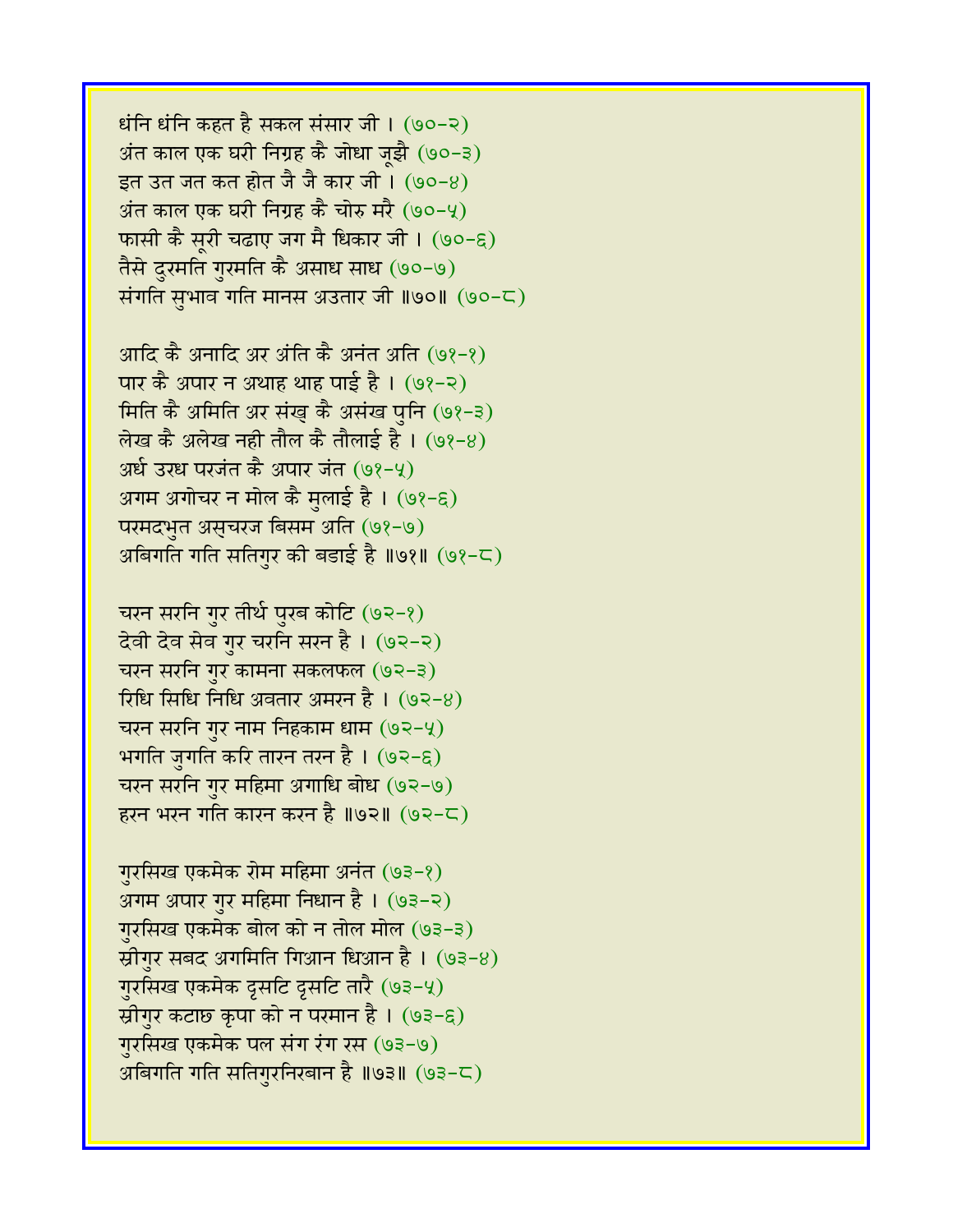बरन बरन बहु बरन घटा घमंड  $(98-2)$ बसुधा बिराजमान बरखा अनंद कै । (७४-२) बरन बरन हुइ प्रफुलित बनासपती  $(98-3)$ बरन बरन फल फूल मूलकंद कै।  $(98-8)$ बरन बरन खग बिबिध भाखा प्रगास (७४-५) कुसम सुगंध पउन गउन सीत मंद कै । (७४-६) रवन गवन जल थन तृन सोभा निधि (७४-७) सफल हुइ चरन कमल मकरंद कै ॥७४॥  $(98-\mathsf{C})$ 

चीटी कै उदर बिखै हसती समाइ कैसे (७५-१) अतुल पहार भार भ्रिंगीन उठावई। (७५-२) माछर कै डंग न मरत है बसित नागु (७५-३) मकरी न चीतै जीतै सरि न पूजावई ।  $(94-8)$ तमचर उडत न पहुचै आकास बास (७५-५) मूसा तउ न पैरत समुंद्र पार पावई । (७५-६) तैसे पृअ प्रेम नेम अगम अगाधि बोधि (७५-७) गुरमुखि सागर जिउ बूंद हुइ समावई ॥७५॥ (७५-८)

सबद सुरति अवगाहन कै साध संगि (७६-१) आतम तरंग गंग सागर लहरिहै । (७६-२) अगम अथाहि आहि अपर अपार अति (७६-३) रतन प्रगास निधि पूरन गहरि है। (७६-४) हंस मरजीवा गुन गाहक चाहक संत $(96-4)$ निस दिन घटिका महूरत पहरहै। (७६-६) स्वाँत बूंद बरखा जिउ गवन घटा घमंड (७६-७) होत मुकताहल अउ नर नरहर है ॥७६॥ (७६-८)

सबद सुरति लिव जोत को उदोत भइओ (७७-१) तृभवन अउ तृकाल अंतरि दिखाए है । (७७-२) सबद सुरति लिव गुरमति को प्रगास (७७-३) अकथ कथा बिनोद अलख लखाए है ।  $(99-8)$ सबद सुरति लिव निझर अपार धार (७७-५) प्रेमरस रसिक हुइ अपीआ पीआए है। (७७-६) सबद सुरति लिव सोहं सोह अजपा जाप (७७-७) सहज समाधि सुख समए है ॥७७॥ (७७-८)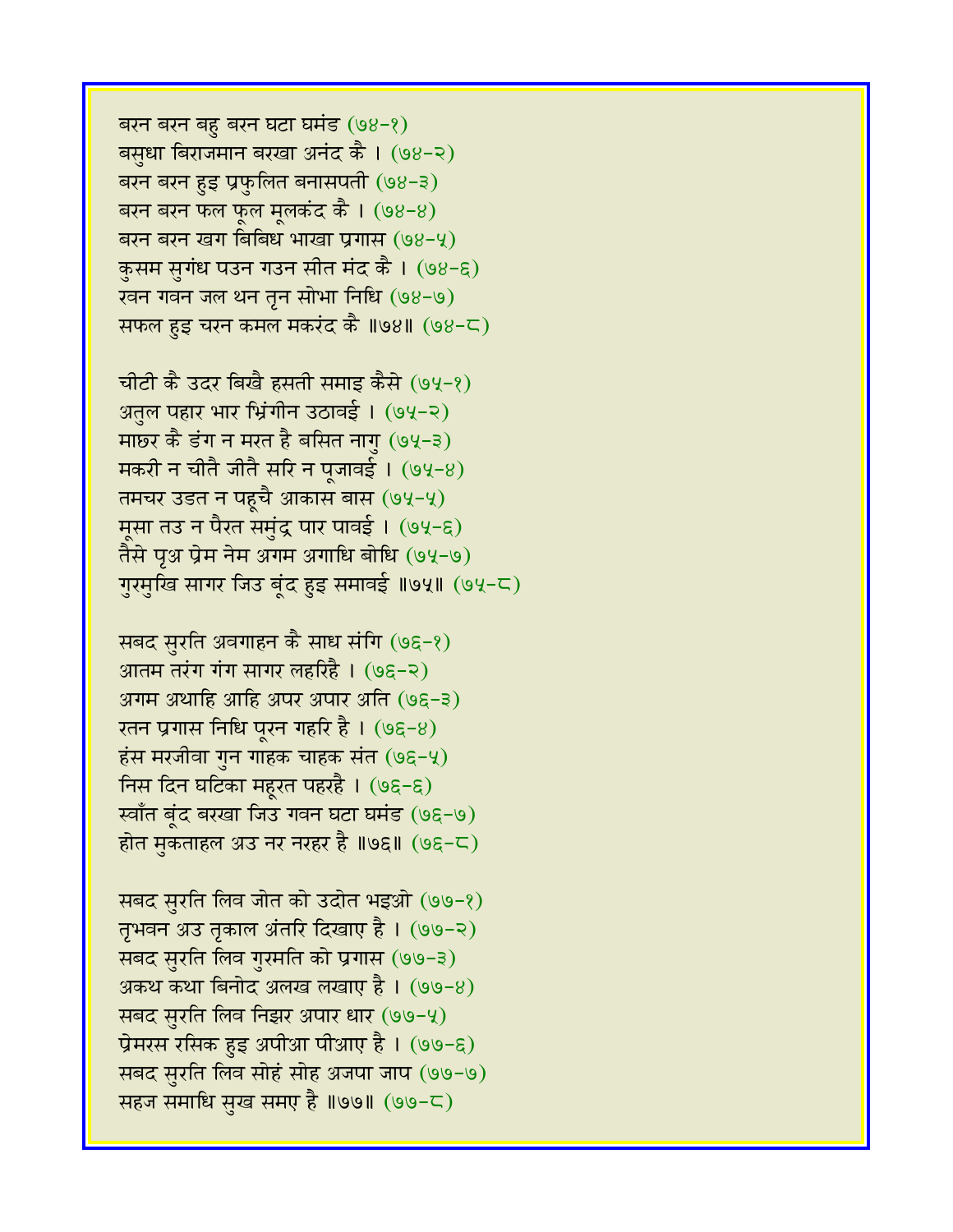आधि कै बिआधि कै उपाधि कै तृदोख हुते (७८-१) गुरसिख साध गुर बैद पै लै आए है। (७८-२) अंमित कटाछ पेख जनम मरन मेटे (७८-३) जोन जम भै निवारे अभै पद पाए है ।  $(95-8)$ चरन कमल मकरंद रज लेपन कै  $(95-4)$ दीखिआ सीखिआ संजम कै अउखद खवाए है । (७८-६) कर्म भर्म खोए धावत बरजि राखे (७८-७) निहचल मति सुख सहज समाए है ।७८॥ (७८-८)

बोहिथि प्रवेस भए निरभै हुइ पारगामी  $(9\xi - \xi)$ बोहिथ समीप बृडि मरत अभागे है । (७६-२) चंदन समीप द्रूगंध सो सुगंध होहि (७ $\xi$ -३) दुरंतर तर मारुत न लागे है।  $(9\xi - 8)$ सिंहजा संजोग भोग नारि गरहारि होत  $(9\xi - 4)$ पुरख बिदेसि कुलदीपक न जागे है। (७१-६) स्री गुरू कृपा निधान सिमरन गिआन धिआन (७१-७) गुरमुख सुखफल पल अनुरागे है ।७६॥ (७६-८)

चरन कमल के महातम अगाधि बोधि  $(50-8)$ अति असचरज मै नमो नमो नम है ।  $($ ८०-२) कोमल कोमलता अउ सीतल सीतलता कै  $($ ८०-३) बासना सुबासु तासु दुतीआ न सम है।  $($  Co-8) सहज समाधि निजआसन सिंघासन  $($  $\epsilon$ o- $\gamma$ ) स्वाद बिसमाद रस गंमित अगम है।  $(50-6)$ रूप कै अनूप रूप मन मनसा बकत  $($ ⊂०-७) अकथ कथा बिनोद बिसमै बिसम है ॥८०॥ (८०-८)

सतिगुर दरसन सबद अगाधि बोध  $(2\epsilon)$ अबिगति गति नेत नेत नमो नमोहै।  $( \subset \rangle - \infty)$  $\overline{c}$ रस धिआन अरु सबंद गिआन लिव  $(\overline{c}$  (2)-3) गुप्त प्रगट ठट पूरन ब्रह्म है।  $( \zeta_2 e_8 )$ निरगुन सरगुन कुसमावली सुगंधि (८१-५) एक अउ अनेक रूप गमिता अगम है । (८१-९) परमदभुत अचरजै असुचरजमै (८१-७)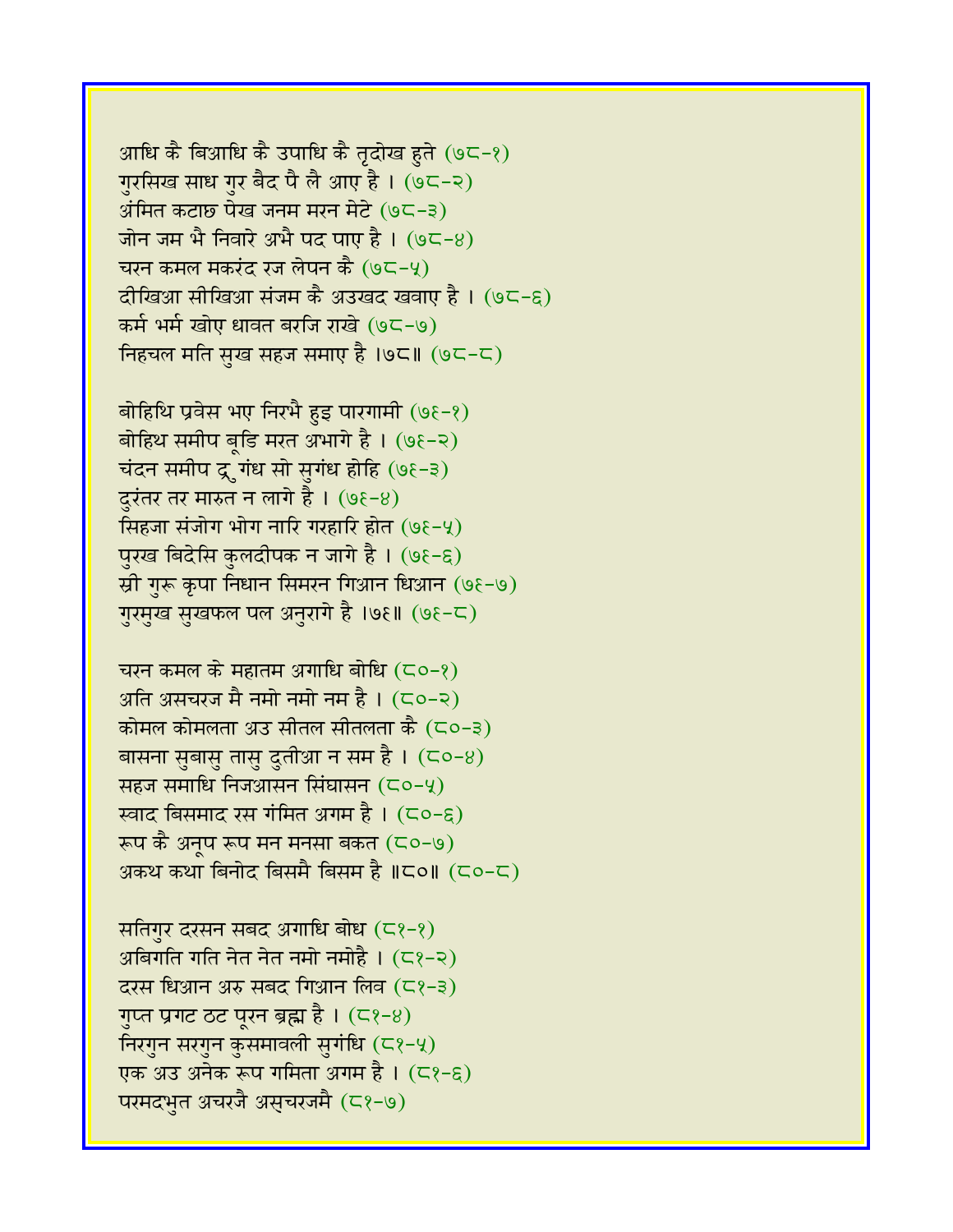अकथ कथा अलख बिसमे बिसम है ॥८१॥ (८१-८)

सतिगुर दरस धिआन गिआन अंजम कै  $(22-8)$ मित्र सत्रता निवारी पूरन ब्रह्म है।  $($ ८२-२) गुर उपदेस परवेस आदि कउ आदेस (८२-३) उसतति निंदा मेटि गंमिता अगम है।  $(5, 2-8)$ चरन सरनि गहे धावत बरजि राखे  $(52-4)$ आसा मनसा थकत सफल जनम है।  $($  $\subset$ २-६) साधु संगि प्रेम नेम जीवनमुकति गति (८२-७) काम निहकाम निहकरम कर्म है ॥८२॥ (८२-८)

सतिगुर देव सेव अलख अभेव गति  $($ ८३-१) सावधान साध संग सिमरन मात्र कै ।  $(53-2)$ पतित पुनीत रीति पारस करै मनूर  $($  < 3-3) बाँसु मै सुबास दै कुपात्रहि सुपात्र कै ।  $($ ८३-४) पतित पुनीत करि पावन पवित्र कीने  $($  < 3-4) पारस मनूर बाँस बासै द्र्म जात्र कै ।  $($ ८३-६) सरिता समुंद्र साध संगि तृखावत जीअ (८३-७) कपाजल दीजै मोहि कंठ छेद चात्रके ॥८३॥ (८३-८)

बीसके बरतमान भए न सुबासु बाँसु  $(28-8)$ हेम न भए मनूर लोग बेद गिआन है।  $($ ८४-२) गुरमुखि पंथ इकईस को बरतमान (८४-३) चंदन सुबासु बाँस बासै द्रूम आन है।  $( \text{C}8-8)$ कंचन मनुर होइ पारस परस भेटि (८४-५) पारस मनूर करै अउर ठउर मान है ।  $(28-6)$ गुरसिख साध संग पतित पुनीति रीति,  $(58-9)$ गुरसिख संध मिले गुरसिख जानि है ॥८४॥ (८४-८)

चरन सरनि गुर भई निहचल मति  $(\subset \vee \rightarrow)$ मन उनमन लिव सहज समाए है।  $(54-2)$ दूसटि दरस अरु सबद सुरति मिलि  $(4-3)$ परमदभुत प्रेम नेम उपजाए है।  $($  $\text{Cy-8})$ गुरसिख साधसंग रंग हुइ तम्बोल रस  $(\subset\vee,\rightarrow\vee)$ पारस परसि धात कंचन दिखाए है।  $($ ८५-९)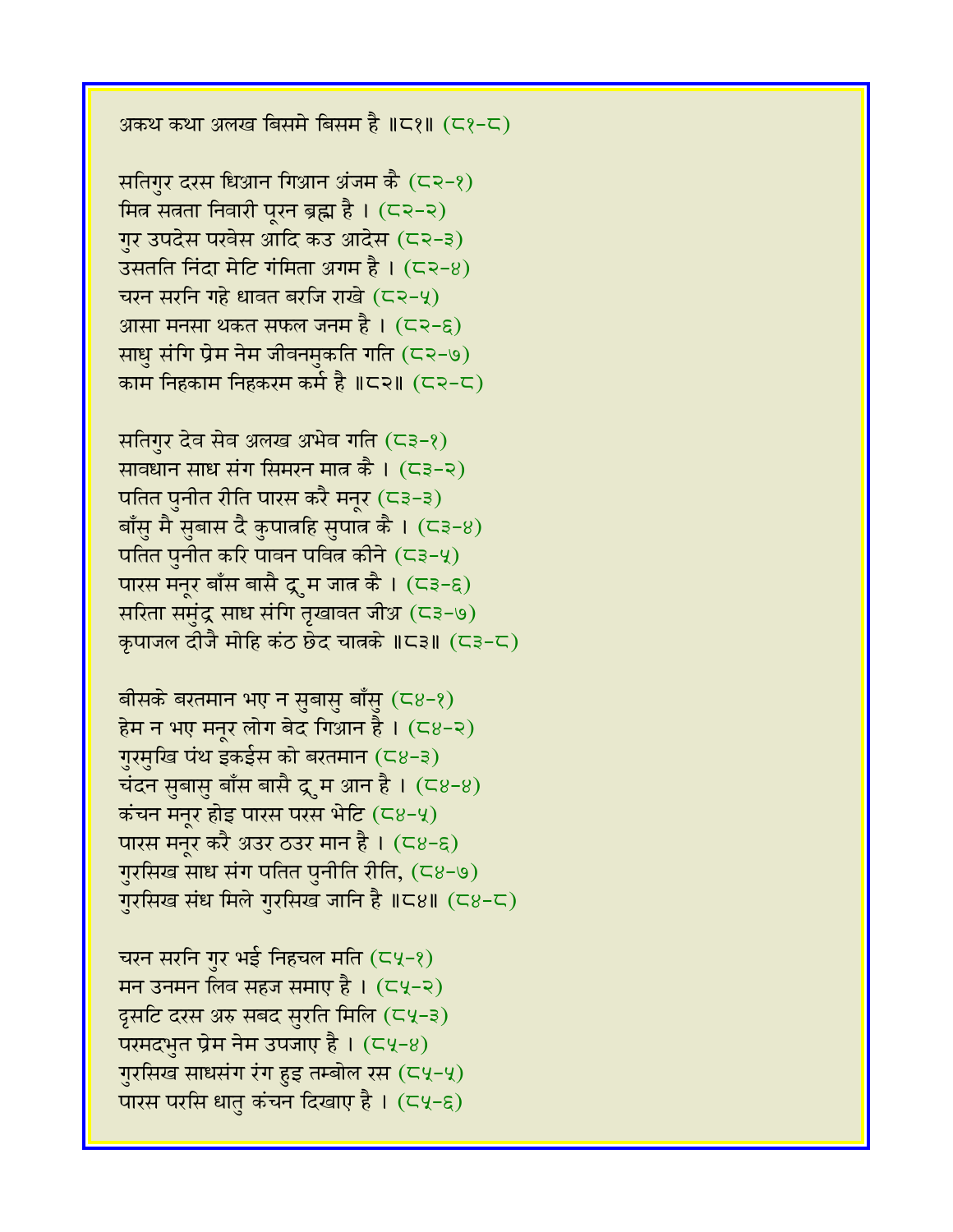चंदन सुगंध संध बासना सुबास तास (८५-७) अकथ कथा बिनोद कहत न आए है ।८५॥  $(Cy - C)$ 

प्रेमरस अमृत निधान पान पूरन हुइ  $( \varsigma \epsilon - 2)$ अकथ कथा बिनोद न आए है।  $(5\varepsilon - 2)$ गिआन धिआन सिआन सिमरन बिसमरन कै $(C_{\epsilon-3})$ बिसम बिदेह बिसमाद बिसमाए है।  $(5\varepsilon - 8)$ आदि परमादि अरु अंत कै अनंत भए  $(5\varepsilon - 4)$ थाह कै अथाह न अपार पार पाए है।  $( \overline{c} \varepsilon - \varepsilon)$ गुर सिख संधि मिले बीस इकईस ईस (८६-७) सोहं सोई दीपक सै दीपक जगाइ है ॥८६॥ (८६-८)

सतिगर चरन सरनि चलि जाए सिख  $(59-8)$ ता चरन सरनि जगतु चलि आवई । (८७-२) सतिगुर आगिआ सति सति करि मानै सिख  $($ ८७-३) आगिआ ताहि सकल संसारहि हितावई ।  $( \subset \cup -8)$ सतिगुर सेवा भाइ प्रान पूजा करै सिख  $($ ८७-५) सर्ब निधान अग्रभागि लिव लावई । (८७-६) सतिगुर सीखिआ दीखिआ हिरदे प्रवेस जाहि (८७-७) ताकी सीख स़नत परमपद पावई ।८७॥ (८७-८)

गुरसिख साधसंग रंग मै रंगीले भए (८८-१) बारनी बिगंध गंग संग मिलि गंग है।  $(\text{CC-} \text{=} 2)$ सुरसुरी संगम हुइ प्रबल प्रवाह लिव (८८-३) सागर अथाह सतिगुर संग संगि है।  $(52-8)$ चरन कमल मकरंद निहचल चित  $(CC-\gamma)$ दरसन सोभा निधि लहरि तरंग है।  $(\subset \subset -\epsilon)$ अनहदसबद कै सरबि निधान दान  $(55-7)$ गिआन अंस हंस गति सुमति स्रबंग है  $\parallel$ ८८ $\parallel$  (८८-८)

गुरमुखि मारग हुइ दुबिधा भर्म खोए (८१-१) चरन सरनि गहे निज घरि आए है।  $(56-2)$ दरस दरसि दिबि द्रसटि प्रगास भई (८६-३) अमृत कटाछ कै अमरपद पाए है ।  $($ ⊂ $\varepsilon$ −8) सबद सुरति अनहद निझर झरन (८६-५)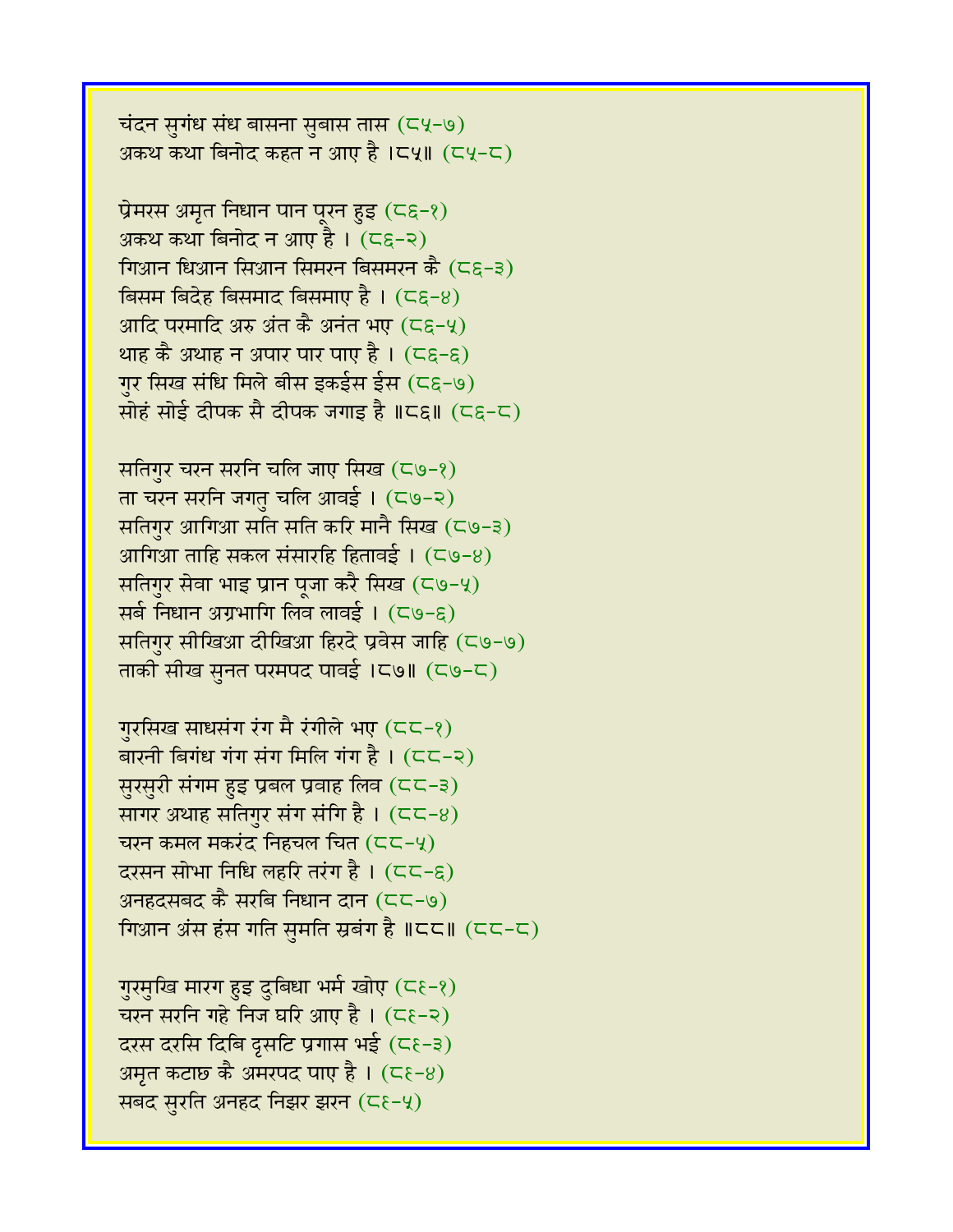सिमरन मंत्र लिव उनमन छाए है।  $( \zeta \xi - \xi )$ मन बच क्रम हुइ इकत्र गुरमुख सुख (८६-७) प्रेम नेम बिसम बिस्वास उपजाए है ॥८६॥  $($ ८१-८)

गुरमुखि आपा खोइ जीवनमुकति गति (६०-१) विसम बिदेह गेह समत सुभाउ है। (१०-२) जनम मरन सम नरक सुरग अरु  $(80-3)$ पुंन पाप सम्पति बिपति चिंता चाउ है।  $($  $e$ ०- $8)$ बन ग्रह जोग भोग लोग बेद गिआन धिआन  $(80-9)$ सुख दुख सोगानंद मित्र सत्र ताउ है। (१०-६) लोसट कनिक बिखु अमृत अगन जल  $(80-9)$ सहज समाधि उनमन अनुराउ है ॥१०॥ (१०-८)

सफल जनम गुरमुखि हुइ जनम जीतिओ (११-१) चरन सफल गुर मारग रवन कै ।  $(8-2)$ लोचन सफल गुर दरसा वलोकन कै  $(8-3)$ मसतक सफल रज पद गवन कै ।  $(8-8)$ हसत सफल नम सतगुर बाणी लिखे  $(89-4)$ सुरति सफल गुर सबद स्रवन कै । (११-६) संगति सफल गुरसिख साध संगम कै (११-७) प्रेम नेम गंमिता तृकाल तृभवन कै ॥११॥ (११-८)

चरन कमल मकरंद रस लुभित हुइ  $(82-8)$ सहज समाधि सुख सम्पट समाने है । (१२-२) भैजल भइआनक लहरि न बिआपि सकै  $(52-3)$ दुबिधा निवारि एक टेक ठहराने है ।  $(82-8)$ दृसटि सबद सुरति बरजि बिसरजत (१२-५)  $\vec{y}$ म नेम बिसम बिस्वास उर आने है । (१२-६) जीवनमुकति जगजीवन जीवन मूल (१२-७) आपा खोइ होइ अपरम्पर परानै है ॥ $\epsilon$ २॥  $(\epsilon$ २-८)

सरिता सरोवर सलिल मिल एक भए  $(83-8)$ एक मै अनेक होत कैसे निखारो जी । (६३-२) पान चूना काथा सुपारी खाए सुरंग भए (६३-३) बहुरि न चतुर बरन बिसथारो जी।  $(83-8)$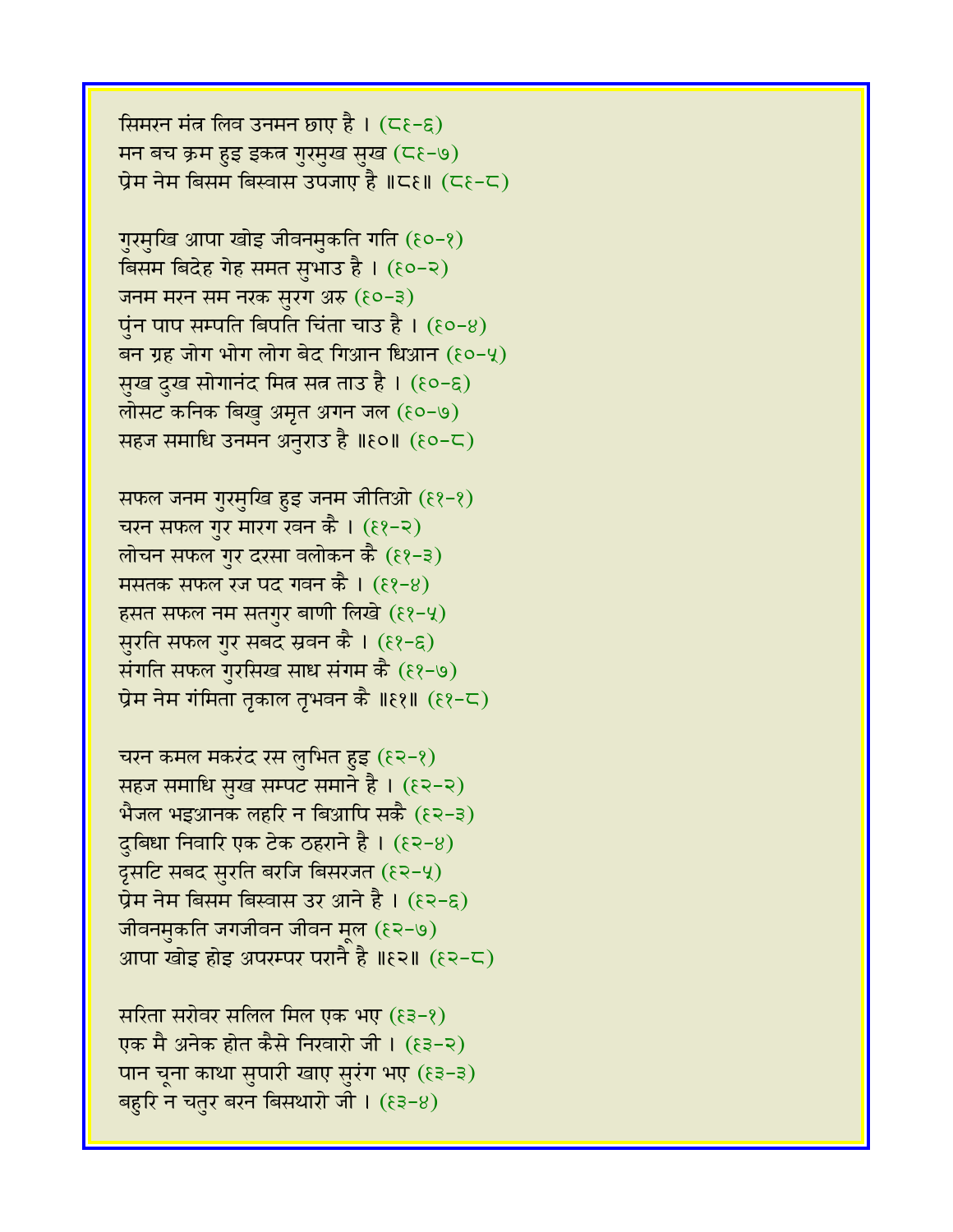पारस परति होत कनिक अनिक धात  $(83-4)$ कनिक मै अनिक न होत गोताचारो जी ।  $(83-8)$ चंदन सुबास कै सुबासना बनासपती (१३-७) भगत जगत पति बिसम बीचारो जी  $\lVert \xi \rangle$ । ( $\xi \in \mathbb{C}$ )

चतुर बरन मिलि सुरंग तम्बेल रस (६४-१) गुरसिख साधसंग रंग मै रंगीले है। (६४-२) खाँड घ्रित चून जल मिले बिंजनादि स्वाद (६४-३) प्रेमरस अमृत मै रसिक रसीले है ।  $(88-8)$ सकल सुगंध सनबंध अरगजा होइ  $(88-4)$ सबद सुरति लिव बासना बसीले है । (६४-६) पारस परसि जैसे कनिक अनिक धातु (१४-७) दिबि देह मन उनमन उनमीले है ॥ $89$ ॥  $(88-5)$ 

पवन गवन जैसे गुडीआ उडत रहै (६५-१) पवन रहत गुडी उडि न सकत है । (६५-२) डोरी की मरोरि जैसे लटूआ फिरत रहै (६५-३) ताउ हाउ मिटै गिरि परै हुइ थकत है ।  $(84-8)$ कंचन असुध जिउ कुठारी ठहरात नही  $(\xi\psi-\psi)$ सूध भए निहचल छबि कै छकत है।  $(84-6)$ दुरमति दुबिधा भ्रमत चतुर कुंट (६५-७) गुरमति एक टेक मोनि न बकत है ॥६५॥ (६५-८)

प्रेमरस अमृत निधान पान पूरन होइ  $(\epsilon \epsilon - \epsilon)$ परमदभुत गति आतम तरंग है ।  $(\epsilon \epsilon - \epsilon)$ इत ते द्रुसटि सुरति सबद बिसरजत (९६-३) उत ते बिसम असूचरज प्रसंग है। (९६-४) देखै स दिखावै कैसे सनै स सनावै कैसे (१६-५) चाखे सो बतावे कैसे राग रस रंग है।  $(\epsilon \epsilon - \epsilon)$ अकथ कथा बिनोद अंग अंग थकत हुइ (९६-७) हेरत हिरानी बुंद सागर स्रबंग है ॥ $\mathcal{E}$ ६॥ ( $\mathcal{E}$ ६-८)

साधसंग गंग मिलि स्रीगुर सागर मिले (९७-१) गिआन धिआन पर्म निधान लिव लीन है । (१७-२) चरन कमल मकरंद मधकर गति (१७-३)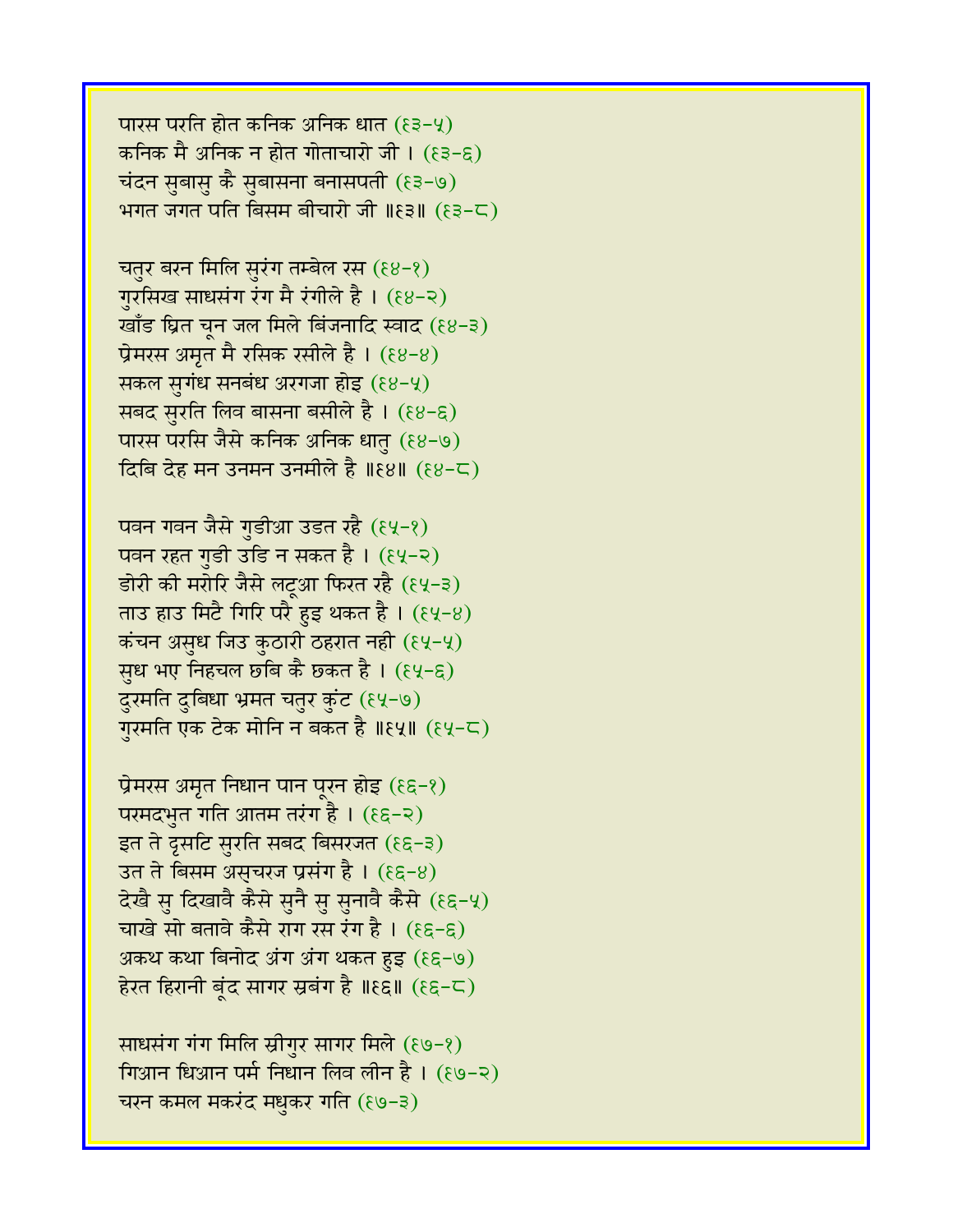जैसे माता पिता पालक अनेक सुत (१०१-१) अनक सुतन पै न तैसे होइ न आवई । (१०१-२)

 $\overline{a}$ नहीं ददसार पित पितामा परपितामा (१००-१) सुजन कुटम्ब सुत बाधव न भ्राता है। (१००-२)  $\overline{a}$ नही ननसार माता परमाता बिरधि परमाता (१००-३) माम् मामी मासी औ मौसा बिबिध बिखाता है।  $(800-8)$ नही ससुरार सासु सुसरा सारो अउ सारी (१००-५) नही बिरतीसुर मै जाचिक न दाता है ।  $(800 - \xi)$ असन बसन धन धाम काहू मै न देखिओ (१००-७) जैसा गुरसिख साधसंगत को नाता है ॥१००॥ (१००-८)

पूरन ब्रह्म गुर पूरन सरबमई (६६-१) पूरन कृपा कै परपूरन कै जानीऐ । (११-२) दरस धिआन लिव एक अउ अनेक मेक (६६–३) सबद बिबेक टेक एकै उर आनीऐ ।  $(\mathcal{E}\{-8)$ दूसटि दरस अरु सबद सुरति मिलि  $(\xi\xi-\gamma)$ पेखता बकता स्ग्रेता एकै पहिचानीऐ ।  $(\xi\xi-\xi)$ सूखम सथूल मूल गुप्त प्रगट ठट (६६-७) नटवट सिमरन मंत्र मनु मानीएे ॥ $\mathfrak{F}(\xi) = \mathfrak{F}(\xi) - \mathfrak{F}(\xi)$ 

एक ब्रहमाँड के बिथार की अपार कथा  $(\epsilon \in -\epsilon)$ कोटि ब्रहमाँड को नाइकु कैसे जानीऐ । (१८-२) घटि घटि अंतरि अउ सर्ब निरंतरि है (१८-३) सूखम सथुल मूल कैसे पहिचानीऐ ।  $(\epsilon \zeta - 8)$ निरगुन अदृसट सृसटि मै नाना प्रकार  $(\epsilon \in -\gamma)$ अलख लखिओ न जाइ कैसे उरि आनीऐ । (हट-ह) सतिरूप सतिनाम सतिगुर गिआन धिआन (६८-७) पुरन ब्रह्म सरबातम कै मानीऐ ॥१८॥ (१८-८)

चंद्रमा चकोर गुर धिआन रस भीन है।  $(89-8)$ सबद सुरति मुकताहल अहार हंस (६७-५) प्रेम परमारथ बिमल जल मीन है। (९७-६) अंमित कटाछ अमरापद कृपा कृपाल (६७-७) कमला कलपतर कामधेनाधीन है ॥६७॥ (६७-८)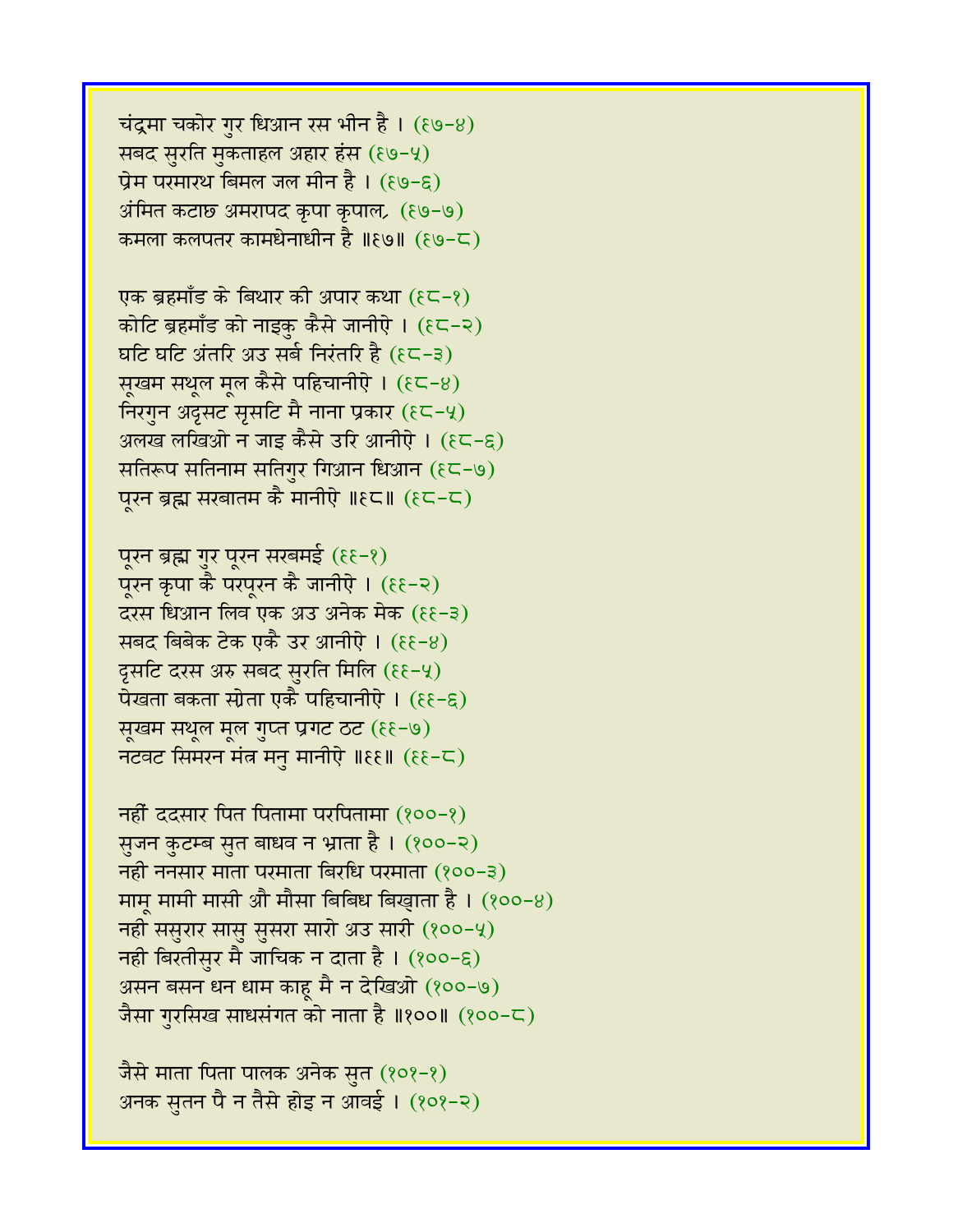जैसे माता पिता चित चाहत है सुतन कउो (१०१-३) तैसे न स़तन चित चाह उपजावई ।  $(808-8)$ जैसे माता पिता सुत सुख दुख सोगानंद (१०१-५) दुख सुख मै न तैसे सुत ठहरावई । (१०१-६) जैसे मन बच क्रम सिखनु लुडावै गुर (१०१-७) तैसे गुर सेवा गुरसिख न हितावई ॥१०१॥ (१०१-८)

जैसे कछप धरि धिआन सावधान करै (१०२-१) तैसे माता पिता प्रीति सुतु न लगावई। (१०२-२) जैसे सिमरन करि कुंज परपक करै (१०२-३) तैसो सिमरनि सुत पै न बनि आवई ।  $(802-8)$ जैसे गऊ बछरा कउ दुगध पीआँइ पोखै (१०२-५) तैसे बछरा न गऊ प्रीति हितु लावई । (१०२-६) तैसे गिआन धिआन सिमरन गुरसिख प्रति (१०२-७) तैसे कैसे सिख गुर सेवा ठहरावई ॥१०२॥ (१०२-८)

जैसे मात पिता केरी सेवा सरवन कीनी (१०३-१) सिख बिरलोई गुर सेवा ठहरावई। (१०३-२) जैसे लछमन रघुपति भाइ भगत मै (१०३-३) कोटि मधे काहू गुरभाई बनि आवई।  $(803-8)$ जैसे जल बरन बरन सरबंग रंग (१०३-५) बिरलो बिबेकी साध संगति समावई । (१०३-६) गुर सिख संधि मिले बीस ,इकईस ईस (१०३-७) पूरन कृपा कै काहू अलख लखावई ॥१०३॥ (१०३-८)

लोचन धिआन सम लोसट कनिक ताकै (१०४-१) स्रवन उसतति निंदा समसरि जानीऐ । (१०४-२) नासका सुगंध बिरगंध समतुलि ताकै (१०४-३)  $\int \vec{\mathcal{R}} \cdot \vec{\mathcal{R}}$  सित्र सत समसरि उनमानीऐ ।  $(808-8)$ रसन सुआद बिख अंम्म्रित समानि ताकै (१०४-५) कर सपरस जल अगनि समानीऐ । (१०४-६) दुख सुख समसरि बिआपै न हरख सोगु (१०४-७) जीवनमुकति गति सतिगुर गिआनीऐ ॥१०४॥ (१०४-८)

चरन सरनि गहे निजघरि मै निवास (१०५-१)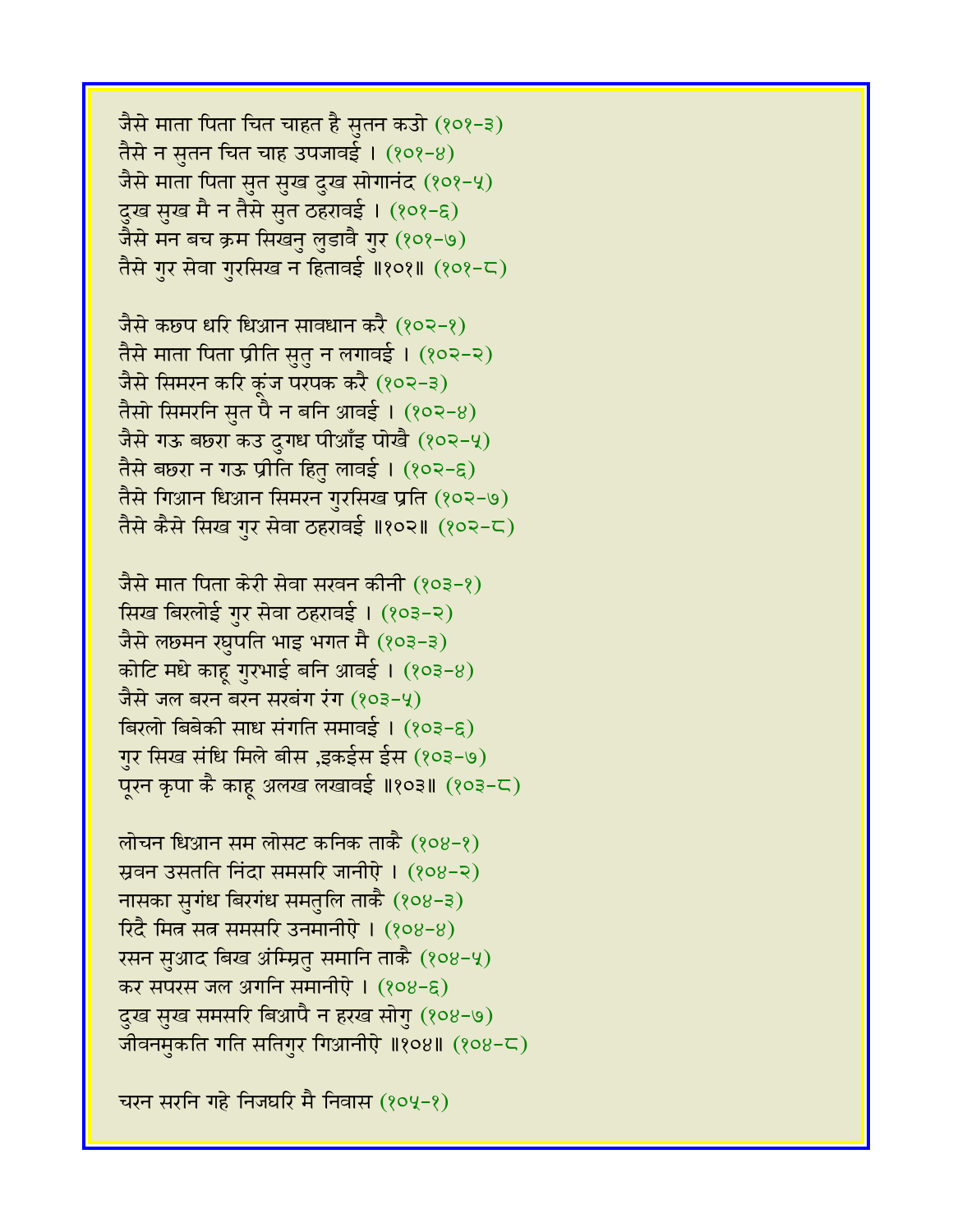आसा मनसा थकत अनत न धावई । (१०५-२) दरसन मात्र आन धिआन मै रहत होइ (१०५-३) सिमरन आन सिमरन बिसरावई। (१०५-४) सबद सुरति मोनिब्रत कउ प्रापति होइ (१०५-५) प्रेमरस अकथ कथा न कहि आवई ।  $(804-6)$ किंचत कटाछ कृपा पर्म निधान दान (१०५-७) परमदभुत गति अति बिसमावई ॥१०५॥ (१०५-८)

सबद सुरति आपा खोइ गुरदासु होइ (१०६-१) बरतै बरतमानि गर उपदेस कै। (१०६-२) होनहार होई जोई जोई सोई सोई भलो (१०६-३) पूरन ब्रह्म गिआन धिआन परवेस कै । (१०६-४) नाम निहकाम धाम सहज सुभाइ चाइ  $(80E - 4)$ प्रेमरस रसिक हुइ अम्म्रत अवेस कै । (१०६-६) सतिरूप सतिनाम सतिगुर गिआन धिआन (१०६-७) पूरन सरबमई आदि कउ अदेस कै ॥१०६॥ (१०६-८)

सबद सुरति आपा खोइ गुरदासु होइ (१०७-१) बाल बुधि सुधि न करत मोह द्रोह की। (१०७-२) स्रवन उसतति निंदा समतुल सुरति लिव (१०७-३) लोचन धिआन लिव कंचन अउ लोह की ।  $(809-8)$ नासका सुगंध बिरगंध समसरि ताकै (१०७-५) जिहबा समानि बिख अमृत न बोह की । (१०७-६) कर चर कर्म अकर्म अपथ पथ (१०७-७) किरति बिरति सम उकति न दोहकी ॥१०७॥ (१०७-८)

सबद सुरति आपा खोइ गुरदासु होइ (१०८-१) सर्ब मै पूरन ब्रह्म करि मानीऐ । (१०८-२) कासट अगनि माला सूत्र गोरस गोबंस (१०८-३) एक अउ अनेक को बिबेक पहचानीऐ। (१०८-४) लोचन स्रवन मुख नासका अनेक सोत  $(80C - 4)$ देखै सुनै बोलै मन मैक उर आनीऐ । (१०८-६) गुर सिख संध मिले सोहं सोही ओोतिपोति (१०८-७) जोती जोति मिलत जोती सरूप जानीऐ ॥१०८॥  $(20<sup>2</sup>-C)$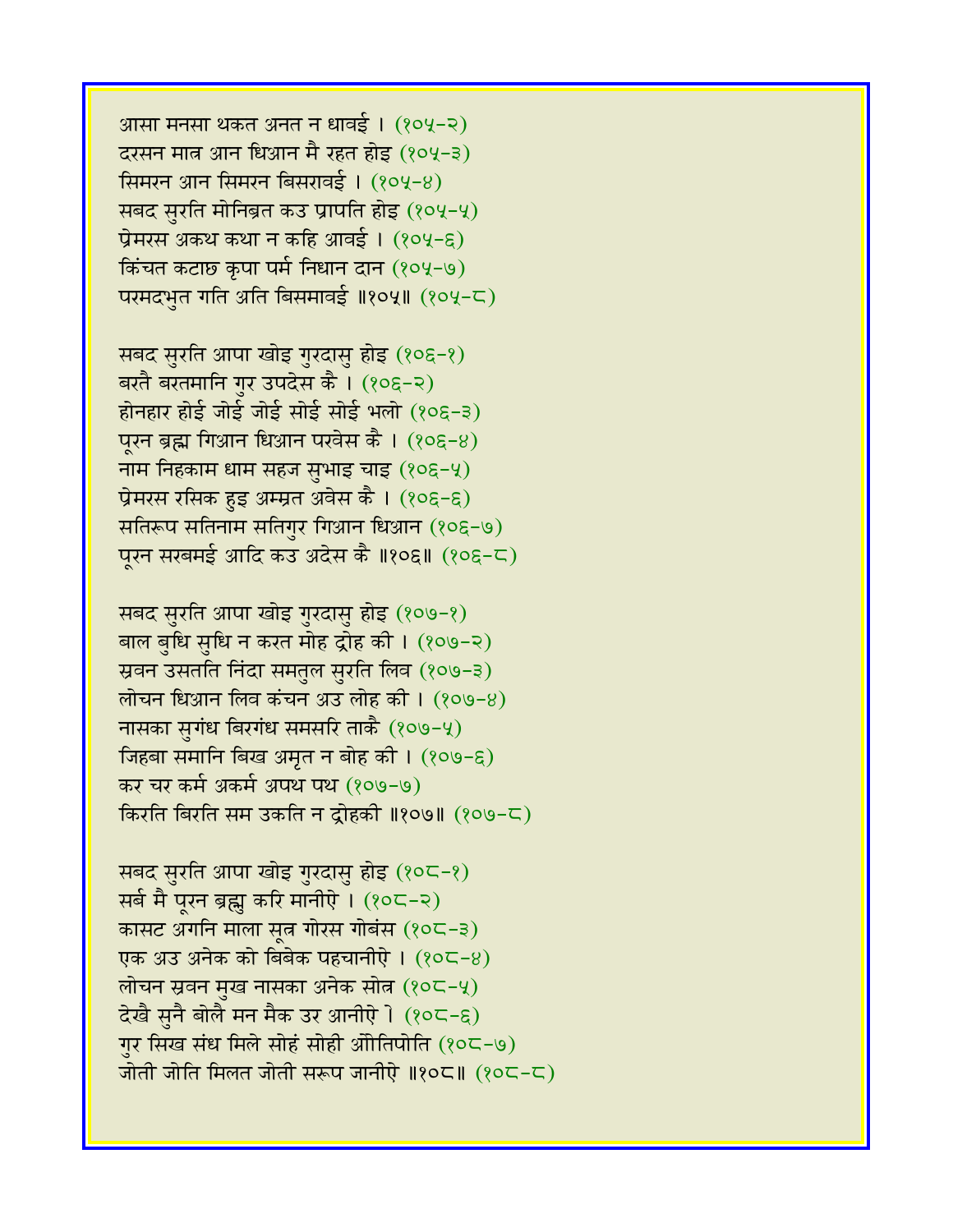गाँडा मै मिठासु तास छिलका न लीओ जाइ  $(808-8)$ दारम अउ दाख बिखै बीजु गहि डारीऐ । (१०६-२) आँब खिरनी छहारा माझ गुठली कठोर (१०६-३) खरबूजा अउ कलीदा सजल बिकारीएे । (१०६-४) मधुमाखी मै मलीन समै पाइ सफल हुइ  $(808-4)$ रस बस भए नही तृसना निवारीऐ । (१०६-६) स्रीगुर सबद रस अमृत निधान पान (१०६-७) गुरसिख साध संगि जनमु सवारीऐ ॥१०६॥ (१०६-८)

सलिल मै धरनि धरनि मै सलिल जैसे (११०-१) कुप अनरूप कै बिमल जल छाए है ।  $(88 - 8)$ ताही जल माटी कै बनाई घटिका अनेक (११०-३) एकै जल घट घट घटिका समाए है ।  $(880-8)$ जाही जाही घटिका मै दसटी कै देखीअत (११०-५) पेखीअत आपा आपु आन न दिखाए है। (११०-६) पूरन ब्रह्म गुर एकंकार के अकार (११०-७) ब्रह्म बिबेक एक टेक ठहराए है ॥११०॥ (११०-८)

चरन सरनि गुर एक पैडा जाइ चल (१११-१) सति गुर कोटि पैडा आगे होइ लेत है। (१११-२) एक बार सतिगुर मंत्र सिमरन मात्र (१११-३) सिमरन ताहि बारम्बार गुर हेत है ।  $(222-8)$ भावनी भगति भाइ कउडी अग्रभागि राखै (१११-५) ताहि गुर सर्ब निधान दान देत है । (१११-६) सतिगुर दइआ निधि महिमा अगाधि बोधि (१११-७) नमो नमो नमो नेत नेत नेत है ॥१११॥  $(222 - 5)$ 

प्रेमरस अमृत निधान पान पूरन हुइ (११२-१) उनमन उनमत बिसम बिस्वास है । (११२-२) आतम तरंग बहु रंग अंग अंग छबि (११२-३) अनिक अनूप रूप उप को प्रगास है।  $(22-8)$ रवाद बिसमाद बहु बिबिधि सुरस सर्ब (११२-५) राग नाद बाद बहु बासना सुबास है । (११२-६) परमदभुत ब्रहमासन सिंघासन मै (११२-७) सोभा सभा मंडल अखंडल बिलास है ॥११२॥ (११२-८)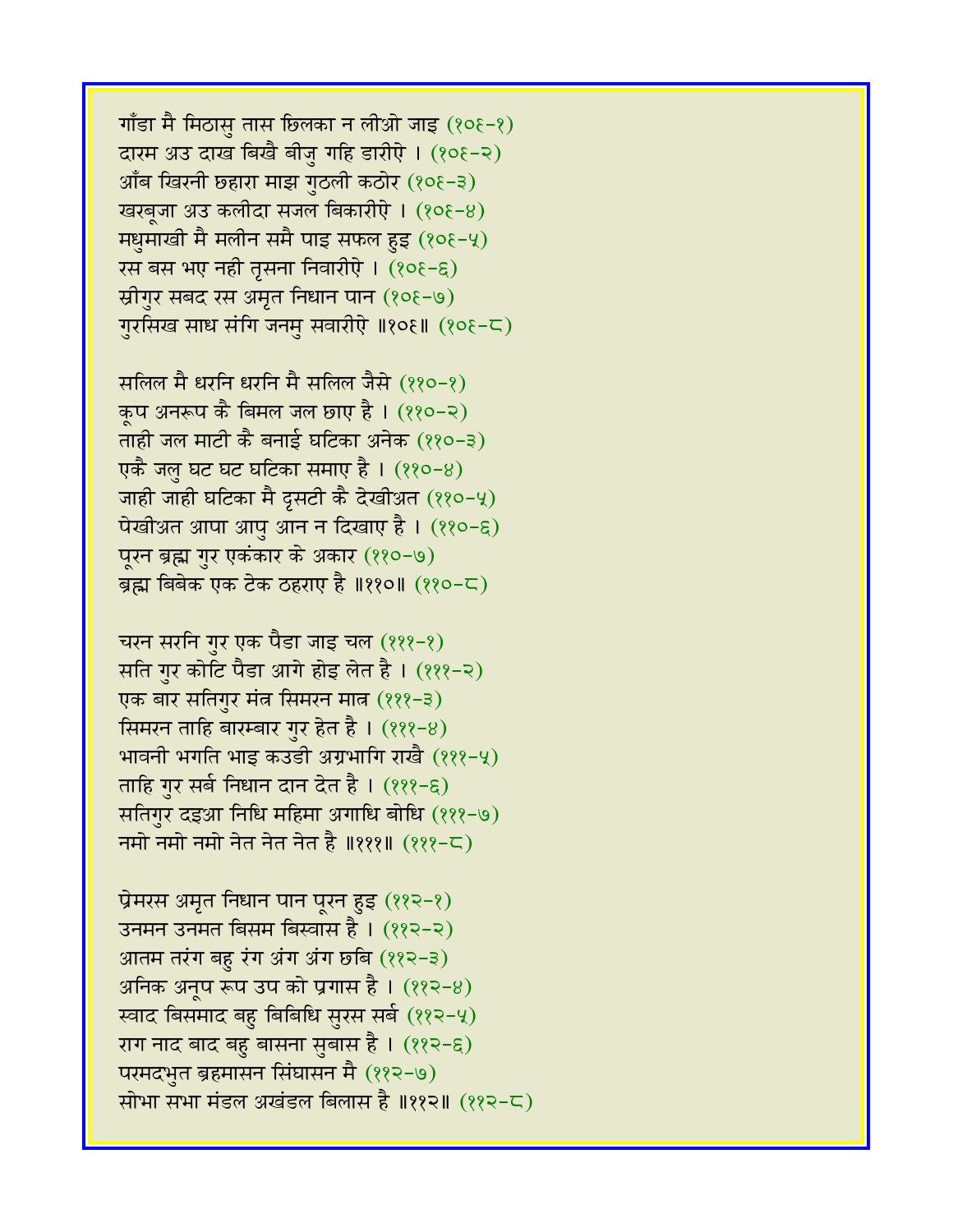बिथावंते जंते जैसे बैद उपचारु करै (११३-१) बिथा बृताँत सनि हरै दुख रोग कउ । (११३-२) जैसे माता पिता हित चित कै मिलत सतै (११३-३) खान पान पोखि तोखि हरत है सोग कउ । (११३-४) बिरहनी बनिता कउ जैसे भरतारु मिलै (११३-५) प्रेमरस कै हरत बिरह बिओग कउ । (११३-६) तैसे ही बिबेकी जन परउपकार हेत (११३-७) मिलत सलिल गति सहज संजोग कउ॥११३॥ (११३-८)

बि़थावंते बैद रूप जाचिक दातार गति (११४-१) गाहकै बिआपारी होइ मात पिता पत कउ।  $(228-2)$ नार भिरतार बिधि मित्र मित्रताई रूप  $(28-3)$ सूजन कुटम्ब सखा भाइ चाइ सूत कउ । (११४-४) लोगन मै लोगाचार बेद कै बेद बीचार  $(228-4)$ गिआन गुर एकंकार अवधुत अवधुत कउ । (११४-६) बिरलो बिबेकी जन परउपकार हेति (११४-७) मिलत सलिल गति रंग स्रबंग भूत कउ ॥११४॥ (११४-८)

दरसन धिआन दिबि देह कै बिदेह भए (११५-१) दृग दृब दृसटि बिखै भाउ भगति चीन है। (११५-२) अधिआतम कर्म करि आतम प्रवेस (११५-३) परमातम प्रवेस सरबातम लिउलीन है। (११५-४) सबद गिआन परवान हुइ निधान पाए (११५-५) परमारथ सबदारथ प्रबीन है । (११५-९) ततै मिले तत जोती जोति कै पर्म जोति (११५-७) प्रेमरस बसि भए जैसे जल मीन है ॥११५॥ (११५-८)

अधिआतम कर्म परमातम पर्म पद (११६-१) ततु मिलि ततहि परमतत वासी है ।  $(225-2)$ सबद बिबेक टेक एक ही अनेकमेक (११६-३) जंत्र धुनि राग नाद अनभै अभिआसी है ।  $(225-8)$ दरस धिआन उनमान प्रानपति (११६-५) अबिगति गति अति अलख बिलासी है। (११६-६) अमृत कटाछ दिबि देह कै बिदेह भए (११६-७)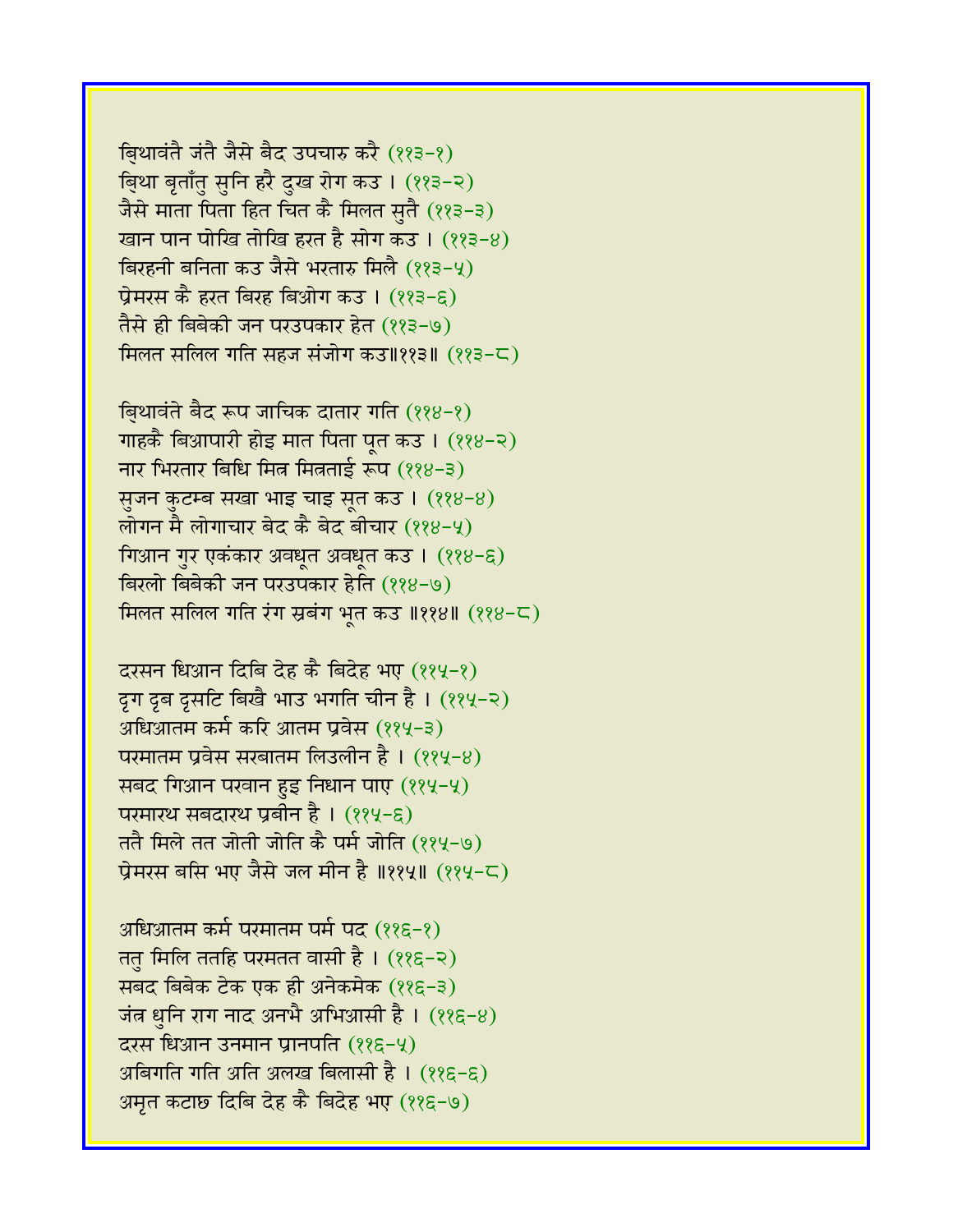जीवनमुकति कोऊ बिरलो उदासी है ॥११६॥ (११६-८)

सुपन चरित्न चित्न जागत न देखीअत (११७-१) तारका मंडल परभाति न दिखाईऐ। (११७-२) तखर छाइआ लघु दीरघ चपल बल (११७-३) तीर्थ पुरब जाता थिर न रहाईऐ।  $(889-8)$ नदी नाव को संजोग लोग बहरिओ न मिलै  $(229-4)$ गंध्रब नगर मृग तृसना बिलाईऐ । (११७-६) तैसे माइऐ मोह ध्रोह कुटम्ब सनेह देह (११७-७) गुरमुखि सबद सुरति लिव लाईऐ ॥११७॥ (११७-८)

नैहर कुआरि कंनिआ लाडिली कै मानीअति (११८-१) विआहे ससुरार जाइ गुननु कै मानीऐ । (११८-२) बनज बिउहार लगि जात है बिदेसि प्रानी  $(22-3)$ कहीए सपूत लाभ लभत कै आनीऐ ।  $(22-8)$ जैसे तउ संग्राम समै परदल मै अकेलो जाइ (११८-५) जीति आवै सोई सूरो सुभटु बखानीऐ । (११८-६) मानस जनमु पाइ चरनि सरनि गुर (११८-७) साधसंगति मिलै गुरदुआरि पहिचानीऐ ॥११८॥ (११८-८)

```
नैहर कुटम्ब तजि बिआहे ससुररि जाइ (११६-१)
गुननु कै कुलाबधू बिरद कहावई । (११६-२)
पुरन पतिब्रति अउ गुरजन सेवा भाइ (११६-३)
गृह मै गृहसुरि सुजसु प्रगटावई । (225-8)अंतकालि जाइ पूअ संगि सहिगामनी हुइ (22\epsilon - 4)लोक परलोक बिखै ऊच पद पावई । (११६-६)
गुरमुख मारग भै भाइ निरबाहु करै (११६-७)
धन्न गुरसिख आदि अंत ठहरावई ॥११६॥ (११६-८)
```
जैसे नृप धाम भाम एक सै अधिक एक  $(8,0-8)$ नाइक अनेक राजा सबन लडावई। (१२०-२) जनमत जाकै सुतु वाही कै सुहागु भागु (१२०-३) सकल रानी मै पटरानी सो कहावई ।  $(820-8)$ असन बसन सिंहजासन संजोगी सबै  $(220-4)$ राज अधिकारु तउ सपूती गृह आवई । (१२०-६)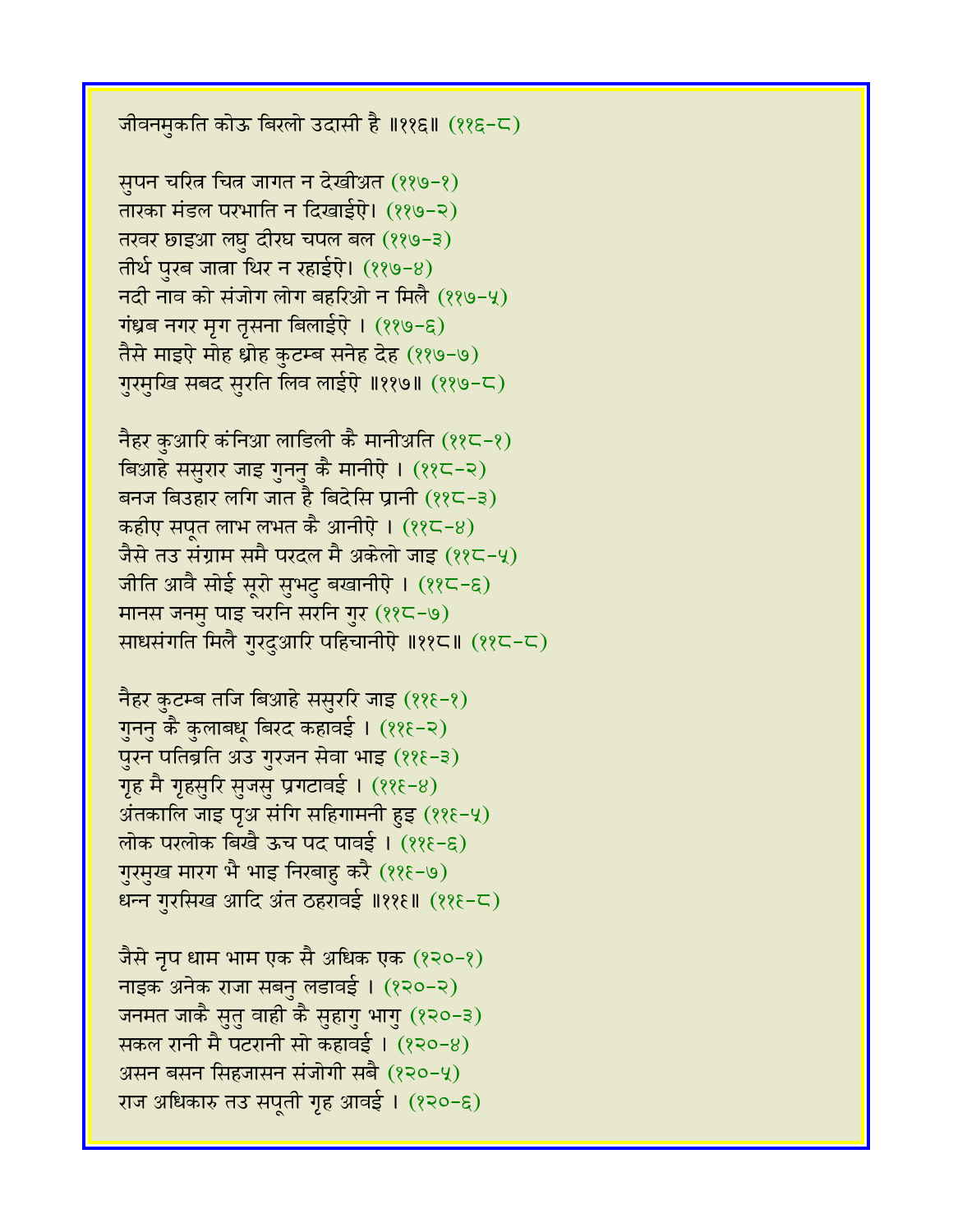खाँड घ्रित चून जल पावक इकत्र भए  $(828-8)$ पंच मिलि प्रगट पंचाम्रत प्रगास है ।  $(828-2)$ मृगमद गउरा चोआ चंदन कुसम दल (१२४-३) सकल सुगंध कै अरगजा सोबास है। (१२४-४) चतुर बरन पान चूना अउ सुपारी काथा  $(828-9)$ 

एक ही गोरस मै अनेक रस को प्रगास (१२३-१) दहिओ महिओ माखनु अउ घ्रित उनमानीऐ । (१२३-२) एक ही उखारी मै मिठास को निवास गुड़ (१२३-३) खाँड मिसरी अउ कलीकंद पहिचानीऐ। (१२३-४) एक ही गेहू सै होत नाना बिंजनाद स्वाद (१२३-५) भूने भीजे पीसे अउ उसेई बिबिधानीऐ । (१२३-६) पावक सलिल एक एकहि गुन अनेक (१२३-७) पंच कै पंचाम्रत साधसंगु जानीऐ ॥१२३॥  $(223-5)$ 

हरदी अउ चुना मिलि अरुन बरन जैसे (१२२-१) चतुर बरन कै तम्बोल रस रूप है ।  $(222-2)$ दूध मै जावनु मिलै दधि कै बखानीअत (१२२-३) खाँड घ्रित चून मिलि बिंजन अनूप है।  $(822-8)$ कुसम सुगंध मिलि तिल सै फुलेल होत (१२२-५) सकल सुगंध मिलि अरगजा धूप है।  $(222-6)$ दोइ सिख साधसंगु पंच परमेसर है (१२२-७) दस बीस तीस मिले अबिगति ऊप है ॥१२२॥ (१२२-८)

तुस मै तंदुल बोइ निपजै सहंस्र गुनो (१२१-१) देह धारि करत है परउपकार जी। (१२१-२) तुस मै तंदुल निरबिघन लागै न घुनु (१२१-३) राखे रहै चिरंकाल होत न बिकार जी।  $(828-8)$ तुख सै निकसि होइ भगन मलीन रूप (१२१-५) स्वाद करवाइ राधे रहै न संसार जी । (१२१-६) गुर उपदेस गुरसिख गृह मै बैरागी (१२१-७) गृह तजि बन खंड होत न उधार जी ॥१२१॥ (१२१-८)

गुरसिख सबै गुरु चरनि सरनि लिव (१२०-७) गुरसिख संधि मिले निजपदु पावई ॥१२०॥ (१२०-८)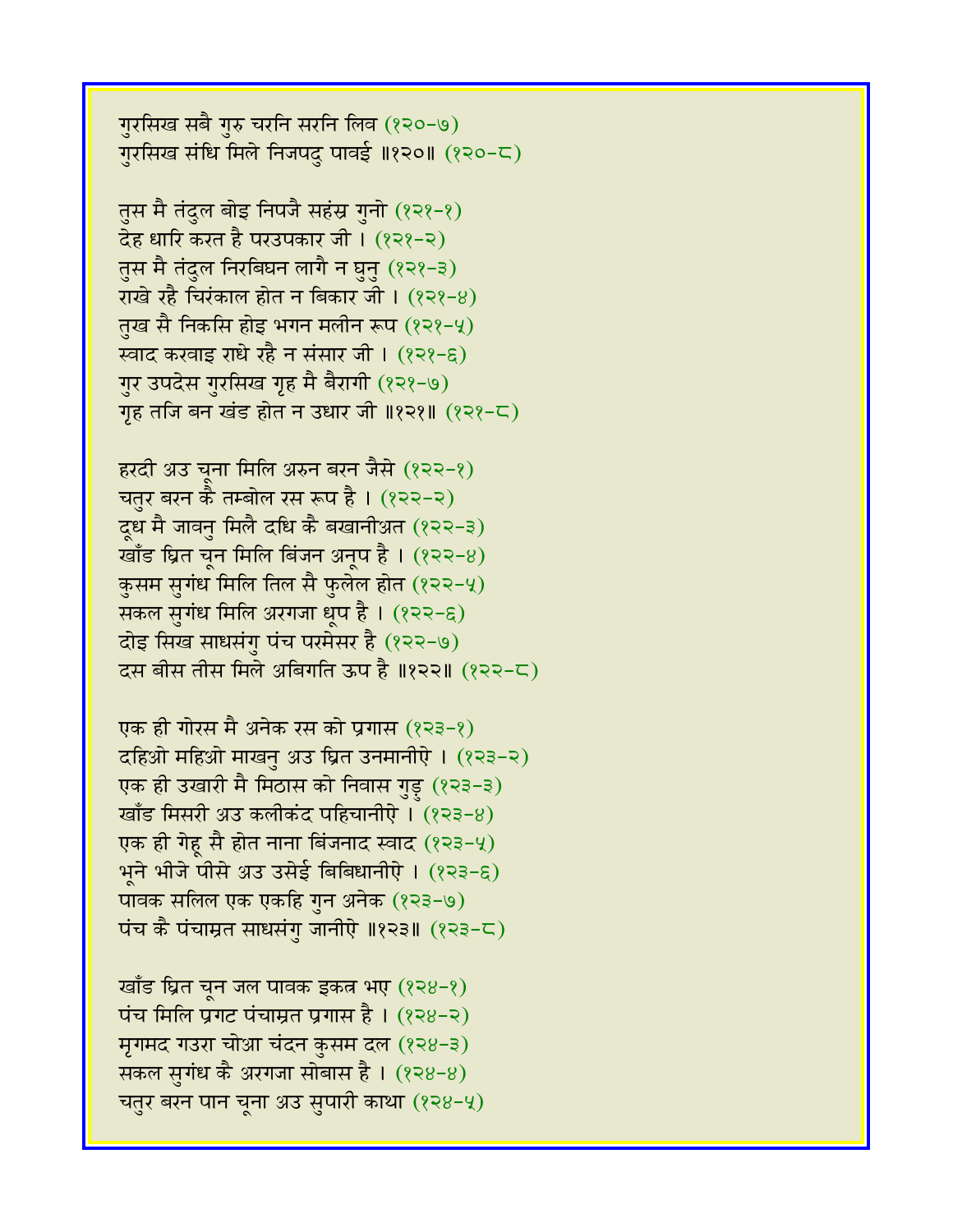आपा खोइ मिलत अनूप रूप तास है । (१२४-६) तैसे साधसंगति मिलाप को प्रतापु ऐसो  $(828-9)$ सावधान पूरन ब्रह्म को निवास है ॥१२४॥ (१२४-८)

सहज समाधि साधसंगति मै साचुखंड (१२५-१) सतिगुर पूरन ब्रह्म को निवास है। (१२५-२) दरस धिआन सरगुन अकाल मूरति (१२५-३) पूजा फुल फल चरनाम्रत बिस्वास है ।  $(824-8)$ निरंकार चार परमारथ परमपद  $(224-4)$ सबद सुरति अवगाहन अभिआस है । (१२५-६) सर्ब निधान दान दइक भगति भाइ (१२५-७) काम निहकाम धाम पूरन प्रगास है ॥१२५॥ (१२५-८)

सहज समाधि साधसंगति सुकृत भूमी (१२६-१) चित चितवत फल प्रापति उधार है।  $(226-2)$ बजर कपाट खुले हाट साधसंगति मै (१२६-३) सबद सुरति लाभ रात बिउहार है। (१२६-४) साधुसंगि ब्रह्म सथान गुरदेव सेव (१२६-५) अलख अभेव परमारथ आचार है। (१२६-६) सफल स़खेत हेत बनत अमिति लाभ (१२६-७)

सेवक सहाई बरदाई उपकार है ॥१२६॥ (१२७-१) गुरमुखि साध चरनाम्रत निधान पान (१२७-२) काल मै अकाल काल बिआल बिखु मारीऐ । (१२७-३) ग़रमुखि साध चरनाम्रत निधान पान  $(829-8)$ कुल अकुलीन भए दुबिधा निवारीऐ । (१२७-५) गुरमुखि साध चरनाम्रत निधान पान (१२७-६) सहज समाधि निज आसन की तारीऐ। (१२७-७) गुरमुखि साध चरनाम्रत परमपद (१२७-८) गुरमुखि पंथ अबिगत गति निआरी है ॥१२७॥ (१२७-६)

सहज समाधि साधसंगति सखा मिलाप (१२८-१) गगन घटा घमंड जुगति कै जानीऐ । (१२८-२) सहज समाधि कीर्तन गुर सबद कै (१२८-३) अनहद नाद गरजत उनमानीएे ।  $(225-8)$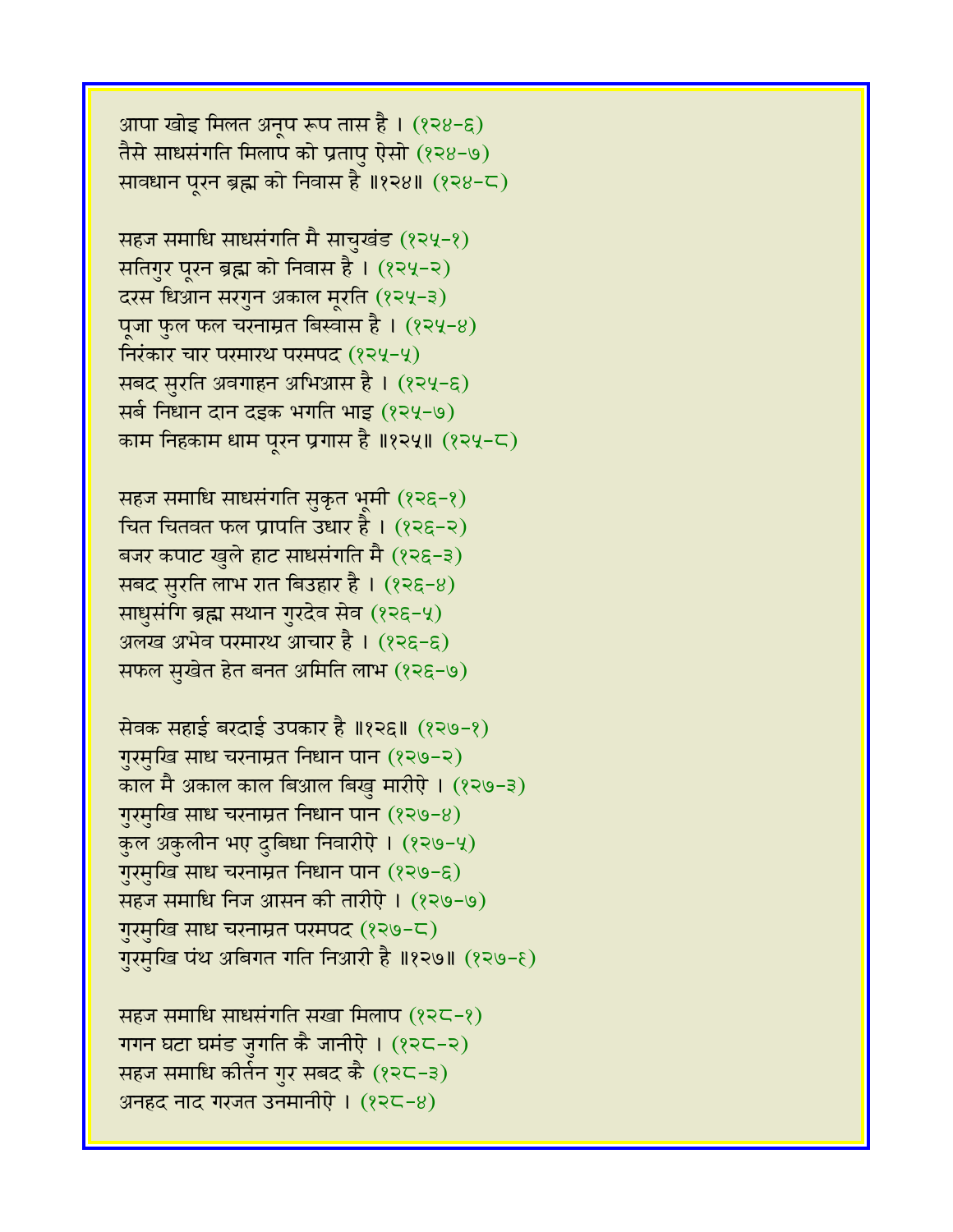सहज समाधि साधसंगति जोती सरूप  $(225-4)$ दामनी चमतकार उनमन मानीऐ।  $(225-6)$ सहज समाधि लिव निझर अपार धार (१२८-७) बरखा अमृत जल सर्ब निधानीऐ ॥१२८॥ (१२८-८)

जैसे तउ गोबंस तिन खाइ दुहे गोरस दै (१२६-१) गोरस अउटाए दधि माखन प्रगास है।  $(225-2)$ ऊख मै पिऊख तन खंड खंड के पराए (१२१-३) रस के अउटाए खाँड मिसरी मिठास है। (१२१-४) चंदन सगंध सनबंध कै बनासपती  $(225-4)$ ढाक अउ पलास जैसे चंदन सुबास है । (१२१-६) साधुसंगि मिलत संसारी निरंकारी होत (१२१-७) गुरमति परउपकार के निवास है ॥१२६॥ (१२६-८)

कोटनि कोटानि मिसटानि पान सुधारस (१३०-१) पुजसि न साध मुख मधुर बचन कउ । (१३०-२) सीतल सुगंध चंद चंदन कोटानि कोटि (१३०-३) पुजसि न साध मति निम्रता सचन कउ ।  $(830-8)$ कोटनि कोटानि कामधेन अउ कलपतर (१३०-५) पंजसि न किंचत कटाछ के रचन कउ। (१३०-६) सर्ब निधान फल सकल कोटानि कोटि (१३०-७) पुजसि न परउपकार के खचन खउ ॥१३०॥ (१३०-८)

कोटनि कोटानि रूप रंग अंग अंग छबि (१३१-१) कोटनि कोटानि संाद रस बिंजनाद कै। (१३१-२) कोटनि कोटानि कोटि बासना सुबास रसि (१३१-३) कोटनि कोटानि कोटि राग नाद बाद कै।  $(838-8)$ कोटनि कोटानि कोटि रिधि सिधि निधि सधा  $(232-4)$ कोटिनि कोटानि गिआन धिआन करमादि कै । (१३१-६) सगल पदार्थ हुइ कोटनि कोटानि गुन (१३१-७) पुजसि न धाम उपकार बिसमादि कै ॥१३१॥ (१३१-८)

अजया अधीन ताकै पर्म पवित्र भई (१३२-१) गरब कै सिंघ देह महा अपवित्न है। (१३२-२) मोनि ब्रत गहे जैसे ऊख मै पयुख रस (१३२-३)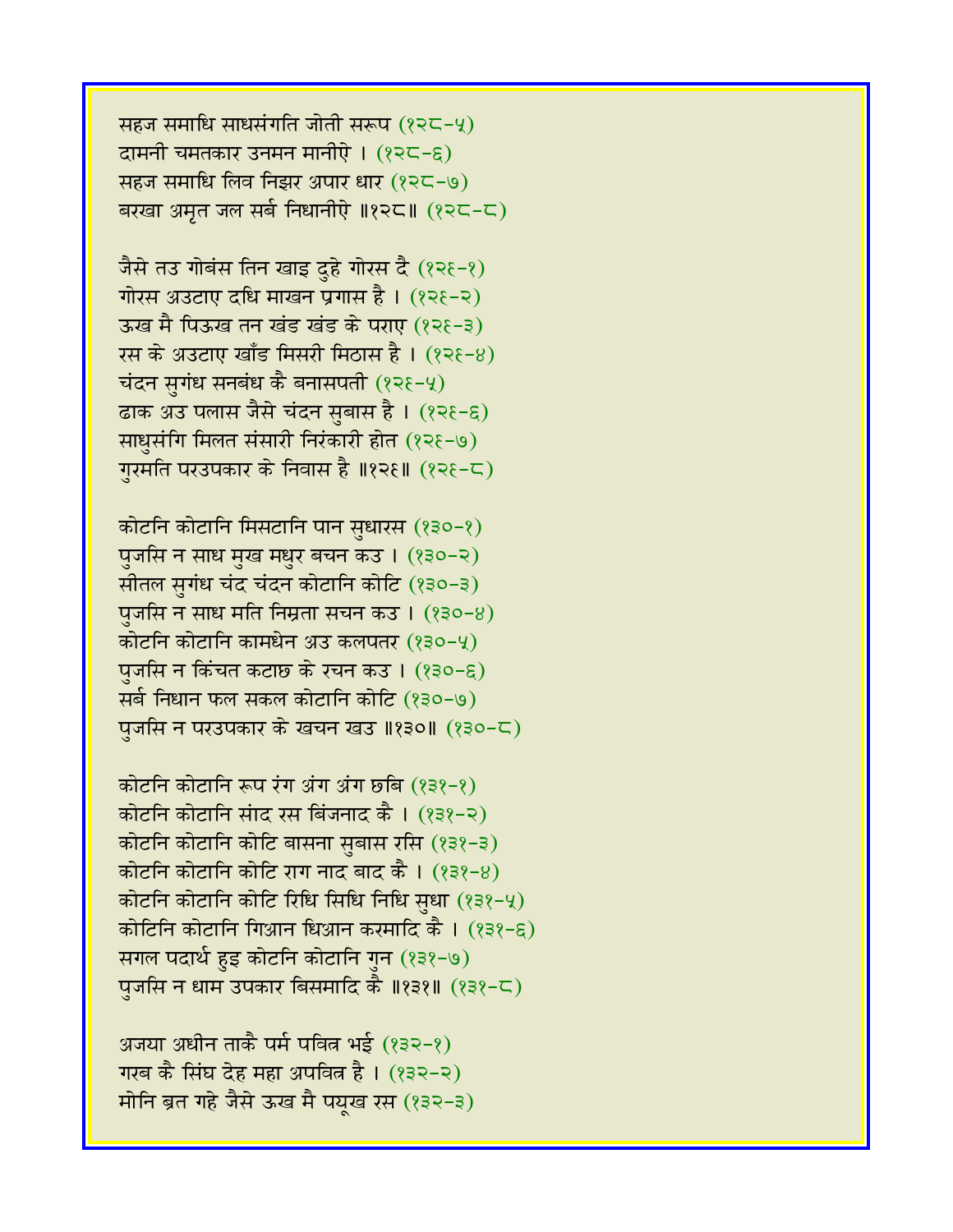```
बास बकबानी कै सुगंधता न मित्र है। (832-8)मूल होइ मजीठ रंग संग संगाती भए (232-4)फुल होइ कुसम्भ रंग चंचल चरित्न है। (१३२-६)
तैसे ही असाध साध दादर अउ मीन गति (१३२-७)
गुप्त प्रगट मोह द्रोह कै बचित्र है ॥१३२॥ (१३२-८)
```
पूरन ब्रह्म धिआन पूरन ब्रह्म गिआन (१३३-१) पूरन भगति सतिगुर उपदेस है । (१३३-२) जैसे जल आपा खोइ बरन बरन मिलै (१३३-३) तैसे ही बिबेकी परमातम प्रवेस है।  $(233-8)$ पारस परसि जैसे कनिक अनिक धातु (१३३-५) चंदन बनासपती बासना अवेस है।  $(233-6)$ घटि घटि परम ब्रह्म जोति ओतिपोति (१३३-७) भावनी भगति भाइ आदि कउ अदेस है ॥१३३॥ (१३३-८)

जैसे करपूर मै उडत को सुभाउ ताते (१३४-१) अउर बासना न ताकै आगै ठहारवई ।  $(238-2)$ चंदन सुबास कै सुबासना बनासपती (१३४-३) ताही ते सुगंधता सकल सै समावई। (१३४-४) जैसे जल मिलत स्रबंग संग रंगु राखै  $(238-4)$ अगन जराइ सब रंगनु मिटावई। (१३४-६) जैसे रवि ससि सिव सकत सुभाव गति (१३४-७) संजोगी बिओगी दृसटातु कै दिखावई ॥१३४॥ (१३४-८)

```
स्रीगुर दरस धिआन स्रीगुर सबद (१३५-१)
गिआन ससत्र सनाह पंच दूत बसि आए है । (१३५-२)
स्रीगुर चरन रेन स्रीगुर सरनि धेन (१३५-३)
\overline{AB} भर्म कटि अभै पद पाए है। (१३५-४)
स्रीगुर बचन लेख स्रीगुर सेवक भेख (१३५-५)
अछल अलेख प्रभु अलख लखाए है । (१३५-६)
गुरसिख साधसंग गोसटि प्रेम प्रसंग (१३५-७)
निम्म्रता निरंतरी कै सहज समाए है ॥१३५॥ (१३५-८)
```

```
जैसे तउ मजीठ बसुधा सै खोदि काढीअत (१३६-१)
अम्बर सुरंग भए संग न तजत है । (१३६-२)
```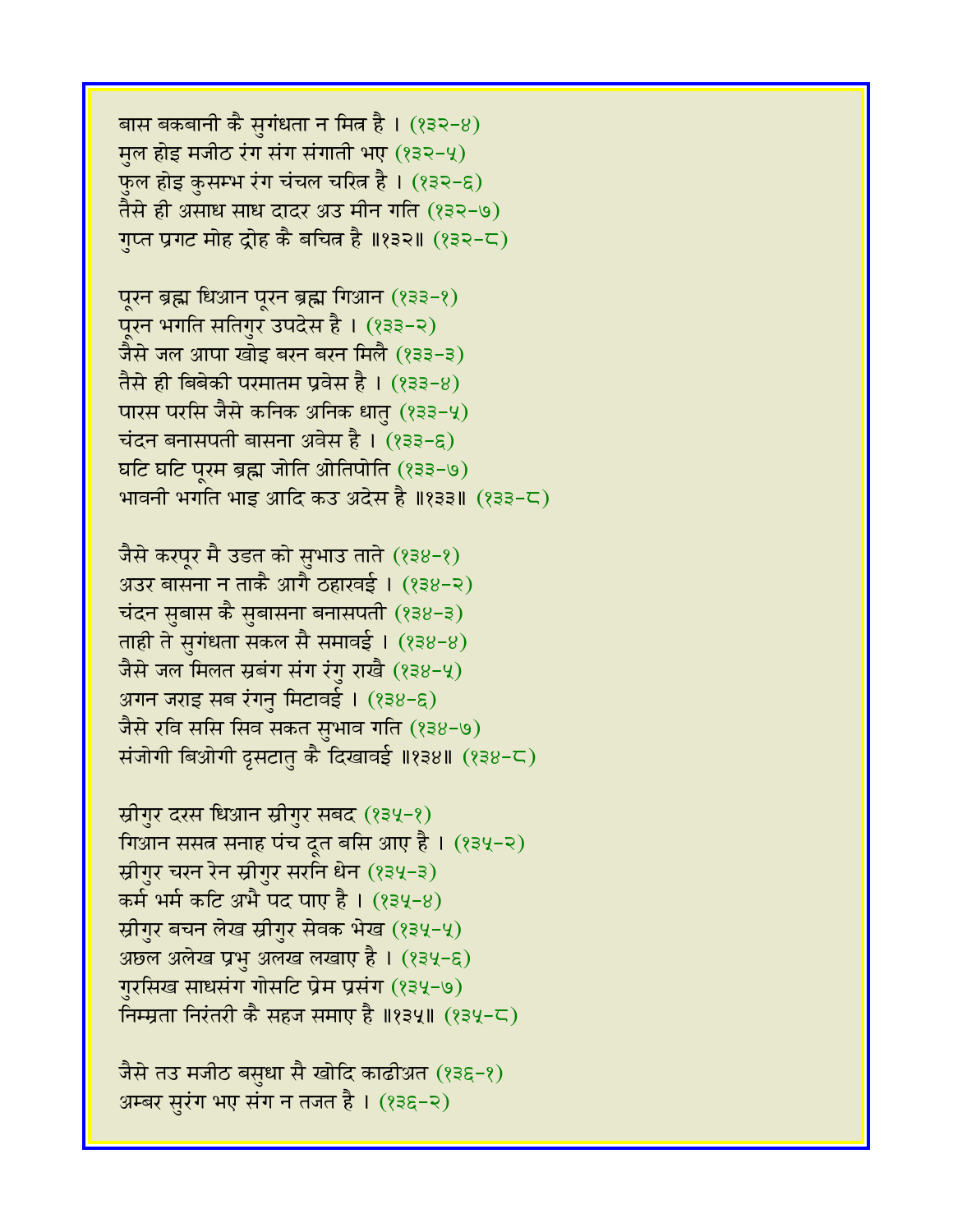जैसे तउ कसुम्भ तजि मूल फूल आनीअत (१३६-३) जानीअ़त संगु छाडि ताही भजत है।  $(236-8)$ अर्ध उरध मुख सलिल सूची सुभाउ (१३६-५) ताँते सीत तपति मल अमल सजत है ।  $(236-6)$ गुरमति दुरमति ऊच नीच नीच ऊच (१३६-७) जीत हार हार जीत लजा न लजत है ॥१३६॥  $($ १३६-८)

गुरमुखि साधसंगु सबद सुरति लिव (१३७-१) पूरन ब्रह्म सरबातम कै जानीऐ । (१३७-२) सहज सुभाइ रिदै भावनी भगति भाइ (१३७-३) बिहसि मिलन समदरस धिआनीऐ ।  $(239-8)$ निम्रता निवास दास दासन दासान मति (१३७-५) मधुर बचन मुख बेनती बखानीऐ । (१३७-६) पूजा प्रान गिआन गुर आगिआकारी अग्रभाग (१३७-७) आतम अवेस परमातम निधानीऐ ॥१३७॥ (१३७-८)

सतिरूप सतिनाम सतिगुर गिआन धिआन  $(23C-2)$ सतिगुर मति सुनि सति करि मानी है।  $(33C-2)$ दरस धिआन समदरसी ब्रह्म धिआनी (१३८-३) सबद गिआन गुर ब्रहमगिआनी है।  $(235-8)$ गुरमति निहचल पूरन प्रगास रिंदै (१३८-५) मानै मन माने उनमन उनमानी है ।  $(335-6)$ विसमै बिसम अस्चरजै अस्चरजमै (१३८-७) अदभुत परमदभुत गति ठानी है ॥१३८॥ (१३८-८)

पूरन परमजोति सतिगुर सतिरूप (१३६-१) पूरन गिआन सतिगुर सतिनाम है । (१३६-२) पूरन जुगति सति सति गुरमति रिदै (१३६-३) पूरन सेव साधसंगति बिस्राम है ।  $(838-8)$ पूरन पूजा पदारबिंद मधकर मन (१३६-५) प्रेमरस पूरन हुइ काम निहकाम है। (१३६-६) पूरन ब्रह्म गुर पूरन पर्म निधि (१३६-७) पूरन प्रगास बिसम सथल धाम है ॥१३६॥ (१३६-८)

दरसन जोति को उदोत असचरजमै (१४०-१)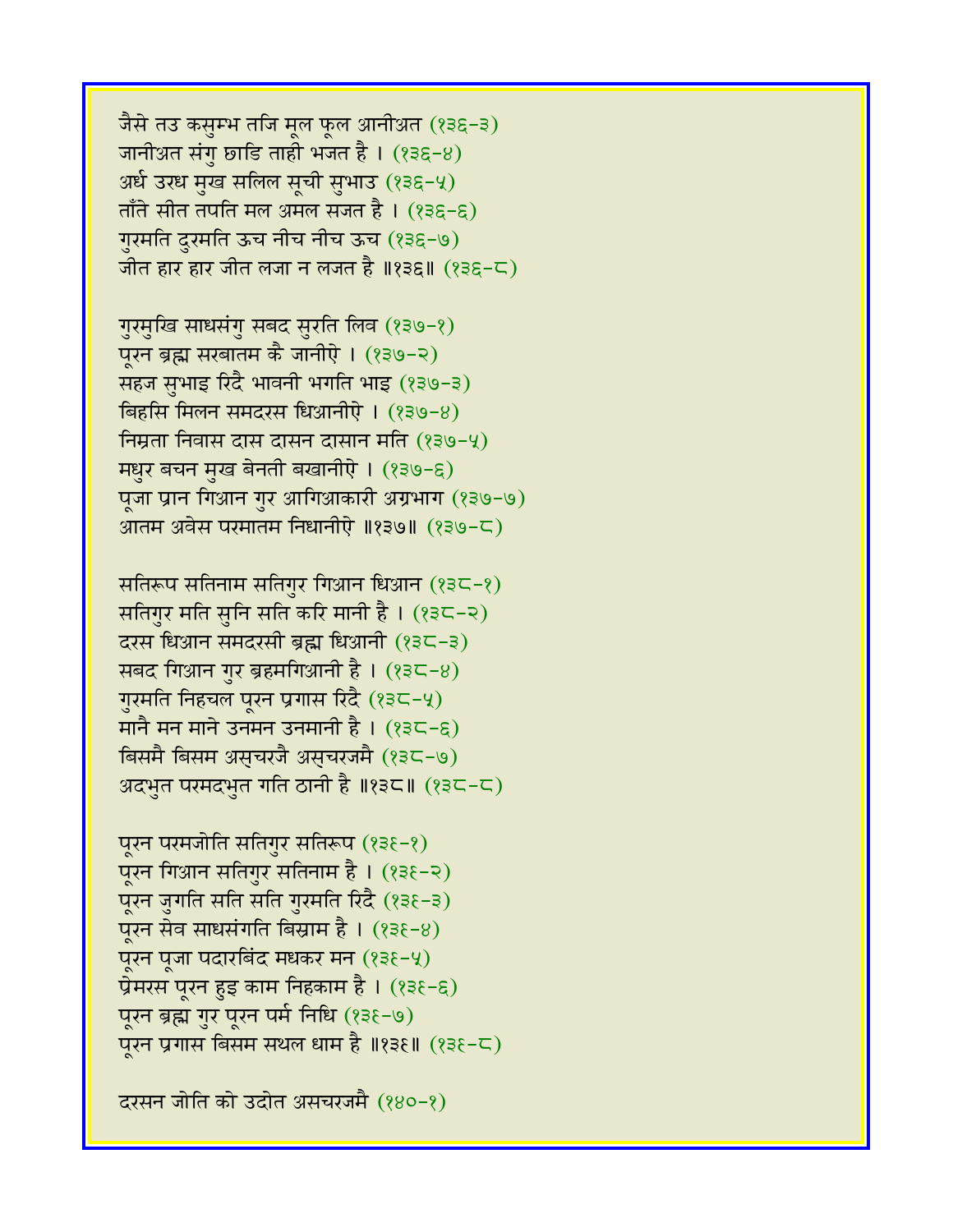तामै तिल छबि परमदभुत छकि है। (१४०-२) देखबे कउ दृसटि न सुनबे कउ सुरति है (१४०-३) कहिबे कउ जिहबा न गिआन मै उकति है।  $(880-8)$ सोभा कोटि सोभ लोभ लुभित हुइ लोटपोट  $(880-9)$ जगमग जोति कोटि ओटि लै छिपति है।  $(880-6)$  $31\pi$  अंग पेख मन मनसा थकत भई (१४०-७) नेत नेत नमो नमो अति हू ते अति है ॥१४०॥  $(880 - 5)$ 

छबि कै अनेक छब सोभा कै अनेक सोभा (१४१-१) जोति कै अनेक जोति नमो नमो नम है।  $(889-2)$ असतति उपमा महतम महिमा अनेक  $(889-3)$ एक तिल कथा अति अगम अगम है।  $(88,-8)$ बंधि बल बचन बिबेक जउ अनेक मिले  $(889-4)$ एक तिल आदि बिसमादि कै बिसम है । (१४१-९) एक तिल कै अनेक भाँति निहकाँति भई (१४१-७) अबिगति गति गुर पूरन ब्रह्म है ॥१४१॥ (१४१-८)

दरसन जोति को उदोत असचरजमै (१४२-१) किंचत कटाछ कै बिसम कोटि धिआन है। (१४२-२) मंद मुसकानि बानि परमदभुति गति (१४२-३) मधुर बचन कै थकत कोटि गिआन है।  $(883-8)$ एक उपकार के बिथार को न पारावारु  $(882-9)$ कोटि उपकार सिमरन उनमान है।  $(882-6)$ दइआनिधि कृपानिधि सुखनिधि सोभानिधि (१४२-७) मिहमा निधान गंमिता न काह आन है ॥१४२॥  $(882-\sqrt{2})$ 

कोटनि कोटानि आदि बादि परमादि बिखै (१४३-१) कोटनि कोटानि अंत बिसम अनंत मै । (१४३-२) कोटि पारावार पारावारु न अपार पावै  $(883-3)$ थाह कोटि थकत अथाह अपरंजत मै । (१४३-४) अबिगति गति अति अगम अगाधि बोधि  $(283-4)$ गंमिता न गिआन धिआन सिमरन मंत मै ।  $(883-6)$ अलख अभेव अपरम्पर देवाधि देव (१४३-७) ऐसे गुरदेव सेव गुरसिख संत मै ॥१४३॥ (१४३-८)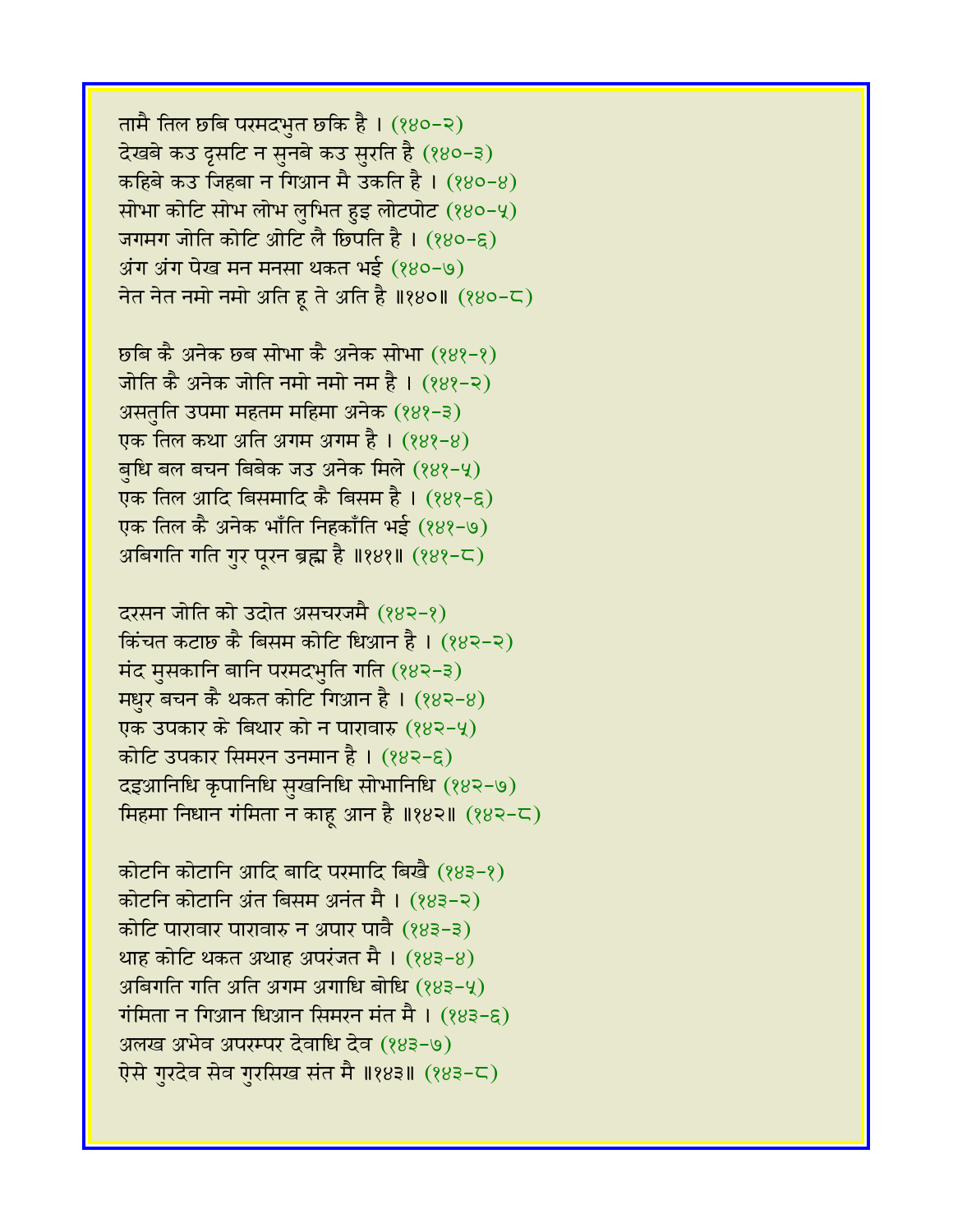आदि परमादि बिसमादि गुरए नेमह (१४४-१) प्रगट पूरन ब्रह्म जोति राखी। (१४४-२) मिलि चतुर बरन इक बरन हुइ साधसंग (१४४-३) सहज धुनि कीर्तन सबद साखी।  $(888-8)$ नाम निहकाम निजधाम गुरसिख स्रवन (१४४-५) धुनि गुरसिख सुमति अलख लाखी । (१४४-६) किंचत कटाछ करि कृपा दै जाहि लै (१४४-७) ताहि अवगाहि पूऐ प्रीति चाखी ॥१४४॥  $(888 - C)$ 

सबद की सुरति असिफुरति हुइ तुरत ही (१४५-१) जुरति है साधसंग मुरत नाही । (१४५-२) प्रेम परतीति की रीति हित चीत करि  $(884-3)$ जीति मन जगत मन दुरत नाही ।  $(884-8)$ काम निहकाम निहकरम हुइ कर्म करि (१४५-५) आसा निरास हुइ झरत नाही । (१४५-६) गिआन गुर धिआन उर मानि पूरन ब्रह्म (१४५-७) जगत महि भगति मति छरत नाही ॥१४५॥  $(284-\zeta)$ 

कोटनि कोटानि गिआन गिआन अवगाहन कै (१४६-१) कोटनि कोटानि धिआन धिआन उर धारही। (१४६-२) कोटनि कोटानि सिमरन सिमरन करि (१४६-३) कोटनि कोटानि उनमान बारम्बार ही ।  $(88E-8)$ कोटनि कोटानि सुरति सबद अउ दृसटि कै (१४६-५) कोटनि कोटानि राग नाद झुनकार ही । (१४६-६) कोटनि कोटानि प्रेम नेम गुर सबद कउ (१४६-७) नेत नेत नमो नमो कै नमस्कार ही ॥१४६॥  $(285-5)$ 

सबद सुरति लिवलीन अकुलीन भए (१४७-१) चतर बरन मिलि साधसंग जानीऐ। (१४७-२) सबद सुरति लिवलीन जल मीन गति (१४७-३) गृहज गवन जल पान उनमानीऐ ।  $(889-8)$ सबद सुरति लिवलीन परबीन भए (१४७-५) पूरन ब्रह्म एकै एक पहिचानीऐ । (१४७-६) सबद सुरति लिवलीन पग रीन भए (१४७-७) गुरमुखि सबद सुरति उर आनीऐ ॥१४७॥ (१४७-८)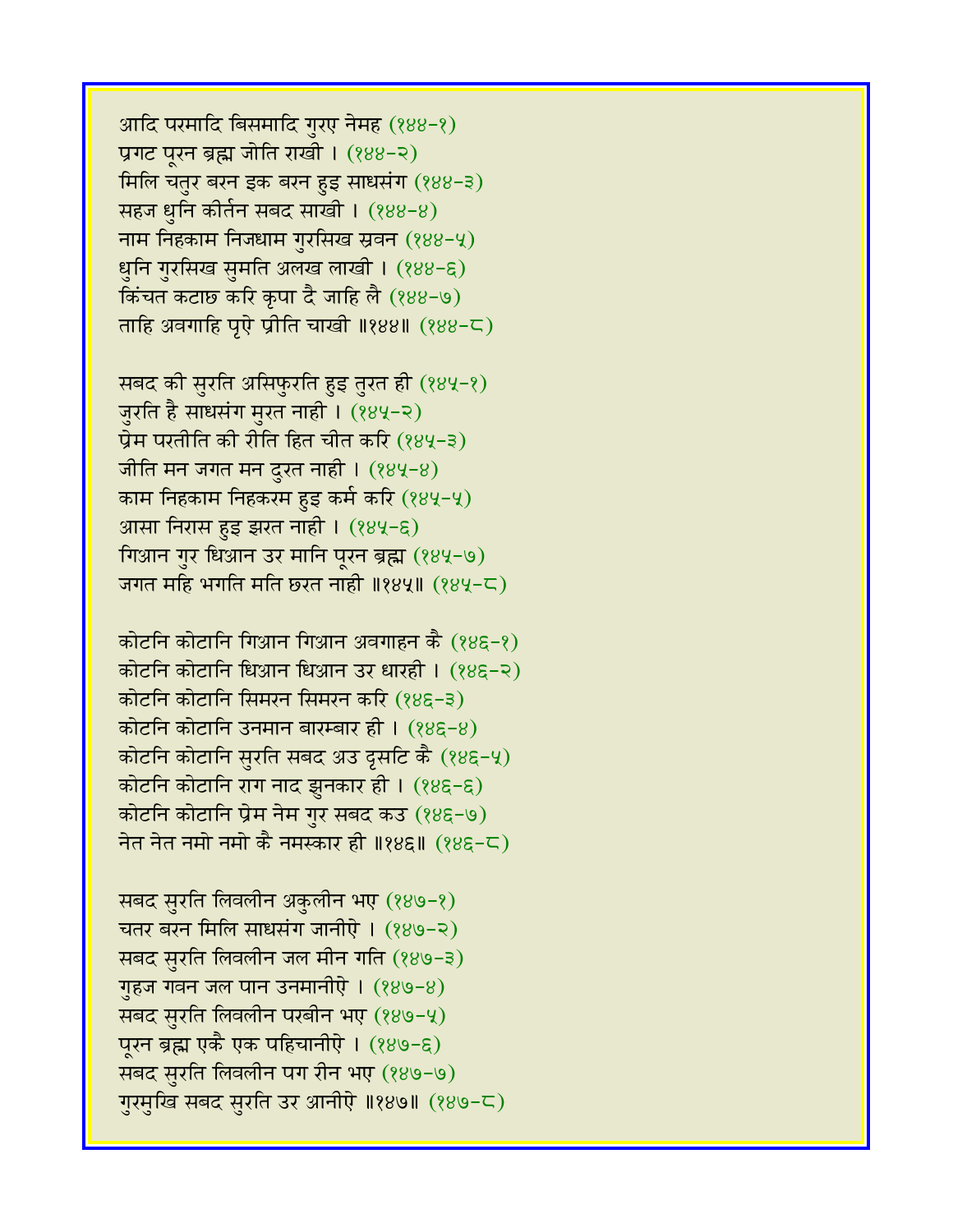गुरमुखि धिआन कै पतिसटा सुखम्बर लै (१४८-१) अनकि पटम्बर की सोभा न सहावई। (१४८-२) गुरमुखि सुख फल गिआन मिसटान पान (१४८-३) नाना बिंजनादि संाद लालसा मिटावई ।  $(88-8)$ पर्म निधान पृथ प्रेम परमारथ कै  $(88-4)$ सर्ब निधान की इछा न उपजावई । (१४८-६) पूरन ब्रह्म गुर किंचत कृपा कटाछ (१४८-७) मन मनसा थकत अनत न धावई ॥१४८॥ (१४८-८)

धंनि धंनि गुरसिख सुनि गुरसिख भए (१४६-१) गुरसिख मनि गुरसिख मन माने है। (१४६-२) गुरसिख भाइ गुरसिख भाउ चाउ रिंदै (१४६-३) गुरसिख जानि गुरसिख जग जाने है । (१४६-४) गुरसिख संधि मिलै गुरसिख पूरन हुइ (१४६-५) गुरसिख पूरन ब्रह्म पहचाने है । (१४६-६) गुरसिख प्रेम नेम गुरसिख सिख गुर (१४६-७) सोहं सोई बीस इकईस उरि आने है ॥१४६॥ (१४६-८)

सतिगुर सति सतिगुर सति सति रिदै (१५०-१) <u>भिंदै न दुतीआ भाउ तृगुन अतीत है । (१५</u>०-२) पूरन ब्रह्म गुर पुरन सरबमई (१५०-३) एक ही अनेक मेक सकल के मीत है। (१५०-४) fiरबैर निरलेप निराधार निरलम्भ (१५०-५) निरंकार निरबिकार निहचक चीत है। (१५०-९) fina find a find in red in red in the find in the find in the find in the find in the find in the find in the  $(n+1)$ निरमोह निरभेद अछल अजीत है ॥१५०॥ (१५०-८)

सहज समाधि साधसंगति सुकृत भूमी (१५१-१) चित चितवत फल प्रापति उधार है।  $(222 - 2)$ सति साधसंगति है गुरमुखि जानीऐ । (१५१-३) दरसन धिआन सति सबद सुरति सति  $(848-8)$ गुरसिख संग सति सति कर मानीऐ । (१५१-५) दरस ब्रह्म धिआन सबद ब्रह्म गिआन (१५१-६) संगति ब्रहमथान प्रेम पहिचानीऐ । (१५१-७)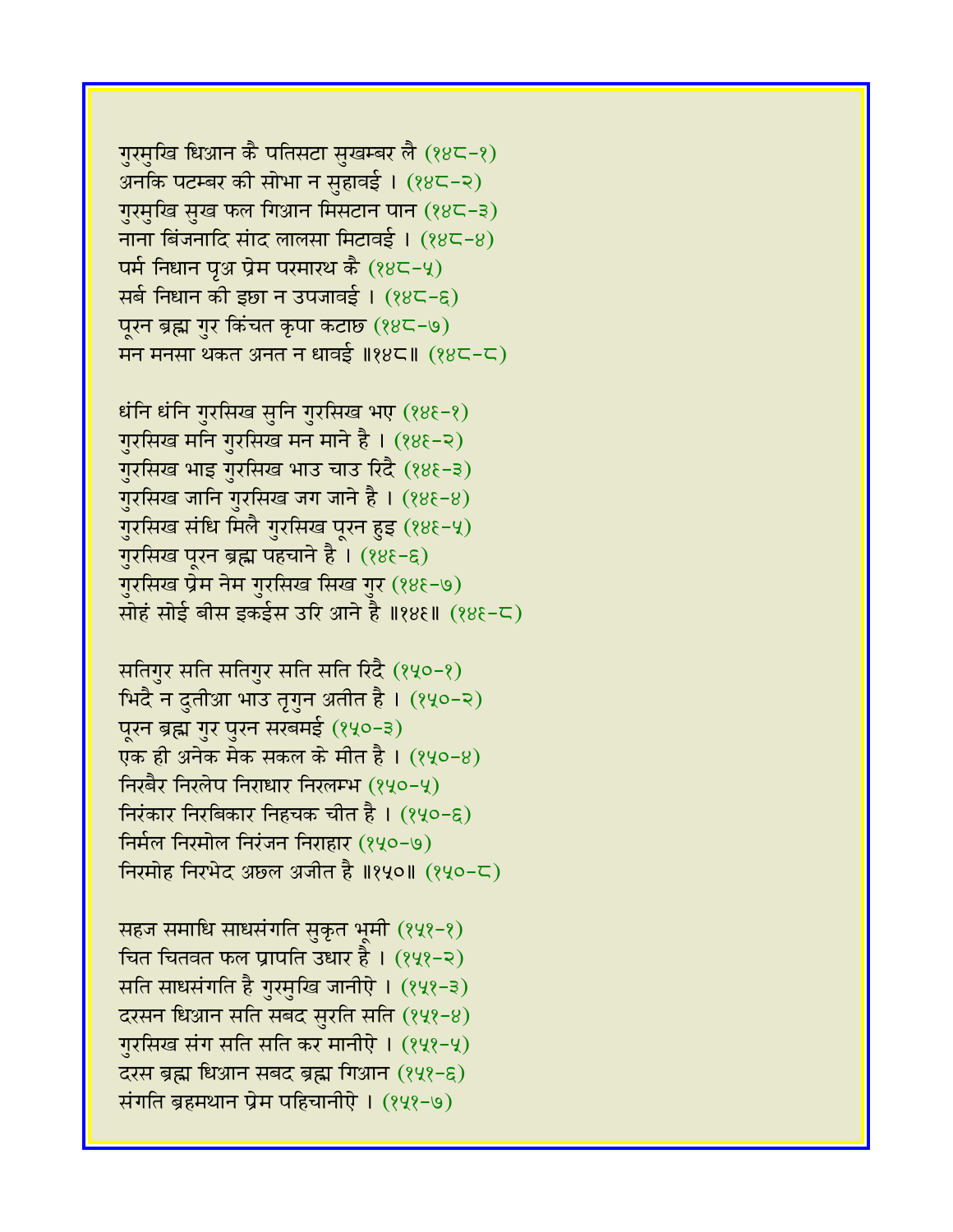सतिरूप सतिनाम सतिगुर गिआन धिआन  $(242 - 5)$ काम निहकाम उनमन उनमानीऐ ॥१५१॥ (१५१-९)

गुरमुखि पूरन ब्रह्म देखे दृसटि कै (१५२-१) गुरमुखि सबद कै पूरन ब्रह्म है । (१५२-२) गुरमुखि पूरन ब्रह्म स्रुति स्रवन कै (१५२-३) मधुर बचन कहि बेनती बिसम है।  $(242-8)$ गुरमुखि पूरन ब्रह्म रसगंध संधि (१५२-५) प्रेसरस चंदन सुगंध गमागम है । (१५२-६) गुरमुखि पूरन ब्रह्म गुर सर्ब मै (१५२-७) गुरमुखि पूरन ब्रह्म नमो नम है ॥१५२॥ (१५२-८)

दरस अंदरस दरस असंचरजमै (१५३-१) हेरत हिराने द्रग द्रसटि अगम है । (१५३-२) सबद अगोचर सबद परमदभुत (१५३-३) अकथ कथा कै स्रुति स्रवन बिसम है ।  $(843-8)$ सांद रस रहित अपीअ पिआ प्रेमरस  $(243-4)$ रसना थकत नेत नेत नमो नम है। (१५३-६) निरगुन सरगुन अबिगति न गहन गति (१५३-७) सूखम सथूल मूल पूरन ब्रह्म है ॥१५३॥ (१५३-८)

खुले से बंधन बिखै भलो ही सीचानो जाते (१५४-१) जीव घात करै न बिकारु होइ आवई ।  $(248-2)$ खुले से बंधन बिखै चकई भली जाते (१५४-३) राम रेख मेटि निसि पृअ संगु पावई । (१५४-४) खुले से बंधन बिखै भलो है सूआ प्रसिध (१५४-५) सुनि उपदेसु राम नाम लिव लावई । (१५४-६) मोख पदवी सै तैसे मानस जनम भलो (१५४-७) गुरमुखि होइ साधसंगि प्रभ धिआवई ॥१५४॥ (१५४-८)

जैसे सूआ उडत फिरत बन बन प्रति (१५५-१) जैसे ई बिरख बैठे तैसो फलु चाखई। (१५५-२) परबसि होइ जैसी जैसी ऐ संगति मिलै (१५५-३) सुनि उपदेस तैसी भाखा लै सभाखई । (१५५-४) तैसे चित चंचल चपल जल को सभाउ (१५५-५)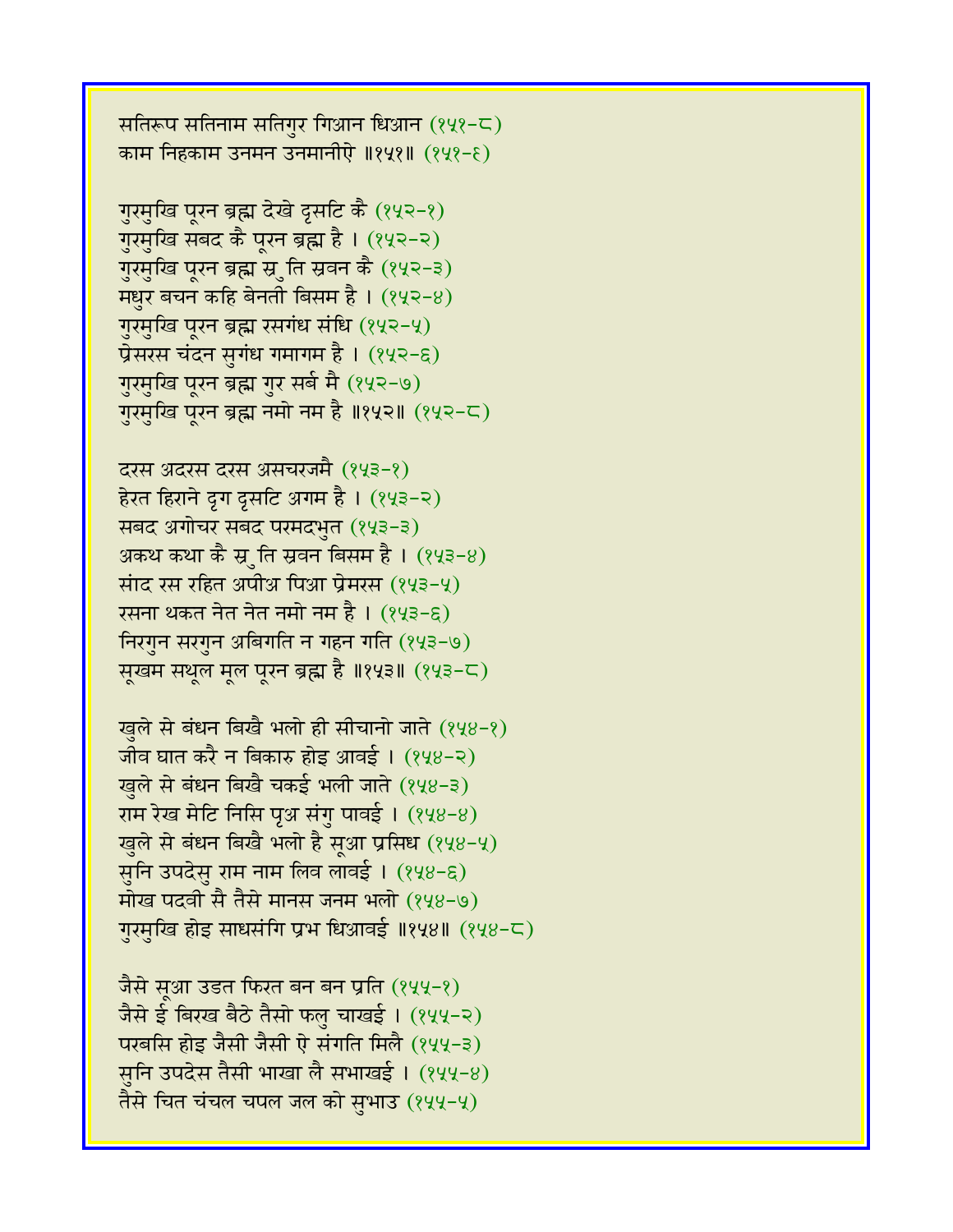जैसे रंग संग मिलै तैसे रंग राखई । (१५५-६) अधम असाध जैसे बारुनी बिनास काल (१५५-७) साधसंग गंग मिलि सजन भिलाखई ॥१५५॥ (१५५-८)

जैसे जैसे रंग संगि मिलत सेताँबर हुइ (१५६-१) तैसे तैसे रंग अंग अंग लपटाड है । (१५६-२) भगवत कथा अरपन कउ धारनीक (१५६-३) लिखत कृतास पत्न बंध मोखदाइ है ।  $(845-8)$ सीत ग्रीखमादि बरखा बरख मै (१५६-५) निसि दिन होइ लघु दीरघ दिखाइ है।  $(245-6)$ तैसे चित चंचल चपल पउन गउन गति (१५६-७) संगम सुगंध बिरगंध प्रगटाइ है ॥१५६॥ (१५६-८)

चतुर पहर दिन जगति चतुर जुग (१५७-१) निसि महा परलै समानि दिन प्रति है। (१५७-२) उतम मधिम नीच तृगुण संसार गति (१५७-३) लोग बेद गिआन उनमान आसकति है । (१५७-४)  $\tau$ जि तमि सति गुन अउगन सिम्रत चित (१५७-५) तृगुन अतीत बिरलोई गुरमति है । (१५७-६) चतुर बरन सार चउपर को खेल जग (१५७-७) साधसंगि जुगल होइ जीवनमुकति है ॥१५७॥ (१५७-८)

जैसे रंग संग मिलत सलिल मिल (१५८-१) होइ तैसो तैसो रंग जगत मै जानीऐ ।  $(24C-2)$ चंदन सुगंध मिलि पवन सुगंध संगि  $(24C-3)$ मल मूत्र सूत्र बृगंध उनमानीऐ ।  $(24C-8)$ जैसे जैसे पाक साक बिंजन मिलत घ्रित (१५८-५) तैसो तैसो संाद रसु रसना कै मानीऐ । (१५८-६) तैसे ही असाध साध संगति सुभाव गति (१५८-७) मुरी अउ तम्बोल रस खाए ते पहिचानीऐ ॥१५८॥ (१५८-८)

बालक किसोर जोबनादि अउ जरा बिवसथा (१५६-१) एक ही जनम होत अनिक प्रकार है । (१५६-२) जैसे निसि दिनि तिथि वार पछ मासु रुति (१५६-३) चतुर मासा तृबिधि बरख बिथार है ।  $(2\ell - 8)$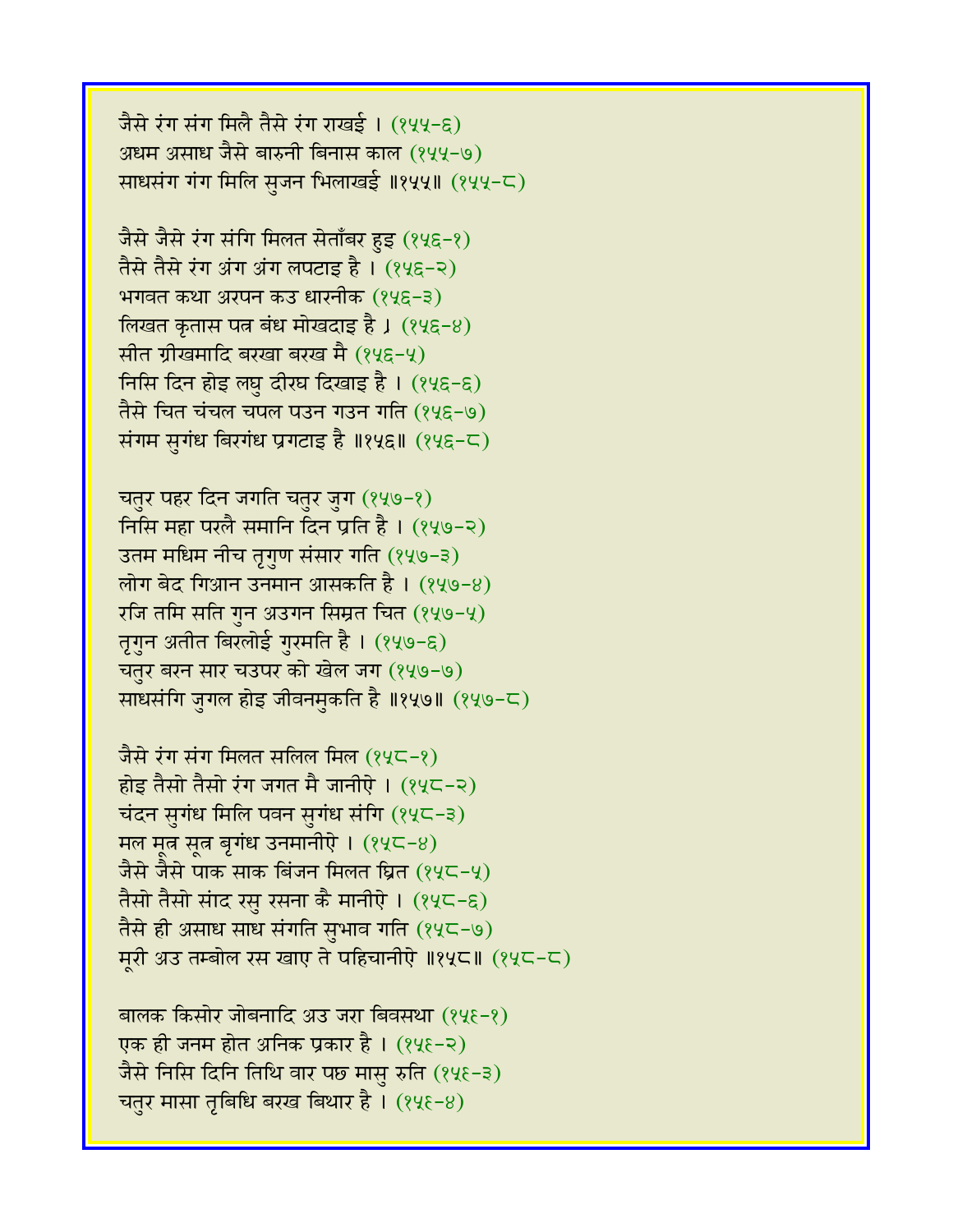जागत सुपन अउ सखोपति अवसथा कै (१५६-५) तुरीआ प्रगास गुर गिआन उपकार है। (१५६-६) मानस जनम साधसंग मिलि साध संत (१५६-७) भगत बिबेकी जन ब्रह्म बीचार है ॥१५६॥ (१५६-८)

जैसे चकई मुदित पेखि प्रतिबिम्ब निसि  $(850-8)$ सिंघ प्रतिबिम्ब देखि कूप मै परत है। (१६०-२) जैसे काच मंदर मै मानस अनंदमई (१६०-३) सांनपेखि आपा आपु भूजि कै मरत है।  $(850-8)$ जैसे रविसुति जम रूप अउ धरमराइ (१६०-५) धर्म अधरम कै भाउ भै करत है । (१६०-६) तैसे दुरमति गुरमति कै असाध साध (१६०-७) आपा आपु चीनत न चीनत चरत है ॥१६०॥ (१६०-८)

जैसे तउ सलिल मिलि बरन बरन बिखै (१६१-१) जाही जाही रंग मिलै सोई हुइ दिखावई । (१६१-२) जैसे घ्रित जाही जाही पाक साक संग मिलै (१६१-३) तैसे तैसे सांद रस रसना चखावई। (१६१-४) जैसे सांगी एकु हुइ अनेक भाति भेख धारै (१६१-५) जोई जोई सौंग काछै सोई तउ कहावई ।  $(85^2-5)$ तैसे चित चंचल चपल संग दोख लेप (१६१-७) गुरमुखि होइ एक टेक ठहरावई ॥१६१॥ (१६१-८)

सागर मथत जैसे निकसे अमृत बिखु (१६२-१) परउपकार न बिकार समसरि है । (१६२-२) बिखु अचवत होत रतन बिनास काल (१६२-३) अचए अमृत मूए जीवत अमर है।  $(852-8)$ जैसे तारो तारी एक लोसट सै प्रगट हुइ (१६२-५) बंध मोख पदवी संसार बिसथर है।  $(852-6)$ तैसे ही असाध साध सन अउ मजीठ गति (१६२-७) ग़रमति दुरमति टेवसै न टर है ॥१६२॥ (१६२-८)

बरखा संजोग मुकताहल ओरा प्रगास (१६३-१) परउपकार अउ बिकारी तउ कहावई। (१६३-२) ओरा बरखत जैसे धान पास को बिनासु (१६३-३)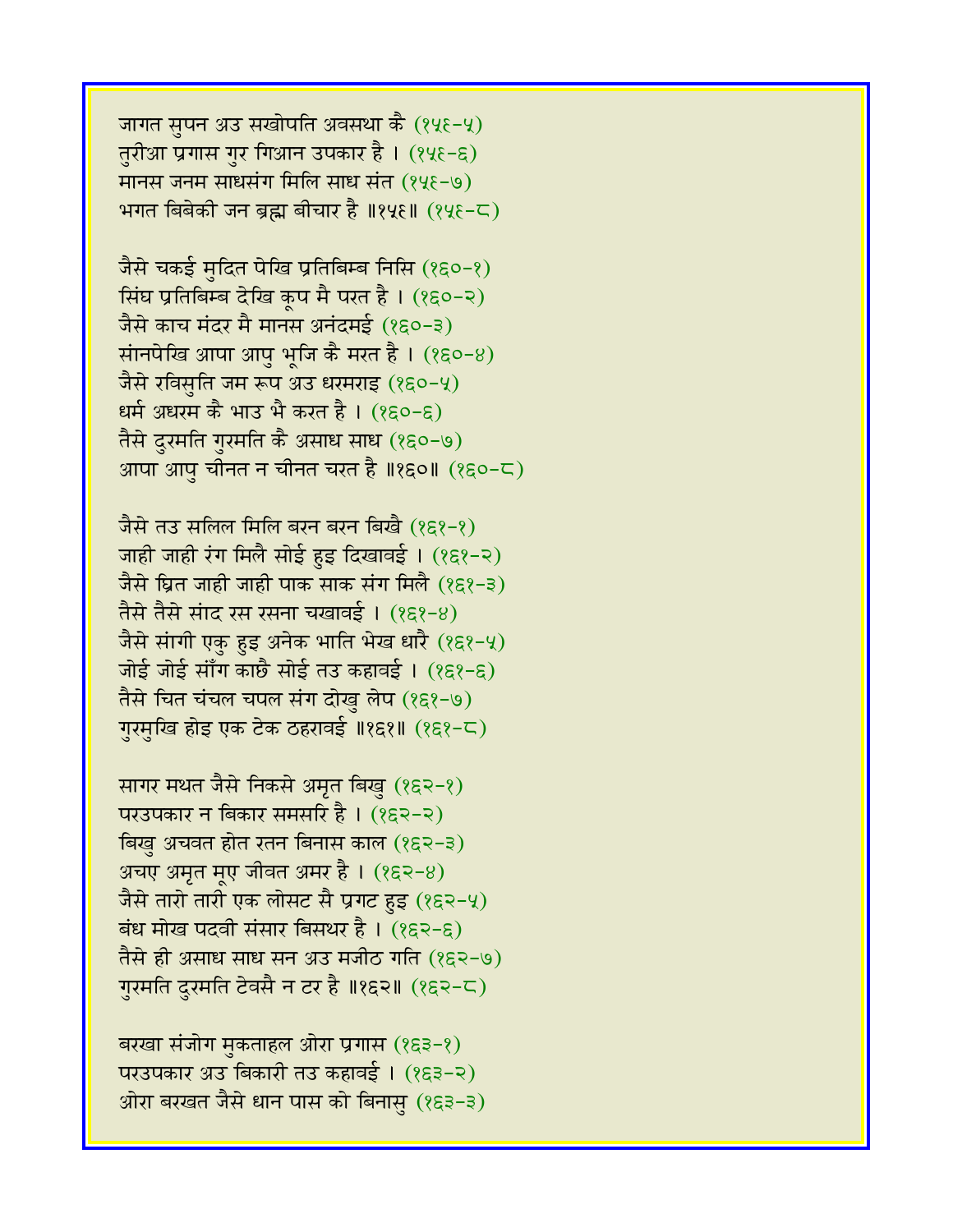मुकता अनूप रूप सभा सोभा पावई । (१६३-४) ओरा तउ बिकार धारि देखत बिलाइ जाइ (१६३-५) परउपकार मुकता जिउ ठहिरावई। (१६३-६) तैसे ही असाध साध संगति सुभाव गति (१६३-७) गुरमति दुरमति दुरै न दुरावई ॥१६३॥ (१६३-८)

लजा कुल अंकसु अउ गुरजन सील डील (१६४-१) कुलाबधू ब्रत कै पतिब्रत कहावई । (१६४-२) दुसट सभा संजोग अधम असाध संगु (१६४-३) बहु बिबिचार धारि गनका बुलावई। (१६४-४) कुलाबधू सुत को बखानीअत गोत्नाचार (१६४-५) गनिका सुआन पिता नामु को बतावई ।  $(88-6)$ दुरमति लागि जैसे कागु बन बन फिरै (१६४-७) गुरमति हंस एक टेक जसु भावई ॥१६४॥ (१६४-८)

मानस जनमु धारि संगति सुभाव गति (१६५-१) गुर ते गुरमति दुरमति बिबिधि बिधानी है। (१६५-२) साधुसंगि पदवी भगति अउ बिबेकी जन (१६५-३) जीवनमुकति साधू ब्रहमगिआनी है । (१६५-४) अधम असाध संग चोर जार अउ जूआरी (१६५-५)  $T$ ठग बटवारा मतवारा अभिमानी है ।  $(854-6)$ अपुने अपुने रंग संग सुखु मानै बिसु (१६५-७) गुरमति गति गुरमुखि पहिचानी है ॥१६५॥ (१६५-८)

जैसे तउ असटधातू डारीअत नाउ बिखै (१६६-१) पारि परै ताहि तऊ वार पार सोई है।  $(855-2)$ सोई धातु अगनि मै हत है अनिक रूप (१६६-३) तऊ जोई सोई पै सु घाट ठाट होई है। (१६६-४) सोई धातु पारसि परस पुनि कंचन हुइ (१६६-५) मोलकै अमोलानुप रूप अवलोई है । (१६६-६) पर्म पारस गुर परसि पारस होत (१६६-७) संगति हुइ साधसंग सतसंग पेई है ॥१६६॥  $($ १६६-८)

जैसे घर लागै आगि भागि निकसत खान (१६७-१) प्रीतम परोसी धाइ जरत बुझावई । (१६७-२)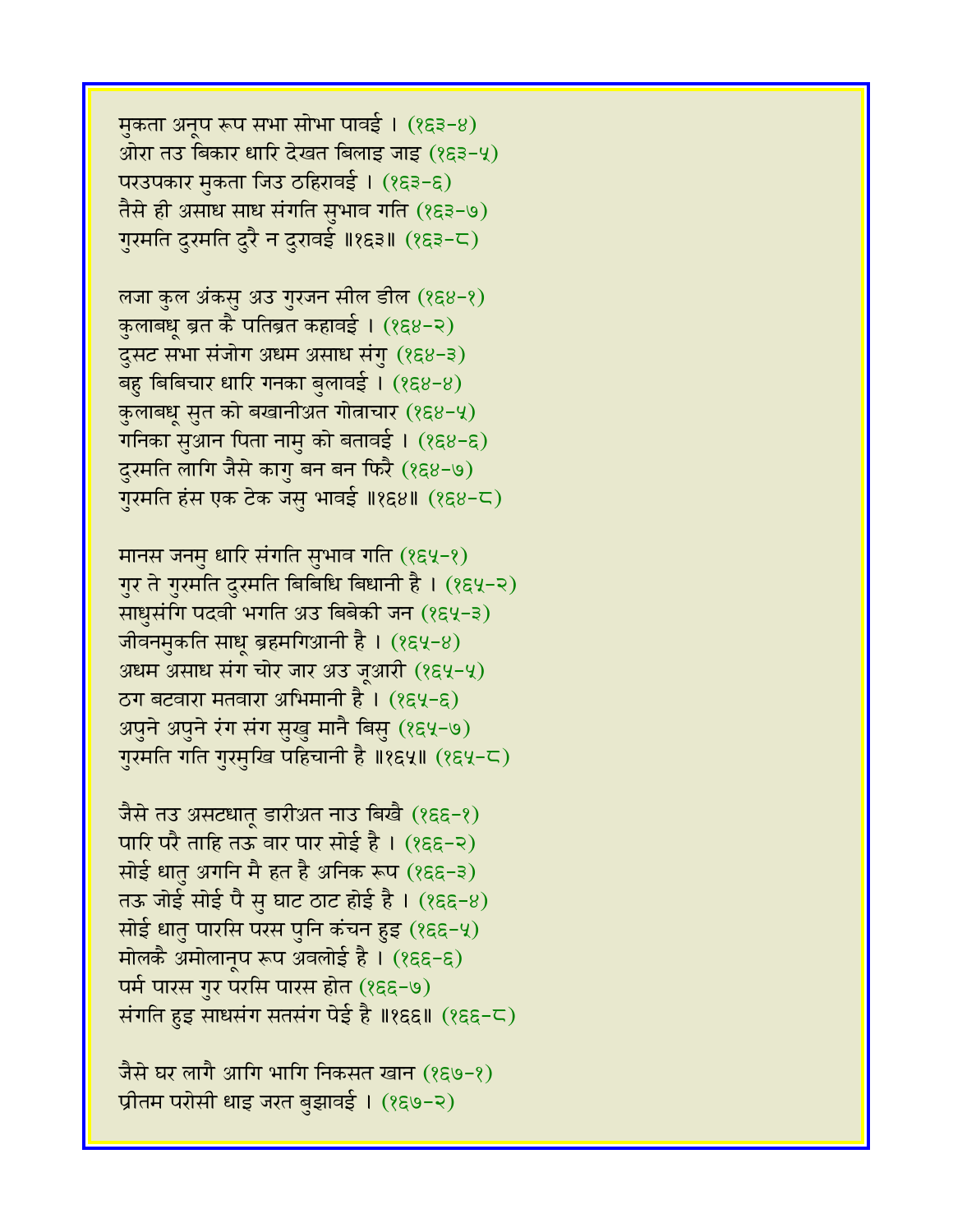गोधन हरत जैसे करत पूकार गोप (१६७-३) गाउ मै गुहार लागि तुरत छडावई ।  $(859-8)$ बड़त अथाह जैसे प्रबल प्रवाह बिखै (१६७-५) पेखत पैरऊआ वार पार लै लगावई । (१६७-६) तैसे अंत काल जम जाल काल बिआल ग्रसे (१६७-७) गरसिख साध संत संकट मिटावही ॥१६७॥ (१६७-८)

निहकाम निहक्रोध निरलोभ निरमोह (१६८-१) निहमेव निहटेव, निरदोख वासी है। (१६८-२) निरलेप, निरबान, निनिरमल निरबैर (१६८-३)  $f$ निरबिघनाइ निरालम्ब अबिनासी है। (१६८-४) निराहार निराधार निरंकार निरबिकार (१६८-५) निहचल निहभ्राति निरभै निरासी है।  $(8\varepsilon\zeta-\varepsilon)$ निहकरम, निहभरम निहसरम निहसंाद (१६८-७) निरबिवाद निरंजन सुंनि मै संनिआसी है ॥१६८॥ (१६८-८)

गुरमुखि सबद सुरति लिव साधसंगि (१६६-१) परमदभुत प्रेम पूरन प्रगासे है। (१६१-२) प्रेम रंग में अनेक रंग जिउ तरंग गंग  $(8\xi - 3)$ प्रेमरस मे अनेक रस हुइ बिलासे है।  $(8\xi - 8)$ प्रेम गंध संधि मै सुगंध सम्बंध कोटि  $(8\xi - 4)$ प्रेम स्र्ति अनिक अनाहद उलासे है ।  $(8\xi - \xi)$ प्रेम असपरस कोमलता सीतलता कै (१६१-७) अकथ कथा बिनोद बिसम बिसंासे है ॥१६६॥ (१६६-८)

प्रेम रंग समसरि पुजिसि न कोऊ रंग  $(890-8)$ प्रेम रंग पुजिसि न अनरस समानि कै । (१७०-२) प्रेम गंध पुजिसि न आन कोऊऐ सुगंध (१७०-३) प्रेम प्रभुता पुजसि प्रभुता न आन कै ।  $(890-8)$ प्रेम तोलु तुलि न पुजसि नही बोल कतुलाधार (१७०-५) मोल प्रेम पुजसि न सर्ब निधान कै ।  $(800-6)$ एक बोल प्रेम कै पुजसि नही बोल कोऊऐ (१७०-७) गिआन उनमान अस थकत कोटानि कै १७०॥ (१७०-८)

पूरन ब्रह्म गुर चरन कमल जस  $(8, 9, -8)$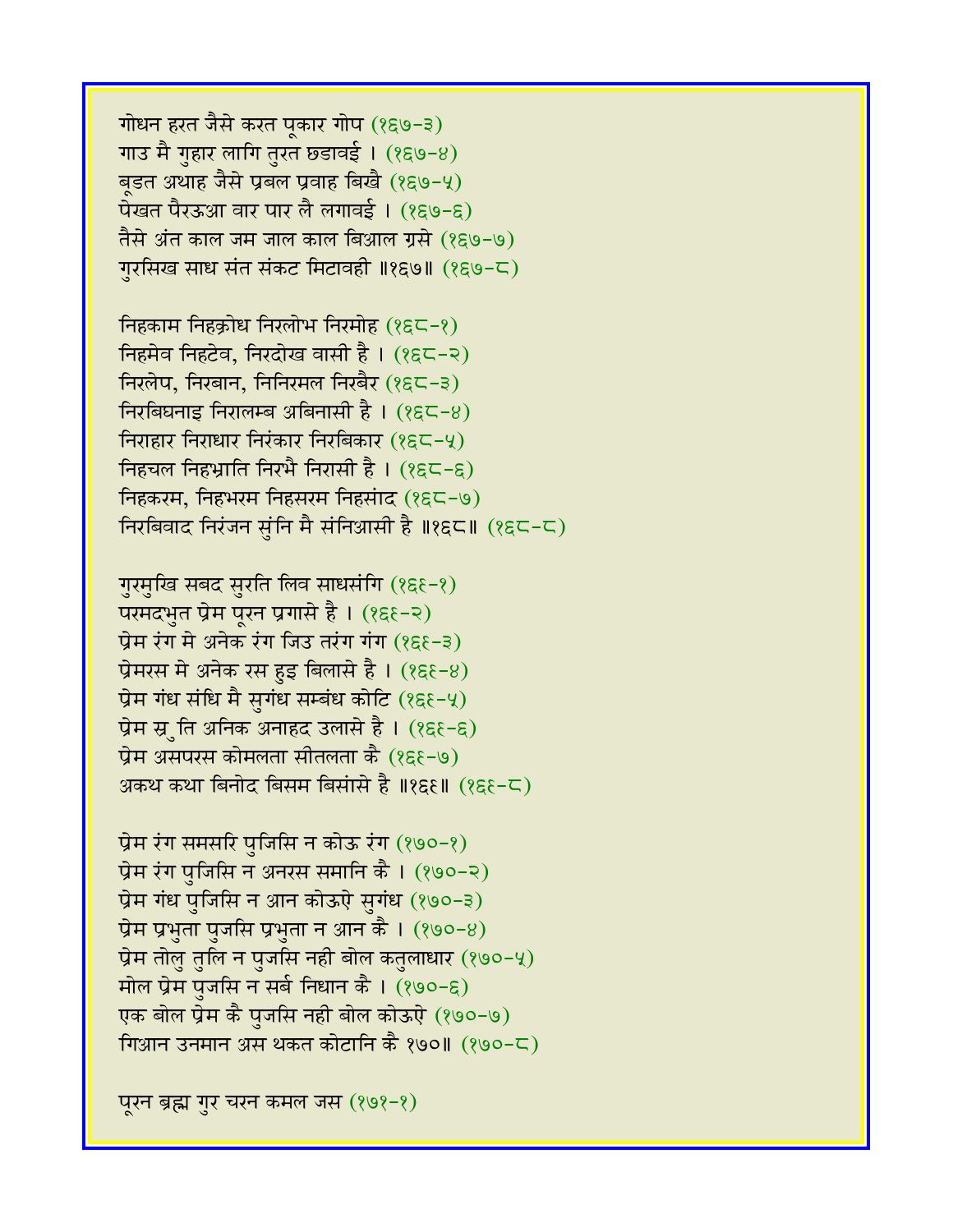आनद सहज सुख बिसम कोटानि है। (१७१-२) कोटनि कोटानि सोभ लोभ कै लभित होइ (१७१-३) कोटनि कोटानि छबि छबि कै लभानि है।  $(898-8)$ कोमलता कोटि लोटपोट हुइ कोमलता कै  $(898-4)$ सीतलता कोटि ओट चाहत हिरानि है।  $(898-6)$ अमृत कोटानि अनहद गद गद होत (१७१-७) मन मधुकर तिह सम्पट समानि है ॥१७१॥ (१७१-८)

सोवत पै सुपन चरित चित्र देखीओ चाहे (१७२-१) सहज समाधि बिखै उनमनी जोति है । (१७२-२) सुरापान सांद मतवारा प्रति प्रसन्न जिउ (१७२-३) निझर अपार धार अनभै उदोत है।  $(892-8)$ बालक पै नाद बाद सबद बिधान चाहै (१७२-५) अनहद धुनि रुनझुन स्रुति स्रोत है। (१७२-६) अकथ कथा बिनोद सोई जानै जामै बीतै (१७२-७) चंदन सुगंध जिउ तरोवर न गोत है ॥१७२॥  $(892-5)$ 

प्रेमरस को प्रतापु सोई जानै जामै बीते (१७३-१) मदन मदोन मतिवारो जग जानीऐ। (१७३-२) घूरम होइ घाइल सो घूमत अरुन दृग (१७३-३) मित्र सत्रता निलज लजा हु लजानीऐ $1$  (१७३-8) रसना रसीली कथा अकथ कै मोनब्रत (१७३-५) अनरस रहित उतर बखानीऐ । (१७३-६) सुरति संकोच समसरि असतुति निंदा (१७३-७)  $\overline{u}$ ग डगमग जत कत बिसमानीऐ ॥१७३॥ (१७३-८)

तनक ही जावन कै दूध दध होत जैसे (१७४-१) तनक ही काँजी परै दूध फट जात है। (१७४-२) तनक ही बीज बोइ बिरख बिथार होइ (१७४-३) तनक ही चिनग परे भसम हुइ समात है ।  $(898-8)$ तनक ही खाइ बिख होत है बिनास काल  $(898-4)$ तनक ही अमृत कै अमरु होइ गात है।  $(898-6)$ संगति असाध साध गनिका बिवाहिता जिउ (१७४-७) तनक मै उपकार अउबिकार घात है ॥१७४॥ (१७४-८)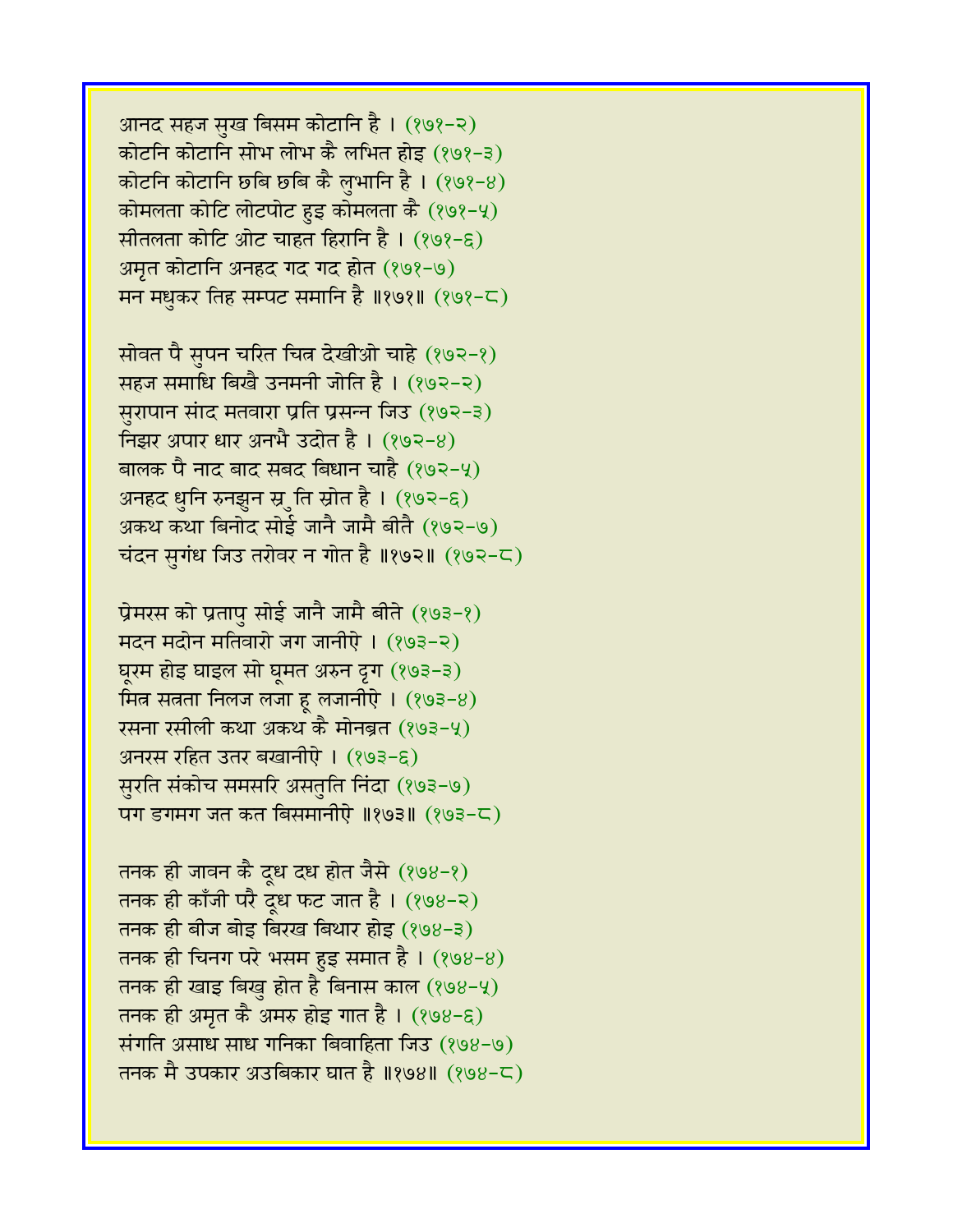साधु संगि दूसटि दरस कै ब्रह्म धिआन (१७५-१) सोई तउ असाधि संगि दुसटि बिकार है। (१७५-२) साधु संगि सबद सुरति कै ब्रह्म गिआन (१७५-३) सोई तउ असाध संगि बादु अहंकार है।  $(894-8)$ साधु संगि असन बसन कै महा प्रसाद (१७५-५) सोई तउ असाध संगि बिकम अहार है। (१७५-६) दुरमति जनम मरन हुइ असाध संगि (१७५-७) गुरमति साधसंगि मुकति दुआर है ॥१७५॥ (१७५-८)

गुरमति चर्म द्रुसटि दिबि द्रुसटि हुइ (१७६-१) दुरमति लोचन अछ्त अंध कंध है। (१७६-२) गुरमति सुरति कै बजर कपाट खुले (१७६-३) देरमति कठिन कपाट सनबंध है। (१७६-४) गुरमति प्रेमरस अमृत निधान पान (१७६-५) दुरमति मुखि दुरबचन दुगंध है। (१७६-६) गुरमति सहज सुभाइ न हरख सोग (१७६-७) दुरमति बिग्रह बिरोध क्रोध संधि है ॥१७६॥ (१७६-८)

दुरमति गुरमति संगति असाध साध (१७७-१) काम चेसटा संजोग जत सतवंत है। (१७७-२) क्रोध के बिरोध बिखै सहज संतोख मोख (१७७-३) लोभ लहरंतर धर्म धीर जंत है। (१७७-४) माइआ मोह द्रोह कै अर्थ परमारथ सै (१७७-५) अहम्मेव टेव दइआ द्रवीभूत संत है। (१७७-६) दुकृत सुकृत चित मित्र सत्रता सुभाव (१७७-७) परउपकार अउ बिकार मूल मंत है ॥१७७॥ (१७७-८)

सतिगुर सिख रिंदै प्रथम कृपा कै बसै (१७८-१) ता पाछै करत आगिउा मइआ कै मनावई । (१७८-२) आगिआ मानि गिआन गुर पर्म निधान दान (१७८-३) गुरमुखि सुखि फल निजपद पावई। (१७८-४) नाम निहकाम धाम सहज समाधि लिव  $(89C - 4)$ अगम अगाधि कथा कहत न आवई । (१७८-६) जैसो जैसो भाउ करि पूजत पदारबिंद (१७८-७) सकल संसार कै मनोरथ पूजावई ॥१७८॥ (१७८-८)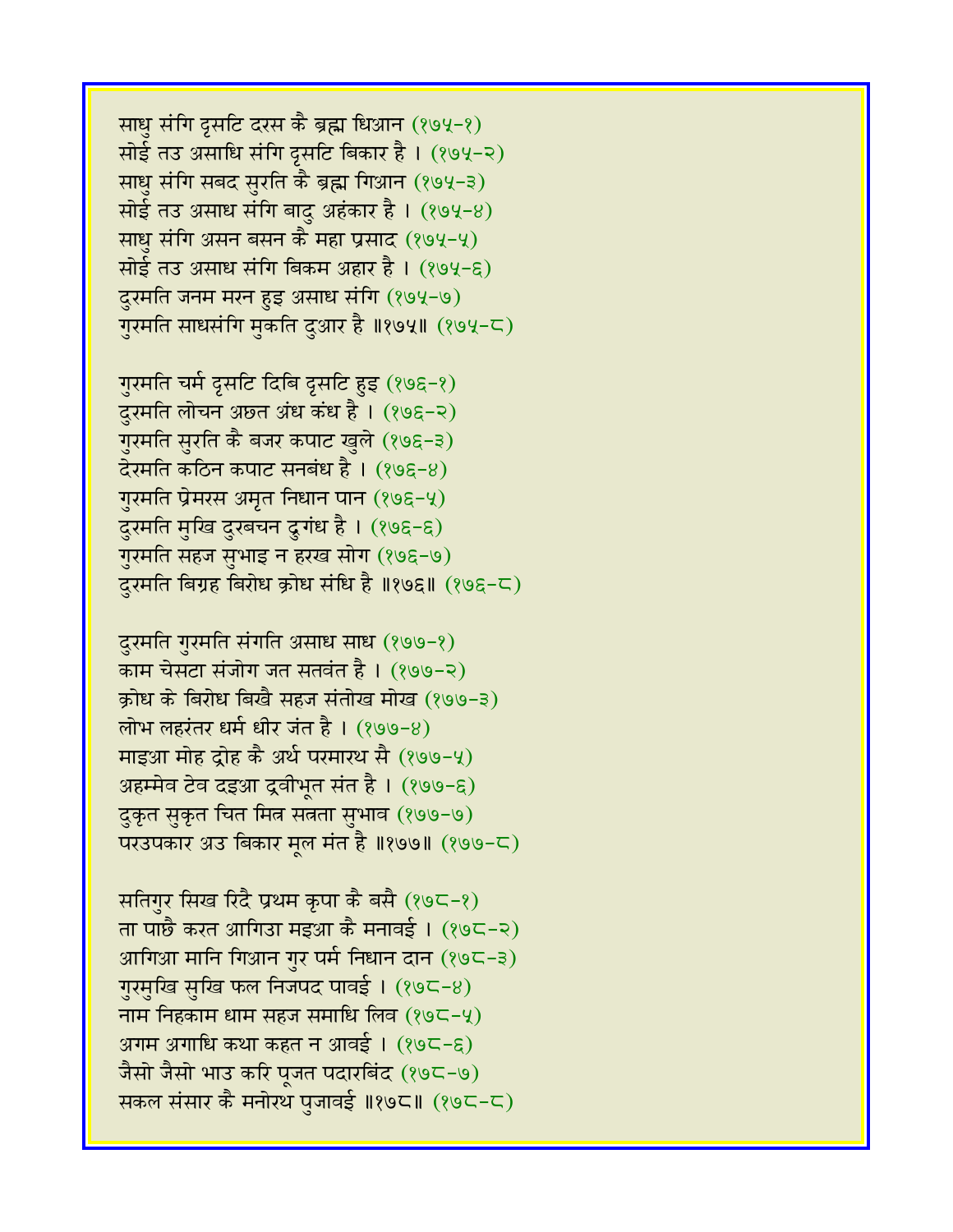जैसे पूअ भेटत अधान निरमान होत (१७६-१) बाँछत बिधान खान पान अग्रभागि है।  $(898-2)$ जनमत सुत खान पान को संजमु करै (१७१-३) सूत हित रस कस सकलतिआगि है।  $(898-8)$ तैसे गुर चरन सरनि कामना पुजाइ (१७६-५) नाम निहकाम धाम अनत न लागि है।  $(898-6)$ निसि अंधकार भवसागर संसार बिखै (१७६-७) पंच तस्कर जीति सिख ही सुजागि है ॥१७६॥ (१७६-८)

सतिगुर आगिआ प्रतिपालक बालक सिख (१८०-१) चरन कमल रज महिमा अपार है।  $(2C-2)$ सिव सनकादिक ब्रहमादिक न गंमिता है  $(8C-3)$ निगम सेखादि नेत नेत कै उचार है।  $(8C - 8)$ चतुर पदार्थ तृकाल तृभवन चाहै (१८०-५) जोग भोग सुरसर सरधा संसार है । (१८०-६) पूजन के पूज अरु पावन पवित्न करै (१८०-७) अकथ कथा बीचार बिमल बिथार है ॥१८०॥  $(2C_0-C)$ 

गुरमुखि सुखि फल चाखत भई उलटी (१८१-१) तन सनातन मन उनमन माने है।  $(25)$ -२) दुरमति उलटि भई है गुरमति रिंदै (१८१-३) दुरजन सुरजन करि पहिचाने है ।  $(8\epsilon\sqrt{8}-8)$ संसारी सै उलटि पलटि निरंकारी भए (१८१-५) बग बंस हंस भए सतिगुर गिआने है।  $(8\epsilon^2-\epsilon)$ कारन अधीन दीन कारन करन भए (१८१-७) हरन भरन भेद अलख लखाने है ॥१८१॥ (१८१-८)

गुरमुखि सुखफल चाखत उलटी भई (१८२-१) जोनि कै अजोनि भए कुल अकुलीन है । (१८२-२) जंतन ते संत अउ बिनासी अबिनासी भए (१८२-३) अधम असाध भए साध परबीन है।  $(82-8)$ लालची ललूजन ते पावन कै पूज कीने  $(2\epsilon 2-y)$  $\overline{\mathcal{A}}$ जंजन जगत मै निरंजनई दीन है।  $(2\overline{\varsigma} - \overline{\varsigma})$ काटि माइआ फासी गर गृह मै उदासी कीने (१८२-७)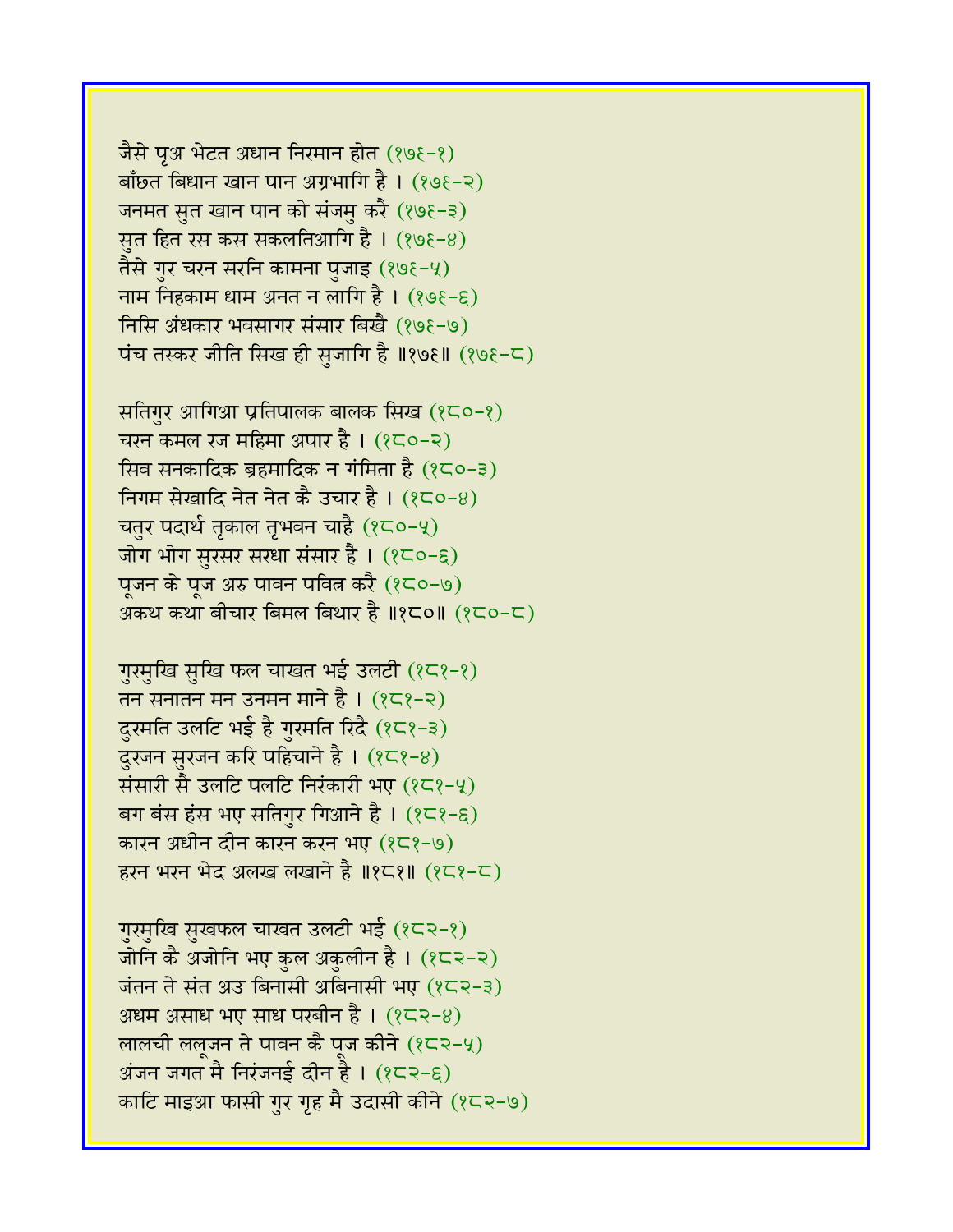अनभै अभिआसी पृआ प्रेमरस भीन है ॥१८२॥ (१८२-८)

सतिगुर दरस धिआन असचरजमै (१८३-१) दरससनी होत खट दरस अतीत है।  $(25-2)$ सतिगुर चरन सरनि निहकाम धाम $(253-3)$ सेवक़ न आन देव सेव की न प्रीति है।  $(823-8)$ सतिगुर सबद सुरति लिव मूलमंत  $(8-5-4)$ आन तंत्र मंत्र की न सिखन प्रतीति है।  $(2\overline{5}-\overline{5})$ सतिगुर कृपा साधसंगति पंगति सुख (१८३-७) हंस बंस मानसरि अनत न चीत है ॥१८३॥  $(2\overline{5}-\overline{5})$ 

घोसला मै अंडा तजि उडत अकासचारी  $(8\sqrt{8}-8)$ संधिआ समै अंडा होति चेति फिरि आवई।  $(258-2)$ तिरीआ तिआग सुत जात बन खंड बिखै  $(8\sqrt{8}-3)$ सुत की सुरति गृह आइ सुक पावई। (१८४-४) जैसे जल कुंड करि छाडीअत जलचरी  $(8\epsilon 8-4)$ जब चाहे तब गहि लेत मनि भावई।  $(258-6)$ तैसे चित चंचल भ्रमत है चतुरकुंट (१८४-७) सतिगुर बोहिथ बिहंग ठहरावई ॥१८४॥ (१८४-८)

चतुर बरन मै न पाइएि बरन तेसो  $(2\epsilon 4-2)$ खट दरसन मै न दरसन जोति है । (१८५-२) सिम्मृति पुरान बेद सासत समानि खान (१८५-३) राग नाद बाद मै न सबद उदोत है ।  $(2\epsilon 4-8)$ नाना बिमजनादि संाद अंतरि न प्रेमरस  $(2\epsilon 4-4)$ सकल सुगंध मै न गंधि संधि होत है।  $(8\epsilon\mathsf{Y}-8)$ उसन सीतलता संपरस अपरस न (१८५-७) गरमुख सुख फळ तुलि ओतपोत है ॥१८५॥ (१८५-८)

लिखनु पड़न तउ लउ जानै दिसंतर जउ लउ  $(8\epsilon\epsilon-\epsilon)$ कहत स़नत है बिदेस के संदेस कै । (१८६-२)  $\vec{a}$ खत अउ देखीअत इत उत दोइ होइ (१८६-३) भेटत परसपर बिरह अवेस कै ।  $(856-8)$ खोइ खोइ खोजी होइ खोजत चतुर कुंट (१८६-५) मृग मद जुगति न जानत प्रवेस कै $(25\varepsilon - \varepsilon)$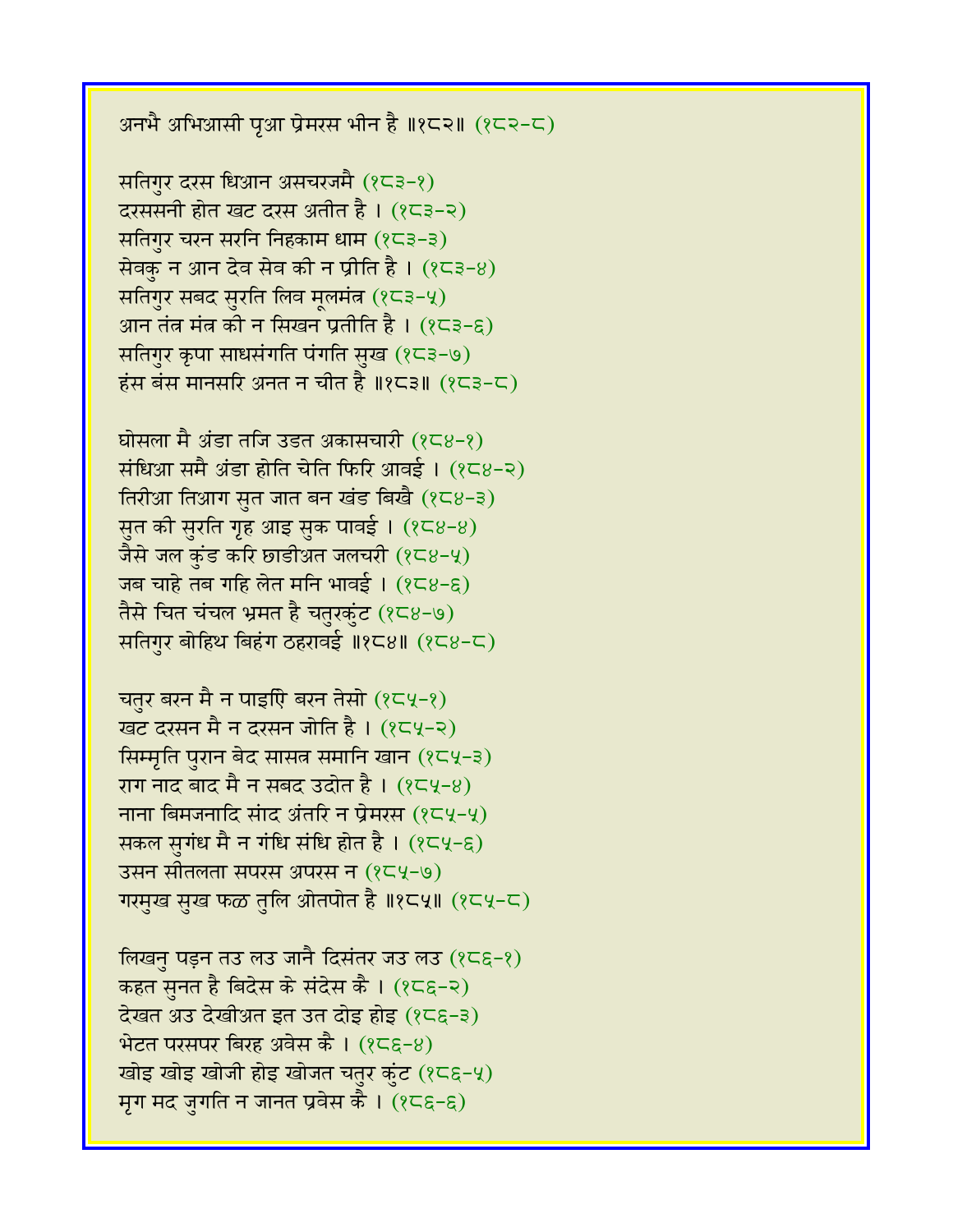गुरसिख संधि मिले अंतरि अंतरजामी (१८६-७) सामी सेव सेवक निरंतरि आदेस कै ॥१८६॥  $(25\varepsilon - 5)$ 

दीपक पतंग संग प्रीति इकअंगी होइ (१८७-१) चंद्रमा चकोर घन चातृक नु होत है ।  $(8\zeta\omega - z)$ चकई अउ सुर जलि मीन जिउ कमल अलि (१८७-३) कासट अगन मृग नाद को उदोत है।  $(8\zeta \cdot 8)$ पित सुत हित अरु भामनी भतार गति  $(8\zeta\zeta - 4)$ माइआ अउ संसार दुआर मिटत न छोति है । (१८७-६) गुरसिख संगति मिलाप को प्रताप साचो (१८७-७) लोक परलोक सुखदाई ओतिपोति है ॥१८७॥ (१८७-८)

लोगन मै लोगाचार अनिक प्रकार पिआर (१८८-१) मिथन बिउहार दुखदाई पहचानीऐ । (१८८-२) बेद मिरजादा मै कहत है कथा अनेक  $(25-3)$ सुनीऐ न तैसी प्रीति मन मै न मानीऐ ।  $(255-8)$ गिआन उनमान मै न जगत भगत बिखै  $(25-4)$ रागनाद बादि आदि अंति हू न जानीऐ।  $(2C-\epsilon)$ गुरसिख संगति मिलाप को प्रतापु जैसो (१८८-७) तैसो न तलोक बिखे अउर उर आनीऐ॥१८८॥ (१८८-८)

पूरन ब्रह्म गुर पूरन कृपा जउ करै (१८६-१) हरै हउमै रोगु रिंदै निम्म्रता निवास है ।  $(2\zeta - z)$ सबद सुरति लिवलीन साधसंगि मिलि (१८६-३) भावनी भगति भाइ दुबिधा बिनास है।  $(85e-8)$ प्रेमरस अमृत निधान पान पूरन होइ  $(85-4)$ बिसम बिसवास बिखै अनभै अभिआस है ।  $(25\varepsilon - \varepsilon)$ सहज सभाइ चाइ चिंता मै अतीत चीत  $(25e-9)$ सतिगुर सति गुरमति गुरदास है ॥१८६॥ (१८६-८)

गुरमुखि सबद सुरति लिव साधसंगि (१६०-१) तृगुन अतीत चीत आसा मै निरास है। (१६०-२) नाम निहकाम धाम सहज सुभाइ रिंदै (१६०-३) बरतै बरतमान गिआन को प्रगास है ।  $(880-8)$ सखम सथल एक अउ अनेकमेक (१६०-५)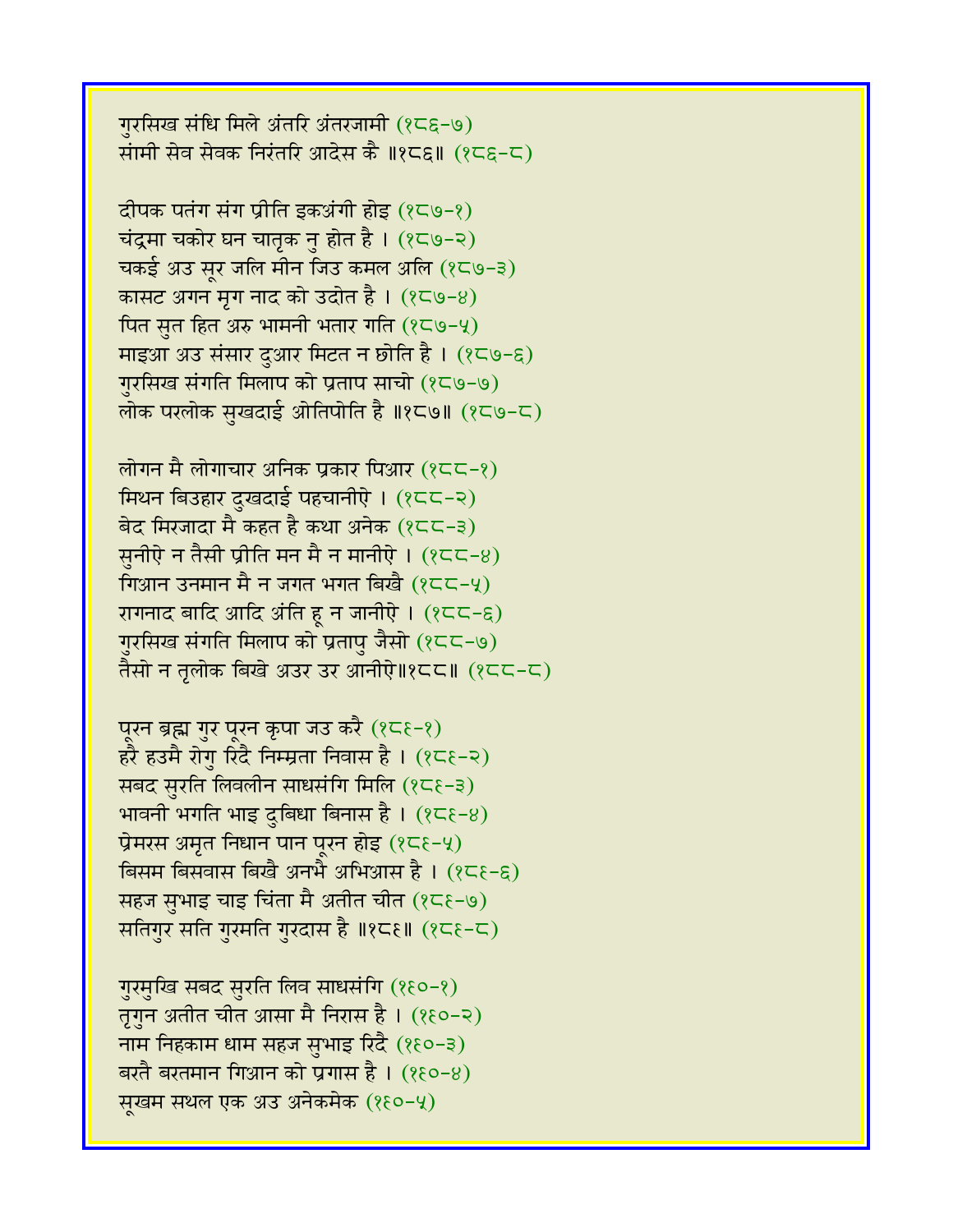ब्रह्म बिबेक टेक ब्रह्म बिसवास है। (१६०-६) चरन सरनि लिव आपा खोइ हुइ रेन (१६०-७) सतिगुर सत गुरमति गुरदास है ॥१६०॥ (१६०-८)

हउमै अभिमान कै अगिआनता अवगिआ गुर (१६१-१) <u>निपर्</u>छित गुरदासन कै नाम गुरदास है। (१६१-२) महुरा कहावै मीठा गई सो कहावै आई (१६१-३) रूठी कउ कहत तुठी होत उपहास है । (१६१-४) बाँझ कहावै सपूती दुहागनि सुहागनि कुरीति (१६१-५) सरीति काटिओ नकटा को नास है।  $(889-6)$ बावरो कहावै भोरो आँधरै कहै सुजाखो (१६१-७) चंदन समीप जैसे बासु न सुबास है ॥१६१॥ (१६१-८)

गुरसिख एक मेक रोम न पुजसि कोटि (१६२-१) होम जगि भोग नईबेद पूजाचार है। (१६२-२) जोग धिआन गिआन अधिआतम रिधि सिधि निध (१६२-३) जल तल संजमादि अनिक प्रकार है।  $(882-8)$ सिम्मृति पुरान बेद सासत अउ साअंगीत (१६२-५) सुरसर देव सबल माइआ बिसथार है । (१६२-६) कोटनि कोटानि सिख संगति असंख जाकै (१६२-७) स्रीगुर चरन नेत नेत नमस्कार है ॥१६२॥ (१६२-८)

चरन कमल रज गुरसिख माथै लागी  $(85-8)$ बाछत सकल गुरसिख पग रेन है। (१६३-२) कोटनि कोटानि कोटि कमला कलपतर (१६३-३) पारस अमृत चिंतामनि कामधेन है।  $(85-8)$ सुरि नर नाथ मुनि तृभवन अउ तृकाल (१६३-५) लोग बेद गिआन उनमान जेन केन है।  $(253-6)$ कोटनि कोटानि सिख संगति असंख जाकै (१६३-७) नमो नमो गुरमुख सुख फल देन है ॥१६३॥ (१६३-८)

गुरसिख संगति मिलाप को प्रतापु अति (१६४-१) भावनी भगत भाइ चाइ कै चईले है । (१६४-२) दूसटि दरस लिव अति असचरजमै (१६४-३) बचन तम्बोल संग रंग हुइ रंगीले है।  $(88-8)$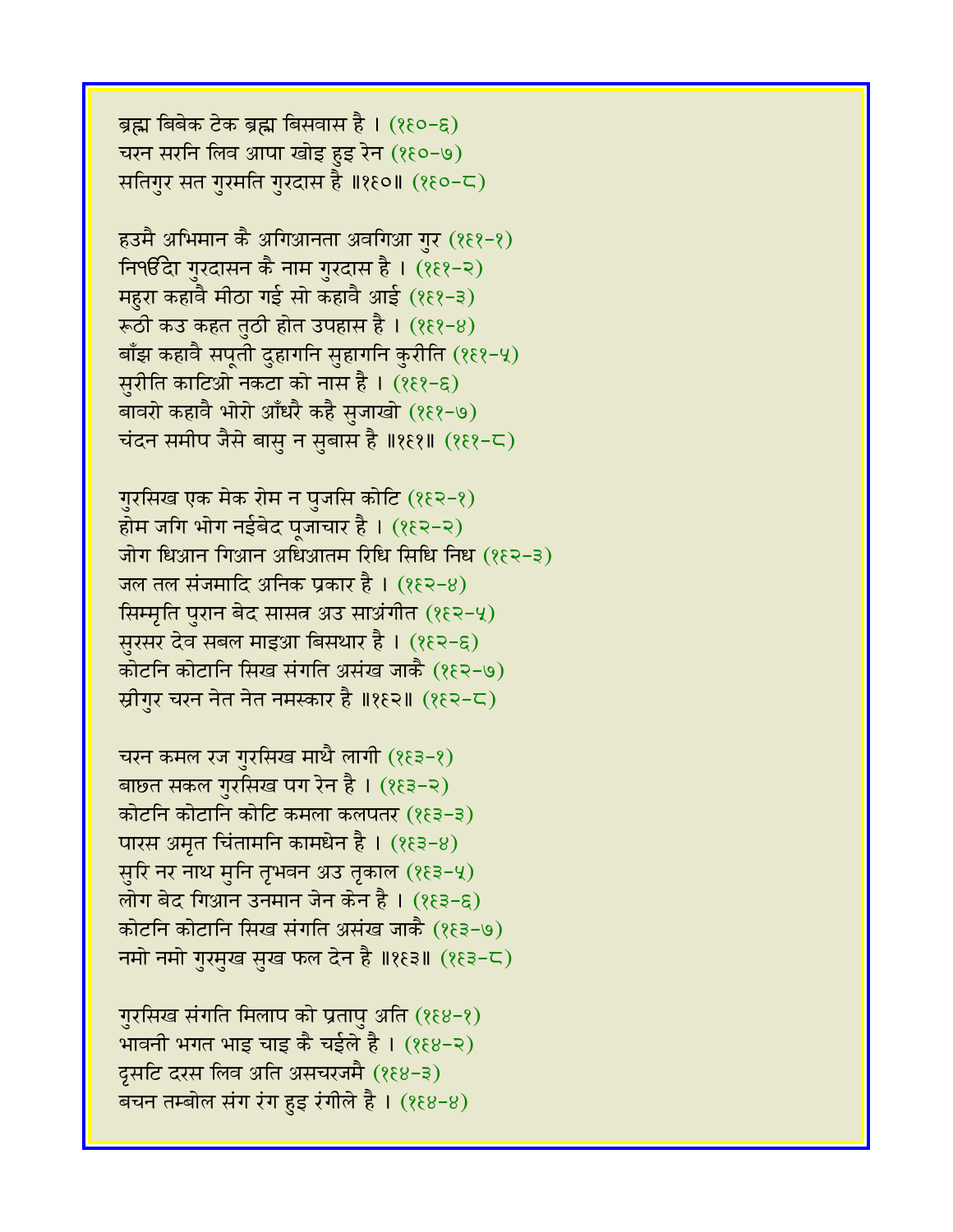सबद सुरति लिव लीन जल मीन गति  $(888-4)$ प्रेमरस अमृत कै रसिक रसीले है ।  $(888-6)$ सोभा निधि सोभ कोटि ओट लोभ कै लभित  $(888-9)$ कोटि छबि छाह छिपै छबि कै छबीले है ॥१६४॥  $(888-5)$ 

गुरसिख एकमेक रोम की अकथ कथा (१६५-१) गुरसिख साधसंगि महिमा को पावई। (१६५-२) एक ओअंकार के बिथार को न पारावारु (१६५-३) सबद सुरति साधसंगति समावई। (१६५-४) पूरन ब्रह्म गुर साध संगि मै निवास (१६५-५) दासन दासान मति आपा न जतावई । (१६५-६) सतिगुर गुर गुरसिख साधसंगति है (१६५-७) ओतिपोति जोति वाकी वाही बनि आवई ॥१६५॥  $($ १६५-८)

पवनहि पवन मिलत नही पेखीअत (१६६-१) सलिले सलिल मिलत ना पहिचानीऐ । (१६६-२) जोती मिले जोति होत भिन्न भिन्न कैसे करि (१६६-३)  $\overline{B}$ भसमहि भसम समानी कैसे जानीऐ । (१६६-४) कैसे पंचतत मेलु खेलु होत पिंड प्रान (१ $\mathcal{E}$ ६–५) बिछरत पिंड प्रान कैसे उनमानीऐ । (१६६-६) अबिगत गति अति बिसम असचरजमै (१६६-७) गिआन धिआन अगमिति कैसे उर आनीऐ ॥१६६॥ (१६६-८)

चारकंट सातदीप मै न नवखंड बिखै (१६७-१) दहिदिस देखीऐ न बन गृह जानीऐ । (१६७-२) लोग बेद गिआन उनमान कै न देखिओ सुनिओ (१६७-३) संरंग पइआल मृतमंडल न मानीऐ।  $(889-8)$ भत अउ भविख न बरतमान चारोजुग (१९७-५) चतर बरन खट दरस न धिआनीऐ ।  $(889-6)$ गरसिख संगति मिलाप को प्रताप जैसे (१६७-७) तैसो अउर ठउर स़नीऐ न पहिचानीऐ ॥१६७॥ (१६७-८)

उख मै पिऊख रस रसना रहित होइ (१६८-१) चंदन सुबास तास नासका न होत है।  $($ १६८-२) नाद बाद सुरति बिहुन बिसमाद गति (१९८-३)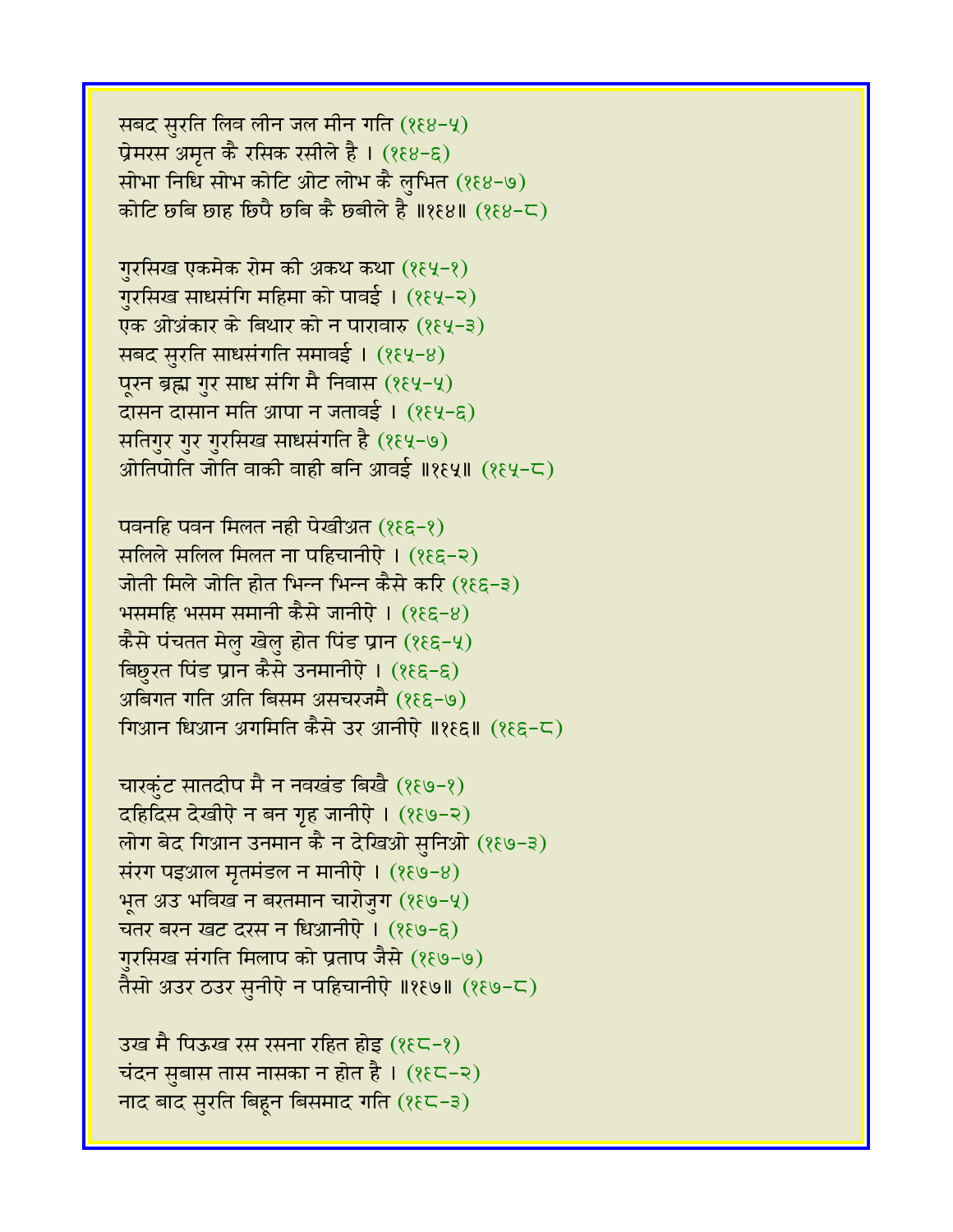बिबिध बरन बिनु दृसटि सो जोति है ।  $(8 \epsilon\mathsf{C}\text{-}8)$ पारस परस न संपरस उसन सीत  $(8\xi\zeta-\zeta)$ कर चरन हीन धर अउखदी उदोत है। (१६८-६) जाइ पंच दोख निरदोख मोख पावै कैसे (१६८-७) गुरमुखि सहज संतोख हुइ अछोत है ॥१६८॥ (१६८-८)

निहफल जिहबा है सबद सुआदि हीन  $($ १६१-१) निहफल सुरति न अनहद नाद है। (१६६-२) निहफल दृसटि न आपा आपु देखीअति (१६६-३) निहफल सांसे नही बासु परमादु है।  $($ १६१-४) निहफल कर गुर पारस परस बिनु  $(8\epsilon - 4)$ गुरमुखि मारग बिहून पग बादि है। (१६६-६) गुरमुखि अंग अंग पंग सरबंग लिव (१६६-७) सबद सुरति साधसंगति प्रसादि है ॥१६६॥ (१६६-८)

पसूआ मानुख देह अंतरि अंतरु इहै (२००-१) सबद सुरति को बिबेक अबिबेक है। (२००-२) पसु हरिहाउ कहिओ सुनिओ अनसुनिओ करै (२००-३) मानस जनम उपदेस रिंदै टेक है ।  $(200-8)$ पस्आ सबद हीन जिहबा न बोलि सकै (२००-५) मानस जनम बोलै बचन अनेक है ।  $(200-6)$ सबद सुरति सुनि समझि बोलै बिबेकी (२००-७) नातुर अचेत पसु प्रेत हू मै एक है ॥२००॥ (२००-८)

खड़ खाए अमृत प्रवाह को सुआउ है। (२०१-१) गोबर गोमूल सूल पर्म पवित्र भए (२०१-२) मानस देही निखिध अमृत अपिआउ है। (२०१-३) बचन बिबेक टेक साधन कै साध भए (२०१-४) अधम असाध खल बचन दुराउु है ।  $(208-4)$ रसना अमृत रस रसिक रसाइन हुइ (२०१-६) मानस बिखै धर बिखम बिखु ताउ है ॥२०१॥ (२०१-७)

पसू खड़ि खात खल सबद सुरति हीन (२०२-१) मोनि को महातमु पै अमृत प्रवाह जी। (२०२-२) नाना मिसटान खान पान मानस मुख (२०२-३)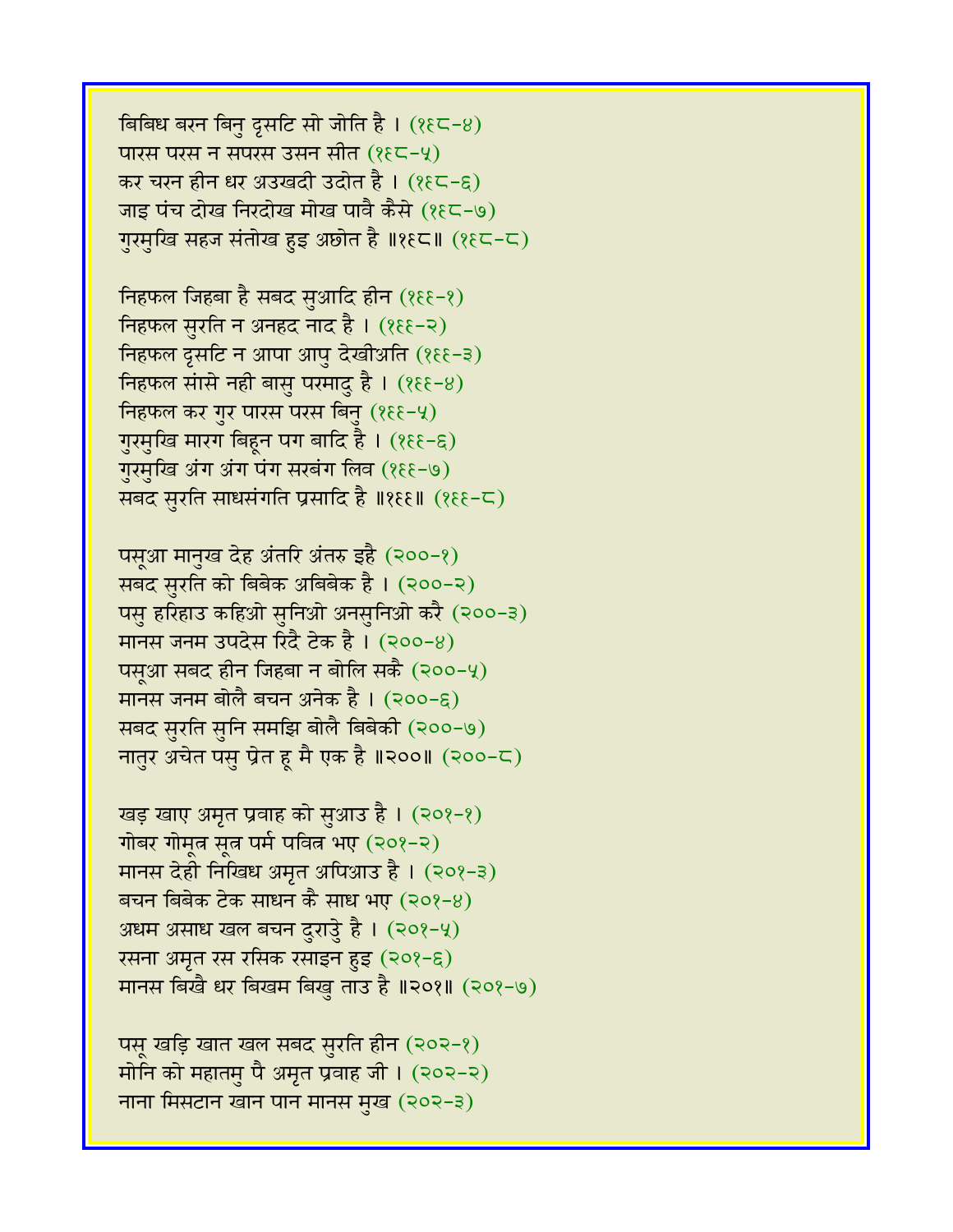रसना रसीली होइ सोई भली ताहि जी।  $(202-8)$ बचन बिबेक टेक मानस जनम फल (२०२-५) बचन बिहन पस परमिति आहि जी।  $(202-6)$ मानस जनम गति बचन बिबेक हीन (२०२-७) बिखधर बिखम चकत चितु चाहि जी ॥२०२॥ (२०२-८)

दरस धिआन बिरहा बिआपै द्रगन हुइ (२०३-१) स्रवन बिरहु बिआपै मधुर बचन कै । (२०३-२) संगम समागम बिरहु बिआपै जिहबा कै (२०३-३) पारस परस अंकमाल की रचन कै ।  $(203-8)$ सिंहजा गवन बिरहा बिआपै चरन हुइ (२०३-५) प्रेमरस बिरह स्रबंग हुइ सचन कै।  $(203-6)$ रोम रोम बिरह बृथा कै बिहबल भई (२०३-७) ससा जिउ बहीर पीर प्रबल तचन कै ॥२०३॥ (२०३-८)

किंचत कटाछ कृपा बदन अनुप रूप (२०४-१) अति असचरजमै नाइक कहाई है।  $(208-2)$ लोचन की पुतरी मै तनक तारका सिआम (२०४-३) ताको प्रतिबिम्ब तिल बनिता बनाई है ।  $(208-8)$ कोटनि कोटानि छबि तिल छिपत छाह (२०४-५) कोटनि कोटानि सोभ लोभ ललचाई है ।  $(208-6)$ कोटि ब्रहमंड के नाइक की नाइका भई (२०४-७) तिल के तिलक सर्ब नाइका मिटाई है ॥२०४॥ (२०४-८)

सुपन चरित्र चित्र बानक बने बचित्र (२०५-१) पावन पवित्र मित्र आज मेरै आए है। (२०५-२) पर्म दइआल लाल लोचन बिसाल मुख (२०५-३) बचन रसाल मधु मधुर पीआए है।  $(204-8)$ सोभित सिजासन बिलासन दै अंकमाल (२०५-५) प्रेमरस बिसम हुइ सहज समाए है ।  $(204-6)$ चातृक सबद सृनि अखीआ उघरि गई (२०५-७)  $B$ क्ष्र जल मीन गति बिरह जगाए है ॥२०५॥ (२०५-८)

देखबे कउ दृसटि न दरस दिखाइबे कउ (२०६-१) कैसे पृअ दरसन देखीऐ दिखाईऐ। (२०६-२)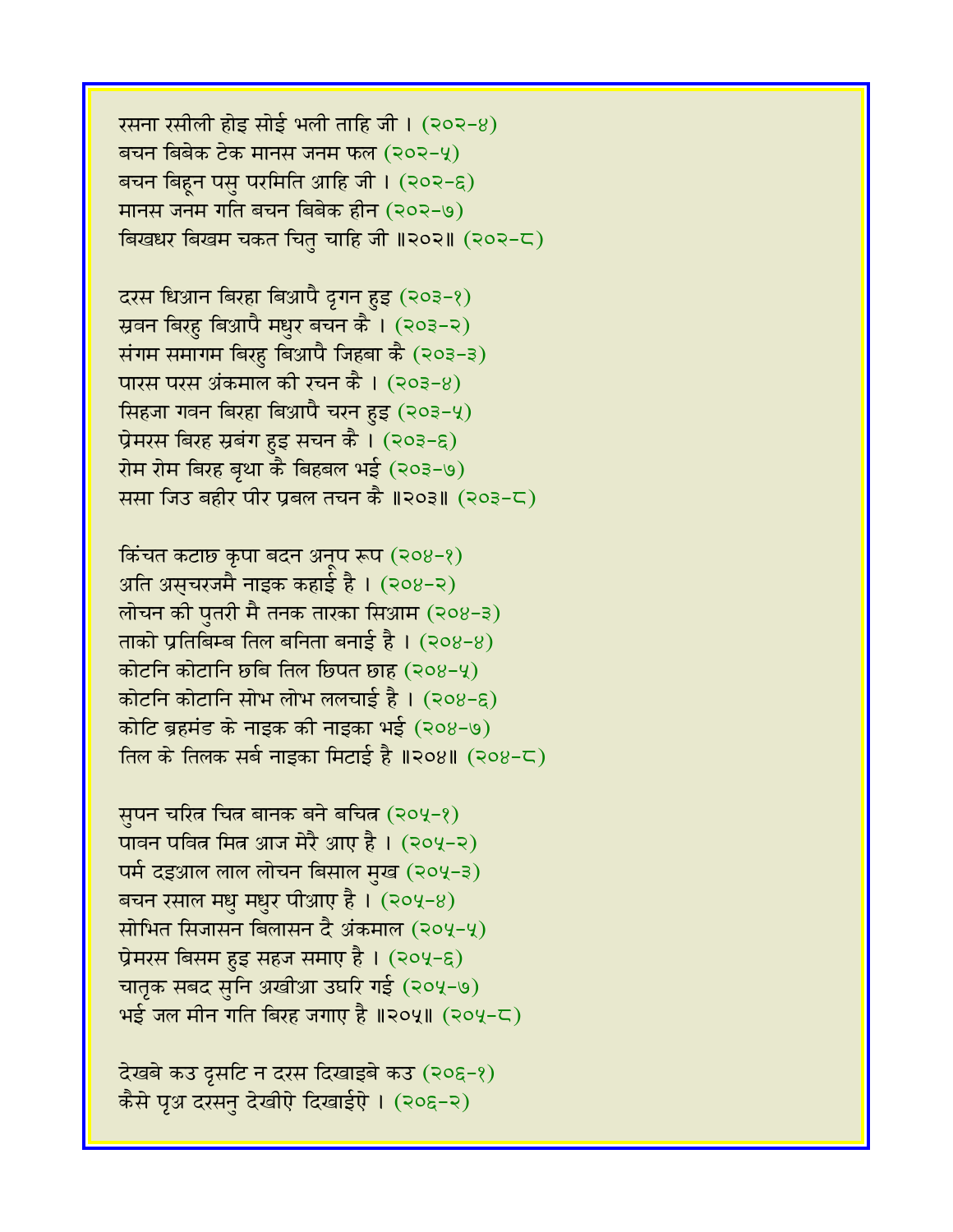कहिबे कउ सुरति है न स्रवन सुनबे कउ (२०६-३) कैसे गुननिधि गुन सुनीऐ सुनाईऐ ।  $(205-8)$ मन मै न गुरमति गुरमति मै न मन  $(20\xi-\gamma)$ निहचल हुइ न उनमन लिव लाईऐ।  $(205-6)$ अंग अंग भंग रंग रूप कुलहीन दीन (२०६-७) कैसे बहनाइक की नाइका कहाईऐ ॥२०६॥ (२०६-८)

विरह बिओग रोगु दुखति हुइ बिरहनी (२०७-१) कहत संदेस पथिकन पै उसास ते । (२०७-२) देखह तृगद जोनि प्रेम कै परेवा (२०७-३) पर कर नारि देखि टटत अकास ते । (२०७-४) तुम तो चतुरदस बिदिआ के निधान पृथ (२०७-५) तृअ न छड़ावहु बिरह रिप रिप त्नास ते ।  $(209-8)$ चरन बिमुख दुख तारिका चमतकार (२०७-७) हेरत हिराहि रवि दरस प्रगास ते ॥२०७॥ (२०७-८)

जोई पृथ भावे ताहि देखि अउ दिखावे आप  $(30C-8)$ दूसटि दरस मिलि सोभा दै सुहावई (२०८-२) जोई पृअ भावै मुख बचन सुनावे ताहि (२०८-३) सबदि सुरति गुर गिआन उपजावई  $(20C-8)$ जोई पूअ भावै दहदिसि प्रगटावै ताहि (२०८-५) सोई बहुनाइक की नाइका कहावई । (२०८-६) जोई पृअ भावै सिहजासनि मिलाव ताहि (२०८-७) प्रेमरस बस करि अपीउ पीआवई ॥२०८॥ (२०८-८)

जोई पृअ भावै ताहि सुंदरता कै सुहावै (२०१-१) सोई सुंदरी कहावै छबि कै छबीली है। (२०१-२) जोई पृथ भावै ताहि बानक बधू बनावै (२० $\xi$ -३) सोई बनता कहावै रंग मै रंगीली है।  $(20\xi-8)$ जोई पृथ भावै ताकी सबै कामना पुजावै (२०१-५) सोई कामनी कहावै सील कै सुसीली है।  $(20\xi - \xi)$ जोई पृअ भावै ताहि प्रेमरस लै पीआवै (२०१-७) सोई प्रेमनी कहावै रसक रसीली है ॥२०६॥ (२०१-८)

बिरह बिओग सोग सेत रूप हुइ कृतास (२१०-१)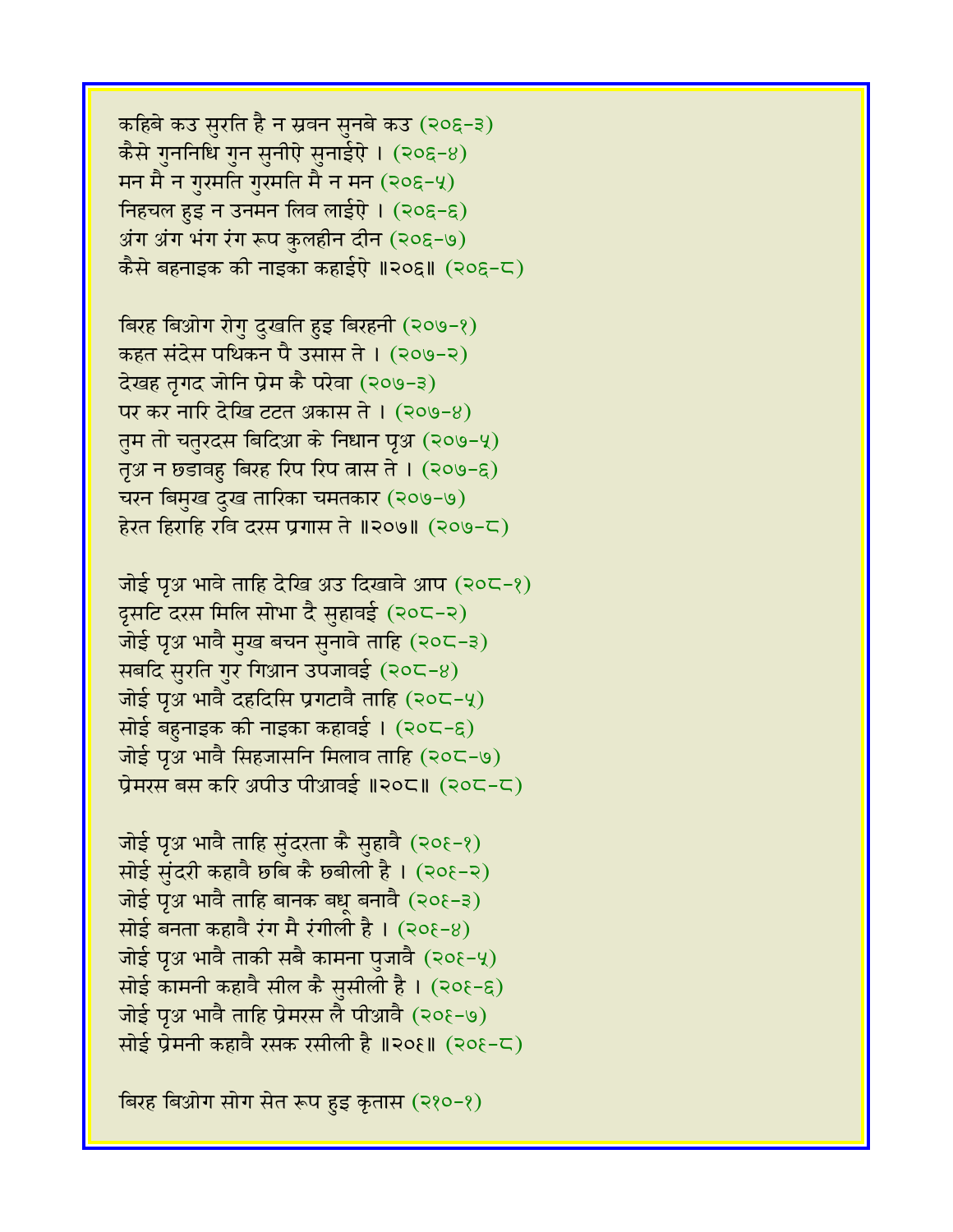सभ ट्रक ट्रक भए पाती लिखीऐ बिदेस ते । (२१०-२) बिरह अगनि से सवानी मासु कृसन हुइ (२१०-३) बिरहनी भेख लेख बिखम संदेस ते । (२१०-४) बिरह बिओग रोग लेखनि की छाती फाटी  $(220-4)$  $x$ दन करत लिखै आतम अवेस ते । (२१०-६) बिरह उसासन प्रगासन दुखित गति (२१०-७) विरहर्ना कैसे जीऐ बिरह प्रवेस ते ॥२१०॥ (२१०-८)

पुरब संजोग मिलि सुजन सगाई होत (२११-१) सिमरत सनि सनि स्रवन संदेस कै । (२११-२) बिधि सै बिवाहे मिलि द्रसटि दरस लिव (२११-३) बिदिमान धिआन रस रूप रंग भेस कै।  $(222-8)$ रैन सैन समै स्रुत सबद बिबेक टेक (२११-५) आतम गिआन परमातम प्रवेस कै ।  $(322 - 8)$ गिआन धिआन सिमरन उलंघ इकत्र होइ (२११-७) प्रेमरस बसि होत बिसम अवेस कै ॥२११॥ (२११-८)

एक सै अधिक एक नाइका अनेक जाकै (२१२-१) दीन कै दइआल हुइ कृपाल कृपाधारी है। (२१२-२) सजनी रजनी ससि प्रेमरस अउसर मै (२१२-३) अबले अधीन गति बेनती उचारी है।  $(382-8)$ जोई जोई आगिआ होइ सोई सोई मानि जानि (२१२-५) हाथ जोरे अग्रभागि होइ आगिआकारी है।  $(222-\epsilon)$ भावनी भगति बाइ चाइकै चईलो भजउ (२१२-७) सफल जनम धंनि आज मेरी बारी है ॥२१२॥ (२१२-८)

प्रीतम की पुतरी मै तनक तारका सिआम (२१३-१) ताको प्रतिबिम्ब तिल तिलक तृलोक को । (२१३-२) बनिता बदन परि प्रगट बनाइ राखिओ (२१३-३) कामदेव कोटि लोटपोट अविलोक को ।  $(383-8)$ कोटनि कोटानि रूप की अनुप रूप छबि (२१३-५) सकल सिंगारु को सिंगारु स्रब थोक को ।  $(223-6)$ किंचत कटाछ कृपा तिलकी अतुल सोभा (२१३-७) सुरसती कोट मान भंग धिआन कोक को ॥२१३॥ (२१३-८)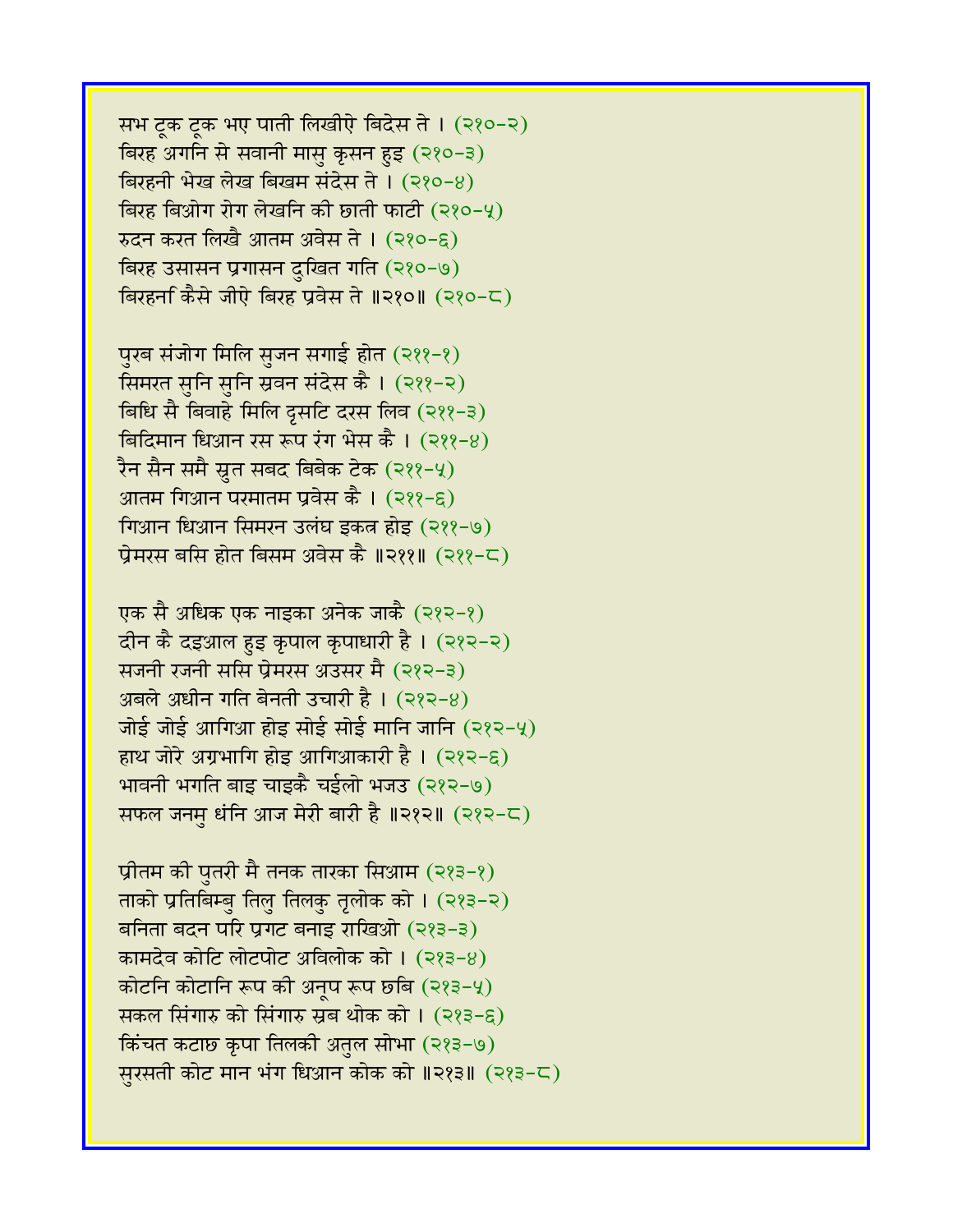स्रीगुर दरस धिआन खट दरसन देखै (२१४-१) सकल दरस सम दरस दिखाए है । (२१४-२) स्रीगर सबद पंच सबद गिआन गंमि (२१४-३) सर्व सबद अनहद समझाए है । (२१४-४) मंत्र उपदेस परवेस कै अवेस रिंदै (२१४-५) आदि कउ आदेस कै ब्रह्म ब्रहमाए है।  $(288-6)$ गिआन धिआन सिमरन प्रेमरस रसिक हुइ (२१४-७) एक अउ अनेक के बिबेक प्रगटाए है ॥२१४॥ (२१४-८)

सति बिनु संजमु न पति बिनु पूजा होइ (२१५-१) सच बिनु सोच न जनेऊ जतहीन है। (२१५-२) बिनु गुरदीखिआ गिआन बिनु दरसन धिआन (२१५-३) भाउ बिनु भगति न कथनी भै भीन है।  $(284-8)$ साँति न संतोख बिनु सुखु न सहज बिनु (२१५-५) सबद सुरति बिनु प्रेम न प्रबीन है । (२१५-६) ब्रह्म बिबेक बिनु हिरदै न एक टेक (२१५-७) बिन साधसंगत न रंग लिव लीन है ॥२१५॥ (२१५-८)

चरन कमल मकरंद रस लुभित हुइ (२१६-१) चरन कमल ताहि जग मधुकर है।  $(225-2)$ स्रीगुर सबद धुनि सुनि गद गद होइ (२१६-३) अमृत बचन ताहि जगत उदरि है ।  $(225-8)$ किंचत कटाछ कृपा गुर दइआ निधान (२१६-५) सर्ब निधान दान दोख दुख हरि है । (२१६-६) स्री गुर दासन दास दासन दासा (२१६-७) तास न इंद्रादि ब्रहमादि समसरि है ॥२१६॥ (२१६-८)

जब ते पर्म गुर चरन सरनि आए (२१७-१) चरन सरनि लिव सकल संसार है । (२१७-२) चरन कमल मकरंद चरनामृत कै (२१७-३) चाहत चरन रेन सकल अकार है।  $(389-8)$ चरन कमल सुख सम्पट सहज घरि  $(289-4)$ निहचल मति परमारथ बीचार है। (२१७-६) चरन कमल गुर महिमा अगाधि बोधि (२१७-७) नेत नेत नेत नमो कै नमस्कार है ॥२१७॥ (२१७-८)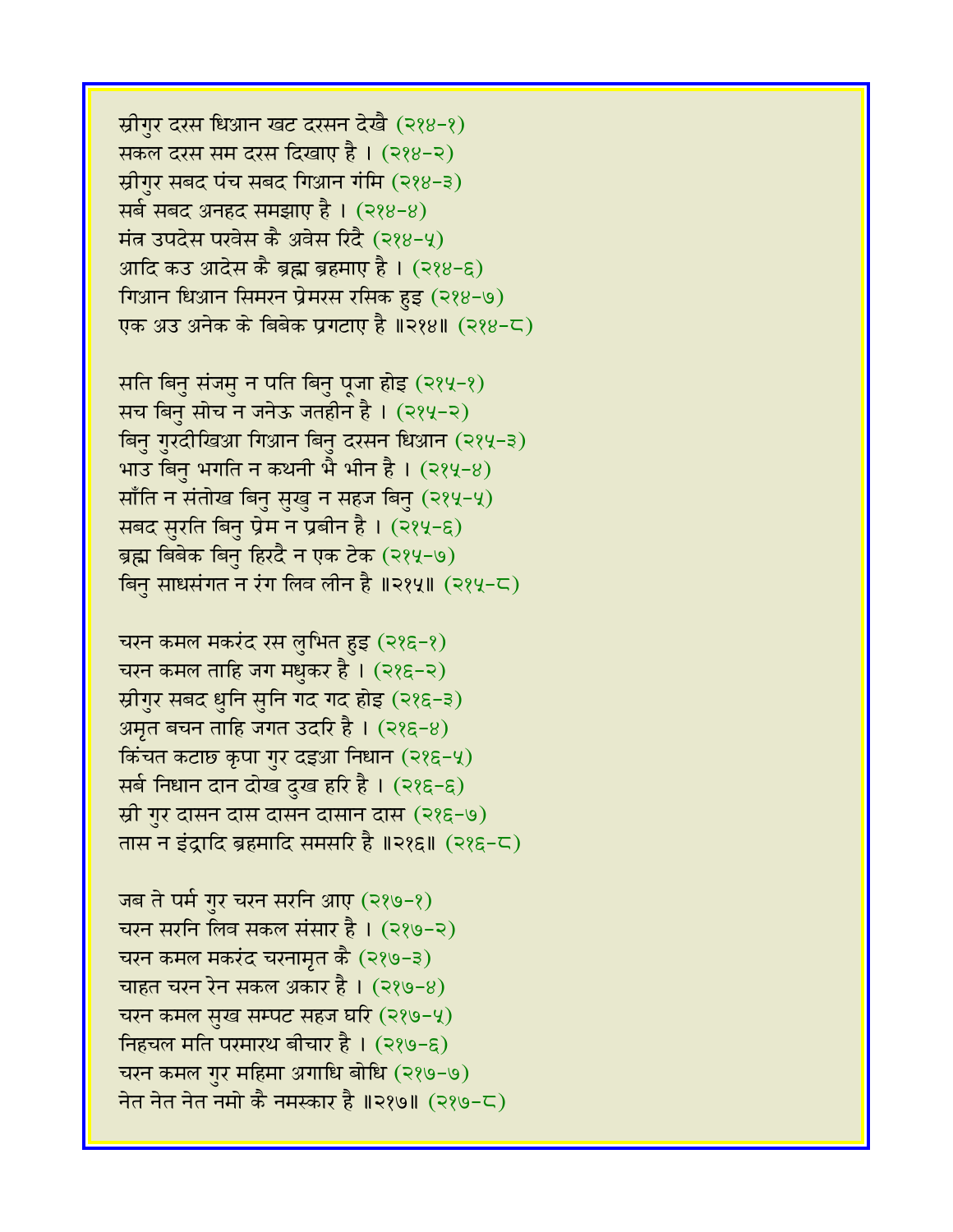चरन कमल गुर जब ते रिंदै बसाए  $(225-2)$ तब ते असथिरि चिति अनत न धावही ।  $(225-2)$ चरन कमल मकरंद चरनामृत कै (२१८-३) प्रापति अमर पद सहजि समावही ।  $(225-8)$ चरन कमल सुख मन मै निवास कीओ  $(22-4)$ आन सुख तिआग हरि नाम लिव लावही । (२१८-६) चरन कमल मकरंद वासना निवास (२१८-७) आन वास फीकी भई हिरदै न भावई ॥२१८॥ (२१८-८)

बारी बहुनाइक की नाइका पिआरी केरी (२१६-१) घेरी आनि प्रबल हुइ निंदा नैन छाइकै । (२१६-२) प्रेमनी पतिब्रता चइली पृआ अगम की (२१६-३) निंदा को निरादर कै सोई न भै भाइ कै।  $(388-8)$ सखी हुती सोत थी भई गई सुकदाइक पै (२१६-५) जहा के तही लै राखे संगम सुलाइ कै । (२१६-६) सुपन चरित्न मै न मित्रहि मिलन दीनी (२१६-७) जम रूप जामनी न निबरै बिहाइ कै ॥२१६॥  $(225-5)$ 

रूप हीन कुल हीन गुन हीन गिआन हीन  $(220-2)$ सोभा हीन भाग हीन तप हीन बावरी ।  $(220-2)$ दूसटि दरस हीन सबद सुरति हीन (२२०-३) बुधि बल हीन सूधे हसत न पावरी ।  $(220-8)$ प्रीत हीन रीति हीन भाइ भै प्रतीत हीन (२२०-५) चित हीन बित हीन सहज सभावरी ।  $(220-8)$  $3$ ग अंगहीन दीनाधीन पराचीन लगि (२२०-७) चरन सरनि कैसे प्रापत हुइ रावरी ॥२२०॥ (२२०-८)

जननी सुतहि बिखु देत हेतु कउन राखै (२२१-१) घरु मुसै पाहरूआ कहो कैसे राखीऐ । (२२१-२) करीआ जउ बोरै नाव कहो कैसे पावै पारु (२२१-३) अगूआ ऊबाट पारै कापै दीनु भाखीऐ।  $(222-8)$ खैते जउ खाइ बारि कउन धाइ राखनहारु (२२१-५) चक्रवै करै अनिआउ पूछै कउनु साखीऐ । (२२१-६) रोगीऐ जउ बैद मारै मित्र जउ कमावै द्रोह (२२१-७)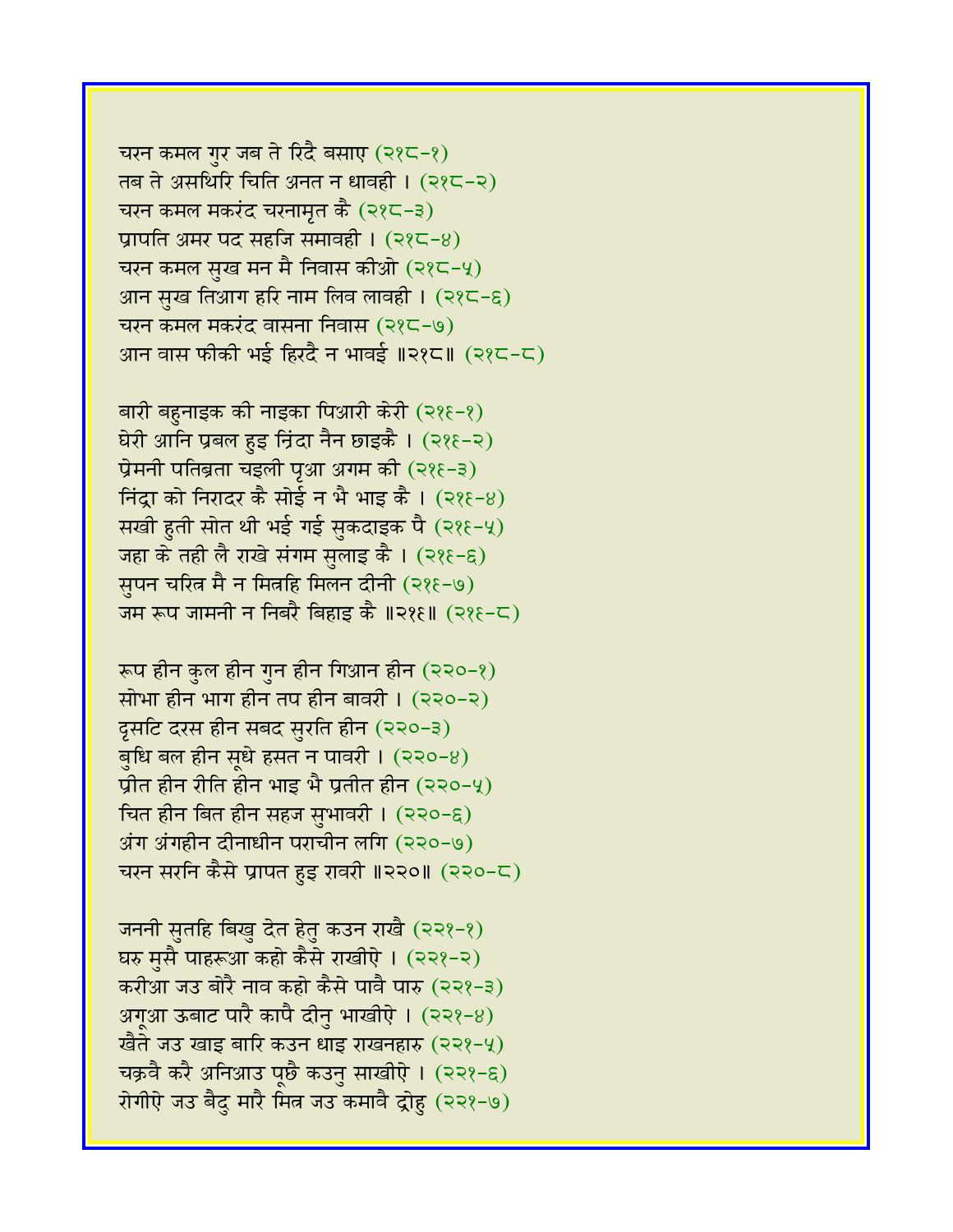गुर न मुकतु का पै अभलाखीऐ ॥२२१॥ (२२१-८)

मन मधुकरि गति भ्रमत चतुर कुंट (२२२-१) चरन कमल सुख सम्पट समाईऐ । (२२२-२) सीतल सुगंध अति कोमल अनूप रूप (२२२-३) **मधु मकरंद तस अनत न धाईऐ। (२२२-8)** सहज समाधि उनमन जगमग जोति  $(222-y)$ अनहद धुनि रुनझुन लिव लाईऐ । (२२२-६) गुरमुखि बीस इकईस सोहं सोई जानै (२२२-७) आपा अपरम्पर परमपदु पाईऐ ॥२२२॥ (२२२-८)

मन मृग मृगमद अछत अंतरगति (२२३-१) भलिओ भ्रम खोजत फिरत बन माही जी। (२२३-२) दादर सरोज गति एकै सरवर बिखै (२२३-३) अंतरि दिसंतर हुइ समझै नाही जी।  $(223-8)$ जैसे बिखिआधर तजै न बिखि बिखम कउ (२२३-५)  $\overline{\text{R}}$ हिनिसि बावन बिरख लपटाही जी। (२२३-६) जैसे नरपति सुपनंतर भेखारी होइ (२२३-७) गुरमुखि जगत मै भर्म मिटाही जी ॥२२३॥ (२२३-८)

बाइ हुइ बघुला बाइ मंडल फिरै तउ कहा (२२४-१) बासना की आगि जागि जुगति न जानीऐ। (२२४-२) कूप जलु गरो बाधे निकसै न हुइ समुंद्र (२२४-३) चील हुइ उडै न खगपति उनमानीऐ ।  $(228-8)$ मुसा बिल खोद न जोगीसुर गुफा कहावै (२२४-५) सर्प हुइ चिरंजीव बिखु न बलानीऐ । (२२४-६) गुरमुखि तृगुन अतीत चीत हुइ अतीत (२२४-७)  $53$ मै खोड़ होड़ रेन कामधेन मानीऐ ॥२२४॥ (२२४-८)

सबद सुरति लिव गुर सिख संधि मिले (२२५-१) आतम अवेस प्रमातम प्रबीन है ।  $(224-2)$ ततै मिलि तत सौंतबूंद मुकताहल हुइ (२२५-३) पारस कै पारस परसपर कीन है ।  $(224-8)$ जोत मिलि जोति जैसे दीपकै दिपत दीप (२२५-५) होरै हीरा बेधीअत आपै आपा चीन है। (२२५-६)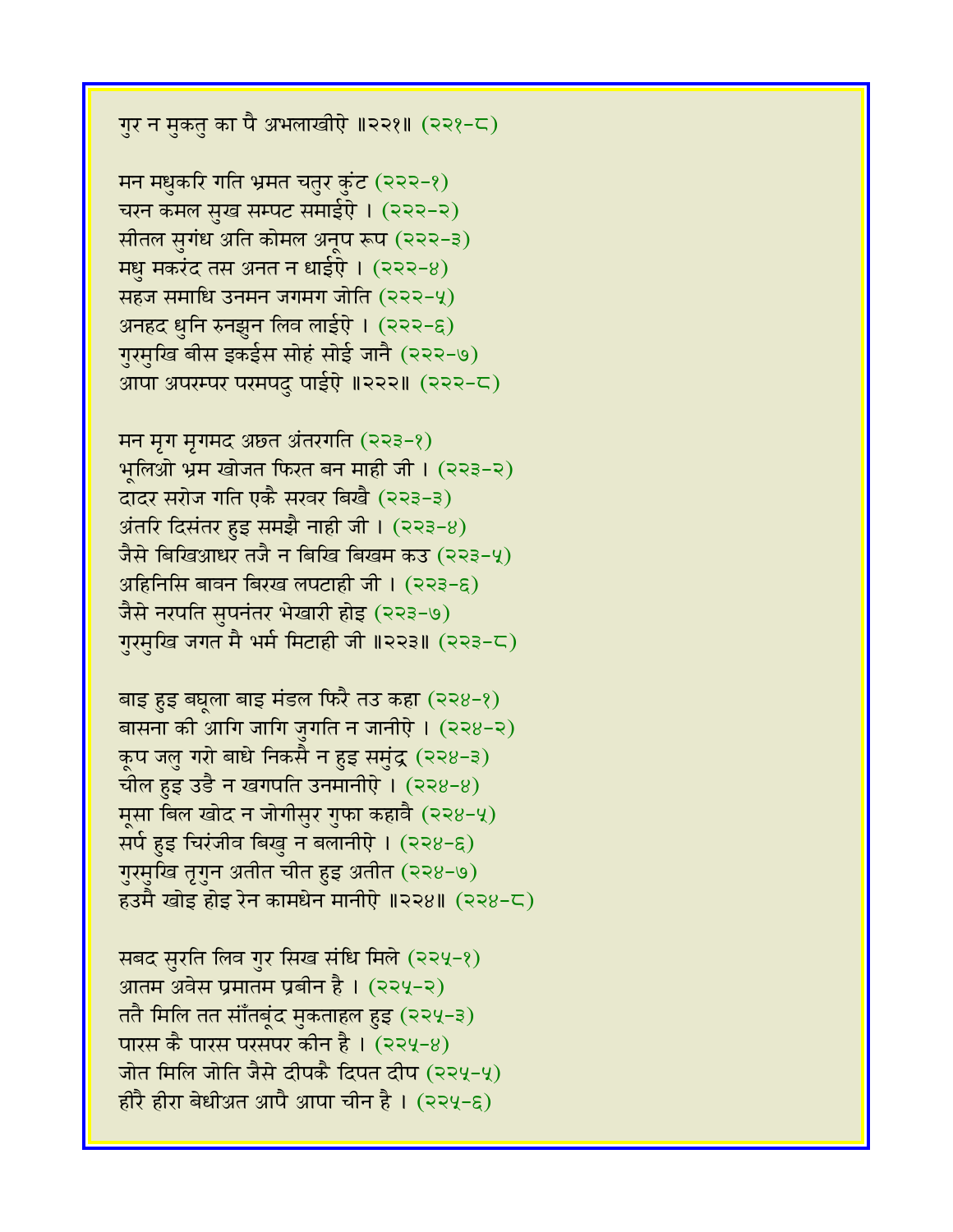एक मनु आठ खंड खंड पाँच टुक (२२१-१) टुक टुक चारि फार फार दोइ फार है।  $(226-2)$ ताहू ते पईसे अउ पईसा एक पाँच टाँक (२२१-३) टाँक टाँक मासे चारि अनिक प्रकार है।  $(225-8)$ मासा इाक आठ रती रती आठ चावर की  $(22\xi-\gamma)$ 

नाइकु है एकु अरु नाइका असट ताकै (२२८-१) एक एक नाइका के पाँच पाँच पूत है। (२२८-२) एक एक पूत गृह चारि चारि नाती (२२८-३) एकै एकै नाती दोइ पतनी प्रसृत है।  $(225-8)$ ताहू ते अनेक पुनि एकै एकै पाँच पाँच (२२८-५) ताते चारि चारि सुति संतति सम्भूत है। (२२८-६) ताते आठ आठ सुता सुता सुता आठ सुत (२२८-७) ऐसो परवारु कैसे होइ एक सृत है ॥२२८॥ (२२८-८)

गुरमति सति निहचल मन माने है । (२२७-२) जगजीवन जग जग जगजीवन मै (२२७-३) पूरन ब्रहमगिआन धिआन उर आने है ।  $($ २२७-४) सूखम सथूल मूल एक ही अनेक मेक (२२७-५) गोरस गोबंस गति प्रेम पहिचाने है ।  $(229-6)$ कारन मैै कारन चितृ मै चितेरो (२२७-७) जंत्र धुनि जंत्री जन कै जनक जाने है ॥२२७॥ (२२७-८)

आतमा तृबिधी जत्र कत्र सै इकत्र भए (२२७-१)

गुरमति सति रिदै सतिरूप देखे दृग (२२६-१) सतिनाम जिहूबा कै प्रेमरस पाए है । (२२६-२) सबद बिबेक सति स्रवन सुरति नाद (२२६-३) नासका सुगंधि सति आघ्रन अघाए है ।  $(226-8)$ संत चरनाम्रत हसत अवलम्ब सति (२२६-५) पारस परसि होइ पारस दिखाए है । (२२६-६) सतिरूप सतिनाम सतिगुर गिआन धिआन (२२६-७) गुर सिख संधि मिले अलख लखाए है ॥२२६॥ (२२६-८)

चंदन बनासपती बासना सुबास गति (२२५-७) चतर बरन जन कुल अकुलीन है ॥२२५॥ (२२५-८)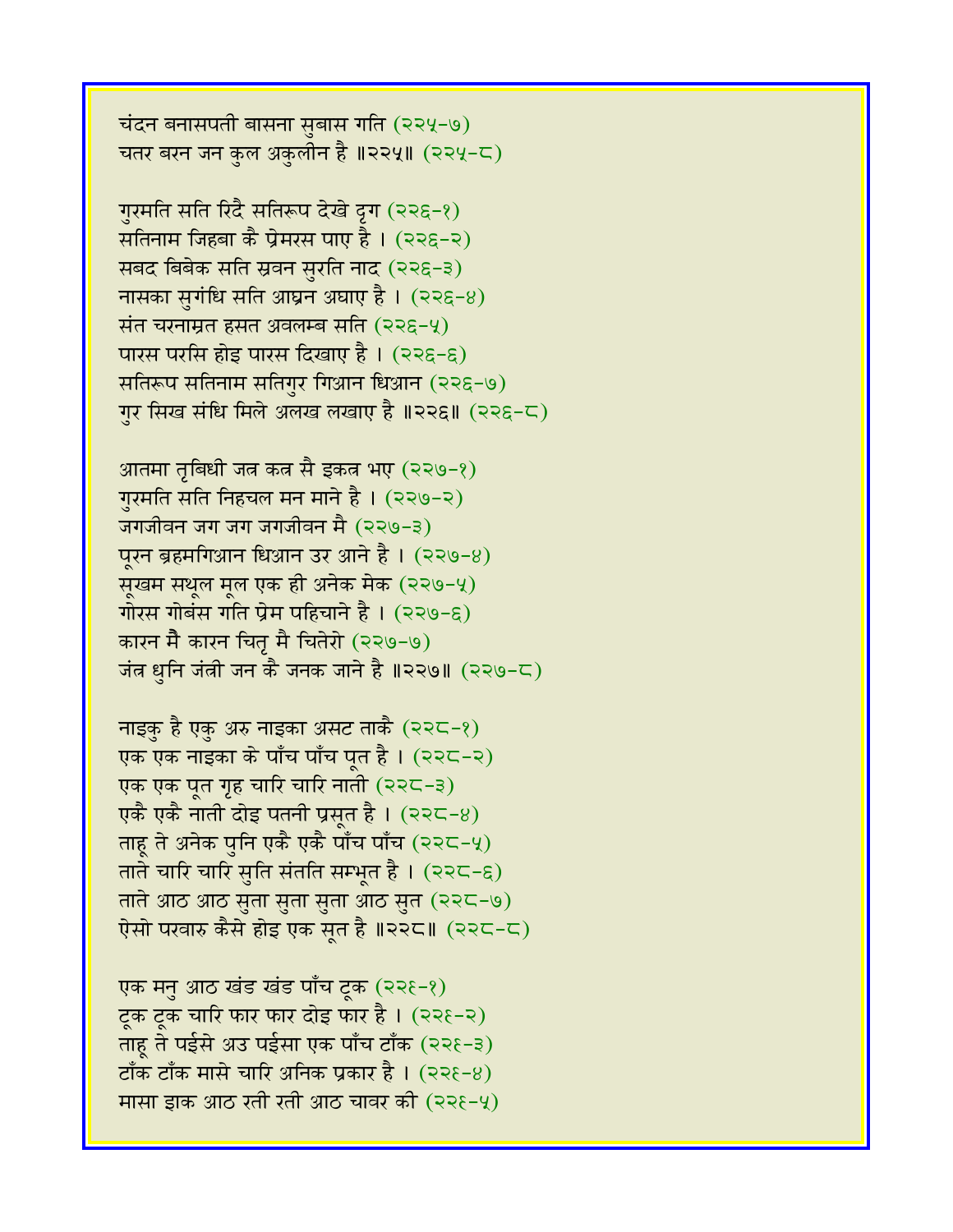माइआ छाइआ पंचदूत भुत उदमाद ठट (२३३-१) घट घट घटिका मै सागर अनेक है । (२३३-२) अउध पल घटिका जुगादि परजंत आसा (२३३-३) लहरि तरंग मै न तृसना की टेक है।  $(333-8)$ 

रचना चरित्र चित्र बिसम बचितपन (२३२-१) एक मै अनेक भाँति अनिक प्रकार है। (२३२-२) लोचन मै द्रुसटि स्रवन मै सुरति राखी (२३२-३) नासका सुबास रस रसना उचार है ।  $($ २३२-४) अंतर ही अंतर निरंतरीन सोतन मै $(232-4)$ काह की न कोऊ जानै बिखम बीचार है।  $(232-6)$ अगम चरित्र चित्र जानीऐ चितेरो कैसो (२३२-७) नेत नेत नेत नमो नमो नमसकारि है ॥२३२॥ (२३२-८)

जैसे पंछी उड़त फिरत है अकासचारी (२३१-१) जारि डारि पिंजरी मै राखीअति आनि कै। (२३१-२) जैसे गजराज गहबर बन मै मदोन (२३१-३) बसि हुइ महावत कै आकसहि मानि कै।  $(238-8)$ जैसे बिखिआधर बिखम बिल मै पताल (२३१-५) गहे सापहेरा ताहि मंत्रन की कानि कै ।  $(338-6)$ तैसे तृभवन प्रति भ्रमत चंचल चित (२३१-७) निहचल होत मति सतिगर गिआन कै ॥२३१॥ (२३१-८)

खगपति प्रबल पराक्रमी परमहंस (२३०-१) चातुर चतुर मुख चंचल चपल है। (२३०-२) भुजबली असट भुजा ताके चालीस कर (२३०-३) एक संउ अर साठि पाउ चाल चला चल है। (२३०-8) जाग्रत सुपन अहिनिसि दहिदिस धावै (२३०-५) तृभवन प्रति होइ आवै एक पल है ।  $($ २३०-६) पिंजरी मै अछ्त उडत पहुचै न कोऊ (२३०-७) पुर पुर पूर गिर तर थल जल है ॥२३०॥ (२३०-८)

हाट हाट कनु कनु तोल तुलाधार है ।  $(226-6)$ पर पर परि रहे सकल संसार बिखै (२२१-७) बसि आवै कैसे जाको एतो बिसथार है ॥२२१॥ (२२१-८)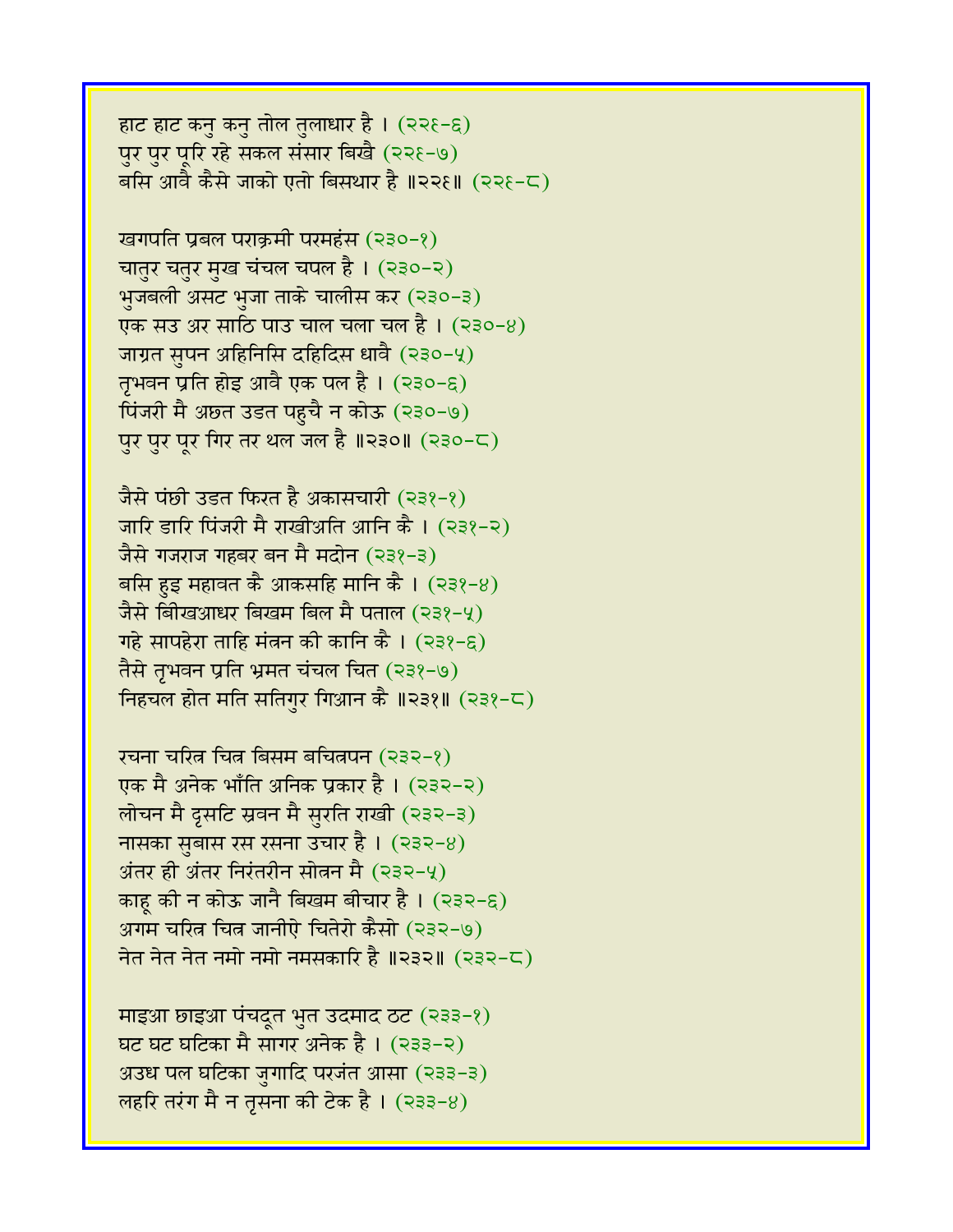मन मनसा प्रसंग धावत चतुरकुंट (२३३-५) ष्ठिनक मै खंड ब्रहमंड जावदेक है। (२३३-६) आधि कै बिआधि कै उपाधि कै असाध मन (२३३-७) साधिबे कउ चरन सरनि गुर एक है ॥२३३॥ (२३३-८)

जैसे मनु लागत है लेखक को लेखै बिखै (२३४-१) हरि जसु लिखत न तैसो ठहिरावई । (२३४-२) जैसे मन बनजु बिउहार के बिथार बिखै (२३४-३) सबद सुरति अवगाहनु न भावई। (२३४-४) जैसे मन कनिक अउ कामनी सनेह बिखै (२३४-५) साधसंग तैसे नेहु पल न लगावई। (२३४-६) माइआ बंध धंध बिखै आवध बिहाइ जाइ (२३४-७) गुरउपदेस हीन पाछै पछतावई ॥२३४॥ (२३४-८)

जैसे मनु धावै पर तन धन दूखना लउ (२३५-१) स्रीगुर सरनि साधसंग लउ न आवई । (२३५-२) जैसे मनु पराधीन हीन दीनता मै (२३५-३) साधसंग सतिगुर सेवा न लगावई ।  $(234-8)$ जैसे मनु किरति बिरति मै मगनु होइ (२३५-५) साधसंग कीर्तन मै न ठहिरावई । (२३५-६) कुकर जिउ चउव काढि चाकी चाटिबे कउ जाइ (२३५-७) जाके मीठी लागी देखै ताही पाछै धावई ॥२३५॥ (२३५-८)

सरवर मै न जानी दादर कमल गति (२३६-१) मृग मृगमद गति अंतर न जानी है।  $(236-2)$  $\overline{H}$ मनि महिमा न जानी अहि बिख्र बिखम कै (२३६-३) सागर मै संख निधि हीन बक बानी है। (२३६-४) चंदन समीप जैसे बाँस निरगंध कंध (२३६-५) उलुऐ अलख दिन दिनकर धिआनी है । (२३६-६) तैसे बाँझ बधू मम स्रीगुर पुरख भेट (२३६-७) निहचल सेबल जिउ हउमै अभिमानी है ॥२३६॥ (२३६-८)

बरखा चतुरमास भिदो न पखान सिला (२३७-१) निपजै न धान पान अनिक उपाव कै। (२३७-२) उदित बसंत परफुलित बनासपती (२३७-३)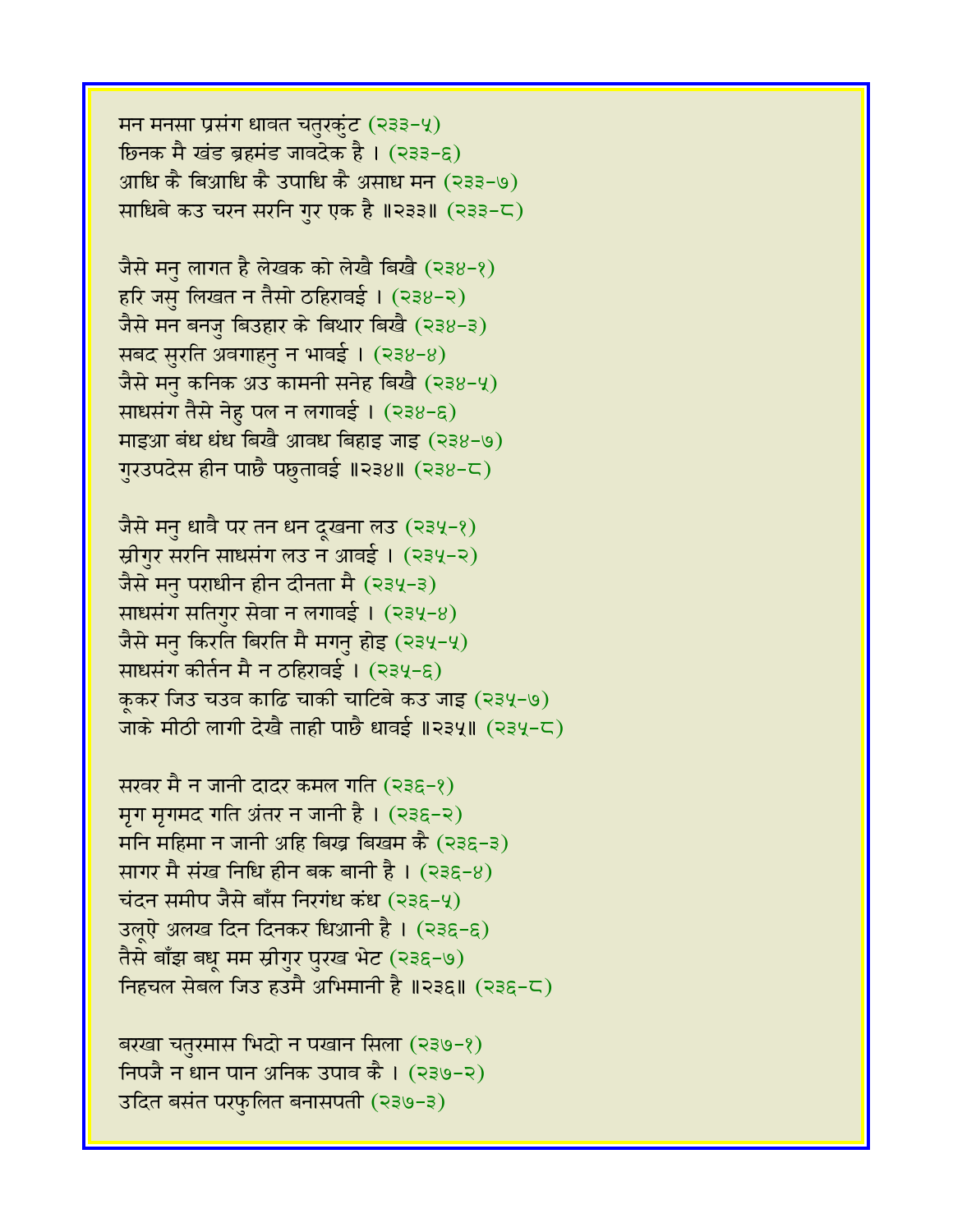मउलै न करीरु आदि बंस के सुभाव कै।  $($ २३७-४) सिंहजा संजोग भोग निहफल बाझ बध (२३७-५) हुइ न आधान दुखो दुबिधा दुराव कै । (२३७-६) तैसे मम काग साधसंगति मराल सभा (२३७-७) रहिओ निराहार मुकताहल अपिआव कै ॥२३७॥ (२३७-८)

कपट सनेह जैसे ढोकली निवावै सीसु (२३८-१) ताकै बसि होइ जलु बंधन मै आवई । (२३८-२) डारि देत खेत हुइ प्रफुलित सफल ताते (२३८-३) आपि निहफल पाछे बोझ उकतावई।  $(235-8)$ अर्ध उरध हुइ अनुक्रम कै (२३८-५) परउपकार अउ बिकार न मिटावई। (२३८-६) तैसे ही असाध साध संगति सुभाव गति (२३८-७) गुरमति दुरमति सुख दुख पावई ॥२३८॥ (२३८-८)

जैसे तउ कुचील पवित्रता अतीत माखी (२३१-१) राखी न रहित जाइ बैठे इछाचारी है। (२३६-२) पुनि जउ अहार सनबंध परवेसु करै (२३६-३) जरै न अजर उकलेदु खेदु भारी है।  $(238-8)$ बधिक बिधान जिउ उदिआन मै टाटी दिखाइ (२३१-५) करै जीवघात अपराध अधिकारी है । (२३६-६)  $f$ हिरदै बिलाउ अरु नैन बग धिआनी प्रानी (२३६-७) कपट सनेही देही अंत हुइ दुखारी है ॥२३१॥ (२३१-८)

गऊमुख बाघु जैसे बसै मृगमाल बिखै (२४०-१) कंगन पहिरि जिउ बिलईआ खग मोहई। (२४०-२) जैसे बग धिआन धारि करत अहार मीन (२४०-३) गनिका सिंगार साजि बिबिचार जोहई।  $(280-8)$ पंच बटवारो भेखधारी जिउ सघाती होइ (२४०-५)  $\overline{\mathcal{A}}$ ति फासी डारि मारै द्रोह कर द्रोहई । (२४०-६) कपट सनेह कै मिलत साधसंगति मै (२४०-७) चंदन सुगंध बाँस गठीलो न बोहई ॥२४०॥  $($ २४०-८)

आदि ही अधान बिखै होइ निरमान प्रानी (२४१-१) मास दस गनत ही गनत बिहात है।  $(288-2)$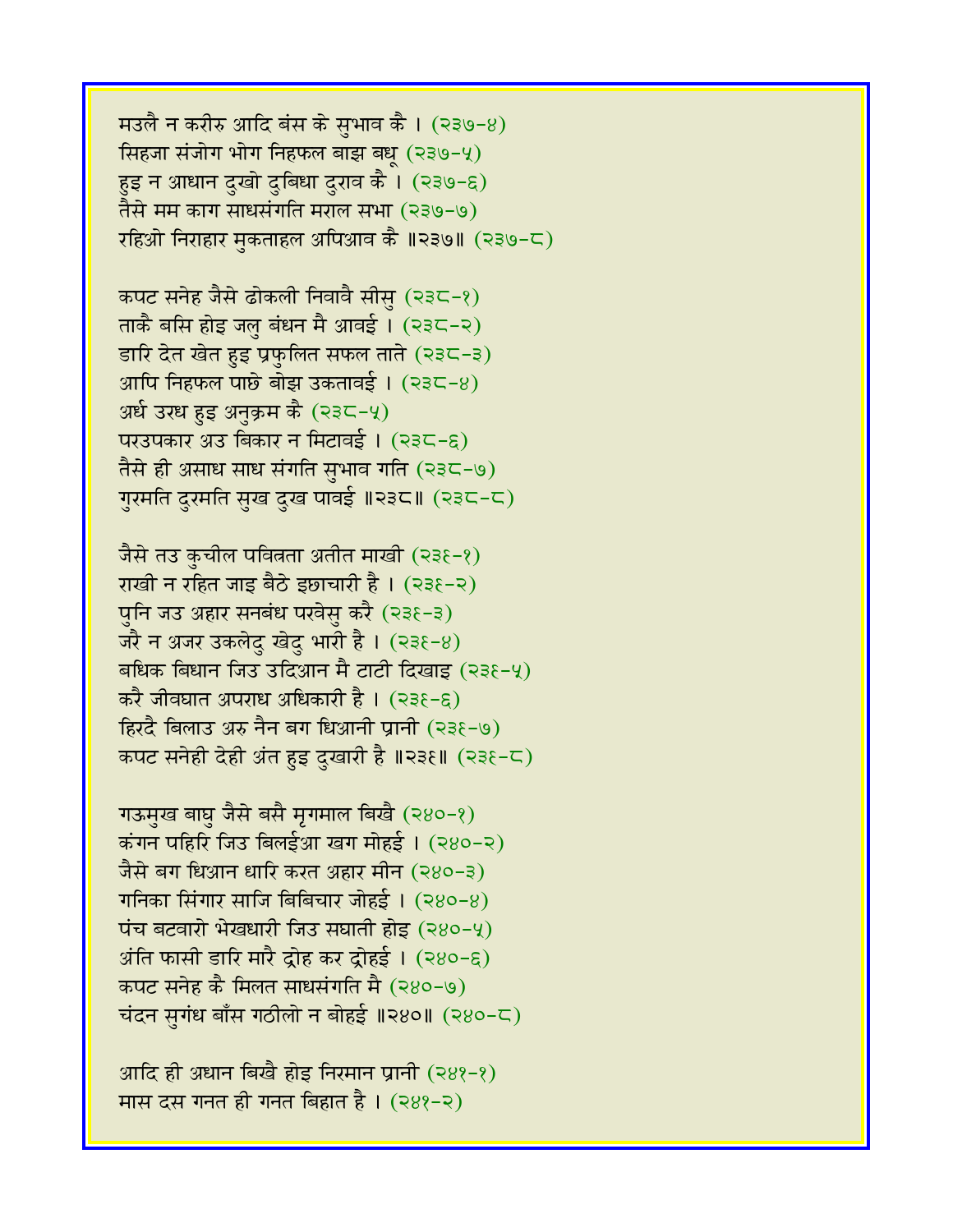लोचन स्रवन मुख नासका हसत पंग (२४५-१)

रचन चरित्र चित्र बिसम बचितरपन (२४४-१) चित्रहि चितै चितै चितेरा उर आनीऐ । (२४४-२) बचन बिबेक टेक एक ही अनेकमेक (२४४-३) सुनि धुनि जंत्र जंतधारी उनमानीऐ । (२४४-४) असन बसन धन सर्ब निधान दान (२४४-५) करुनानिधान सुखदाई पहिचानीऐ। (२४४-६) कथता बकता स्रोता दाता भ्रगता (२४४-७) स्रबगि पूरनब्रहम गुर साधसंगि जानीऐ ॥२४४॥ (२४४-८)

पनि कत पंचतत मेल खेल होइ कैसे (२४३-१) भ्रमत अनेक जोनि कुटम्ब संजोग है। (२४३-२) पुनि कत मानस जनम्म निरमोलक हुइ (२४३-३) दूसटि सबद सुरति रसकस भोग है।  $(283-8)$ पुनि कत साधसंगु चरन सरनि गुर (२४३-५) गिआन धिआन सिमरन प्रेम मधु प्रजोग है ।  $(283-6)$ सफलु जनमु गुरमुख सुखफल चाख (२४३-७) जीवनमुकति होइ लोग मै अलोग है ॥२४३॥ (२४३-८)

जैसे चकई चकवा बंधिक इकत्र कीने (२४२-१) पिंजरी मै बसे निसि दुख सुख माने है। (२४२-२) कहत परसपर कोटि सुरजन वारउ (२४२-३) ओट दुरजन पर जाहि गहि आने है।  $(282-8)$ सिमरन मात्र कोटि आपदा सम्पदा कोटि (२४२-५) सम्पदा आपदा कोटि प्रभ बिसराने है । (२४२-६) सतिरूप सतिनाम सतिगुर गिआन धिआन (२४२-७) सतिगुर मति सति सति करि जाने है ॥२४२॥ (२४२-८)

जनमत सुत स्रब कुटम्ब अनंदमई (२४१-३) बालबधि गनत बितीत निसि प्रात है।  $(288-8)$ पढत बिहावीअत जोबन मै भोग बिखै (२४१-५) बनज बिउहार के बिथार लपटात है ।  $(288-6)$ बढता बिआज काज गनत अवध बीती (२४१-७) गुरउपदेस बिनु जमपुर जात है ॥२४१॥ (२४१-८)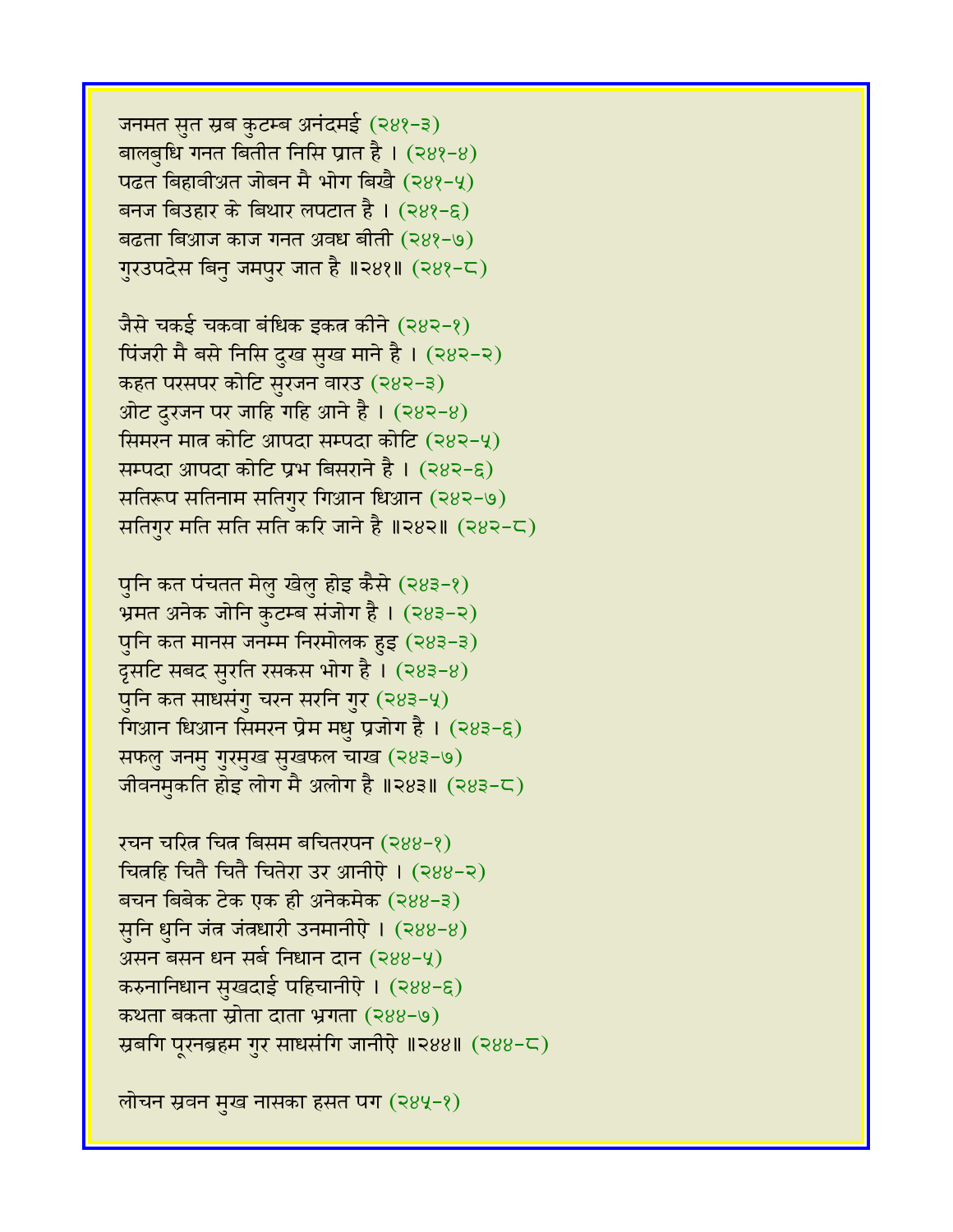चिहन अनेक मन मेक जैसे जानीऐ। (२४५-२) अंग अंग पुसट तुसटमान होत जैसे (२४५-३) एक मुख स्वाद रस अरपत मानीऐ। (२४५-४) मूल अेक साखा परमाखा जल जिउ अनेक (२४५-५) ब्रहमबिबेक जावदेकि उर आनीऐ। (२४५-६) गुरमुखि दरपन देखीआत आपा आपू (२४५-७) आतम अवेस परमातम गिआनीऐ ॥२४५॥ (२४५-८)

जत सत सिंघासन सहज संतोख मंत्री (२४६-१) धर्म धीरज धूजा अबिचल राज है। (२४६-२) सिवनगरी निवास दइआ दुलहनी मिली (२४६-३) भाग तउ भंडारी भाउ भोजन सकाज है।  $(28\xi - 8)$ अर्थ बीचार परमारथ कै राजनीति (२४६-५)  $\overline{b}$ व्रपति छिमा छन छाइआ छ्व छाब है। (२४६-६) आनद समूह सुख साँति परजा प्रसन्न (२४६-७) जगमग जोति अनहदि धुनि बाज है ॥२४६॥  $(285-\sqrt{2})$ 

पाँचोमुंद्रा चक्रखट भेदि चक्रवहि कहाए (२४७-१) उलुंघि तृबेनी तृकुटी तृकाल जाने है। (२४७-२) नवघर जीति निजआसन सिंघासन मै (२४७-३) नगर अगमपुर जाइ ठहराने है।  $(289-8)$ आनसरि तिआगि मानसर निहचल हंसु (२४७-५)  $\overline{u}$ परमनिधान बिसमाहि बिसमाने है । (२४७-६) उनमन मगन गगन अनहदधुनि (२४७-७) बाजत नीसान गिआन धिआन बिसराने है ॥२४७॥ (२४७-८)

अवघटि उतरि सरोवरि मजनु करै (२४८-१) जपत अजपाजापु अनभै अभिआसी है। (२४८-२) निझर अपार धार बरखा अकास बास (२४८-३) जगमग जोति अनहद अबिनासी है ।  $(28\zeta - 8)$ आतम अवेस परमातम प्रवेस कै $(28\zeta - 4)$ अधयातम गिआन रिधि सिधि निधि दासी है ।  $(28\zeta - \xi)$ जीवनमुकति जगजीवन जुगति जानी (२४८-७) सलिल कमलगति माइआ मै उदासी है ॥२४८॥ (२४८-८)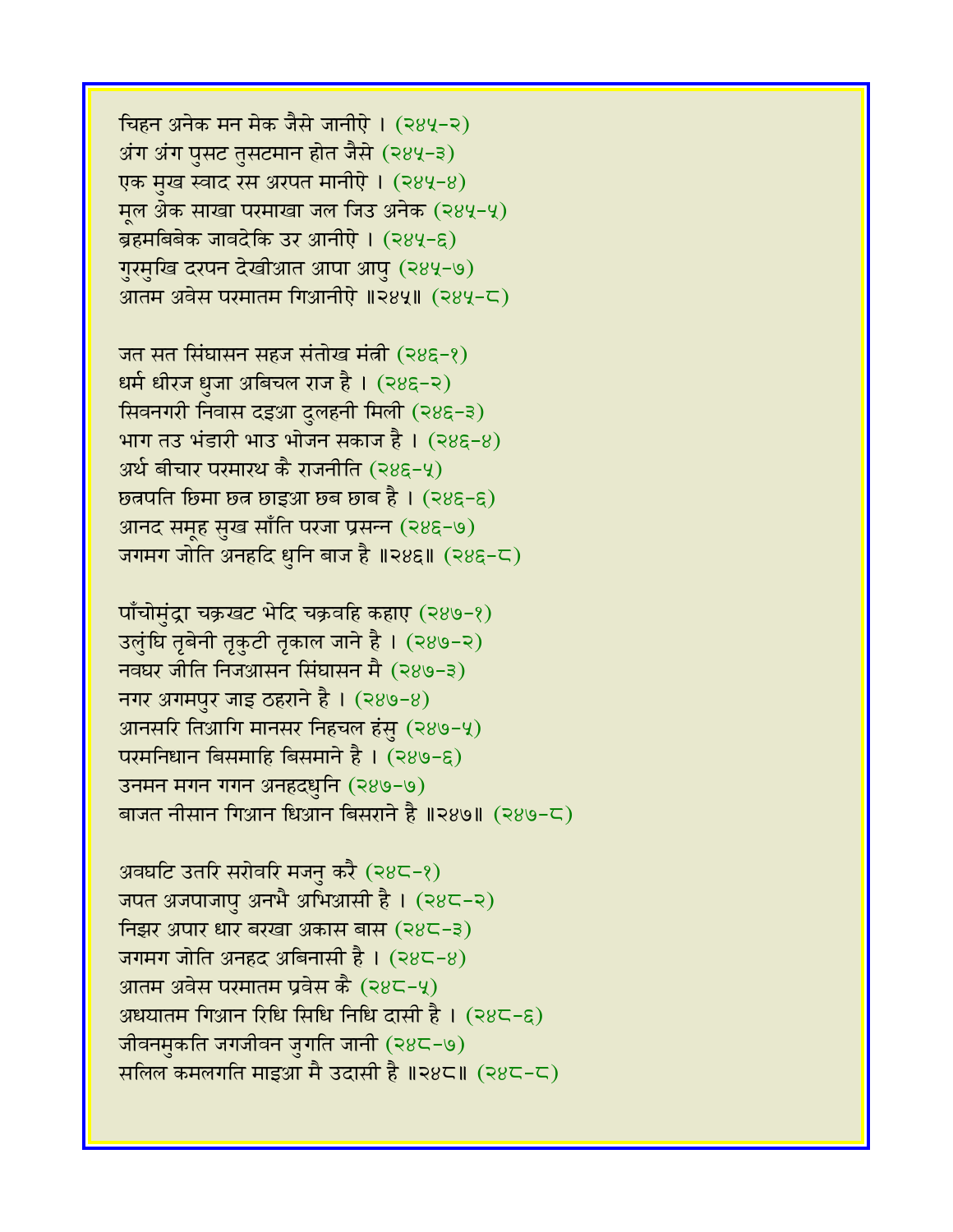चरनकमल सरनि गुर कंचन भए मनूर (२४६-१) कंचन पारस भए पारस परस कै । (२४६-२) बाइस भए है हंस हंस ते परमहंस (२४६-३) चरनकमल चरनाम्रत सुरस कै।  $(28\xi - 8)$ सेबल सकल फल सकल सुगंध बासु  $(288-4)$ सूकरी सै कामधेन करुना बरस कै । (२४६-६) स्रीगुर चरन रजु महिमा अगाध बोध (२४६-७) लोग बेद गिआन कोटि बिसम नमस कै ॥२४६॥ (२४६-८)

कोटनि कोटानि असचरज असचरजमै (२५०-१) कोटनि कोटानि बिसमादि बिसमाद है । (२५०-२) अदभुत परमदभुत हुइ कोटानि कोटि (२५०-३) गदगद होत कोटि अनहदनाद है।  $(240-8)$ कोटनि कोटानि उनमनी गनी जात नही (२५०-५) कोटनि कोटानि कोटि सुन्न मंडलादि है। (२५०-६) गुरमुखि सबद सुरति लिव साधसंगि (२५०-७) अंत कै अनंत प्रभ आदि परमादि है ॥२५०॥ (२५०-८)

गुरमुखि सबद सुरति लिव साधसंग (२५१-१) उलटि पवन मन मीन की चपल है।  $(242-2)$ सोहं सो अजपा जाप चीनीअत आपा आप (२५१-३) उनमनी जोति को उदोत हुइ प्रबल है ।  $(242-8)$ अनहदनाद बिसमाद रुनझून सुनि (२५१-५) त्तिझर झरनि बरखा अमृत जल है। (२५१-६) अनभै अभिआस को प्रगास असचरजमै (२५१-७) बिसम बिस्वास बास ब्रह्म सथल है ॥२५१॥ (२५१-८)

दूसटि दरस समदरस धिआन दारि (२५२-१) दुबिधा निवारि एक टेक गहि लीजीऐ। (२५२-२) सबद सुरति लिव असतुति निंदा छाडि (२५२-३) अकथ कथा बीचारि मोनि ब्रत कीजीऐ।  $(242-8)$ जगजीवन मै जग जग जगजीवन को  $(242-4)$ जानीऐ जीवन मूल जुगु जुगु जीजीऐ। (२५२-६) एक ही अनेक अउ अनेक एक सर्ब मै (२५२-७) ब्रह्म बिबेक टेक प्रेमरस पीजीऐ ॥२५२॥ (२५२-८)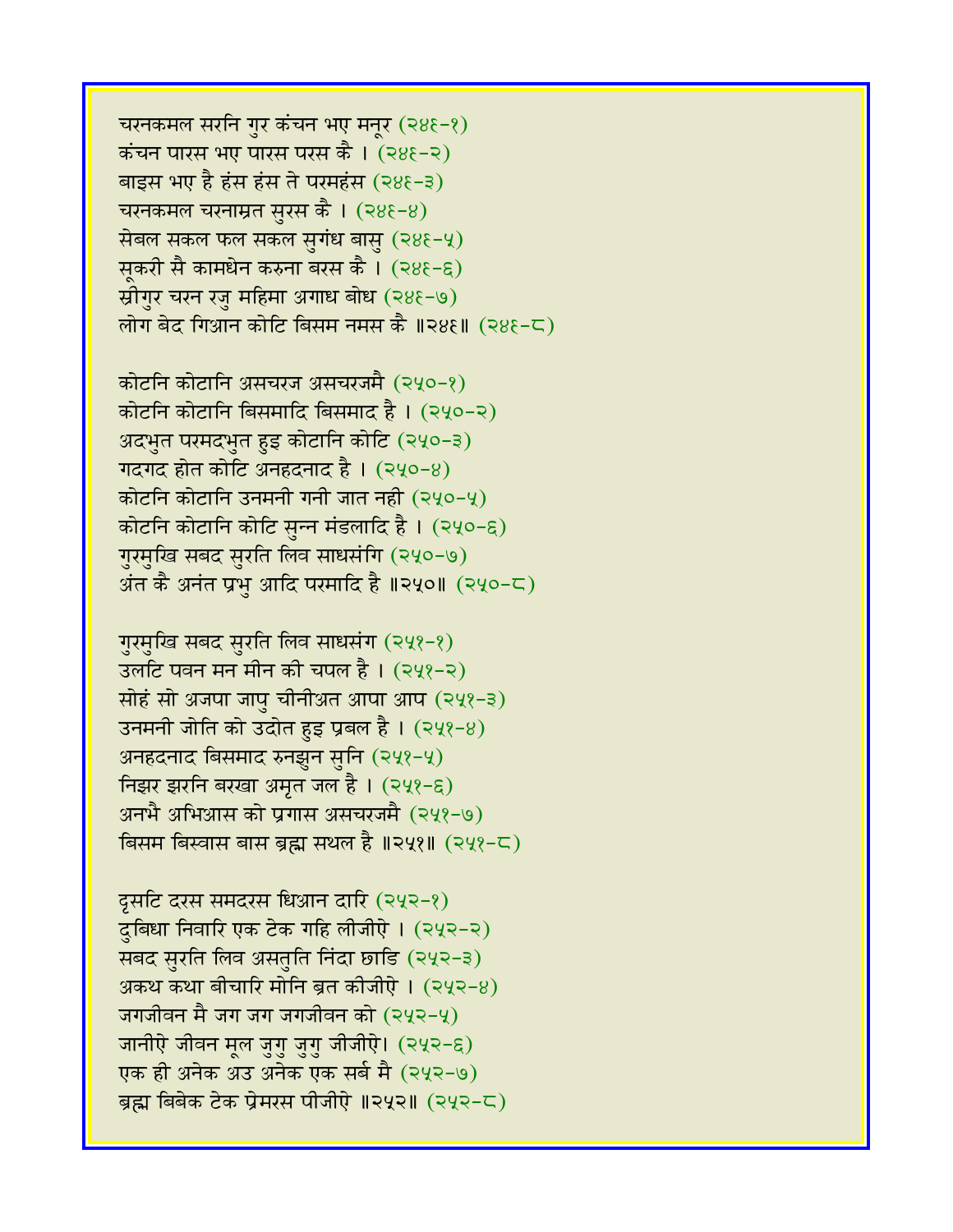अबिगिति गति कत आवत अंतरि गति (२५३-१) अकथ कथा सकहि कैसे कै सनाईऐ । (२५३-२) अलख अपार किधौ पाईअति पार कैसे (२५३-३) दरसु अदरसु को कैसे कै दिखाईऐ। (२५३-४) अगम अगोचरु अगह गहीऐ धौ कैसे  $(243-4)$ निरलम्बु कउन अवलम्ब ठहिराईऐ। (२५३-६) गुरमुखि संधि मिलै सोई जानै जामै बीतै (२५३-७) विसम बिदेह जल बूंद हुइ समाईऐ ॥२५३॥ (२५३-८)

गुरमुखि सबद सुरति साधसंगि मिलि (२५४-१) पूरन ब्रह्म प्रेम भगति बिबेक है। (२५४-२) रूप कै अनूप रूप अति असचरजमै (२५४-३) दुसटि दरस लिव टरत न एक है ।  $(248-8)$ राग नाद बाद बिसमाद कीर्तन समै (२५४-५) सबद सुरति गिआन गोसटि अनेक है ।  $(248-6)$ भावनी भै भाइ चाइ चाह चरनाम्रत की  $(248-9)$ आस पूआ सदीव अंग संग जावदेक है ॥२५४॥ (२५४-८)

होम जग नईबेद कै पूजा अनेक (२५५-१) जप तप संजम अनेक पुन्न दान कै । (२५५-२) जल थल गिर तर तीर्थ भवन भूअ (२५५-३) हिमाचल धारा अंग्र अरपन प्रान कै ।  $(244-8)$ राग नाद बाद साअंगीत बेद पाठ बहु (२५५-५) सहज समाधि साधि कोटि जोग धिआन कै । (२५५-९) चरन सरनि गुर सिख साध संगि परि (२५५-७) वारि डारउ निगह हठ जतन कोटानि कै ॥२५५॥ (२५५-८)

मधुर बचन समसरि न पुजस मध  $(245-2)$ करक सबदि सरि बिख न बिखम है । (२५६-२) **मधुर बचन सीतलता मिसटान पान (२५६-३)** करक सबद सतपत कट कम है ।  $(24\xi-8)$ मधुर बचन कै तृपति अउ संतोख साँति (२५६-५) करक सबद असंतोख दोख स्रम है। (२५६-६) मधुर बचन लगि अगम सुगम होइ (२५६-७)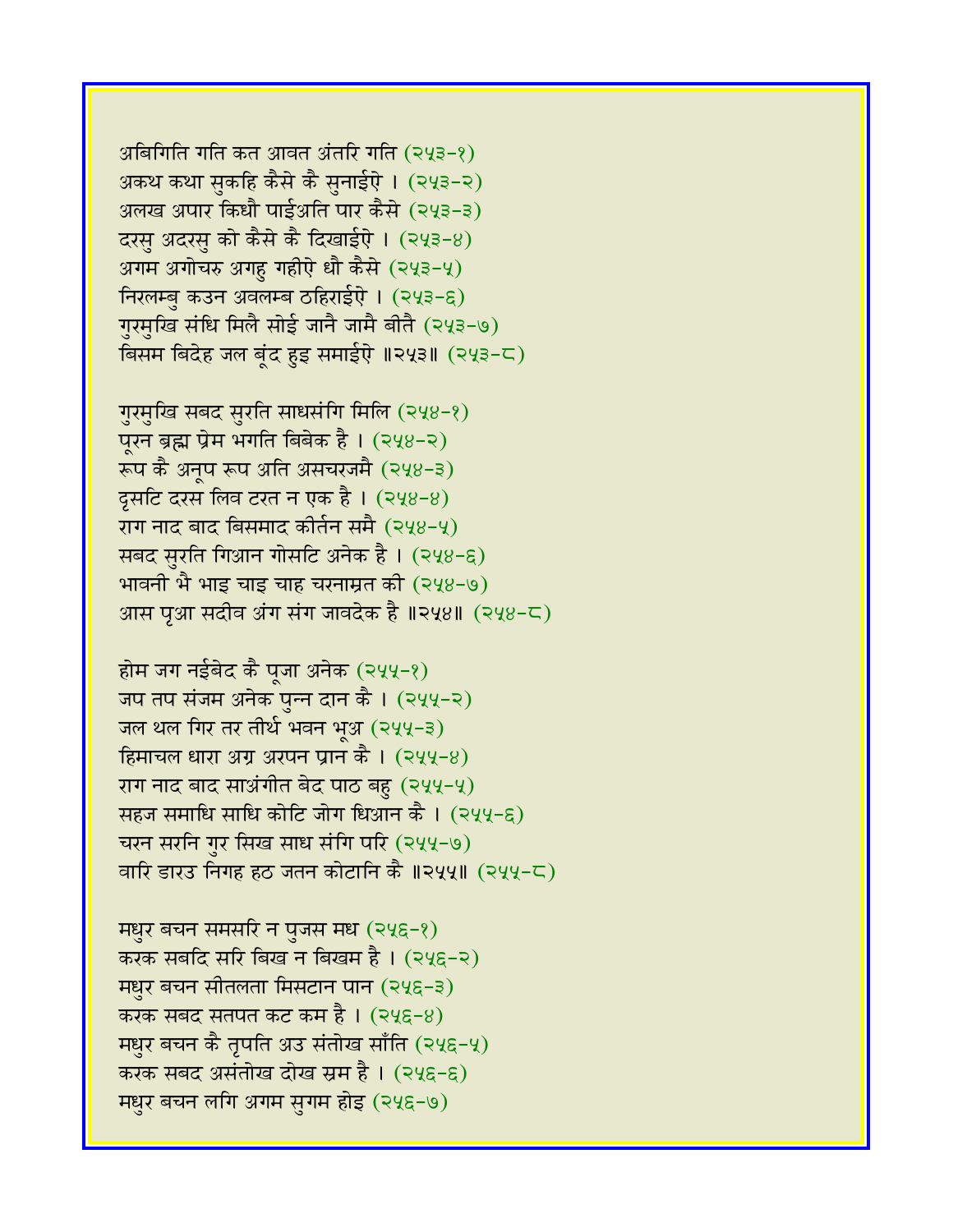करक सबद लगि सुगम अगम है ॥२५६ (२५६-८)

गुरमुखि सबद सुरति साधसंगि मिलि (२५७-१) भान गिआन जोति को उदोत प्रगटाइओ है। (२५७-२) नाभ सरवर बिखै ब्रह्म कमल दल (२५७-३) होइ प्रफुलित बिमल जल छाइओ है।  $(249-8)$ मधु मकरंद रस प्रेम परपूरन कै (२५७-५) मनु मधुकर सुख सम्पट समाइओ है । (२५७-६) अकथ कथा बिनोद मोद अमोद लिव (२५७-७) उनमन हुइ मनोद अनत न धाइओ है ॥२५७॥ (२५७-८)

जैसे काचो पारो महा बिखम खाइओ न जाइ (२५८-१) मारे निहकलंक हुइ कलंकन मिटावई। (२५८-२) तैसे मन सबद बीचारि मारि हउमै मोटि (२५८-३) परउपकारी हुइ बिकारन घटावई।  $(245-8)$ साधुसंगि अधमु असाधु हुइ मिलत (२५८-५) चूना जिउ तम्बोल रसु रंगु प्रगटावई । (२५८-६) तैसे ही चंचल चित भ्रमत चतुरकुंट (२५८-७) चरन कमल सुख सम्पट समावई ॥२५८॥ (२५८-८)

गुरमुखि मारग हुइ धावत बरजि राखे (२५६-१) सहज बिस्राम धाम निहचल बासु है ।  $(24 \epsilon - 2)$ चरन सरनि रज रूप कै अनूप ऊप (२५६-३) दरस दरसि समंदरसि प्रगासु है। (२५९-४) सबद सुरति लिव बजर कपाट खुले (२५६-५) अनहदनाद बिसमाद को बिसवासु है। (२५६-६) अमृत बानी अलेख लेख के अलेख भए (२५६-७) परदछना कै सुख दासन के दास है ॥२५६॥ (२५६-८)

गुरसिख साध रूप रंग अंग अंग छबि (२६०-१) देह कै बिदेह अउ संसारी निरंकारी है। (२६०-२) दरस दरसि समदरस ब्रह्म धिआन (२६०-३) सबद सुरति गुर ब्रह्म बीचारी है। (२६०-४) गुर उपदेस परवेस लेख कै अलेख (२६०-५) चरन सरनि कै बिकारी उपकारी है । (२६०-६)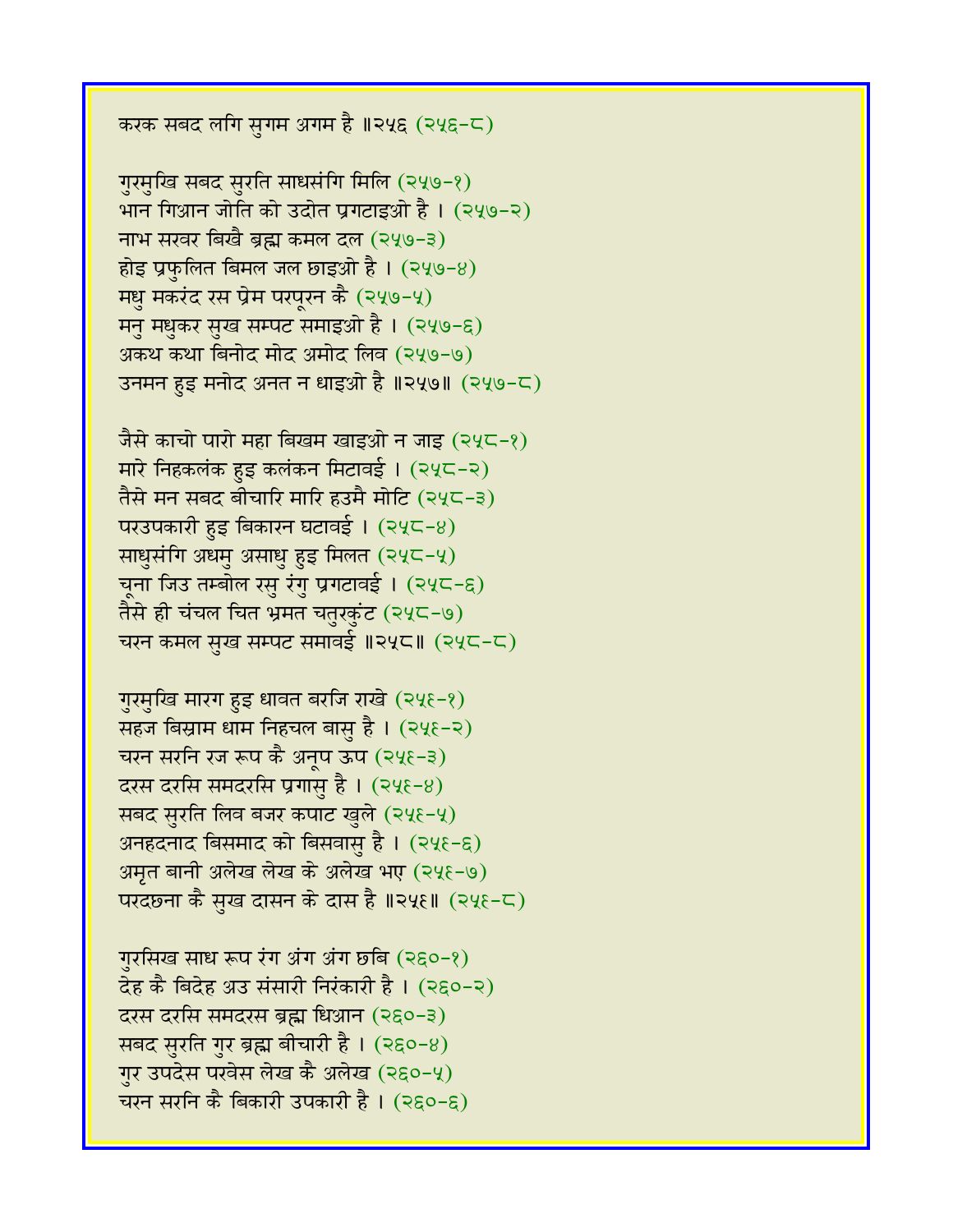परदछना कै ब्रहमादिक परिकृमादि (२६०-७) परन ब्रह्म अग्रभागि आगिआकारी है ॥२६०॥ (२६०-८)

गुरमुखि मारग हुइ भ्रमन को भ्रमु खोइओ (२६१-१) चरन सरनि गुर एक टेक धारी है। (२६१-२) दरस दरस समदरस धिआन धारि (२६१-३) सबद सुरति कै संसारी निरंकारी है ।  $(253-8)$ सतिगुर सेवा करि सुरि नर सेवक है (२६१-५) मानि गुर आगिआ सभि जगु आगिआकारी है । (२६१-६) पूजा प्रान प्रानपति सर्ब निधान दान (२६१-७) पारस परस गति परउपकारी है ॥२६१॥ (२६१-८)

पूरन ब्रह्म गुर मिहमा कहै सु थोरी (२६२-१) कथनी बदनी बादि नेत नेत नेत है। (२९२-२) पूरन ब्रह्म गुर पूरन सरबमई (२६२-३) निंदा करीऐे सु काकी नमो नमो हेत है।  $(252-8)$ ताही ते बिवरजत असुतति निंदा दोऊ (२६२-५) अकथ कथा बीचारि मोनि ब्रत लेत है। (२६२-६) बाल बुधि सुधि करि देह कै बिदेह भए (२६२-७) जीवनमुकति गति बिसम सुचेत है ॥२६२॥ (२६२-८)

```
गुरसिख संगति मिलाप को प्रताप अति (२६३-१)
प्रेम कै परसपर बिसम सथान है । (253-2)दुसटि दरस कै दरस कै दुसटि हरी (२६३-३)
हेरत हिरात सृधि रहत न धिआन है । (२६३-४)
सबद कै सुरति सुरति कै सबद हरे (२६३-५)
कहत सुनत गति रहत न गिआन है। (२६३-६)
असन बसन तन मन बिसमरन हुइ (२६३-७)
देह कै बिदेह उनमत मधु पान है ॥२६३॥ (२६३-८)
```
जैसे लग मात्र हीन पड़त अउर कउ अउर (२६४-१) पिता पूत पूत पिता समसरि जानीऐ ।  $(268-2)$ सुरति बिहून जैसे बावरो बखानीअत (२६४-३) अउर कहे अउर कछे हिरदै मै आनीऐ ।  $(268-8)$ जैसे गुंग सभा मधि कहि न सकत बात (२६४-५)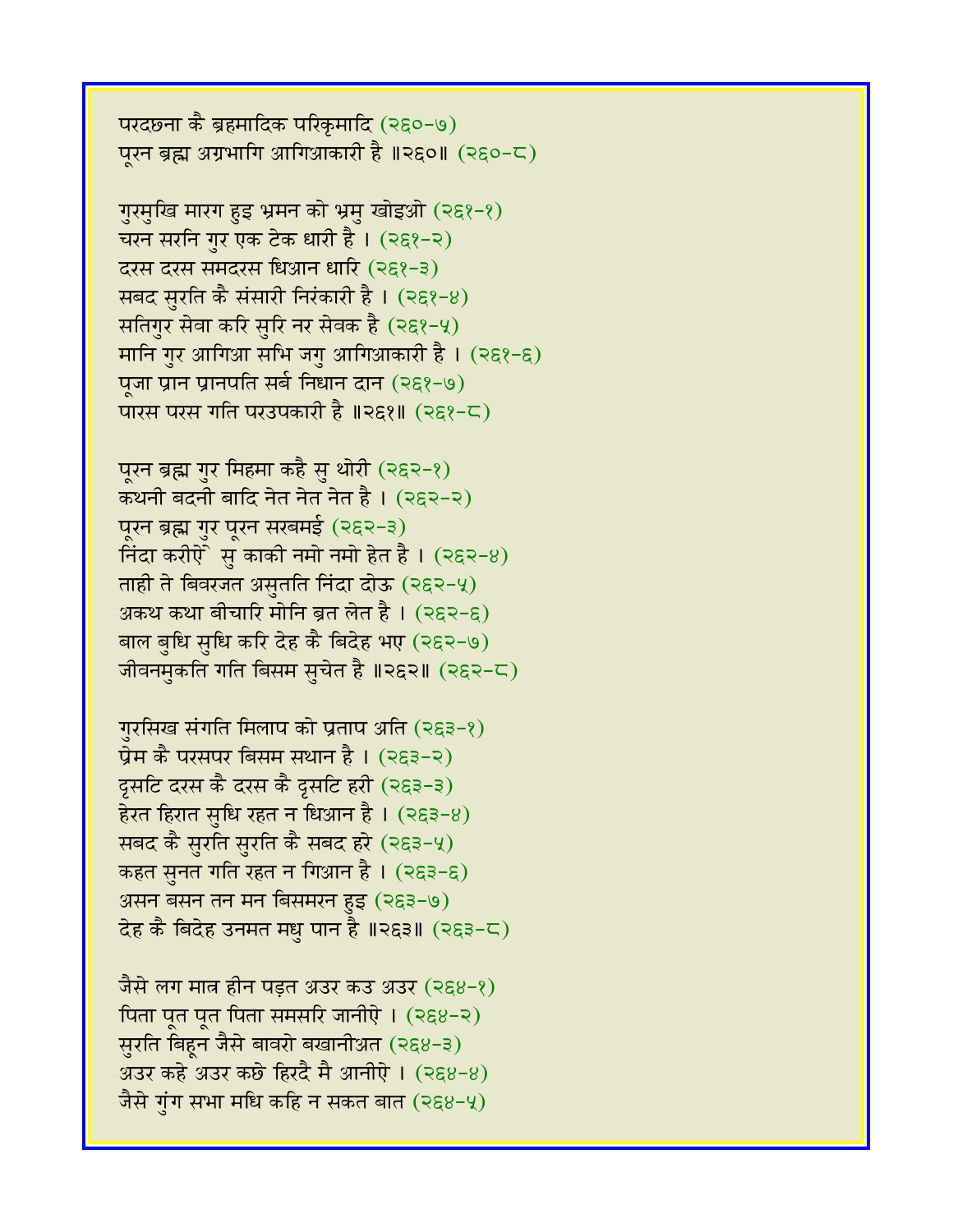बोलत हसाइ होइबचन बिधानीएे ।  $(268-6)$ गुरमुखि मारग मै मनमुख थकत हुइ (२६४-७) लगन सगन माने कैसे मानीऐ ॥२६४॥ (२६४-८)

कोटनि कोटानि छबि रूप रंग सोभा निधि (२६५-१) कोटनि कोटानि कोटि जगमग जोति कै। (२९५-२) कोटनि कोटानि राजभाग प्रभता प्रतापु (२६५-३) कोटनि कोटानि सुख अनंद उदोत कै।  $(2\xi/2)$ कोटनि कोटानि राग नादि बाद गिआन गुन (२६५-५) कोटनि कोटानि जोग भोग ओतपोति कै।  $(2\epsilon \sqrt{2}-\epsilon)$ कोटनि कोटानि तिल महिमा अगाधि बोधि (२६५-७) नमो नमो दसटि दरस सबद स्रोत कै ॥२६५॥ (२६५-८)

अहिनिसि भ्रमत कमल कुमुदनी को ससि (२६६-१) मिलि बिछरत सोग हरख बिआपही ।  $(266-2)$ रवि ससि उलंघि सरनि सतिगुर गही (२६६-३) चरनकमल सुख सम्पट मिलापही ।  $(255-8)$ सहज समाधि निज आसन सुबासन कै  $(266-4)$ मधु मकरंद रसु लुभित अजापही । (२६६-६) तृगुन अतीत हुइ बिस्राम निहकाम धाम (२६६-७) उनमन मगन अनाहद अलापही ॥२६६॥ (२६६-८)

रवि ससि दरस कमल कुमुदनी हित (२६७-१) भ्रमत भ्रमर मन संजोगी बिओगी है। (२६७-२) तृगुन अतीत गुरु चरनकमल रस (२६७-३)  $H_2$  मकरंद रोग रहत अरोगी है। (२६७-४) निहचल मकरंद सुख सम्पट सहज धुनि (२६७-५) सबद अनाहद कै लोग मै अलोगी है। (२६७-६) गुरमुखि सुखफल महिमा अगाधि बोध (२९७-७) जोग भोग अलख निरंजन प्रजोगईि ॥२६७॥ (२६७-८)

जैसे दरपन बिखै बदनु बिलोकीअत (२६८-१) ऐसे सरगुन साखी भूत गुर धिआन है । (२६८-२) जैसे जंत्र धुनि बिखै बाजत बजंती को मनु (२६८-३) तैसे घट घट गुर सबद गिआन है । (२६८-४)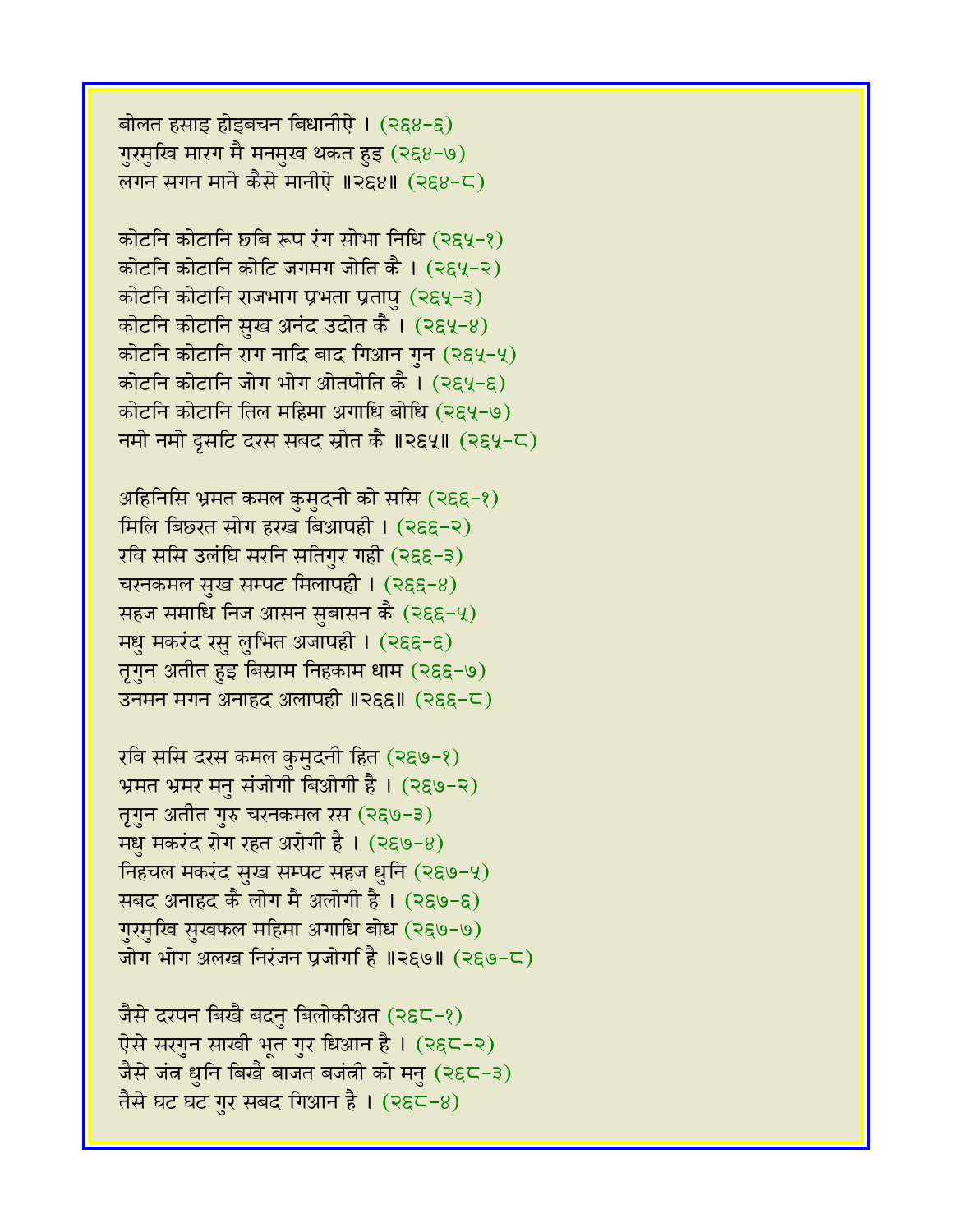```
मन बच क्रम जत्र कत्र सै इकत्र भए (२६८-५)
पुरन प्रगास प्रेम पर्म निधान है। (2\xi\zeta-\xi)उनमन मगन गगन अनहदधुनि (२६८-७)
सहज समाधि निरालम्ब निरबान है ॥२६८॥ (२६८-८)
```
कोटनि कोटानि धिआन द्रसटि दरस मिलि (२६९-१) अति असचरजमै हेरत हिराए है। (२६६-२) कोटनि कोटानि गिआन सबद सुरति मिलि (२६१-३) महिमा महातम न अलख लखाए है ।  $(255-8)$ तिल की अतुल सोभा तुलत न तुलाधार (२६९-५) पार कै अपार न अनंत अंत पाए है। (२६१-६) कोटनि कोटानि चंद्र भान जोति को उदोतु (२६१-७) होत बलि बलिहार बारम्बार न अघाए है ॥२६६॥ (२६६-८)

कोटि ब्रहमाँड जाके रोम रोम अग्रभागि (२७०-१) पुरन प्रगास तास कहा धौ समावई । (२७०-२) जाके एक तिलको महातम् अगाधि बोध (२७०-३) पूरन ब्रह्म जोति कैसे कहि आवई ।  $(290-8)$ जाके ओअंकार के बिथार की अपार गति (२७०-५) सबद बिबेक एक जीह कैसे गावई। (२७०-६) पूरन ब्रह्म गुर महिमा अकथ कथा (२७०-७) नेत नेत नेत नमो नमो कै आवई ॥२७०॥ (२७०-८)

चरनकमल मकरंद रस लुभित हुइ (२७१-१) मन मधुकर सुख सम्पट समाने है । (२७१-२) पर्म सुगंध अति कोमल सीतलता कै (२७१-३) बिमल सथल निहचल न डुलाने है ।  $(298-8)$ सहज समाधि अति अगम अगाधि लिव  $(208-4)$ अनहद रुनझुन धुनि उर गाने है । (२७१-६) पूरन पर्म जोति पर्म निधान दान (२७१-७) आन गिआन धिआनु सिमरन बिसराने है ॥२७१॥ (२७१-८)

रज तम सत काम क्रोध लोभ मोह हंकार (२७२-१) हारि गर गिआन बान क्राति निहक्राँति है। (२७२-२) काम निहकाम निहकरम कर्म गति (२७२-३)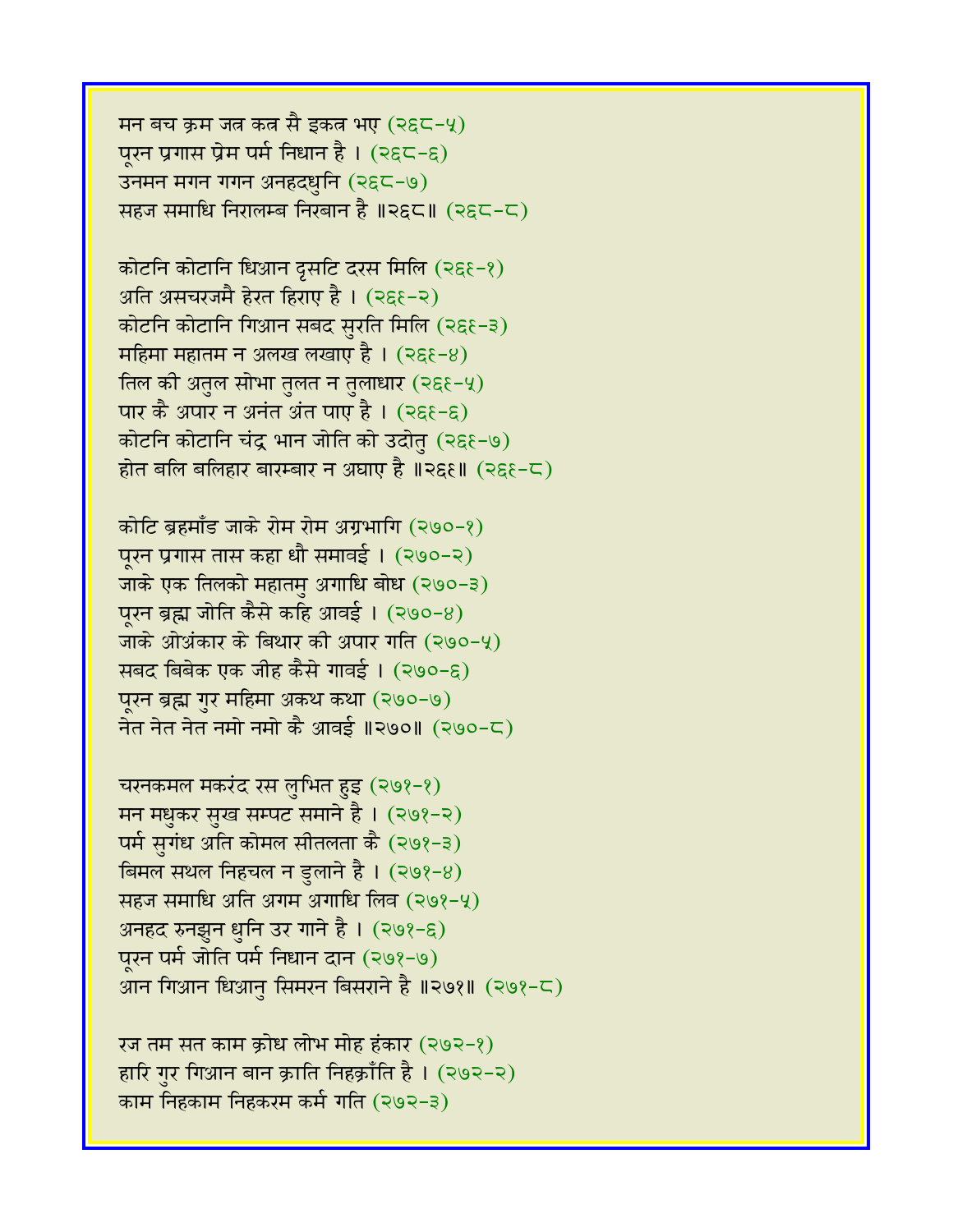आ़सा कै निरास भए भ्रात निहभ्राँति है ।  $(292-8)$ स्वाद निहस्वाद अरु बाद निहबाद भए (२७२-५) असप्रेह निसप्रेह गेह देह पाति है।  $(292-6)$ गुरमुखि प्रेमरस बिसम बिदेह सिख (२७२-७) माइआ मै उदास बास एकाकी इकाँति है ॥२७२॥ (२७२-८)

प्रथम ही तिल बोए धूरि मिलि बूटु बाँधै (२७३-१) एक सै अनेक होत प्रगट संसार मै । (२७३-२) कोउ लै चबाइ कोऊ खाल काढै रेवरी कै (२७३-३) कोऊ करै तिलवा मिलाइ गर बारि मै।  $(293-8)$ कोऊ उखली डारि कूटि तिलकुट करै कोऊ (२७३-५) कोल पीरि दीप दिपत अंध्यार मै। (२७३-६) जाके एक तिल को बीचारु न कहत आवै (२७३-७) अबिगति गति कत आवत बीचार मै ॥२७३॥ (२७३-८)

रचना चरित्न चित्न बिसम बचित्नपन (२७४-१) एक चीटी को चरित्र कहत न आवही। (२७४-२) प्रथम ही चीटी के मिलाप को प्रताप देखो (२७४-३) सहस अनेक एक बिल मै समावही ।  $(398-8)$ अग्रभागी पाछै एकै मारग चलत जात (२७४-५) पावत मिठास बासु तही मिलि धावही । (२७४-६) भ्रिंगी मिलि तातकाल भ्रिंगी रूप हुइ दिखावै (२७४-७) चीटी चीटी चित्र अलख चितेरै कत पावही ॥२७४॥ (२७४-८)

रचना चरित्न चित्न बिसम बचित्नपन (२७५-१) घट घट एक ही अनेक हुइ दिखाइ है। (२७५-२) उत ते लिखत इत पढत अंतरगति (२७५-३) इतहू ते लिखि प्रति उतर पठाए है। (२७५-४) उत ते सबद राग नाद को प्रसन्नु करि (२७५-५) इत सुनि समझि कै उत समझाए है ।  $(294-6)$ रतन परीखिया पेखि परमिति कै सुनावै (२७५-७) गुरमुखि संधि मिले अलख लखाए है ॥२७५। (२७५-८)

पूरन ब्रह्म गुर पूरन कृपा कै दीनो (२७६-१) साचु उपदेसु रिंदै निहचल मति है। (२७६-२)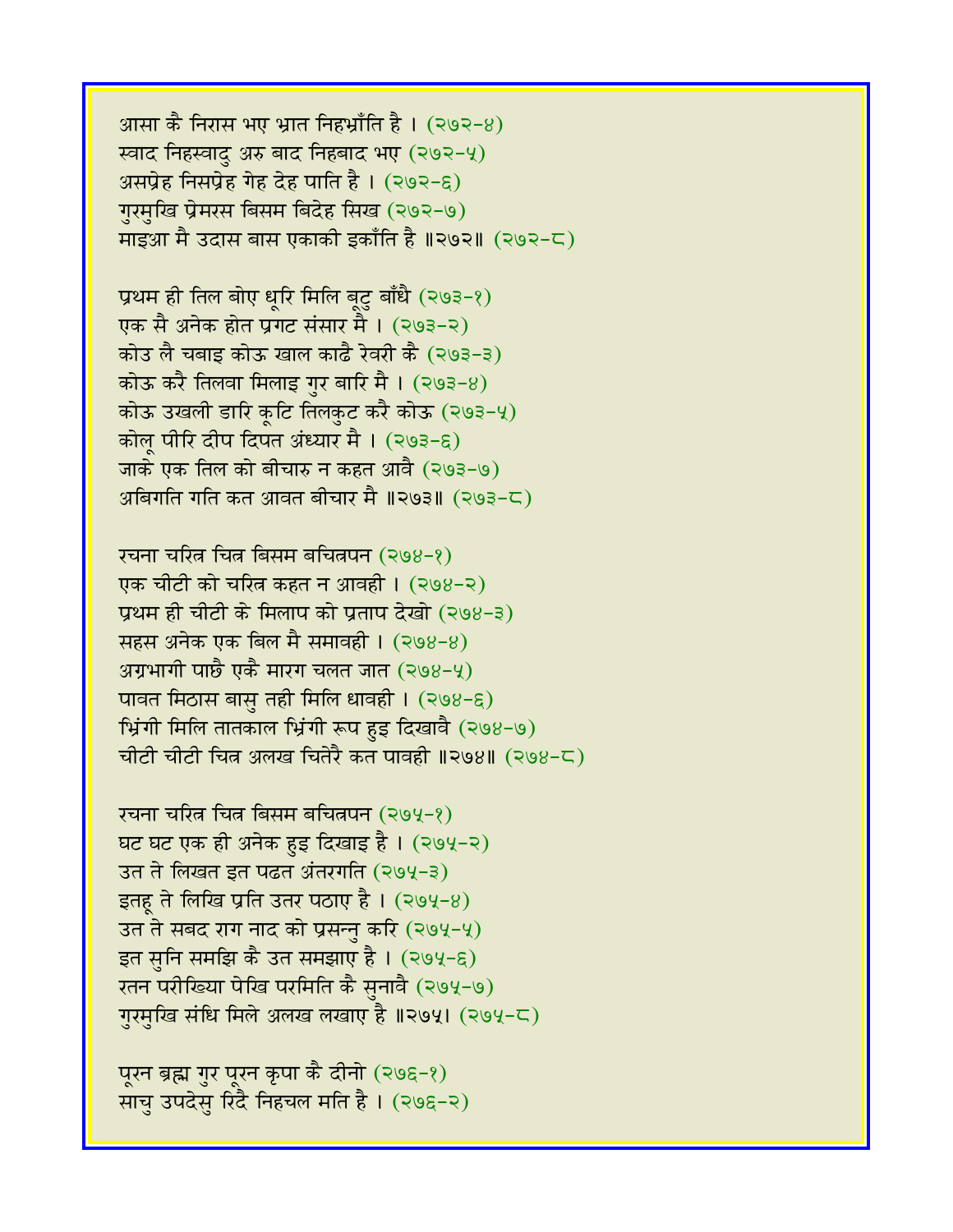गुरमुखि सबद सुरति हउमै मारि मरै (२८०-१)

दरसन सोभा दृग दृसटि गिआन गंमि (२७६-१) दूसटि धिआन प्रभ दरस अतीत है । (२७६-२) सबद सुरति परै सुरति सबद परै (२७६-३) जास बासु अलख सुबासु नास रीत है।  $(298-8)$ रस रसना रहित रसना रहित रस  $(2\Theta_{\epsilon}-4)$ कर असपरस परसन कराजीत है। (२७६-६) चरन गवन गंमि गवन चरन गंमि (२७ $\xi$ -७) आस पिआस बिसम बिस्वास पृथ प्रीत है ॥२७६॥ (२७६-८)

दरस धिआन लिव द्रसटि अचल भई (२७८-१) सबद बिबेक स्रुति स्रवन अचल है। (२७८-२) सिमरन मात्र सुधा जिहबा अचल भई (२७८-३) गुरमति अचल उनमन असथल है ।  $(295-8)$ नासका सुबासु कर कोमल सीतलता कै $(29C-4)$ पूजा परनाम परस चरनकमल है । (२७८-६) गुरमुखि पंथ चर अचर हुइ अंग अंग (२७८-७) पंग सरबंग बूंद सागर सलल है ॥२७८॥ (२७८-८)

पूरन ब्रह्म गुर पूरन परमजोति (२७७-१) ओतिपोति सूत्र गति एक ही अनेक है । (२७७-२) लोचन स्रवन स्रोत एक ही दरस सबद (२७७-३) वार पार कूल गति सरिता बिबेक है। (२७७-8) चंदन बनासपती कनिक अनिक धातु (२७७-५) पारस परसि जानीअत जावदैक है । (२७७-६) गिआन गुर अंजन निरंजन अंजन बिखै (२७७-७) दुबिधा निवारि गुरमति एक टेक है ॥२७७॥ (२७७-८)

सबद सुरति लिव लीन जल मीन भई (२७६-३) पूरन सरबमई पै घ्रित जुगति है।  $(298-8)$ साचु रिंदै साचु देखै सुनै बोलै गंध रस (२७६-५) सपूरन परसपर भावनी भगति है । (२७६-६) पूरन ब्रह्म द्रुमु साखा पत्न फूल फल (२७६-७) एक ही अनेकमेक सतिगुर सति है ॥२७६॥ (२७६-८)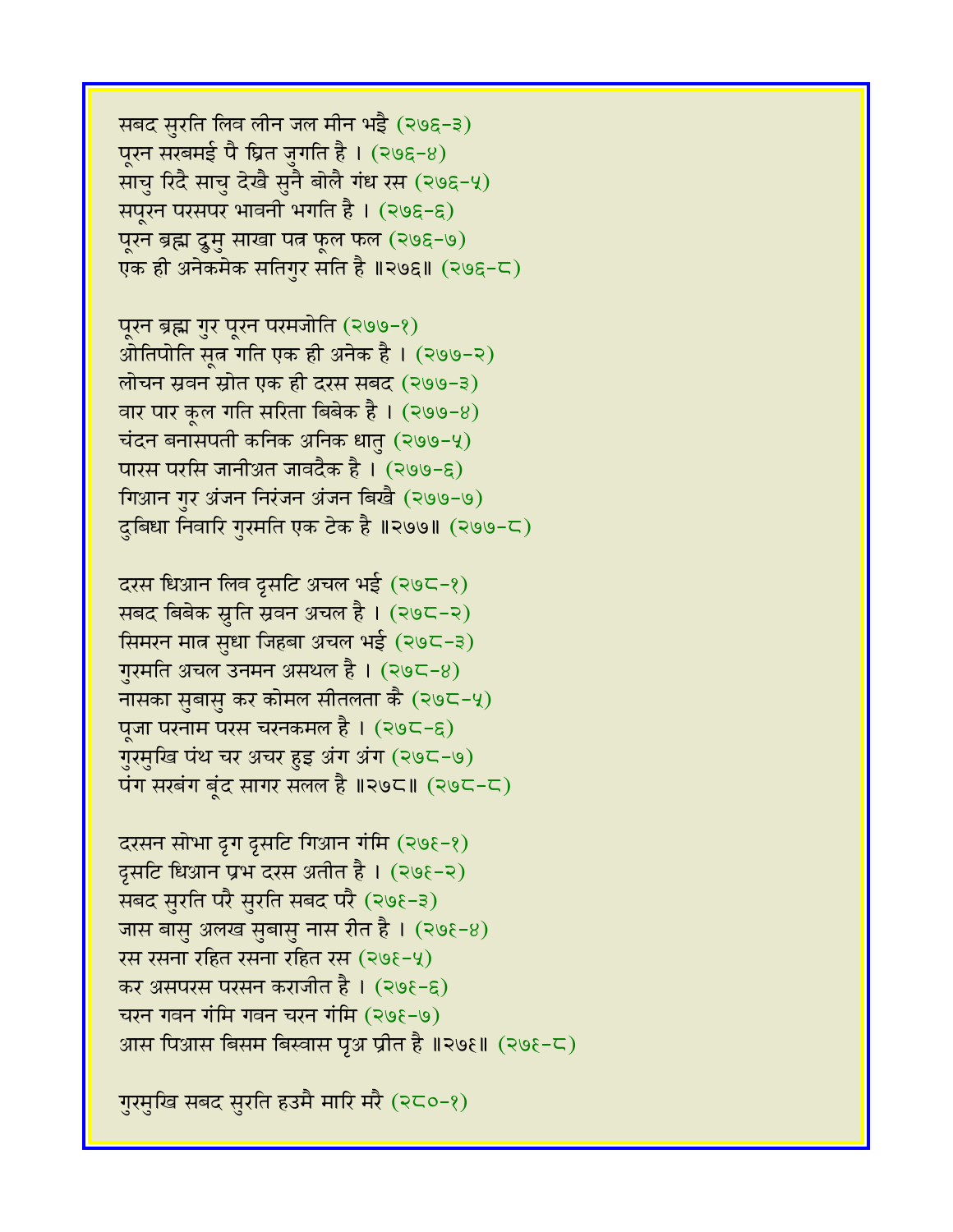जीवनमकति जगजीवन कै जानीऐ। (२८०-२) अंतरि निरंतरि अंतर पट घटि गए  $(250-3)$  $\overline{\mathcal{A}}$ तरंजामी अंतरि गति उनमानीऐ। (२८०-४) ब्रहममई है माइआ माइआमई है ब्रह्म (२८०-५) ब्रह्म बिबेक टेक एकै पहिचानीऐ। (२८०-६) पिंड ब्रहमंड ब्रहमंड पिंड ओतपोति (२८०-७) जोती मिलि जोति गोत ब्रह्म गिआनीऐ  $\parallel$ २८० $\parallel$  (२८०-८)

चरन सरनि गुर धावत बरजि राखै  $(2<8-8)$ निहचल चित सुख सहज निवास है।  $(25)$ -2) जीवन की आसा अरु मरन की चिंता मिटी (२८१-३) जीवनमुकति गुरमति को प्रगास है।  $(258-8)$ आपा खोड़ होनहारु होड़ सोई भलो मानै (२८१-५) सेवा सरबातम कै दासन के दास है।  $(258-6)$ स्रीगुर दरस सबद ब्रह्म गिआन धिआन (२८१-७) पूरन सरबमई ब्रह्म बिस्वास है ॥२८१॥ (२८१-८)

गुरमुखि सुखफल काम निहकाम कीने (२८२-१) गुरमुखि उदम निरउदम उकति है। (२८२-२) गुरमुखि मारग हुइ दुबिधा भर्म खोए (२८२-३) चरन सरनि गहे निहचल मति है।  $(252-8)$  $\overline{c}$ रसन परसत आसा मनसा थकत (२८२-५) सबद सुरति गिआन प्रान प्रानिप्प्रति है।  $(252-6)$ रचना चरित्र चित्र बिसम बचित्रपन (२८२-७) चित्र मै चितेरा को बसेरा सति सति है ॥२८२॥ (२८२-८)

स्रीगुर सबद सुनि स्रवन कपाट खुले (२८३-१) नांदै मिलि नांद अनहंद लिव लाई है। (२८३-२) गावत सबद रसु रसना रसाइन कै (२८३-३) निझर अपार धार भाठी कै चुआई है।  $(253-8)$ हिरदै निवास गुरसबद निधान गिआन  $(253-4)$ धावत बरजि उनमनि सुधि पाई है। (२८३-६) सबद अवेस परमारथ प्रवेह धारि (२८३-७)  $f$ दिब देह दिबि जोति प्रगटाई है ॥२८३॥ (२८३-८)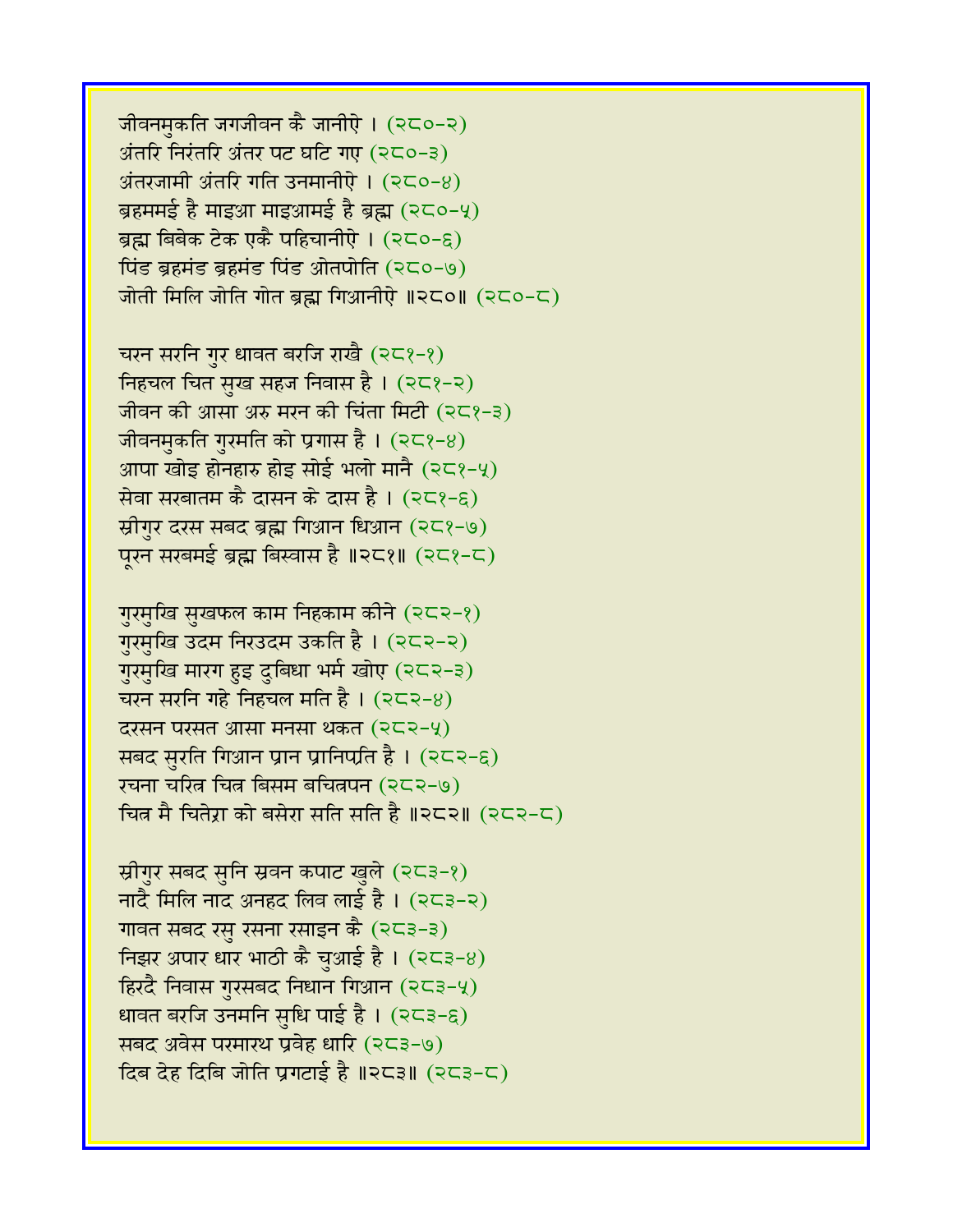काम क्रोध लोभ मोह अहम्मेव कै असाध (२८७-१) साध सत धर्म दइआ रथ संतोख कै । (२८७-२) गुरमति साधसंग भावनी भगति भाइ (२८७-३) दुरमति कै असाध संग दुख दोख कै। (२८७-४) जनम मरन गुर चरन सरनि बिन्  $(2C9-4)$ मोख पद चरन कमल चित चोख कै ।  $(2\zeta\phi-\xi)$ गिआन अंस चित हंस गति गुरमुखि बंस बिखै (२८७-७) दुकृत स़कृत खीर नीर सोख पोख कै ॥२८७॥ (२८७-८)

अगनि उरध मुख तपत मलीन है। (२८६-२) बरन बरन मिलि सलिल बरन सोई (२८६-३) सिआ़म अगनि स्रब बरन छबि छीन है। (२८६-४) जल प्रतिबिम्ब पालक प्रफुलित बनासपती (२८६-५) अगनि प्रदगध करत सुख हीन है। (२८६-६) तैसे ही असाध साध संगम सुभाव गति (२८६-७) गुरमति दुरमति सुख दुख हीन है ॥२८६॥ (२८६-८)

नवन गवन जल सीतल अमल जैसे  $(25\varepsilon-2)$ 

गुरमुखि संगति मिलाप को अति (२८५-१) पूरन प्रगास प्रेम नेम कै परसपर है । (२८५-२) चरन कमल रज बासना सुबास रासि (२८५-३) सीतलता कोमल पूजा कोटानि समसरि है।  $(254-8)$ रूप कै अनूप रूप अति असचरजमै (२८५-५) नाना बिसमाद राग रागनी न पटतर है।  $(254-6)$ निझर अपार धार अमृत निधान पान (२८५-७) परमदभुत गति आन नही समसरि है ॥२८५॥ (२८५-८)

गुरसिख संगति मिलाप को प्रताप अति  $(2<8-2)$ प्रेम कै परसपर पूरन प्रगास है।  $(258-2)$ दरस अनुप रूप रंग अंग अंग छबि  $(258-3)$ हेरत हिराने दृग बिसम बिस्वास है।  $(258-8)$ सबद निधान अनहद रुनझुन धुनि (२८४-५) सुनत सुरति मति हरन अभिआस है। (२८४-६) दूसटि दरस अरु सबद सुरति मिलि (२८४-७) परमदभुत गति पूरन बिलास है ॥२८४॥ (२८४-८)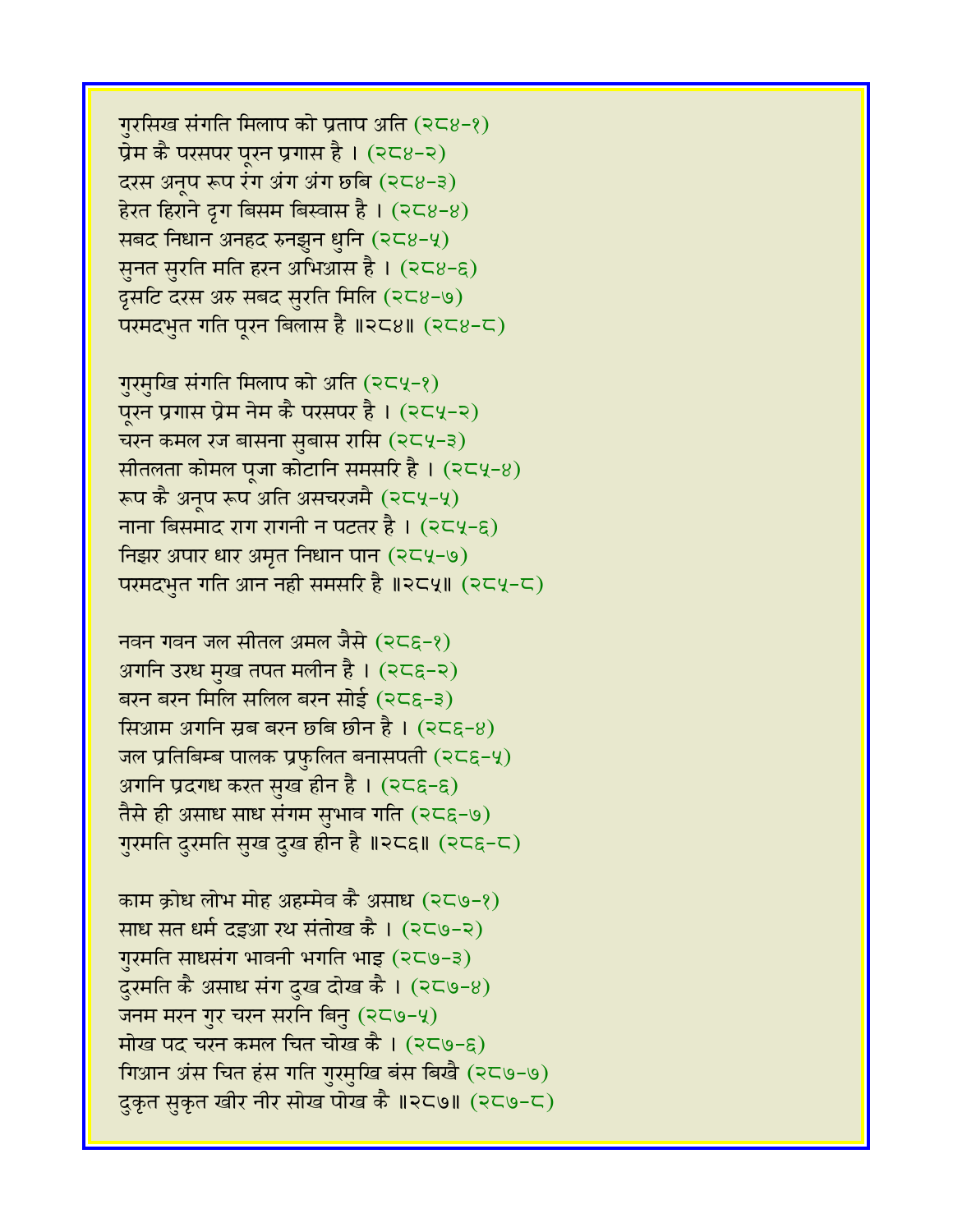सबद सुरति लिवलीन जल मीन गति (२६१-१) सुखमना संगम हुइ उलटि पवन कै । (२६१-२) बिसम बिस्वास बिखै अनभै अभिआस रस (२११-३) प्रेम मधु अपीउ पीऐ गुहजु गवन कै ।  $(2\xi - 8)$ सबद कै अनहद सुरति कै उनमनी (२११-५) प्रेम कै निझर धार सहज रवन कै । (२६१-६) तृकटी उलंघि सुख सागर संजोग भोग (२९१-७)

नवन बसुंधर सर्ब रस रासि है । (२६०-२) उरध तपसिआ कै स्री खंड बासु बोहै बन (२१०-३) नवन समुंद्र होत रतन प्रगास है ।  $($ २६०-४) नवन गवन पग पूजीअत जगत मै $($ २ $6$ -५ $)$ चाहै चरनाम्रत चरन रज तास है ।  $(2\epsilon)$ –६) तैसे हरि भगत जगत मै निम्मरीभूत (२६०-७) काम निहकाम धाम बिसम बिस्वास है ॥२१०॥ (२१०-८)

पूजीऐ न सीसु ईसु ऊचौ देही मै कहावै (२८६-१) पूंजीऐ न लोचन दृसटि दृसटाँत कै।  $(25\varepsilon-2)$ पूजीऐ न स्रवन दुरति सनबंध करि  $(25\varepsilon-3)$ पूजीऐ न नासका सुबास स्वास क्राँत कै ।  $(25\varepsilon - 8)$ पूजीऐ न मुख स्वाद सबद संजुगत कै (२८६-५) पूजीऐ न हसत सकल अंग पाँत कै। (२८६-६) दुसटि सबद सुरति गंध रस रहित हुइ (२८६-७) प्रजीऐ पदारबिंद नवन महाँत कै ॥२८१॥ (२८१-८)

नवन गवन जल निर्मल सीतल है (२१०-१)

हारि मानी झगरो मिटत, रोस मारे सै रसाइन हुइ (२८८-१) पोट डारे लागत न डंडु जग जानीऐ।  $(255-2)$ हउमे अभिमान असथान ऊचे नाहि जल (२८८-३) निमत नवन थल जल पहिचानीएे ।  $(2C<16)$ अंग सरबंग तर हर होत है चरन  $(2C-4)$ ताते चरनाम्रत चरन रेन मानीऐ ।  $(255-6)$ तैसे हरि भगत जगत मै निम्मरीभृत (२८८-७) जग पग लगि मसतकि परवानीऐ ॥२८८॥  $(2C5-C)$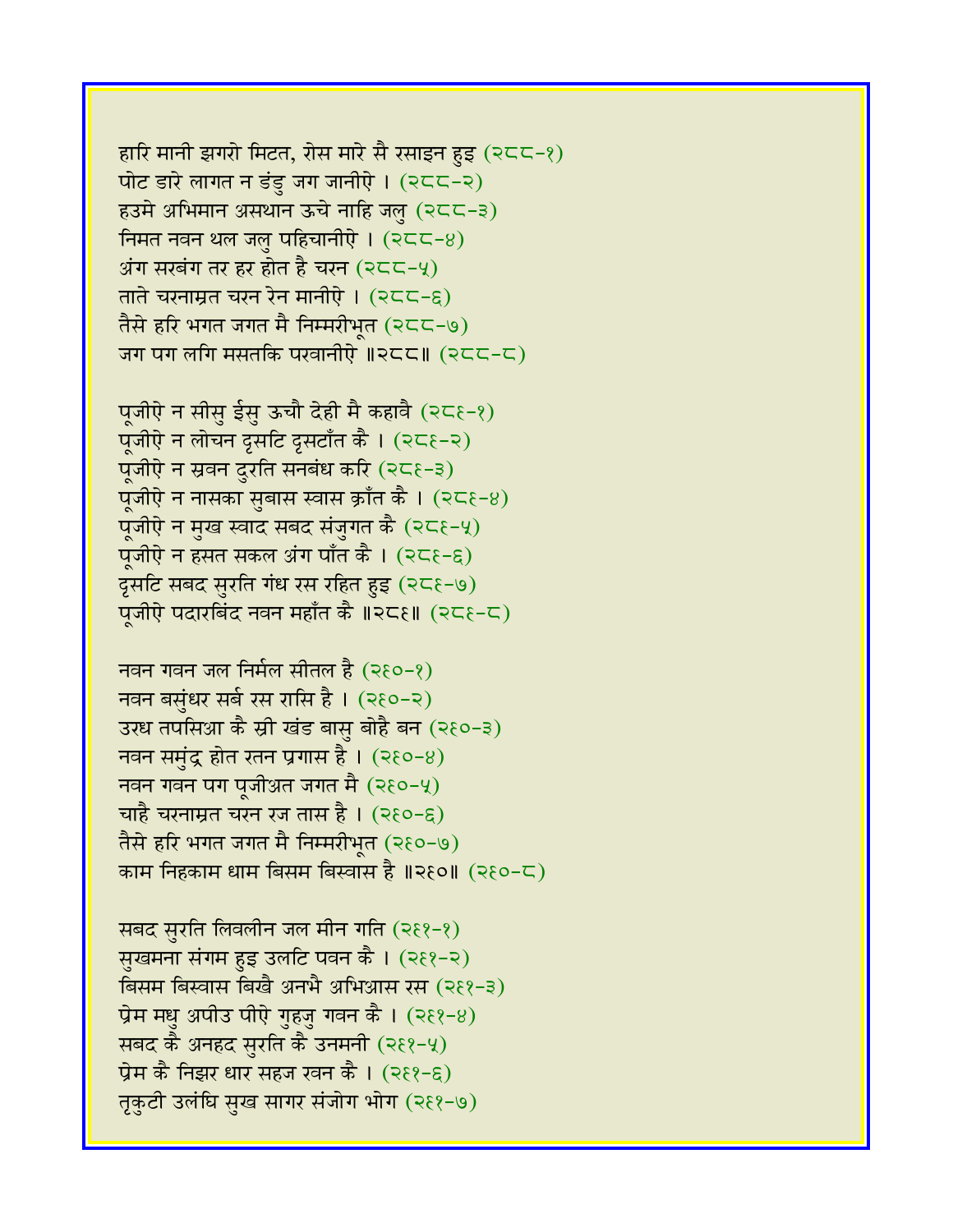दसम सथल निहकेवलु भवन कै ॥२६१॥ (२६१-८)

जैसे जल जलज अउ जल दुध सील मीन (२६२-१) चकई कमल दिनकरि प्रति प्रीत है। (२१२-२) दीपक पतंग अलि कमल चकोर ससि (२६२-३) मृग नाद बाद घन चातृक सुचीत है।  $(382-8)$ नारि अउ भतारु सुत मात जल तृखावंत (२ $\xi$ २-५) खुधिआरथी भोजन दारिंद्र धन मीत है। (२१२-६) माइआ मोह द्रोह दुखदाई न सहाई होत (२१२-७) गुर सिख संधि मिले तृगुन अतीत है ॥२६२॥ (२६२-८)

चरनकमल मकरंद रस लुभित हुइ (२ $83-2$ ) अंग अंग बिसम स्रबंग मै समाने है । (२१३-२) दूसटि दरस लिव दीपक पतंग संग (२९३-३) सबद सुरति मृग नाद हुइ हिरने है।  $(283-8)$ काम निहकाम क्रोधाक्रोध निरलोभ लोभ  $(253-4)$ मोह निरमोह अहम्मेव ह लजाने है।  $(35-6)$ बिसमै बिसम असचरजै असचरजमै (२९३-७) अदभुत परमदभुत असथाने है ॥२६३॥ (२६३-८)

दरसन जोति को उदोत सुख सागर मै (२६४-१) कोटिक उसतत छबि तिल को प्रगास है । (२६४-२)  $\overline{\text{A}}$ कंचत कृपा कोटिक कमला कलपतर (२ $8-3$ ) मधुर बचन मधु कोटिक बिलास है।  $(38-8)$ मंद मुसकानि बानि खानि है कोटानि ससि (२ $8-4$ ) सोभा कोटि लोटपोट कुमदनी तासु है। (२६४-६) मन मधुकर मकरंद रस लुभित हुइ (२६४-७) सहज समाधि लिव बिसम बिस्वस है ॥२६४॥ (२६४-८)

चरन सरनि इज मजन मलीन मन  $(284-8)$ दरपन मत ग़रमति निहचल है। (२६५-२) गिआन गुर अंजन दै चपल खंजन द्रग (२६५-३) अकुल निरंजन धिआन जल थल है।  $(2\xi 4-8)$ भंजन भै भ्रम अरि गंजन कर्म काल  $(284-4)$  $\nabla$ पाँच परपंच बलबंच निरदल है। (२६५-६)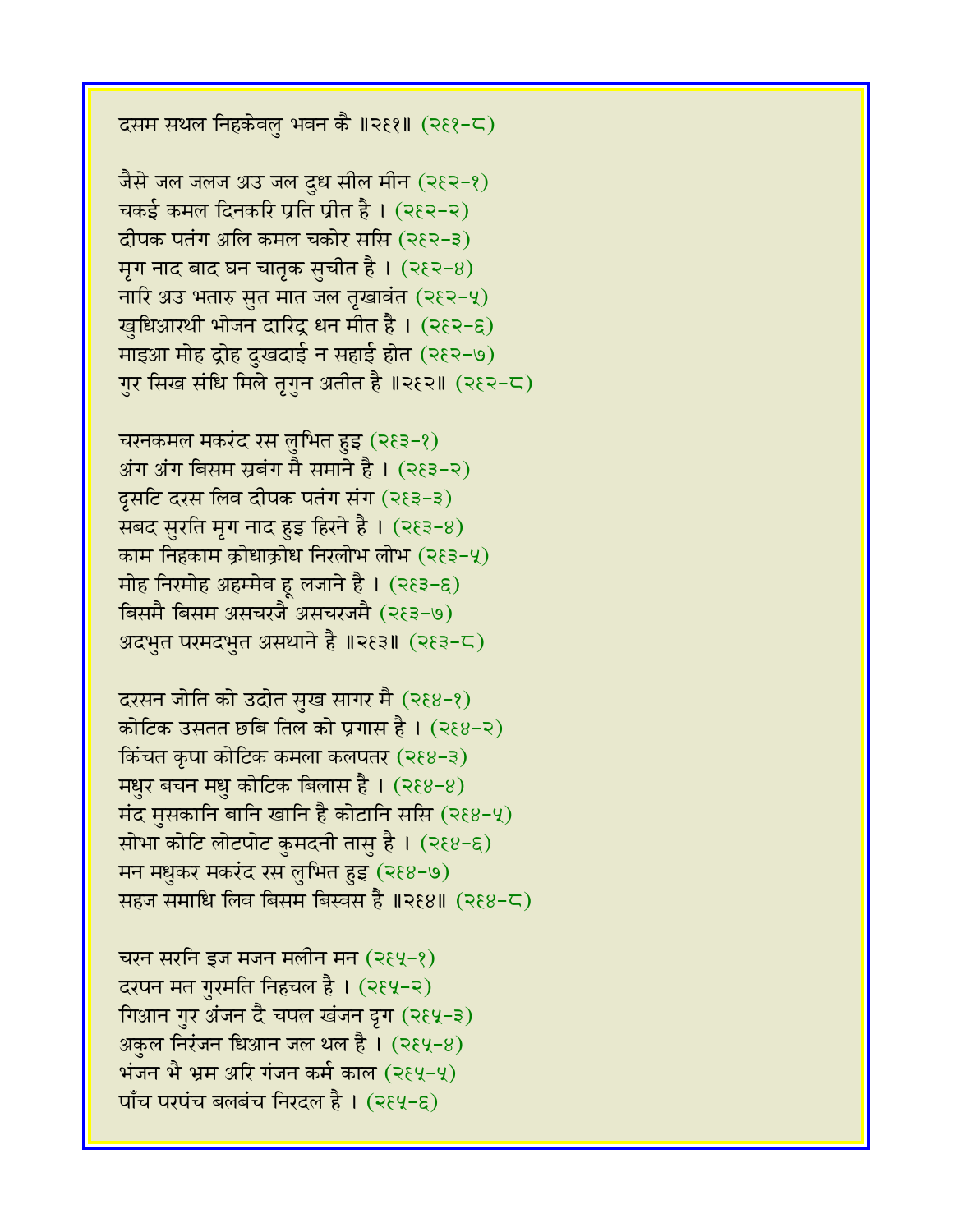माइआ मै उदास कलिमल निर्मल है ॥२६५॥ (२६५-८)

सेवा करंजन सरबातम निरंजन भए (२६५-७)

चंद्रमा अछत रवि राह न सकत ग्रसि (२ $\xi \in -\xi$ ) दृसटि अगोचरु हुइ सूरजग्रहन है। (२९६-२) पछम उदोत होत चंद्रमै नमस्कार (२९६-३) पूरब संजोग ससि केत खेत हनि है।  $(36-8)$ कासट मै अगनि मगन चिरंकाल रहै (२९६-५) अगनि मै कासट परत ही दहन है।  $(366-6)$ तैसे सिव सकत असाध साध संगम कै (२९६-७)

दुरमति गुरमति दुसह सहन है ॥२९६॥ (२९६-८)

साध की सुजनताई पाहन की रेख प्रीति (२६७-१) बैर जल रेख हुइ बिसेख साध संग मै । (२१७-२) दुरजनता असाध प्रीति जल रेख अरु (२९७-३) बैरु तउ पाखान रेख सेख अंग अंग मै ।  $($ २६७-४) कासट अगनि गति प्रीति बिपरीति (२९७-५) सुरसरी जल बारुनी सरूप जल गंग मै।  $($ २ $(9-6)$ दुरमति गुरमति अजया सर्प गति (२६७-७) उपकारी अउ बिकारी ढंग ही कुढंग मै ॥२६७॥ (२६७-८)

दुरमति गुरमति संगति असाध साध (२९८-१) कासट अगनि गति टेव न टरत है।  $(385-2)$ अजया सर्प जल गंग बारुनी बिधान  $(2\xi\zeta-\xi)$ सन अउ मजीठ खल पंडित लखत है। (२ $\xi \subset -8$ ) कंटक पुहप सैल घटिका सनाह ससत  $(2\xi\zeta-\zeta)$ हंस काग बग बिआध मृग होइ निबरत है।  $($ २ $\xi$ ८-६) लोसट कनिक सीप संख मधु कालकूट (२१८-७) सुख दुखदाइक संसार बिचरत है ॥२१८॥ (२१८-८)

दादर सरोज बास बावन मराल बंग (२६६-१) पारस बखान बिखु अमृत संजोग है। (२११-२) मृग मृगमद अहिमनि मधुमाखी साखी (२६६-३) बाझ बधू नाह नेह निहफल भोग है।  $(2\epsilon - 8)$ दिनकर जोति उल् बरखै समै जवासो (२६६-५)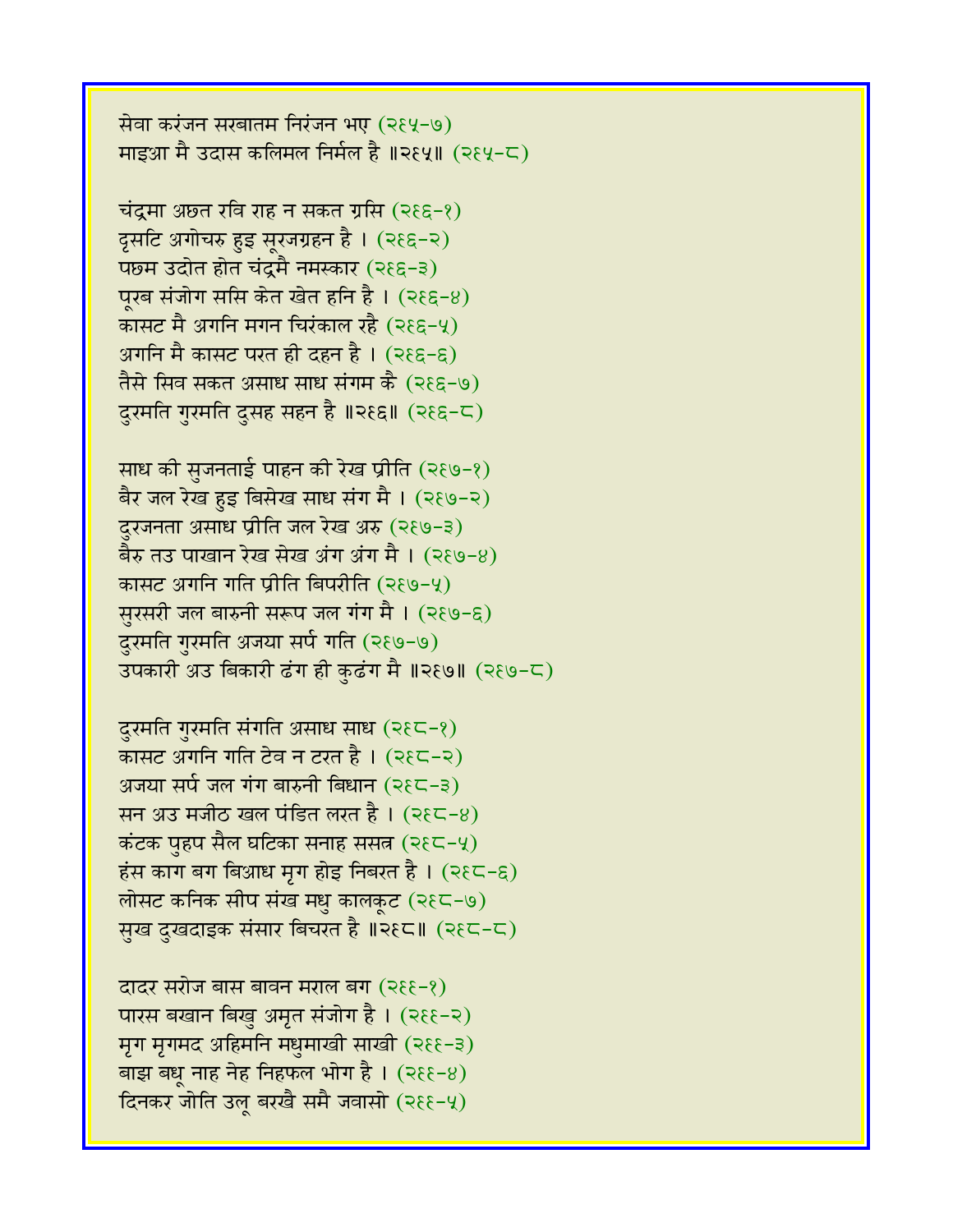असन बसन जैसे बृथावंत रोग है। (२६६-६) तैसे ग़रमति बीज जमत न कालर मै (२११-७) अंकुर उदोत होत नाहिन बिओग है ॥२६६॥  $($ २६६-८)

संगम संजोग प्रेम नेम कउ पतंगु जानै (३००-१) बिरह बिओग सोग मीन भल जानई। (३००-२) इक टक दीपक धिआन प्रान परहरै (३००-३) सलिल बिओग मीन जीवन न मानई ।  $(300-8)$ चरनकमल मिलि बिछुरै मधुप मनु (३००-५) कपट सनेह ध्रिगु जनमु अगिआनई। (३००-६) निहफल जीवन मरन गुर बिमुख हुइ (३००-७) प्रेम अरु बिरह न दोऊ उर आनई ॥३००॥ (३००-८)

दूसटि दरस लिव देखै अउ दिखावै सोई (३०१-१) सर्व दरस एक दरस कै जानीऐ। (३०१-२) सबद सुरति लिव कहत सुनत सोई (३०१-३) सर्ब सबद एक सबद कै मानीऐ । (३०१-४) कारन करन करतगि सरबगि सोई (३०१-५) कर्म क्रत् ति करतारु पहिचानीऐ । (३०१-६) सतिगुर गिआन धिआनु एक ही अनेकमेक॥ (३०१-७) ब्रह्म बिबेक टेक एकै उरि आनीऐ ॥३०१॥ (३०१-८)

किंचत कटाछ माइआ मोहे ब्रहमंड खंड॥ (३०२-१) साधसंग रंग मै बिमोहत मगन है। (३०२-२) जाके ओअंकार कै अकार है नाना प्रकार॥ (३०२-३) कोर्तन समै साधसंग सो लगन है। (३०२-४) सिव सनकादि ब्रहमादि आगिआकारी जाके॥ (३०२-५) अग्रभाग साध संग गुननु अगन है।  $(302-6)$ अगम अपार साध महिमा अपार बिखै॥ (३०२-७) अति लिव लीन जल मीन अभगन है ॥३०२॥ (३०२-८)

निजघर मेरो साधसंगति नारदमुनि॥ (३०३-१) दरसन साधसंग मेरो निज रूप है । (३०३-२) साधसंगि मेरो माता पिता अउ कुटम्ब सखा। (३०३-३) साधसंगि मेरो सुतु स्रेसट अनूपु है। (३०३-४)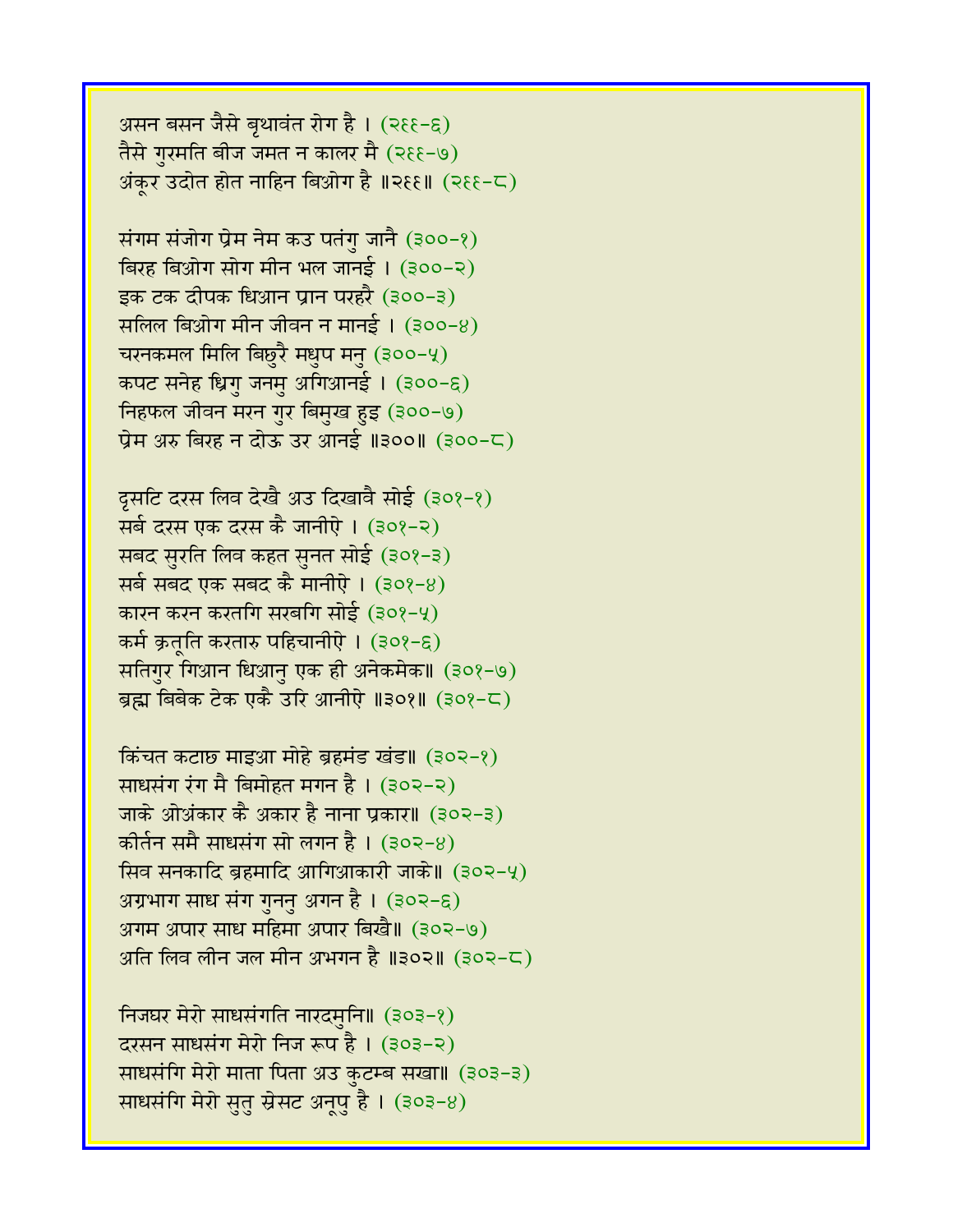साधसंग सर्ब निधानु प्रान जीवन मै। (३०३-५) साधसंगि निजु पद सेवा दीप धूप है। (३०३-६) साधसंगि रंग रस भोग सुख सहज मै॥ (३०३-७) साधसंगि सोभा अति उपमा अउ ऊप है ॥३०३॥ (३०३-८)

अगम अपार देव अलख अभेव अति (३०४-१) अनिक जतन करि निग्रह न पाईऐ । (३०४-२) पाईऐ न जग भोग पाईऐ न राज जोग (३०४-३) नाद बाद बेद कै अगहु न गहाईऐ।  $(308-8)$ तीर्थ पुरब देव देव सेवकै न पाईऐ (३०४-५) कर्म धर्म ब्रत नेम लिव लाईऐ । (३०४-६) निहफळ अनिक प्रकार कै अचार सबै (३०४-७) सावधान साधसंग हुइ सबद गाईऐ ॥३०४॥ (३०४-८)

सुपन चरित्र चित्र जोई देखै सोई जानै (३०५-१) दूसरो न देखै पावै कहौ कैसे जानीऐ । (३०५-२) नाल बिखै बात कीए सुनीअत कान दीए (३०५-३) बकता अउ स्रोता बिनु कापै उनमानीऐ ।  $(304-8)$ पघुला के मूल बिखै जैसे जल पान कीजै (३०५-५) लोजीऐ जतन करि पीए मन मानीऐ । (३०५-६) गुर सिख संधि मिले गुहज कथा बिनोद (३०५-७) गिआन धिआन प्रेमरस बिसम बिधानीऐ ॥३०५॥ (३०५-८)

नवन गवन जल सीतल अमल जैसे॥ (३०६-१) अगनि उरध मुख तपत मलीन है । (३०६-२) सफल हुइ आँब झके रहत है चिरंकाल (३०६-३)  $f$ निवै न अरडु ताँते आरबला छीन है। (३०६-४) चंदन सुबास जैसे बासीऐ बनासपती (३०६-५) बासु तउ बडाई बूडिओ संग लिवलीन है। (३०६-६) तैसे ही असाध साध अहम्बुधि निम्म्रता कै (३०६-७) सन अउ मजीठ गति पाप पुन्न कीन है ॥३०६॥ (३०६-८)

सकल बनासपती बिखै द्रू म दीरघ दुइ॥ (३०७-१) निहफल भए बूडे बहुत बडाई कै । (३०७-२) चंदन सुबासना कै सेंबुल सुबास होत (३०७-३)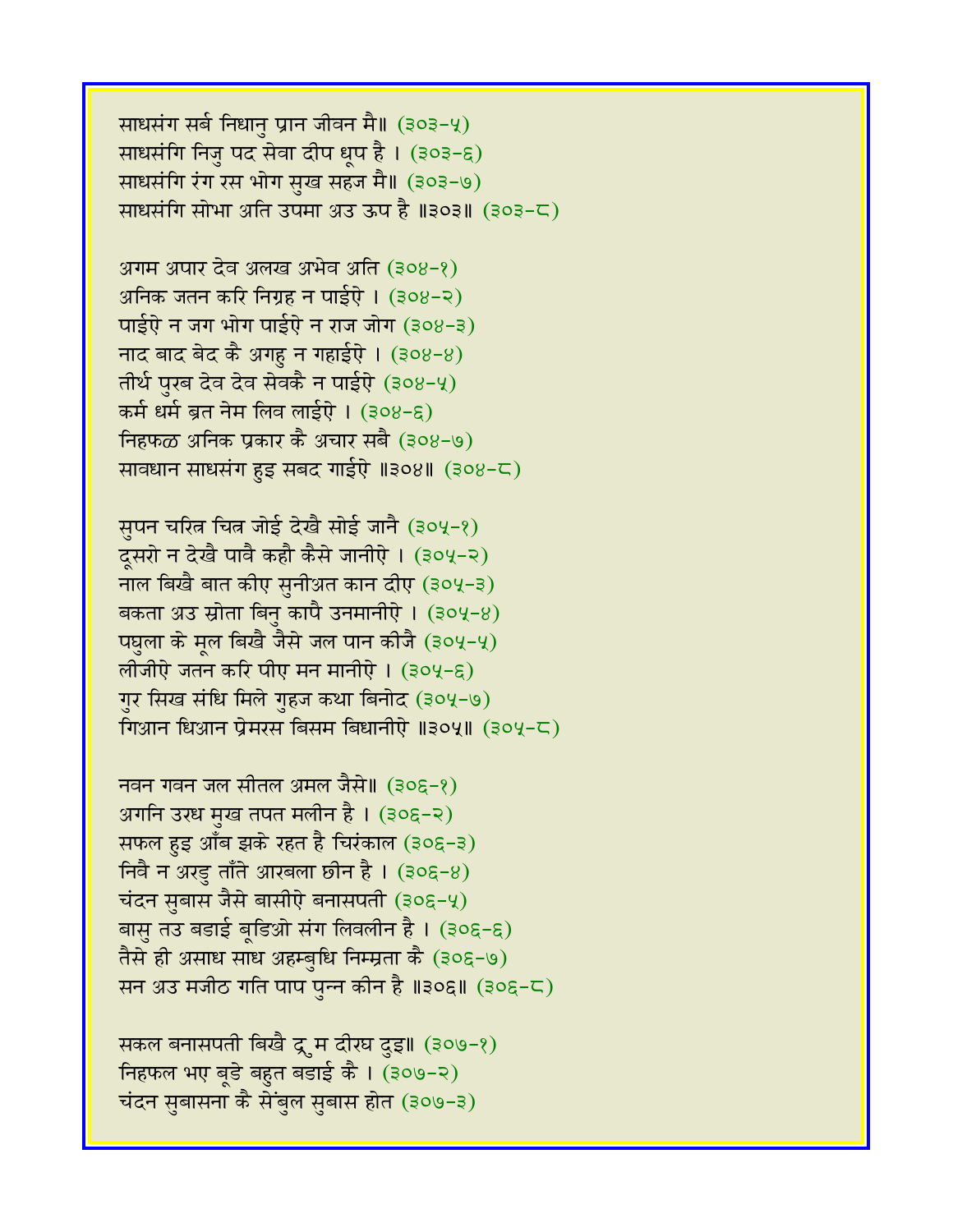बाँसु निरगंध बहु गाँठनु ढिठाई कै। (३०७-४) सेंबल के फल तुल खग मृग छाइआ ताकै (३०७-५) बाँसु तउ बरन दोखी जारत बुराई कै । (३०७-६) तैसे ही असाध साध होति साधसंगति कै (३०७-७) तृसटै न गुर गोपि द्रोह गुरभाई कै ॥३०७॥ (३०७-८)

बिरख बली मिलाप सफल संघन छाइआ (३०८-१) बास़ तउ बरन देखी मिले जरै जारि है । (३०८-२) सफल हुइ तरहर झुकति सकल तर॥ (३०८-३) बाँसु तउ बडाई ब्डिओ आपा न सम्मार है। (३०८-४) सकल बनासपती सुधि रिंदै मोनि गहे (३०८-५) बाँसु तउ रीतो गठीलो बाजे धार मारि है। (३०८-६)  $\vec{a}$ दन समीप ही अछत निरगंध रहे (३०८-७) गरसिख दोखी बज्र प्रानी न उधारि है ॥३०८॥ (३०८-८)

गुरसिख संगति मिलाप को प्रताप ऐसो॥ (३०६-१) प्रेम कै परसिपर पग लपटावही । (३०६-२) दूसटि दरस उरु सबद सुरति मिलि (३०६-३) पुरन ब्रह्म गिआन धिआन लिव लावही ।  $(30\xi - 8)$ एक मिसटान पान लावत महाप्रसादि (३०६-५) एक गुरपुरब कै सिखनु बुलावही । (३०१-६) सिव सनकादि बाछै तिनके उचिसट कउ (३०१-७) साधन की दूखना कवन फल पावही ॥३०६॥ (३०६-८)

जैसे बोझ भरी नाव आँगुरी दुइ बाहरि हुइ (३१०-१) पार परै पूर सबै कुसल बिहात है। (३१०-२) जैसे एकाहारी एक घरी पाकसाला बैठि (३१०-३) भोजन कै बिंजन स्वादि के अघात है।  $(380-8)$ जैसे राजदुआर जाइ करत जुहार जन (३१०-५) एक घरी पाछै देस भोगता हुइ खात है । (३१०-६) आठ ही पहर साठि घरी मै जउ एक घरी (३१०-७) साध समागमु करै निज घर जात है ॥३१०॥ (३१०-८)

कारतक जैसे दीपमालका रजनी समै॥ (३११-१) दीप जोति को उदोत होत ही बिलात है । (३११-२)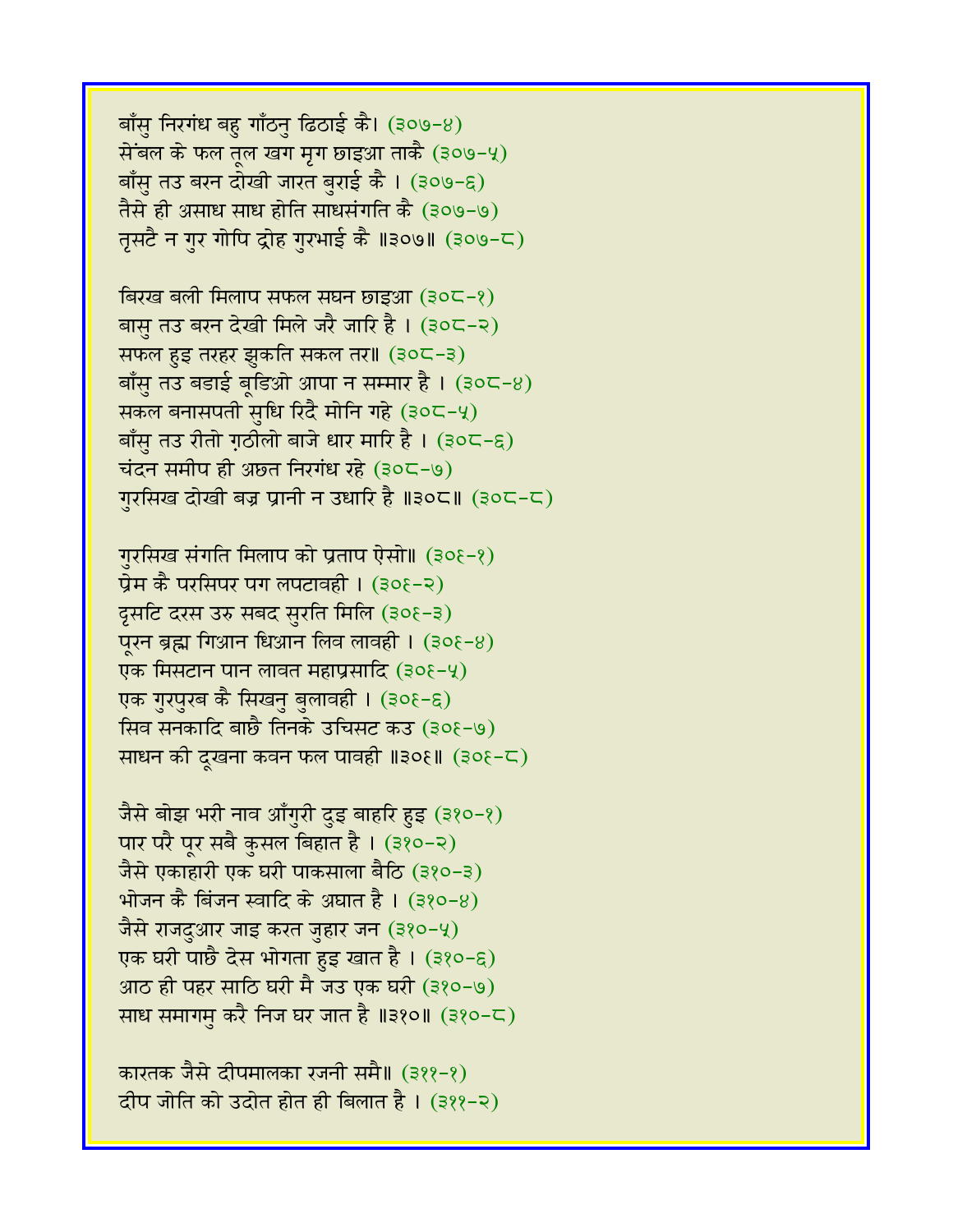बरखा समै जैसे बुदबुदा कौ प्रगास (३११-३) तास नाम पलक मै न तउ ठहिरात है । (३११–४) ग्रीखम समै जैसे तउ मृग तृसना चरित्न॥ (३११-५) झाई सी दिखाई देत उपजि समात है । (३११-६) तैसे मोह माइआ छाइआ बिरख चपल छल॥ (३११-७) छलै छैल स्रीगुर चरन लपटात है ॥३११॥ (३११-८)

जैसे तउ बसन अंग संग मिलि हुइ मलीन॥ (३१२-१) सलिल साबुन मिलि निर्मल होत है। (३१२-२) जैसे तउ सरोवर सिवाल कै अछादिओ जल्॥ (३१२-३) झोलि पीए निर्मल देखीऐ अछोत है। (३१२-४) जैसे निध अंधकार तारका चमतकार॥ (३१२-५) होत उजीआरो दिनकर के उदोत है । (३१२-६) तैसे माइआ मोह भ्रम होत है मलीन मति॥ (३१२-७) सतिगुर गिआन धिआन जगमग जोति है ॥३१२॥ (३१२-८)

अंतर अछित ही दिसंतरि गवन करै॥ (३१३-१) पाछै परे पहुचै न पाइकु जउ धावई। (३१३-२) पहुचै न रथु पहुचै न गमराजु बाजु॥ (३१३-३) पहुचै न खग मृग फादत उडावई। (३१३-४) पहुचै न पवन गवन तृभवन प्रति॥  $(323-4)$ अर्ध उरध अंतरीछ हुइ न पावई । (३१३-६) पंच दूत भूत लगि अधमु असाधु मनु॥ (३१३-७) गहे गुर गिआन साधसंगि बसि आवई ॥३१३॥  $(383-5)$ 

```
आँधरो कउ सबद सुरति कर चर टेक (३१४-१)
बहरै चरन कर दूसटि सबद है। (३१४-२)
\overline{\mathbf{u}}गै टेक चर कर दृसटि सबद सुरति लिव (३१४-३)
लूले टेक द्रसटि सबद स्र्ॉित पद है। (३१४-४)
पागुरे कउ टेक दृसटि सबद सुरति कर टेक (३१४-५)
एक एक अंगहीन दीनता अछ्द है। (३१४-६)
अंध गुंग सुन्न पंग लुंज दुख पुंज मम (३१४-७)
अंतर के अंतरजामी परबीन सद है ॥३१४॥ (३१४-८)
```
आँधरे कउ सबद सुरति कर चर टेक (३१५-१)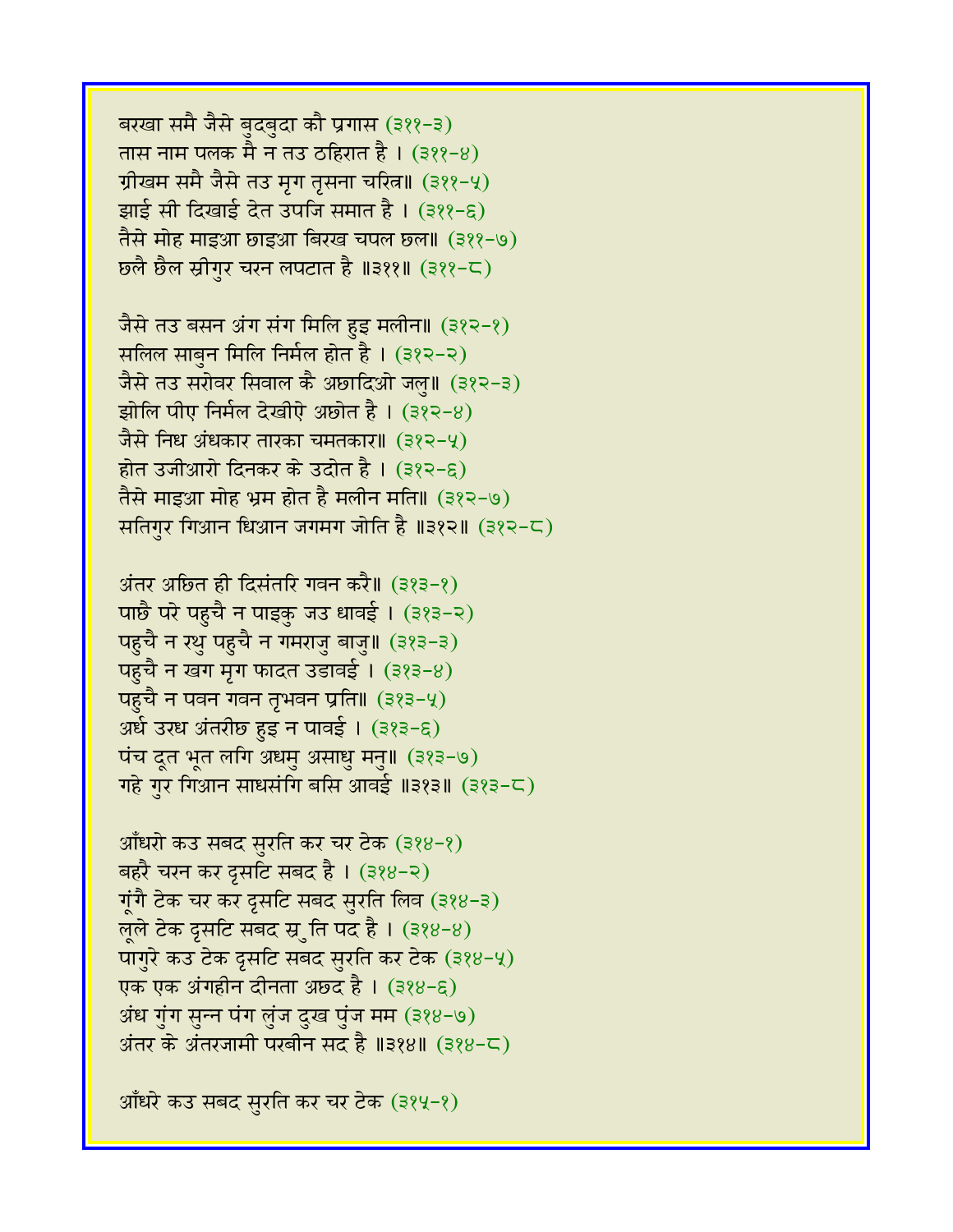अंध गुंग सबद सुरति कर चर है। (३१५-२) अंध गुंग सन्न कर चर अवलम्ब टेक॥ (३१५-३) अंध गुंग सुन्न पंग टेक एक कर है।  $(384-8)$ अंद गुंग सुन्न पंग लुंज दुख पुंज मम॥ (३१५-५) सरबंग हीन दीन दुखत अधर है । (३१५-६) अंतर की अंतरजामी जानै अंतरगति॥ (३१५-७) कैसे निरबाहु करै सरै नरहर है ॥३१५॥ (३१५-८)

चकई चकोर मृग मीन भ्रिंग अउ पतंग॥ (३१६-१) प्रीति इकअंगी बहुरंगी दुखदाई है। (३१६-२) एक एक टेक सै टरत न मरत सबै॥ (३१६-३) आदि अंति की चाल चली आई है।  $(325-8)$ गुरसिख संगति मिलाप को प्रतापु ऐसो॥ (३१६-५) लोग परलोग सुखदाइक सहाई है । (३१६-६) गुरमति सुनि दुरमति न मिटत जाकी॥ (३१६-७) अहि मिलि चंदन जिउ बिखु न मिटाई है ॥३१६॥ (३१६-८)

मीन कउ न सुरति जल कउ सबद गिआनु (३१७-१) दुबिधा मिटाइ न सकत जलु मीन की। (३१७-२) सर सरिता अथाह प्रबल प्रवाह बसै (३१७-३) ग्रसै लोह राखि न सका मति हीन की । (३१७-४) जलु बिनु तरफि तजत पृथ प्रान मीन (३१७-५) जानत न पीर नीर दीनताई दीन की। (३१७-६) दुखदाई पीति की प्रतीत मीन कुल दृड़ (३१७-७) गरसिख बंस ध्रिग प्रीति परधीन की ॥३१७॥ (३१७-८)

दीपक पै आवत पतंग प्रीति रीति लगि॥ (३१८-१) दीपकहि महा बिपरीत मिले जारि है। (३१८-२) अलि चलि आवत कमल पै सनेह करि॥ (३१८-३) कमल सम्पट बाँधि प्रान परहारि है।  $(325-8)$ मन बच क्रम जल मीन लिवलीन गति (३१८-५) बिछुरत राखि न सकत गहि डारि है।  $(325-6)$ दुखदाई पीति की प्रतीति कै मरै न टरै (३१८-७) गुरसिख सुखदाई प्रीति किउ बिसारि है ॥३१८॥ (३१८-८)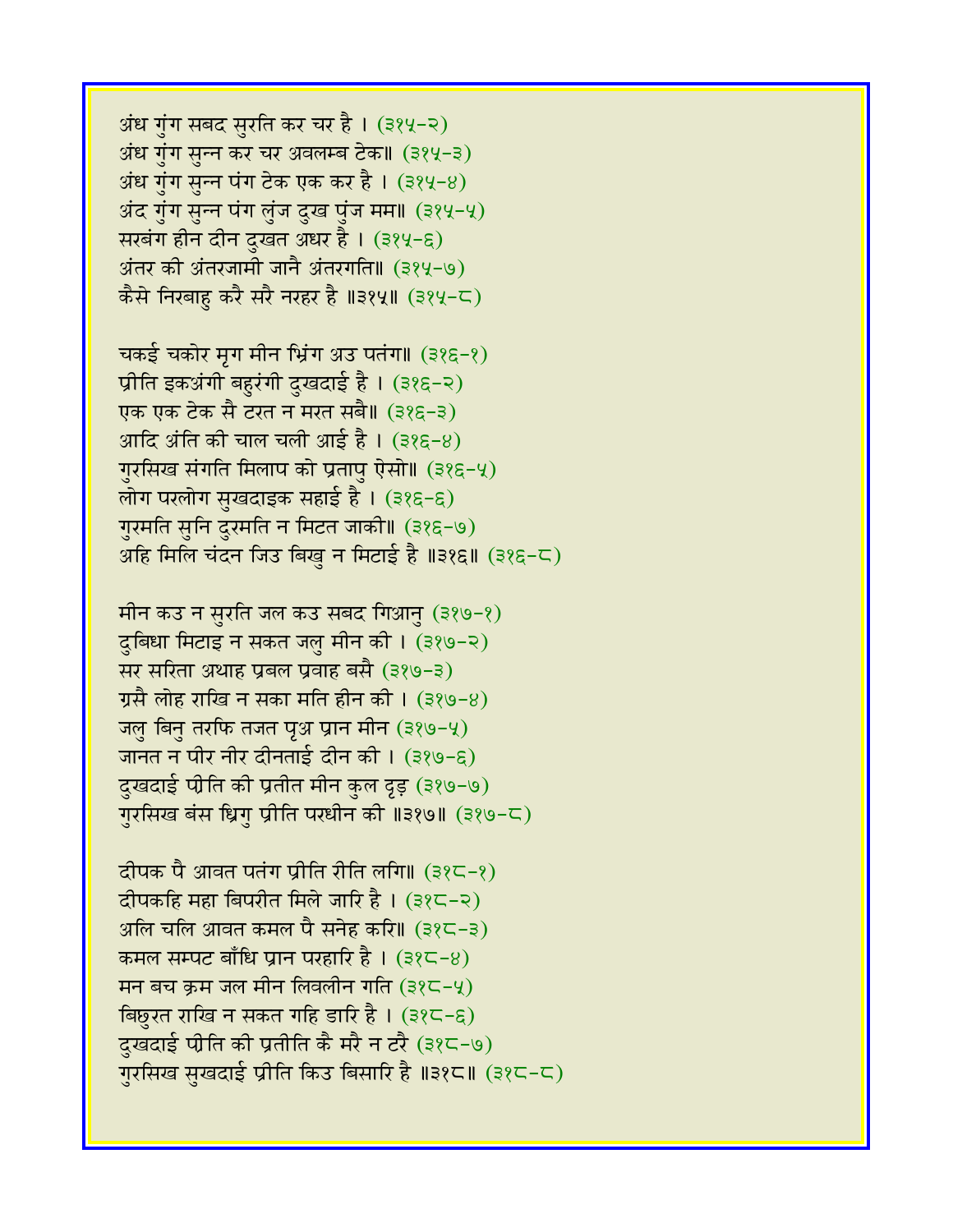दीपक पतंग दिबि दृसटि दरस हीन (३१६-१) स्रीगुर दरस धिआन तृभवन गंमिता । (३१६-२) बासना लमल अलि भ्रमत न राखि सकै॥ (३१६-३) चरन सरनि गुर अनत न रंमिता ।  $(326-8)$ मीन जल प्रेम नेम अंति न सहाई होत॥  $(325-9)$ गुर सुख सागर है इत उत संमिता । (३१६-६) एक एक टेक से टरत नमरत सबै (३१६-७) स्रीगुर स्रबंगी संगी महातम अम्मृता ॥३१६॥ (३१६-८)

दीपक पतंग मिलि जरत न राखि सकै (३२०-१) जरे मरे आगे न परमपद पाए है। (३२०-२) मधुप कमल मिलि भ्रमत न राखि सकै (३२०-३) सम्पट मै मूए सै न सहज समाए है।  $(320-8)$ जल मिलि मीन की न दुबिधा मिटाइ सकी (३२०-५) विछुरि मरत हरि लोक न पठाए है । (३२०-६) इत उत संगम सहाई सुखदाई गुर (३२०-७) गिआन धिआन प्रेमरस औमृत पीआए है $\parallel$ ॥३२०॥ (३२०-८)

दीपक पतंग अलि कमल सलिल मीन॥ (३२१-१) चकई चकोर मृग रवि ससि नाद है। (३२१-२) प्रीति इकअंगी बहुरंगी नही संगी कोऊ॥ (३२१-३) सबै दुखदाई न सहाई अंति आदि है ।  $(322-8)$ जीवत न साधसंग मूए न परमगति॥ (३२१-५) गिआन धिआन प्रेमरस प्रीतम प्रसादि है । (३२१-६) मानस जनमु पाइ स्रीगुर दइआ निधान॥ (३२१-७) चरन सरनि सुखफल बिसमाद है ॥३२१॥ (३२१-८)

गुरमुखि पंथ गुर धिआन सावधान रहे (३२२-१) लहै निजुघर अरु सहज निवास जी । (३२२-२) सबद बिबेक एक टेक निहचल मति (३२२-३) मधुर बचन गुर गिआन को प्रगास जी।  $(322-8)$ चरनकमल चरनामृत निधान पान  $(322-y)$ प्रेमरस बसि भए बिसम बिस्वास जी । (३२२-६) गिआन धिआन प्रेम नेम पूरन प्रतीत चीति (३२२-७) बन गृह समसरि माइआ मै उदास जी ॥३२२॥ (३२२-८)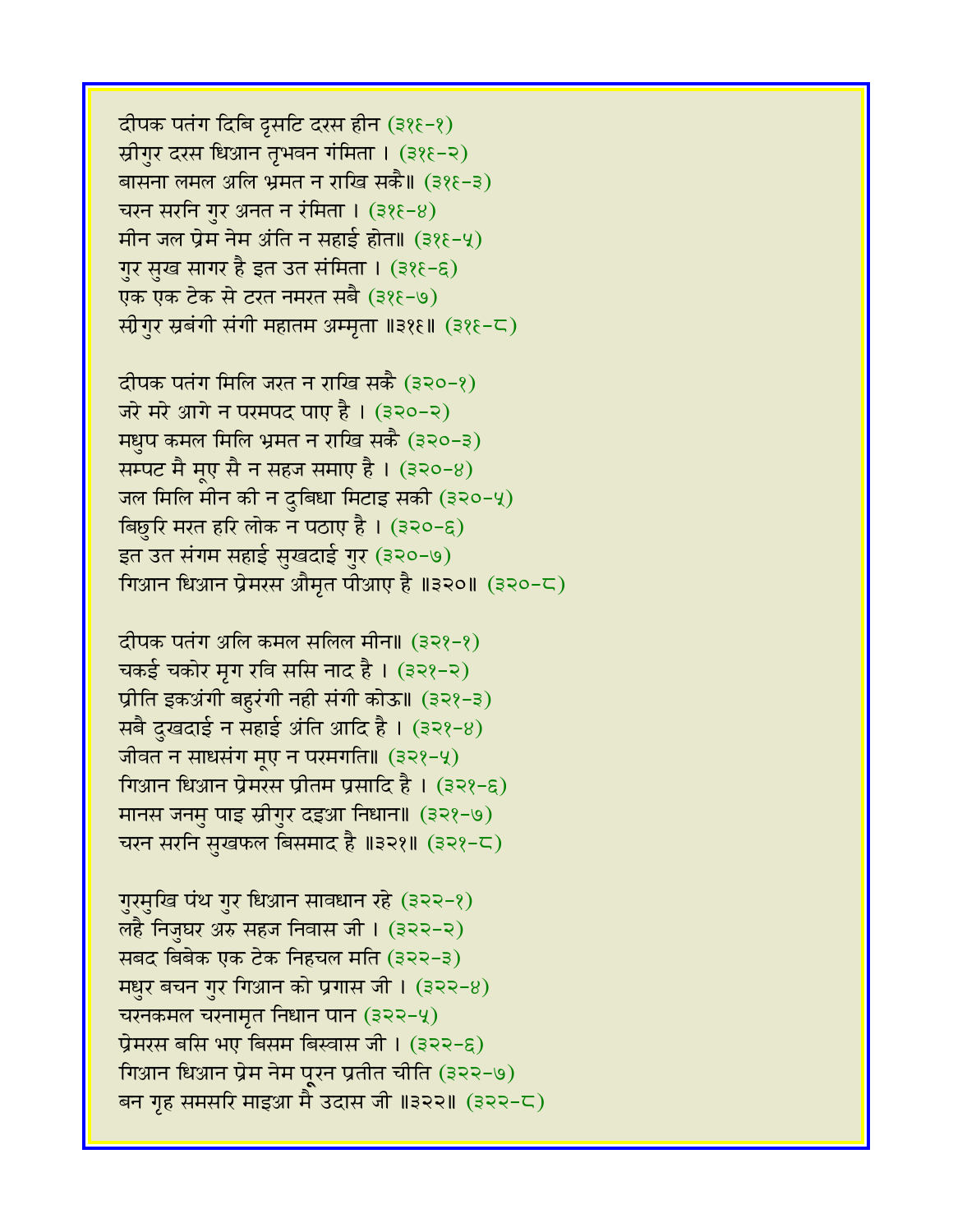$B$ ष्ठधमारबे को त्नासु देखि चोर न तजत चोरी॥ (३२३-१) बटवारा बटवारी संगि हुइ तकत है। (३२३-२) बेस्वारतु बृथा भए मन मै ना संका मानै॥ (३२३-३) जुआरी न सरबसु हारे सै थकत है । (३२३-४) अमली न अमल तजत जिउ धिकार कीए॥ (३२३-५) दोख दुख लोग बेद सुनत छकत है। (३२३-६) अधम असाध संग छाडत न अंगीकार (३२३-७) गुरसिख साधसंग छाडि किउ सकत है ॥३२३॥ (३२३-८)

दमक दै दोु दुखु अपजस लै असाध (३२४-१) लोक परलोक मुख सिआमता लगावही। (३२४-२) चोर जार अउ जुआर मधपानी दुकृत सै (३२४-३) कलह कलेस भेस दुबिधा कउ धावही ।  $(328-8)$ मति पति मान हानि कानि मै कनोडी सभा (३२४-५) नाक कान खंड डंड होत न लजावही ।  $(328-6)$ सर्ब निधान दान दाइक संगति साध (३२४-७) गुरसिख साधुजन किउ न चलि आवही ॥३२४॥ (३२४-८)

जैसे तउ अकसमात बादर उदोत होत (३२५-१) गगन घटा घमंड करत बिथार जी। (३२५-२) ताही ते सबद धुनि घन गरजत अति॥ (३२५-३) चंचल चरित्र दामनी चमतकार जी। (३२५-४) बरखा अमृत जल मुकता कपूर ताते (३२५-५) अउखधी उपारजना अनिक प्रकार जी। (३२५-६) दिबि देह साध जनम मरन रहित जग (३२५-७) प्रगटत करबे कउ परउपकार जी ॥३२५॥ (३२५-८)

सफल बिरख फल देत जिउ पाखान मारे (३२६-१) सिरि करवत सहि गहि पारि पारि है । (३२६-२) सागर मै काढि मुखु फोरीअत सीप के जिउ (३२६-३) देत मुकताहल अवगिआ न बीचारि है। (३२६-४) जैसे खनवारा खानि खनत हनत घन (३२६-५) मानक हीरा अमोल परउपकार है ।  $(326-6)$ ऊख मै पिऊख जिउ प्रगास होत कोल पचै (३२६-७)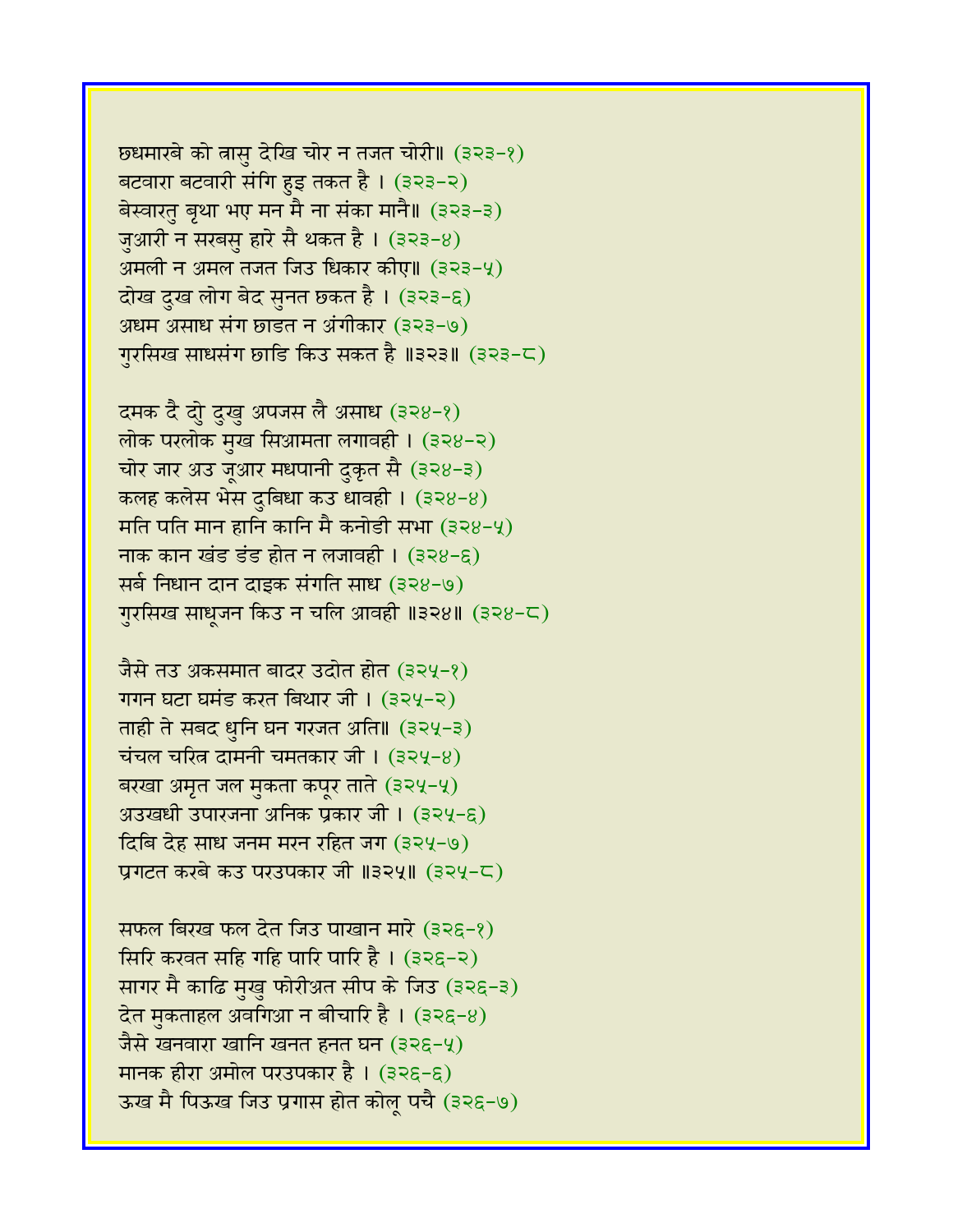अवगुन कीए गुन साधन कै दुआर है ॥३२६॥ (३२६-८)

साधुसंगि दरसन को है नितनेमु जाको (३२७-१) सोई दरसनी समदरस धिआनी है। (३२७-२) सबद बिबेक एक टेक जाकै मनि बसै (३२७-३) मानि गुरगिआन सोई ब्रहमगिआनी है।  $(329-8)$ दूसटि दरस अरु सबद सुरति मिलि (३२७-५) प्रेमी पृथ प्रेम उनमन उनमानी है।  $(329-6)$ सहज समाधि साधसंगि इकरंग जोई (३२७-७) सोई गरमखि निर्मल निरबानी है ॥३२७॥ (३२७-८)

 $\overline{c}$ रस धिआन धिआनी सबद गिआन गिआनी (३२८-१) चरन सरनि दृड़ माइआ मै उोुदासी है । (३२८-२)  $\overline{\mathsf{g}}$ हउमै तिआगि तिआगी बिसमाद कै बैरागी भए (३२८-३) तृगुन अतीति चीत अनभै अभिआसी है। (३२८-४) दुबिधा अपरस अउ साध इंद्री निग्रहि कै (३२८-५) आतम पूजा बिबेकी सून्न मै संनिआसी है। (३२८-६) सहजसुभाव करि जीवनमुकति भए (३२८-७) सेवा सरबातम कै ब्रह्म बिस्वासी है ॥३२८॥ (३२८-८)

जैसे जल अंतरि जुगंतर बसै पाखान॥ (३२१-१) मिंदै न रिंदै कठोर बड़ै बज्र भार कै । (३२१-२) अठसठितीरथ मजन करै तोबरी तउ॥ (३२१-३) मिटत न करवाई भोए वार पार कै। (३२१-४) अहिनिसि अहि लपटानो रहै चंदनहि॥ (३२ $\xi$ -५) तजत न बिखु तऊ हउमै अहंकार कै । (३२१-६) कपट सनेह देह निहफल जगत मै (३२१-७) संतन को है दोखी दबिधा बिकार कै ॥३२१॥ (३२१-८)

जैसे निर्मल दरपन मै न चित्र कछ (३३०-१) सकल चरित्न चित्न देखत दिखावई। (३३०-२) जैसे निर्मल जल बरन अतीत रीत (३३०-३) सकल बरन मिलि बरन बनावई । (३३०-४) जैसे तउ बसुंधरा सुआद बासना रहित (३३०-५) अउखधी अनेक रस गंध उपजावई। (३३०-६)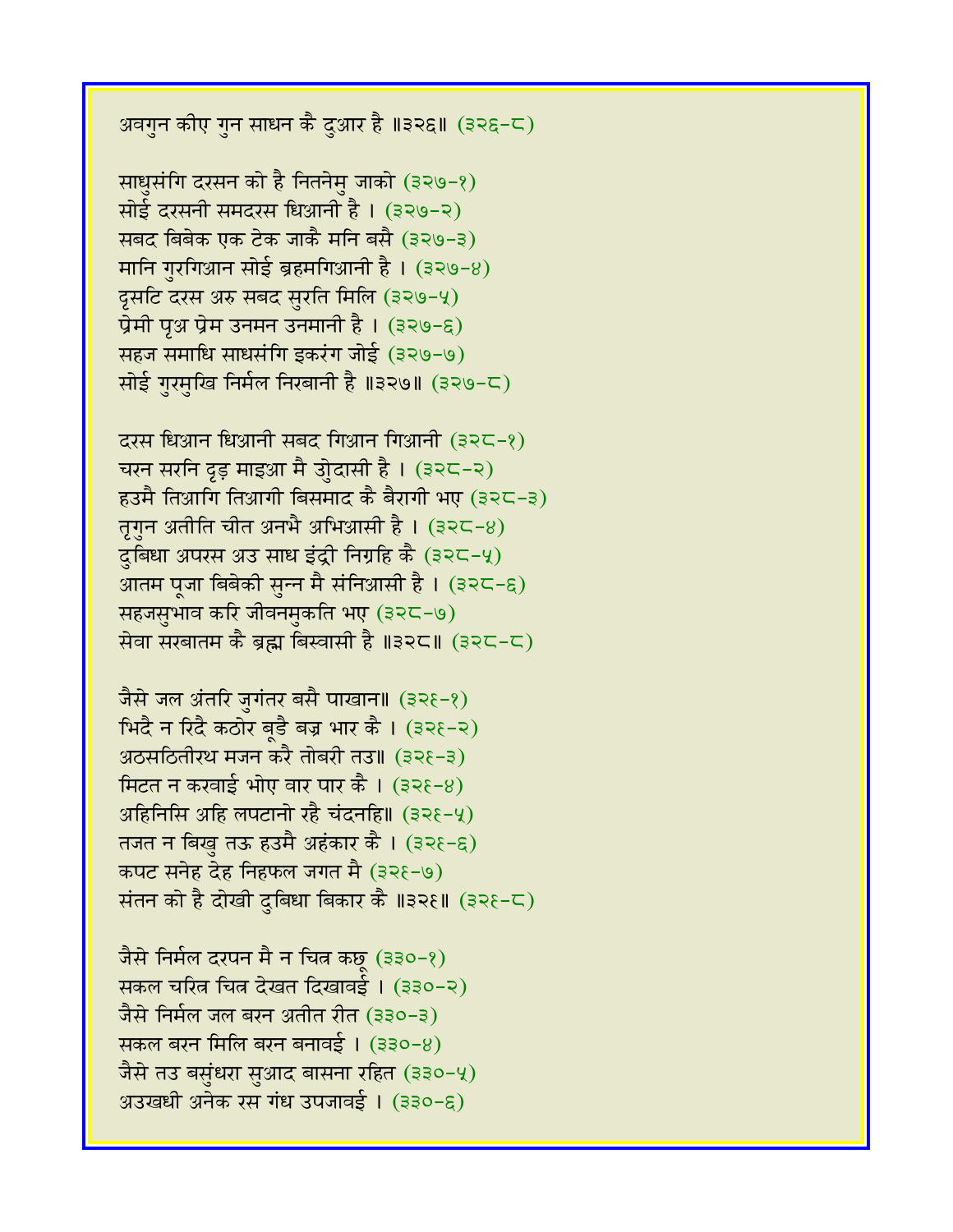तैसे गरदेव सेव अलख अभेव गति॥ (३३०-७) जैसे जैसो भाउ तैसी कामना पुजावई ॥३३०॥ (३३०-८)

सुख दुख हानि मृत पूरब लिखत लेख (३३१-१) जंत्र कै न बसि कछु जंत्री जगदीस है। (३३१-२) भोगत बिवसि मेव कर्म किरत गति (३३१-३) जसि करतो सिलेप कारन को ईस है। (३३१-४) करता प्रधान किधौ कर्म किधौ है जीउ (३३१-५) घाटि बाढि कउन कउन मतु बिस्वाबीस है।  $(332-6)$ असतृति निंदा कहा बिआपत हरख सोग (३३१-७) होनहार कहौ कहाँ गारि अउ असीस है ॥३३१॥ (३३१-८)

मानसर पर जउ बैठाईऐ ले जाइ बग॥ (३३२-१) मुकता अमोल तजि मीठ बीनि खात है। (३३२-२) असथन पान करबे कउ जउ लगाईऐ जोक॥ (३३२-३) पीअ़तन पै लै लोहू अचए अघात है। (३३२-४) परमसुगंध परि माखी न रहत राखी॥ (३३२-५) महादुरगंध परि बेगि चलि जात है।  $(332-6)$ जैसे गज मजन के डारत है छारु सिरि (३३२-७) संतन कै दोखी संत संगु न सुहात है ॥३३२॥ (३३२-८)

गुरमति सति एक टेक दुतीआ ना सति॥ (३३३-१) सिव न सकत गति अनभै अभिआसी है। (३३३-२) तृगुन अतीत जीत न हार न हरख सोग (३३३-३) संजोग बिओग मेटि सहज निवासी है। (३३३-४) चतुरबरन इक बरन हुइ साधसंग (३३३-५) गंच परपंच तिआगि बिसम बिस्वासी है। (३३३-६) खटदरसन परै पार हुइ सपतसर (३३३-७) नवदुआर उलंघि दसमई उदासी है ॥३३३॥ (३३३-८)

नदी नाव को संजोग सुजन कुटम्ब लोगु (३३४-१) मिलिओ होइगो सोई मिलै आगै जाइकै । (३३४-२) असन बसन धन संग न चलत चले॥ (३३४-३) अरपे दीजै धरमसाला पहुचाइकै ।  $(338-8)$ आठोजाम साठोघरी निहफल माइआ मोह (३३४-५)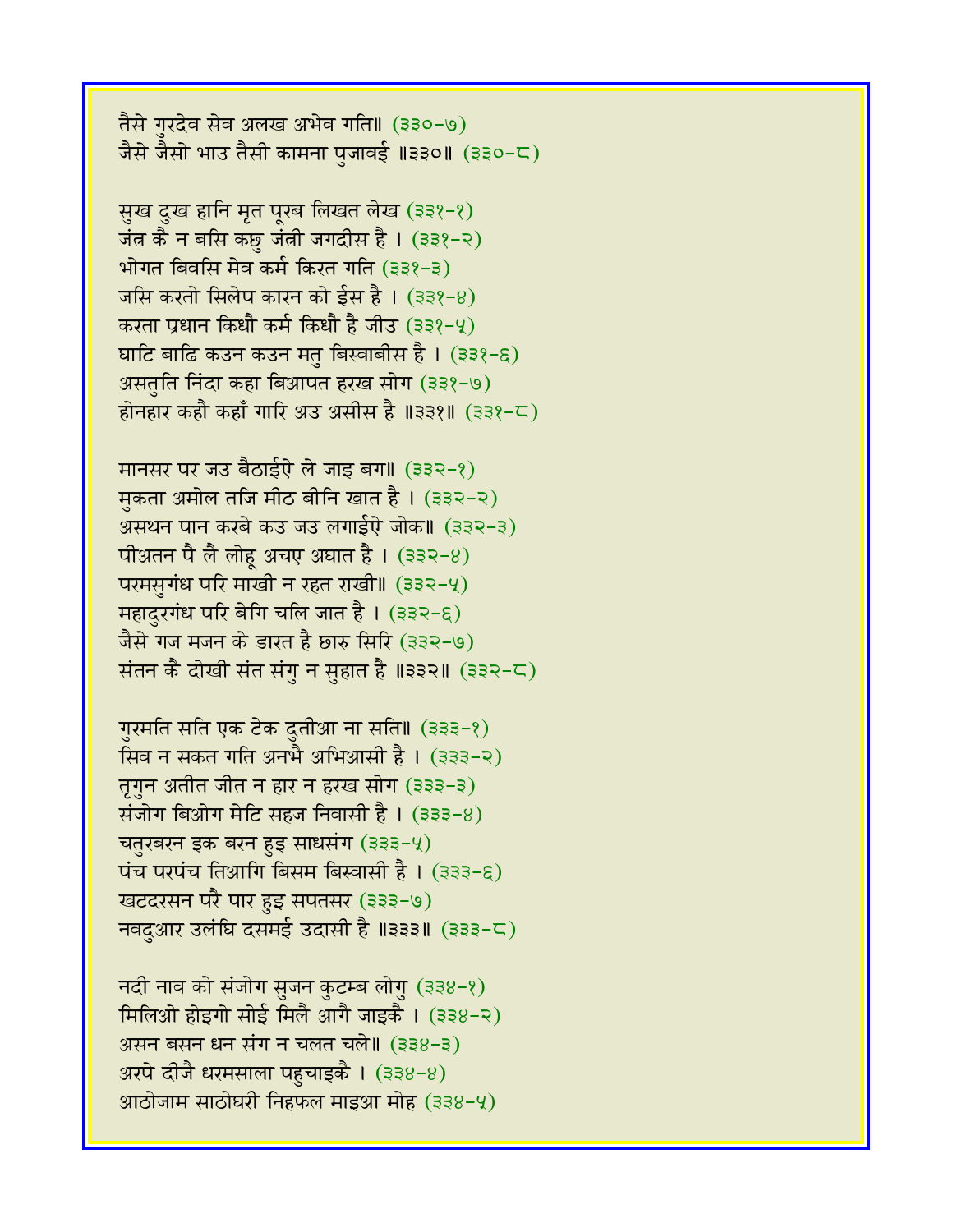सफल पलक साधसंगति समाइकै ।  $(338-6)$ मल मत धारी अउ बिकारी निरंकारी होत॥ (३३४-७) सबद सुरति साधसंग लिव लाइकै ॥३३४॥ (३३४-८)

हउमै अभिमान असथान तजि बंझ बन (३३५-१) चरनकमल गुर सम्पट समाइ है।  $(334-2)$  $3\pi$ ति ही अनुप रूप हेरत हिराने द्रग (३३५-३) अनहद गुंजत स्रवन हू सिराए है।  $(334-8)$ रसना बिसम अति मधु मकरंद रस (३३५-५) नासिका चकत ही सुबासु महकाए है । (३३५-६) कोमलता सीतलता पंग सरबंग भए॥ (३३५-७) मनमधुकर पुनि अनत ना धाए है ॥३३५॥ (३३५-८)

बाँसना को बासु दूत संगति बिनास काल (३३६-१) चरनकमल गुर एक टेक पाई है। (३३६-२) भैजल भइआनक लहरि न बिआपि सकै (३३६-३) निजघर सम्पट कै दुबिधा मिटाई है।  $(336-8)$ आन गिआन धिआन सिमरन सिमरन कै $(336-9)$ प्रेमरस बसि आसा मनसा न पाई है ।  $(336-6)$ दुतीआ नासति एक टेक निहचल मति॥ (३३६-७) सहज समाधि उनमन लिव लाई है ॥३३६॥ (३३६-८)

चरनकमल रज मसतकि लेपन कै (३३७-१)  $\overline{A}$ भर्म कर्म लेख सिआमता मिटाई है। (३३७-२) चरनकमल चरनामृतमलीन मनि (३३७-३) करि निर्मल दूत दुबिधा मिटाई है। (३३७-8) चरनकमल सुख सम्पट सहज घरि (३३७-५) निहचल मति एक टेक ठहराई है।  $(339-6)$ चरनकमल गुर महिमा अगाधि बोधि (३३७-७) सर्व निधान अउ सकल फलदाई है ॥३३७॥ (३३७-८)

चरनकमल रज मजन कै दिबि देह (३३८-१) महा मलमुत्रधारी निरंकारी कीने है ।  $(33< -2)$ चरनकमल चरनामृत निधान पान (३३८-३) तृगुन अतीत चीत आपा आप चीने है। (३३८-४)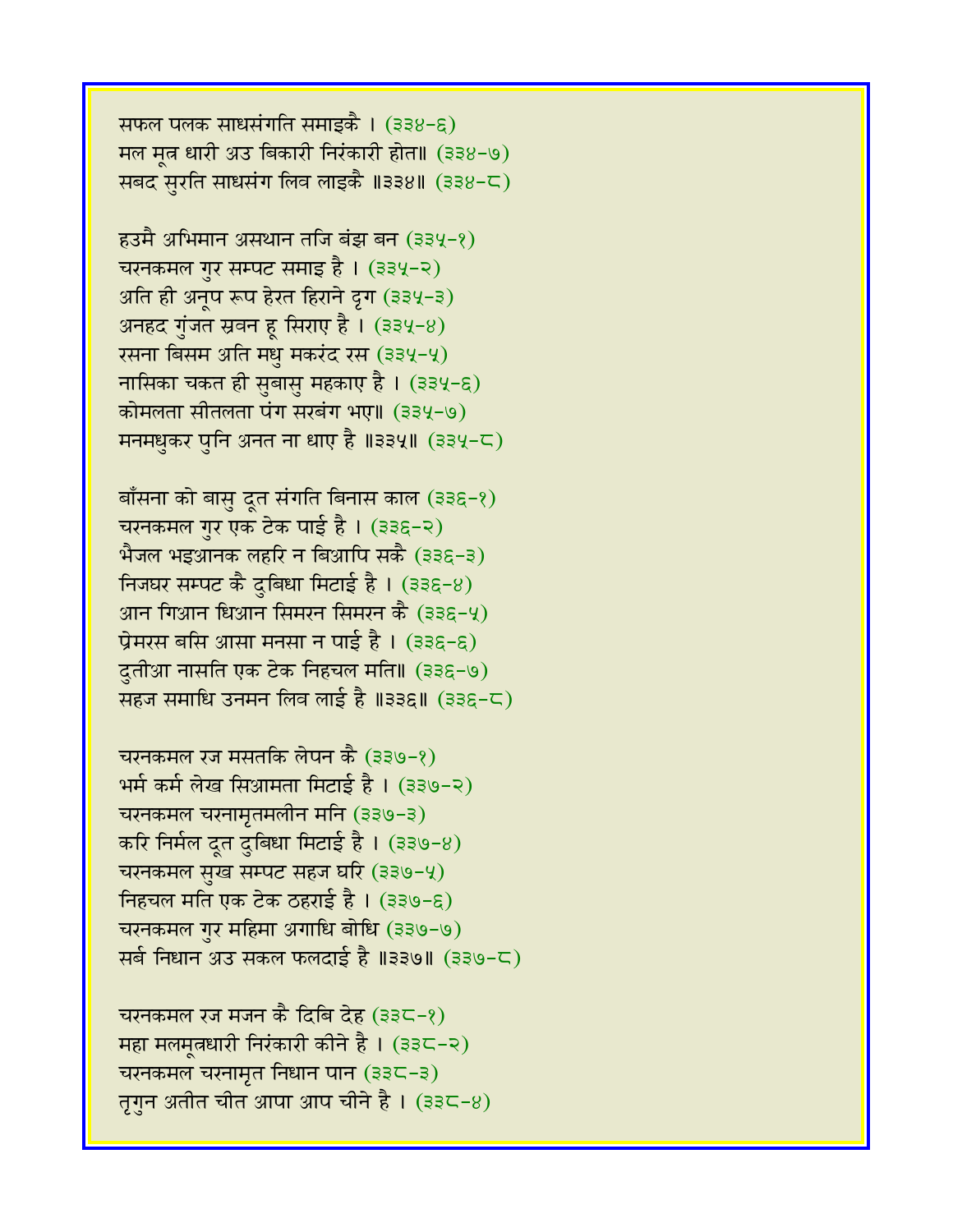चरनकमल निज आसन सिंघासन कै (३३८-५) तृभवन अउ तृकाल गंमिता प्रबीने है। (३३८-६) चरनकमल रस गंध रूप सीतलता (३३८-७) दुतीआ नासति एक टेक लिव लीने है ॥३३८॥ (३३८-८)

चरनकमल रज मजन प्रताप अति (३३ $\xi$ -१) पुरब तीर्थ कोटि छरन सरनि है। (३३६-२) चरनकमल रज मजन प्रताप अति  $(338-3)$ देवी देव सेवक हुइ पूजत चरन है । (३३६-४) चरनकमल रज मजन प्रताप अति $(338-9)$ कारन अधीन हुते कीन कारन करन है । (३३१-६) चरनकमल रज मजन प्रताप अति $(338-9)$ पतित पुनीत भए तारन तरन है ॥३३६॥ (३३६-८)

**मानसर हंस साधसंगति परमहंस॥ (३४०-१)** धरमधुजा धरमसाला चल आवई । (३४०-२) उत मुकताहल अहार दुतीआ नासति (३४०-३) इत गुरसबद सुरति लिव लावही । (३४०-४) उत खीर नीर निखारो कै बखानीअत (३४०-५) इत गुरमति दुरमति समझावही । (३४०-६) उत बग हंस बंस दुबिधा न मेटि सकै (३४०-७) इत काग पागि समरूप कै मिलावही ॥३४०॥ (३४०-८)

गुरसिख संगति मिलाप को प्रतापु छिन (३४१-१) सिव सनकादि ब्रहमादिक न पावही ।  $(388-2)$ सिम्मृति पुरान बेद सासत्र अउ नाद बाद॥ (३४१-३) राग रागनी हू नेत नेत करि गावही ।  $(388-8)$ देवी देव सर्ब निधान अउ सकल फल॥ (३४१-५) र्स्वर्ग समूह सुख धिआन धर धिआवही । (३४१-६) पूरन ब्रह्म सतिगुर सावधान जानि (३४१-७) गुरसिख सबद सुरति लिव लावही ॥३४१॥ (३४१-८)

रचना चरित्र चित्र बिसम बचित्रपन (३४२-१) काहू सो न कोऊ कीने एक ही अनेक है । (३४२-२) निपट कपट घट घट नट वट नट (३४२-३)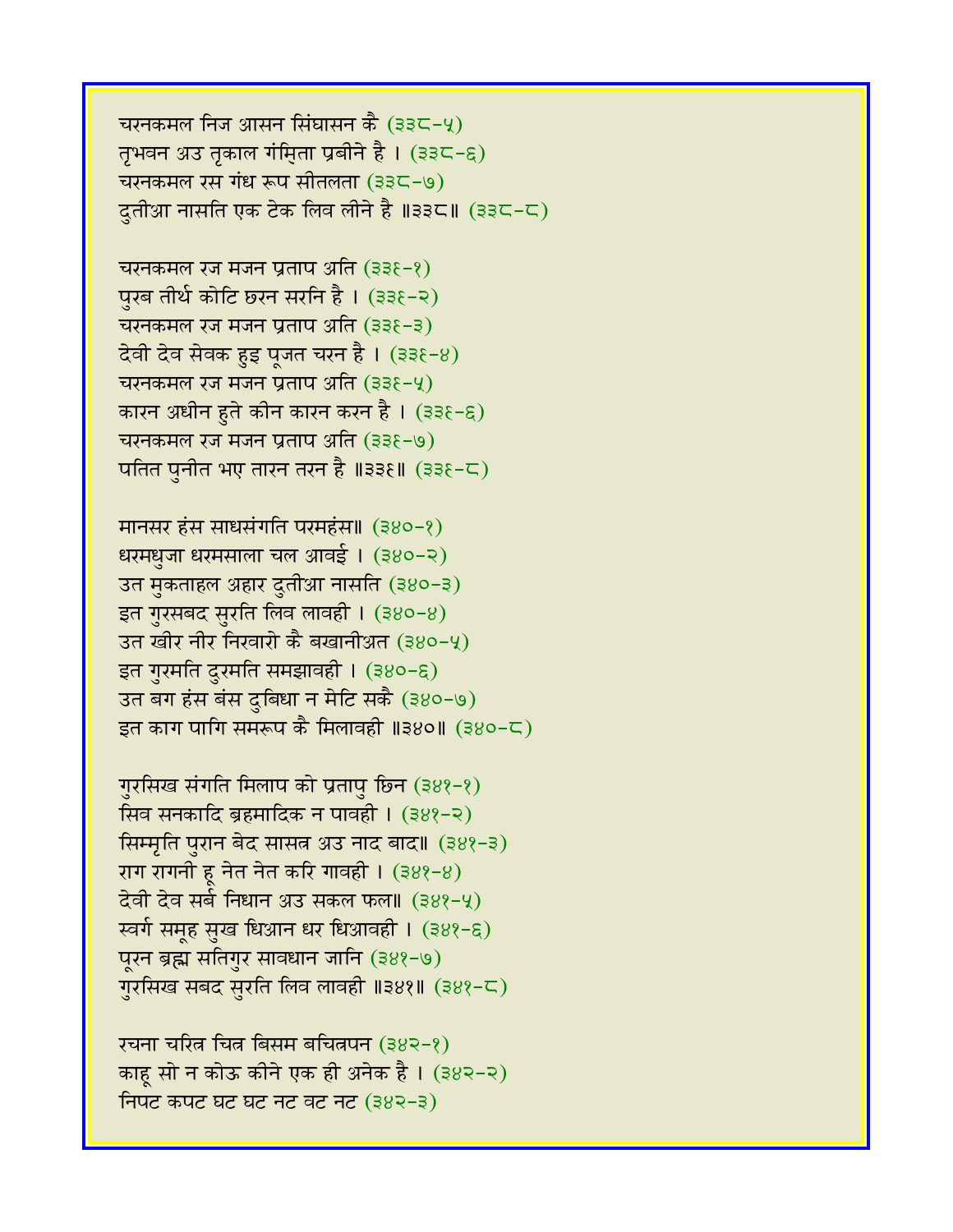गुप्त प्रगट अटपट जावदेक है।  $(382-8)$  $\overline{G}$ सटि सी दूसटि न दरसन सो दरसु (३४२-५) बचन सो बचन न सुरति समेक है। (३४२-६) रूप रेख लेख भेख नाद बाद नाना बिधि (३४२-७) अगम अगाधि बोध ब्रह्म बिबेक है ॥३४२॥ (३४२-८)

सतिरूप सतिगुर पुरन ब्रहमधिआन॥ (३४३-१) सतिनामु सतिगुर ते पारब्रह्म है। (३४३-२) सतिगुर सबद अनाहद ब्रहमगिआन॥ (383-3) ग़ुरमुखि पंथ सति गंमिता अगम्म है।  $(383-8)$ गुरसिख साधसंग ब्रहमसथान सति (383-4) कोर्तन समै हुइ सावधान सम है । (३४३-६) गुरमुखि भावनी भगति भाउ चाउ सति (३४३-७) सहज सभाउ गुरमुखि नमो नम है ॥३४३॥ (३४३-८)

 $f$ निरंकार निराधार निराहार निरबिकार (३४४-१) अजोनी अकाल अपरम्पर अभेव है। (३४४-२) निरमोह निरबैर निरलेप निरदोख (३४४-३) निरभै निरंजन अतह पर अतेव है । (३४४-४) अबिगति अगम अगोचर अगाधि बोधि (३४४-५) अचत अलख अति अछल अछेव है ।  $(388-6)$ बिसमै बिसम असचरजै असचरजमै (३४४-७) अदभुत परमदभुत गुरदेव है ॥३४४॥ (३४४-८)

कारतक मास रुति सरद पुरनमासी (384-१) आठ जाम साठि घरी आजु तेरी बारी है। (३४५-२) अउसर अभीच बहुनाइक की नाइका हुइ (३४५-३) रूप गुन जोबन सिंगार अधिकारी है।  $(384-8)$ चातिर चतुर पाठ सेवक सहेली साठि (384-4) सम्पदा समग्री सुख सहज सचारी है । (३४५-६) सुंदर मंदर सुभ लगन संजोग भोग (३४५-७) जीवन जनम धंनि प्रीतम पिआरी है ॥३४५॥ (३४५-८)

दिनकर किरनि सुहात सुखदाई अंग (३४६-१) रचत सिंगारअभरन सखी आइकै । (३४६-२)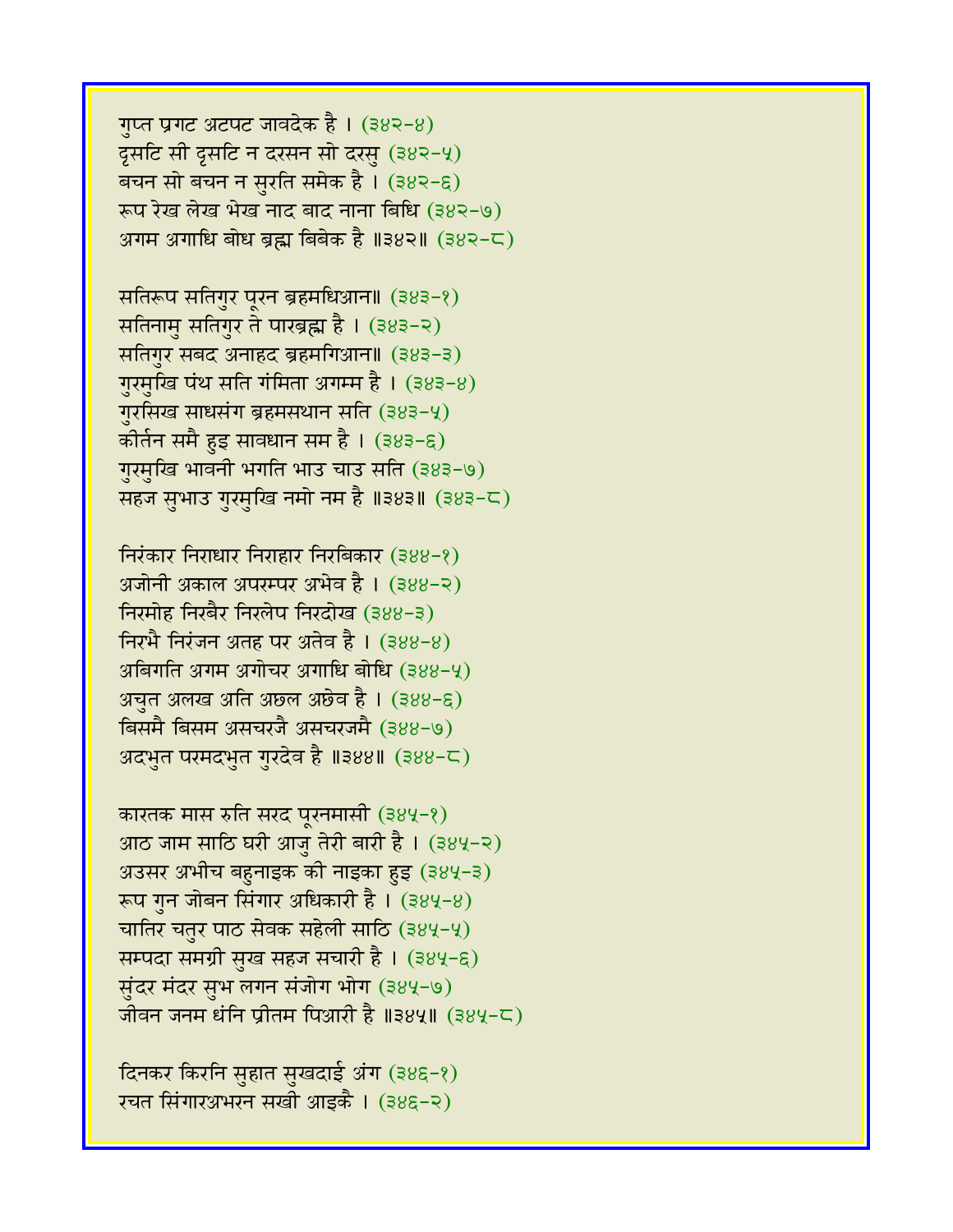पृथम उबटना कै सीस मै मलउनी मेलि (३४६-३) मजन उसन जल निर्मल भाए कै ।  $(385-8)$ कुसम अवेस केस बासत फुलेल मेल (३४६-५) अंग अरगजा लेप होत उपजाइकै ।  $(385-6)$ चीर चार दरपन मधि आपा आपु चीनि॥ (385-७) बैठी परजंक परि धावरी न धाइकै ॥३४६॥ (३४६-८)

ककही दै माग उरझाए सुरझाए केस (३४७-१) कुंकम चंदन को तिलक दे ललार मै । (३४७-२) अंजन खंजन द्रग बेसरि करन फुल॥ (३४७-३) बारी सीस फूल दै तमोलरस मुख दुआर मै । (३४७-४) कंठसरी कपोति मरकत अउ मुकताहल॥ (३४७-५) बरन बरन फूल सोभा उर हार मै । (३४७-६) चचरचरी कंकन मुंदिका मिहदी बनी, II (३४७-७) अंगीआ अनूप छुद्रपीठि कट धार मै ॥३४७॥ (३४७-८)

सोभित सरद निसि जगमग जोति ससि॥ (३४८-१) प्रथम सहेली कहै प्रेमरसु चाखीऐ । (३४८-२) पूरन कृपा कै तेरै आइ है कृपानिधान ॥ (३४८-३)  $\widehat{\mathbf{H}}$ लीऐ निरंतर कै हुइ अंतरु न राखीऐ। (३४८-४) चरनकमल मकरंद रस लुभित हुइ॥ (३४८-५) मन मधुकर सुख सम्पट भिलाखीऐ । (३४८-६) जोई लजाइ पाईऐ न पुनि पदम दै॥ (३४८-७) पलक अमोल पूअ संग मुख साखीऐ ॥३४८॥ (३४८-८)

कंचन असुध जैसे भ्रमत कुठारी बिखै (३४६-१) सुध भए भ्रमत न पावक प्रगास है। (३४६-२) जैसे कर कंकन अनेक मै प्रगट धनि (३४६-३) एकै एक टेक पुनि धुनि को बिनास है।  $(38\xi - 8)$ खुधिआ कै बालक बिललात अकुलात अत॥ (३४६-५) असथन पान करि सहजि निवास है। (३४६-६) तैसे माइआ भ्रमत भ्रमत चतुर कुंट धावै (३४६-७) गुर उपदेस निहचल गृहि पद बास है ॥३४६॥ (३४६-८)

जैसे दीप दिपत भवन उजीआरो होत (३५०-१)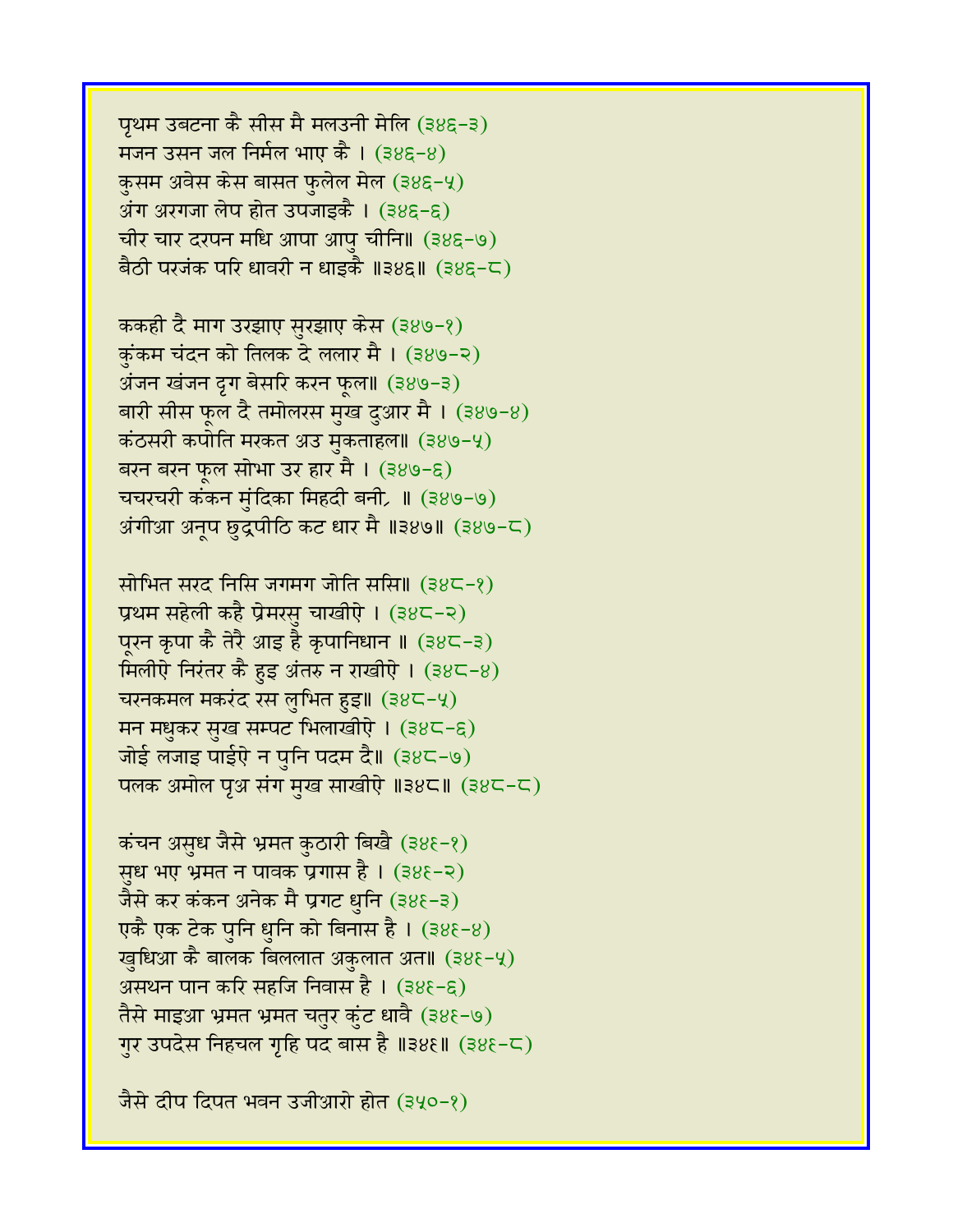सगल समग्री गृहि प्रगट दिखात है। (३५०-२) ओतिपोत जोति होत कारज बाछत सिधि (३५०-३) आनद बिनोद सुख सहजि बिहात है।  $(340-8)$ लालच लुभाइरसु लुबत नाना पतंग (३५०-५) बुझत ही अंधकार भए अकुलात है । (३५०-६) तैसे बिदिमानि जानीऐ न महिमा महाँत (३५०-७) अंतिरीछ भए पाछै लोग पछुतात है ॥३५० (३५०-८)

जैसे दीप दिपत महातमै न जानै कोऊ (३५१-१) बझत ही अंधकार भटकत राति है । (३५१-२) जैसे दूम आँगनि अछित महिमा न जानै (३५१-३) काटत ही छाँहि बैठेबे कउ बिललात है । (३५१-४) जैसे राजनीति बिखै चैन हुइ चतुरकुंट (३५१-५) छत्र ढाला चाल भए जंत कंत जात है। (३५१-६) तैसे गुरसिख साध संगम जुगति जग (३५१-७) अंतरीछ भए पाछे लोग पछुतात है ॥३५१॥ (३५१-८)

जउ जानै अनूप रूप दृगन कै देखीअत (३५२-१) लोचन अछत अंध काहे ते न पेखही । (३५२-२) जउ जानै सबदुरस रसना बखानीअत (३५२-३) जिहबा अछत कत गुंग न सरेख ही।  $(342-8)$ जउपै जाने राग नाद सुनीअत स्रवन कै (३५२-५) स्रवन सहत किउ बहरो बिसेख ही। (३५२-६) नैन जिहबा स्रवन को न कछुऐ बसाइ (३५२-७) सबद सुरति सो अलख अलेख ही ॥३५२॥ (३५२-८)

जननी जतन करि जुगवै जठर राखै (३५३-१) तातेपिंड पूरन हुइ सुत जनमत है। (३५३-२) बहुरिओ अखादि खादि संजम सहिदि रहै (३५३-३) ताही ते पै पीअ़त अरोगपन पत है । (३५३-४) मलमृत धार को बिचार न बिचारै चित (३५३-५) करै प्रतिपाल बालु तऊ तन गत है । (३५३-६) तैसे अरभकु रूप सिख है संसार मधि (३५३-७) सरीगुर दइआल की दइआ सन गत है ॥३५३॥ (३५३-८)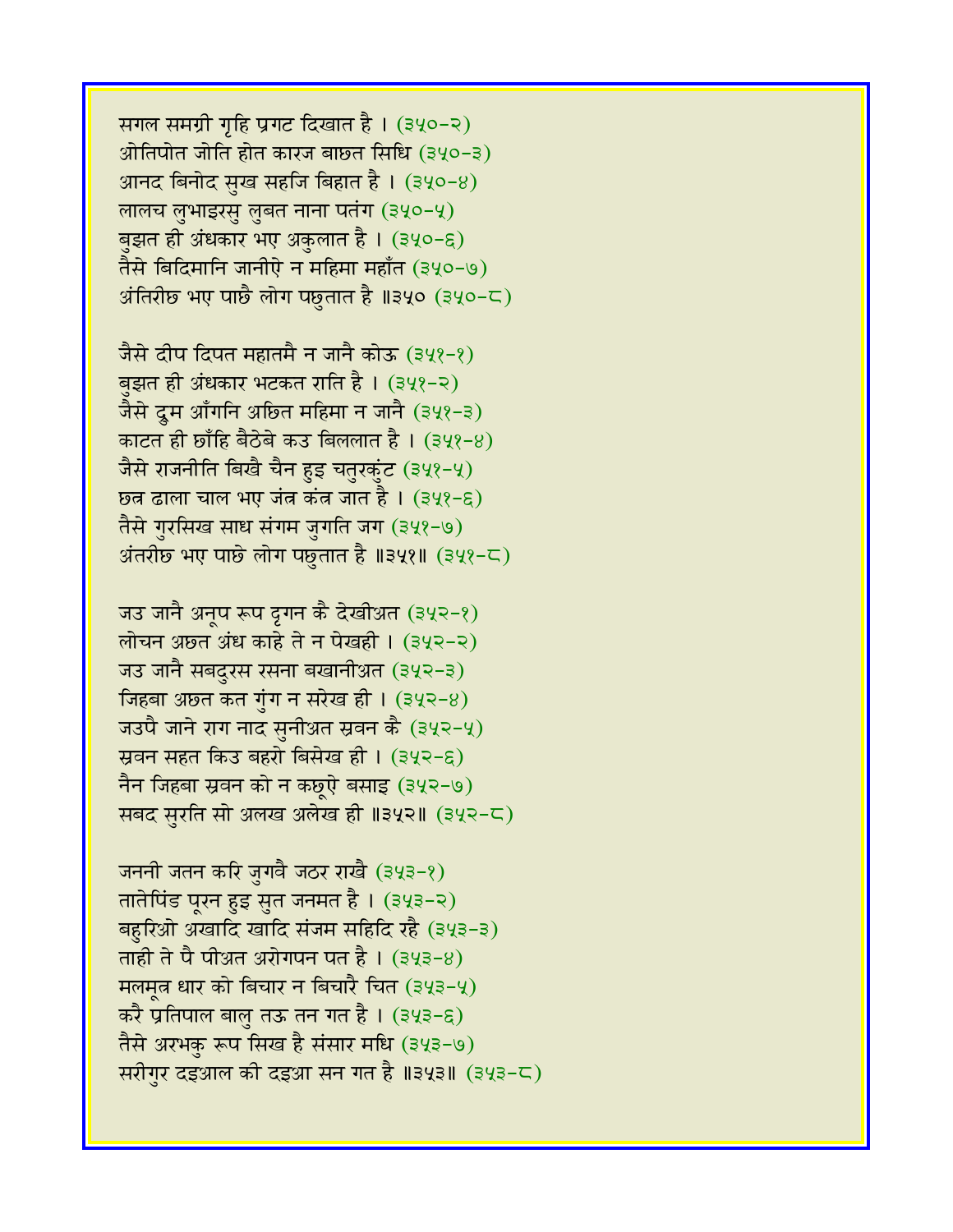जैसे तउ जननी खान पान कउ संजमु करै (३५४-१) ताते सत रहै निरबिघन अरोग जी। (३५४-२) जैसे राजनीति रीत चक्रवै चेतन्न रूप (३५४-३) ताते निहचिंत निरभै बसत लोग जी।  $(348-8)$ जैसे करीआ समुंद्र बोहथ मै सावधान (३५४-५) ताते पारि पहुचत पथिक असोग जी।  $(348-6)$ तैसे गुर पुरन ब्रह्म गिआन धिआन लिव (३५४-७) ताते निरदोख सिख निजपद जोग जी ॥३५४॥ (३५४-८)

जननी सुतहि जउ धिकार मारि पिआरु करै (३५५-१) पिआर झिरकारु देखि सकत न आन को । (३५५-२) जननी को पिआरु अउ धिकार उपकार हेत (३५५-३) आन को धिकार पिआर है बिकार प्रान को । (३५५-४) जैसे जल अगनि मै परै बड मरै जरै (३५५-५) तैसे कृपा क्रोप आनि बनिता अगिआन को । (३५५-६) तैसे गुरसिखन कउ जुगवत जतन कै (३५५-७) दुबिधा न बिआपै प्रेम परमनिधान को ॥३५५॥ (३५५-८)

जैसे कर गहत सर्प सुत पेखि माता (३५६-१) कहै न पुकार फुसलाइ उर मंड है । (३५६-२) जैसे बेद रोगी प्रति कहै न बिथार बृथा (३५६-३) संजम कै अउखद खवाइ रोग डंड है।  $(348-8)$ जैसे भूलि चूकि चटीआ की न बीचारै पाधा (३५६-५) कहि कहि सीखिआ मरखत मति खंड है। (३५६-६) तैसे पेखि अउगुन कहै न सतिगुर काह (३५६-७) पुरन बिबेक समझावत प्रचंड है ॥३५६॥ (३५६-८)

जैसे मिसटान पान पोखि तोखि बालकहि (३५७-१) असथन पान बानि जननी मिटावई। (३५७-२) मिसरी मिलाइ जैसे अउखद खवावै बैदु (३५७-३) मीठो करि खात रोगी रोगहि घटावई। (३५७-४) जैसे जलु सीचि सीचि धानहि कृसान पालै (३५७-५) परपक भए काटि घर मै लै आवई । (३५७-६) तैसे गुर कामना पुजाइ निहकाम करि (३५७-७) निजपद नाम धाम सिखै पहचावई ॥३४७॥ (३५७-८)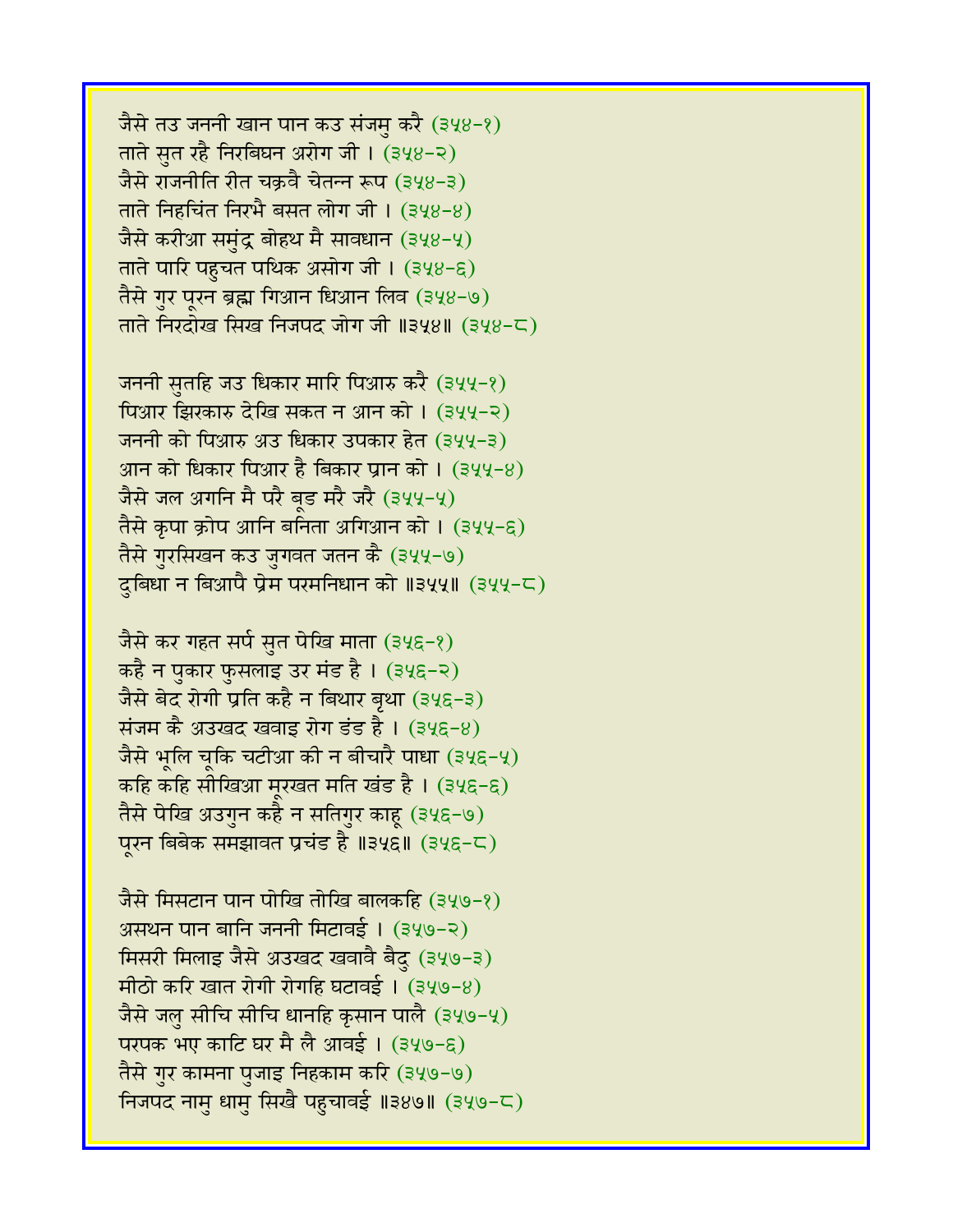गिआन धिआन प्रान सुत राखत जननी प्रति (३५८-१) अवगुन गुन माता चित मै न चेत है। (३५८-२) जैसे भरतारि भारि नारि उरहारि मानै (३५८-३) ताते लालु ललना को मानु मनि लेत है। (३५८-४) जैसे चटीआ सभीत सकुचत पाधा पेखि (३५८-५) ताते भूलि चूकि पाधा छाडत न हेत है। (३५८-६) मन बच क्रम गुर चरन सरनि सिखि (३५८-७) ताते सतिगुर जमदूतहि न देत है ॥३५८॥ (३५८-८)

कोटनि कोटानि काम कटक हुइ कामारथी (३५६-१) कोटनि कोटानि क्रोध क्रोधीवंत आहि जी। (३५६-२) कोटनि कोटानि लोभ लोभी हुइ लालचु करै (३५६-३) कोटनि कोटानि मोह मोहै अवगाहि जी। (३५६-४) कोटनि कोटानि अहंकार अहंकारी हुइ (३५६-५) रूप रिप सम्पै सुख बल छल चाहि जी।  $(34\xi - \xi)$ सतिगुर मिखन के रोमहि न चाँप सकै (३५६-७)  $\tilde{\mathcal{L}}$ जाँपै गुर गिआन धिआन ससतन सनाहि जी ॥३५६॥ (३५६-८)

जैसे तउ सुमेर ऊच अचल अगम अति (३६०-१) पावक पवन जल बिआप न सकत है । (३६०-२) पावक प्रगास तास बानी चउगुनी चड़त (३६०-३) पउन गौन धूरि दूरि होइ चमकति है। (३६०-४) संगम सलल मल धोइ निर्मल करै (३६०-५) हरै दुख देख सुनि सुजम बकति है। (३६०-६) तैसे गुरसिख जोगी तृगुन अचीत चीत (३६०-७) स्रीगुर सबद रस अमृत छकति है ॥३६०॥ (३६०-८)

जैसे सुकदेव के जनम समै जाको जाको (३६१-१) जनम भइओ ते सकल सिधि जानीऐ। (३६१-२) स्वाँतबूंद जोई जोई परत समुंद्र बिखै (३६१-३) सीप कै संजोग मुकताहल बखानीऐ ।  $(368-8)$ बावन सुगंध सम्बंध पउन गउन करै (३६१-५) लागै जाही जाही द्रुम चंदन समानीऐ (३६१-६) तैसे गुरसिख संग जो जो जागत अमृत जोग (३६१-७)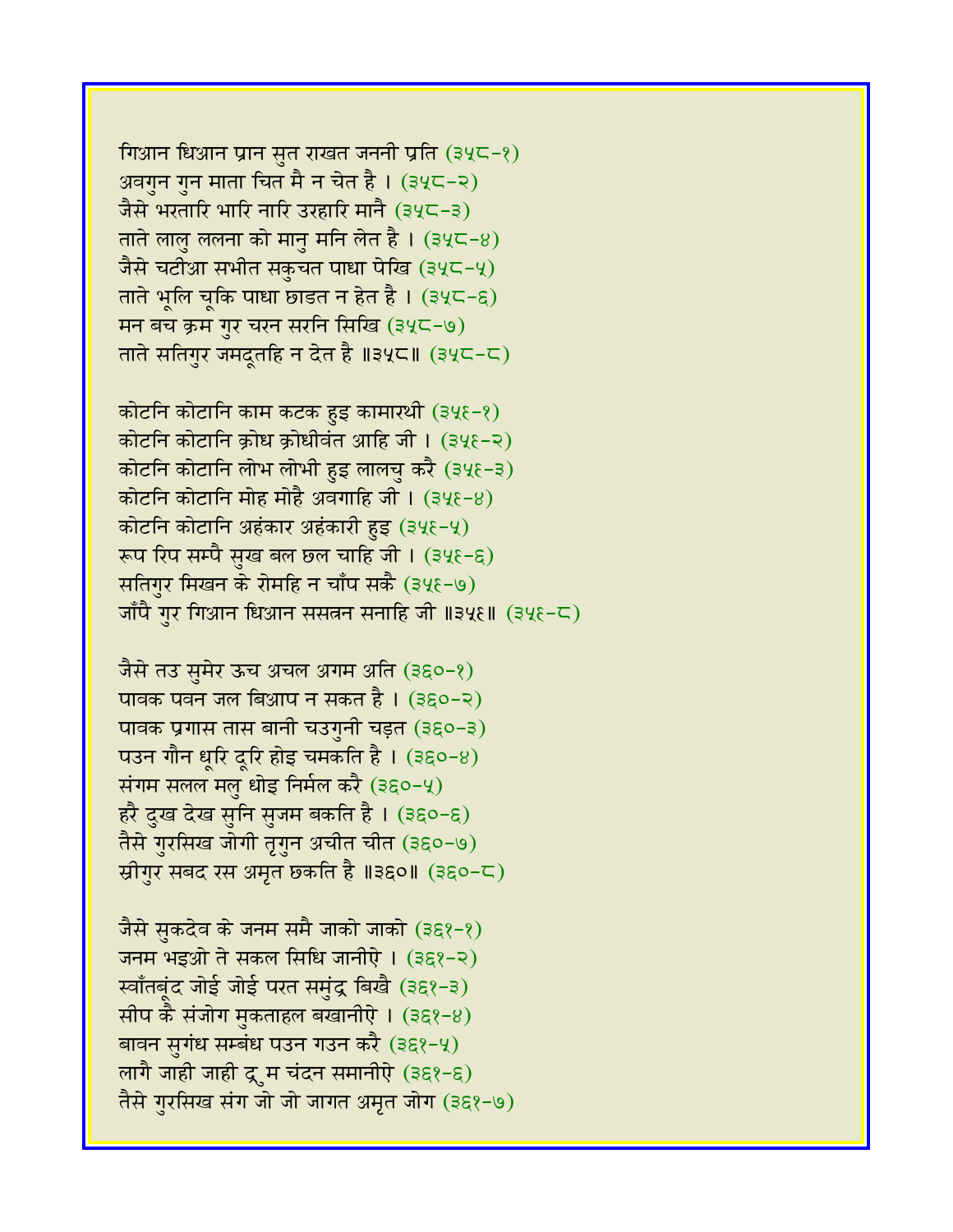सबदु प्रसादि मोख पद परवानीऐ ॥३६१॥ (३६१-८)

तीर्थ जात्रा समै न एक सै आवत सबै (३६२-१) काहू साध पाछै पाप सबन के जात है। (३६२-२) जैसे नृप सैना समसरि न सकल होत (३६२-३) एक एक पाछे कई कोटि परे खात है। (३६२-४) जैसे तउ समंद्र जल बिमल बोहिथ बसै (३६२-५) एक एक मै अनेक पारि पहुचात है । (३६२-६) तैसे गुरसिख साखा अनिक संसार दुआर (३६२-७) सनमुख ओट गहे कोट बिआसात है ॥३६२॥ (३६२-८)

भाँजन कै जैसे कोऊ दीपकै दुराए राखै (३६३-१) मंदर मै अछत ही दूसरो न जानई । (३६३-२) जउपै रखवईआ पनि प्रगट प्रगास करै (३६३-३)  $52$  तम तिमर उदोत जोत ठानई । (३६३-४) सगल समग्री गृहि पेखिएे प्रतछि रूप (३६३-५)  $d$ पक दिपईआ ततखन पहिचानई । (३६३-६) तैसे अवघट घट गुप्त जोती सरूप (३६३-७) गुर उपदेस उनमानी उनमानई ॥३६३॥ (३६३-८)

जैसे बृथावंत जंत अउखद हिताइ रिदै (३६४-१) बृथा बलु बिमुख होइ सहजि निवास है । (३६४-२) जैसे आन धात मै तनक ही कलंक डारे (३६४-३) अनक बरन मेटि कनकि प्रगास है। (३६४-४) जैसे कोटि भारि कर कासटि डकवता मै $(388-9)$ रंचक ही आँच देत भसम उदास है। (३६४-६) तैसे गुर उपदेस उर अंतर प्रवेस भए (३६४-७) जनम मरन दुख दोखन बिनास है ॥३६४॥ (३६४-८)

जैसे अनी बान की रहत ट्रिट देही बिखै (३६५-१) चुम्बक दिखाए ततकाल निकसत है। (३६५-२)  $\frac{1}{2}$ से जोक तोंबरी लगाईत रोगी तन (३६५-३) ऐच लेत रुधर बृथा समु खसत है ।  $(364-8)$ जैसे जुवतिन प्रति मरदन करै दाई (३६५-५) गरभ सथम्भन हुइ पीड़ा न ग्रसत है ।  $(364-6)$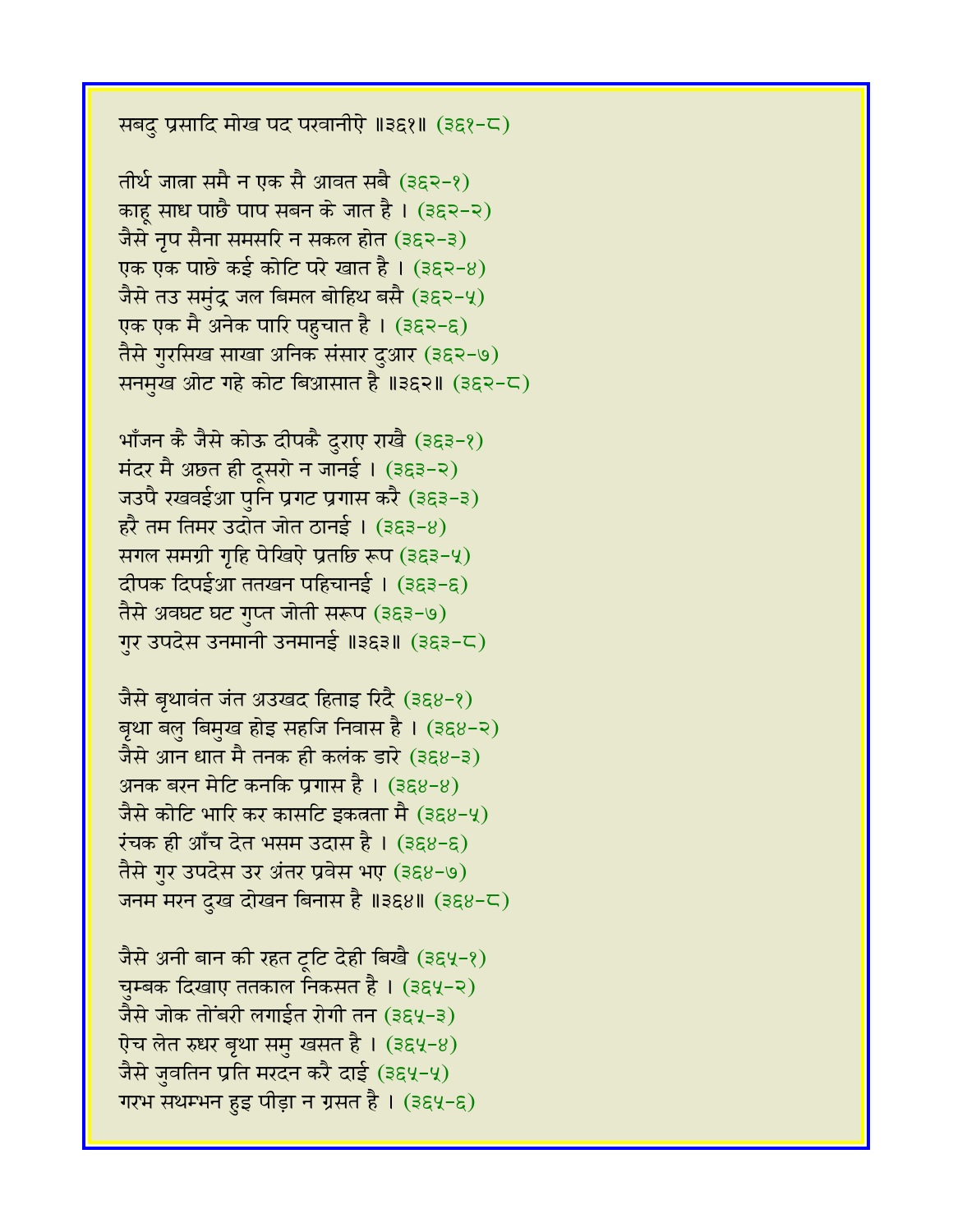तैसे पाँचो दूत भूत बिभरम हुइ भागि जाति (३६५-७) सतिगुर मंत जंत रसना रसत है ॥३६५॥ (३६५-८)

जैसे तउ सफल बन बिखै बिरख बिबिधि (३६६-१) जाको फल मीठो खग तापो चलि जाति है। (३६६-२) जैसे पर्बत बिखै देखीऐ पाखान बहु (३६६-३) जामै तो हीरा खोजी खोज खनवारा ललचात है । (३६६-४) जैसे तउ जलधि मधि बसत अनंत जंत (३६६-५) मकता अमोल जामै हंस खोज खात है। (३६६-६) तैसे गुर चरन सरनि है असंख सिख (३६६-७) जामै गुर गिआन ताहि लोक लपटात है ॥३६६॥ (३६६-८)

Paurhi 367 is missing.

जैसे ससि जोति होत पूरन प्रगास तास (३६८-१) चितवत चक्रत चकोर धिआन धार ही । (३६८-२) जैसे अंधकार बिखै दीपही दिपत देखि (३६८-३) अनिक पतंग ओतपोति होइ गुंजार ही।  $(36\zeta - 8)$ जैसे मिसटान पान जान काज भाँजन मै (३६८-५) राखत ही चीटी कोटि लोभ लुभत अपार ही । (३६८-६) तैसे परमनिधान गुर गिआन परवान जामै (३६८-७) सकल संसार तास चरन नमस्कार ही ॥३६८॥ (३६८-८)

जैसे अहि अगनि कउ बालक बिलोक धावै (३६६-१) गहि गहि राखै माता सृत बिललात है।  $(36\xi - 2)$ बृखावंत जंत जैसे चाहत अखादि खादि (३६१-३) जतन कै बेद जुगवत न सुहात है। (३६१-8) जैसे पंथ अपंथ बिबेकहि न बझै अंध (३६१-५) कटि गहे अटपटी चाल चलिओ जात है। (३६६-६) तैसे कामना करत कनिक अउ कामनी की (३६१-७) राखै निरलेप गुरसिख अकुलात है ॥३६६॥ (३६६-८)

जैसे माता पिता अनेक उपजात सुत (३७०-१) पूंजी दै दै बनज बिउहारहि लगावही । (३७०-२) किरत बिरत करि कोऊ मूलि खोवै रोवै (३७०-३)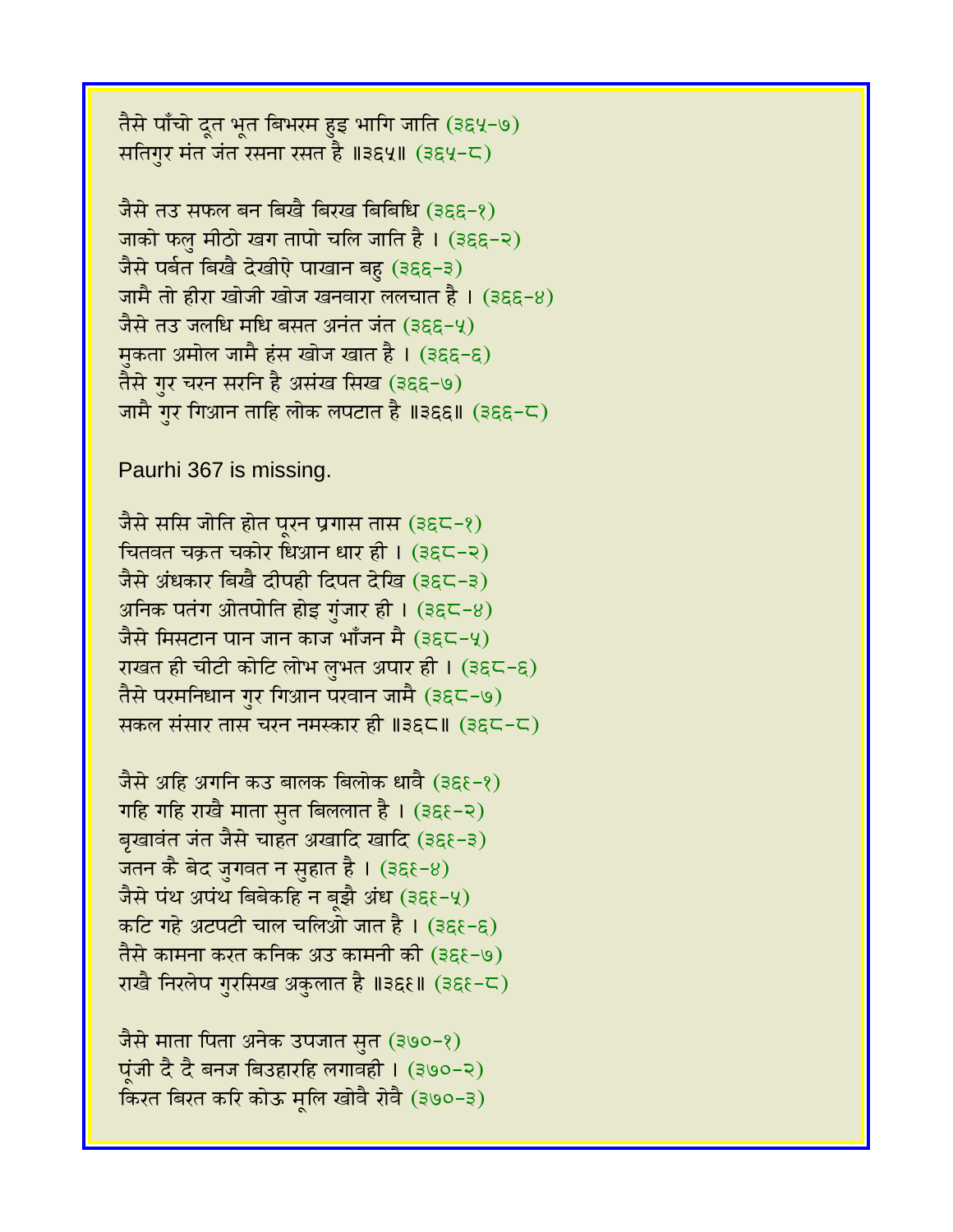कोऊ लाभ लभति कै चउगनो बढावही ।  $(390-8)$ जैसो जैसो जोई कुला धर्म है कर्म करै (३७०-५) तैसो तैसो जसु अपजसु प्रगटावही । (३७०-६) तैसे सतिगुर समदरसी पुहुप गत , (३७०-७) सिख साखा बिबिधि बिरख फल पावही ॥३७०॥ (३७०-८)

जैसे नरपति बहु बनता बिवाह करै (३७१-१) जाकै जनमत सुत वाही गृहि राज है । (३७१-२) जैसे दधि मधि चहूं ओर मै बोहथ चलै (३७१-३) जोई पार पहुचै पूरन सब काज है। (३७१-8) जैसे खानि खनत अनंत खनवारा खोजी (३७१-५) हीरा हाथि चड़ै जाकै ताकै बाजु बाज है। (३७१-६) तैसे गुरसिख नवतन अउ पुरातनादि (३७१-७) का परि कटाछि कृपा ताकै छबि छाज है ॥३७१॥ (३७१-८)

बूंद बूंद बरख पनारे बहि चलै जलु (३७२-१) बहरिओ उमगि बहै बीथी बीथी आइकै । (३७२-२) ताते नोरा नोरा भरि चलत चतरकुंट (३७२-३) सरिता सरिता प्रति मिलत है जाइकै । (३७२-४) सरिता सकल जल प्रबल प्रवाह चलि (३७२-५) संगम समंद्र होत समत समाइकै । (३७२-६) जामै जैसीऐ समाई तैसीऐ महिमा बडाई (३७२-७) ओछौ अउ गम्भीर धीर बूझीऐ बुलाइकै ॥३७२॥ (३७२-८)

जैसे हीरा हाथ मै तनक सो दिखाई देत (३७३-१) मोल कीए दमकन भरत भंडार जी। (३७३-२) जैसे बर बाधे हुंडी लागत न भार कछु (३७३-३) आगै जाइ पाईअत लछमी अपार जी।  $(393-8)$ जैसे बटि बीज अति सूखम सरूप होत (३७३-५) बोए सै बिबिधि करै बिरखा बिसथार जी । (३७३-६) तैसे गुर बचन सचन गुरसिखन मै (३७३-७) जानीऐ महातम गए ही हरिदुआर जी ॥३७३॥ (३७३-८)

जैसे मद पीअ़त न जानीऐ मरम्मु ताको (३७४-१) पाछै मतवारो होइ छकै छक जाति है। (३७४-२)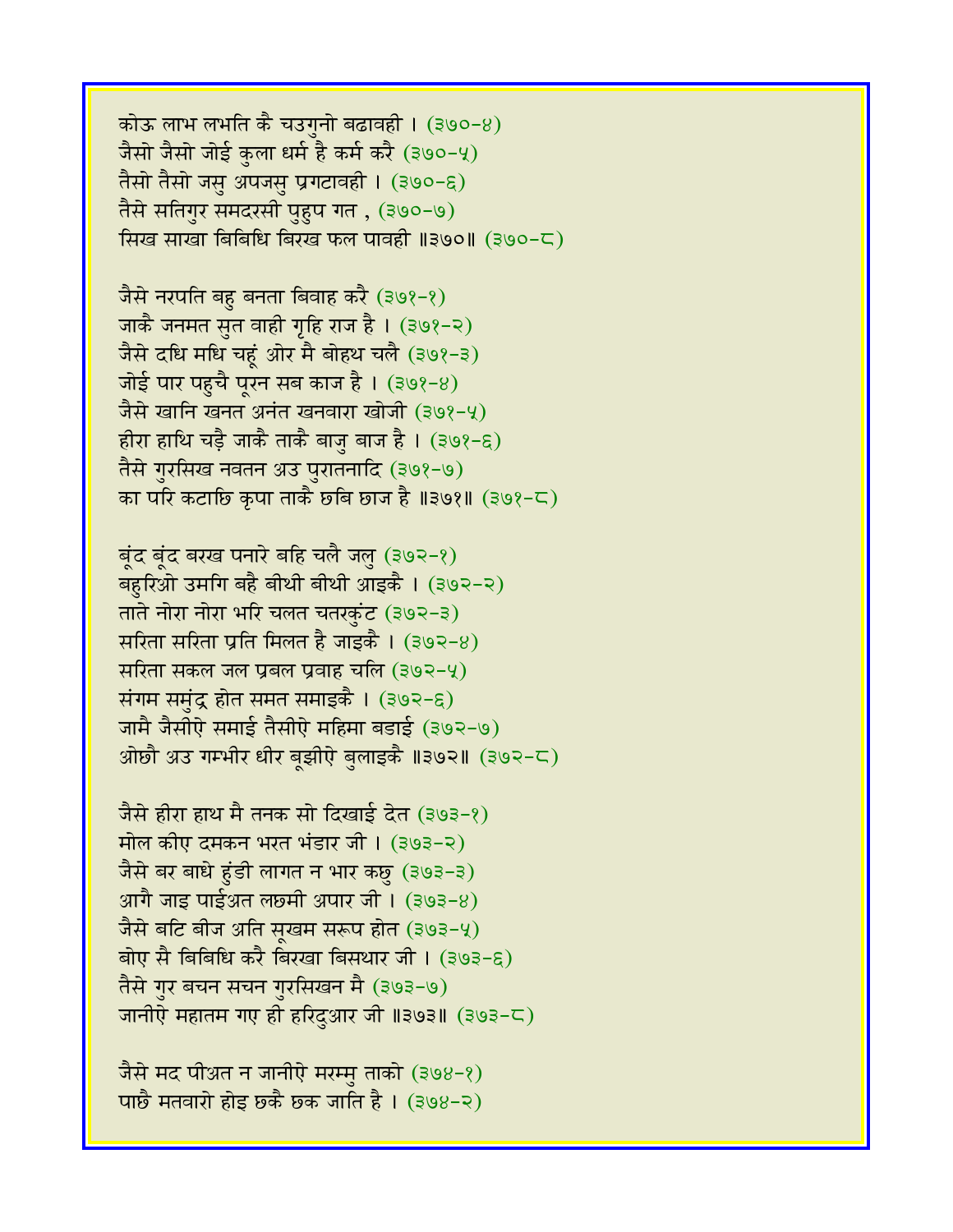जैसे ठारि भेटत भतारहि न भेदु जानहि (३७४-३)  $36\pi$  अधान आन चिहनि दिखात है। (३७४-४) करि परि मानकु न लागत है भारी तोल (३७४-५) मोल संखिआ दमकन हेरत हिराति है। (३७४-६) तैसे गुर अमृत बचन सुनि मानै सिख (३७४-७) जानै महिमा जउ सख सागर समात है ॥३७४॥ (३७४-८)

जैसे मछ कछ बग हंस मुकता पाखान (३७५-१) अमृत बिखै प्रगास उदधि सै जानीऐ। (३७५-२) जैसे तारो तारी तउ आरसी सनाह ससत्र (३७५-३) लोह एक से अनेक रचना बखानीऐ। (३७५-४) भाँजन बिबिधि जैसे होत एक मिरतका सै (३७५-५) खीर नीर बिंजनादि अउखद समानीऐ । (३७५-६) तैसे दरसन बहु बरन आस्रम ध्रम (३७५-७) सकल गृहसतु की साखा उनमानीऐ ॥३७५॥ (३७५-८)

जैसे सरि सरिता सकल मै समुंद्र बडो (३७६-१) मेर मै सुमेर बडो जगतु बखान है। (३७६-२) तरवर बिखै जैसे चंदन बिरखु बडो (३७६-३) धात मै कनक अति उतम कै मान है ।॥ (३७६-४) पंछीअन मै हंस मृग राजन मै सारदूल (३७६-५) रागन मै सिरीरागु पारस पखान है । (३७६-६) गिआँनन मै गिआनु अरु धिआनन मै धिआन गुर (३७६-७) सकल धर्म मै गृहसत प्रधान है ॥३७६॥ (३७६-८)

तीर्थ मजन करबै को है इहै गुनाउ (३७७-१) निर्मल तन तृखा तपति निवारीऐ । (३७७-२) दरपन दीप कर गहे को इहै गुनाउ (३७७-३) पेखत चिहन मग सुरति सम्मारीऐ ।  $(399-8)$ भेटत भतार नारि को इहै गुनाउ (३७७-५) र्स्वाँतबृंद सीप गति लै गरब प्रतिपारीऐ । (३७७-६) तैसे गुर चरनि सरनि को इहै गुनाउ (३७७-७) गुर उपदेस करि हारु उरिधारीऐ ॥३७७॥ (३७७-८)

जैसे माता पिता न बीचारत बिकार सत॥ (३७८-१)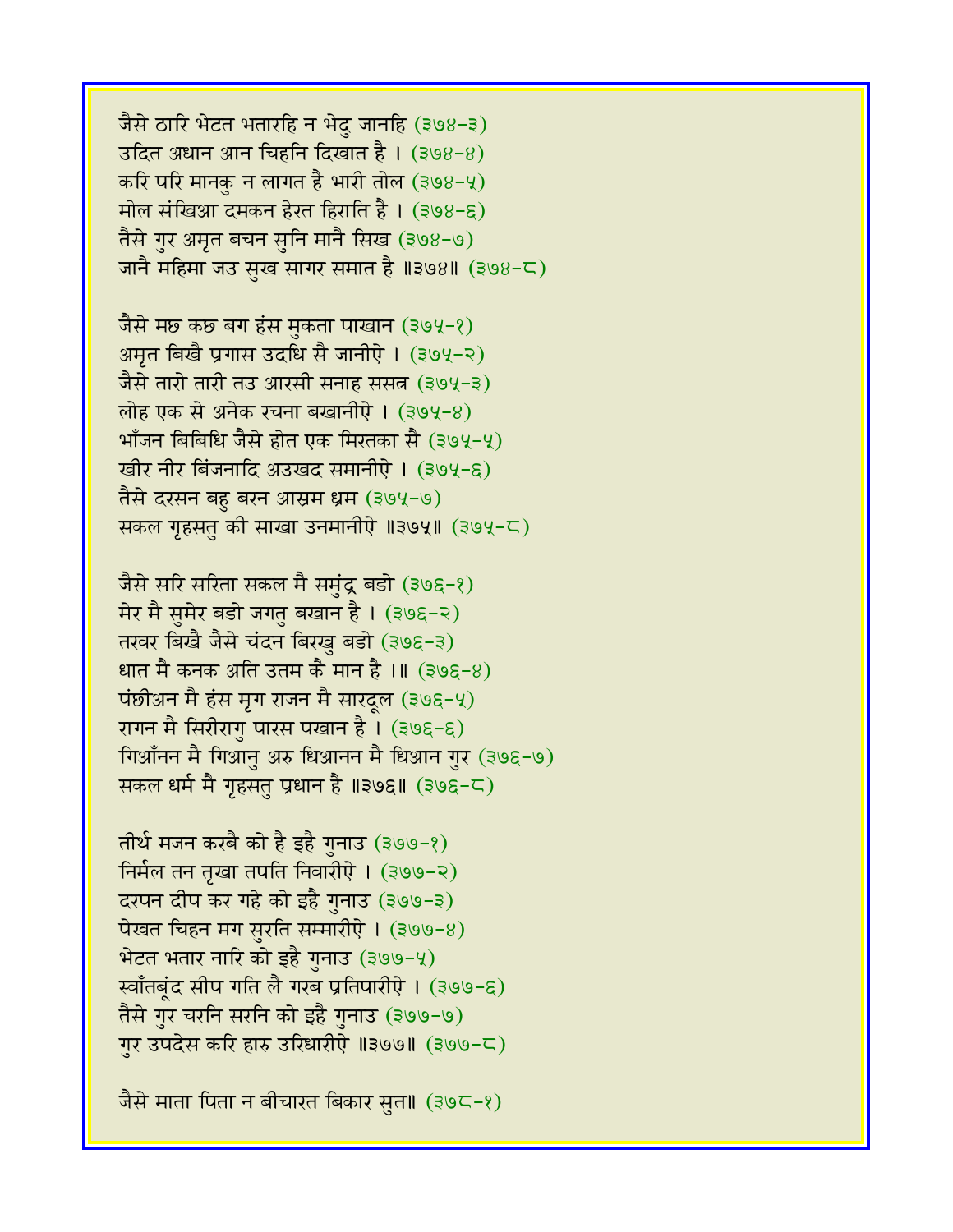पोखत सप्रेम बिहसत बिहसाइकै । (३७८-२) जैसे बृथावंत जंत बैदहि बृताँत कहै (३७८-३) परख परीखा उपचारत रसाइकै । (३७८-४) चटीआ अनेक जैसे एक चटिसार बिखै॥ (३७८-५) बिदिआवंत करै पाधा प्रीति सै पड़ाइकै । (३७८-६) तैसे गुरसिखन कै अउगुन अवगिआ मेटै॥ (३७८-७) ब्रह्म बिबेक सै सहज समझाइकै ॥३७८॥ (३७८-८)

जैसे तउ करत सुत अनिक इआनपन॥ (३७१-१) तऊ न जननी अतुगन उरि धारिओ है । (३७१-२) जैसे तउ सरनि सूरि पूरन परतगिआ राखै॥ (३७६-३) अनिक अवगिआ कीए मारि न बिडारिओ है।  $(398-8)$ जैसे तउ सरिता जल कासटहि न बोरत॥ (३७१-५) करत चित लाज अपनोई प्रतिपारिओ है। (३७ $\xi$ -६) तैसे ही पर्म गुर पारस परस गति॥ (३७६-७) सिखन को किरतु करमु कछू ना बिचारिओ है ॥३७६॥ (३७६-८)

जोई कुला धर्म कर्म कै सुचार चार॥  $(3C0-\ell)$ सोई परवारि बिखै स्रेसटु बखानीऐ । (३८०-२) बनजु बिउहार साचो साह सनमुख सदा॥ (३८०-३) सोई तउ बनउटा निहकपट कै मानीएे ।  $(3C0-8)$ सुआम काम सावधान मानत नरेस आन॥  $(3C_0-\gamma)$ सोई स्वाम कारजी प्रसिधि पहिचानीऐ। (३८०-९) गुर उपदेस परवेस रिदि अंतरि है॥ (३८०-७) सबद सुरति सोई सिख जग जानीऐ ॥३८०॥ (३८०-८)

जल कै धरन अरु धरन कै जैसे जल्॥ (३८१-१) प्रीति कै परसपर संगमु समारि है।  $(3C$ १-२) जैसे जल सीच कै तमालि प्रतिपालीअत॥ (३८१-३) बोरत न कासटहि ज्ञाला मै न जारि है। (३८१-४) लोसट कै जड़ि गड़ि बोहथि बनाईअत॥  $(3C - 4)$ लोसटहि सागर अपार पार पार है।  $(3\zeta)^2-\zeta$ प्रभ कै जानीजै जनु जन कै जानीजै प्रभा। (३८१-७) ताते जन को न गुन अउगुन बीचारि है ॥३८१॥  $(3C$ १-८)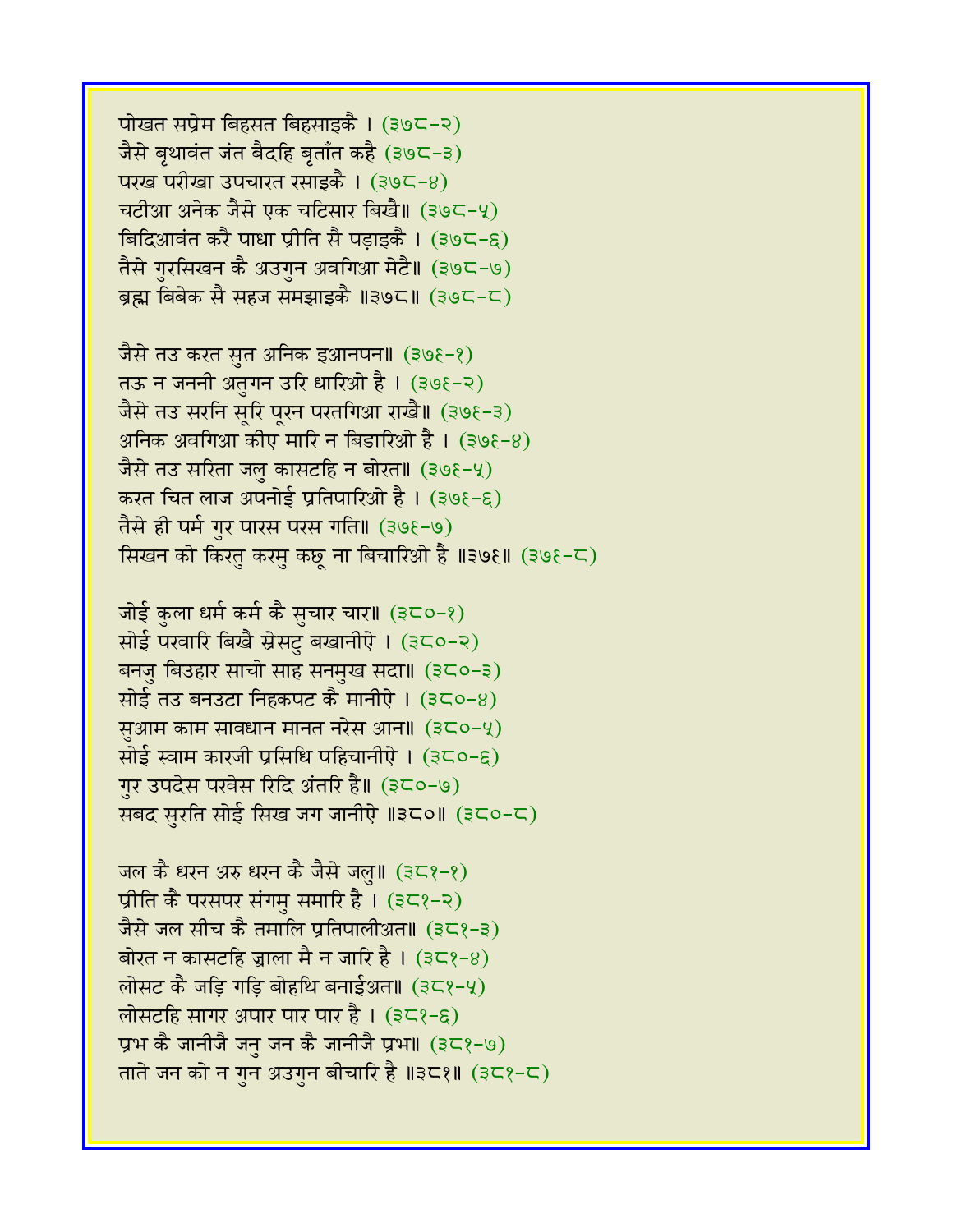विआह समै जैसे दुहूं ओर गाईअति गीत॥ (३८२-१) एकै हुइ लभति एकै हानि कानि जानीऐ। (३८२-२) दुहूं दल बिखै जैसे बाजत नीसान तान॥ (३८२-३) काहू कउ जै काहू कउ पराजै पहिचानीऐ ।  $(3\epsilon<2)$ जैसे दुहूं कूलि सरिता मै भरि नाउ चलै॥ (३८२-५) कोऊ माझिधारि कोऊ पारि परवानीऐ । (३८२-६) धर्म अधरम कर्म कै असाध साधा। (३८२-७) ऊच नीच पदवी प्रसिध उनमानीऐ ॥३८२॥ (३८२-८)

पाहन की रेख आदि अंति निखाहु करै॥ (३८३-१) टरै न सनेहु साध बिग्रहु असाध को । (३८३-२) जैसे जल मैलकीर धीर न धरति तत $(353-3)$ अधम की प्रीति अउ बिरुध जध साध को ।  $(353-8)$ थोहरि उखारी उपकारी अउ बिकारी॥ (३८३-५) सहजि सुभाव साध अधम उपाध को॥  $(323-6)$ गुंजाफल मानक संसारि तुलाधारि बिखै॥ (३८३-७) तोलि कै समानि मोल अलप अगाधि को ॥३८३॥ (३८३-८)

जैसे कुलाबधू अंग रचति सीगार खोड़ि॥ (३८४-१)  $\overline{q}$  नई गनिका रचत सकल सिंगार जी। (३८४-२) कुलाबधू सिंहजा समै रमै भतार एक॥ (३८४-३) बेस्वा तउ अनेक सै करत बिबचार जी । (३८४-४) कुलाबधू संगमु सुजम निरदोख मोख॥ (३८४-५) बेस्वा परसत अपजदस हुइ बिकार जी।  $(3\zeta_8-\zeta)$ तैसे गुरसिखन कउ पर्म पवित्न माइआ॥ (३८४-७) सोई दुखदाइक हुइ दहति संसार जी ॥३८४॥ (३८४-८)

सोई लोहा बिसु बिखै बिबिधि बंधन रूप॥ (३८५-१) सोई तउ कंचन जोति पारस प्रसंग है। (३८५-२) सोई तउ सिंगार अति सोभत पतिबृता कउ (३८५-३) सोई अभरनु गनिका रचत अंग है।  $(354-8)$ सोई स्वाँतिबूंद मिल सागर मुकताफल (३८५-५) सोई स्वाँतबंद बिख भेटत भुअंग है । (३८५-६) तैसे माइआ किरत बिरत है बिकार जग (३८५-७) परउपकार गुरसिखन स्रबंग है ॥३८५॥ (३८५-८)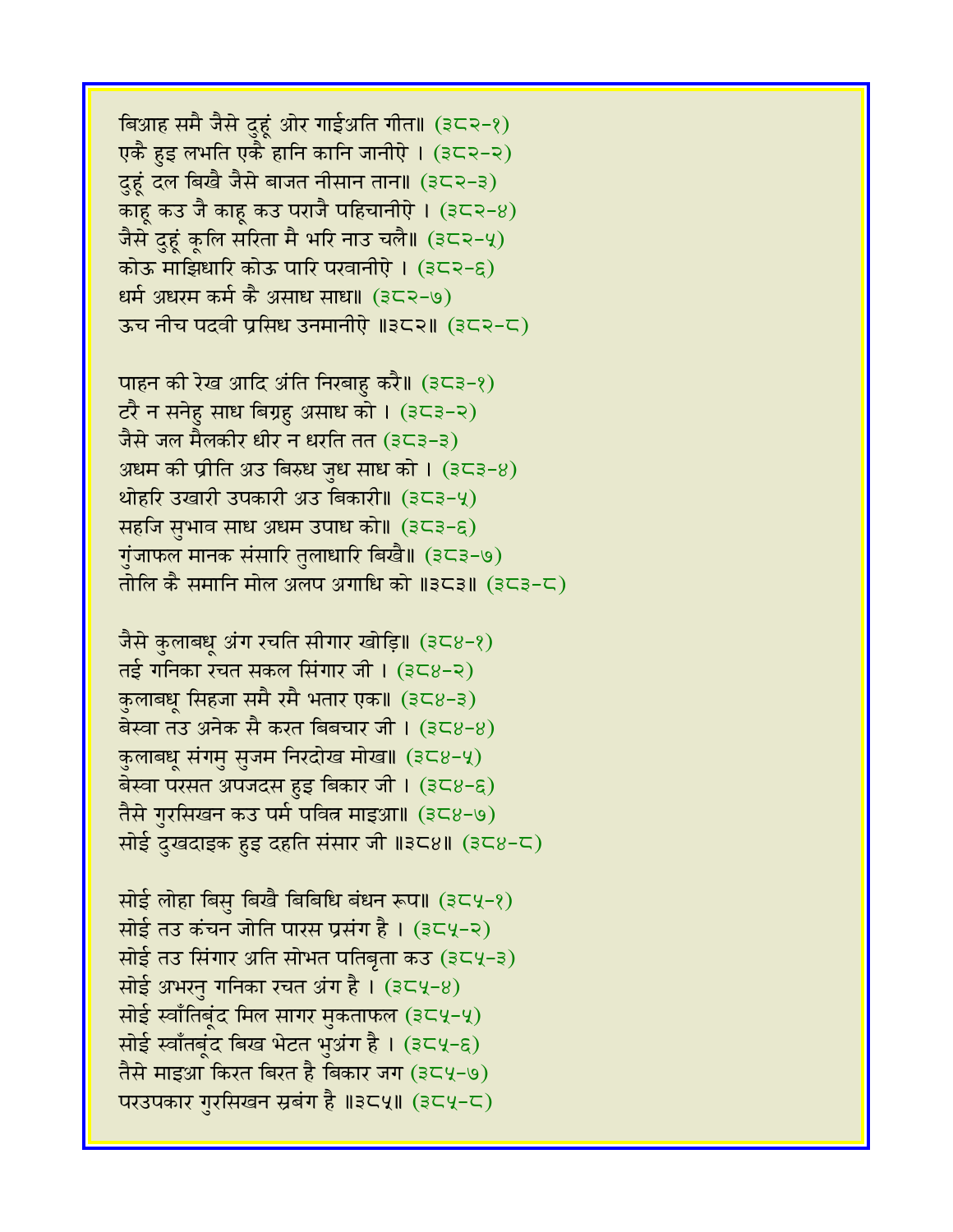कऊआ जउ मराल सभा जाइ बैठे मानसर॥ (३८६-१) दुचित उदास बास आस दुरगंध की ।  $(356-2)$ स्वान जिउ बैठाईऐ सुभग प्रजंग पार॥ (३८६-३) तिआगि जाइ चाकी चाटै हीन मत अंध की ।  $(356-8)$ गरधब अंग अरगजा जउ लेपन कीजै (३८९-५) लोटत भसम संगि है कुटेव कंध की । (३८६-६) तैसे ही असाध साधसंगति न प्रीति चीति॥ (३८६-७) मनसा उपाध अपराध सनबंध की ॥३८६॥ (३८६-८)

निराधार को अधारु आसरो निरासन को॥ (३८७-१) नाथु है अनाथन को दीन को दइआलु है। (३८७-२) असरनि सरनि अउ निर्धन को है धन॥ (३८७-३) टेक अंधरन की अउ कृपन कृपाल है । (३८७-४) अकृतघन के दातार पतति पावन प्रभ $(3C\Theta - 4)$ नरक निवारन प्रतगिआ प्रतिपालु है।  $(3C\Theta - \epsilon)$ अवगुन हरन करन करतगिआ स्वामी (३८७-७) संगी सरबंगि रस रसकि रसालु है ॥३८७॥ (३८७-८)

कोइला सीतल कर करत सिआम गहे॥ (३८८-१) परस तपत परदगध करत है । (३८८–२) कुकर के चाटत कलेवरहि लागै छोति॥ (३८८-३) काटत सरीर पीर धीर न धरत है।  $(3C-8)$ फुटत जिउ गागरि परत ही पखान परि। (३८८-५) पाहन परति पुनि गागरि हरत है।  $(3C<-\epsilon)$ तैसे ही असाध संगि प्रीत हू बिरोध बुरो (३८८-७) लोक परलोक दुख दोख न टरत है ॥३८८॥ (३८८-८)

 $\overline{B}$ छत्र के बदले जैसे बैठे छतना की छाँह (३८६-१) हीरा अमोलक बदले फटक कउ पाईऐ । (३८१-२) जैसे मन कंचन के बदले काचु गुंजाफलु (३८६-३) काबरी पटम्बर के बदले ओढाईऐ। (३८१-४) अमृत मिसटान पान के बदले करीफल (३८ $\xi$ -५) केसर कपूर जिउ कचूर लै लगाईएे ।  $(3\zeta\zeta-\zeta)$ भेटत असाध सुख सुकृत सुखम होत (३८६-७)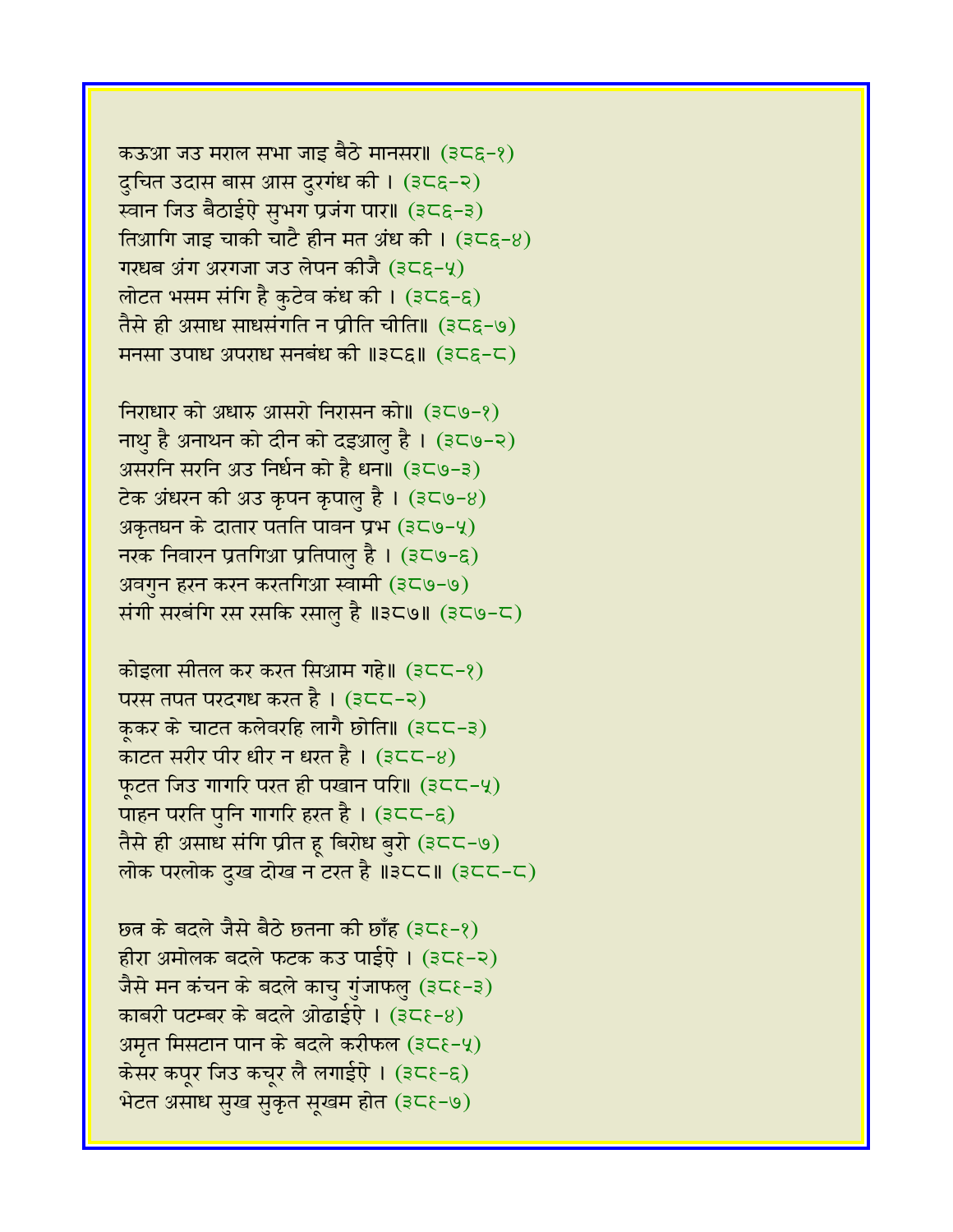सागर अथाह जैसे बेली मै समाईऐ ॥३८६॥ (३८६-८)

कंचन कलस जैसे बाको भए सृधो होइ (३६०-१) माटी को कलसु फूटो जुरै न जतन सै । (३६०-२) बसन मलीन धोए निर्मल होत जैसे॥ (३६०-३) ऊजरी न होत काँबरी पतन सै ।  $(380-8)$ जैसे लकुटी अगनि सेकत ही सूधी होइ (३६०-५) स्वान पूछि पटंतरो प्रगट मन तन सै । (३६०-६) तैसे गुरसिखन सुभाउ जल मै न गति॥ (३६०-७) साकत सुभाव लाख पाहुन गतन सै ॥३१०॥ (३१०-८)

कोऊ बेचै गड़ि गड़ि ससत्न धनख बान (३११-१) कोऊ बेचै गडि गडि बिबिधि सनाह जी । (३६१-२) कोऊ बेचै गोरस दुगध दध घ्रित नित (३६१-३) कोऊ बेचै बारुनी बिखम सम चाह जी । (३६१-४) तैसे ही बिकारी उपकारी है असाध साध (३६१-५) बिखिआ अमृत बन देखे अवगाह जी। (३६१-६) आतमा अचेत पंछी धावत चतुरकुंट (३६१-७) जैसे ई बिरख बैठे चाखे फल ताह जी ॥३६१॥ (३६१-८)

जैसे एक जननी कै होत है अनेक सुत॥ (३६२-१) सबही मै अधिक पिआरो सुत गोद को । (३१२-२) सिआने सुत बनज बिउहार के बीचार बिखै॥ (३६२-३) गोद मै अचेत हेत सम्पै न सहोद को ।  $(382-8)$ पलना स़वाइ माइ गृहि काजि लागै जाइ (३ $\xi$ २-५) सुनि सुत रुदन पै पीआवै मन मोद को । (३१२-६) आपा खोइ जोई गुर चरनि सरनि गहे (३६२-७) रहे निरदोख मोख अनंद बिनोंद को ॥३६२॥ (३६२-८)

करत न इछा कछु मित्र सत्रत न जानै (३६३-१) बाल बुधि सुधि नाहि बालक अचेत कउ। (३६३-२) असन बसन लीए माता पाछै लागी डोलै (३ $(35-3)$ बोलै मुख अमृत बचन सुत हेत कउ । (३६३-४) बालकै असीस दैनहारी अति पिआरी लागै (३१३-५) गारि दैनहारी बलिहारी डारी सेत कउ । (३६३-६)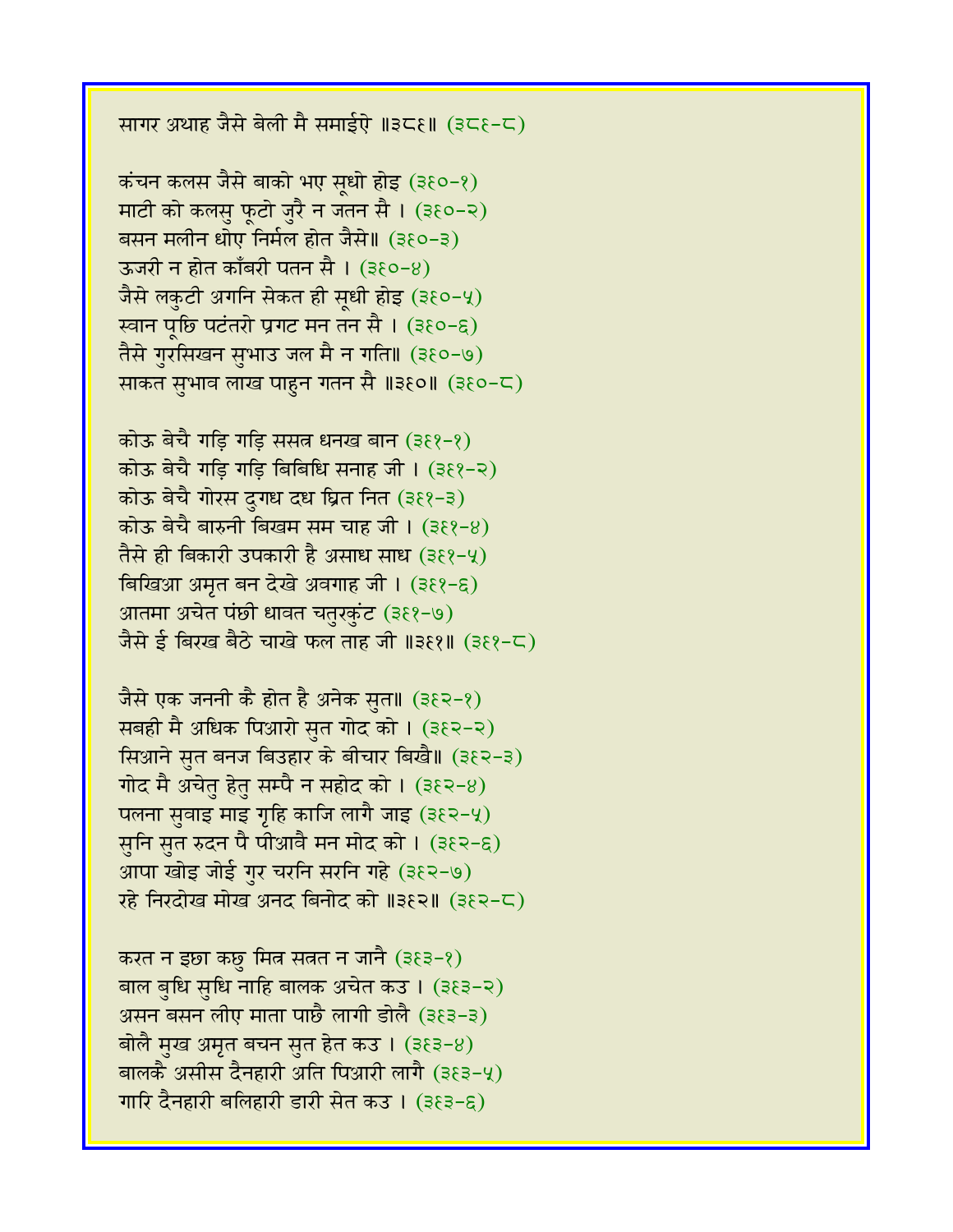तैसे गुरसिख समदरसी अनंदमई॥ (३६३-७) जैसेो जगु मानै तैसेो लागै फलु खेत कउ ॥३१३॥ (३१३-८)

जैसे दरपनि दिबि सूर सनमुख राखै (३६४-१) पावक प्रगास होट किरन चरित कै । (३६४-२) जैसे मेघ बरखत ही बसुंधरा बिराजै (३६४-३) बिबिधि बनासपती सफल सुमित्र कै।  $(388-8)$ भैटत भतारि नारि सोभत सिंगारि चारि (३६४-५) पूरन अनंद सुत उदिति बचित कै । (३६४-६) सतिगुर दरसि परसि बिगसत सिख (३६४-७) प्रापत निधान गिआन पावन पवित्न कै ॥३६४॥ (३६४-८)

जैसे कुलाबधू बुधिवंत ससुरार बिखै (३६५-१) सावधान चेतन रहै अचार चार कै । (३६५-२) ससुर देवर जेठ सकल की सेवा करै (३६५-३) खान पान गिआन जानि पुति परवारि कै।  $(384-8)$ मधुर बचन गुरजन सै लजावान (३६५-५) सिहिजा समै रस प्रेम पूरन भतार कै । (३६५-६) तैसे गुरसिख सरबातम पूजा प्रबीन (३६५-७) ब्रह्म धिआन गुरमूरति अपार कै ॥३६५॥ (३६५-८)

तीर्थ पुरब देव जात्रा जात है जगतु (३ $\epsilon$ ६-१) पुरब तीर्थ सुर कोटनि कोटानि कै। (३६६-२) मुकति बैकुंठ जोग जुगति बिबिध फल॥ (३६६-३) बाँछत है साध रज कोटि गिआन धिआन कै । (३६६-४) अगम अगाधि साधसंगति असंख सिख $(388-9)$ स्रीगुर बचन मिले रामरस आनि कै । (३६६-६) सहज समाधि अपरम्पर पुरख लिव (३६६-७) पूरन ब्रह्म सतिगुर सावधान कै ॥३६६॥ (३६६-८)

द्रगन कउ जिहवा स्रवन जउ मिलहि (३६७-१) जैसे देखै तैसेो कहि सुनि गावही । (३१७-२) स्रवन जिहबा अउ लोचन मिलै दिआल (३६७-३) जैसेी सुनै तैसी देखि कहि समझावही । (३६७-४) निहबा कउ लोचन स्रवन जउ मिलहि देव (३६७-५)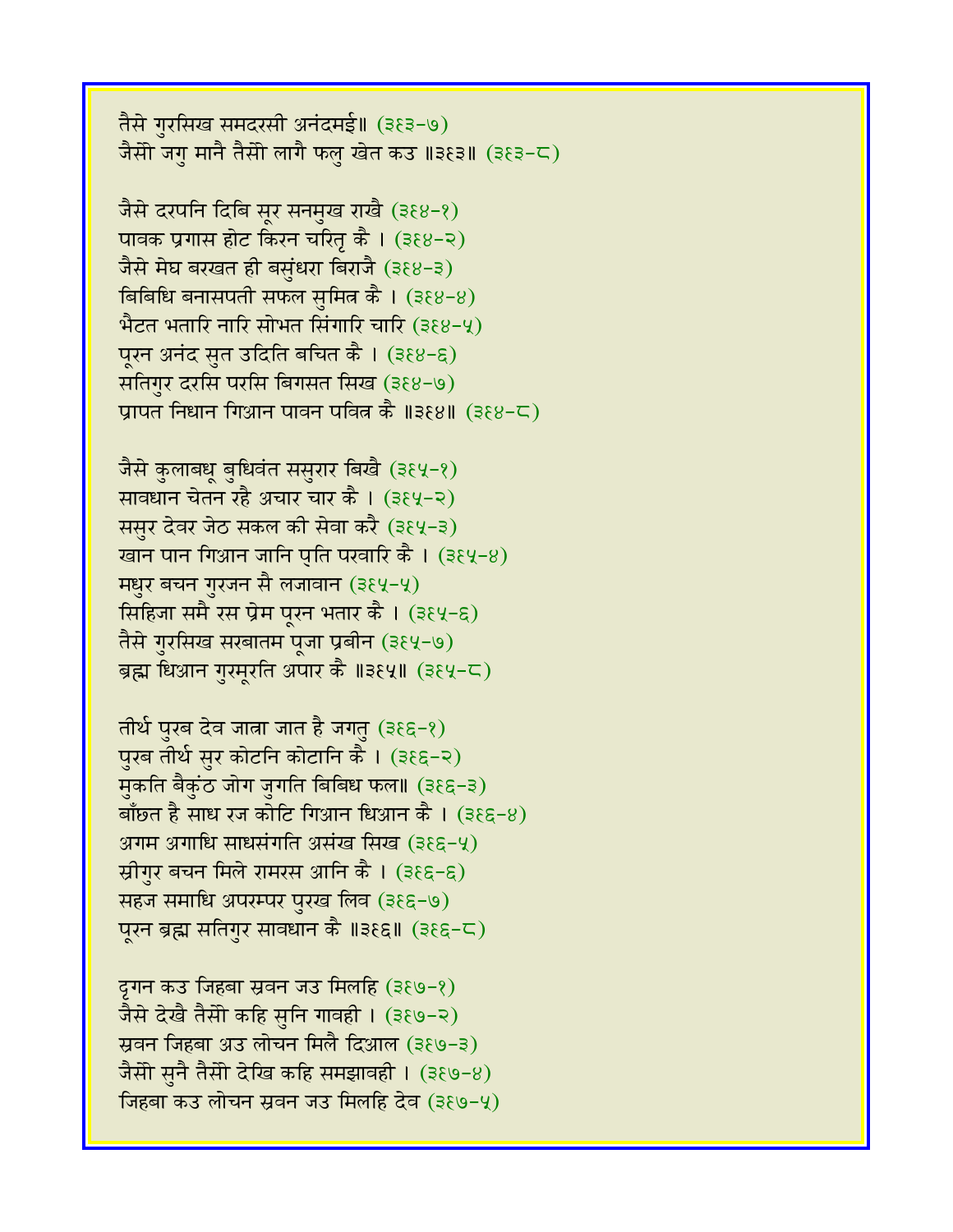जैसो कहै तैसो सुनि देखि अउ दिखावही । (३६७-६) नैन जीह स्रवन स्रवन लोचन जीह (३६७-७) जिहबा न स्रवन लोचन ललचावही ॥३ $\epsilon$ ७॥ (३ $\epsilon$ ७-८)

आपनो सुअंनि जैसे लागत पिआरो जीअ (३६८-१) जानीऐ वैसो ई पिआरो सकल संसार कउ । (३६८-२) आपनो दरबु जैसे राखीऐ जतन करि (३६८-३) वैसो ई समझि सभ काहू के बिउहार कउ ।  $(3\xi\zeta-\theta)$ असतुति निंदा सुनि बिआपत हरख सोग (३१८-५) वैसीऐ लगत जग अनिक प्रकार कउ। (३६८-६) तैसे कुल धरमु कर्म जैसी जैसी काको (३१८-७) उतम कै मानि जानि ब्रह्म बृथार कउ ॥३१८॥ (३१८-८)

जैसे नैन बैन पंख सुंदर स्रबंग मोर (३११-१) ताके पग ओर देखि दोख न बीचारीऐ। (३११-२) संदल सुगंध अति कोमल कमल जैसे॥ (३६६-३)  $\vec{a}$ टंकि बिलोक न अउगन उरधारीऐ। (३६६-४) जैसे अमृत फल मिसटि गुनादि स्वाद (३६६-५) बीज करवाई कै बुराई न समारीऐ । (३६६-६) तैसे गुर गिआन दान सबहु सै मागि लीजै (३११-७) बंदना सकल भूत निंदा न तकारीऐ ॥३६१॥ (३६६-८)

```
सवैया (४००-१)
पारस परस दरस कत संजनी॥ (४००-२)
कत वै नैन बैन मन मोहन । (४००-३)
कत वै दसन हसन सोभा निधि (४००-४)
कत वै गवन भवन बन सोहन । (४००-५)
कत वै राग रंग सुख सागर (४००-६)
कत वै दइआ मइआ दुख जोहन । (४००-७)
कत वै जोग भोग रस लीला (800-\mathsf{C})कत वै संत सभा छबि गोहन ॥४००॥ (४००-६)
```
कब लागै मसतकि चरनन रज  $(808-8)$ दरसु दइआ द्रगन कब देखउ। (४०१-२) अमृत बचन सुनउ कब स्रवनन॥ (४०१-३)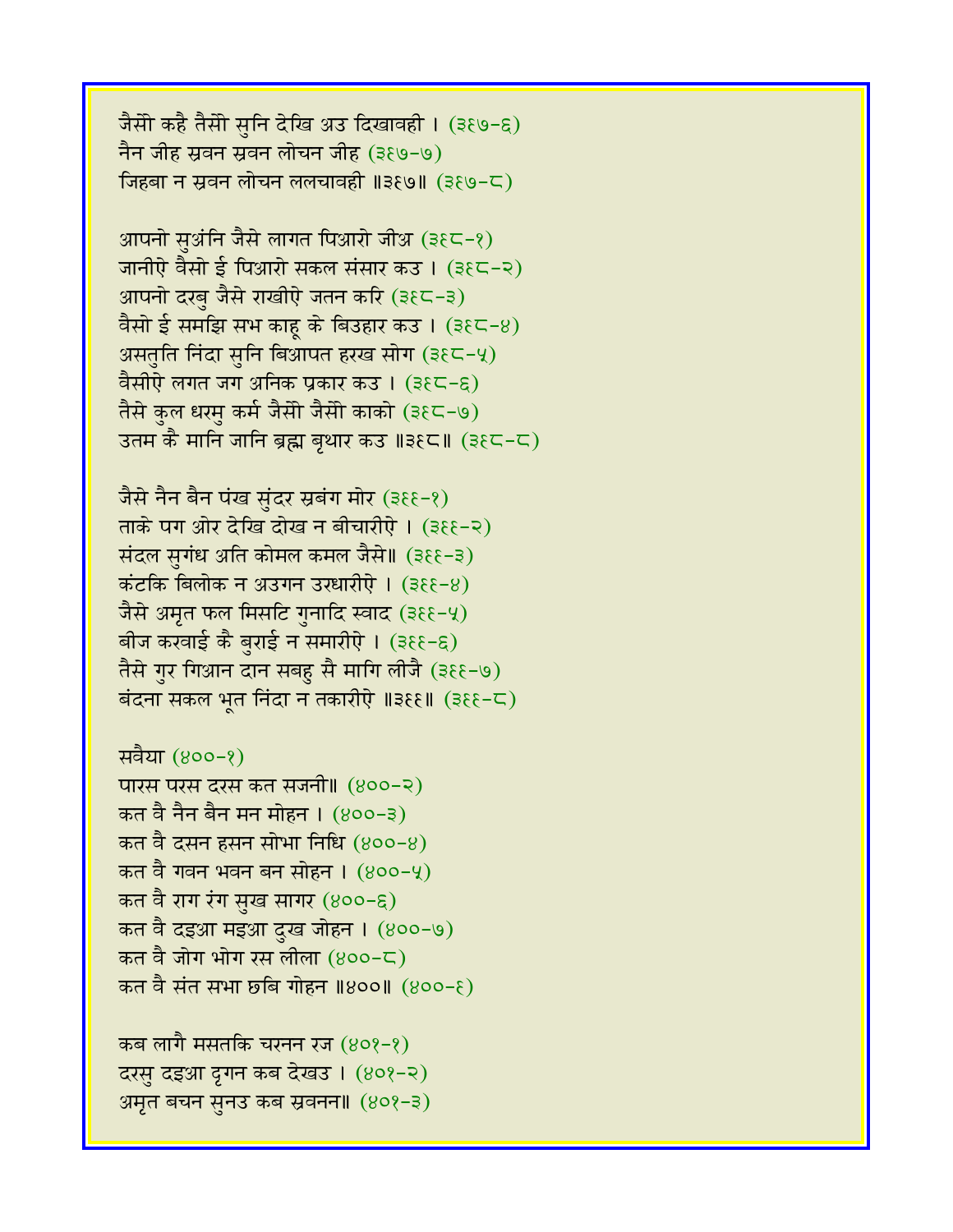कब रसना बेनती बिसेखउ। (४०१-४) कब कर करउ डंडउत बंदना॥  $(809-4)$ पगन परिक्रमादि पुन रेखउ।  $(808 - \epsilon)$ प्रेम भगत प्रतछि प्रानपति॥  $(808-9)$ गिआन धिआन जीवनपद लेखउ ॥४०१॥ (४०१-८)

## कबित

बिरखै बइआर लागै जैसे हहिराति पाति (४०२-१) पंछी न धीरज करि ठउर ठहरात है।  $(802-2)$ सरवर घाम लागै बारज बिलख मुख (४०२-३) प्रान अंत हंत जल जंत अकुलात है।  $(802-8)$ सारदूल देखै मृगमाल सुकचित बन (४०२-५) वास मै न वास करि आस्रम सुहात है ।  $(8$ ०२-९) तैसे गुर आँग स्वाँगि भए बै चकति सिख (४०२-७) दुखति उदास बास अति बिललात है ॥४०२॥ (४०२-८)

ओला बरखन करखन दामनी बजागि (४०३-१) सागर लहरि बन जरत अगनि है। (४०३-२) राजी बिराजी भुकम्पका अंतर बृथा बल॥ (४०३-३) बंदसाल सासना संकट मै मगनु है।  $(803-8)$ आपदा अधीन दीन दूखना दरिंद्र छिदृ (४०३-५) भ्रमति उदासरिन दासनि नगन है । (४०३-६) तैसे ही सृसटि को अदृसटु जउ आइ लागै (४०३-७) जग मै भगतन के रोम न भघन है ॥४०३॥ (४०३-८)

जैसे चीटी क्रम क्रम कै बिरख चड़ै (४०४-१)  $\vec{v}$ छी उडि जाइ बैसे निकटि ही फल कै। (४०४-२) जैसे गाड़ी चलीजाति लीकन महि धीरज सै (४०४-३) घोरो दउरि जाइ बाए दाहने सबल कै।  $(808-8)$ जैसे कोस भरि चलि सकीऐ न पाइन कै  $(808-4)$ आतमा चतुरकुंट धाइ आवै पल कै ।  $(808-6)$ तैसे लोग बेद भेद गिआन उनमान पछ (४०४-७) गम्म गुर चरन सरन असथल कै ॥४०४ (४०४-८)

जैसे बनराइ परफुलत फल नमिति (४०५-१)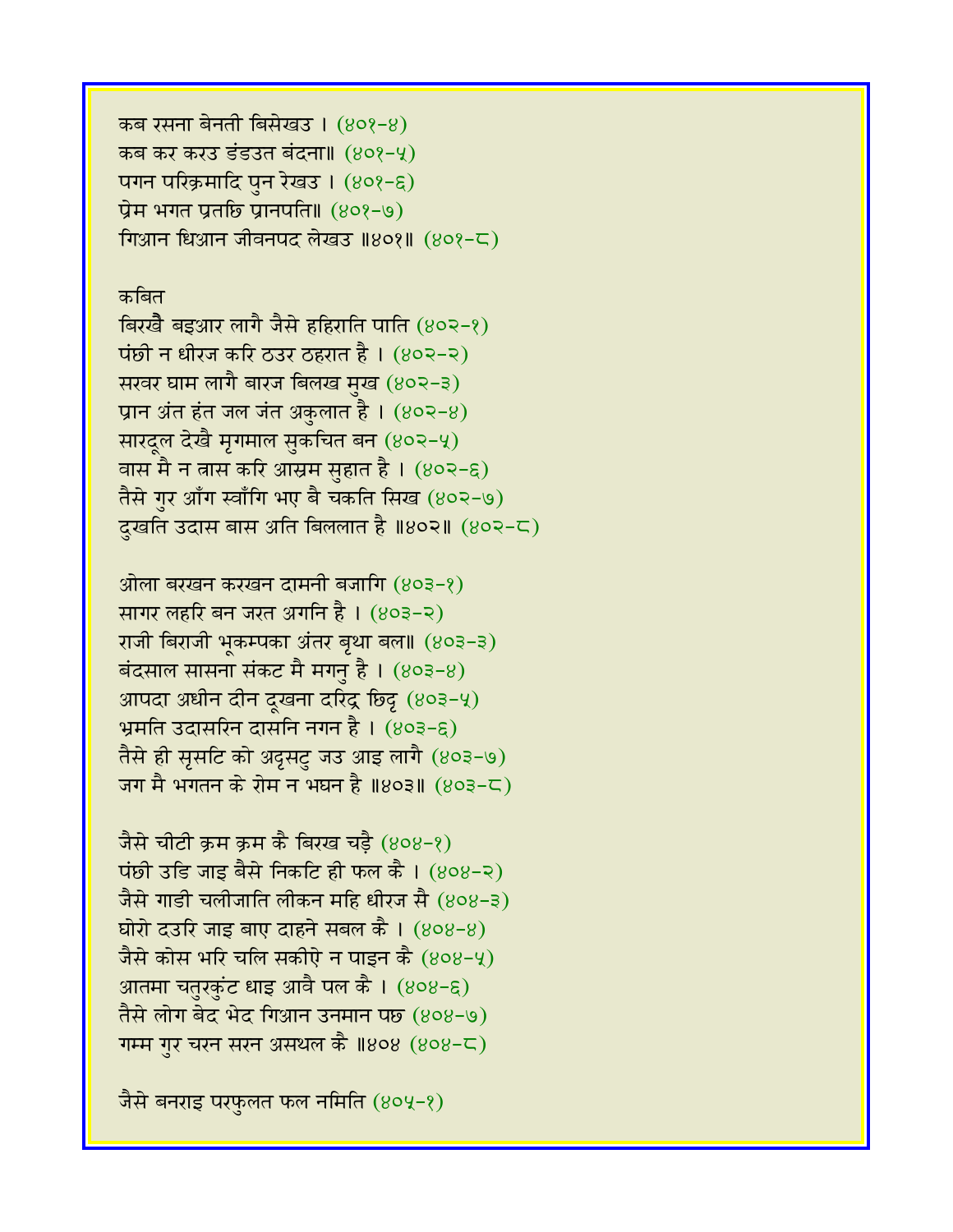लागत ही फल पत्न पुहप बिलात है।  $(804-2)$ जैसे वीआ रचत सिंगार भरतार हेति (४०५-३)  $\hat{B}$ टत भरतारउर हार न समात है। (४०५-४) बालक अचेत जैसे करत लीला अनेक (४०५-५) सुचित चिंतन भए सभै बिसरात है । (४०५-६) तैसे खट कर्म धर्म स्रम गिआन काज (४०५-७) गिआन भान उदै उड कर्म उडात है ॥४०५॥  $(804-5)$ 

जैसे हंस बोलत ही डाकन हरै करेजौ (४०६-१) बालक ताही लौ धावै जानै गोदि लेत है।  $(80\xi - \zeta)$ रोवत सतरहि जैसे अउखद पीआवै माता॥ (४०६-३) बालकु जानत मोहि कालकूट देत है ।  $(8$ ०६-8) हरन भरन गति सतिगुर जानीएे न  $(80\xi-\frac{1}{2})$ बालक जुगति मति जगत अचेत है।  $(80\xi - \xi)$ अकल कला अलख अति ही अगाध बोध  $(80\xi-\Theta)$ आप ही जानत आप नेत नेत नेत है ॥४०६॥  $(805-5)$ 

दैत सुत भगत प्रगटि प्रहिलाद भए  $(809-8)$ देव सुत जग मै सनीचर बखानीऐ । (४०७-२) मधुपुर बासी कंस अधम असुर भए (४०७-३)  $\overline{\text{m}}$ का बासी सेवक भभीखन पछानीऐ।  $(809-8)$ सागर गम्भीर बिखै बिखिआ प्रगास भई (४०७-५) अहि मसतकि मन उदै उनमानीऐ ।  $(809-8)$ बरन सथान लघु दीरघ जतन परै (४०७-७) अकथ कथा बिनोद बिसम न जानीऐ ॥४०७॥  $(809-5)$ 

चिंतामनि चितवत चिंता चित ते चुराई  $(80C-8)$ अजोनी अराधे जोनि संकटि कटाए है।  $(80C - 8)$ जपत अकाल काल कंटक कलेस नासे (४०८-३) निरभै भजन भ्रम भै दल भजाए है ।  $(80C - 8)$ र्सिमरत नाथ निरवैर बैर भाउ तिआगिओ (४०८-५) भागिओ भेदु खेदु निरभेद गुन गाए है।  $(80C - \xi)$ अकुल अंचल गहे कुल न बिचारै कोऊ (४०८-७) अटल सरनि आवागवन मिटाए है ॥४०८॥  $(805-5)$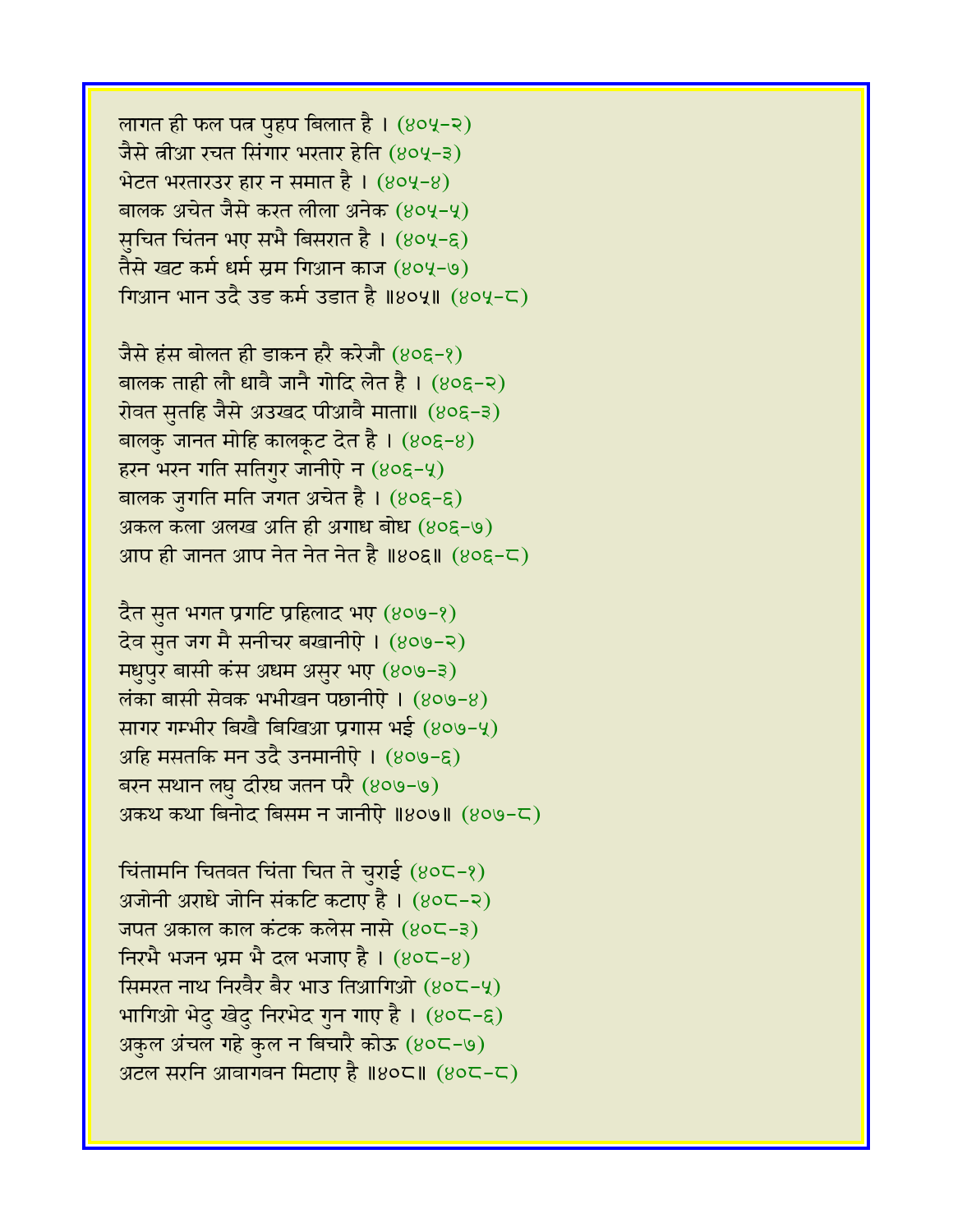बाछै न सुवरग बास मानै न नरक तास  $(808-8)$ आसा न करत चित होनहार होइ है ।  $(80\xi - 8)$ सम्पत न हरख बिपत मै न सोग ताहि  $(80\xi - \xi)$ सुख दुख समसरि बिहस न रोइ है।  $(80\xi - 8)$ जनम जीवन मृत मुकति न भेद खेद (४०६-५) गंमिता तृकाल बाल बुधि अवलोइ है।  $(80\xi - \xi)$ गिआन गुर अंजन कै चीनत निरंजनहि (४०६-७) बिरलो संसार प्रेम भगत मै कोइ है ॥४०६॥ (४०६-८)

जैसे तउ मिठाई राखीऐ छिपाइ जतन कै (४१०-१) चीटी चलि जाइ चीनि ताहि लपटात है।  $(880 - 8)$ दीपक जगाइ जैसे राखीऐ दुराइ गृहि (४१०-३) प्रगट पतंग तामै सहजि समाति है ।  $(880-8)$ जैसे तउ बिमल जल कमल इकाँत बसै (४१०-५) मधुकर मधु अचवन तह जात है। (४१०-६) तैसे गुरमुखि जिह घट प्रगटत प्रेम (४१०-७) सकल संसारु तिहि दुआर बिललात है ॥४१०॥  $(820 - \text{C})$ 

बाजत नीसान सुनीअत चहूं ओर जैसे॥ (४११-१) उदत प्रधान भान दुरै न दुराए सै । (४११-२) दीपक सै दावा भए सकल संसारु जानै (४११-३) घटका मै शिंध जैसे छिपै न छिपाए सै ।  $(822-8)$ जैसे चकवै न छानो रहत सिंघासन सै (४११-५) देस मै दहाई फरे मिटे न मिटाए सै । (४११-६) तैसे गुरमुखि पृअ प्रेम को प्रगासु जासु (४११-७) गुपतु न रहै मोनि बृत उपजाए सै ॥४११॥ (४११-८)

जउपै देखि दीपक पतंग पछम नो ताकै (४१२-१) जीवन जनमु कुल लाछ्न लगावई । (४१२-२) जउपै नाद बाद सुनि मृग आन गिआन राचै (४१२-३) प्रान सुख हुइ सबदबेधी न कहावई। (४१२-४) जउपै जल सै निकस मीन सरजीव रहै (४१२-५) सहै दुख दूखनि बिरहु बिलखावई। (४१२-६) सेवा गुर गिआन धिआन तजै भजै दुबिधा कउ (४१२-७) संगत मै गुरमुख पदवी न पावई ॥४१२॥ (४१२-८)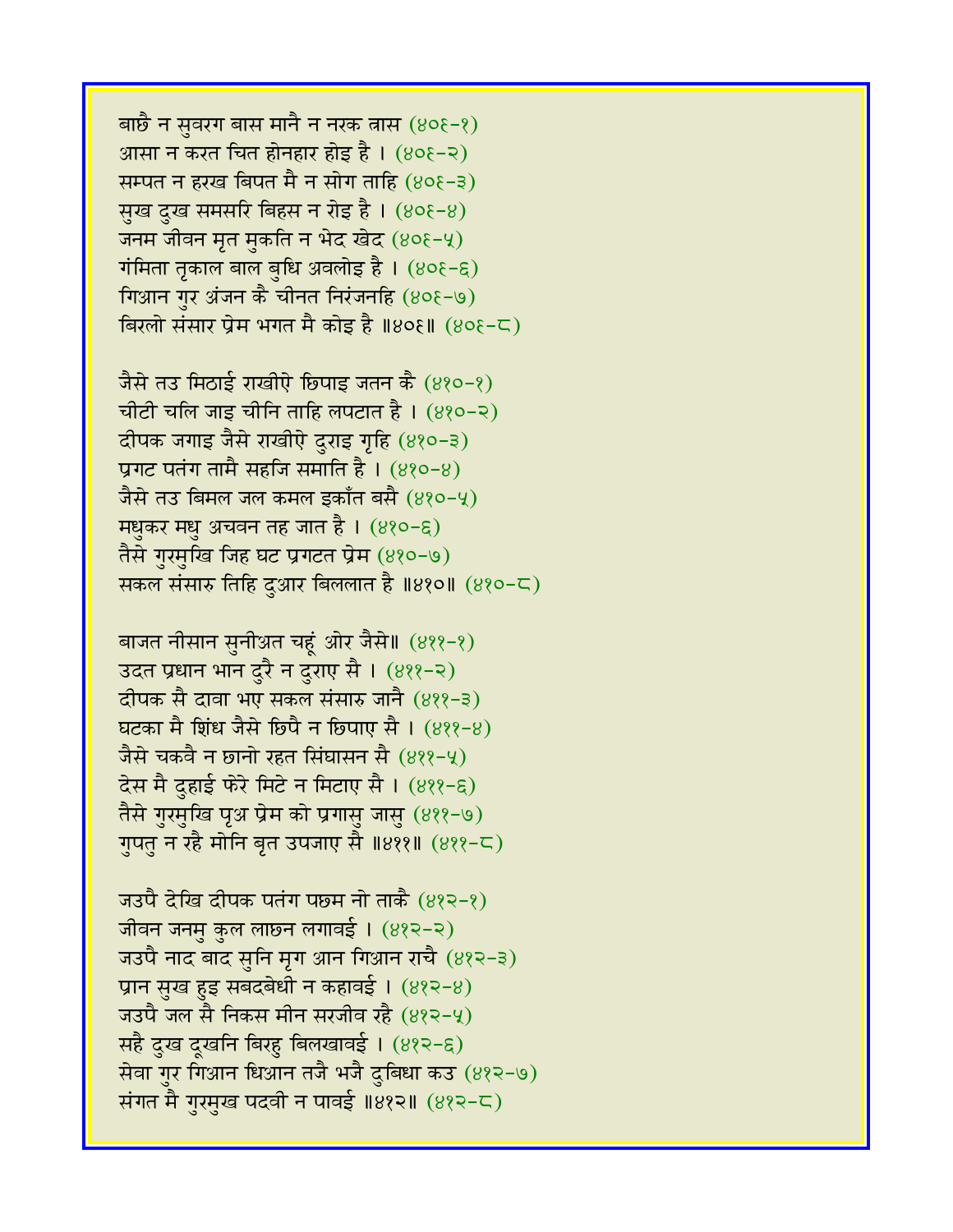जैसे एक चीटी पाछै कोट चीटी चली जाति॥ (४१३-१) इक टग पग डग मगि सावधान है।  $(823-2)$ जैसे कूंज पाति भलीभाँति साँति सहज मै॥ (४१३-३) उडत आकासचारी आगै अगवान है । (४१३-४) जैसे मृगमाल चाल चलत टलत नाहि  $(823-4)$ जत्रतत्र अग्रभागी रमत तत धिआन है । (४१३-६) कीटी खग मृग सनमुख पाछै लागे जाहि (४१३-७) प्रानी गुर पंथ छाड चलत अगिआन है ॥४१३॥  $(8,3-\mathsf{C})$ 

जैसे पृअ संगम सुजसु नाइका बखानै॥ (४१४-१) सुनि सुनि सजनी सगल बिगसात है । (४१४-२) सिमरि सिमरि पृअ प्रेमरस बिसम हुइ (४१४-३) सोभा देत मोनि गहे मन मुसकात है।  $(888-8)$ पूरन अधान परसूत समै रुदन सै॥ (४१४-५) गुरजन मुदित हुइ ताही लपटात है। (४१४-६) तैसे गुरमुखि प्रेम भगत प्रगास जासु (४१४-७) बोलत बैराग मोनि सबहु सुहात है ॥४१४॥ (४१४-८)

जैसे काछी फल हेत बिबिधि बिरख रोपै (४१५-१) निहफल रहै बिरखै न काह काज है ।  $(8\,$ 4-२) संतति नमिति नृप अनिक बिवाह करै (४१५-३) संतति बिहून बनिता न गृह छाजि है।  $(8, 4, -8)$ बिदिआ दान जान जैसे पाधा चटसार जोरै (४१५-५) बिदिआ हीन दीन खल नाम उपराजि है।  $(884-6)$ सतिगुर सिख साखा संग्रहै सुगिआन नमिति॥ (४१५-७) बिन गर गिआन धिग जनम कउ लाजि है ॥४१५॥ (४१५-८)

सुरसरी सुरसती जमना गोदावरी (४१६-१) गइआ प्रागि सेत कुरखेत मानसर है। (४१६-२) कासी काती दुआरावती माइआ मथुरा अजुधिआ (४१६-३) गोमती आवंतका केदार हिमधर है।  $(885-8)$ नखदा बिबिधि बन देवसथल कवलास  $(885-4)$ नील मंदराचल सुमेर गिरवर है।  $(885-6)$ तीर्थ अर्थ सत धर्म दइआ संतोख (४१६-७)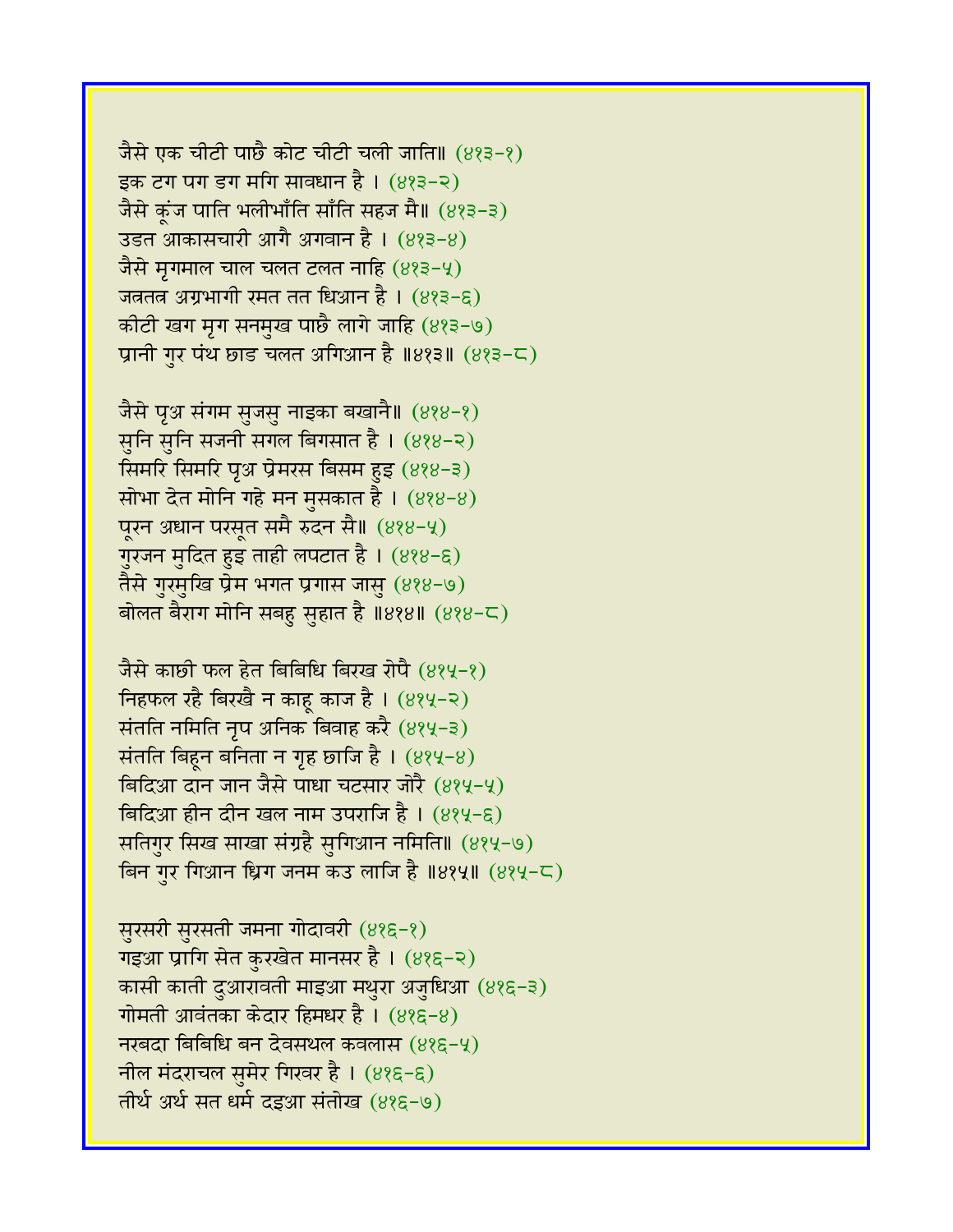स्रीगुर चरन रज तुल न सगर है ॥४१६॥  $(885-5)$ 

जैसे कुआर कंनिआ मिलि खेलत अनेक सखी (४१७-१) सकल को एकै दिन होत न बिवाह जी।  $(889-2)$ जैसे बीर खेत बिखै जात है सुभट जेते (४१७-३) सबै न मरत तेते ससतन सनाह जी।  $(889-8)$ बावन समीप जैसे बिबिधि बनासपती (४१७-५) एकै बेर चंदन करत है न ताहि जी । (४१७-६) तैसे गुर चरन सरनि जातु है जगत (४१७-७) जीवनमुकति पद चाहित है जाहि जी ॥४१७॥  $(839 - 5)$ 

जैसे गुआर गाइन चरावत जतन बन  $(82\zeta - 2)$ खेत न परत सबै चरत अघाइकै । (४१८-२) जैसे राजा धर्म सरूप राजनीत बिखै (४१८-३) ताके देस परजा बसत सुख पाइकै ।  $(82-8)$ जैसे होत खेवट चेतंनि सावधान जामै  $(82-4)$ लागै निरबिघन बोहथ पारि जाइकै ।  $(825-6)$ तैसे गुर उनमुन मगन ब्रह्म जोत (४१८-७) जीवनमुकति करै सिख समझाइकै ॥४१८॥ (४१८-८)

जैसे घाउ घाइल को जतन कै नीको होत (४१६-१) पीर मिटि जाइ लीक मिटत न पेखीऐ।  $(8\$ जैसे फाटे अम्बरो सीआइ पनि ओढीअत (४१६-३) नागो तउ न होइ तऊ थेगरी परेखीऐ।  $(8\$ 8-8) जैसे ट्टै बासन सवार देत है ठठेरो  $(8\$ s-4) गिरत न पानी पै गठीलो भेख भेखीऐ। (४१६-६) तैसे गुर चरनि बिमुख दुख देखि पुनि (४१६-७) सरन गहे पुनीत पै कलंकु लेख लेखीऐ ॥४१६॥ (४१६-८)

देखि देखि द्रगन दरस महिमा न जानी  $(830-8)$ सुन सुन सबदु महातम न जानिओ है। (४२०-२) गाइ गाइ गंमिता गुन गन गुन निधान  $(820-3)$ हसि हसि प्रेम को प्रतापु न पछानिओ है।  $(830-8)$ रोइ रोइ बिरहा बिओग को न सोग जानिओ  $(820-4)$ मन गहि गहि मनु मुघदु न मानिओ है।  $(820-6)$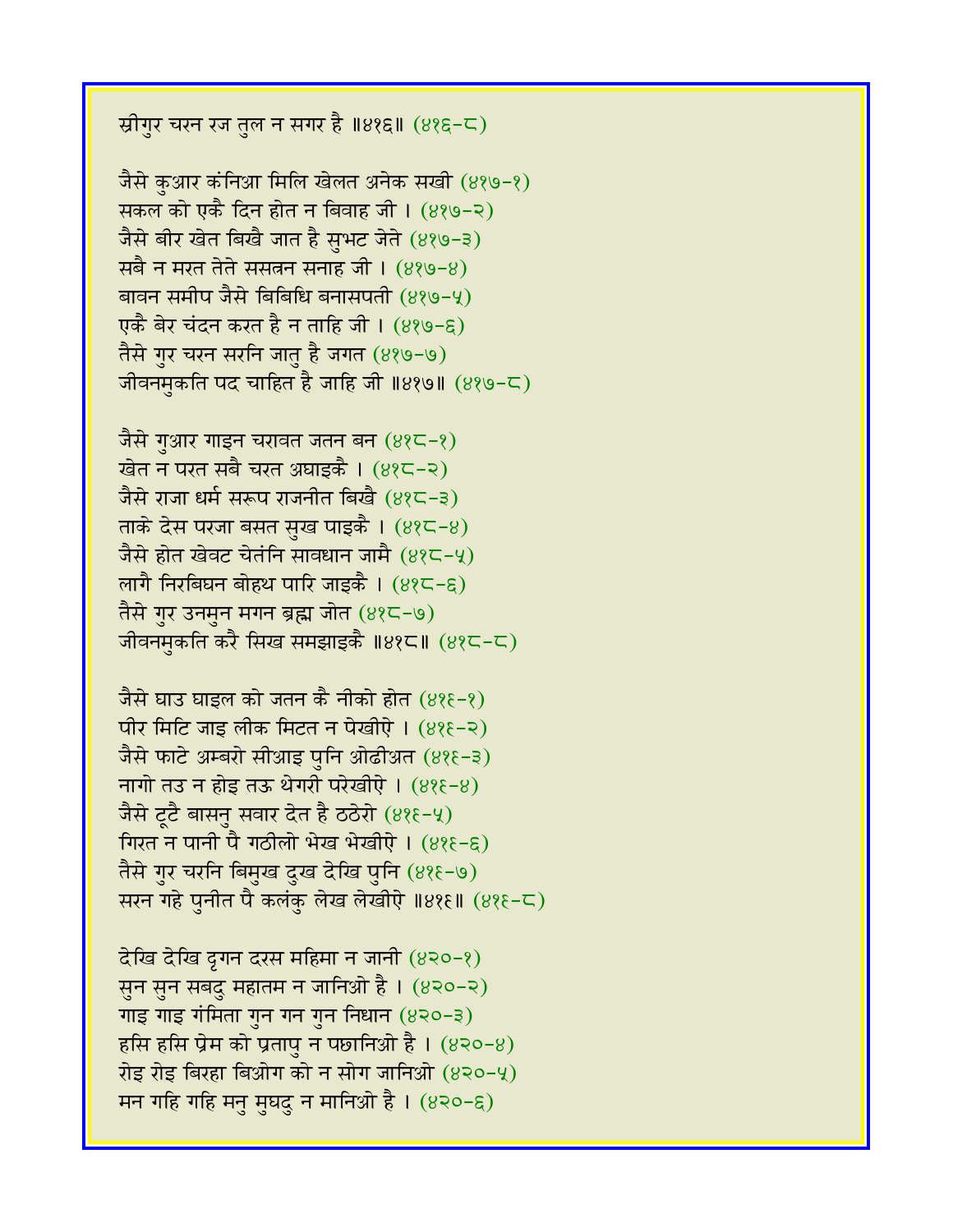लोग बेद गिआन उनमान कै न जानि सकिओ  $(820-9)$ जनम जीवने ध्रिग बिमुख बिहानिओ है ॥४२०॥ (४२०-८)

कोटनि कोटानि मनि को चमतकार वारउ (४२१-१) ससीअर सूर कोट कोटनि प्रगास जी। (४२१-२) कोटनि कोटानि भागि पूरन प्रताप छबि (४२१-३) जगिमगि जोति है सुजस निवास जी।  $(822-8)$ सिव सनकादि ब्रहमादिक मनोरथ कै  $(8\lambda^2-\mu)$ तीर्थ कोटानि कोट बाछत है तास जी।  $(832 - 6)$ मसतकि दरसन सोभा को महातम अगाधि बोध (४२१-७) स्रीगुर चरन रज मात्र लागै जास जी ॥४२१॥ (४२१-८)

सबैया खग मृग मीन पतंग चराचर  $(822-8)$ जोनि अनेक बिखै भ्रम आइओ । (४२२-२) सुनि सुनि पाइ रसातल भूतल (४२२-३) देवपुरी प्रत लउ बहु धाइओ।  $(822-8)$ जोग ह भोग दुखादि सुखादिक  $(822-4)$ धर्म अधरम सु कर्म कमाइओ । (४२२-६) हारि परिओ सरनागत आइ॥ (४२२-७) गुरूमुख देख गरू सुख पाइओ ॥४२२॥ (४२२-८)

कवितुचाहि चाहि चंद्र मुख चाइकै चकोर चखि (४२३-१) अमृत किरन अचवत न अघाने है। (४२३-२) सुनि सुनि अनहद सबद स्रवन मृग (४२३-३) अनंदु उदोत करि साँति न समाने है।  $(823-8)$ रसक रसाल जसु जम्पत बासुर निस  $(823-4)$ चात्रक जुगत जिहबा न तृपताने है ।  $(8\overline{2}3-\overline{6})$ देखत सनत अरु गावत पावत सुख  $(823-9)$ प्रेमरस बस मन मगन हिराने है ॥४२३॥ (४२३-८)

सलिल निवास जैसे मीन की न घटै रुच (४२४-१) दीपक प्रगास घटै पीति न पतंग की ।  $(838-2)$ कुसम सुबास जैसे तृपति न मधुप कउ (४२४-३) उड़त अकास आस घटै न बिहंग की।  $(828-8)$ घटा घनघोर मोर चात्रक रिंदै उलास॥ (४२४-५)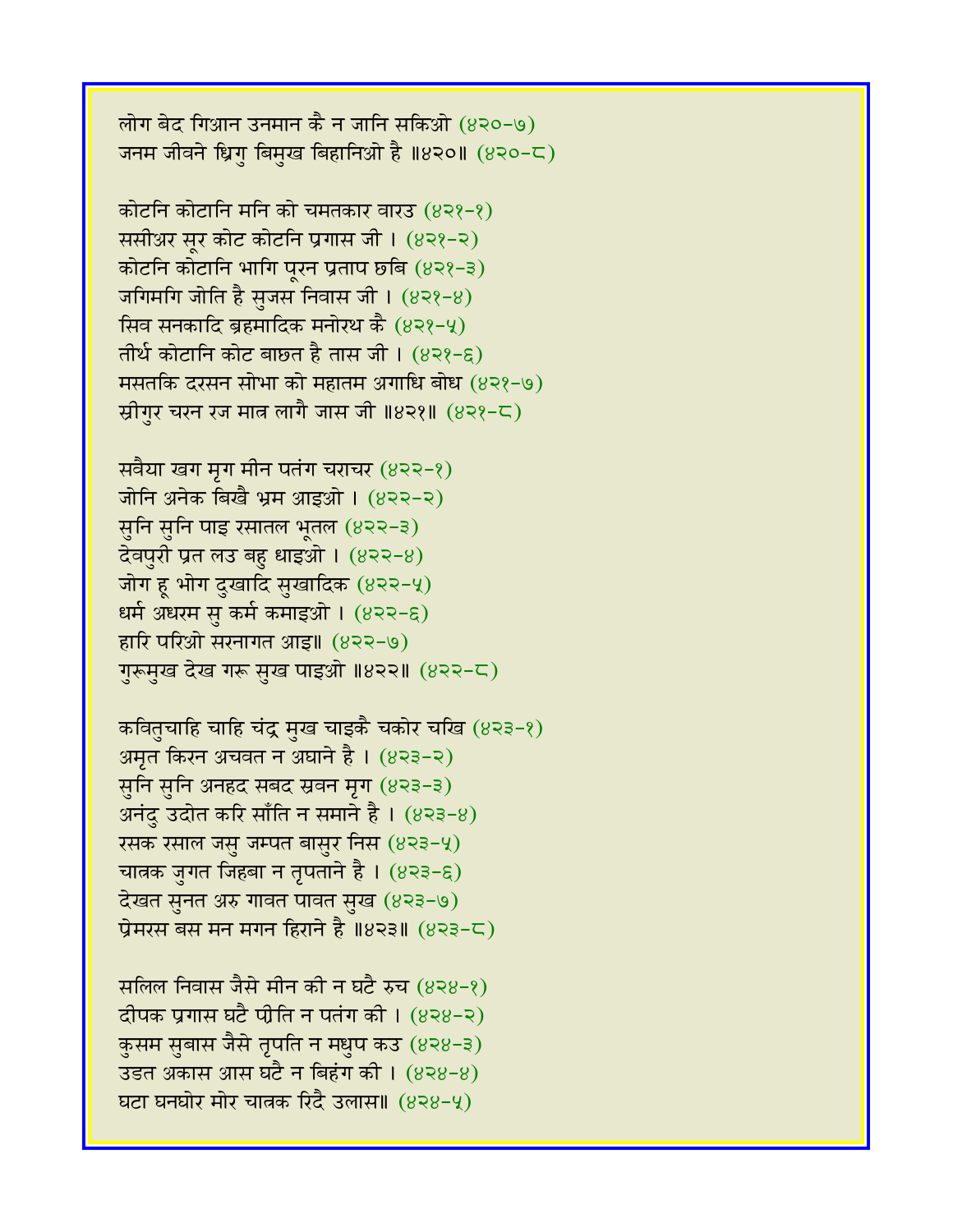नाद बाद सुनि रति घटै न कुरंग की।  $(838-6)$ तैसे पूअ प्रेमरस रसक रसाल संत (४२४-७) घटत न तृसना प्रबल अंग अंग की ॥४२४॥ (४२४-८)

सलिल सुभाव देखै बोरत न कासटहि॥ (४२५-१) लाह गहै कहै अपनोई प्रतिपारिओ है। (४२५-२) जगवत कासट रिदंतरि बैसंतरहि (४२५-३) बैसंतर अंतरि लै कासटि प्रजारिओ है । (४२५-४) अगरहि जल बोरि काढै बाढै मोल ताको (४२५-५) पावक प्रदगध कै अधिक अउटारिओ है। (४२५-६) तऊ ताको रुधरु चुइ चोआ होइ सलल मिल (४२५-७) अउगनहि गुन मानै बिरदु बीचारिओ है ॥४२५॥ (४२५-८)

सलिल सुभाव जैसे निवन गवन गुन (४२६-१) सीचीअत उपबन बिखा लगाइकै । (४२६-२) जलि मिलि बिरखहि करत उरध तप  $(82\xi - 3)$ साखा नए सफल हुइ झख रहै आइकै ।  $(82\xi - 8)$ पाहन हनत फलदाई काटे होइ नउका  $(825-4)$ लोसट कै छेदै भेदे बंधन बधाइ कै । (४२६-६) प्रबल प्रवाह सृत सत्न गहि पारि परे (४२६-७) सतिगर सिख दोखी तारै समझाइकै ॥४२६॥ (४२६-८)

गुर उपदेस परवेस करि भै भवन (४२७-१) भावनी भगति ाइ चाइकै चईले है।  $(839-2)$ संगम संजोग भोग सहज समाधि साध $(839-3)$ प्रेमरस अमृत कै रसक रसीले है ।  $(839-8)$ ब्रह्म बिबेक टेक एक अउ अनेक लिव (४२७-५) बिमल बैराग फबि छबि कै छबीले है। (४२७-९) परमदभुत गति अति असचरजमै (४२७-७) विसम बिदेह उनमन उनमीले है ॥४२७॥ (४२७-८)

जउ लउ करि कामना कामारथी कर्म कीने  $(825-8)$ पूरन मनोरथ भइओ न काहू काम को ।  $(825-2)$ जउ लउ करि आसा आसवंत हुइ आसरो गहिओ  $(8 \le -3)$ बहिओ फिरिओ ठउर पाइओ न बिस्राम को ।  $(825-8)$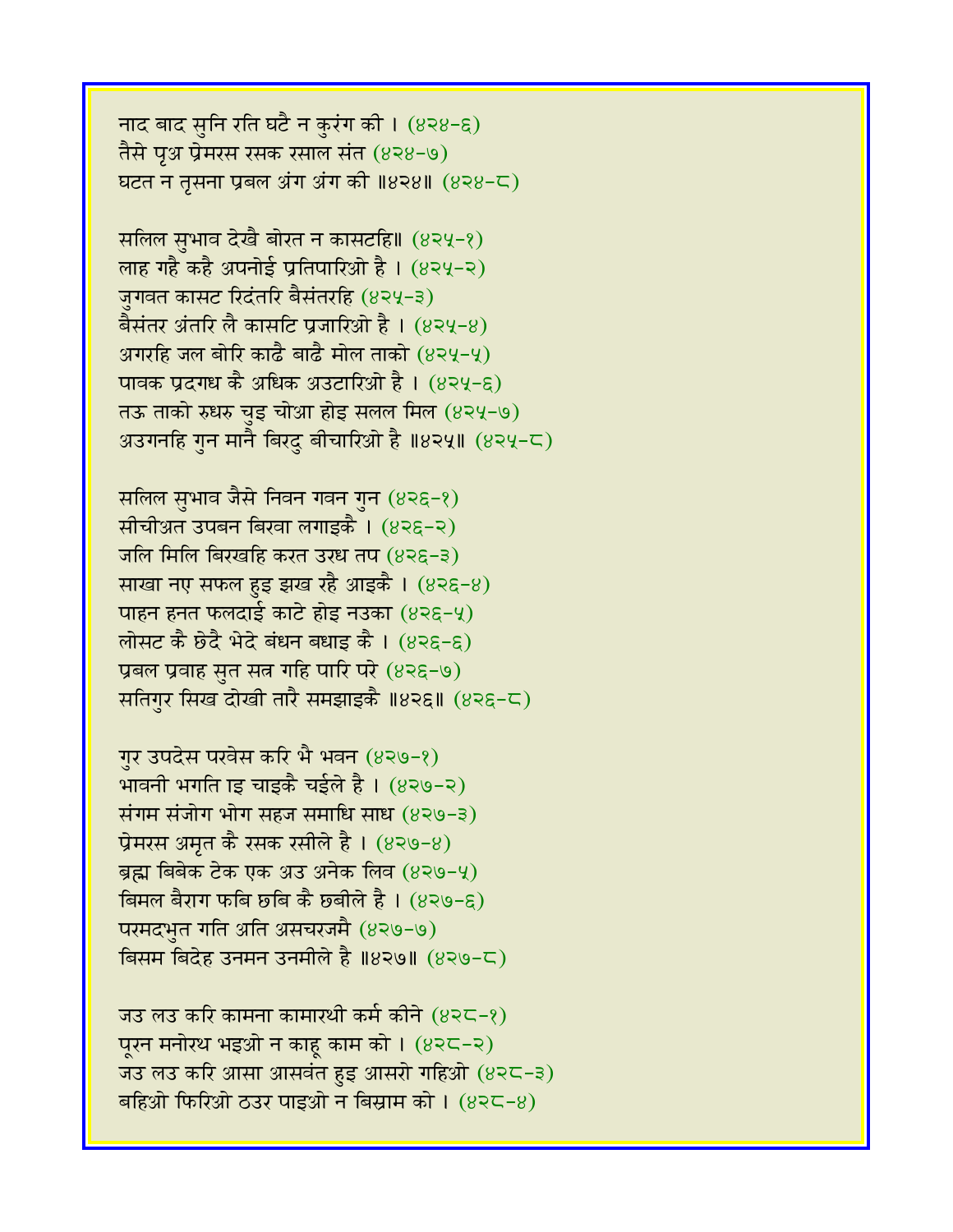प्रथम ही आन धिआन हानि कै पतंग बिधि॥  $(832-\text{?})$ पाछै कै अनूप रूप दीपक दिखाए है । (४३२-२) प्रथम ही आन गिआन सुरति बसरजि कै॥ (४३२-३)

लोचन पतंग दीप दरस देखन गए॥ (४३१-१) जोती जोति मिलि पुन ऊतर न आने है । (४३१-२) नाद बाद सुनबे कउ स्रवन हरिन गए॥ (४३१-३) सुनि धुनि थकत भए न बहुराने है।  $(832-8)$ चरनकमल मकरंद रसि रसकि हुइ॥  $(832-4)$ मन मधुकर सुख सम्पट समाने है। (४३१-६) रूप गुन प्रेमरस पूरन परमपद (४३१-७) आन गिआन धिआन रस भर्म भुलाने है ॥४३१॥ (४३१-८)

रोम रोम कोटि मुख मुख रसना अनंत॥ (४३०-१) अनंक मनंतर लउ कहत न आवई ।  $(830-2)$ कोटि ब्रहमंड भार डार तुलाधार बिखै॥ (४३०-३) तोलीऐ जउ बारि बारि तोल न समावई ।  $(830-8)$ चतुर पदार्थ अउ सागर समूह सुख॥ (४३०-५) बिबिधि बैकुंठ मोल महिमा न पावई ।  $(830-6)$ समझ न परै करै गउन कउन भउन मन॥ (४३०-७) पूरन ब्रह्म गुर सबद सुनावई ॥४३०॥ (४३०-८)

सतिगुर चरन कमल मकरंद रज॥ (४२६-१) लुभत हुइ मन मधुकर लपटाने है। (४२१-२) अमृत निधान पान अहिनिसि रसकि हुइ (४२१-३) अति उनमति आन गिआन बिसराने है ।  $(82\xi-8)$ सहज सनेह गेह बिसम बिदेह रूप  $(82\xi-\gamma)$ र्स्वाँतबूंद गति सीप सम्पट समाने है । (४२१-६) चरन सरन सुख सागर कटाछ करि (४२१-७) मुकता महाँत हुइ अनूप रूप ठाने है ॥४२६॥ (४२६-८)

जउ लउ ममता ममत मूंड बोझ लीनो  $(825-4)$ दीनो डंड खंड खंड खेम ठाम ठाम को ।  $(8 \, 2 \, - \, 6)$ गुर उपदेस निहकाम अउ निरास भए (४२८-७) निम्रता सहज सुख निजपद नाम को ॥४२८॥ (४२८-८)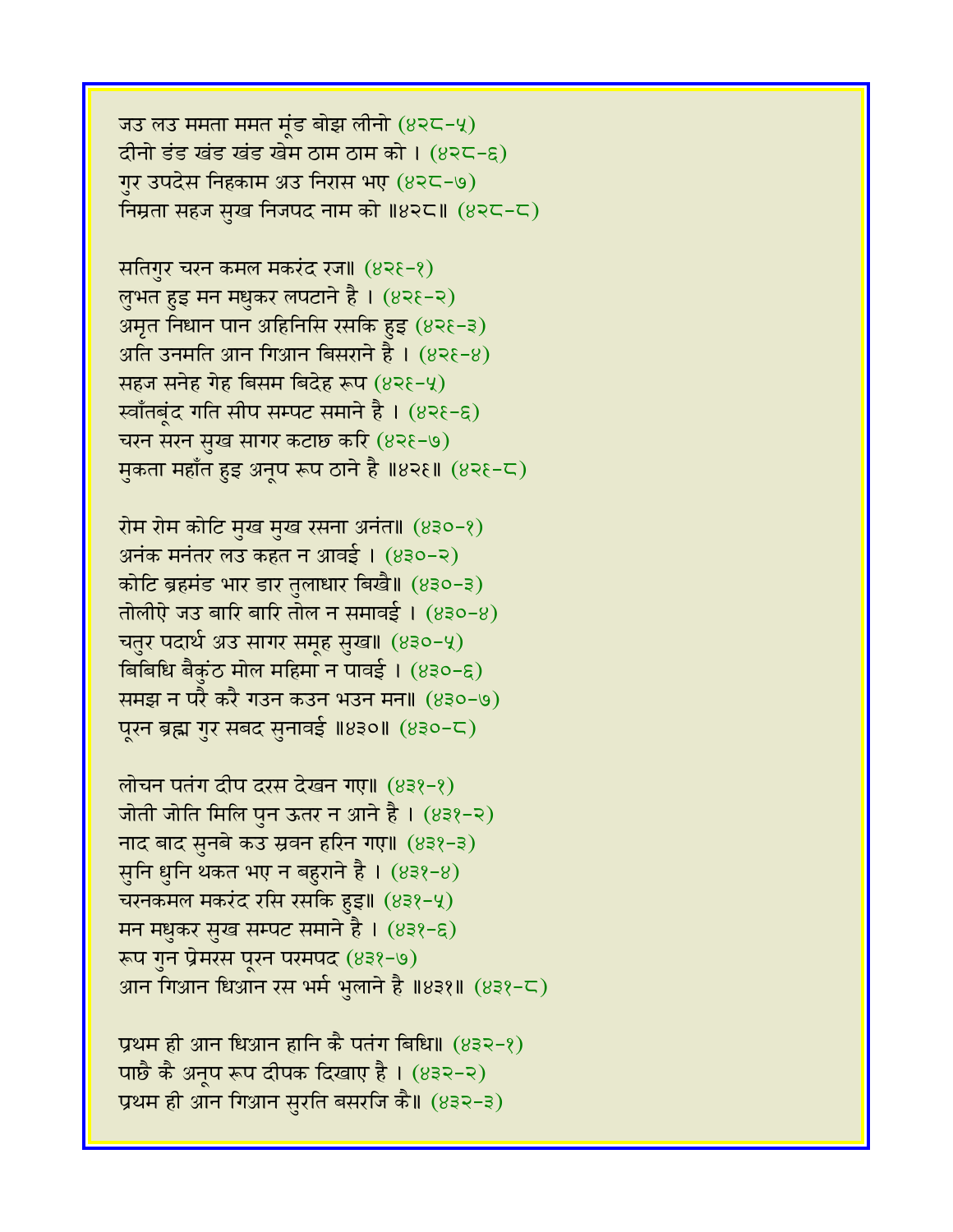अनहद नाद मृग जुगति सुनाए है। (४३२-४) प्रथम ही बचन रचन हरि गुंग साजि  $(832-4)$ पार्छै कै अमृत रस अपिओ पीआए है ।  $(832-6)$ पेख सुन अचवत ही भए बिसम अति  $(832-9)$ परमदभुत असुचरज समाए है ॥४३२॥  $(832-5)$ 

जाति सिहिजासन जउ कामनी जामनी समै (४३३-१) गुरजन सुजन की बात न सुहात है। (४३३-२) हिम करि उदित मदति है चकोर चिति (४३३-३) इक टक धिआन कै समारत न गात है।  $(833-8)$ जैसे मधुकर मकरंद रस लुभत है॥ (४३३-५) बिसम कमल दल सम्पट समात है।  $(833-6)$ तैसे गुर चरन सरनि चलि जाति सिख (४३३-७) दरस परस प्रेमरस मुसकाति है ॥४३३॥  $(833-\mathsf{C})$ 

आवत है जाकै भीख मार्गान भिखारी दीन (४३४-१)  $\vec{a}$ खत अधीनहि निरासो न बिडार है। (४३४-२) बैठत है जाकै दुआर आसा कै बिडार स्वमानु (४३४-३) अंत करुना कै तोरि टूकि ताहि डारि है ।  $(838-8)$ पाइन की पनही रहत परहरी परी  $(838-4)$ ताह काह काजि उठि चलत समारि है ।  $(838-6)$ छाडि अहंकार छार होइ गुरमारग मै (४३४-७) कबह कै दइआ कै दइआल पगि धारि है ॥४३४॥ (४३४-८)

द्रोपती कुपीन मात्र दई जउ मुनीसरहि (४३५-१) ताते सभा मधि बहिओ बसन प्रवाह जी।  $(834-2)$ तनक तंदुल जगदीसहि दए सुदामा (४३५-३)  $\pi$ ताँते पाए चतर पदार्थ अथाह जी। (83५-8) दुखत गजिंद अरबिंद गहि भेट राखै (४३५-५) ताकै काजै चक्रपानि आनि ग्रसे ग्राह जी । (४३५-६) कहाँ कोऊ करै कछु होत न काहू के कीए॥ (४३५-७) जाकी प्रभ मानि लेहि सबै सुख तहि जी  $\text{II}834\text{II}$  (834-८)

सरवन सेवा कीनी माता पिता की बिसेख (४३६-१) ताते गाईअत जस जगत मै ताहू को । (४३६-२)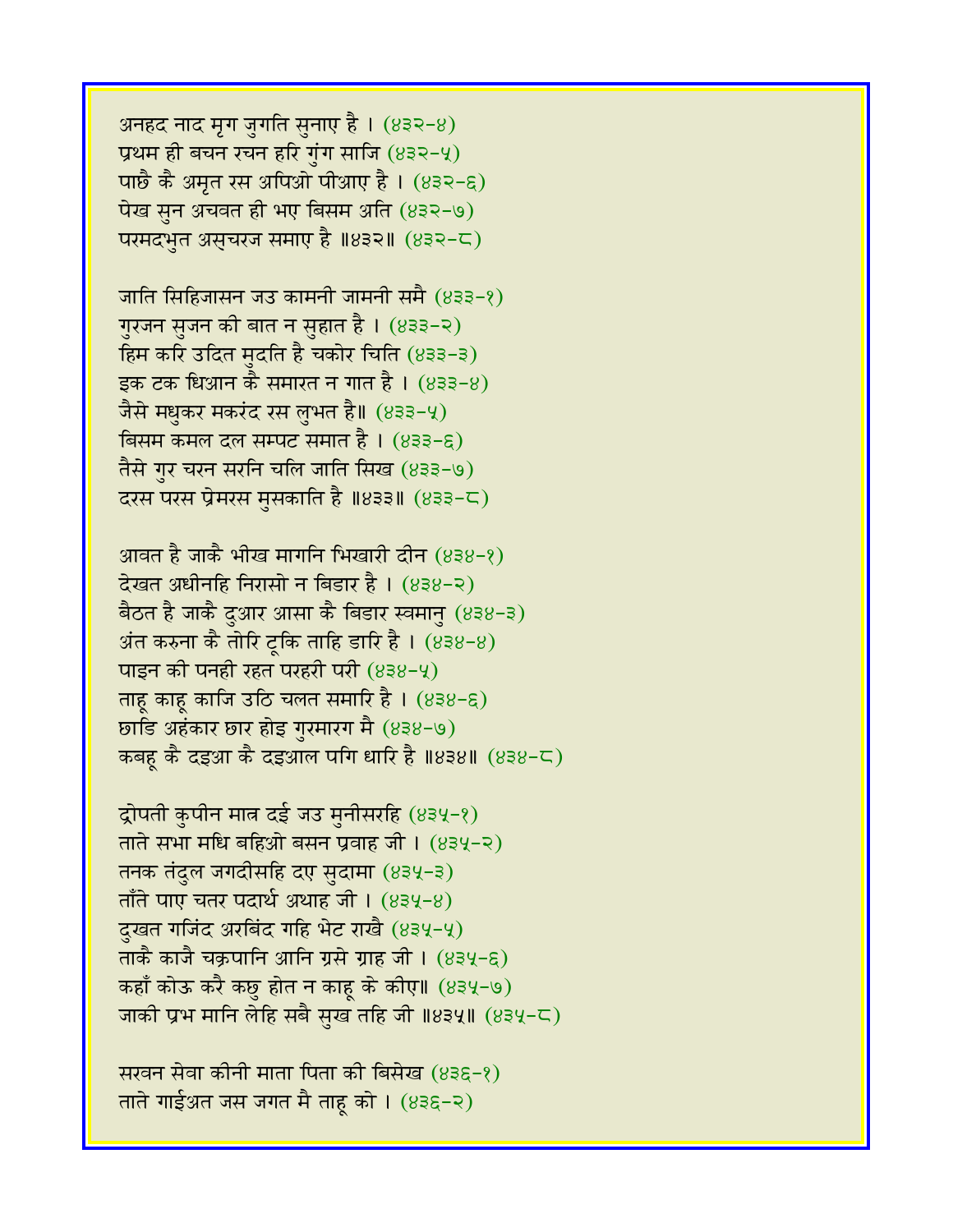जन प्रहलादि आदि अंत लउ अविगिआ कीनी (४३६-३) तात घात करि प्रभ राखिओ प्रनु वाहू को ।  $(836-8)$ दुआदस बरख सुक जननी दुखत करी (४३६-५) र्सिधि भए तत खनि जनमु है जाहू को । (४३६-६) अकथ कथा बिसम जानीऐ न जाइ कछु (४३६-७) पहुचै न गिआन उनमानु आन काहू को ॥४३६॥ (४३६-८)

खाँड खाँड कहै जिहबा न स्वादु मीठो आवै॥  $(839-2)$ अगनि अगनि कहै सीत न बिनास है। (४३७-२) बैद बैद कहै रोग मिटत न काह को॥ (४३७-३) दरब दरब कहै कोऊ दरबहि न बिलास है ।  $(839-8)$ चंदन चंदन कहत प्रगटै न सुबासु बासु (४३७-५) चंद्र चंद्र कहै उजीआरो न प्रगास है ।  $(839-6)$ तैसे गिआन गोसटि कहत न रहत पावै॥ (४३७-७) करनी प्रधान भान उदति अकास है ॥४३७॥ (४३७-८)

हसत हसत पूछै हसि हसि कै हसाइ  $(83\zeta - 8)$ रोवत रोवत पूछै रोइ अउ रुवाइ कै । (४३८-२) बैठै बैठै पूछै बैठि बैठि कै निकटि जाइ  $(835-3)$ चालत चालत पूछै दहदिस धाइ कै।  $(835-8)$ लोग पूछे लोगाचार बेद पूछै बिधि॥  $(83C-4)$ जोगी भोगी जोग भोग जुगति जुगाइ कै ।  $(83C - 8)$ जनम मरन भ्रम काहू न मिटाए साकिओ (४३८-७) निहिचल भए गुर चरन समाइ कै ॥४३८॥  $(83<sup>2</sup> - c)$ 

पूछत पर्थाक तिह मारग न धारै पगि॥ (४३१-१) प्रीतम कै देस कैसे बातनु के जाईऐ ।  $(838-2)$ पछत है बैद खात अउखद न संजम सै (४३६-३) कैसे मिटै रोग सुख सहज समाईऐ ।  $(838-8)$ पूछत सुहागन कर्म है दुहागनि कै  $(83\xi-\gamma)$ रिंदै बिबिचार कत सिहजा बुलाईऐ । (४३१-६) गाए सुने आँखे मीचै पाईऐ न परमपदु॥ (४३६-७) गुर उपदेसु गहि जउ लउ न कमाईऐ ॥४३६॥ (४३६-८)

खोजी खोजि देखि चलिओ जाइ पहचे ठिकाने॥ (४४०-१)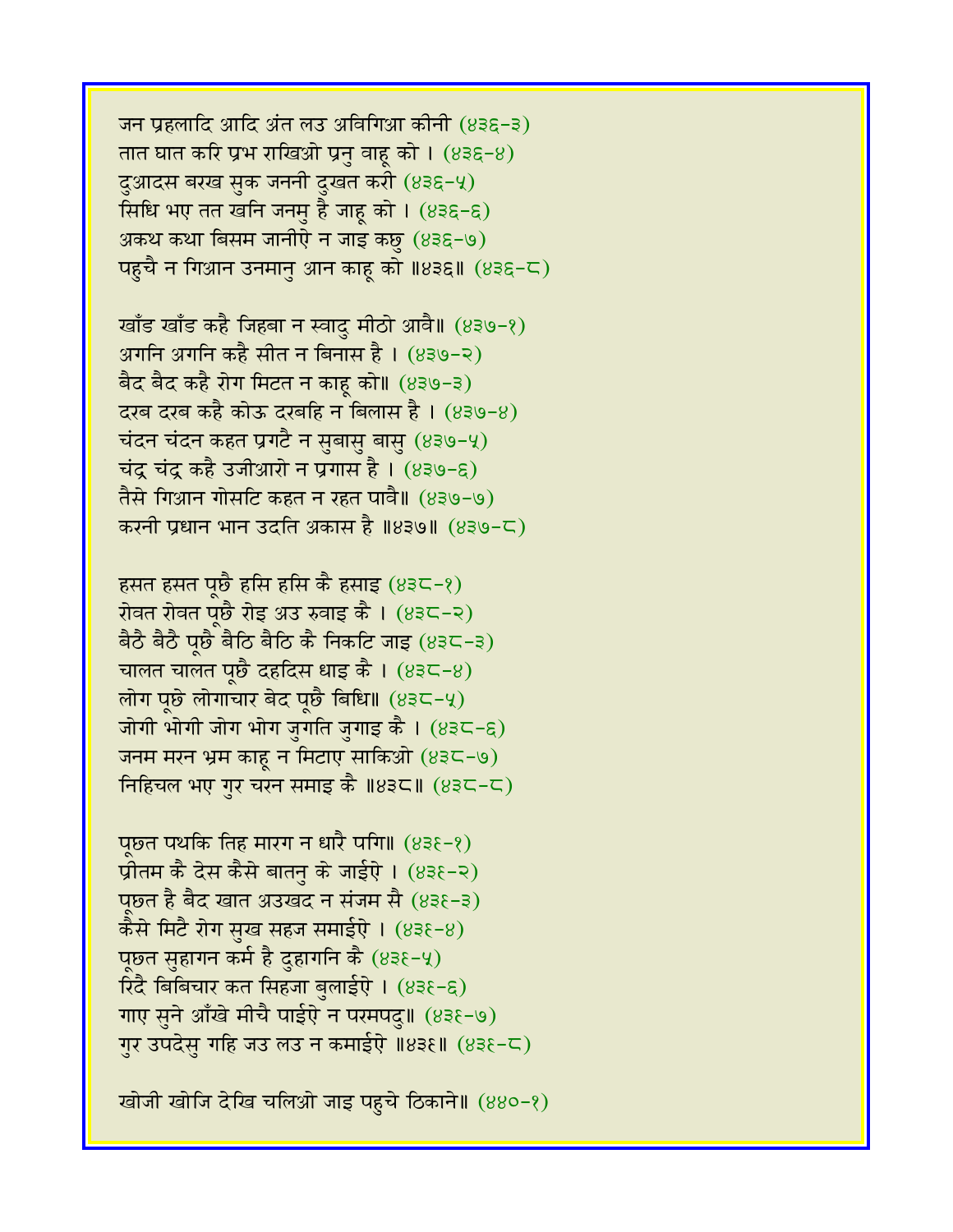अलिस बिलम्ब कीए खोजि मिट जात है।  $(880-2)$ सिंहजा समै रमै भरतार बर नारि सोई॥ (४४०-३)  $\frac{1}{2}$  ज $\frac{1}{2}$  अगिआन मान प्रगटत प्रांत है। (880-8) बरखत मेघ जल चात्रक तृपति पीए॥  $(880 - 4)$  $\overline{H}$ मोन गहे बरखा बितीते बिललात है। (४४०-६) सिख सोई सुनि गुरसबद रहत रहै॥ (४४०-७) कपट सनेह कीए पाछे पछुतात है ॥४४०॥ (४४०-८)

जैसे बछुरा बिछुर परै आन गाइ थन॥  $(88$ १-१) दुगध न पान करै मारत है लात की । (88१-२) जैसे मानसर तिआगि हंस आनसर जात॥ (४४१-३) खात न मुकताफल भुगत जुगात की। (88१-8) जैसे राजदुआर तजि आन दुआर जात जन॥ (88१-५) होत मानु भंगु महिमा न काहू बात की।  $(88$  - ६) तैसे गुरसिख आन देव की सरन जाहि॥ (४४१-७) रहिओ न परत राखि सकत न पात की ॥४४१॥ (४४१-८)

जैसे घनघोर मोर चात्रक सनेह गति॥  $(883-8)$ बरखत मेह असनेह कै दिखावही । (४४२-२) जैसे तउ कमल जल अंतरि दिसंतरि हुइ॥ (४४२-३) **मधकर दिनकर हेत उपजावही। (88२-8)** दादर निरादर हुइ जीअति पवन भखि (४४२-५) जल तजि मारत न प्रेमहि लजावही ।  $(882-6)$ कपट सनेही तैसे आन देव सेवक है॥ (४४२-७) गरसिख मीन जल हेत ठहरावही ॥४४२॥ (४४२-८)

पुरख निपुंसक न जाने बनिता बिलास॥ (४४३-१) बाँझ कहा जाने सुख संतत सनेह कउ ।  $(883-2)$ गनिका संतान को बखान कहा गोतचार॥ (४४३-३) नाह उपचार कछु कुसटी की देह कउ।  $(883-8)$  $3$ आँधरो न जानै रूप रंग न दसन छबि॥  $(883-9)$ जानत न बहरो प्रसन्न असप्रेह कउ ।  $(883-6)$ आन देव सेवक न जाने गुरदेव सेव॥ (४४३-७) जैसे तउ जवासो नही चाहत है मेह कउ ॥४४३॥ (४४३-८)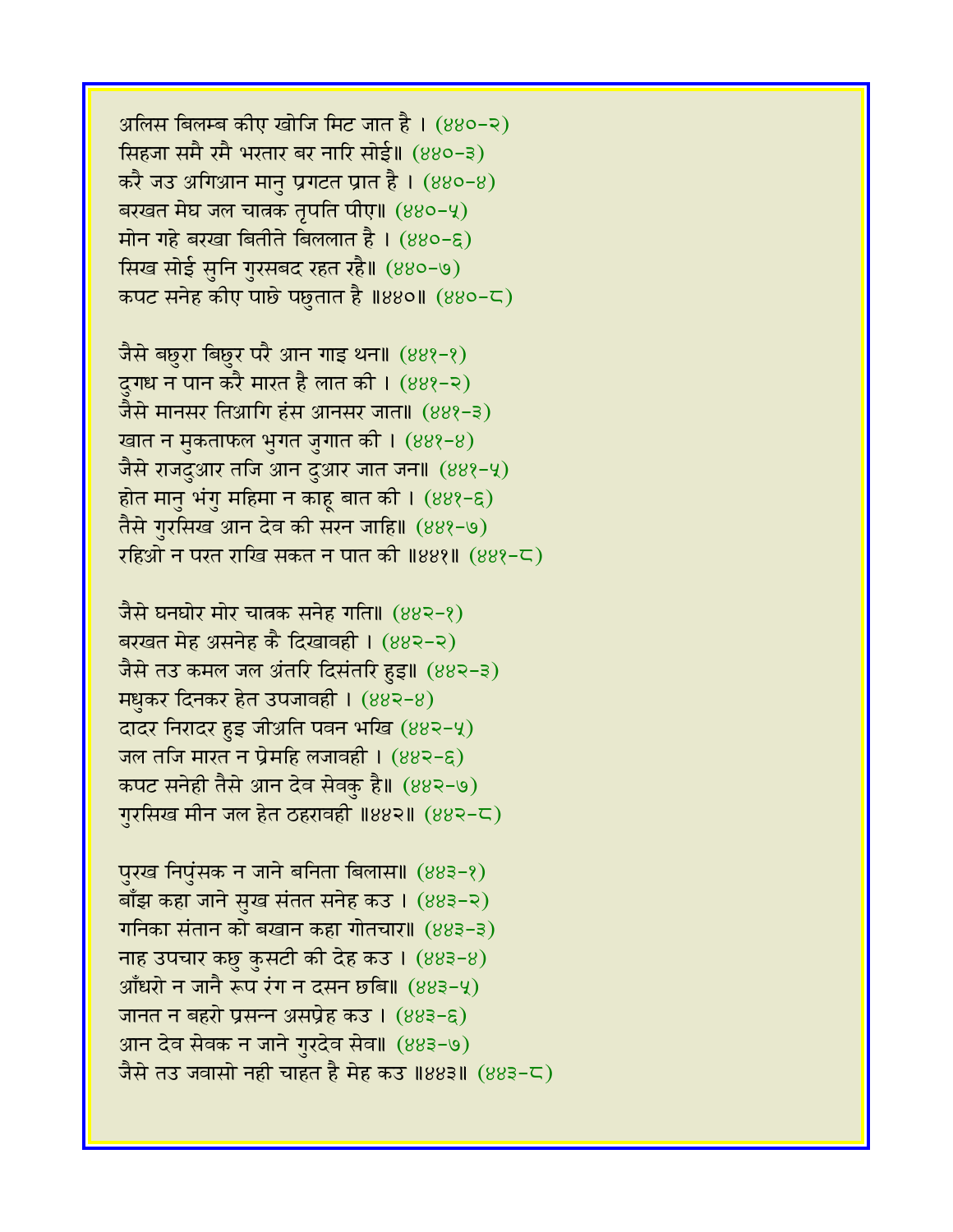जैसे भूलि बछुरा परत आन गाइ थन॥ (४४४-१) बहरिओ मिलत मात बात न समार है।  $(888-2)$ जैसे आनसर भ्रम आवै मानसर हंस॥ (४४४-३) देत मुकता अमोल दोख न बीचारि है।  $(888-8)$ जैसे नृप सेवक जउ आन दुआर हार आवै (888-५) चउगनो बढावै न अवगिआ उरधार है ।  $(888-6)$ सतिगुर असरनि सरनि दइआल देव॥ (888-७) सिखन को भूलिबो भगति मै बिआर है ॥४४४॥  $(888-\zeta)$ 

बाँझ बधू पुरखु निपुंसक न संतत हुइ (४४५-१) सलल बिलोइ कत माखन प्रगास है ।  $(884-2)$ फन गहि दुगध पीआए न मिटत बिखु (४४५-३) मूरी खाए मुख सै न प्रगटेसुबास है।  $(884-8)$ मानसर पर बैठे बाइसु उदास बास  $(884-4)$ अरगजा लेपु खर भसम निवास है। (४४५-६) आँन देव सेवक न जानै गुरदेव सेव (४४५-७) कठन कुटेव न मिटत देवदास है ॥४४५॥ (४४५-८)

जैसे तउ गगन घटा घमंड बिलोकीअति (४४६-१) गरजि गरजि बिन बरखा बिलात है। (885-२) जैसे तउ हिमाचलि कठोर अउ सीतल अति (४४६-३) सकीऐ न खाइ तृखा न मिटात है। (४४६-४) जैसे ओसु परत करत है सजल देही (885-4) राखीऐ चिरंकाल न ठउर ठहराति है। (४४६-६) तैसे आन देव सेव तबिधि चपल फल (४४६-७) सतिगुर अमृत प्रवाह निस प्रांत है ॥४४६॥ (४४६-८)

बैसनो अनंनि ब्रहमंनि सालग्राम सेवा (४४७-१) गीता भागवत स्रोता एकाकी कहावई ।  $(889-2)$ तीर्थ धर्म देव जात्रा कउ पंडित पृष्ठि (४४७-३) करत गवन सु महूरत सोधावई । (४४७-४) बाहरि निकसि गरधब स्नान सगनु कै  $(889-4)$ संका उपराजि बहुरि घरि आवही। (४४७-६)  $\pi$ तिब्रत गहि रहि सकत न एका टेक (889-9) दुबधा अछित न परम्म पदु पावही ॥४४७॥ (४४७-८)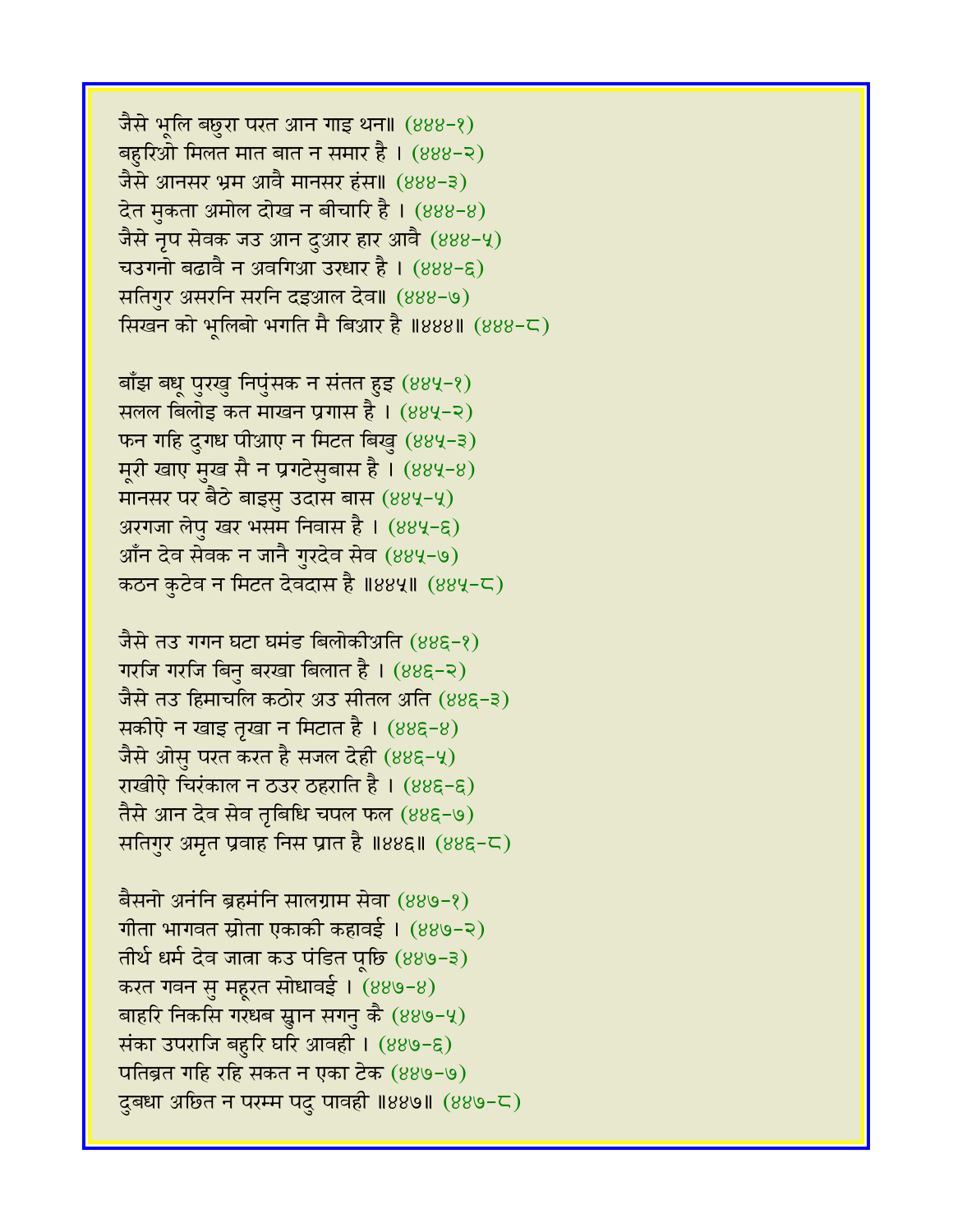गुरसिख संगति मिलाप को प्रताप ऐसो  $(88\zeta - 8)$ पतब्रत एक टेक दुबिधा निवारी है। (४४८-२) पूछत न जोतक अउ बेद थिति बार कछु॥ (४४८-३) गृह अउ नखत्र की न संका उरधारी है।  $(88C-8)$ जानत न सगन लगन आन देव सेव (४४८-५) सबद सुरति लिव नेहु निरंकारी है । (४४८-६) र्सिख संत बालक स्रीगर प्रतिपालक हुडु॥ (४४८-७) जीवनमकति गति ब्रह्म बिचारी है ॥४४८॥  $(88<sup>2</sup>-<sup>2</sup>)$ 

नार कै भतार कै सनेह पतब्रता हुइ  $(88\xi - \xi)$ गुरसिख एक टेक पतब्रत लीन है। (४४६-२)  $77$  नाद बाद अउ सम्बाद पतब्रत हुइ (888-3) बिन गुरसबद न कान सिख दीन है।  $(88\xi - 8)$ रूप रंग अंग सरबंग हेरे पतब्रति (४४६-५) आन देव सेवक न दरसन कीन है। (888-8) सजन कटम्ब गृहि गउन करै पतिब्रता (४४६-७) आनदेव सथान जैसे जलि बिनु मीन है ॥४४६॥ (४४६-८)

ऐसी नाइका मै कुआर पात्र ही सुपात्र भली॥ (४५०-१) आस पिआसी माता पिता एकै काह देत है।  $(8\sqrt{2}-2)$ ऐसी नाइका मै दीनता कै दुहागन भली॥ (४५०-३) पतित पावन पृथ पाइ लाइ लेत है।  $(840-8)$ ऐसी नाइका मै भलो बिरह बिओग सोग  $(840-4)$ लगन सगन सोधे सरधा सहेत है ।  $(840-6)$ ऐसी नाइका मात गरभ ही गली भली॥ (४५०-७) कपट सनेह दुबिधा जिउ राह केत है ॥४५०॥ (४५०-८)

जैसे जल कूप निकसत जतन कीए (४५१-१) सीचीअत खेत एकै पहुचत न आन कउ । (४५१-२)  $\overline{u}$ थिक पपीहा पिआसे आस लगि ढिग बैठि (४५१-३) बिनु गुनु भाँजन तृपति कत प्रान कउ ।  $(848-8)$ तैसे ही सकल देव टेव सै टरत नाहि (४५१-५) सेवा कीए देत फल कामना समानि कउ । (४५१-६) पुरन ब्रह्म गुर बरखा अमृत हिति (४५१-७)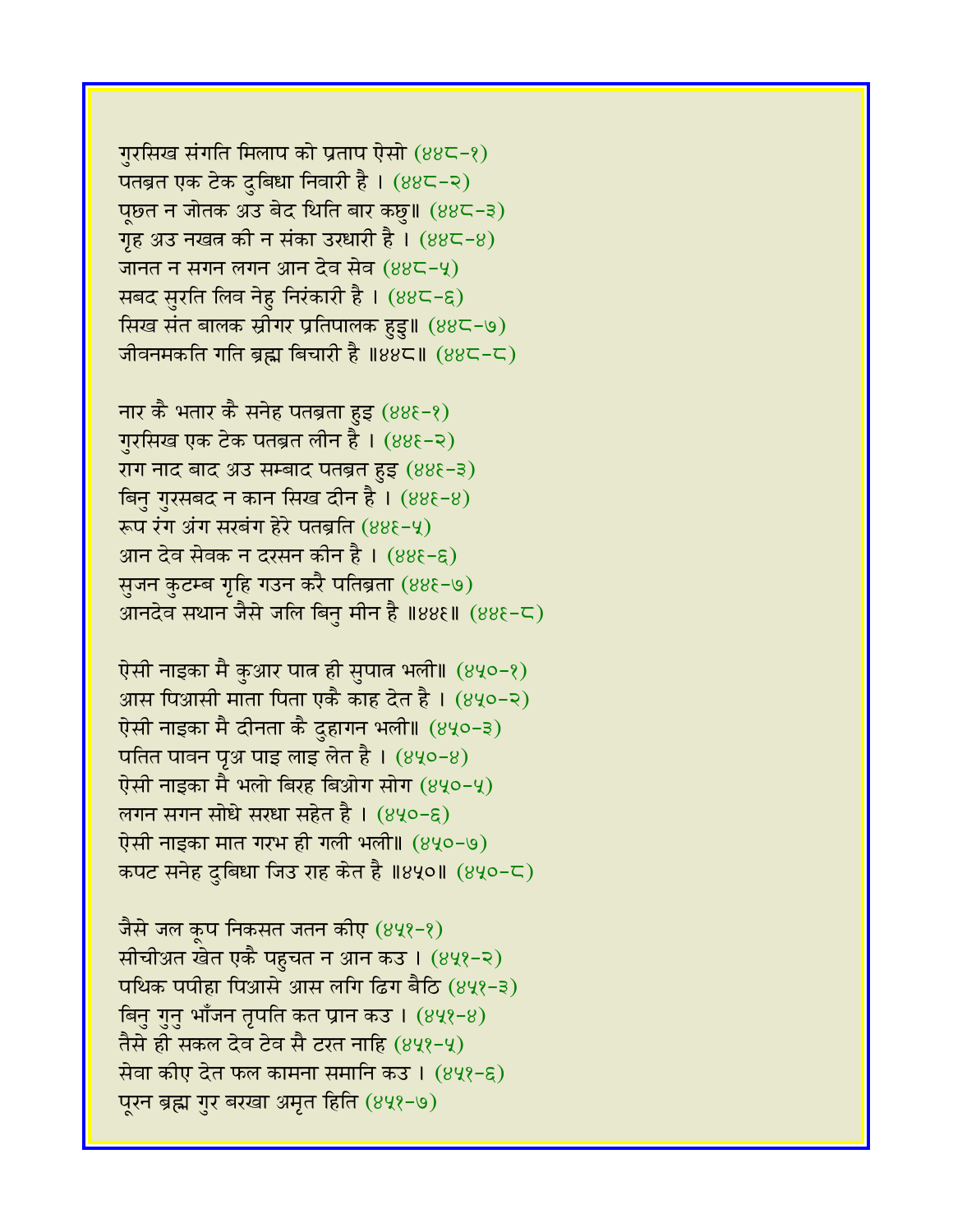बरख हरखि देत सर्ब निधान कउ ॥४५१॥ (४५१-८)

जैसे उलु दिन समै काहुऐ न देखिओ भावै (४५२-१) तैसे साधसंगति मै आन देव सेवकै । (४५२-२) जैसे कऊआ बिदिआमान बोलत न काहू भावै (४५२-३) आन देव सेवक जउ बोलै अहम्मेव कै ।  $(842-8)$ कटत चटत स्वान प्रीति बिप्रीति जैसे (४५२-५) आन देव सेवक सुहाइ न कटेव कै। (४५२-६) जैसे मराल माल सोभत न बगु ठगु (४५२-७) काढीऐ पकरि करि आन देव सेवकै ॥४५२॥ (४५२-८)

जैसे उलू आदित उदोति जोति कउ न जाने (४५३-१) आन देव सेवकै न सूझै साधसंग मै। (४५३-२)  $\overline{H}$ मरकट मन मानिक महिमा न जाने (843-3) आन देव सेवक न सबदु प्रसंग मै। (४५३-४) जैसे तउ फनिंदू पै पाठ महातमै न जानै (४५३-५) आन देव सेवक महाप्रसादि अंग मै $\,$ । (४५३-६) बिनु हंस बंस बग ठग न सकत टिक (४५३-७) अगम अगाधि सुख सागर तरंग मै ॥४५३॥ (४५३-८)

जैसे तउ नगर एक होत है अनेक हाटै (४५४-१) गाहक असंख आवै बेचन अरु लैन कउ । (४५४-२) जापै कछु बेचै अरु बनजु न मागै पावै (848-3) आन पै बिसाहै जाइ देखै सुख नैन कउ ।  $(848-8)$ जाकी हाट सकल समग्री पावै अउ बिकावै (848-4) बेचत बिसाहत चाहत चित चैन कउ।  $(848-6)$ आन देव सेव जाहि सतिगुर पूरे साह (४५४-७) सर्व निधान जाकै लैन अरु दैन कउ ॥४५४॥ (४५४-८)

बनज बिउहार बिखै रतन पारख होइ (४५५-१)  $\bar{x}$ रतन जनम की परीखिआ नही पाई है। (४५५-२) लेखे चित्रगुपत से लेखकि लिखारी भए (४५५-३) जनम मरन की असंका न मिटाई है। (४५५-४) बीर बिदिआ महाबली भए है धनखधारी  $(844-4)$ हउमै मारि सकी न सहजि लिव लाई है । (४५५-६)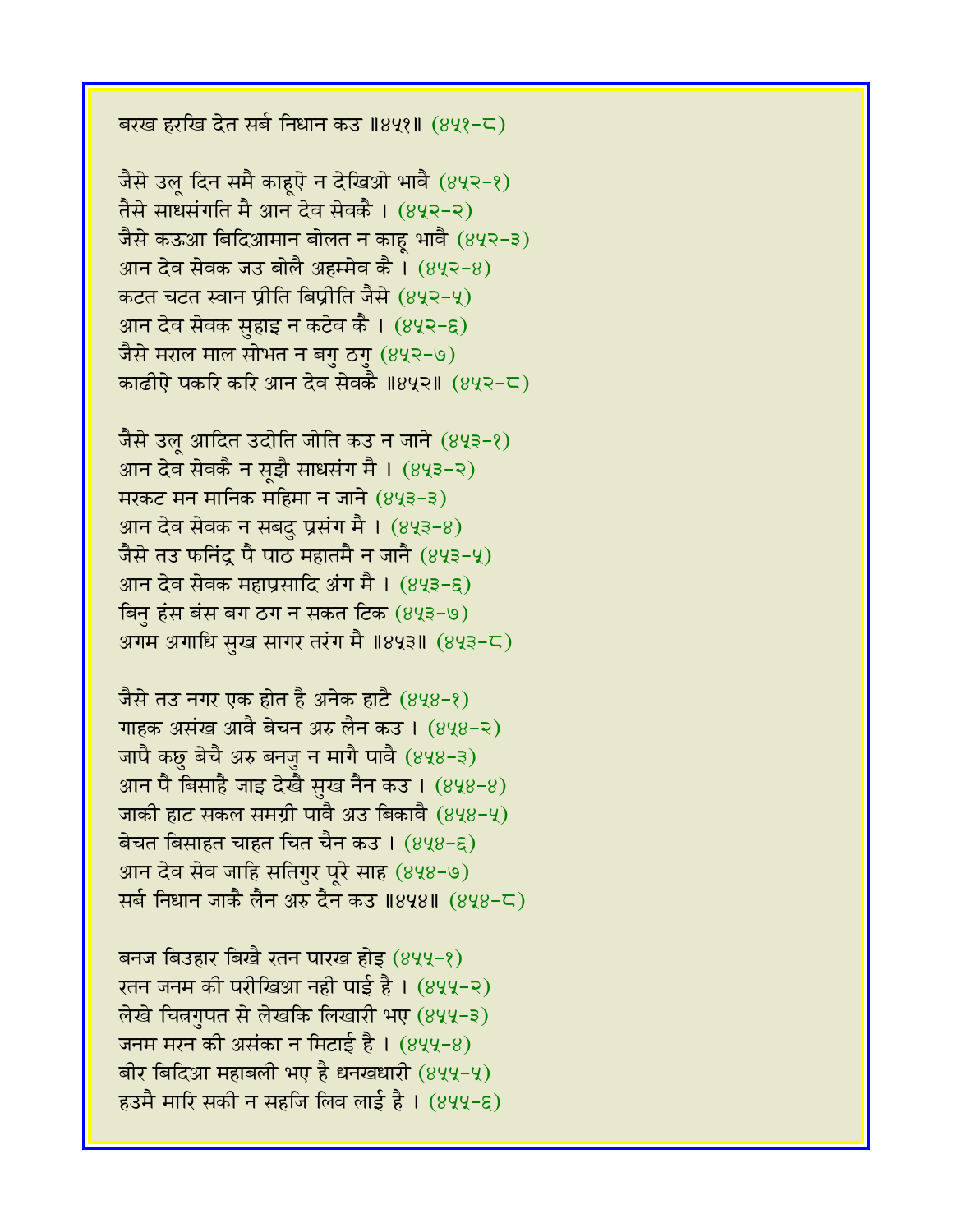पूरन ब्रह्म गुरदेव सेव कली काल (४५५-७) माइआ मै उदासी गुरसिखन जताई है ॥४५५॥ (४५५-८)

जैसे आन बिरख सफल होत समै पाइ (४५६-१) स्रबंदा फलंते सदा फल सु स्वादि है। (४५६-२) जैसे कृप जल निकसत है जतन कीए (४५६-३) गंगा जल मुकति प्रवाह प्रसादि है।  $(84\xi - 8)$ मृतका अगनि तूल तेल मेल दीप दिपै (8५६-५) जगमग जोति ससीअर बिसमाद है । (४५६-६) तैसे आन देव सेव कीए फलु देत जेत (४५६-७) सतिगुर दरस न सासन जमाद है ॥४५६॥  $(845-5)$ 

पंच परपंच कै भए है महाँभारथ से (४५७-१) पंच मारि काहुऐ न दुबिधा निवारी है।  $(849-2)$ गृह तजि नविनाथ सिधि जोगीसुर हुइ न (४५७-३) तृगुन अतीत निजआसन मै तारी है।  $(849-8)$ बेद पाठ पड़ि पड़ि पंडत परबोधै जगु  $(849-4)$ सके न समोध मन तृसना न हारी है। (४५७-६) पूरन ब्रह्म गुरदेव सेव साधसंग (४५७-७) सबद सुरति लिव ब्रह्म बीचारी है ॥४५७॥ (४५७-८)

पूरन ब्रह्म सम देखि समदरसी हुइ (४५८-१) अकथ कथा बीचार हारि मोनिधारी है।  $(84C-2)$ होनहार होइ ताँते आसा ते निरास भए  $(84\zeta - 3)$ कारन करन प्रभ जानि हउमै मारी है।  $(84\zeta - 8)$ सूखम सथूल ओअंकार कै अकार हुइ (४५८-५) ब्रह्म बिबेक बुध भए ब्रह्मचारी है। (४५८-६) बट बीज को बिथार ब्रह्म कै माइआ छाइआ (४५८-७) गुरमुखि एक टेक दुबिधा निवारी है ।४५८॥ (४५८-८)

जैसे तउ सकल द्र्म आपनी आपनी भाँति (४५६-१) चंदन चंदन करै सर्ब तमाल कउ (४५६-२) ताँबा ही सै होत जैसे कंचन कलंकु डारै (४५६-३) पारस परसु धातु सकल उजाल कउ ।  $(84\xi - 8)$ सरिता अनेक जैसे बिबिधि प्रवाह गति (४५६-५)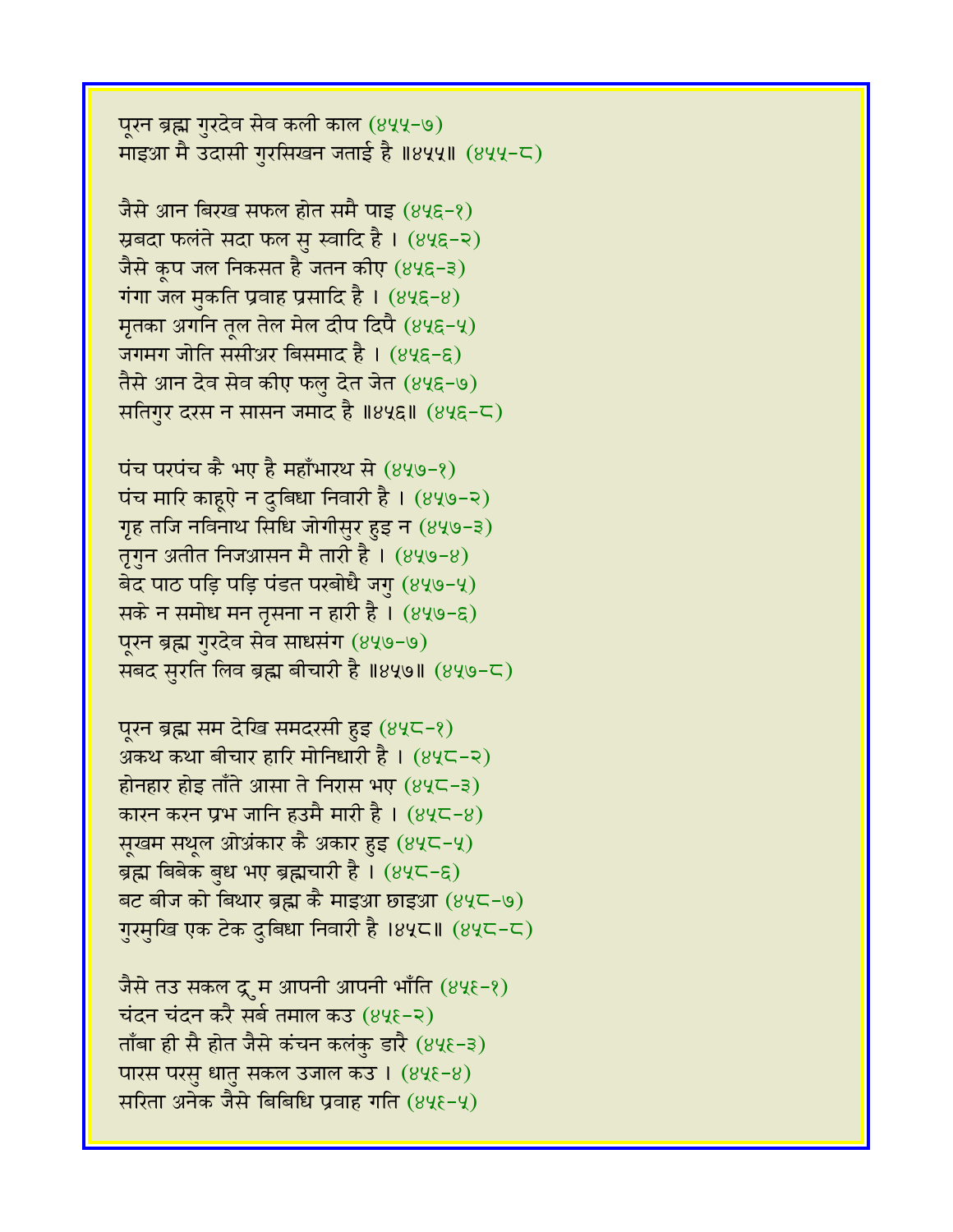सुरसरी संगम सम जनम सुढाल कउ। (४५६-६) तैसे ही सकल देव टेव सै टरत नाहि (४५६-७) सतिगर असरन सरनि अकाल कउ ॥४५६॥ (४५६-८)

गिरगिट कै रंग कमल समेह बहु  $(850-8)$ बनु बनु डोलै कउआ कहा धउ सवान है । (४६०-२) घर घर फिरत मंजार अहार पावै (४६०-३) बेस्वा बिसनी अनेक सती न समान है ।  $(8\xi 0-8)$ सर सर भ्रमत न मिलत मराल माल (४६०-५) जीव घात करत न मोनी बगु धिआन है।  $(8\epsilon$ ०-६) बिनु गुरदेव सेव आन देव सेवक हुइ (४६०-७) माखी तिआगि चंदन दुरगंध असथान है ॥४६०॥ (४६०-८)

आन हाटके हटुआ लेत है घटाइ मोल (४६१-१)  $\overline{a}$ त है चड़ाइ डहकत जोई आवै जी। (४६१-२) तिन सै बनज कीए बिड़ता न पावै कोऊ (४६१-३) टोटा को बनज पेखि पेखि पछुतावै जी।  $(8\xi\{-8})$ काठ की है एकै बारि बहुरिओ न जाइ कोऊ  $(8\epsilon\mathcal{R}-4)$ कपट बिउहार कीए आपहि लखावै जी । (४६१-६) सतिगुर साह गुन बेच अवगुन लेत (४६१-७) सुनि सुनि सुजस जगत उठि धावै जी ॥४६१॥ (४६१-८)

पूरन ब्रह्म समसरि दुतीआ नासति (४६२-१) प्रतिमा अनेक होइ कैसे बनि आवई । (४६२-२) घटि घटि पुरन ब्रह्म देखै सुनै बोलै (४६२-३) प्रतिमा मै काहे न प्रगटि हुइ दिखावई ।  $(8\xi - 8)$ घर घर घरनि अनेक एक रूप हुते  $(852-4)$ प्रतिमा सकल देवसथल हुइ न सुहावई। (४६२-६) सतिगुर पूरन ब्रह्म सावधान सोई (४६२-७) एकजोति मूरति जुगल हुइ पुजावई ॥४६२॥ (४६२-८)

मानसर तिआगि आनसर जाइ बैठे हंसु  $(853-8)$ खाइ जलजंत हंस बंसहि लजावई । (४६३-२) सलिल बिछोह भए जीअत रहै जउ मीन (४६३-३) कपट सनेह कै सनेही न कहावई ।  $(853-8)$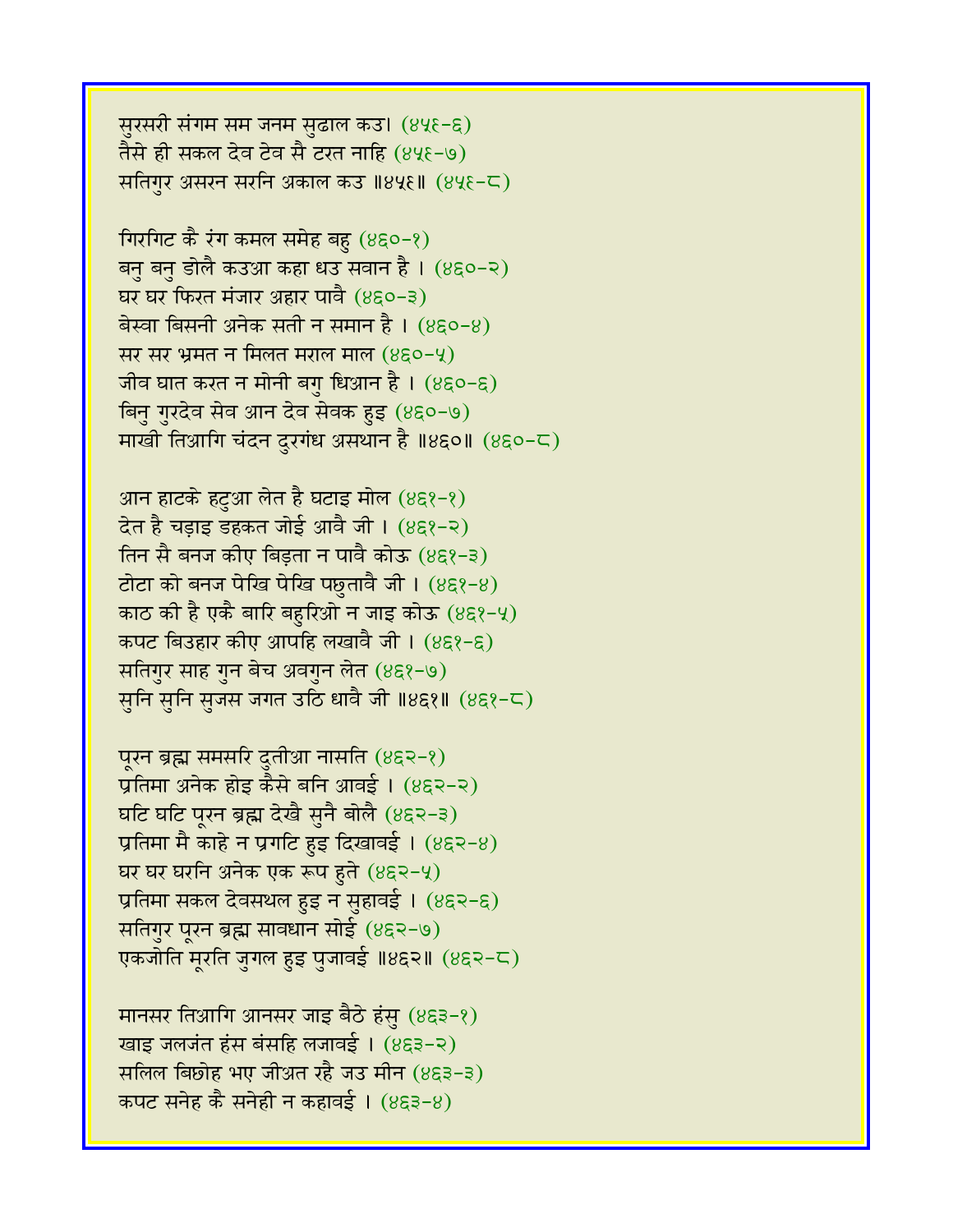बिनु घन बूंद जउ अनत जल पान करै  $(853-4)$ चातृक समतान बिखै लछ्नु लगावई। (४६३-६) चरन कमल अलि गुरसिख मोख हुइ (४६३-७) आनदेव सेवक हुइ मुकति न पावई ॥४६३॥ (४६३-८)

जउ कोऊ मवास साधि भूमीआ मिलावै आनि (४६४-१) तापरि प्रसन्न होत निरख नरिंद जी।  $(858-2)$ जउ कोऊ नृपति भिति भागि भूमीआ पै जाइ (४६४-३)  $\frac{1}{2}$ धाइ मारै भूमीआ सहिति ही रजिंद जी । (४६४-४) आन को सेवक राजदुआर जाइ सोभा पावै $(888-9)$ सेवक नरेस आन दुआर जात निंद जी । (४६४-६) तैसे गुरसिख आन अनत सरनि गुर (४६४-७) आन न समरथ गुरसिख प्रतिबिंद जी ॥४६४॥ (४६४-८)

जैसे उपबन आँब सेंबल है ऊच नीच (४६५-१) fing final phase of the phase phase is equined. चंदन समीप जैसे बाँस अउ बनासपती (४९५-३) गंध निरगंध सिव सकति कै जानीऐ ।  $(854-8)$ सीप संख दोऊ जैसे रहत समुंद्र बिखै (४६५-५) र्स्वॉतबृंद संतति न समत बिधानीऐ । (४६५-६) तैसे गुरदेव आन देव सेवकन भेद (४६५-७) अहम्बुधि निम्म्रता अमान जग मानीऐ ॥४६५॥ (४६५-८)

जैसे पतिब्रता पर पुरखै न देखीओ चाहै (४६६-१) पुरन पतब्रता कै पुत ही कै धिआन है। (४६६-२) सर सरिता समुंद्र चातृक न चाहै काहू (४६६-३) आस घन बूंद पृअ पृअ गुन गिआन है ।  $(855-8)$ दिनकर ओर भोर चाहत नही चकोर ( $855-9$ ) मन बच क्रम हिम कर पृथ प्रान है। (४६६-६) तैसे गुरसिख आन देव सेव रहति पै (४६६-७) सहज सुभाव न अवगिआ अभमानु है ॥४६६॥  $(855-\sqrt{2})$ 

दोइ दरपन देखै एक मै अनेक रूप (४६७-१) दोइ नाव पाव धरै पहुचै न पारि है। (४६७-२) दोइ दिसा गहे गहाए सै हाथ पाउ टूटे (४६७-३)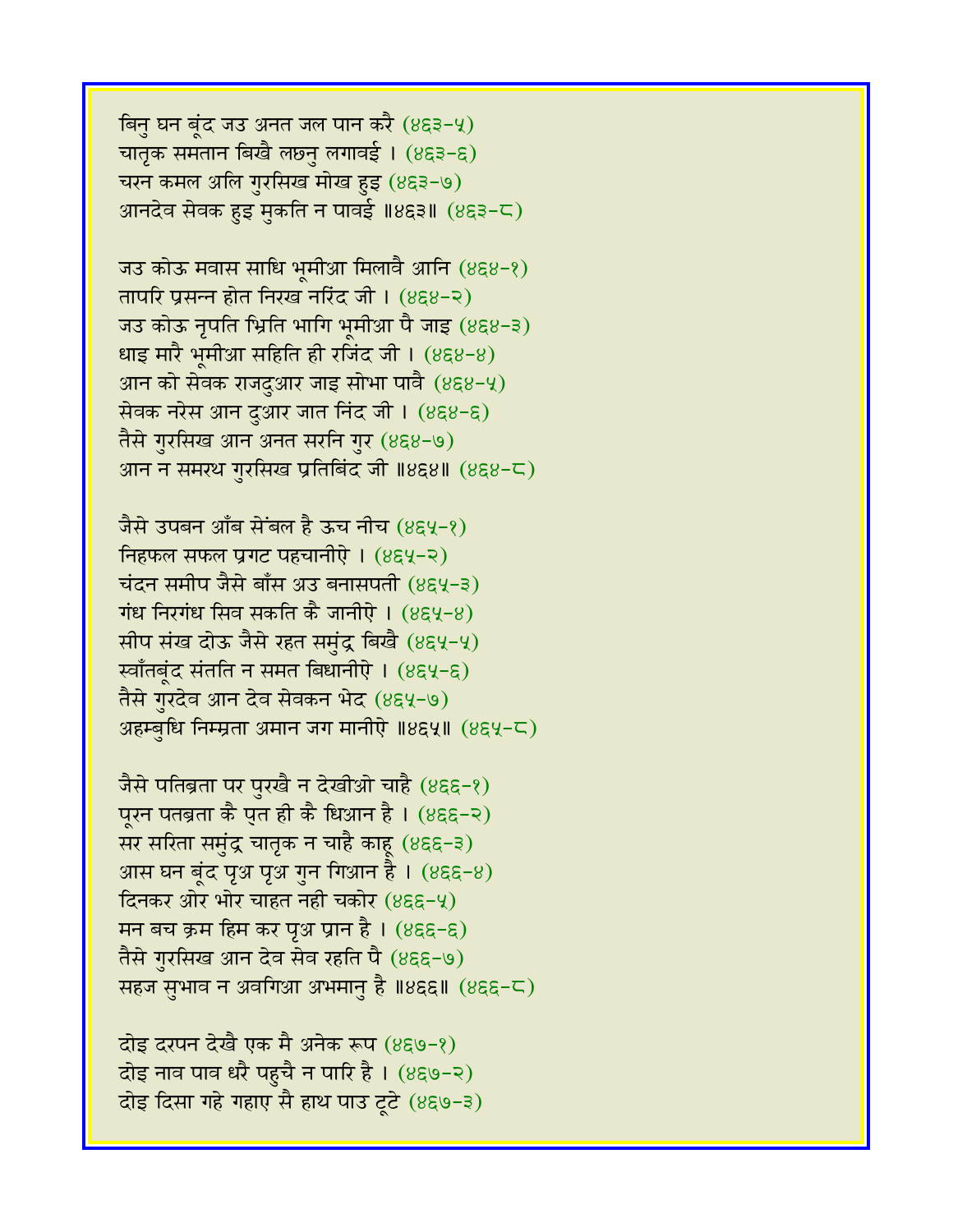दुराहे दुचित होइ धूल पगु धारि है।  $(8) - 8)$  $\vec{a}$ इ भूप ताको गाउ परजा न सुखी होत (४६७-५) दोइ पुरखन की न कुलाबधू नारि है। (४६७-६) गुरसिख होइ आन देव सेव टेव गहै (४६७-७) सहै जम डंड ध्रिग जीवनु संसार है ॥४६७॥ (४६७-८)

जैसे तउ बिरख मूल सीचिऐ सलिल ताते (४६८-१) साखा साखा पत्न पत्न करि हरिओ होइ है । (४६८-२) जैसे पतिब्रता पतिब्रति सति सावधान (४६८-३) सकल कुटम्ब सुप्रसंनि धंनि सोइ है। (४६८-४) जैसे मुख दुआर मिसटान पान भोजन कै (४६८-५) अंग अंग तुसट पुसटि अविलोइ है। (४६८-६) तैसे गुरदेव सेव एक टेक जाहि ताहि (४६८-७) सुरि नर ब्रम्मब्रूह कोट मधे कोइ है ॥४६८॥ (४६८-८)

सोई पारो खाति गाति बिबिधि बिकार होत  $(8\xi - \xi)$ सोई पारो खात गात होइ उपचार है।  $(85 - 2)$ सोई पारो परसत कंचनहि सोख लेत (४६९-३) सोई पारो परस ताँबो कनिक धारि है ।  $(8\xi - 8)$ सोई पारो अगह न हाथन कै गहिओ जाइ  $(8\xi - 4)$ सोई पारो गुटका हुइ सिध नमस्कार है । (४६१-६) मानस जनमु पाइ जैसीऐ संगति मिलै (४६६-७) तैसी पावै पदवी प्रताप अधिकार है ॥४६६॥ (४६६-८)

कुआ को मेढकु निधि जानै कहा सागर की  $(890-8)$ स्वाँतबूंद महिमा न संख जानई । (४७०-२) दिनकरि जोति को उदोत कहा जानै उल (४७०-३) सेंबल सै कहा खाइ सहा हित ठानई।  $(890-8)$ बाइस न जानत मराल माल संगति  $(890-9)$ मरकट मानकु हीरा न पहिचानई ।  $(890 - 5)$ आन देव सेवक न जानै गुरदेव सेव (४७०-७) गूंगे बहरे न कहि सुनि मनु मानई ॥४७०॥ (४७०-८)

जैसे घाम तीखन तपति अति बिखम (४७१-१) बैसंतरि बिहून सिधि करित न ग्रास कउ । (४७१-२)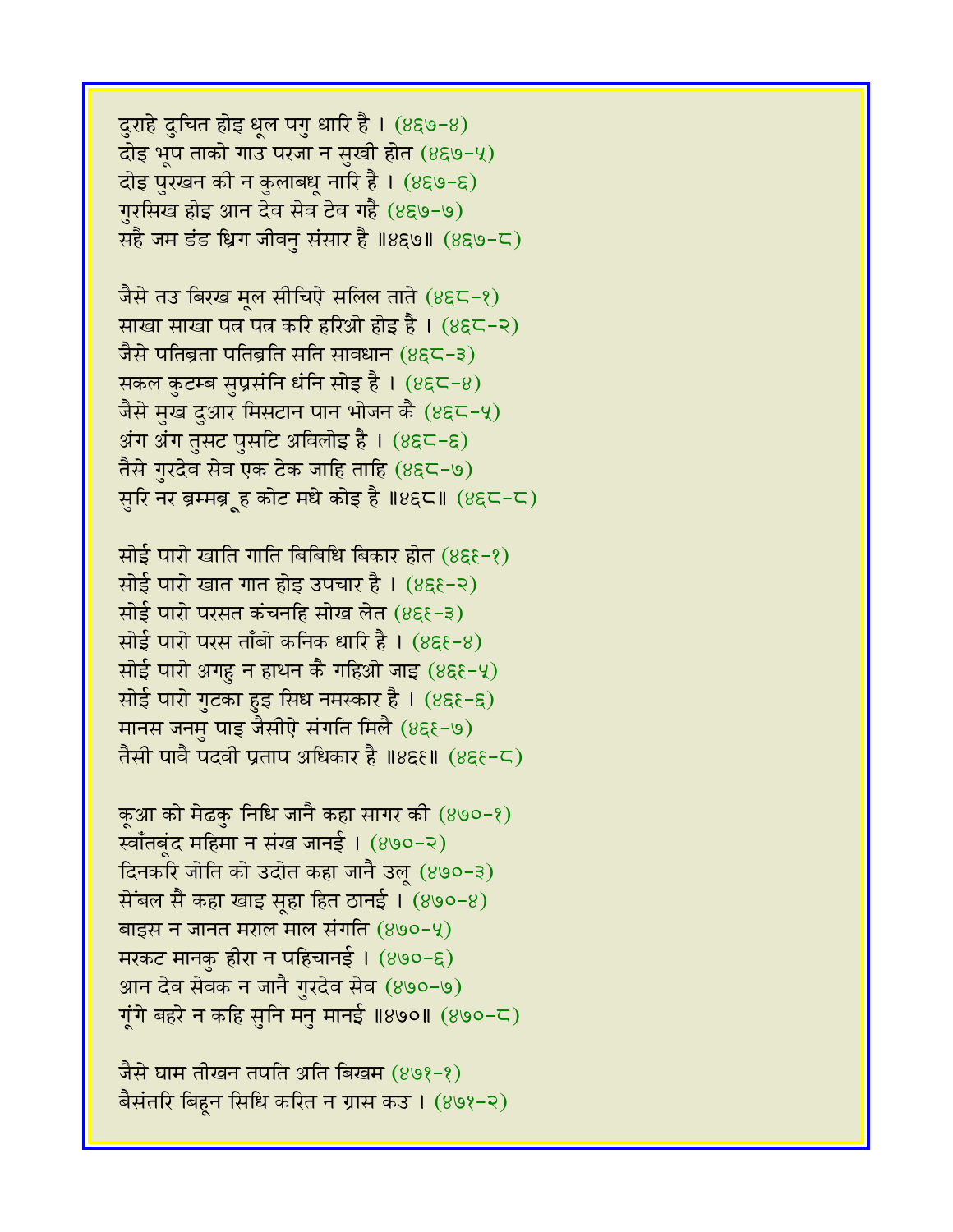जैसे निस ओस कै सजल होत मेर तिन (४७१-३) बिन जल पान न निवारत पिआस कउ।  $(898-8)$ जैसे ही गृीखम रुत प्रगटै प्रसेद अंग (४७१-५) मिटत न फूके बिनु पवनु प्रगास कउ। (४७१-६) तैसे आवागौन न मिटत न आन देव सेव (४७१-७) ग़रमुख पावै निजपद के निवास कउ ॥४७१॥ (४७१-८)

आँबन की साध कत मिटत अओबली खाए  $(893-8)$ पिता को पिआर न परोसी पहि पाईऐ।  $(892-2)$ सागर की निधि कत पाईअत पोखर सै (४७२-३) दिनकरि सरि दीप जोति न पुजाईऐ।  $(893-8)$ इंद्र बरखा समान पुजस न कूप जल (४७२-५) चंदन सुबास न पलास महिकाईऐ ।  $(893-6)$ स्रीगुर दइआल की दइआ न आन देव मै जउ (४७२-७) खंड ब्रहमंड उदै असत लउ धाईऐ ॥४७२॥ (४७२-८)

गिरत अकास ते परत पृथी पर जउ (४७३-१) गहै आसरो पवन कवनहि काजि है।  $(893-2)$ जरत बैसंतर जउ धाइ धाइ धूम गहै (४७३-३) निकसिओ न जाइ खल बुध उपराज है।  $(893-8)$ सागर अपार धार बुडत जउ फेन गहै $(893-4)$ अनिथा बीचार पार जैबे को न साज है।  $(893-6)$ तैसे आवागवन दुखत आन देव सेव (४७३-७) बिनु गुर सरनि न मोख पदु राज है ॥४७३॥  $(893-\mathsf{C})$ 

जैसे रूप रंग बिधि पूछै अंधु अंध प्रति (४७४-१) आप ही न देखै ताहि कैसे समझावई । (४७४-२) राग नाद बाद पछै बहरो जउ बहरा पै (४७४-३) समझै न आप तहि कैसे समझावई। (४७४-४) जैसे गुंग गुंग पहि बचन बिबेक पूछे  $(898-4)$ चाहे बोलि न सकत कैसे सबदु न सुनावई।  $(898-6)$ बिनु सतिगुर खोजै ब्रह्म गिआन धिआन (४७४-७) अनिथा अगिआन मत आन पै न पावई ।४७४॥ (४७४-८)

अम्बर बोचन जाइ देस दिगम्बरन के (४७५-१)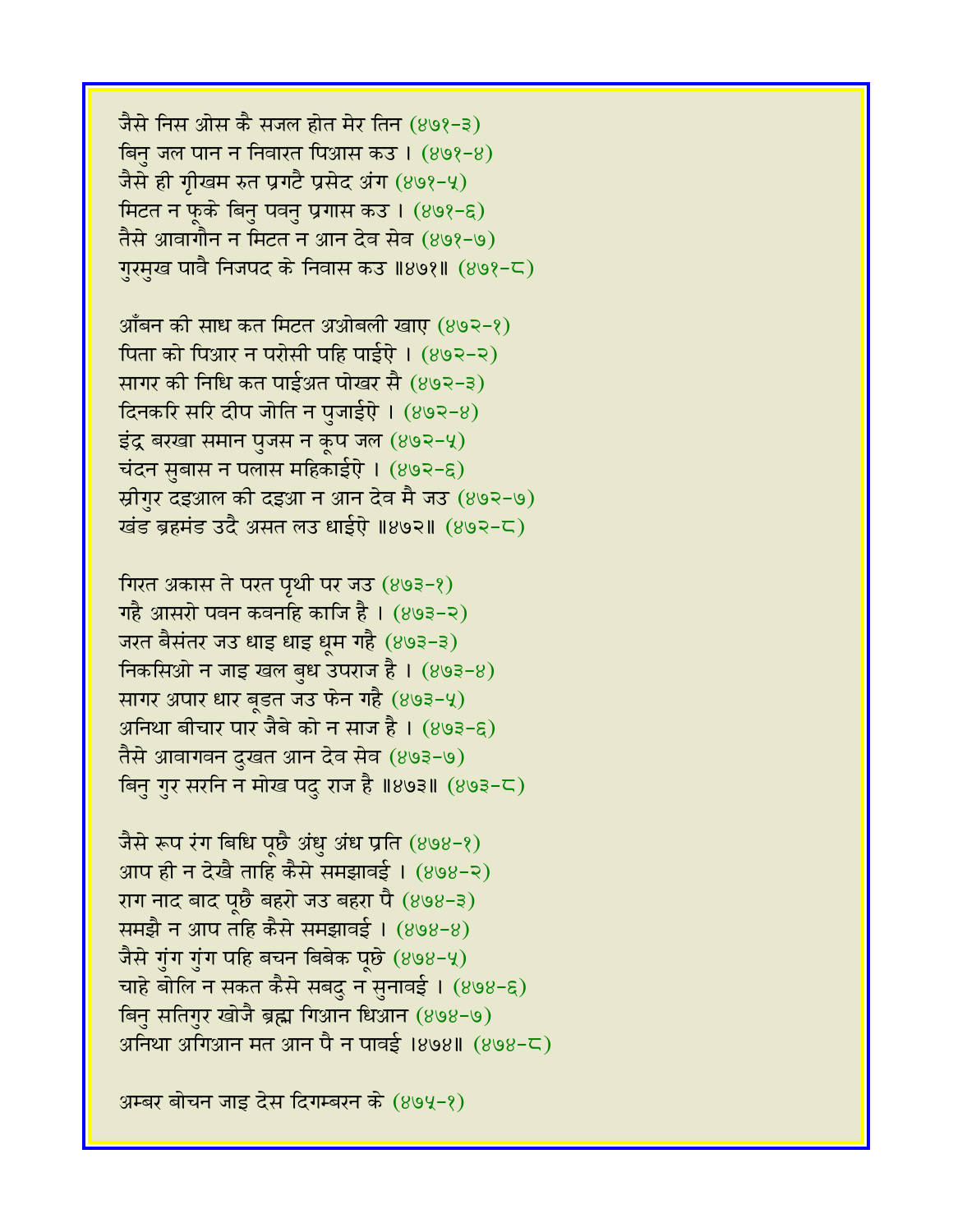प्रापत न होइ लाभ सहसो है मूलि को । (४७५-२) रतन परीखिआ सीखिआ चाहै जउ आँधन पै (४७५-३)  $\frac{1}{2}$ रंकन पै राज माँगै मिथिआ भ्रम भल को । (४७५-४) गुंगा पै पड़न जाइ जोतक बैदक बिदिआ (४७५-५) बहरा पै राग नांद अनिथा अभूलि को ।  $(894-6)$ तैसे आन देव सेव दोख मेटि मोख चाहै (४७५-७) बिनु सतिगुर दुख सहै जमसूल को ॥४७५॥ (४७५-८)

बीज बोइ कालर मै निपजै न धान पान (४७६-१) मूल खोइ रोवै पुन राजु डंड लागई। (४७६-२) सलिल बिलोए जैसे निकसत नाहि घ्रिति (४७६-३) मटुकी मथनीआ हू फेरि तोरि भागई।  $(89\xi - 8)$ भूतन पै पूत मागै होत न सपूती कोऊ  $(898-9)$ जोअ को परत संसो तिआगे हूं न तिआगई।  $(898-6)$ बिनु गुरदेव आन सेव दुखदाइक है॥ (४७६-७) लोक परलोक सोकि जाहि अनरागई ॥४७६॥  $(898-5)$ 

जैसे मृगराज तन जम्बुक अधीन होत (४७७-१) खग पत सुत जाइ जुहारत काग है। (४७७-२) जैसे राह केत बस गृहन मै सुरितर (४७७-३) सोभ न अरक बन रवि ससि लागि है।  $(899-8)$ जैसे कामधेन सुत सुकरी सथन पान॥ (४७७-५) ऐरापत सुत गरधभ अग्रभाग है । (४७७-६) तैसे गुरसिख सुत आन देव सेवक हुइ॥ (४७७-७) निहफल जनम् जिउ बंस मै बजागि है ॥४७७॥  $(899-5)$ 

जउ पै तूंबरी न बूडे सरत परवाह बिखै (४७८-१) बिख मै तऊ न तजत है मन ते ।  $(89C-2)$ जउ पै लपटै पाखान पावक जरै सूत्र (४७८-३) जल मै लै बोरित रिंदै कठोरपन ते ।  $(89C-8)$ जउ पै गुडी उडी देखीअत है आकासचारी (४७८-५) बरकत मेह बाचीऐ न बालकन ते ।  $(89C - \xi)$ तैसे रिधि सिधि भाउ दुतीआ तृगुन खेल (४७८-७) गुरमुख सुखफल नाहि कृतघनि ते ॥४७८॥ (४७८-८)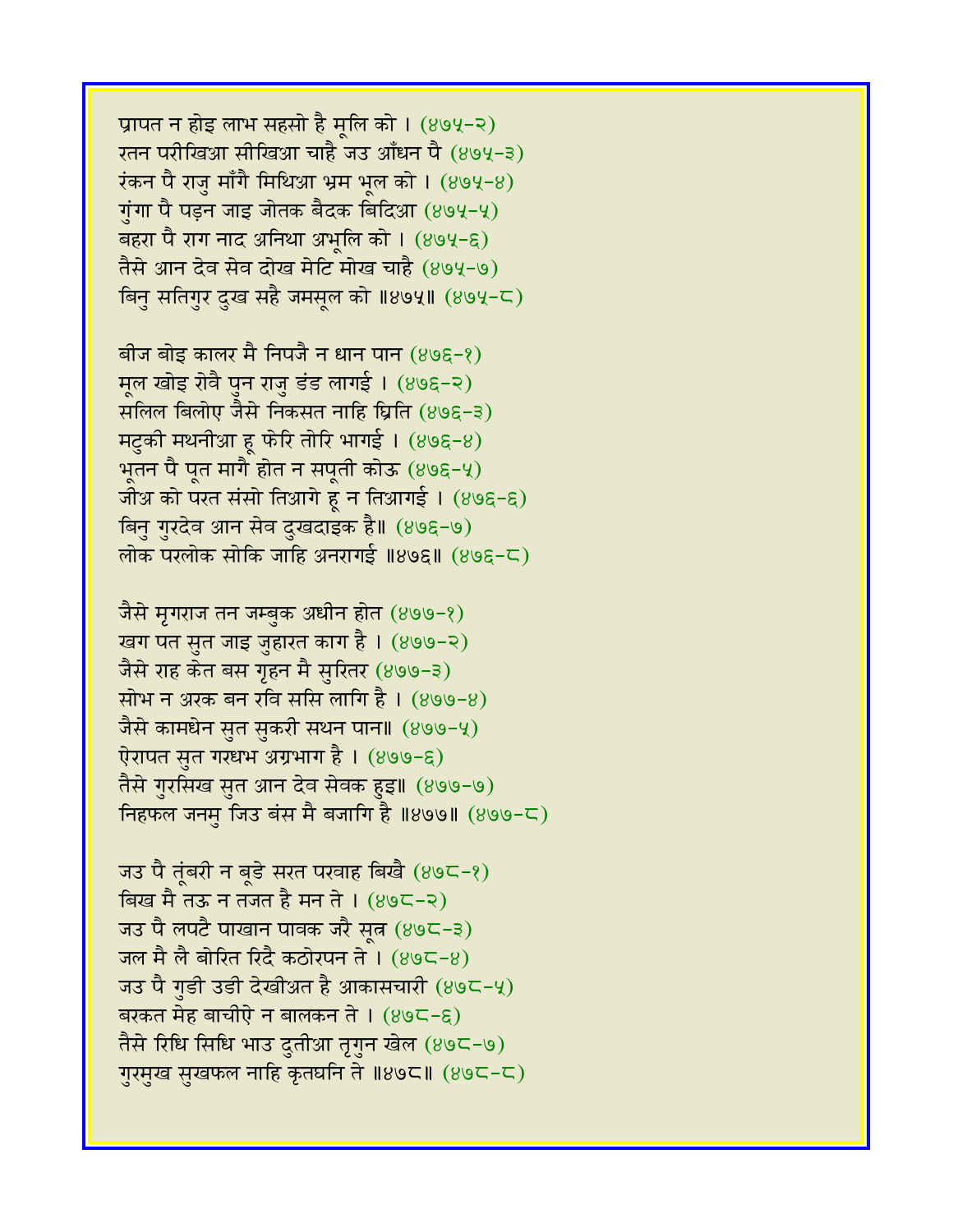कउडा पैसा रुपईआ सुनईआ को बनज करै (४७१-१) रतन पारखु होइ जउहरी कहावई। (४७६-२) जउहरी कहाइ पुन कउडा को बनजु करै (४७१-३)  $\overline{u}$ च परवान मै पतसिटा घटावई। (४७१-४) आन देव सेव गुरदेव को सेवक हुइ  $(898-4)$ निहफल जनम् कपूत हुइ हसावई ॥४७६॥ (४७१-६)

मन बच क्रम कै पतब्रत करै जउ नारि  $(8C_0-\ell)$ ताहि मन बच क्रम चाहत भतार है।  $(8C_0-2)$ अभरन सिंगार चार सिंहजा संजोग भोग  $(8C_0-3)$ सकल कुटम्ब ही मै ताको जैकारु है ।  $(8C_0-8)$ सहज आनंद सुख मंगल सुहाग भाग (४८०-५) सुंदर मंदर छबि सोभत सुचारु है ।॥  $(8C_0-\epsilon)$ सतिगुर सिखन कउ राखत गुसति मै सावधान (४८०-७) आनदेवसेव भाउ दुबिधा निवार है ॥४८०॥ (४८०-८)

जैसे तउ पतिबृता पतिबृति मै सावधान॥  $(8\zeta\zeta-\zeta)$ ताही ते गृहेसुर हुइ नाइका कहावई।  $(8\zeta - \zeta)$ असन बसन धन धाम कामना पुजावै  $(8\sqrt{2}-3)$ सोभति सिंगार चारि सिंहजा समावई ।  $(8\zeta\$ -8) सतिगुर सिखन कउ राखत गृहसत मै॥ (४८१-५) सम्पदा समूह सुख लुडे ते लडावई । (४८१-६) असन बसन धन धाम कामना पवित्न ॥  $(8\zeta^2-\zeta)$ आन देव सेव भाउ दुतीआ मिटावई ॥४८१॥ (४८१-८)

लोग बेद गिआन उपदेस है पतिबृता कउ  $(8\epsilon$ २-१) मन बच क्रम स्वामी सेवा अधिकारि है।  $(8\overline{\smash{z}}\hspace{-0.25cm}=\hspace{-0.25cm}8\overline{\smash{z}}\hspace{-0.25cm}=\hspace{-0.25cm}\sqrt{2\overline{\smash{z}}}$ नाम इसनान दान संजम न जाप ताप॥  $(822-3)$ तीर्थ बरत पूजा नेम ना तकार है।  $(8\epsilon$ २-8) होम जग भोग नईबेद नही देवी देव सेव॥  $(8\epsilon$ २-५) राग नाद बाद न सम्बाद आन दुआर है।  $(8\epsilon$ २-६) तैसे गुरसिखन मै एक टेक ही प्रधान॥ (४८२-७) आन गिआन धिआन सिमरन बिबचार है ॥४८२॥ (४८२-८)

जैसे पतिब्रताकउ पवित्र घरि वात नात  $(8\leq 3-\epsilon)$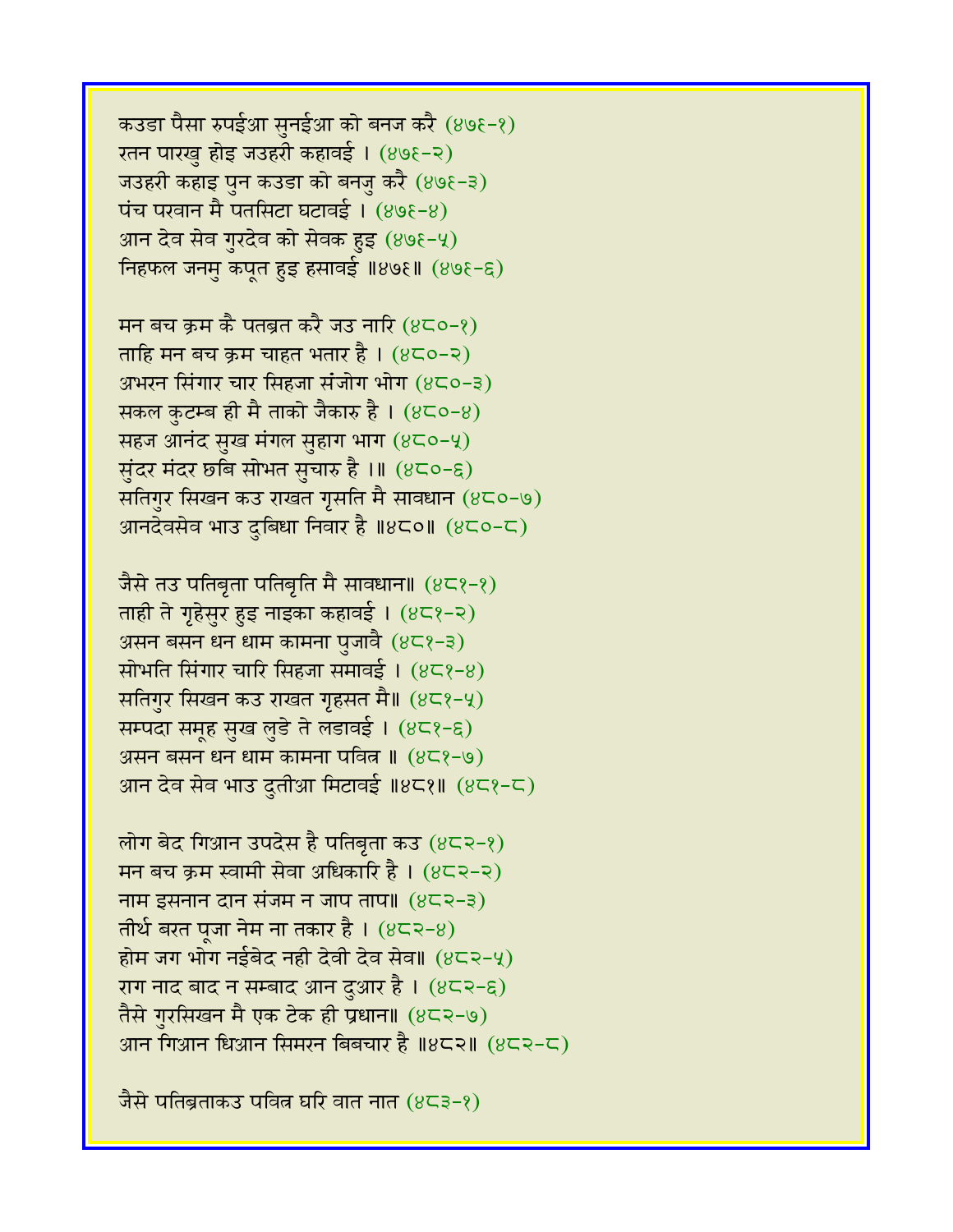असन बसन धन धाम लोगचार है। (४८३-२) तात मात भ्रात सुत सुजन कुटम्ब सखा॥ (४८३-३) सेवा गुरजन सुख अभरन सिंगार है। (४८३-४) किरत बिरत परसूत मल मुत्रधारी॥  $(8\epsilon_3-\epsilon_1)$ सकल पवित्र जोई बिबिधि अचार है ।  $(8\zeta^3-\zeta)$ तैसे गुरसिखन कउ लेपु न गृहसत मै (४८३-७) आन देव सेव ध्रिगु जनमु संसार है ॥४८३॥  $(8$ ८३-८)

आदित अउ सोम भोम बुध हूं ब्रहसपत॥  $(8\epsilon_8-\epsilon)$ सकर सनीचर सातो बार बाँट लीने है ।  $(8\sqrt{3} - 8)$ थिति पळछ मास रुति लोगन मै लोगचार॥  $(8\leq 8-3)$ एक एकंकार कउ न कोऊ दिन दीने है ।  $(8\overline{6}8-8)$ जनम असटमी रामनउमी एकादसी भई॥ (४८४-५) दुआदसी चतुरदसी जनमु ए कीने है । (४८४-६) परजा उपारजन को न कोऊ पावै दिन॥  $(8\leq 8-9)$ अजोनी जनमु दिनु कहौ कैसे चीने है ॥४८४॥ (४८४-८)

जाको नामु है अजोनी कैसे कै जनमु लै॥ (४८५-१) कहा जान ब्रत जनमासटमी को कीनो है।  $(8\overline{\phantom{a}}\mathsf{C}\mathsf{V}-2)$ जाको जगजीवन अकाल अबिनासी नाम॥ (४८५-३) कैसे कै बधिक मारिओ अपजस् लीनो है।  $(8\zeta\zeta\zeta\!-\!8)$ निर्मल निरोख मोखपदु जाके नामि  $(8\zeta\psi-\zeta)$ गोपीनाथ कैसे हुइ बिरह दुख दीनो है । (४८५-६) पाहन की प्रतिमा के अंध कंध है पुजारी॥ (४८५-७) अंतरि अगिआन मत गिआन गुर हीनो है ॥४८५॥  $(8)$ ८५-८)

सूरज प्रगास नास उडगन अगनित जउ॥  $(8\zeta\zeta-\zeta)$ आन देव सेव गुरदेव के धिआन कै।  $(8\zeta\zeta-\zeta)$ हाट बाट घाट ठाठु घटै घटै निस दिनु॥  $(8\zeta\zeta-3)$ तैसो लोग बेद भेद सतिगुर गिआन कै ।  $(8\zeta\zeta-8)$ चोर जार अउ जूआर मोह द्रोह अंधकार॥  $(8\epsilon\epsilon-\gamma)$ प्रात समै सोभा नाम दान इसनान कै।  $(8\zeta \xi - \xi)$ आन सर मेडुक सिवाल घोघा मानसर॥  $(8\zeta\zeta-\zeta)$ पूरनब्रहम गुर सर्ब निधान कै ॥४८६॥ (४८६-८)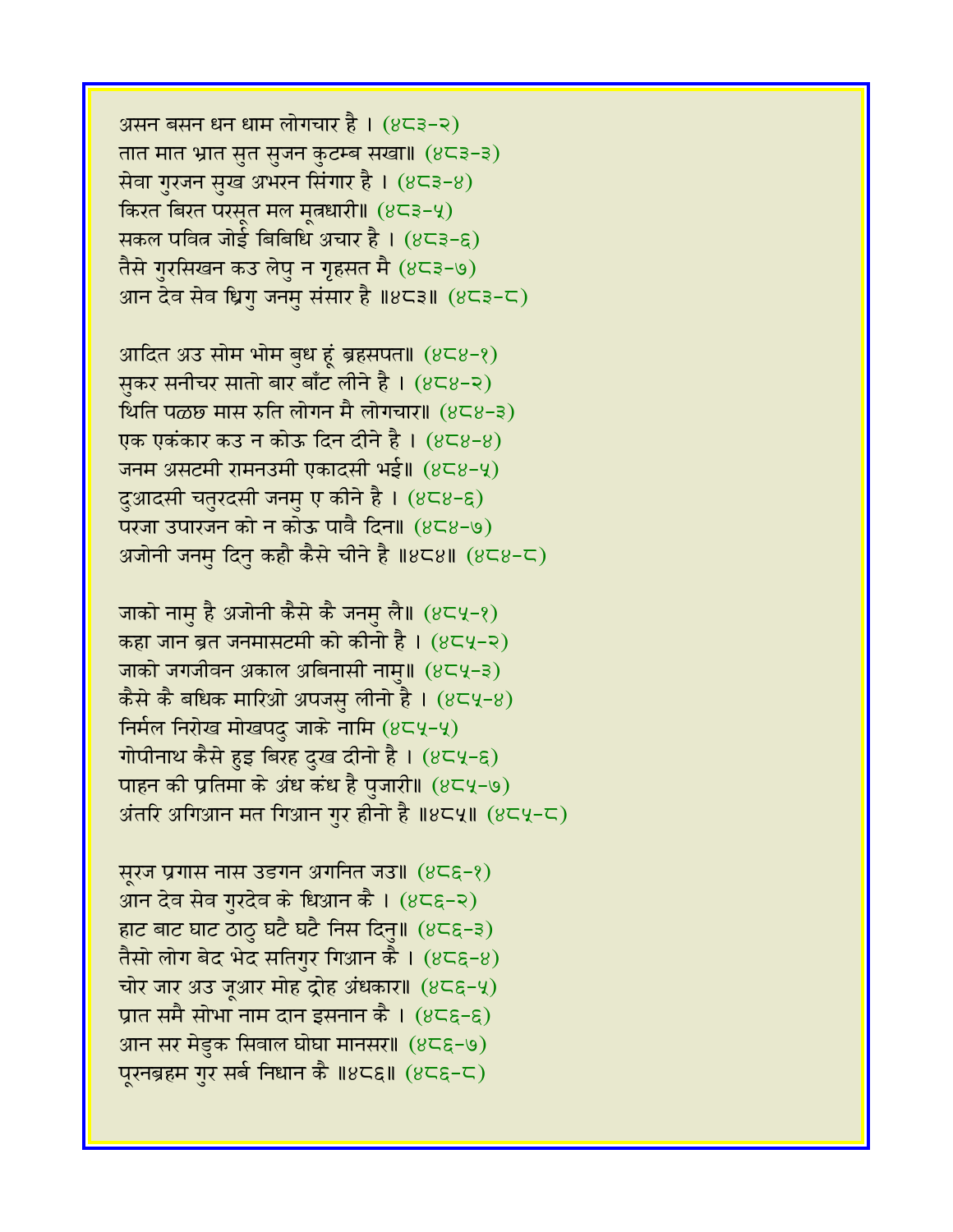निस दिन अंतर जिउ अंतरु बखानीअत ।  $(8\zeta\Theta - 8)$ तैसे आन देव गुरदेव सेव जानीऐ । (४८७-२) निस अंधकार बहु तारका चमितकार  $(8\overline{\text{C}}\text{O}-3)$ दिनु दिनुकर एकंकार पहिचानीऐ । (४८७-४) निस अंधिआरी मै बिकारी है बिकार हेतु (४८७-५) प्रात समै नेह निरंकारी उनमानीऐ ।  $(8\zeta\zeta\zeta\zeta)$ रैन सैन समै ठग चोर जार होइ अनीत॥ (४८७-७) राजुनीति रीति प्रीति बासुर बखानीऐ ॥४८७॥ (४८७-८)

निस दुरिमति हुइ अधरमु करमु हेतु (४८८-१) गुरमति बासुर सु धर्म कर्म है । (४८८-२) दिनकरि जोति के उदोत सभ किछ सूझै (४८८-३) निस अंधिआरी भूले भ्रमत भर्म है।  $(8C<sup>-8</sup>)$ गुरमुखि सुखफल दिभि देह दृसटि हुइ (४८८-५) आन देव सेवक हुइ दृसटि चर्म है।  $(8\overline{\phantom{a}}\overline{\phantom{a}}\overline{\phantom{a}}\hspace{0.1cm}c\overline{\phantom{a}}\hspace{0.1cm}c\overline{\phantom{a}}\hspace{0.1cm}c\overline{\phantom{a}}\hspace{0.1cm}c\overline{\phantom{a}}\hspace{0.1cm}c\overline{\phantom{a}}\hspace{0.1cm}c\overline{\phantom{a}}\hspace{0.1cm}c\overline{\phantom{a}}\hspace{0.1cm}c\overline{\phantom{a}}\hspace{0.1$ संशारी संशारी सौगि अंध अंध कंध लागै  $(8<\zeta<0)$ गुरमुखि संध परमारथ मरमु है ॥४८८॥  $(8<sup>2</sup> - c)$ 

जैसे जल मिलि बहु बरन बनासपती  $(8\zeta\zeta-\zeta)$ चंदन सुगंध बन चंचल करत है।  $(8\zeta-2)$ जैसे अगनि अगनि धात जोई सोई देखीअति (४८६-३) पारस परस जोति कंचन धरत है ।  $(8\zeta - 8)$ तैसे आन देव सेव मिटत नही कुटेव (४८६-५) सतिगर देव सेव भैजल तरत है ।  $(8\zeta-\xi)$ गुरमुखि सुख फल महातम अगाधि बोध (४८६-७) नेत नेत नेत नमो नमो उचरत है ॥४८६॥  $(8\zeta-\zeta)$ 

प्रगटि संसार बिबिचार करै गनिका पै (४६०-१) ताहि लोग बेद अरु गिआन की न कानि है ।  $(8\xi 0-2)$ कुलाबधू छाडि भरतार आन दुआर जाइ (४६०-३) लाछ्नु लगावै कुल अंकुस न मानि है।  $(880-8)$ कपट सनेही बग धिआन आन सर फिरै (४६०-५) मानसर छाडै हंसु बंसु मै अगिआन है ।  $(8\xi 0-\xi)$ गुरमुखि मनमुख दुरमति गुरमति (४६०-७) पर तन धन लेप निरलेप धिआन है ॥४६०॥  $(860-5)$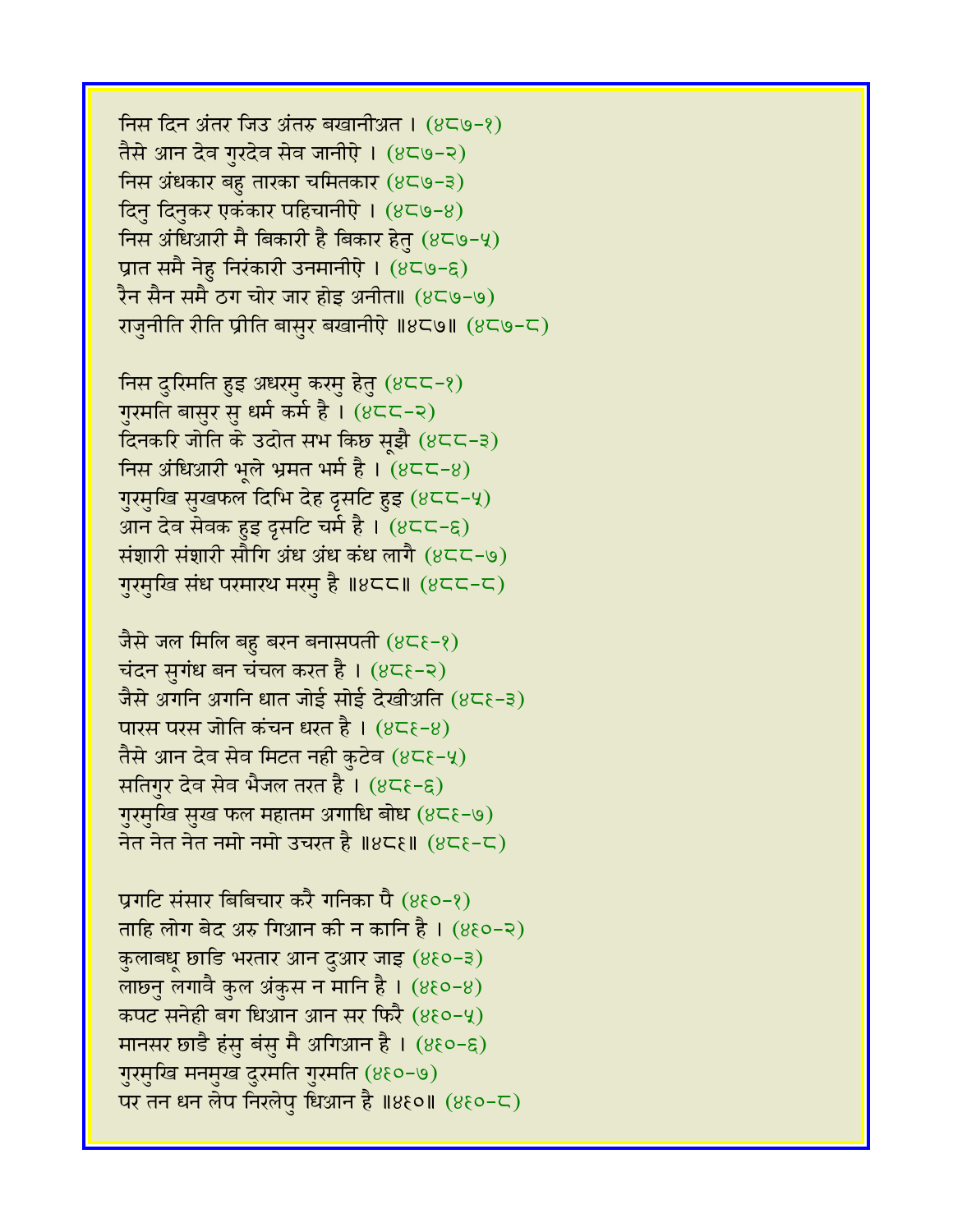पान कपुर लउंग चर कागै आगै राखै (४६१-१) बिसटा बिगंधखात अधिक सियान कै। (४६१-२) बार बार स्वानजउ पै गंगा इसनानु करै  $(883-3)$  $\overline{c}$ रै न कुटेव देव होत न अगिआन कै ।  $(8\epsilon\bar{\epsilon}-8)$ सापहि पै पान मिसटान महाँ अमृत कै  $(8\xi - 4)$ उगलत कालकूट हउमै अभिमान कै । (४६१-६) तैसे मानसर साधसंगति मराल सभा (४६१-७) आन देव सेवक तकत बगु धिआन कै ॥४६१॥ (४६१-८)

चकई चकोर अहिनिसि ससि भान धिआन  $(8\xi$ २-१) जाही जाही रंग रचिओ ताही ताही चाहै जी।  $(8\xi > -\xi)$ मीन अउ पतंग जल पावक प्रसंगि हेत  $(882-3)$ टारी न टरत टेव ओर निखाहै जी।  $(8\xi$ २-8) मानसर आन सर हंस बगु प्रीति रीति  $(8\xi$ २-५) उतम अउ नीच न समान समता है जी ।  $(8\xi$ २-६) तैसे गुरदेव आन देव सेवक न भेद (४६२-७) समसर होत न समुंद्र सरता है जी ॥४६२॥  $(8\xi$ २-८)

प्रीति भाइ पेखै प्रतिबिम्ब चकई जिउं निस  $(883-8)$ गुरमति आपा आप चीन पहिचानीऐ।  $(8\xi$ ३-२) बैर भाइ पेखि परछाई कूपंतरि परै (४६३-३) सिंघु दुरमति लगि दुबिधा कै जानीऐ ।  $(8\xi$ ३-8) गऊ सत अनेक एक संग हिलि मिलि रहै  $(8\xi$ ३-५) रवान आन देखत बिरुध जुध ठानीऐ । (४६३-६) गुरमुखि मनमुख चंदन अउबाँस बिधि (४६३-७) बरन के दोखी बिकारी उपकारी उनमानीऐ ॥४६३॥ (४६३-८)

जउ कोऊ बुलावै कहि स्वान मृग सर्प कै॥ (४६४-१) सुनत रिजाइ धाइ गारि मारि दीजीऐ। (४६४-२) स्वान स्वाम काम लागि जामनी जाग्रत रहै॥ (४६४-३) नादहि सुनाइ मृग प्रान हानि कीजीऐ।  $(888-8)$ धुन्न मंत्र पड़ै सर्प अरप देत तन मन॥ (४६४-५)  $\vec{a}$ त हंत होत गोत लाजि गहि लीजीऐ।  $(888-6)$ मोह न भगत भाव सबद सुरति हीनि॥ (४६४-७)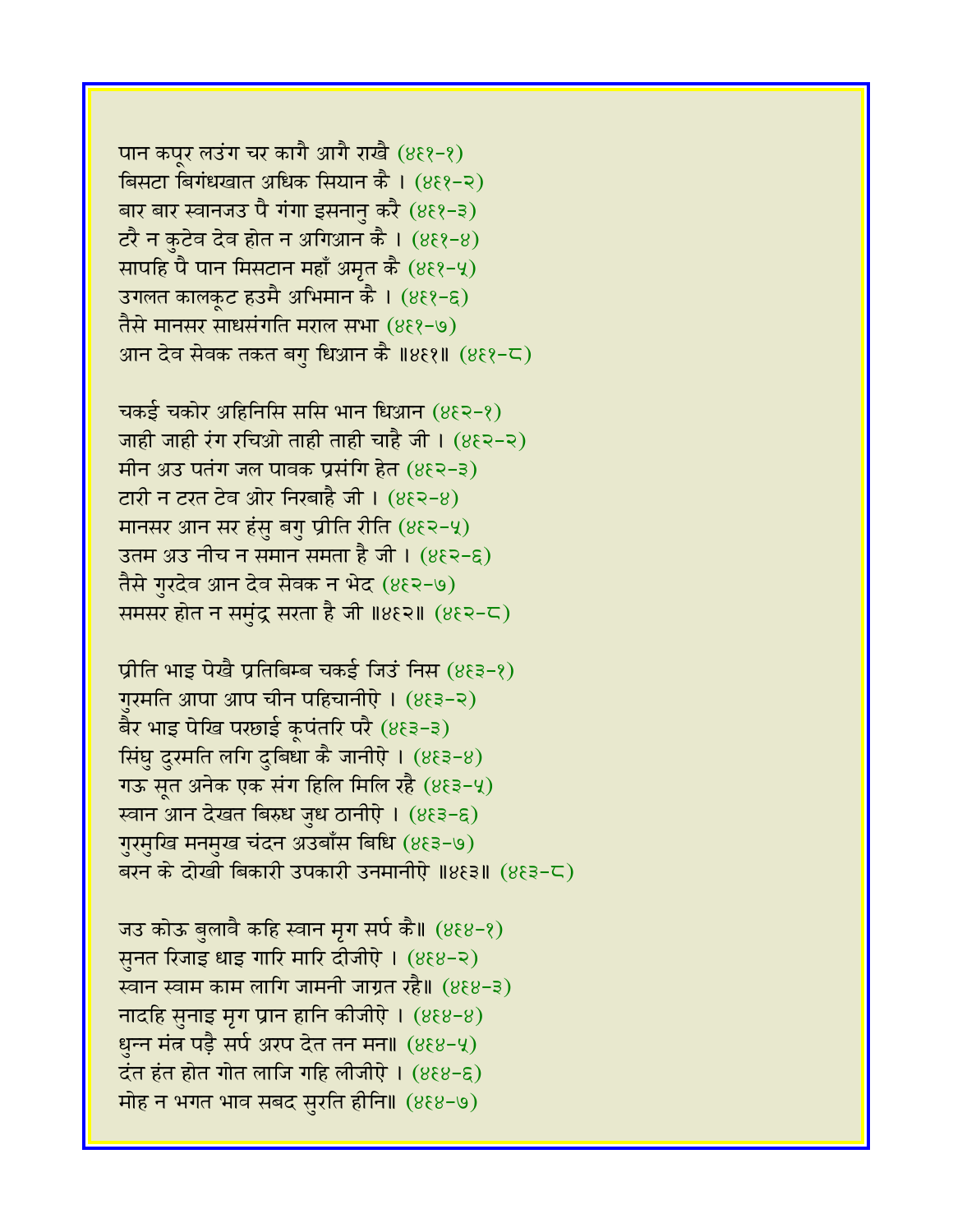गुर उपदेस बिनु ध्रिगु जगु जीजीऐ ॥४६४॥ (४६४-८)

जैसे घरि लागै आगि जागि कूआ खोदीओ चाहै॥ (४६५-१) कारज न सिधि होइ रोइ पलुताईऐ। (४६५-२) जैसे तउ संग्राम समै सीखिओ चाहै बीर बिदिआ॥ (४६५-३) अनिथा उदम जैत पदवी न पाईऐ ।  $(8\xi\gamma - 8)$ जैसे निसि सोवत संघाती चलि जाति पाछे (४६५-५) भोर भए भार बाध चले कत जाईएे।  $(8\xi\zeta-\xi)$ तैसे माइआ धंध अंध अविध बिहाइ जाइ॥ (४६५-७) अंतकाल कैसे हरिनाम लिव लाईऐ ॥४६५॥ (४६५-८)

जैसे तउ चपल जल अंतर न देखीअति॥ (४९६-१) पूरनु प्रगास प्रतिबिम्ब रवि ससि को । (४९६-२) जैसे तउ मलीन दरपन मै न देखीअति॥  $(8\xi \xi - \xi)$ निर्मल बदन सरूप उरबस को । (४६६-४) जैसे बिन दीप न समीप को बिलोकीअत् ।  $(8\epsilon\epsilon-\gamma)$ भवन भइआन अंधकार वास तस को । (४६६-६) तैसे माइआ धर्म अधम अछादिओ मनु (४६६-७) सतिगुर धिआन सुख नान प्रेमरस को ॥४९६॥  $(885-5)$ 

जैसे एक समै द्रूम सफल सपत्न पुन (४६७-१) एक समै फूल फल पत्न गिरजात है । (४६७-२) सरिता सलिलि जैसे कबहूं समान बहै॥ (४६७-३) कबहं अथाह अत प्रबलि दिखात है।  $(8\xi\zeta-8)$ एक समै जैसे हीरा होत जीरनाँबर मै॥ (४६७-५) एक समै कंचन जड़े जगमगात है । (४६७-६) तैसे गुरसिख राजकुमार जोगीसुर है॥ (४६७-७) माइआधारी भारी जोग जुगत जुगात है ॥४६७॥  $(889-<)$ 

असन बसन संग लीने अउ बचन कीने॥ (४६८-१) जनम लै साधसंगि स्रीगुर अराधि है । (४६८-२) ईहाँ आए दाता बिसराए दासी लपटाए (४९८-३) पंच दूत भूत भ्रम भ्रमत असाधि है ।  $(8\xi\zeta - 8)$ साचु मरनो बिसार जीवन मिथिआ संसार॥ (४९८-५) समझै न जीत हारु सुपन समाधि है ।  $(8\xi\subset-\xi)$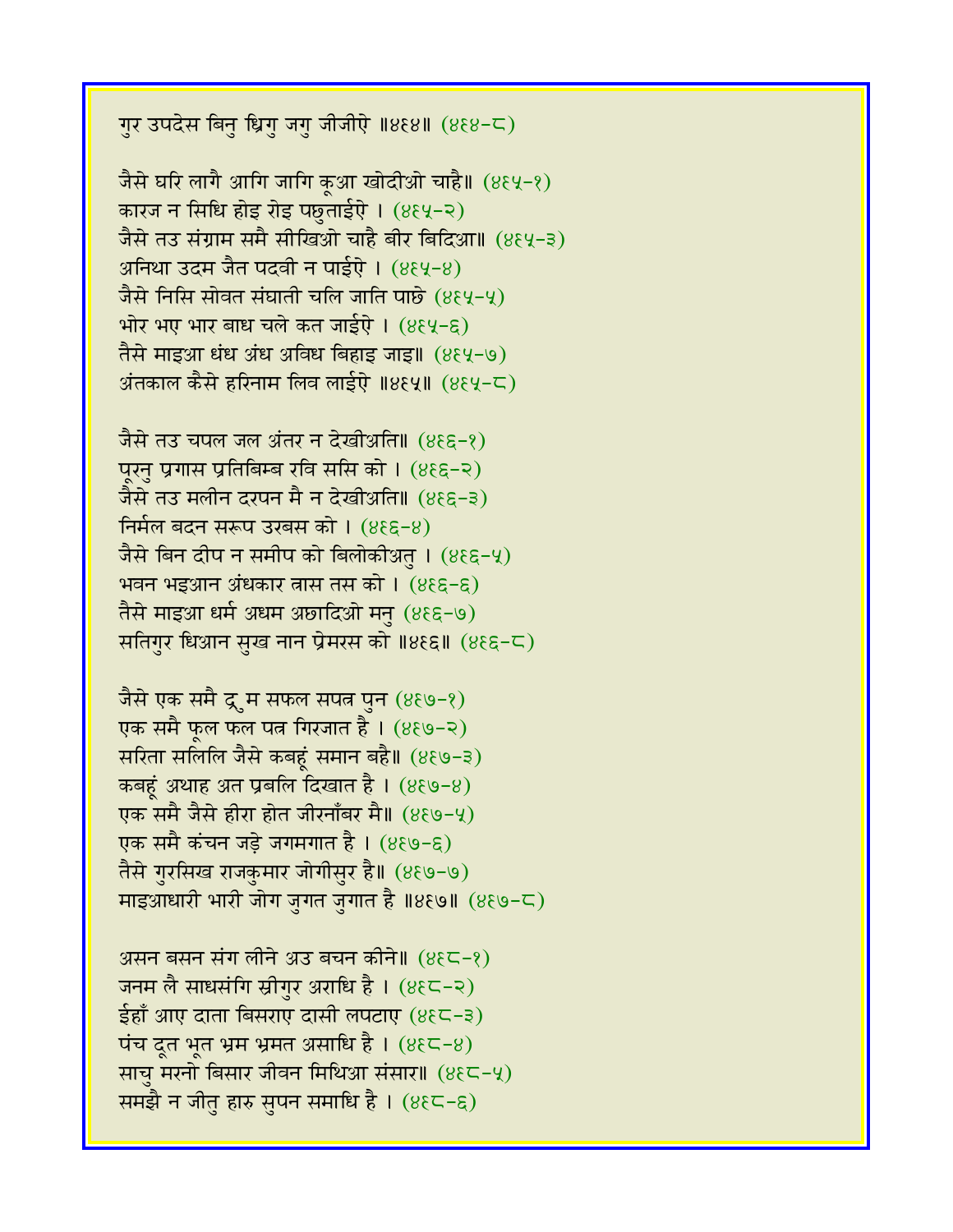अउसर हुइ है बितीति लीजीओ जनमु जीति (४६८-७) कोजीए साधसंगि प्रीति अगम अगाधि है ॥४६८॥ (४६८-८)

सफल जनम्मु गुर चरन सरनि लिव॥ (४६६-१) सफल दूसट गुर दरस अलोईऐ । (४६६-२) सफल सुरति गुर सबद सुनत नित॥ (४६६-३) जिहबा सफल गुननिधि गुन गोईऐ।  $(8\epsilon\epsilon-\epsilon)$ सफल हसत गुर चरन पूजा प्रनाम॥ (४६६-५) सफल चरन परदछना कै पोईऐ। (४६६-६) संगम सफल साधसंगति सहज घर  $(8\xi - 9)$ हिरदा सफल गुरमति कै समोईऐ ॥४६६॥ (४६६-८)

कत पुन मानस जनम कत साधसंगु॥ (५००-१) निस दिन कीर्तन समै चलि जाईऐ।  $(400-2)$ कत पुन दृसटि दरस हुइ परसपर॥ (५००-३) भावनी भगति भाइ सेवा लिवलाईऐ।  $(400-8)$ कत पुन राग नाद बाद संगीत रीत  $(yoo-y)$ स्रीगुर सबद लिखि निजपदु पाईऐ ॥५००॥ (५००-६)

जैसे तउ पलास पत्न नागबेल मेल भए (५०१-१) पहचत करि नरपत जग जानीऐ। (५०१-२) जैसे तउ कुचील नील बरन बरनु बिखै (५०१-३) हीर चीर संगि निरदोख उनमानीऐ।  $(408-8)$ सालग्राम सेवा समै महा अपवित्न संख (५०१-५)  $\overline{u}$ म पवित्र जग भोग बिखै आनीऐ। (५०१-९) तैसे मम काग साधसंगति मराल माल (५०१-७) मार न उठावत गावत गुर बानीऐ ॥५०१॥ (५०१-८)

जैसे जल मधि मीन महिमा न जानै पुनि (५०२-१) जल बिन तलफ तलफ मरि जाति है ।  $(402-2)$ जैसे बन बसत महातमै न जानै पनि । (५०२-३) पर बस भए खग मृग अकुलात है।  $(402-8)$ जैसे पृअ संगम कै सुखहि न जानै तृआ (५०२-५) बिछुरत बिरह बृथा कै बिललात है । (५०२-६) तैसे गुर चरन सरनि आतमा अचेत (५०२-७)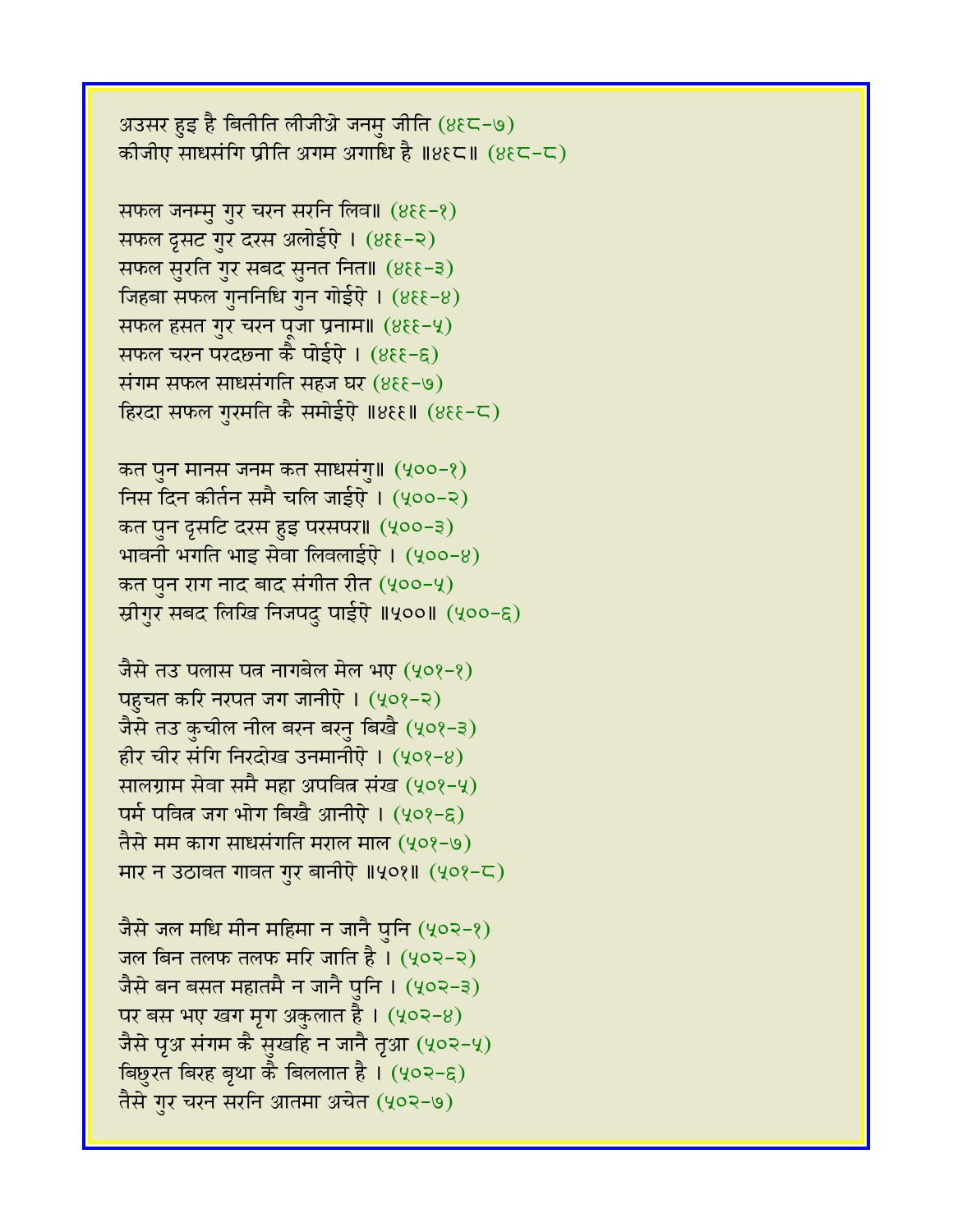अंतर परत सिमरत पछुतात है ॥५०२॥ (५०२-८)

भगतवछल सृनि होत हो निरास रिंदै (५०३-१) पतित पावन सुनि आसा उरधारि हों । (५०३-२) अंतरजामी सुनि कम्पत हौ अंतरगति (५०३-३) दीन को दइआल सनि भै भ्रम टार हौं  $(403-8)$ जलधर संगम कै अफल सेंबल दूम (५०३-५) चंदन सुगंध सनबंध मैलगार हौं । (५०३-६) अपनी करनी करि नरक हूं न पावउ ठउर (५०३-७) तमरे बिरद करि आसरो समार हौं ॥५०३॥ (५०३-८)

जउ हम अधम कर्म कै पतित भए (५०४-१) पतित पावन प्रभ नाम प्रगटाइओ है । (५०४-२) जउ भए दुखित अरु दीन परचीन लगि (५०४-३) दीन दुख भंजन बिरदु बिरदाइओ है। (५०४-४) जउ ग्रसे अरक सुत नरक निवासी भए (५०४-५) नरक निवारन जगत जसु गाइओ है।  $(408-6)$ गुन कीए गुन सब कोऊ करै कृपानिधान (५०४-७) अवगुन कीए गुन तोही बनि आइओ है ॥५०४॥ (५०४-८)

जैसे तउ अरोग भोग भोगवै नाना प्रकार (५०५-१) बृथावंत खानि पान रिंदै न हितावई । (५०५-२) जैसे महखी सहनसील कै धीरजु धुजा (५०५-३) अजिआ मै तनक कलेजो न समावई ।  $(yoy-8)$ जैसे जउहरी बिसाहै वेचे हीरा मानकादि (५०५-५) रंक पै न राखिओ परै जोग न जुगावई। (५०५-६) तैसे गुर परचै पवित्न है पूजा प्रसादि (५०५-७) परच अपरचे दुसहि दुख पावई ॥५०५॥ (५०५-८)

जैसे बिख तनक ही खात मरि जाति तात (५०६-१) गाति मुरझात प्रतिपाली बरखन की । (५०६-२) महिखी दुहाइ दूध राखीऐ भाँजन भरि (५०६-३) परति काँजी की बूंद बादि न रखन की।  $(406-8)$ जैसे कोटि भारि तूलि रंचक चिनग परे  $(405-4)$ होत भसमात छिन मै अकरखन की ।  $(405-6)$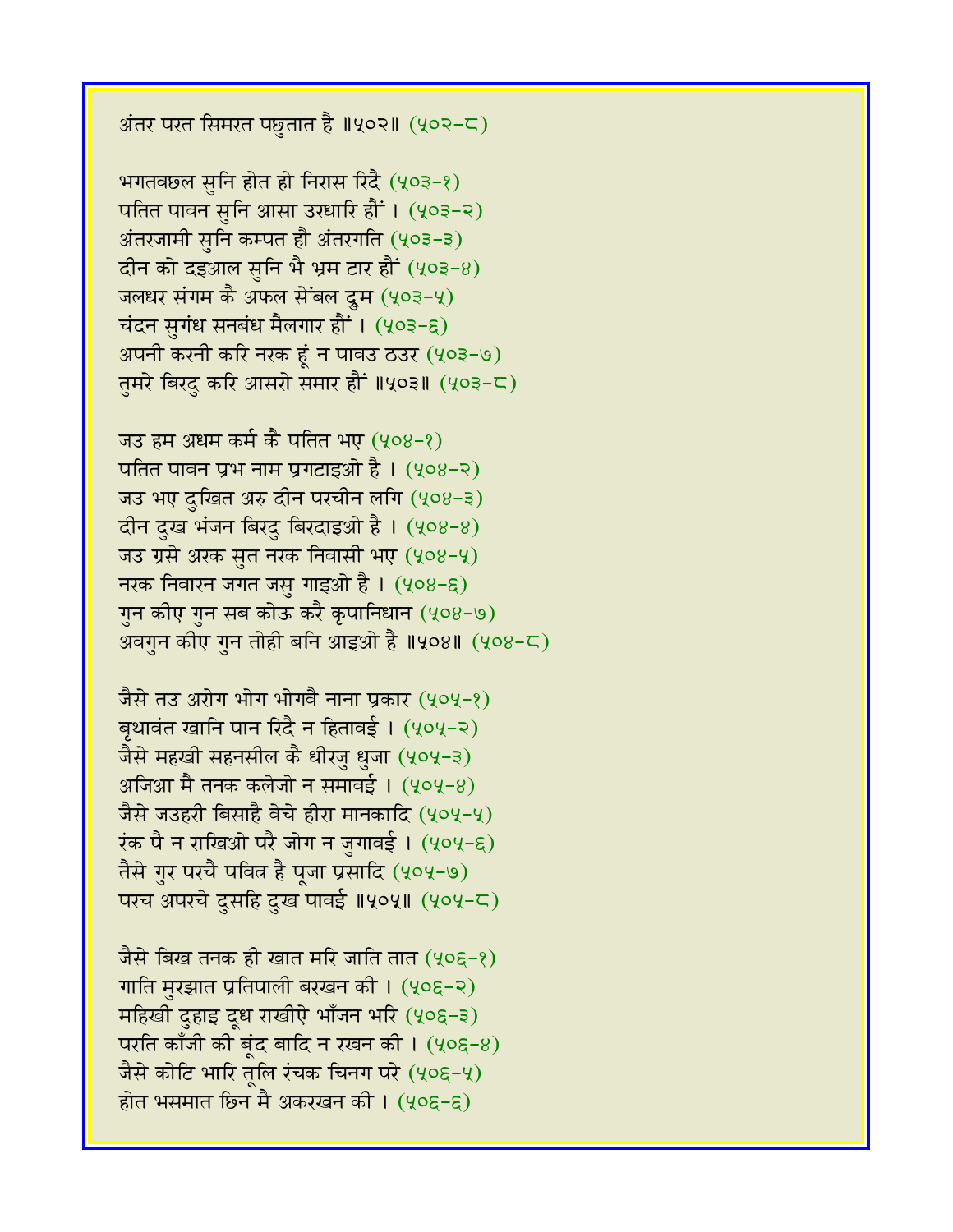तैसे पर तन धन दूखना बिकार कीए (५०६-७) हरै निधि सक्रत सहज हरखन की ॥५०६॥ (५०६-८)

चंदन समीप बसि बाँस महिमा न जानी  $(409-8)$ आन दूम दूरह भए बासन कै बोहै है । (५०७-२) वादर सरोवर मै जानी न कमल गति (५०७-३) मधुकर मन मकरंद कै बिमोहे है ।  $(409-8)$ तीर्थ बसत बगु मरमु न जानिओ कछु (५०७-५) सरधा कै जाता हेत जाती जन सोहे है ।  $(y \circ s - \epsilon)$ निकटि बसत मम गुर उपदेस हीन (५०७-७) दूरंतरि सिखि उरि अंतरि लै पोहे है ॥५०७॥ (५०७-८)

जैसे परदारा को दरसु दृग देखिओ चाहै (५०८-१) तैसे गुर दरसन देखत है न चाह कै ।  $(40C-2)$ जैसे परनिंदा सुनै सावधान सुरति कै (५०८-३) तैसी गुर सबदुसुनै न उतसाह कै । (५०८-४) जैसे पर दरब हरन कउ चरन धावै (५०८-५) तैसे कीर्तन साधसंगति न उमाह कै। (५०८-६) उल् काग नागि धिआन खान पान कउ न जानै (५०८-७) उच पदु पावै नही नीच पदु गाह कै ॥५०८॥ (५०८-८)

जैसे रैनि समै सब लोग मै संजोग भोग (५०६-१) चकई बिओग सोग भागहीनु जानीऐ। (५०१-२) जैसे दिनकरि कै उदोति जोति जगमग (५०१-३) उल् अंध कंध परचीन उनमानीऐ।  $(408-8)$ सरवर सरिता समुंद्र जल पूरन है (५०६-५) तृखावंत चात्रक रहत बकबानीऐ। (५०६-६) तैसे मिलि साधसंगि सकल संसार तरिओ (५०६-७) मोहि अपराधी अपराधनु बिहानीऐ ॥५०६॥ (५०६-८)

जैसे फल फुलहि लै जाइ बनराइ प्रति (५१०-१) करै अभिमानु कहो कैसे बनि आवै जी। (५१०-२) जैसे मुकताहल समुंद्रहि दिखावै जाइ (५१०-३) बार बार ही सराहै सोभा तउ न पावै जी ।  $(480-8)$ जैसे कनी कंचन समेर सनमुख राखि (५१०-५)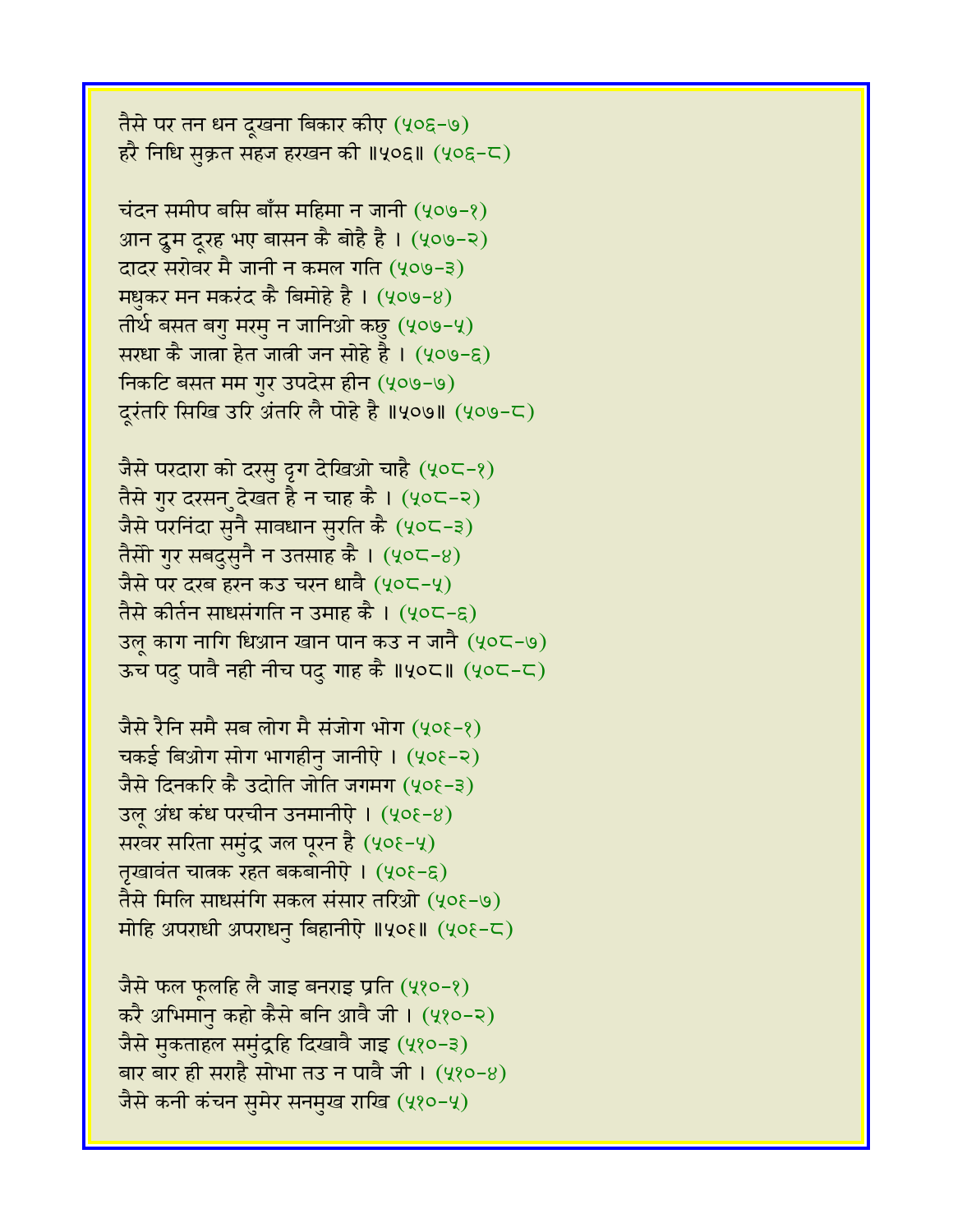मन मै गरबु करै बावरो कहावै जी। (५१०-६) तैसे गिआन धिआन ठान प्रान दै रीझाइओ चाहै (५१०-७) प्रानपति सतिगर कैसे कै रीझावै जी ॥५१०॥ (५१०-८)

जैसे चोआ चंदनु अउ धान पान बेचन कउ  $(488-8)$ पुरबि दिसा लै जाइ कैसे बनि आवै जी। (५११-२) पछम दिसा दाख दारम लै जाइ जैसे (५११-३) मृग मद केसुर लै उतरहि धावै जी। (५११-४) दखन दिसा लै जाइ लाइची लवंग लादि (५११-५) बादि आसा उदम है बिड़तो न पावै जी। (५११-६) तैसे गुन निधि गुर सागर कै बिदिमान (५११-७) गिआन गुन प्रगटि कै बावरो कहावै जी ॥५११॥ (५११-८)

चलनी मै जैसे देखीअत है अनेक छिदू (५१२-१) करै करवा की निंदा कैसे बनि आवै जी। (५१२-२) विरख बिथूर भरपूर बहु सूरन सै (५१२-३) कमलै कटीलो कहै कह न सहावै जी।  $(482-8)$ जैसे उपहासु करै बाइसु मराल प्रति (५१२-५) छाडि मुकताहल द्रुगंध लिव लावै जी। (५१२-६) तैसे हउ महा अपराधी अपराधि भरिओ (५१२-७) सकल संसार को बिकार मोहि भावै जी ॥५१२॥ (५१२-८)

आपदा अधीन जैसे दुखत दुहागन कउ (५१३-१) सहजि सुहाग न सुहागन को भावई। (५१३-२) बिरहनी बिरह दिओग मै संजोगनि को (५१३-३) सुंदर सिंगारि अधिकारु न सुहावई।  $(483-8)$ जैसे तन माँझि बाँझि रोग सोग संसो स्रम (५१३-५) सउत के सुतहि पेखि महाँ दुख पावई। (५१३-६) तैसे पर तन धन दुखन तृदोख मम (५१३-७) साधन को सुक्रत न हिरदै हितावई ॥५१३॥ (५१३-८)

जल सै निकास मीनु राखीऐ पटम्बरि मै  $(488-8)$ मिनु जल तलफ तजत पूथ प्रान है ।  $(488-2)$ बन सै पकर पंछी पिंजरी मै राखीऐ तउ (५१४-३) बिन बन मन ओनमनो उनमान है।  $(488-8)$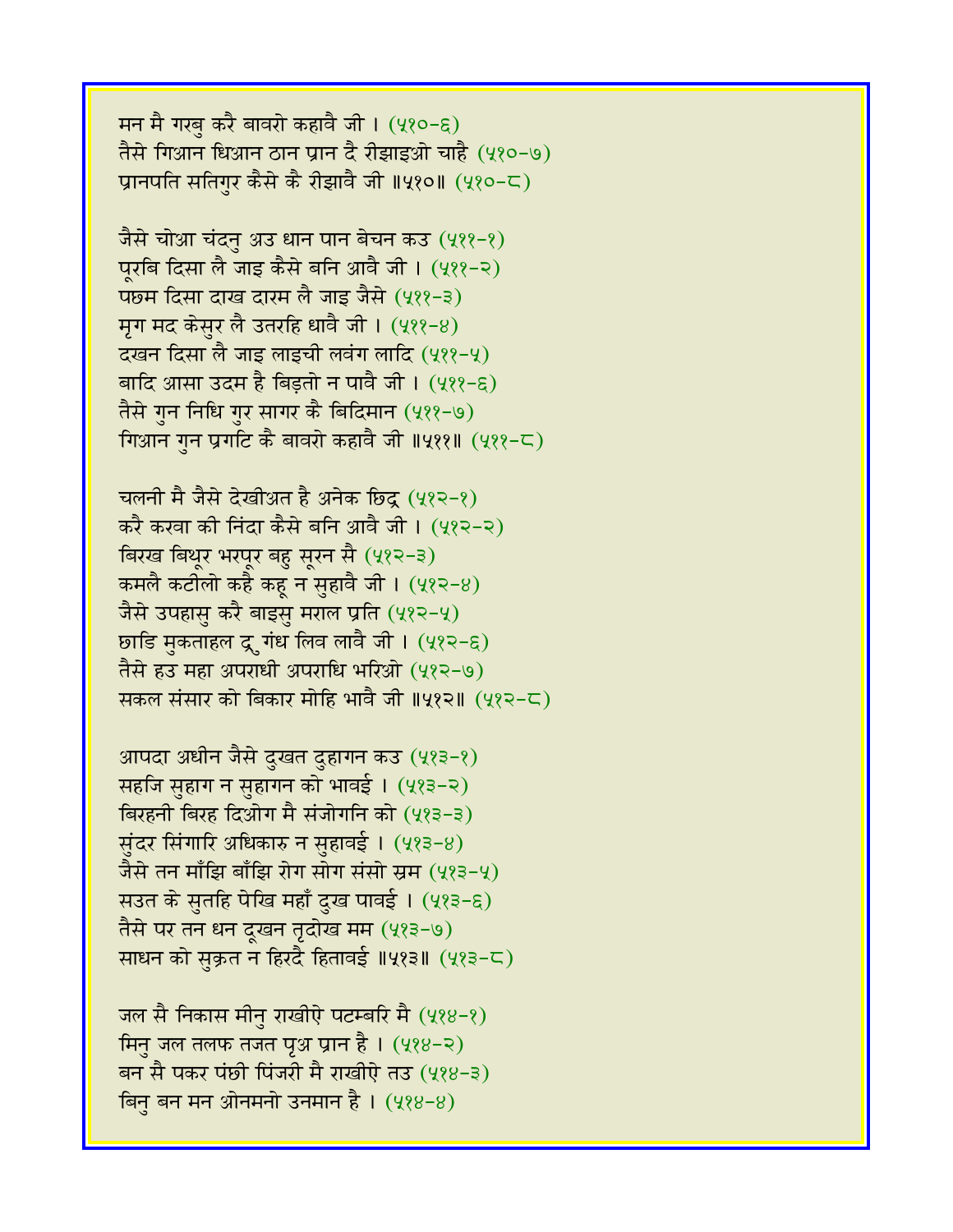भामनी भतारि बिछुरत अति छीन दीन  $(488-4)$ बिलख बदन ताहि भवन भइआन है।  $(488-6)$ तैसे गुरसिख बिछुरति साधसंगति सै (५१४-७) जीवन जतन बिनु संगत न आन है ॥५१४॥ (५१४-८)

जैसे टूटे नागबेल सै बिदेस जाति (५१५-१) सललि संजोग चिरंकाल जुगवत है। (५१५-२) जैसे कुंज बचरा तिआग दिसंतरि जाति (५१५-३) सिमरन चिति निरबिघन रहत है ।  $(484-8)$ गंगोदिक जैसे भरि भाँजन लै जाति जात्री (५१५-५) सुजसु अधार निर्मल निबहत है । (५१५-६) तैसे गुर चरन सरनि अंतरि सिख (५१५-७) सबदु संगति गुर धिआन कै जीअत है ॥५१५॥ (५१५-८)

जैसे बिनु पवनु कवन गुन चंदन सै (५१६-१) बिन मलिआगर पवन कत बासि है।  $(485-2)$ जैसे बिनु बैद अवखद गुन गोपि होत (५१६-३) अवखद बिनु बैद रोगहि न ग्रास है।  $(4,85-8)$ जैसे बिनु बोहिथन पारि परै खेवट सै (५१६-५) खेवट बिहून्न कत बोहिथ बिस्वासु है। (५१६-६) तैसे गुर नामु बिनु गम्म न परमपदु (५१६-७) बिनु गुर नाम निहकाम न प्रगास है ॥५१६॥ (५१६-८)

जैसे काचो पारो खात उपजै बिकार गाति (५१७-१) रोम रोम कै पिराति महा दख पाईऐ । (५१७-२) जैसे तउ लसन खाए मोनि कै सभा मै बैठे (५१७-३) प्रगटै दुरगंध नाहि दुरत दुराईऐ।  $(489-8)$ जैसे मिसटान पानि संगम कै माखी लीले (५१७-५) होत उकलेद खेदु संकट सहाईऐ। (५१७-६) तैसे ही अपरचे पिंड सिखन की भिखिआ खाए (५१७-७) अंतकाल भारी होड़ जमलोक जाईऐ ॥५१७॥ (५१७-८)

जैसे मेघ बरखत हरखति है कुसानि (५१८-१) विलख बदन लोधा लोन गरि जात है। (५१८-२) जैसे परफुलत हुइ सकल बनासपती  $(4,8\overline{6}-3)$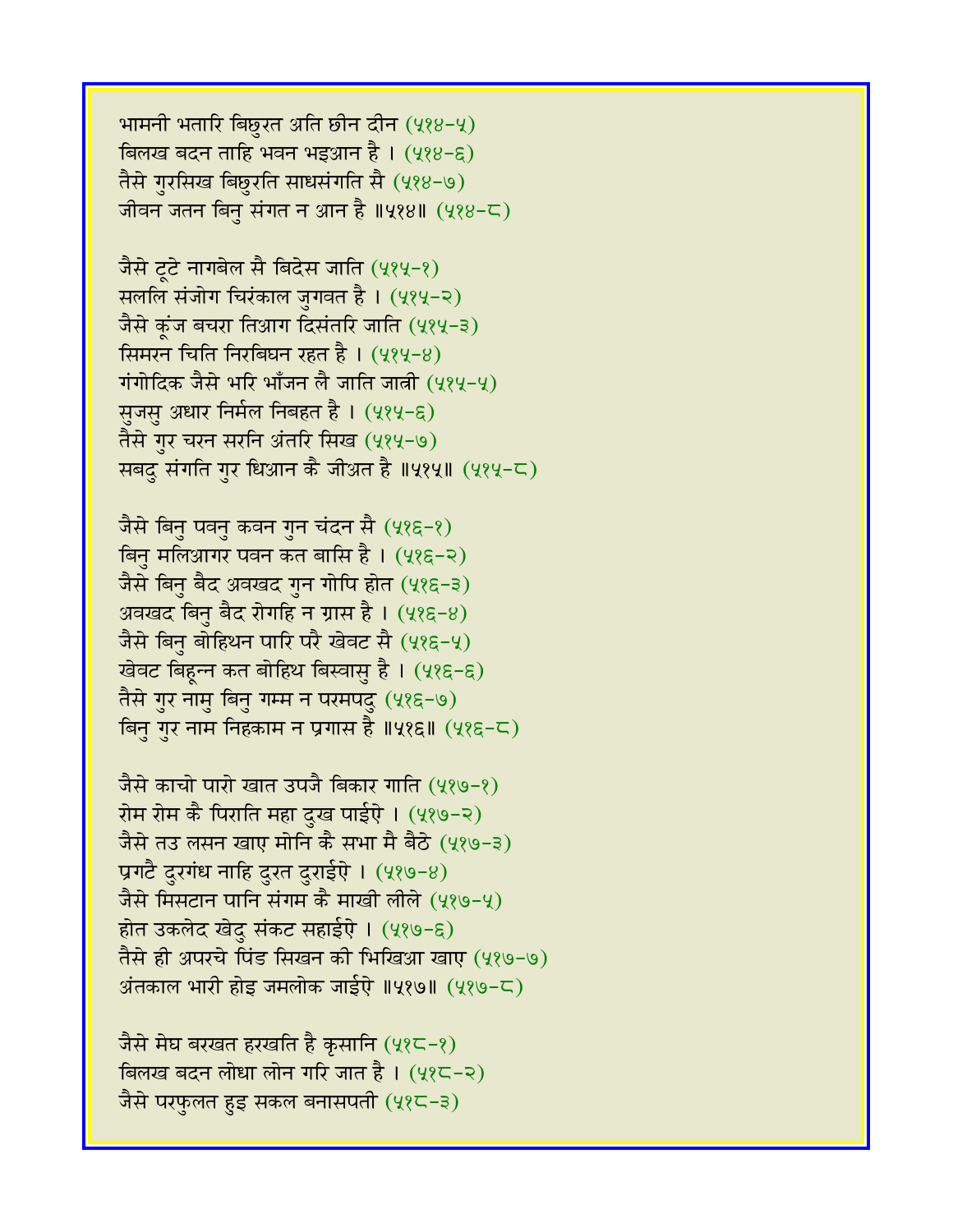सुकत जवासो आक मूल मुरझात है।  $(48<sup>2</sup>-8)$ जैसे खेत सरवर पूरन किरख जल (५१८-५) ऊच थल कालर न जल फलनात है।  $(425 - 6)$ गुर उपदेस परवेस गुरसिख रिंदै (५१८-७) साकत सकति मति सुनि सकुचात है ॥५१८॥ (५१८-८)

जैसे राजा रवत अनेक रवनी सहेत (५१६-१) सकल सपैती एक बाँझ न संतान है । (५१६-२) सीचत सलिल जैसे सफल सकल दूम (५१६-३) निहफल सेंबल सलिल निरबानि है।  $(48\varepsilon - 8)$ दादर कमल जैसे एक सखर बिखै (५१६-५) उतम अउ नीच कीच दिनकरि धिआन है । (५१६-६) तैसे गुर चरन सरनि है सकल जगु (५१६-७) चंदन बनासपती बाँस उनमान है ॥५१६॥  $(485-5)$ 

जैसे बछुरा बिललात मात मिलबे कउ (५२०-१) बंधन कै बसि कछु बसु न बसात है।  $(420-2)$ जैसे तउ बिगारी चाहै भवन गवन कीओ (५२०-३)  $n = \sqrt{2}$  पर बसि परे चितवत ही बिहात है ।  $(430-8)$ जैसे बिरहनी पृअ संगम सनेहु चाहे (५२०-५) लाज कुल अंकस कै दुर्बल गात है । (५२०-६) तैसे गुर चरन सरनि सुख चाहै सिखु (५२०-७) आगिआ बध रहत बिदेस अकुलात है ॥५२०॥ (५२०-८)

पर धन पर तन पर अपवाद बाद  $(422-2)$ बलछल बंच परपंच ही कमात है।  $(4,2)$ -२) मित्र गुर स्वाम द्रोह काम क्रोध लोभ मोह (५२१-३) गोबध बधू बिस्वास बंस बिप्र घात है।  $(4\sqrt{3}-8)$ रोग सोग हुइ बिओग आपदा दरिंद्र छिंद्र (५२१-५) जनमु मरन जमलोक बिललात है । (५२१-६) कृतघन बिसिख बिखिआदी कोटि दोखी दीन (५२१-७) अधम असंख मम रोम न पुजात है ॥५२१॥ (५२१-८)

बेस्वा के सिंगार बिबिचार को न पारु पाईऐ (५२२-१) बिन भरतार काकी नार कै बलाईऐ । (५२२-२)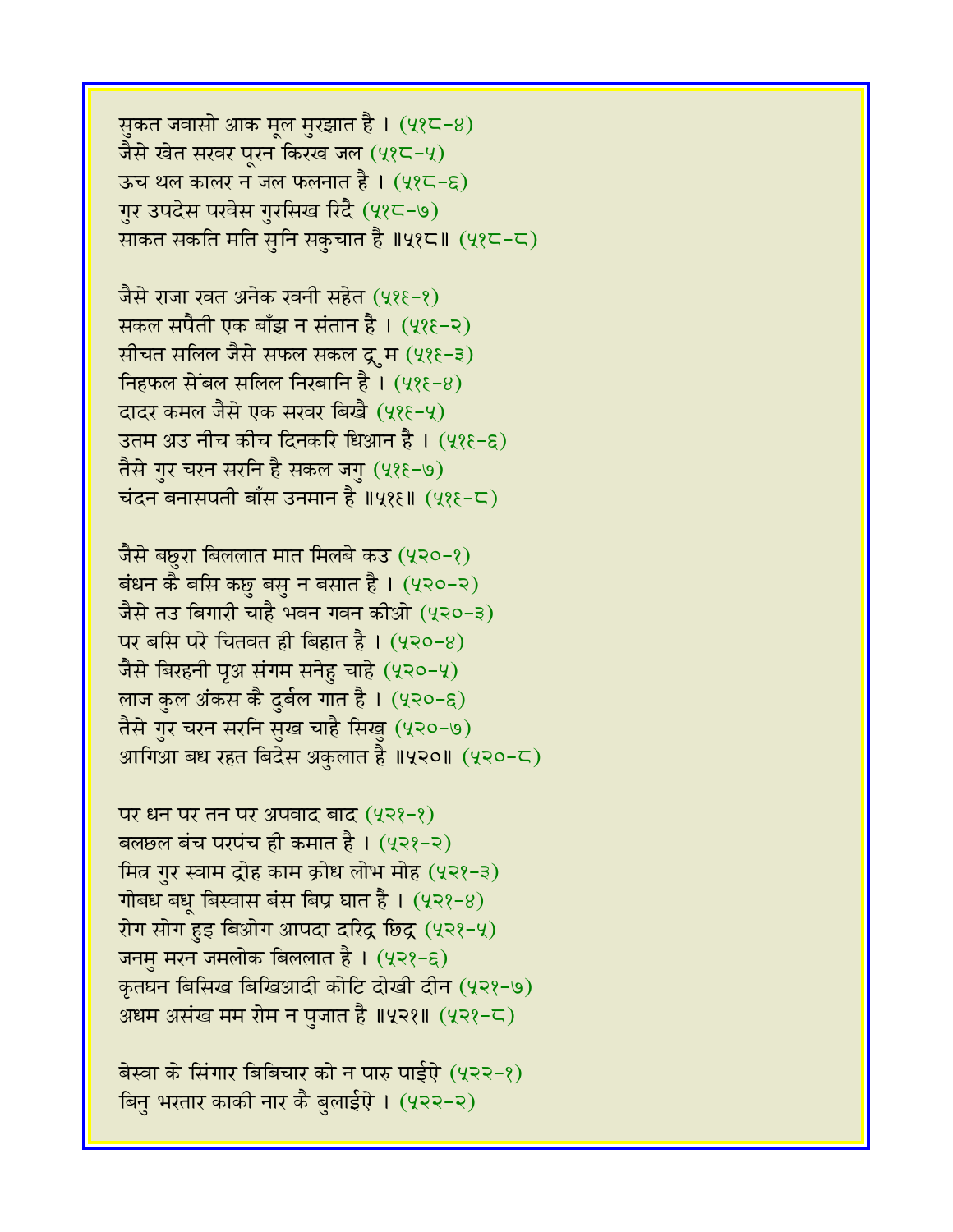बगु सेती जीव घात करि खात केते को (५२२-३) मोनि गहि धिआन धरे जुगत न पाईऐ।  $(422-8)$ भाँड की भंडाई बुखाई न कहत आवै $(4$ २२-५) अति ही ढिठाई सुकचत न लजाईऐ।  $(422-6)$ तैसे पर तन धन दूखन तृदोख मम (५२२-७) अधम अनेक एक रोम न पजाईऐ ॥५२२॥ (५२२-८)

जैसे चोर चाहीऐ चड़ाइओ सूरी चउबटा मै (५२३-१) चुहटी लगाइ छाडीऐ तउ कहा मार है। (५२३-२) खोटसारीओ निकारिओ चाहीऐ नगर हूं सै (५२३-३) ताकी ओर मोर मुख बैठे कहा आर है।  $(4 \times 3 - 8)$ महाँ बज्र भारु डारिओ चाहीऐ जउ हाथी पर  $(4,23-4)$ ताहि सिर छार के उडाए कहाँ भार है। (५२३-६) तैसे ही पतति पति कोट न पासंग भरि (५२३-७) मोहि जमडंड अउ नरक उपकार है ॥५२३॥ (५२३-८)

जउ पै चोरु चोरी कै बतावै हंस मानसर (५२४-१) छूटि कै न जाइ घरि सूरी चाड़ि मारीऐ। (५२४-२) बाट मार बटवारो बगु मीन जउ बतावै (५२४-३) ततखन तातकाल मुंड काटि डारीऐ।  $(428-8)$ जउ पै परदारा भजि मृगन बतावै (५२४-५) बिटुकान नाक खंड डंड नगर निकारीऐ । (५२४-६) चोरी बटवारी परनारी कै तृदोख मम (५२४-७) नरक अरकसत डंड देत हारीऐ ॥५२४॥ (५२४-८)

जात है जगत्न जैसे तीर्थ जात्रा नमित (५२५-१) माझ ही बसत बग महिमा न जानी है।  $(4,2,4,-2)$ परन प्रगास भासकरि जगमग जोत (५२५-३) उल् अंध कंध बुरी करनी कमानी है।  $(424-8)$ जैसे तउ बसंत समै सफल बनासपती (५२५-५) निहफल सैंबल बडाई उर आनी है।  $(424-6)$ मोह गुर सागर मै चाखिओ नही प्रेमरसु (५२५-७) तृखावंत चात्त्रिकजुगत बकबानी है ॥५२५॥ (५२५-८)

जैसे गजराज गाजि मारत मनुख सिरि (५२६-१)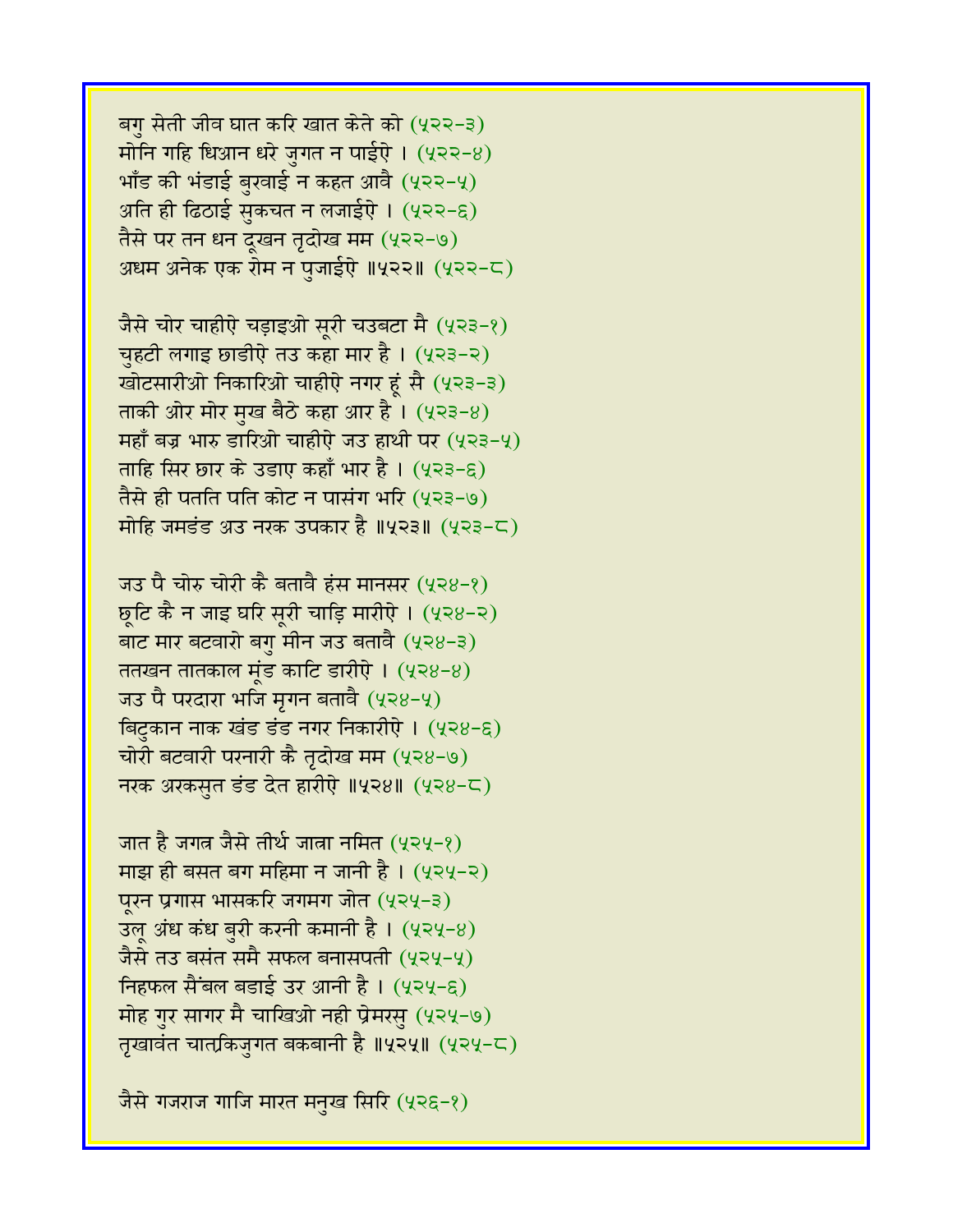$\overline{\text{SFR}}$  है छार ताहि कहत अरोग जी। (५२६-२) सुआ जिउ पिंजर मै कहत बनाइ बातै (५२६-३) पेख सुन कहै ताहि राज गृहि जोग जी।  $(4,8,8,0)$ तैसे सुख सम्पति माइआ मदोन पाप करै (५२६-५) ताहि कहै सुखीआ रमत रस भोग जी । (५२६-६) जती सती अउ संतोखी साधन की निंदा करै (५२६-७) उलटोई गिआन धिआन है अगिआन लोग जी ॥५२६॥ (५२६-८)

सवैया जउ गरबै बहु बूंद चितंतरि (५२७-१) सनमुख सिंध सोभ नही पावै । (५२७-२) जउ बहु उडै खगधार महाबल (५२७-३) पेख अकास रिंदै सुकचावै ।  $(4 \times 9 - 8)$ जिउ ब्रहमंड प्रचंड बिलोकत (५२७-५) गलर जंत उडंत लजावै । (५२७-६) तुं करता हम कीए तिहारे जी (५२७-७) तो पहि बोलन किउ बनि आवै ॥५२७॥ (५२७-८)

तोसो न नाथु अनाथ न मोसरि (५२८-१) तोसो न दानी न मो सो भिखारी ।  $(425-2)$ मोसो न दीन दइआलु न तोसरि (५२८-३) मोसो अगिआन न तोसो बिचारी ।  $(425-8)$ मोसो न पतति न पावन तोसरि (५२८-५) मोसो बिकारी न तोसो उपकारी । (५२८-६) मेरे है अवगुन तू गुन सागर (५२८-७) जात रसातल ओट तिहारी  $\parallel$ पूरद $\parallel$  (पूरद-द)

कवित  $\overline{\phantom{a}}$  उलटि पवन मन मीन की चपल गति (५२१-१) दसम दुआर पार अगम निवास है। (५२६-२)  $\overline{q}$  तह न पावक पवन जल पृथमी अकास (५२१-३) नाहि ससि सूर उतपति न बिनास है ।  $(4\epsilon - 8)$ नाहि परकिरति बिरति पिंड प्रान गिआन  $(42\epsilon - 4)$ सबद सुरति नहि दृसटि न प्रगास है। (५२१-६) छधामी ना सेवक उनमान अनहद परै (५२१-७) निरालम्ब सुन्न मै न बिसम बिस्वास है ॥५२१॥ (५२१-८)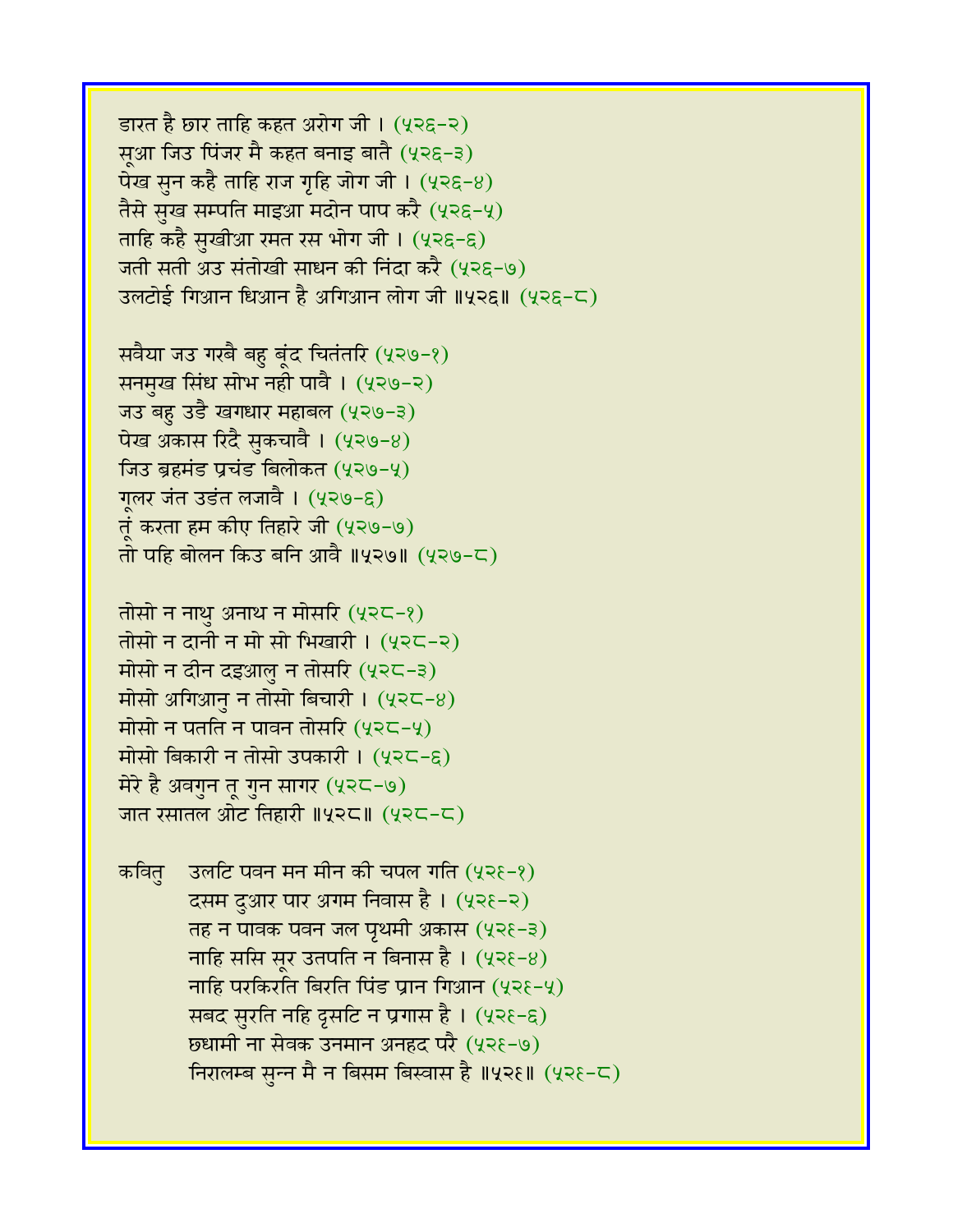जैसे अहिनिसि मंदि रहत भाँजन बिखै (५३०-१) जानत न मरम किधउ कवन प्रकारी है । (५३०-२) जैसे बेली भरि भरि बाँटि दीजीअ़त सभा (५३०-३) पावत न भेदु कछु बिधि न बीचारी है।  $(430-8)$ जैसे दिनप्रति मदु बेचत कलाल बैठे (५३०-५)  $\overline{\text{H}}$ हिमा न जानई दरब हितकारी है। (५३०-६) तैसे गुरसबद के लिखि पड़ि गावत है (५३०-७) विरलो अम्मृतरसु पदु अधिकारी है ॥५३०॥ (५३०-८)

तिनु तिनु मेलि जैसे छानि छाईअत पुन (५३१-१) अगनि प्रगास तास भसम करत है । (५३१-२) सिंध के कनार बालू गृहि बालक रचत जैसे (५३१-३) लहरि उमगि भए धीर न धरत है ।  $(438-8)$ जैसे बन बिखै मिल बैठत अनेक मृग (५३१-५) एक मृगराज गाजे रहिओ न परत है । (५३१-६) दूसटि सबदु अरु सुरति धिआन गिआन (५३१-७) प्रगटे पूरन प्रेम सगल रहत है ॥५३१॥ (५३१-८)

चंदन की बारि जैसे दीजीअत बबूर द्र्म (५३२-१) कंचन सम्पट मधि काचु गहि राखीऐ।  $(432-2)$ जैसे हंस पासि बैठि बाइसु गरब करै (५३२-३) मृग पति भवनु मै जम्बक भलाखीऐ ।  $(432-8)$ जैसे गरधब गज प्रति उपहास करै (५३२-५) चकवै को चोर डाँडे दूध मद माखीऐ । (५३२-६) साधन दुराइकै असाध अपराध करै (५३२-७) उलटीऐ चाल कलीकाल भ्रम भाखीऐ ॥५३२॥ (५३२-८)

जैसे बिनु लोचन बिलोकीऐ न रूप रंगि (५३३-१) स्रवन बिहुन्न राग नाद न सुनीजीऐ। (५३३-२) जैसे बिनु जिहबा न उचरै बचन अर (५३३-३) नासका बिहन्न बास बासना न लीजीऐ।  $(433-8)$ जैसे बिनु कर करि सकै न किरत क्रम (५३३-५) चरन बिहून्न भउेन गउन कत कीजीऐ । (५३३-६) असन बसन बिनु धीरजु न धरै देह (५३३-७) बिनु गुरसबद न प्रेमरसु पीजीऐ ॥५३३॥ (५३३-८)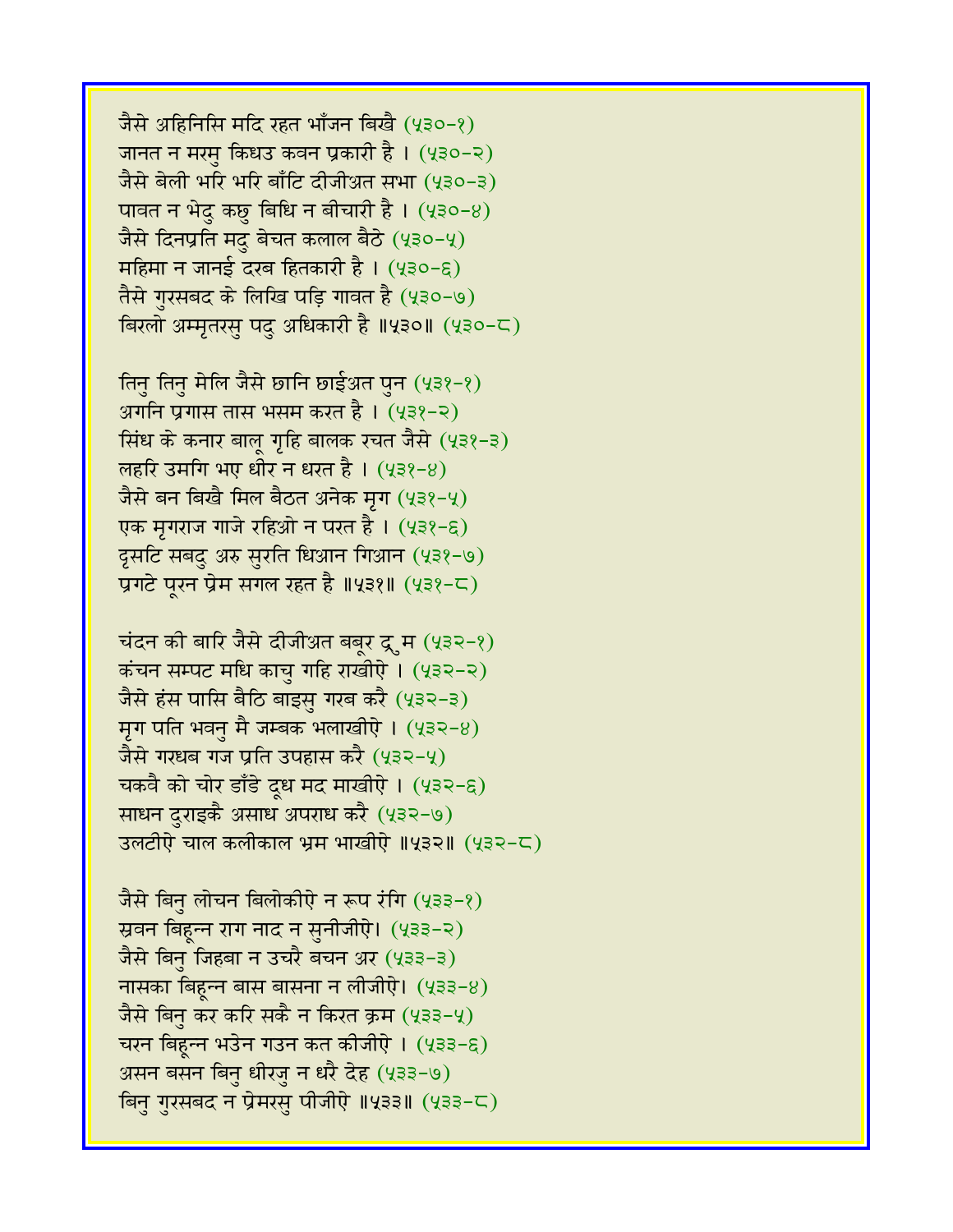जैसे फल सै बिरख बिरखु सै होत फल (५३४-१) अतिभुति गति कछु कहन न आवै जी।  $(438-2)$ जैसे बासु बावन मै बावन है बासु बिखै (५३४-३) बिसम चरित्न कोऊ मरमु न पावै जी।  $(438-8)$ कासटि मै अगनि अगनि मै कासटि है (५३४-५) अति असचरजु है कउतक कहावै जी।  $(438-6)$ सतिगुर मै सबद सबद मै सतिगुर है (५३४-७) त्तिरगुन गिआन धिआन समझावै जी ॥५३४॥ (५३४-८)

जैसे तिलि बासु बासु लीजीअति कुसम सै (५३५-१) ताँते होत है फुलेलि जतन कै जानीऐ।  $(434-2)$ जैसे तउ अउटाइ दूध जावन जमाइ मथि (५३५-३) संजम सहति घ्रिति प्रगटि कै मानीऐ ।  $(434-8)$ जैसे कूआ खोद कै बसुधा धसाइ कौरी (५३५-५) लाजु कै बहाइ डोलि काढि जलु आनीऐ । (५३५-६) गुर उपदेस तैसे भावनी भगति भाइ (५३५-७) घटि घटि पुरन ब्रह्म पहिचानीऐ ॥५३५॥ (५३५-८)

जैसे तउ सरिता जल कासटहि न बोरत (५३६-१) करत चित लाज अपनोई प्रतिपारिओ है । (५३६-२) जैसे तउ करत सुत अनिक इआनपन (५३६-३) तऊ न जननी अवगुन उरधारिओ है । (५३६-४) जैसे तउ सरन्न सूर पूरन परतगिआ राखै (५३६-५) लख अपराध कीए मारि न बिडारिओ है।  $(435-6)$ तैसे ही पर्म गुर पारस परस गति (५३६-७) सिखन को किरत करमु कछु न बीचारिओ है ॥५३६॥ (५३६-८)

जैसे जल धोए बिनु अम्बर मलीन होत (५३७-१) विनु तेल मेले जैसे केस हूं भइआन है। (५३७-२) जैसे बिनु माँजे दरपन जोतिहीन होत (५३७-३) बरखा बिहुन्न जैसे खेत मै न धान है।  $(439-8)$ जैसे बिनु दीपकु भवन अंधकार होत (५३७-५) लोने ध्रिति बिनु जैसे भोजन समान है। (५३७-६) तैसे बिन साधसंगति जनम मरन दुख (५३७-७)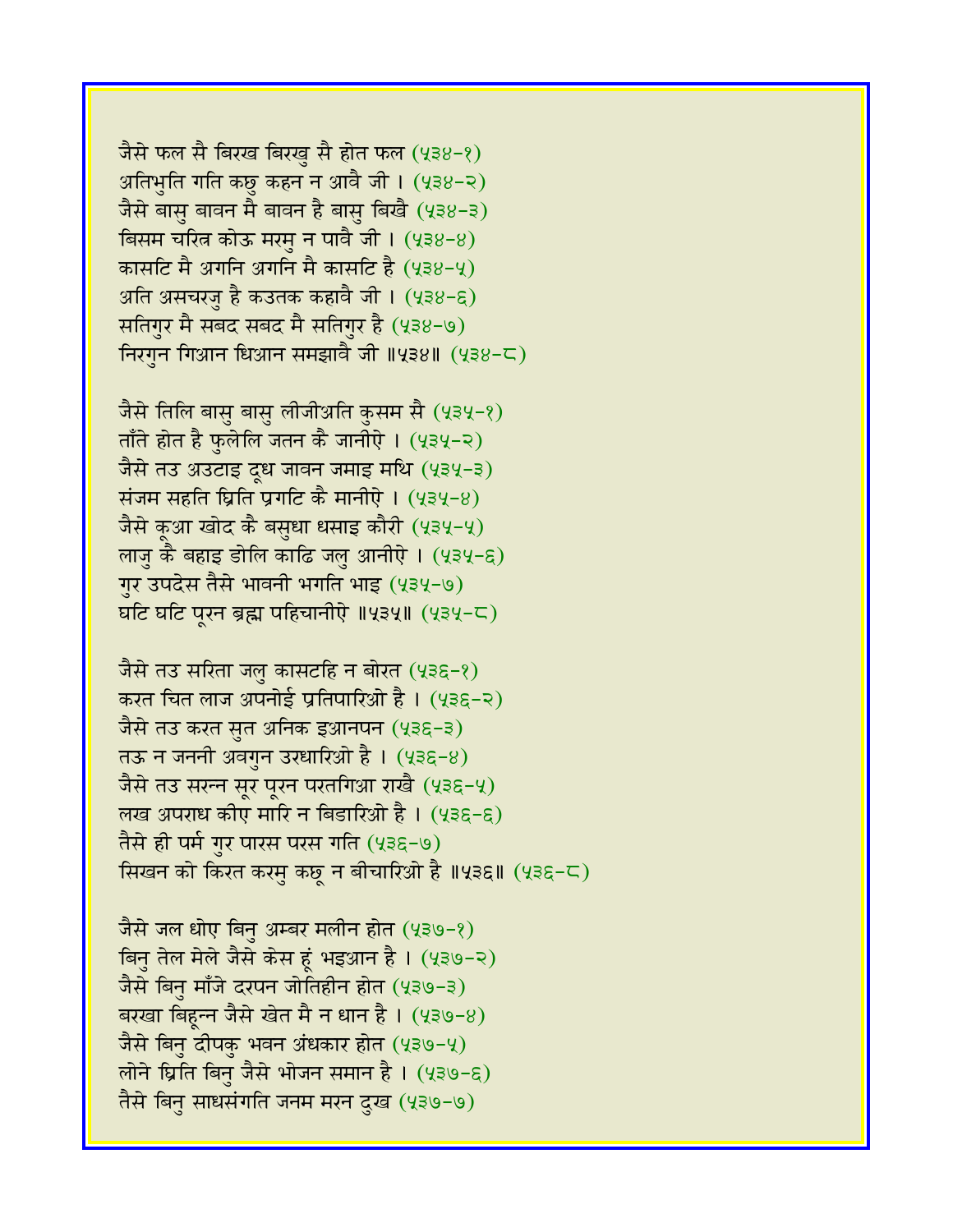मिटत न भै भर्म बिनु गुर गिआन है ॥५३७॥ (५३७-८)

जैसे माँझ बैठे बिनु बोहिथा न पार परै (५३८-१) पारस परसै बिनु धात न कनिक है। (५३८-२) जैसे बिनु गंगा न पावन आन जलु है (५३८-३) नार न भतारि बिनु सुत न अनिक है।  $(435-8)$ जैसे बिनु बीज बोए निपजै न धान धारा  $(232-2)$ सीप स्वाँतबूंद बिनु मुकता न मानक है । (५३८-६) तैसे गुर चरन सरनि गुर भेटे बिनु (५३८-७) जनम मरन मेटि जन न जन कहै ॥५३८॥ (५३८-८)

जैसे तउ कहै मंजार करउ न अहार मास (५३६-१) मसा देखि पार्छै दउरे धीर न धरत है। (५३६-२) जैसे कऊआ रीस कै मराल सभा जाइ बैठे (५३६-३) छाडि मुकताहल दुरगंध सिमरत है।  $(438-8)$ जैसे मोनि गहि सिआर करत अनेक जतन (५३६-५) सूनत सिआर भाखिआ रहिओ न परत है।  $(43\xi - \xi)$ तैसे पर तन पर धनदुख न तृदोख मन (५३६-७) कहत कै छाडिओ चाहै टेव न टरत है ॥५३६॥ (५३६-८)

सिम्मृति पुरान कोटानि बखान बहु (५४०-१) भागवत बेद बिआकरन गीता । (५४०-२) सेस मरजेस अखलेस सुर महेस मुन (५४०-३) जगतु अर भगति सुर नर अतीता । (५४०-४) गिआन अर धिआन उनमान उनमन उकति (५४०-५) राग नादि दिज सुरमति नीता । (५४०-६) अर्ध लग मात्र गुरसबद अखर मेक (५४०-७) 3ागम अति अगम अगाधि मीता ॥५४०॥ (५४०-८)

दरसनु देखिओ सकल संसारु कहै (५४१-१) कवन द्रसटि सउ मन दरस समाईऐ। (५४१-२) गुर उपदेस सुनिओ सुनिओ सभ कोऊ कहै (५४१-३) कवन सुरति सुनि अनत न धाईऐ। (५४१-४) जै जैकार जपत जगत गुरमंत्र जीह (५४१-५) कवन जगत जोती जोति लिव लाईऐ । (५४१-६)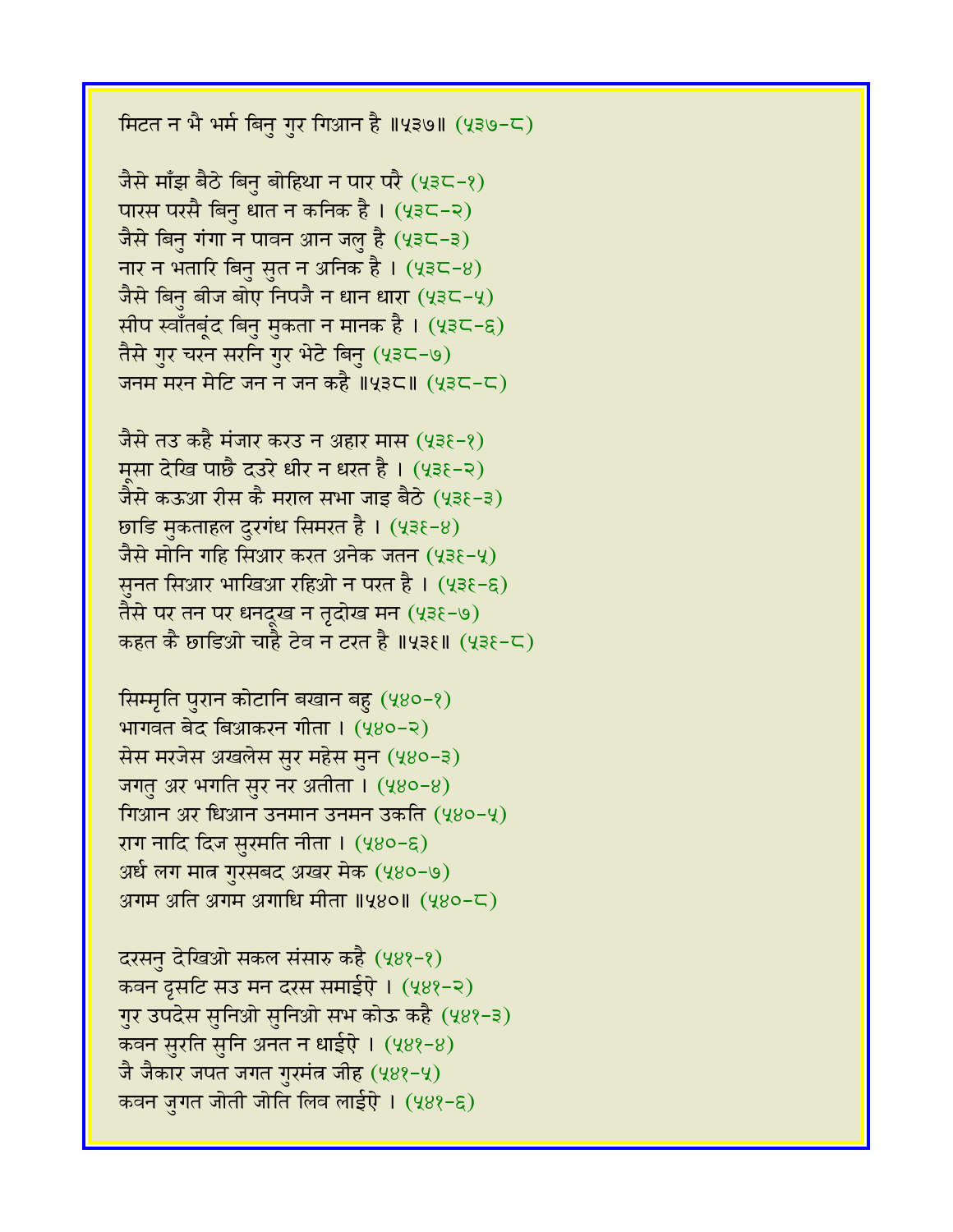दूसटि सुरत गिआन धिआन सरबंग हीन (५४१-७) पतत पावन गुर मुड़ समझाईऐ ॥५४१॥ (५४१-८)

जैसे खाँड खाँड कहै मुखि नही मीठा होइ (५४२-१) जब लग जीभ स्वाद खाँडु नहीं खाईऐ। (५४२-२) जैसे रात अंधेरी मै दीपक दीपक कहै (५४२-३) तिमर न जाई जब लग न जराईऐ ।  $(482-8)$ जैसे गिआन गिआन कहै गिआन हूं न होत कछु (५४२-५) जब लगु गुर गिआन अंतरि न पाईऐ । (५४२-६) तैसे गुर कहै गुरधिआन हू न पावत (५४२-७) तब लगु गुर दरस जाइ न समाईऐ ॥५४२॥ (५४२-८)

सिम्मृति पुरान बेद सासत्र बिरंच बिआस (५४३-१) नेत नेत नेत सुक सेख जस गाइओ है। (५४३-२) सिउ सनकादि नारदाइक रखीसुरादि (५४३-३) सूर नर नाथ जोग धिआन मै न आँडिओ है।  $(483-8)$ गिर तर तीर्थ गवन पुन्न दान ब्रत (५४३-५) होम जग भोग नईबेद कै न पाइओ है। (५४३-६) अस वडभागि माइआ मध गुरसिखन कउ (५४३-७) पुरनब्रहम गुर रूप हुइ दिखाइओ है ॥५४३॥ (५४३-८)

बाहर की अगनि बूझत जल सरता कै  $(488-2)$ नाउ मै जउ अगनि लागै कैसे कै बुझाईऐ । (५४४-२) बाहर सै भागि ओट लीजीअत कोट गड़ (५४४-३) गड़ मै जउ लृटि लीजै कहो कत जाईऐ।  $(488-8)$ चोरन कै तास जाइ सरनि गहै नरिंद (५४४-५) मारै महीपति जीउ कैसे कै बचाईऐ। (५४४-६) माइआ डर डरपत हार गुरदुअरै जावै (५४४-७) तहा जउ माइआ बिआपै कहा ठहराईऐ ॥५४४॥ (५४४-८)

सर्प कै वास सरनि गहै खरपति जाइ (५४५-१) तहा जउ सर्प ग्रासै कहो कैसे जीजीऐ । (५४५-२) जम्बक सै भागि मृगराज की सरनि गहै (५४५-३) तहाँ जउ जम्बक हरै कहो कहाँ कीजीऐ ।  $(484-8)$ दारिंदू कै चाँपै जाइ समर समेर सिंध (५४५-५)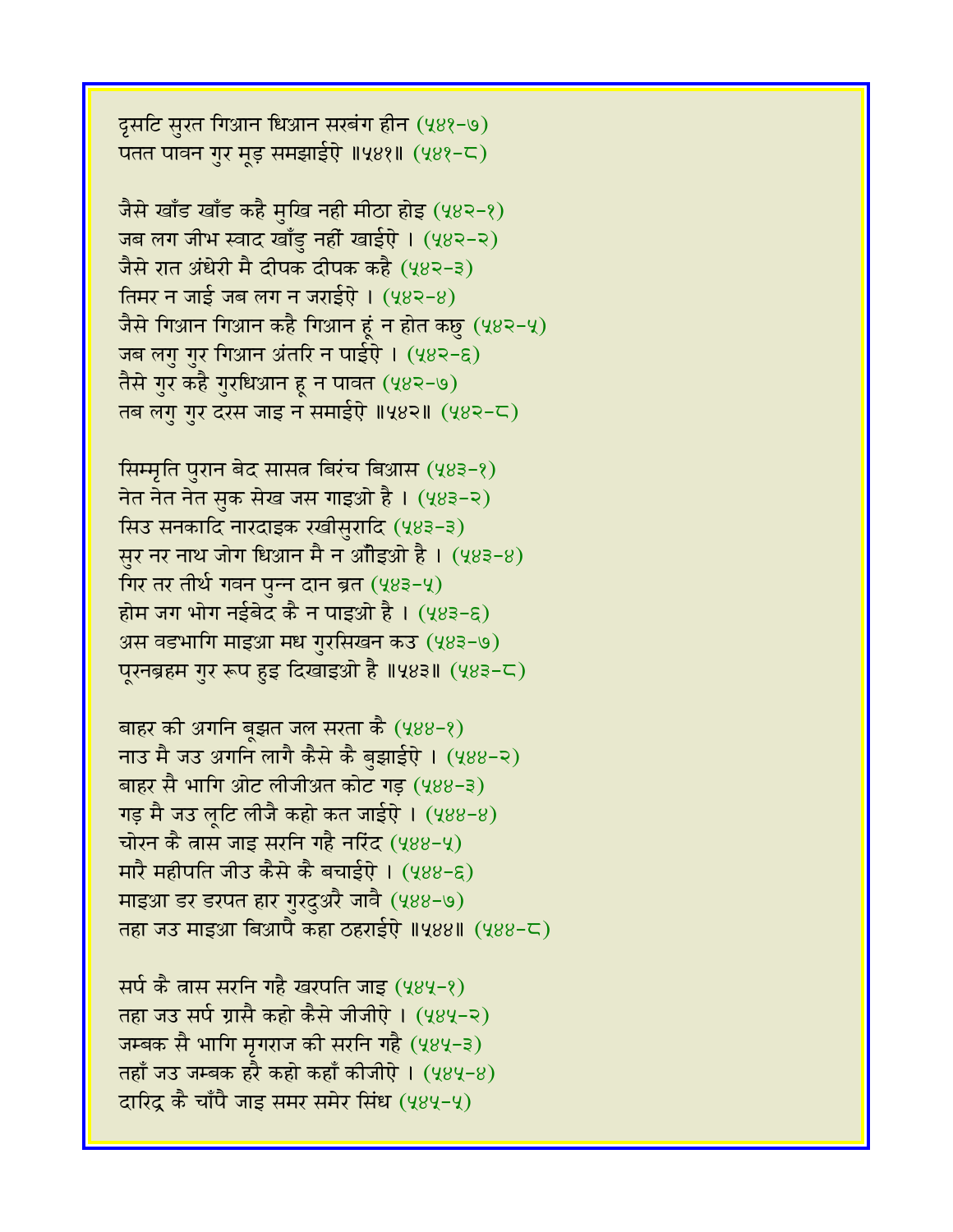तहाँ जउ दारिद्र दहै काहि दोसु दीजीऐ। (५४५-६) कर्म भर्म कै सरनि गुरदेव गहै (५४५-७) तहाँ न मिटै करम कउन ओट लीजीऐ ॥५४५॥ (५४५-८)

जैसे तउ सकल निधि पूरन समुंद्र बिखै (५४६-१)  $5x$ संस मरजीवा निहचै प्रसादु पावही । (५४६-२) जैसे पर्बत हीरा मानक पारस सिध (५४६-३) खनवारा खनि जगि प्रगटावही । (५४६-४) जैसे बन बिखै मलिआगर सौधा कपूर  $(48\epsilon - 4)$ सोध कै सुबासी सुबास बिहसावही । (५४६-६) तैसे गुरबानी बिखै सकल पदार्थ है (५४६-७) जोई जोई खोजै सोई सोई निपजावही ॥५४६॥  $(485-5)$ 

पर तृअ दीरघ समानि लघु जावदेक (५४७-१) जननी भगनी सुता रूप कै निहारीऐ । (५४७-२) पर दरबाँ सहि गऊ मास तुलि जानि रिंदै (५४७-३) कीजै न सपरसु अपरस सिधारीऐ । (५४७-४) घटि घटि पूरनब्रहम जोति ओतिपोति (५४७-५) अवगुनु गुन काहू को न बीचारीऐ। (५४७-६) गुर उपदेस मन धावत बरजि (५४७-७) पर धन पर तन पर दूख न निवारीऐ ॥५४७॥ (५४७-८)

जैसे प्रात समै खगे जात उडि बिरख सै (५४८-१) बहरि आइ बैठत बिरख ही मै आइकै । (५४८-२) चीटी चीटा बिल सै निकसि धर गवन कै (५४८-३) बहुरिओ पैसत जैसे बिल ही मै जाइकै ।  $(48C-8)$ लरकै लरिका रूठि जात तात मात सन  $(48C - 4)$ भूख लागै तिआगै हठ आवै पछुताइ कै । (५४८-६) तैसे गृह तिआगि भागि जात उदास बास  $(48\zeta - 9)$ आसरो तकत पुनि गृहसत को धाइकै ॥५४८॥ (५४८-८)

काह दसाके पवन गवन कै बरखा है  $(48\xi - \xi)$ काहू दसाके पवन बादर बिलात है। (५४६-२) काहू जल पान कीए रहत अरोग दोही (५४६-३) काह जल पान बिआपे बृथा बिललात है।  $(48\xi - 8)$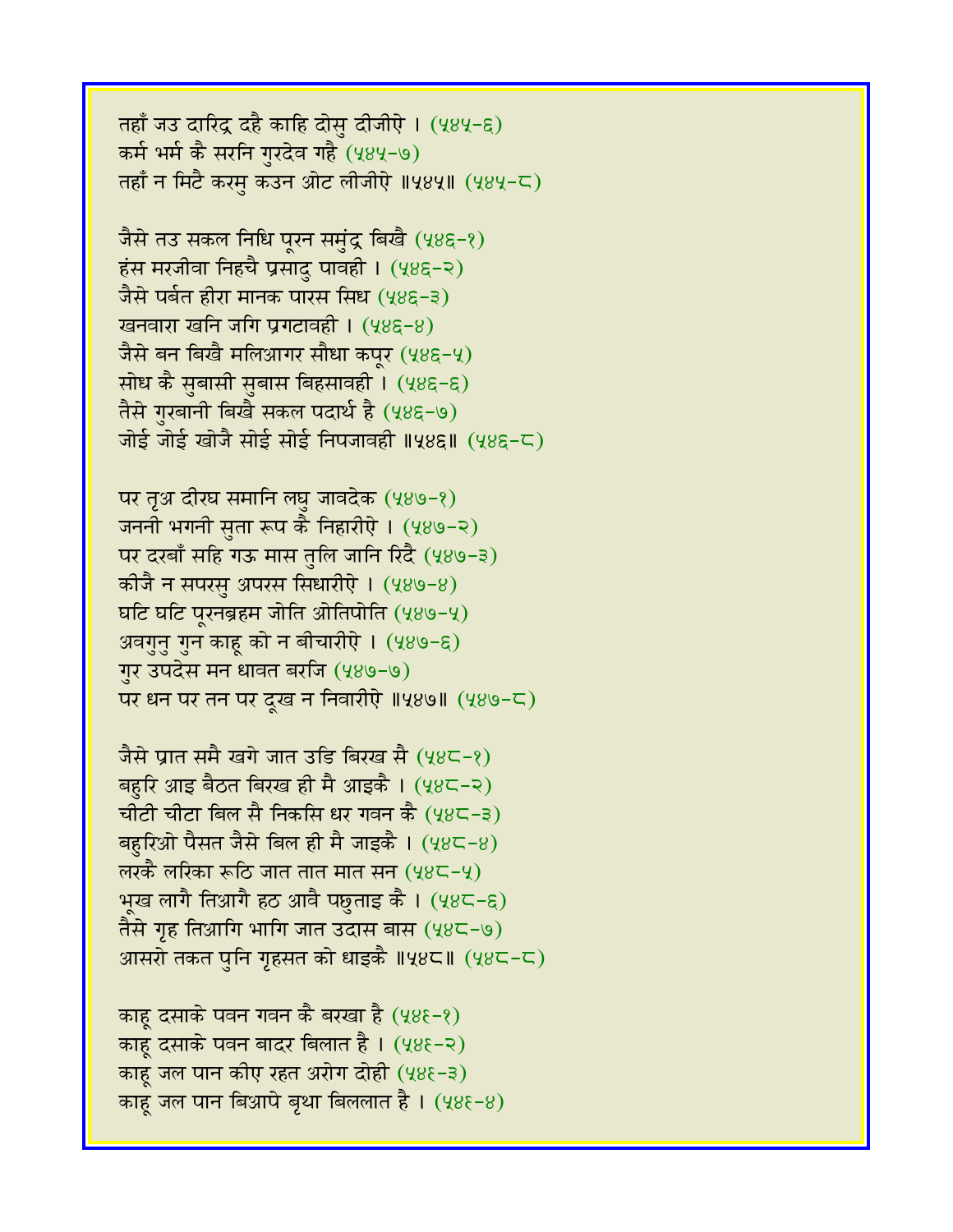काहू गृह की अगनि पाक साक सिधि करै (५४६-५) काहू गृह की अगनि भवनु जगत है । (५४६-६) काह की संगत मिलि जीवन मुकति हुइ (५४६-७) काहू की संगति मिलि जमुपुरि जात है ॥५४६॥ (५४६-८)

प्रीतम के मेल खेल प्रेम नेम कै पतंगु (५५०-१) दीपक प्रगास जोती जोति हू समावई । (५५०-२) सहज संजोग अरु बिरह बिओग बिखै (५५०-३) जल मिलि बिछुरत मीन हुइ दिखावई ।  $(440-8)$ सबद सुरति लिव थकति चकत होइ (५५०-५) सबदबेधी कुरंहग जुगति जतावई । (५५०-६) मिलि बिछुरत अरु सबद सुरति लिव (५५०-७) कपट सनेह सनोही न कहावई ॥५५०॥ (५५०-८)

दरसन दीप देखि होइ न मिलै पतंगु (५५१-१) परचा बिहून्न गुरसिख न कहावई । (५५१-२) सुनत सबद धुनि होइ न मिलत मृग (५५१-३) सबदसुरति हीनु जनमु लजावई। (५५१-४) गुर चरनामृत कै चातृकु न होइ मिलै (५५१-५) रिंदै न बिसवासु गुरदास हुइ न हंसावई । (५५१-६) सतिरूप सतिनामु सतिगुर गिआन धिआन (५५१-७) एक टेक सिख जल मीन हुइ दिखावई ॥५५१॥ (५५१-८)

उतम मधिम अरु अधम तृबिधि जगु (५५२-१) आपनो सुअन्नु काहू बुरो तउ न लागि है । (५५२-२) सभ कोऊ बनजु करत लाभ लभत कउ (५५२-३) आपनो बिउहारु भलो जानि अनरागि है ।  $(442-8)$ तैसे अपने अपने इसटै चाहत सभै (५५२-५) अपने पहरे सभ जगतु सुजागि है । (५५२-६) सुअन्नु समरथ भए बनजु बिकाने जानै (५५२-७) इसट प्रतापु अंतिकालि अग्रभागि है ॥५५२॥ (५५२-८)

आपनो सुअन्नु सभ काहूऐ सुंदर लागै (५५३-१) सफलु सुंदरता संसार मै सराहीऐ । (५५३-२) आपनो बनजु बुरो लागत न काहू रिंदै (५५३-३)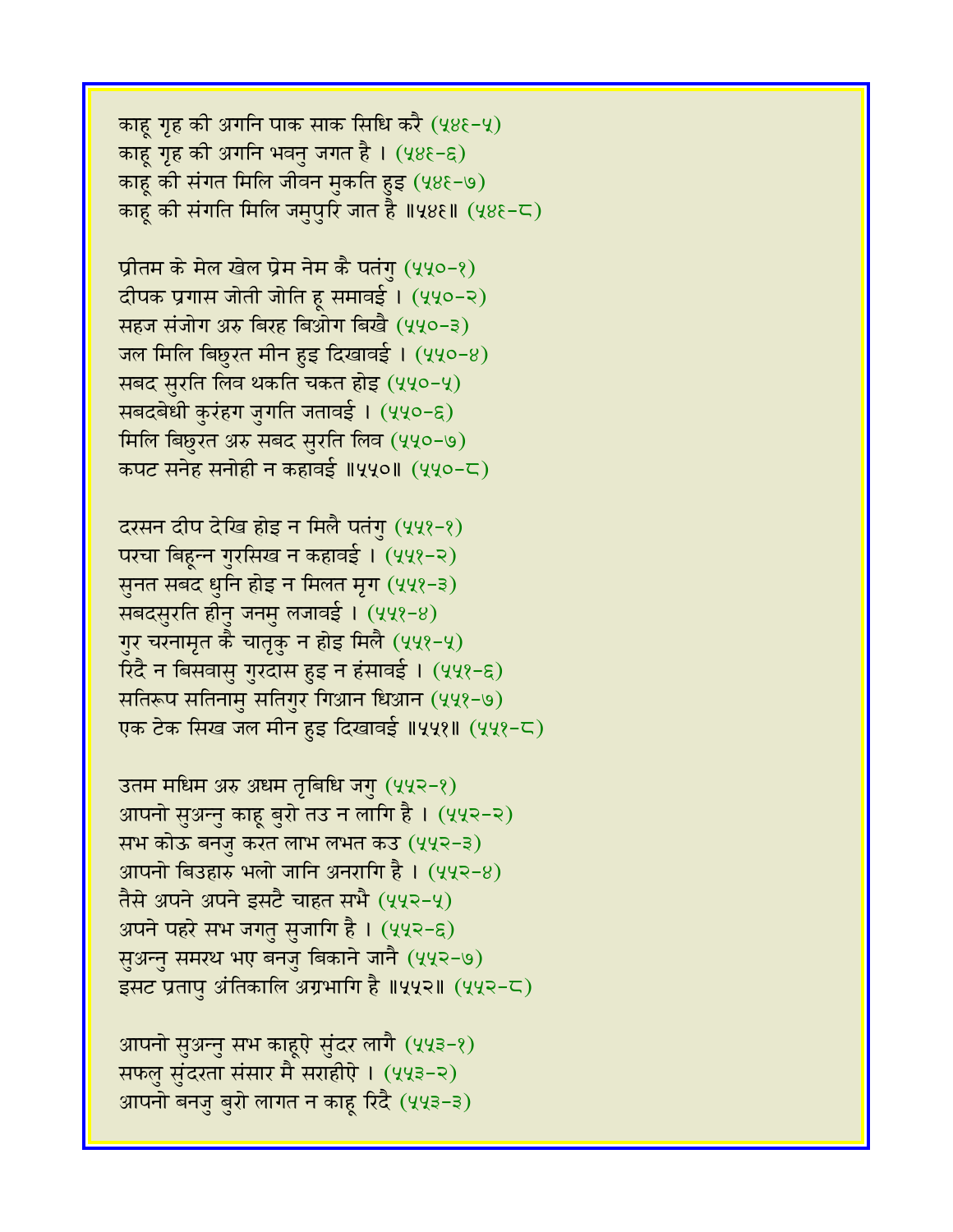```
जाइ जगु भलो कहै सोई तउ बिसाहीऐ। (443-8)आपने करमु कुला धर्म करत सभै (५५३-५)
उतमु करमु लोग बेद अवगाहीऐ । (५५३-६)
गुर बिनु मुकति न होइ सब कोऊ कहै (५५३-७)
माइआ मै उदास राखै सोई गुर चाहीऐ ॥५५३॥ (५५३-८)
```
## स्वैया

बेद बिरंचि बिचारु न पावत (५५४-१) चकृत सेख सिवादि भए है। (५५४-२) जोग समाधि अराधत नारद (५५४-३) सारद सुक्र सनात नए है। (५५४-४) आदि अनादि अगादि अगोचर (५५४-५) नाम निरंजन जाप जए है।  $(448-6)$ स्री गुरदेव सुमेव सुसंगति । (५५४-७) पैरी पए भाई पैरी पए है ॥५५४॥ (५५४-८)

## कबित

जैसे मधुमाखी सीचि सीचि कै इकत्र करै (५५५-१) हरै मधू आइ ताके मुखि छारे डारि कै । (५५५-२) जैसे बछ हेत गऊ संचत है खीरु ताहि । (५५५-३) लेत है अहीरु दुहि बछुरे खलारे बिडार कै ।  $(444-8)$ जैसे धर खोदि खोदि करि बिल साजै मूसा (५५५-५) पैसत सरपु धाइ खाइ ताहि मारि कै । (५५५-६) तैसे कोट पाप करि माइआ जोरि जोरि मड़ (५५५-७) अंतकालि छाडि चलै दोनो करि झारि कै ॥५५५॥ (५५५-८)

जैसे अनिक फनंग फनग्र भार धरन धारी (५५६-१) ताही गिरवरधर कहै कउन बड़ाई है। (५५६-२) जाको एक बावरो बिसु नामु नाथु कहावै (५५६-३) ताहि बृजनाथ कहे कउन अधिकाई है ।  $(44\epsilon$ –8) अनिक अकार ओअंकार के बृथारे (५५६-५) ताहि नंद नंदन कहे कउन बडाई है । (५५६-६) जानत उसतति करत निंदिआ अंध मूड़ (५५६-७) ऐसे अराधबे ते मोनि सुखदाई है ॥५५६॥ (५५६-८)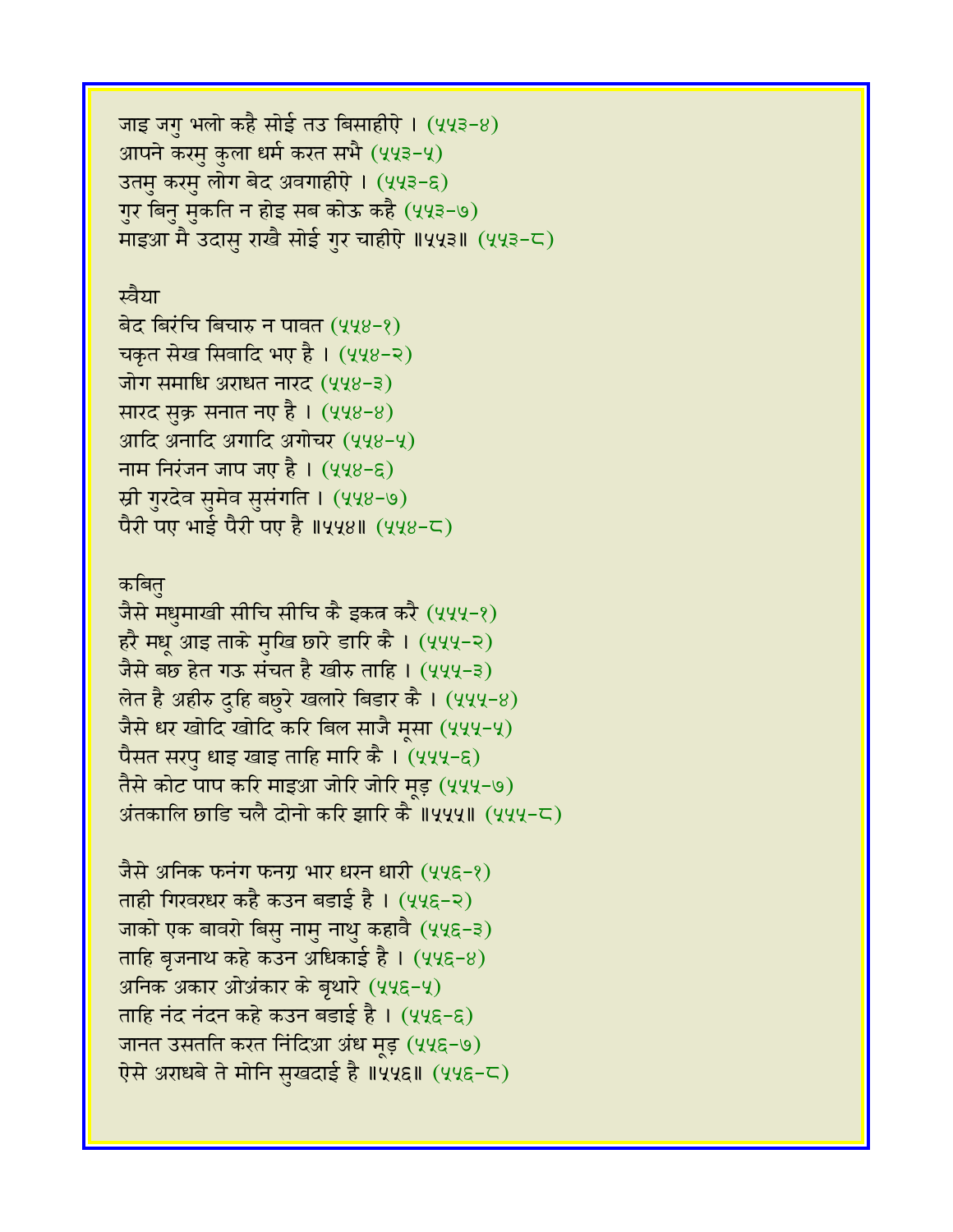कबि्तजैसे तौ कंचनै पारो परसत सोख लेत (५५७-१) अगनि मै डारे पुन पारो उड जात है। (५५७-२) जैसे मल मत्न लग अम्बर मलीन होत । (५५७-३) साबन सलिल मिलि निर्मल गात है। (५५७-४) जैसे अहि ग्रसे बिख ब्यापत सगल अंग (५५७-५) मंत्र कै बिखै बिकार सभ सु बिलात है। (५५७-६) तैसे माया मोह कै बिमोहत मगन मन (५५७-७) गुर उपदेस माया मूल मुरझात है ॥५५७॥ (५५७-८)

जैसे पाट चाकी के न मंड के उठाए जात (५५८-१) कला कीए लीए जात ऐंचत अचिंत ही । (५५८-२) जैसे गज केहर न बल कीए बस होत (५५८-३) जतन कै आनीअत समत समत ही ।  $(44\zeta - 8)$ जैसे सरिता प्रबल देखत भ्यान रूप (५५८-५) करदम चड़ह पार उतरै तुरत ही । (५५८-६) तैसे दुख सुख बहु बिखम संसार बिखै (५५८-७) गुर उपदेस जल जल जाइ कत ही ॥५५८॥  $(44C - C)$ 

जैसे तौ मराल माल बैठत है मानसर (५५६-१) मकता अमोल खाइ खाइ बिगसात है। (५५६-२) जैसे तौ स़जन मिलि बैठत है पाकसाल (५५१-३) अनिक प्रकार बिंजनादि रस खात है।  $(44\xi - 8)$ जैसे दूम छाया मिल बैठत अनेक पंछी (५५६-५) खाइ फल मधुर बचन कै सुहात है । (५५६-६) तैसे गुरसिख मिल बैठत धरमसाल (५५६-७) सहज सबदरस अमृत अघात है । (५५६-८)

जैसे बनत बचित्र अभरन सिंगार सजि (५६०-१)  $\hat{B}$ टत भतार चित बिमल अनंद है। (५६०-२) जैसे सरुवर परिफुलत कमल दल । (५६०-३) मधुकर मुदत मगन मकरंद है।  $(480-8)$ जैसे चित चाहतचकोर देख धआन धरै (५६०-५) अमृत किरन अचवत हित चंद है। (५६०-६) तैसे गायबो सुनायबो सुसबद संगत मैं (५६०-७) मानो दान कुरखेत्र पाप मूल कंद है॥५६०॥ (५६०-८)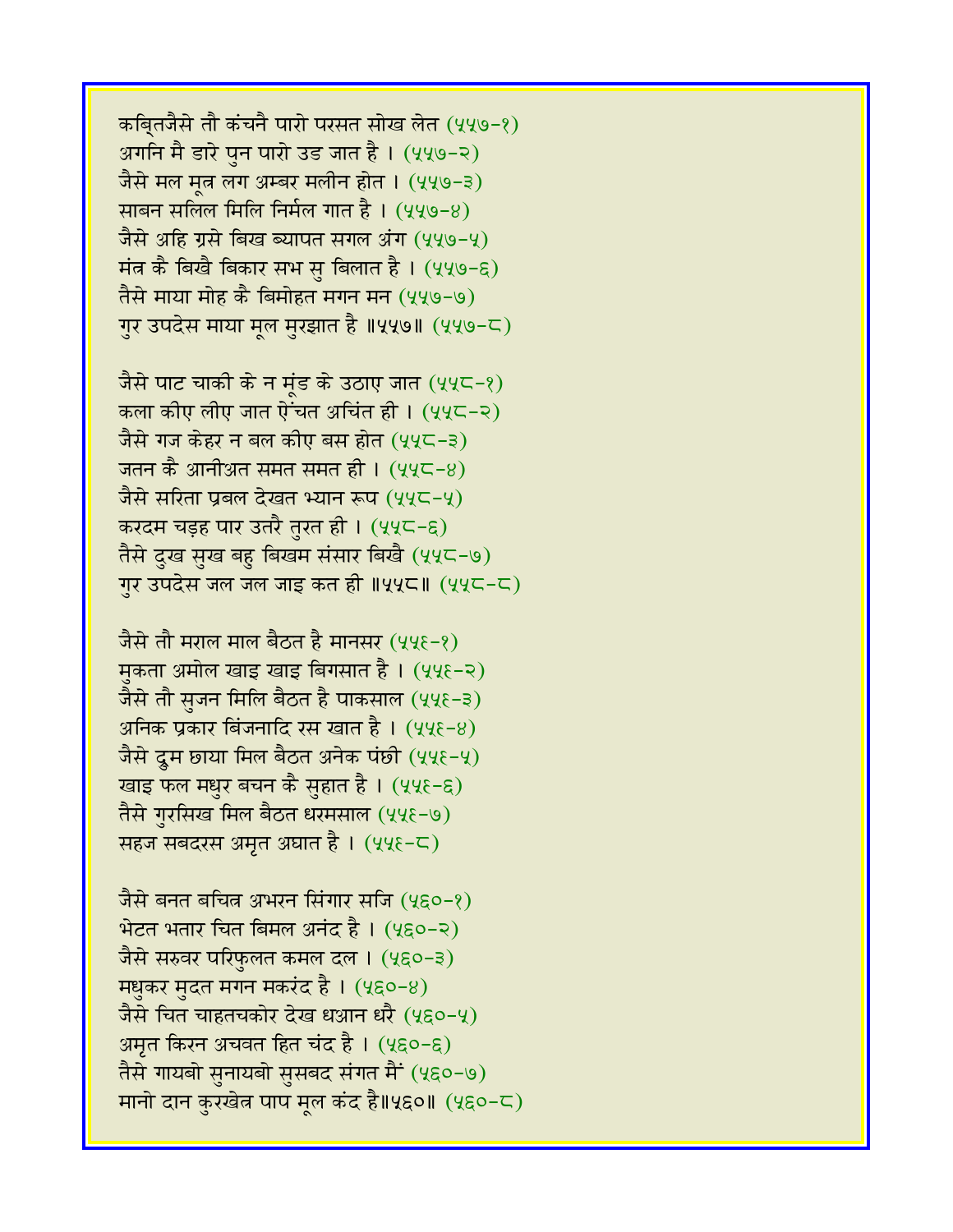जैसे किरतास गर जात जल बूंद परी (५६१-१) घ्रित सनबंध जल मध सावधान है।  $(458-2)$ जैसे कोट भारतूल तनक चिनग जरै (५६१-३) तेल मेल दीपक मैं<sup>•</sup> बाती बिदमान है। (५६१-४) जैसे लोहो बृड जात सलल मैं डारत ही ।  $(4\xi^2-\xi)$ कासट प्रसंग गंग सागर न मान है।  $(4\xi)^{-\xi}$ तैसे जम काल ब्याल संगल संसार ग्रासै । (५६१-७) सतिगुर भेटत ही दासन दसान है ॥५६१॥ (५६१-८)

जैसे खाँड चून घ्रित होत घर बिखै पै (५६२-१) पाहुना कै आए पूरी कै खुवाइ खाईऐ। (५६२-२) जैसे चीर हार मुकता कनक आभरन पै । (५६२-३) ब्याह काजसाजि तन सुजन दिखाईऐ। (५६२-४) जैसे हीरा मानिक अमोल होत हाट ही मैं । (५६२-५) गाहकै दिखाइ बिड़ता बिसेख पाईऐ । (५६२-६) तैसे गुरबानी लिख पोथी बाँधि राखीअत । (५६२-७) मिल गुरसि्ख पड़ि सुनि लिव लाईऐ ॥५६२॥ (५६२-८)

जैसे नरपति बनिता अनेक ब्याहत है। (५६३-१) जाके सुत जनम है ताँही गृह राज है। (५६३-२) जैसे दध बोहथ बहाइ देत चहूं ओर । (५६३-३) जोई पार पहंचै पूरन सभ काज है।  $(453-8)$ जैसे खान खनत अनंत खनवारो खोजै । (५६३-५) हीरा हाथ आवै जाकै ताँके बाजु बाज है। (५६३-६) तैसे गुरसिख नवतन अउ पुरातन पै । (५६३-७) जाँ पर कृपा कटाछ ताँकै छबि छाज है ॥५६३॥ (५६३-८)

जैसे बीराराधी मिसटान पान आन कहु (५६४-१) खुवावत मंगाइ माँगै आप नही खात है। (५६४-२) जैसे द्रूम सफल फलत फल खात नाँहि (५६४-३) पथक पखेरू तोर तोर ले जात हैं। (५६४-४) जैसे तौ समुंद्र निधि पूरन सकल बिध  $(488-4)$ हंस मरजीवा हेव काधत सुगात है।  $(488-6)$ तैसे निहकाम साध सोभत संसार बिखै (५६४-७)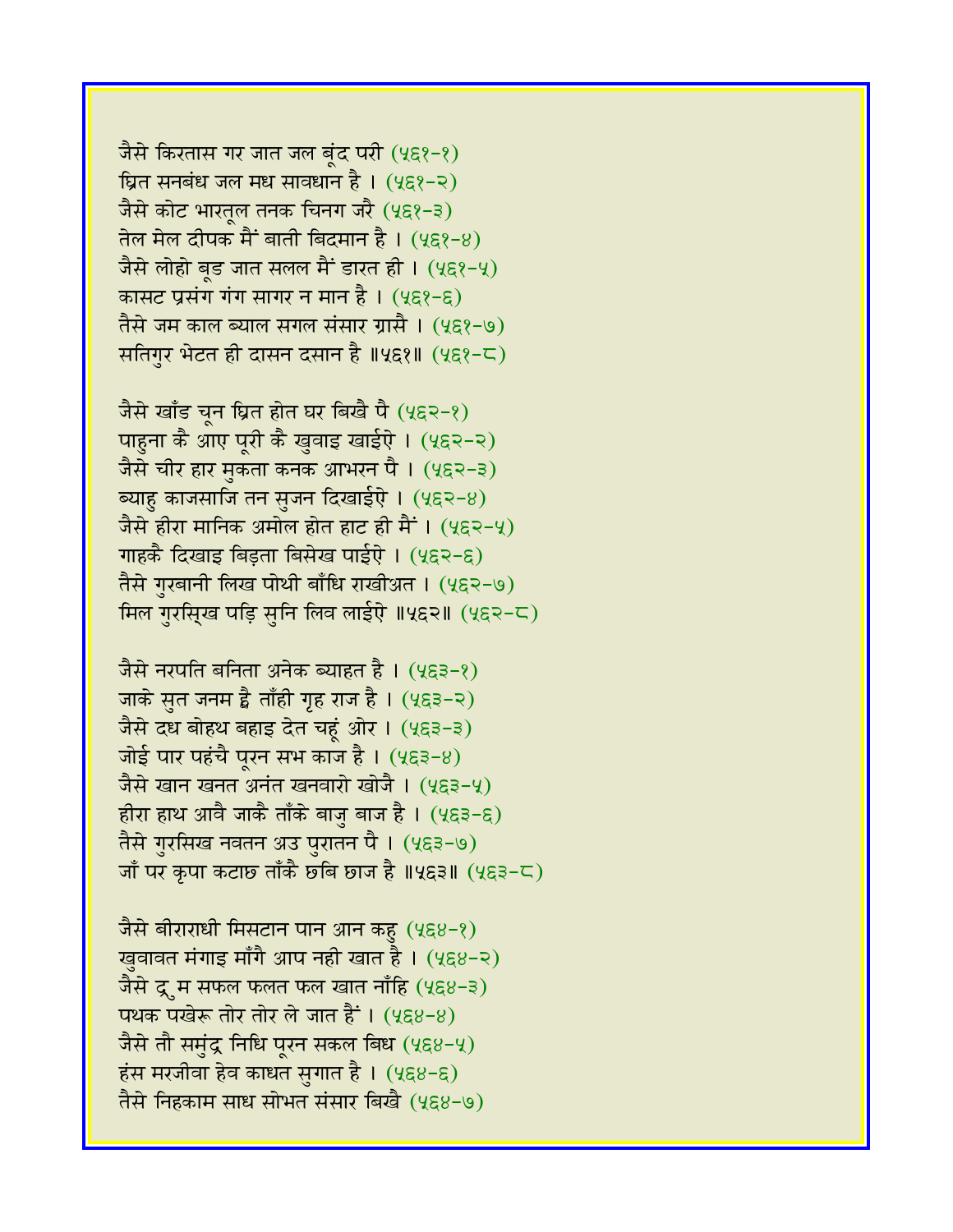परउपकार हेत सुंदर सुगात है ॥५६४॥ (५६४-८)

जैसे दीप जोत लिव लागै चले जात सुख (५६५-१) गहे दुचितु है भटका से भेट है। (५६५-२) जैसे दध कूल बैठ मुकता चुनत हंस (५६५-३) पैरत न पावै पार लहर लपेट है। (५९५-४) जैसे नृख अगनि कै मध्य भाव सिध होत  $(4\xi4-\xi)$ निकट बिकट दुख सहसा न मेट है। (५६५-६) तैसे गुरसबद सनेह कै परमपद (५६५-७) मुरत समीप सिंघ साप की अखेट है ॥५६५॥ (५६५-८)

स्वामि काज लाग सेवा करत सेवक जैसे । (५६६-१) नरपति निरख सनेह उपजावही । (५६६-२) जैसे पत चोचला करत बिद्यमान (५६६-३)  $\overline{\mathcal{C}}$ खि देखि सुनि सुनि आनंद बढावही । (५६६-४) जैसे पाकसाला मधि बिंजन परोसै नारि (५६६-५) पति खात प्यार कै पर्म सुख पावही। (५६६-६) तैसे गुरसबद सुनत स्रोता सावधान (५६६-७) गावै रीझ गायन सहज लिव लावही ॥५६६॥  $(4\xi \xi - \zeta)$ 

जैसे पेखै स्याम घटा गगन घमंड घोर (५६७-१) मोर औ पपीहा सुभ सबद सुनावही । (५६७-२) जैसे तौ बसंत समै मौलत अनेक आँब (५९७-३) कोकला मधुर धुनि बचन सुनावही ।  $(4\xi \Theta - 8)$ जैसे परफुलत कमल सरवरु विखै (५६७-५) **मधुप गुंजारत अनंद उपजावही । (५६७-६)** तैसे पेख स्रोता सावधानह गाइन गावै (५६७-७) प्रगटै पुरन प्रेम सहजि समावही ॥५६७॥ (५६७-८)

जैसे अहि निस अंधिआरी मणि काढ राखै (५६८-१) क्रीड़ा कै दुरावै पुन काहू न दिखावही । (५६८-२) जैसे बर नार कर सिंहजा संजोग भोग (५६८-३) होत परभात तन छादन छुपावही ।  $(4 \epsilon\zeta - 8)$ जैसे अल कमल सम्पट अचवत मध $(4$ ह $\subset$ -4) भोर भए जात उड नातो न जनावही ।  $(4\xi\zeta-\xi)$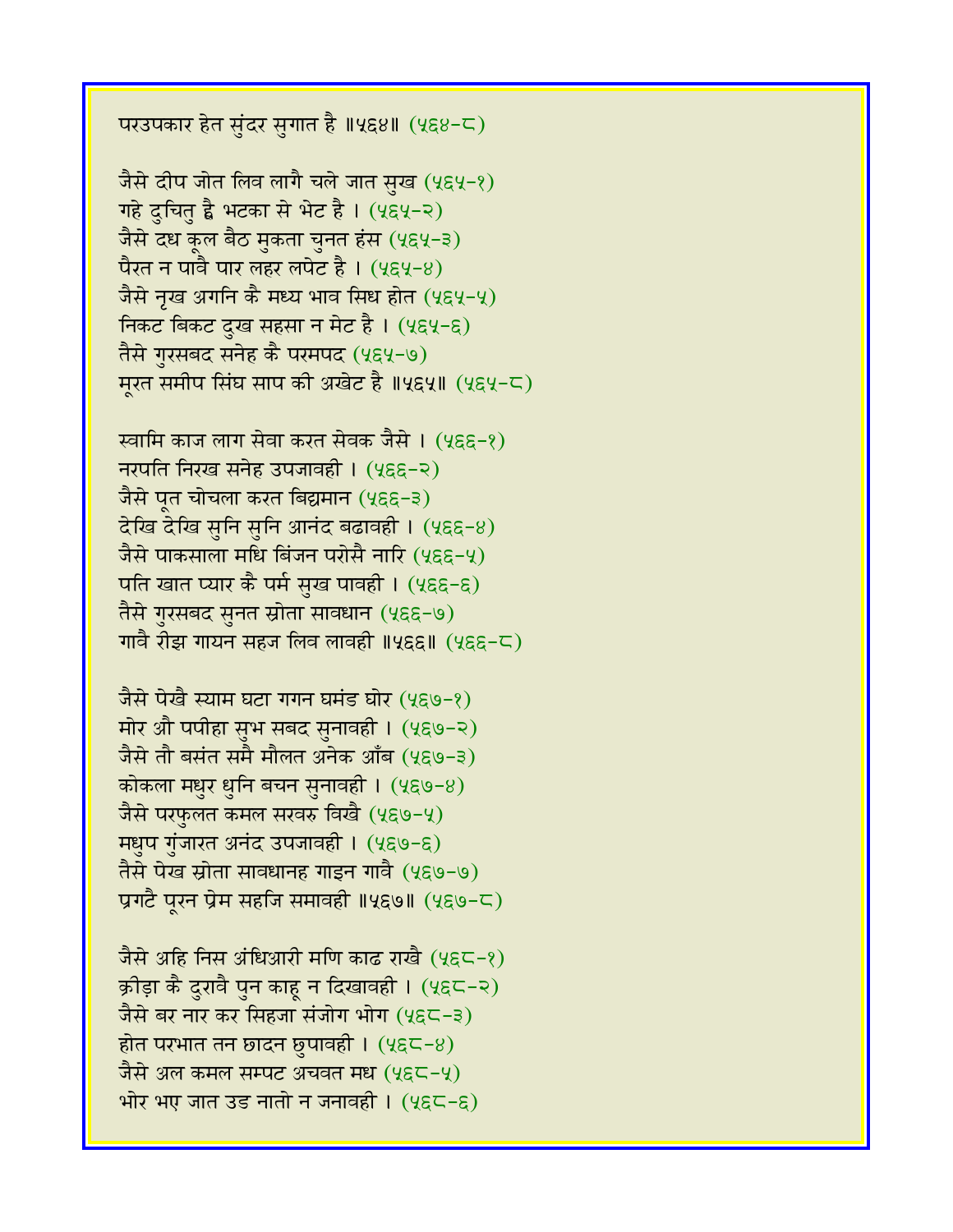तैसे गुरसिख उठ बैठत अमृत जोग (५६८-७) सभ सुधा रस चाख सुख तृपतावही ॥५६८॥ (५६८-८)

सिंहजा संजोग पृय प्रेमरस खेल जैसे । (५६६-१) पाछै बधू जनन सै गरभ समावही ।  $(4\xi - \xi)$ पूरन अधान भए सोवै गुरजन बिखै (५६६-३) जागै परसृत समै सभन जगावही ।  $(4\xi\xi-8)$ जनमत सुत सम्म्रथ है सुखह दिखावही । (५६६-५) तैसे गुर भेटत भै भाइ सिख सेवा करै (५६१-६) अलप अहार निंद्रा सबद कमावही ॥५६६॥ (५६६-७)

जैसे अनचर नरपत की पछानैं भाखा (५७०-१) बोलत बचन खिन बूझ बिन देख ही। (५७०-२) जैसे जौहरी परख जानत है रतन की (५७०-३) देखत ही कहै खरौ खोटो रूप रेख ही। (५७०-४) जैसे खीर नीर को निबेरो करि जानै हंस (५७०-५) राखीऐ मिलाइ भिन्न भिन्न कै सरेख ही। (५७०-६) तैसे गुरसबद सुनत पहिचानै सिख (५७०-७) आन बानी कृतमी न गनत है लेख ही ॥५७०॥  $(490 - 5)$ 

बायस उडह बल जाउ बेग मिलौ पीय (५७१-१) मिटै दुख रोग सोग बिरह बियोग को । (५७१-२) अवध बिकट कटै कपट अंतर पट (५७१-३)  $\overline{c}$ खउ दिन प्रेमरस सहज संजोग को । (५७१-४) लाल न आवत शुभ लगन सगन भले  $(408-4)$ होइ न बिलम्ब कछु भेद बेद लोक को ।  $(408-6)$ अतिहि आतर भई अधिक औसेर लागी (५७१-७) धीरज न धरौ खोजौ धारि भेख जोग को ॥५७१॥ (५७१-८)

अगनि जरत, जल बूडत, सर्प ग्रसहि (५७२-१) ससत अैंक रोम रोम करि घात है। (५७२-२) बिरथा अनेक अपदा अधीन दीन गति । (५७२-३) ग्रीखम औ सीत बरख माहि निस प्रात है।  $(403-8)$ गो, द्विज, बधू बिस्वास, बंस, कोटि हतया (५७२-५) तृसना अनेक दुख दोख बस गात है । (५७२-६)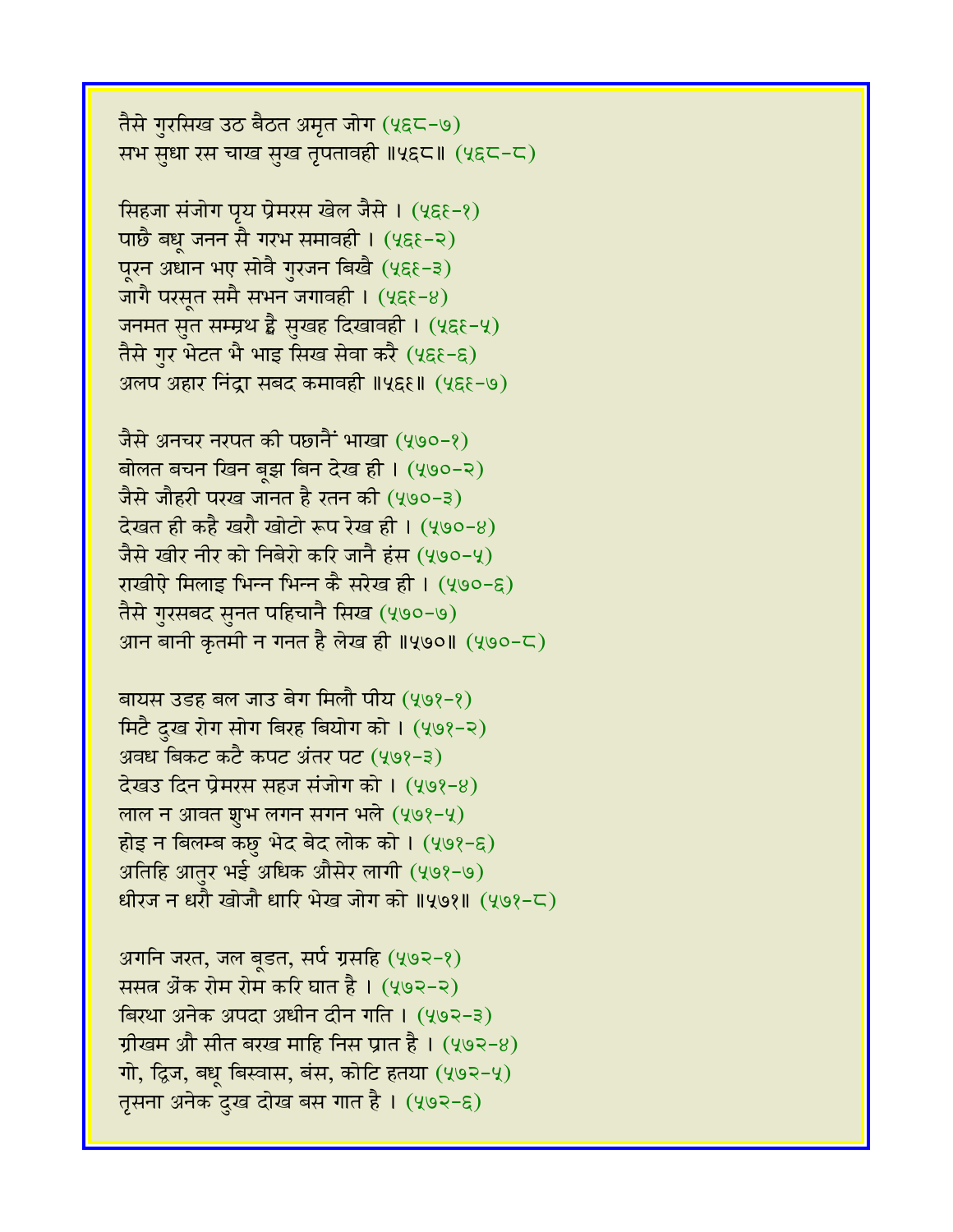अनिक प्रकार जोर सकल संसार सोध (५७२-७) पीय के बिछोह पल एक न पुजात है ।५७२॥  $(493-5)$ 

पूरनि सरद ससि सकल संसार कहै (५७३-१) मेरे जाने बर बैसंतर की ऊक है। (५७३-२) अगन अगन तन मधय चिनगारी छाडै (५७३-३) बिरह उसास मानो फन्नग की फूक है।  $(403-8)$ परसत पावक पखान फूट टूट जात । (५७३-५) छाती अति बरजन होइ दोइ ट्रक है। (५७३-६) पीय के सिधारे भारी जीवन मरन भए (५७३-७) जनम लजायो प्रेम नेम चित चूक है ॥५७३॥ (५७३-८)

बिन पृय सिंहजा भवन आन रूप रंग (५७४-१) देखीऐ सकल जमदूत भै भ्यान है। (५७४-२)  $\overline{a}$ न पृय राग नाद बाद ज्ञान आन कथा (५७४-३) लागै तन तीछ्न दुसह उर बान है ।  $(408-8)$ बिन पृय असन बसन अंग अंग सुख (५७४-५) बिखया बिखमु औे बैसंतर समान है । (५७४-६) बिन पृय मानो मीन सलल अंतरगत । (५७४-७) जीवन जतन बिन प्रीतम न आन है ॥५७४॥  $(498 - 5)$ 

पाइ लाग लाग दूती बेनती करत हती  $(404-2)$ मान मती होइ काहै मुख न लगावती । (५७५-२) सजनी सकल कहि मधुर बचन नित (५७५-३) सीख देति हुती प्रति उतर नसावती ।  $(4.94-8)$ आपन मनाइ पृआ टेरत है पृआ पृआ (५७५-५) सुन सुन मोन गहि नायक कहावती । (५७५-६) विरह बिछोह लग पूछत न बात कोऊ (५७५-७) बृथा न सुनत ठाढी द्वारि बिललावती ॥५७५॥ (५७५-८)

याही मसतक पेख रीझत को प्रान नाथ (५७९-१) हाथ आपनै बनाइ तिलक दिखावते । (५७६-२) याही मसतक धारि हसत कमल पूर्य (५७६-३) प्रेम कथि कथि कहि मानन मनावते ।  $(y \circ g - 8)$ याही मसतक नाही नाही करि भागती ही  $(y \circ g - y)$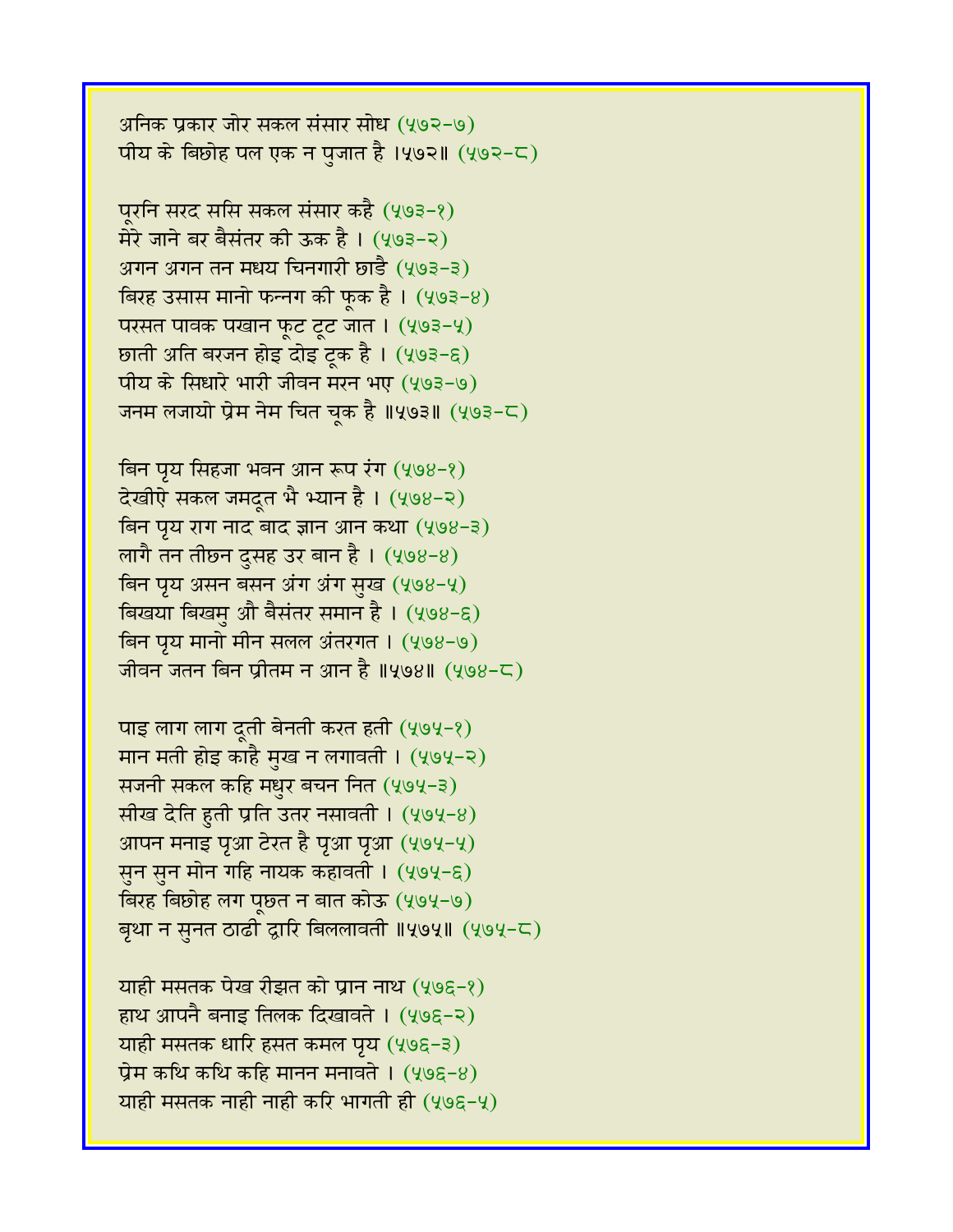धाइ धाइ हेत करि उरहि लगावते । (५७६-६) सोई मसतक धुनि धुनि पुन रोइ उठौं (५७६-७) रवपने हू नाथ नाहि दरस दिखावते ॥५७६॥ (५७६-८)

जैसे तौ प्रसूत समै सत्रू करि पूऐ (५७७-१) जनमत सृत पुन रचत सिंगारै जी । (५७७-२) जैसे बंदसाला बिखै भूपत की निंदा करै (५७७-३)  $527$  ही वाही स्वामि कामहि सम्हारै जी। (५७७-४) जैसे हर हाइ गाइ सासना सहत नित (५७७-५) कबहुं न समझै कुटेवहि न डारै जी। (५७७-६) तैसे दुख दोख पापी पापहि त्याज्ञिो चाहै (५७७-७) संकट मिटत पुन पापहि बीचारै जी ॥५७७॥ (५७७-८)

जैसे बैल तेली को जानत कई कोस चल्यो (५७८-१) नैन उघरत वाही ठेर ही ठिकानो है।  $(495-2)$ जैसे जेवरी बटत आँधरो अचिंत चिंत (५७८-३) खात जात बछुरो टटेरो पछुतानो है।  $(49C-8)$ जैसे मृग तृसना लौ धावै मृग तृखावंत । (५७८-५) आवत न साँति भ्रम भ्रमत हिरानो है । (५७८-९) तैसे स्वपनंतरु दिसंतर बिहाय गई (५७८-७) पहंच न सक्यो तहाँ जहाँ मोहि जानो है ॥५७८॥ (५७८-८)

सुतन के पिता अर भ्रातन के भ्राता भए  $(40\epsilon - 8)$ भामन भतार हेत जननी के बारे हैं ।  $(408-2)$ बालक कै बाल बृधि , तरुन सै तरुनाई (५७१-३) बृध सै बृध बिवसथा बिसथारे हैं ।  $(40\epsilon-8)$ दृसट कै रूप रंग, सुरत कै नाद बाद (५७१-५) नासका सुगंधि , रस रसना उचारे हैं ।  $(408-6)$ घटि अवघटि नट वट अदभुत गति  $(4, 96, -9)$ पूरन सकल भूत, सभ ही तै न्यारे है ॥५७६॥ (५७६-८)

जैसे तिल पीड़ तेल काढीअत कसटु कै (५८०-१) ताँते होड़ दीपक जराए उजियारो जी ।  $(4C_0 - 2)$ जैसे रोम रोम करि काटीऐ अजा को तन (५८०-३) ताँकी तात बाजै राग रागनी सो पयारो जी ।  $(4\zeta_0-8)$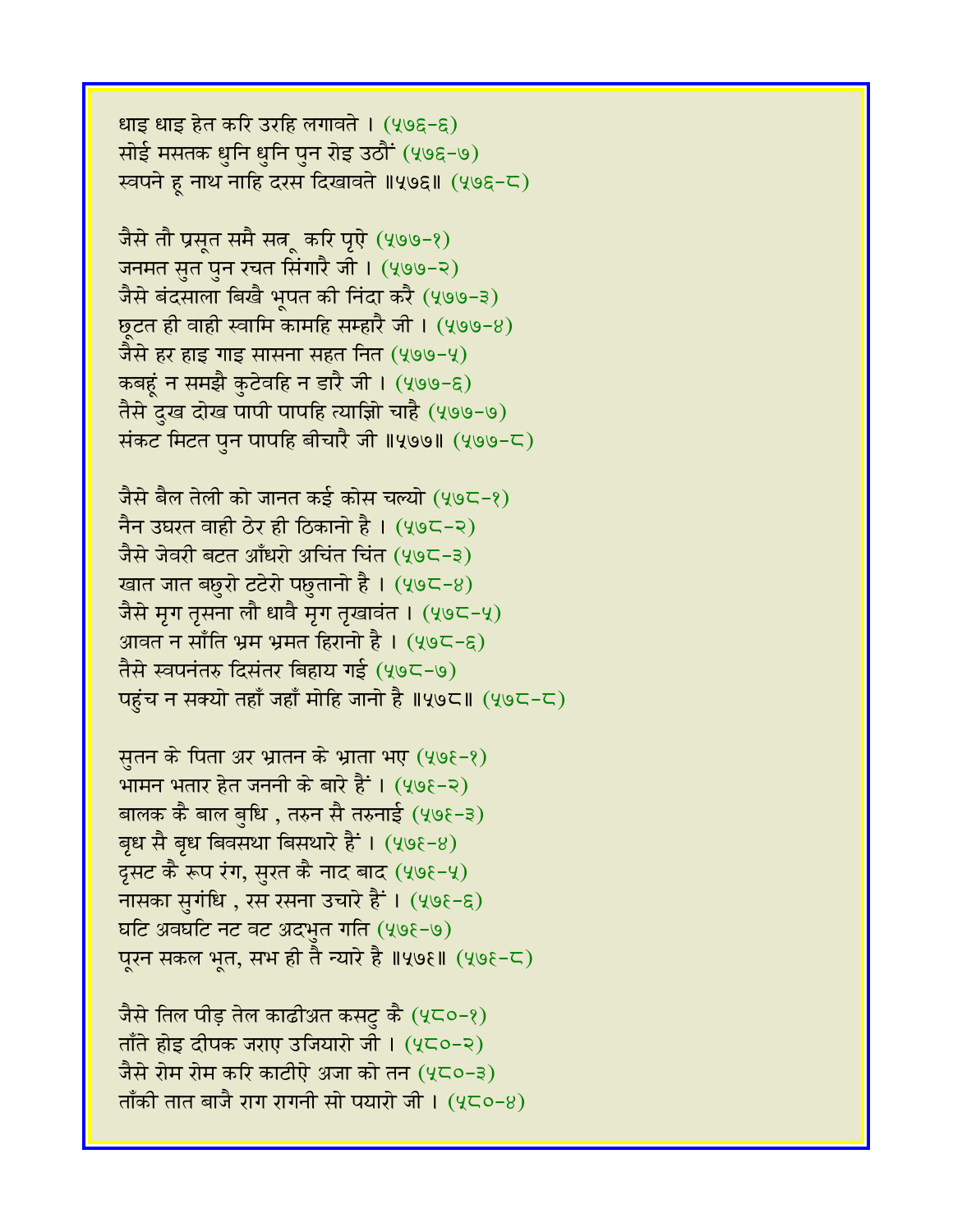जैसे तउ उटाय दरपन कीजै लोस सेती (५८०-५) ताते कर गहि मुख देखत संसारो जी।  $(4C_0-\epsilon)$ तैसे दुख भूख सृध साधना कै साध भए (५८०-७) ताही ते जगत को करत निसतारो जी ॥५८०॥ (५८०-८)

जैसे अन्नादि आदि अंत परयंत हंत (५८१-१) सगल संसार को आधार भयो ताँही सैं । (५८१-२) जैसे तउ कपास वास देत न उदास काढै (५८१-३) जगत की ओट भए अम्बर दिवाही सैं । (५८१-४) जैसे आपा खोइ जल मिलै सभि बरन मैं  $(4\zeta^2-\zeta)$ खग मृग मानस तृपत गत याही सैं । (५८१-६) तैसे मन साधि साधि साधना कै साध भए (५८१-७) याही ते सकल कौ उधार, अवगाही सैं ॥५८१॥ (५८१-८)

संग मिलि चलै निरबिघन पहूचै घर  $(4\zeta\zeta\ll -2)$ बिछरै तुरत बटवारो मार डार हैं । (५८२-२) जैसे बार दीए खेत छुवत न मृग नर  $(4\zeta$ २-३)  $\overline{6}$ डी भए मृग पंखी खेतहि उजार हैं ।  $(4\zeta - 8)$ पिंजरा मै सूआ जैसे राम नाम लेत हेतु (५८२-५) निकसति खिन ताँहि ग्रसत मंजार है।  $(4\zeta - \xi)$ साधसंग मिलि मन पहुचै सहज घरि (५८२-७) बिचरत पंचो दूत प्रान परिहार हैं ॥५८२॥ (५८२-८)

जैसे तात मात गृह जनमत सुत घने  $(4\zeta$ ३-१) सकल न होत समसर गन गथ जी।  $(4\sqrt{3}-2)$ चटीआ अनेक जैसे आवैं चटसाल बिखै (५८३-३) पड़त न एकसे सर्ब हर कथ जी। (५८३-४) जैसे नदी नाव मिलि बैठत अनेक पंथी (५८३-५) होत न समान सभै चलत हैं पथ जी।  $(4\zeta^2-\zeta)$ तैसे गुरचरन शरन हैं अनेक सिख (५८३-७) सतिगुर करन कारन समस्थ जी ॥५८३॥ (५८३-८)

जैसे जनमत कन्न्या दीजीऐ दहेज घनो (५८४-१) ताके सुत आगै ब्याहे बहु पुन लीजीऐ।  $(4\epsilon 8-2)$ जैसे दाम लाईअत प्रथम बनज बिखै (५८४-३)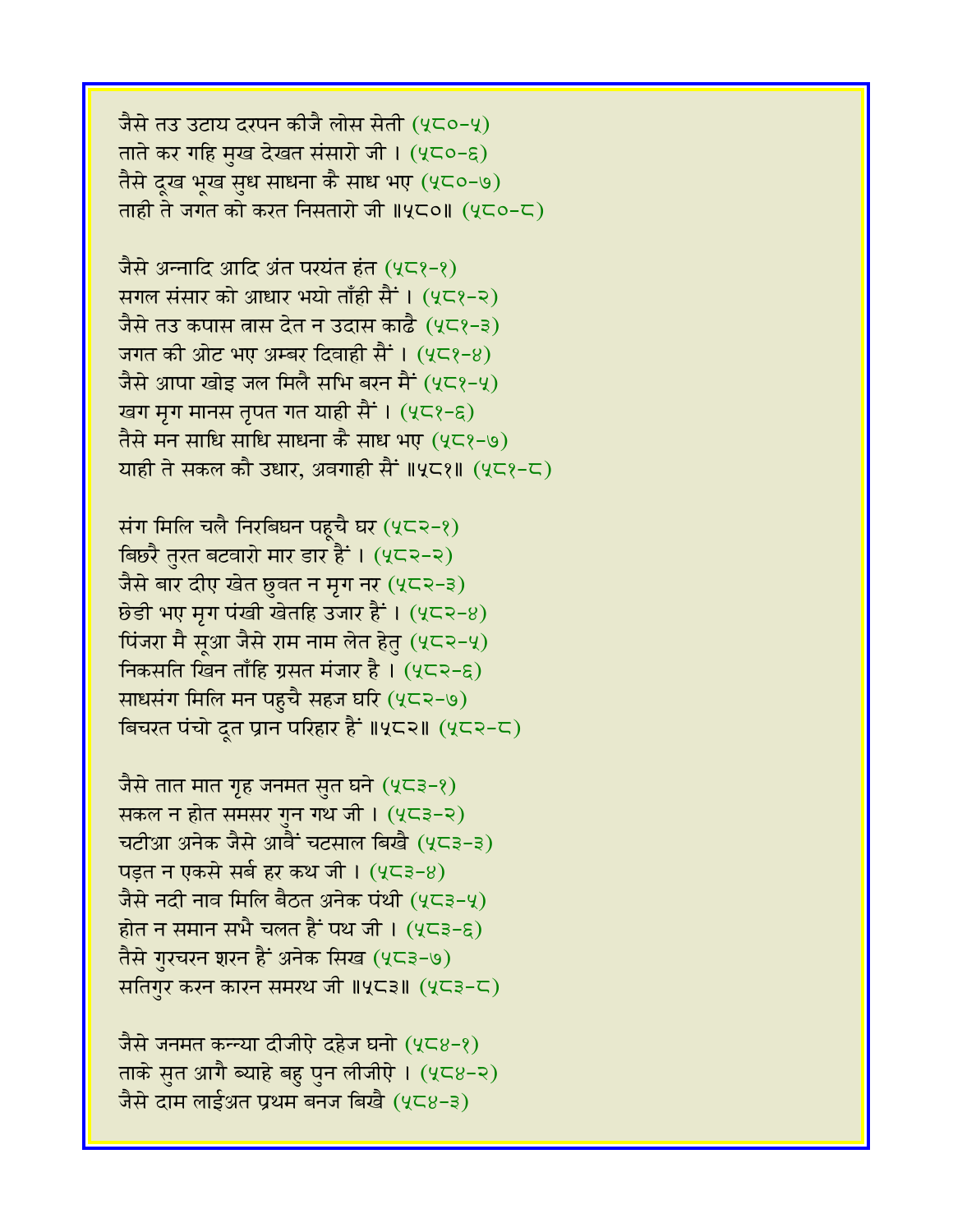पाछै लाभ होत मन सकुच न कीजीऐ।  $(4\zeta_8-8)$ जैसे गऊ सेवा कै सहेत प्रतिपालीअत (५८४-५) सकल अखाद वाको दूध दुहि पीजीऐ। (५८४-६) तैसे तन मन धन अरप सरन गुर (५८४-७) दीख्या दान लै अमर सद सद जीजीऐ ॥५८४॥ (५८४-८)

जैसे लाख कोरि लिखत न कन भार लागै (५८५-१) जानत सु स्रम होइ जाकै गन राखीऐ। (५८५-२) अमृत अमृत कहै पाईऐ न अमर पद (५८५-३) जौ लौ जिड्डा कै सुरस अमृत न चाखीऐ ।  $(4\zeta\sqrt{2}+8)$ बंदीजन की असीस भूपति न होइ कोऊ  $(4C4-4)$ सिंघासन बैठे जैसे चक्रवै न भाखीऐ । (५८५-६) तैसे लिखे सुने कहे पाईऐ ना गुरमति (५८५-७) जौ लौ गुरसबद की सुजुकत न लाखीऐ ॥५८५॥ (५८५-८)

जैसे तउ चम्पक बेल बिबध बिथार चारु (५८६-१) बासना प्रगट होत फुल ही मै जाइकै । (५८६-२) जैसे द्रूम दीख स्वरूप देखीऐ प्रसिध (५८६-३) स्वाद रस होत फल ही मै पुन आइकै ।  $(25\varepsilon-8)$ जैसे गर ज्ञान राग नाद हिरदै बसत (५८६-५) करत प्रकास तास रसना रसाइकै । (५८६-६) तैसे घट घट बिखै पूरन ब्रह्म रूप (५८६-७) जानीऐ प्रत्यछ महाँपुरख मनाइकै ॥५८६॥ (५८६-८)

जैसे बृथावंत जंत पूछै बैद बैद प्रति (५८७-१) जौ लौ न मिटत रोग तौ लौ बिललात है।  $(4\zeta - 2)$ जैसे भीख माँगत भिखारी घरि घरि डोलै (५८७-३) तौ लौ नहीं आवै चैन जौ लौ न अघात है।  $(4\zeta\phi - 8)$ जैसे बिरहनी सौन सगन लगन सोधै (५८७-५) जौ लौ न भतार भेटै तौ लौ अकुलात है ।  $(4\zeta\zeta)$ -६) तैसे खोजी खोजै अल कमल कमल गति (५८७-७) जौ लौ न पर्म पद सम्पट समात है ॥५८७॥  $(4C\Theta - C)$ 

पेखत पेखत जैसे रतन पारुखु होत (५८८-१) सुनत सुनत जैसे पंडित प्रबीन है। (५८८-२)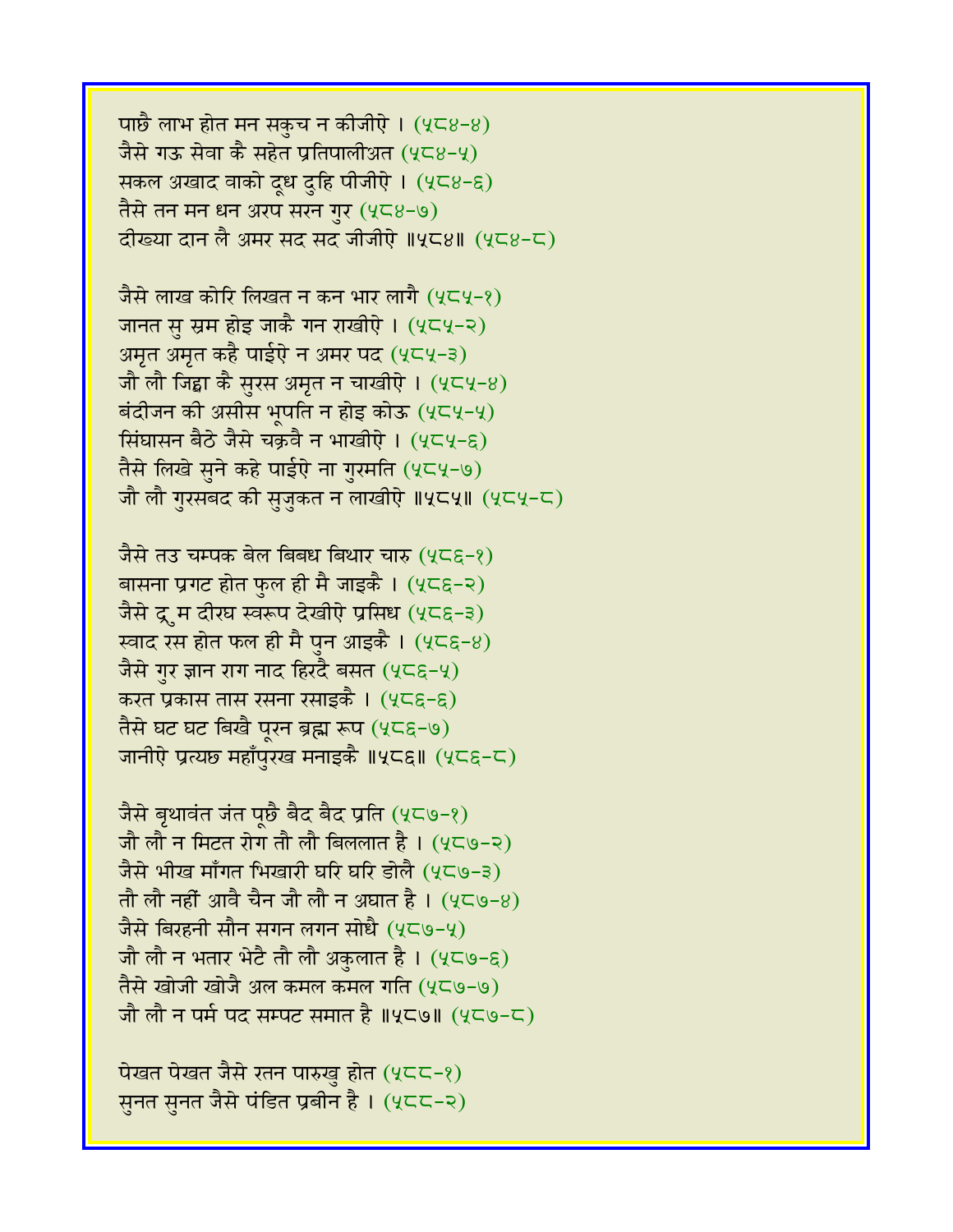सूंघत सूंघत सौधा जैसे तउ सुबासी होत (५८८-३) गावत गावत जैसे गाइन गनीन है ।  $(4C<sup>2</sup>-8)$ लिखत लिखत लेख जैसे तउ लेखक होत (५८८-५) चाखत चाखत जैसे भोगी रसु भीन है। (५८८-६) चलत चलत जैसे पहुचै ठिकानै जाइ (५८८-७) खोजत खोजत गुरसबदु लिवलीन है ॥५८८॥ (५८८-८)

जैसे अल कमल कमल बास लेत फिरै (५८६-१) काहूं एक पदम कै सम्पट समात है। (५८६-२) जैसे पंछी बिरख बिरख फल खात फिरै (५८६-३) बरहने बिरख बैठे रजनी बिहात है ।  $(4\zeta - 8)$ जैसे तौ ब्यापारी हाटि हाटि कै देखत फिरै (५८६-५) विरलै की हाटि बैठ बनज ले जात है। (५८६-६) तैसे ही गुरसबद रतन खोजत खोजी (५८६-७) कोटि मधे काहू संग रंग लपटात है ॥५८६॥  $(4C\varepsilon - C)$ 

जैसे दीप दीपत पतंग लोटपोत होत (५६०-१) कबहूं कै जारा मै परत जर जाइ है। (५६०-२) जैसे खग दिन प्रति चोग चगि आवै उडि (५६०-३) काह दिन फासी फासै बहुरयो न आइ है।  $(4\xi 0-8)$ जैसे अल कमल कमल प्रति खोजै नित (५६०-५) कबहं कमल दल सम्पट समाइ है ।  $(4\xi o - \xi)$ तैसे गुरबानी अवगाहन करत चित (५६०-७) कबहूं मगन है सबद उरझाइ है ॥५६०॥ (५६०-८)

जैसे पोसती सुनत कहत पोसत बुरो । (५६१-१) ताँके बसि भयो छाड्यो चाहै पै न छूटई ।  $(4\epsilon$ १-२) जैसे जूआ खेल बित हार बिलखै जुआरी । (५६१-३) तऊ पर जुआरन की संगत न टूटई ।  $(4\xi - 8)$ जैसे चोर चोरी जात हुदै सहकत, पुन (५६१-५) तजत न चोरी जौ लौ सीस ही न फुटई ।  $(4\xi)^{-\xi}$ तैसे सभ कहत सुनत माया दुखदाई । (५६१-७) काहू पै न जीती परै माया जग लूटई ॥५६१॥ (५६१-८)

तरुवरु गिरे पात बहरो न जोरे जात (५६२-१)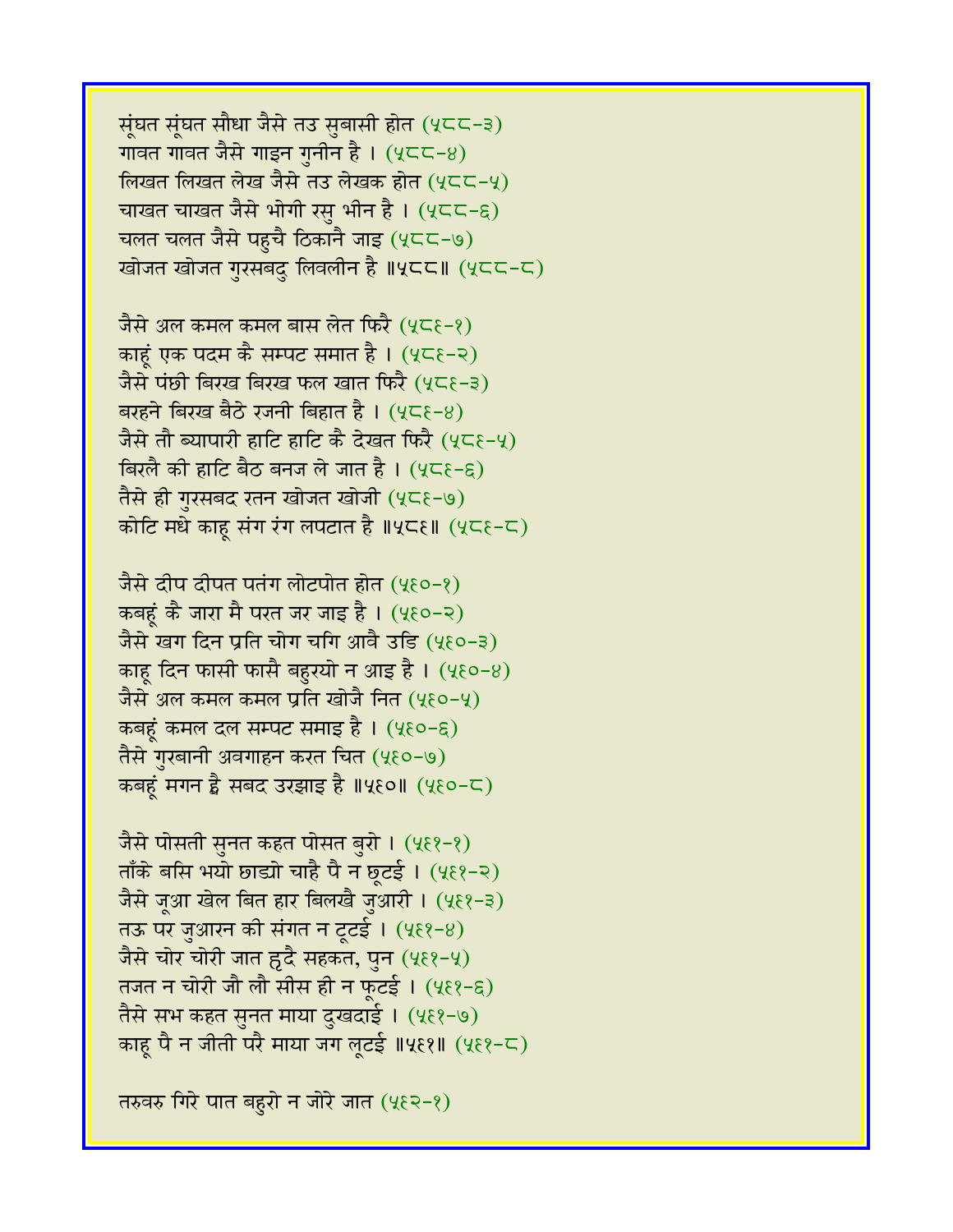ऐसो तात मात सुत भ्रात मोह माया को । (५६२-२) जैसे बुदबुदा ओरा पेखत बिलाइ जाइ (५६२-३) ऐसो जान त्यागहु भरोसे भ्रम काया को ।  $(4\xi - 8)$ तृण की अगनि जरि बृझत नबार लागै ।  $(4\xi$ २-५) ऐस िआवा औधि जैसे नेहु द्रूम छाया को । (५६२-६) जमन जीवन अंतकाल के संगाती राचहू । (५६२-७) सफल औसर जग तब ही तो आया को ॥५६२॥ (५६२-८)

कोऊ हर जोरै, बोवै, कोऊ लुनै कोऊ (५६३-१) जानीऐ न जाइ ताँहि अंत कौन खाइधो । (५६३-२) कोऊ गड़ै, चिनै कोऊ, कोऊ लीपै, पोचै कोऊ । (५१३-३) समझ न परै कौन बसै गृह आइधो (५६३-४) कोऊ चुनै लोड़ै कोउ कोऊ कातै बुनै कोऊ । (५६३-५) बृझीऐ न ओढै कौन अंग सै बनाइधो । (५६३-६) तैसे आपा काछ काछ कामनी सगल बाछै । (५६३-७) कवन सहागनि है सिहजा समाइधो ॥५६३॥ (५६३-८)

जोई प्रभु भावै ताहि सोवत जगावै जाइ  $(488-8)$ जागत बिहावै जाइ ताहि न बुलावई । (५६४-२) जोई प्रभु भावै ताहि माननि मनावै धाइ।  $(488-3)$ सेवक स्वरूप सेवा करत न भावई ।  $(488-8)$ जोई प्रभु भावै ताहि रीझकै रिझावै आपा ।  $(2\epsilon8-2)$ काछि काछि आवै ताहि पग न लगावई ।  $(4\xi8-\xi)$ जोई प्रभ भावै ताहि सबै बन आवै, ताकी । (५६४-७) महिमा अपार न कहत बन आवई ॥५६४॥ (५६४-८)

जैसे तौ समंद बिखै बोहथै बहाइ दीजै । (५६५-१) कीजै न भरोसो जौ लौ पहुचै न पार कौ । (५६५-२) जैसे तौ कृसान खेत हेतु करि जोतै बोवै । (५६५-३) मानत कुसल आन पैठे गृह द्वार कौ ।  $(4\xi4-8)$ जैसे पिर संगम कै होत गर हार नारि ।  $(484-4)$ करत है प्रीत पेखि सुत के लिलार कौ । (५६५-६) तैसे उसतति निंदा करीऐ न काहू केरी (५६५-७) जानीऐ धौ कैसो दिन आवै अंतकार कौ ॥५६५॥ (५६५-८)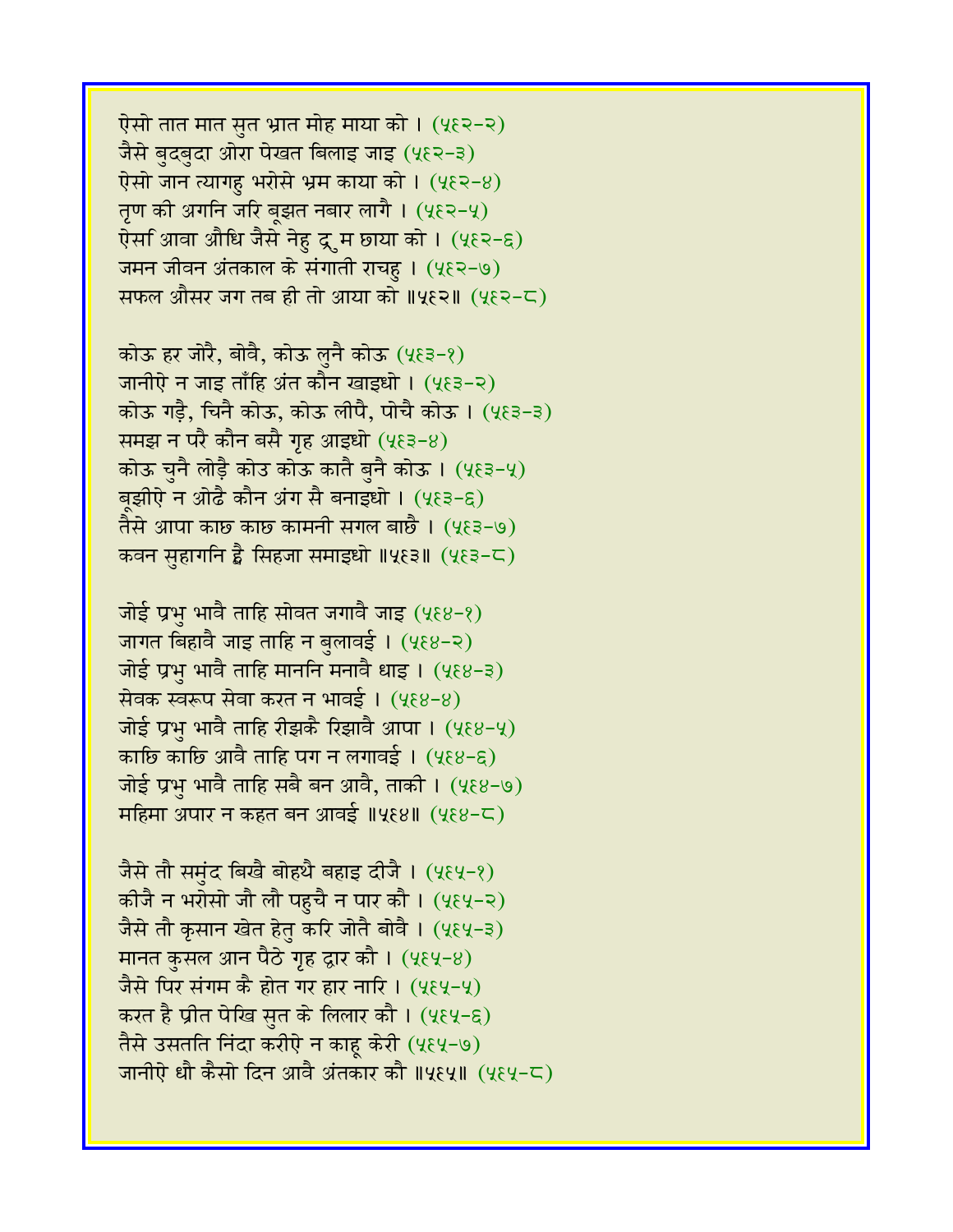जैसे चनो खाँड स्वेत एकसे दिखाई देत । (५१६-१) पाईऐ तौ स्वाद रस रसना कै चाखीऐ । (५६६-२) जैसे पीत बरन ही हेम अर पीतर है $(488-3)$ जानीऐ महत पारखद अग्र राखीऐ। (५६६-४) जैसे कऊआ कोकिला है दोनो खग स्याम तन (५९६-५) बूझीऐ असुभ सुभ सबद सु भाखीऐ। (५६६-६) तैसे ही असाध साध चिहन कै समान होत । (५६६-७) करनी करतूत लग लछ्न कै लाखीऐ ॥५६६॥ (५६६-८)

जैसे करपूर लोन एकसे दिखाई देत । (५६७-१) केसर कसुम्भ समसर अरुनाई कै । (५६७-२) रूपो काँसी दोनो जैसे ऊजल बरन होत (५६७-३) काजर औ चोआ है समान स्यामताई कै ।  $(4\xi\theta - 8)$ इंद्राइन फल अमृत फल पीत सम $(4\xi\omega-\xi)$ हीरा औ फटक समरूप है दिखाई कै ।  $(4\xi\theta-\xi)$ तैसे खल दिस मै असाध साध सम देह (५६७-७) बझत बिबेकी जल जगति समाई कै ॥५६७॥ (५६७-८)

कालर मैं बोए बीज उपजै न पान धान (५ $\xi$ ८-१) खेत मै डारे सु ताँते अधिक अनाज है। (५६८-२) कालर सै करत सबार जम सा ऊस तौ (५६८-३) पावक प्रसंग तप तेज उपराज है।  $(4\xi\zeta - 8)$ जसत संयुकत है मिलत है सीत जल  $(4\xi\zeta-\zeta)$ अचवत साँति सुख तृखा भ्रम भाज है। (५६८-६) तैसे आतमा अचेत संगत सुभाव हेत (५६८-७) सकित सकित गत सिव सिव साज है ॥५९८॥  $(485-5)$ 

केहरि अहार मास, सुरही अहार घास (५६६-१) मधुप कमल बास लेत सुख मान ही। (५६६-२) मीनहि निवास नीर, बालक अधार खीर (५६६-३) सरपह सखा समीर जीवन कै जान ही ।  $(4\xi - 8)$ चंदहि चाहै चकोर घनहर घटा मोर (५६६-५) चातृक बूंदनस्वाँत धरत धिआन ही। (५६६-६)  $\vec{a}$ दित बेद बीचारि, लोकन मै लोकाचार। (५६६-७) माया मोहो मै संसार, ज्ञान गुर ज्ञान ही ॥५६६॥  $(4\epsilon \epsilon - \epsilon)$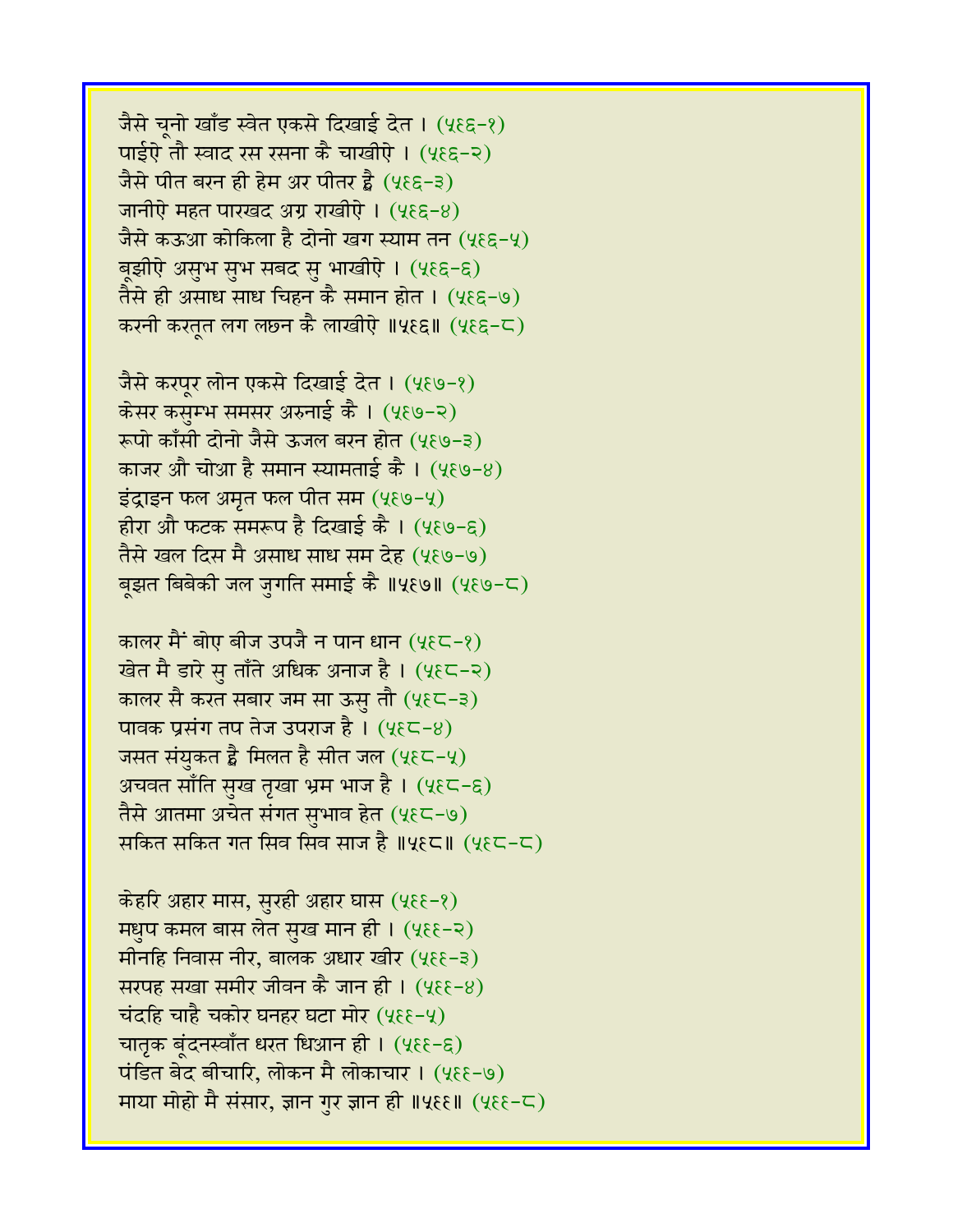जैसे पीत स्वेत स्याम अरन वरनि रूप (६००-१) अग्रभागि राखै आँधरो न कछु देख है। (६००-२) जैसे राग रागनी औ नाद बाद आन गुन (६००-३) गावत बजावत न बहरो परेख है।  $(600-8)$ जैसे रस भोग बहु बिंजन परोसै आगै ।  $(500-4)$ बृथावंत जंत नाहि रुचित बिसेख है।  $(600-6)$ तैसे गुर दरस, बचन, प्रेम नेम निध (६००-७) महिमा न जानी मोहि अधम अभेख है ॥६००॥  $(600-\mathsf{C})$ 

कवन भकति करि भकतवछल भए (९०१-१) पतित पावन भए कौन पतिताई ।  $(508-2)$ दीन दुख भंजन भए सु कौन दीनता कै (६०१-३) गरब प्रहारी भए कवन बडाई कै।  $(60?-8)$ कवन सेवा कै नाथ सेवक सहाई भए (६०१-५) असुर संघारण है कौन असुराई कै । (६०१-६) भगति जुगति अघ दीनता गरब सेवा (६०१-७) जानौ न बिरद मिलौ कवन कनाई कै ॥६०१॥ (६०१-८)

कौन गुन गाइकै रीझाईऐ गुन निधान (६०२-१) कवन मोहन जग मोहन बिमोहीऐ। (६०२-२) कौन सुख दैकै सुखसागर सरण गहौं (६०२-३) भूखन कवन चिंतामणि मन मोहीऐ।  $(602-8)$ कोटि ब्रहमाँड के नायक की नायका है  $(502-4)$ कैसे , अंतजामी कौन उकत कै बोहीऐ ।  $(\epsilon \circ \epsilon - \epsilon)$ तनु मनु धनु है सरबसु बिस्व जाँकै बसु (६०२-७) कैसे बस आवै जाँकी सोभा लग सोहीऐ ॥६०२॥  $(602-5)$ 

जैसे जल मिल द्रूम सफल नाना प्रकार ।  $(503-2)$ चंदन मिलत सब चंदन सुबास है । (६०३-२) जैसे मिल पावक ढरत पुन सोई धात (६०३-३) पारस परस रूप कंचन प्रकास है ।  $(603-8)$ अवर नखत बरखत जल जलमई (६०३-५) र्स्वाँतिबूंद सिंध मिल मुकता बिगास है। (६०३-६) तैसे परविरत औे निविरत जो स्वभाव दोऊ (६०३-७)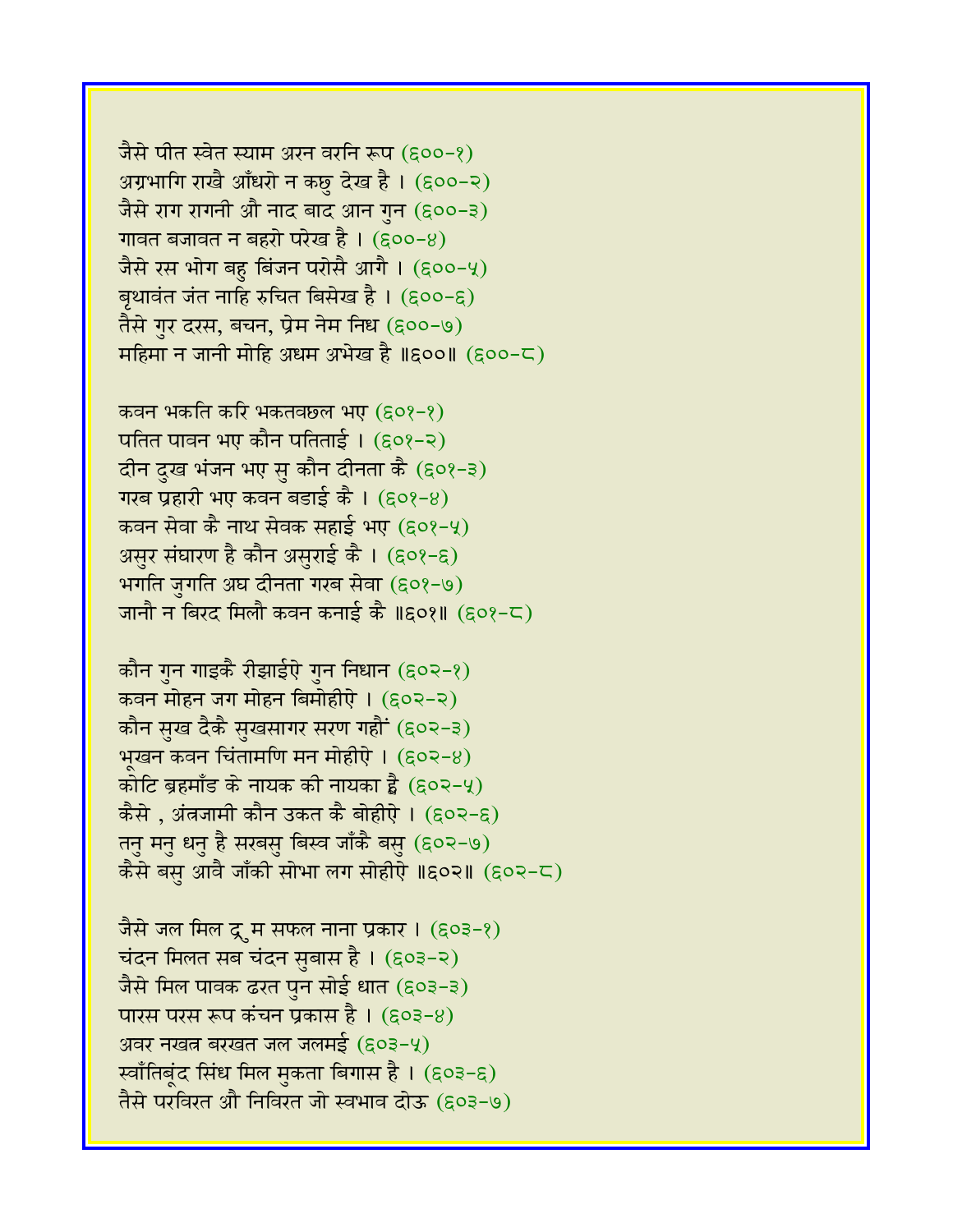गुर मिल संसारी निरंकारी अभिआसु है ॥६०३॥ (६०३-८)

जैसे बिबिध प्रकार करत सिंगार नारि (६०४-१) भेटत भतार उर हार न सुहात है। (६०४-२) बालक अचेत जैसे करत अनेक लीला (६०४-३) सुरत समार बाल बुधि बिसरात है। (६०४-४) जैसे प्र्या संगम सुजस नायका बखानै (६०४-५) सुन सुन सजनी सकल बिगसात है। (६०४-६) तैसे खट कर्म धर्म सम गयान काज (६०४-७)  $\overline{u}$ गयान भानु उदै उडि कर्म उेडात है ॥६०४॥ (६०४-८)

जैसे सिमर सिमर पृआ प्रेमरस बिसम होइ (६०५-१) सोभा देत मोन गहे, मन मुसकात है।  $(\epsilon$ ०५-२) पूरन अधान परसूत समै रोदत है। (६०५-३) गुरजन मुदत है, ताही लपटात है।  $(\epsilon \circ \nu - 8)$ जैसे मानवती मान त्यागि कै अमान होइ (६०५-५) प्रेमरस पाइ चुप हुलसत गात है।  $(\epsilon 04-\epsilon)$ तैसे गुरमुख प्रेम भगति प्रकास जास (६०५-७) बोलत ,बैराग ,मोन गहे , बहु सुहात है ॥६०५॥ (६०५-८)

जैसे अंधकार बिखै दिपत दीपक देख । (६०६-१) अनिक पतंग ओतपोत हुइ गुंजार ही। (६०६-२) जैसे मिसटाँन पान जान कान भाँजन मै । (९०९-३) राखत ही चीटी लोभ लुभत अपार ही ।  $(606-8)$ जैसे मृद सौरभ कमल ओर धाइ जाइ।  $(606-4)$ **मधुप समूह सुभ सबद उचारही। (६०६-६)** तैसे ही निधान गुर ज्ञान परवान जामै । (६०६-७) सगल संसार ता चरन नमस्कार ही ॥६०६॥ (६०६-८)

रूप के जो रीझै रूपवंत ही रिझाइ लेहि । (६०७-१) बल कै ज मिलै बलवंत गहि राखई । (६०७-२) दरब कै जो पाईऐ दरबेस्वर लेजाहि ताहि । (६०७-३) कबिता कै पाईऐ कबीस्वर अभिलाख ही । (६०७-४) जोग कै जो पाईऐ जोगी जटा मै दुराइ राखै (६०७-५) भोग कै जो पाईऐ भोग भोगी रस चाख ही ।  $(609-6)$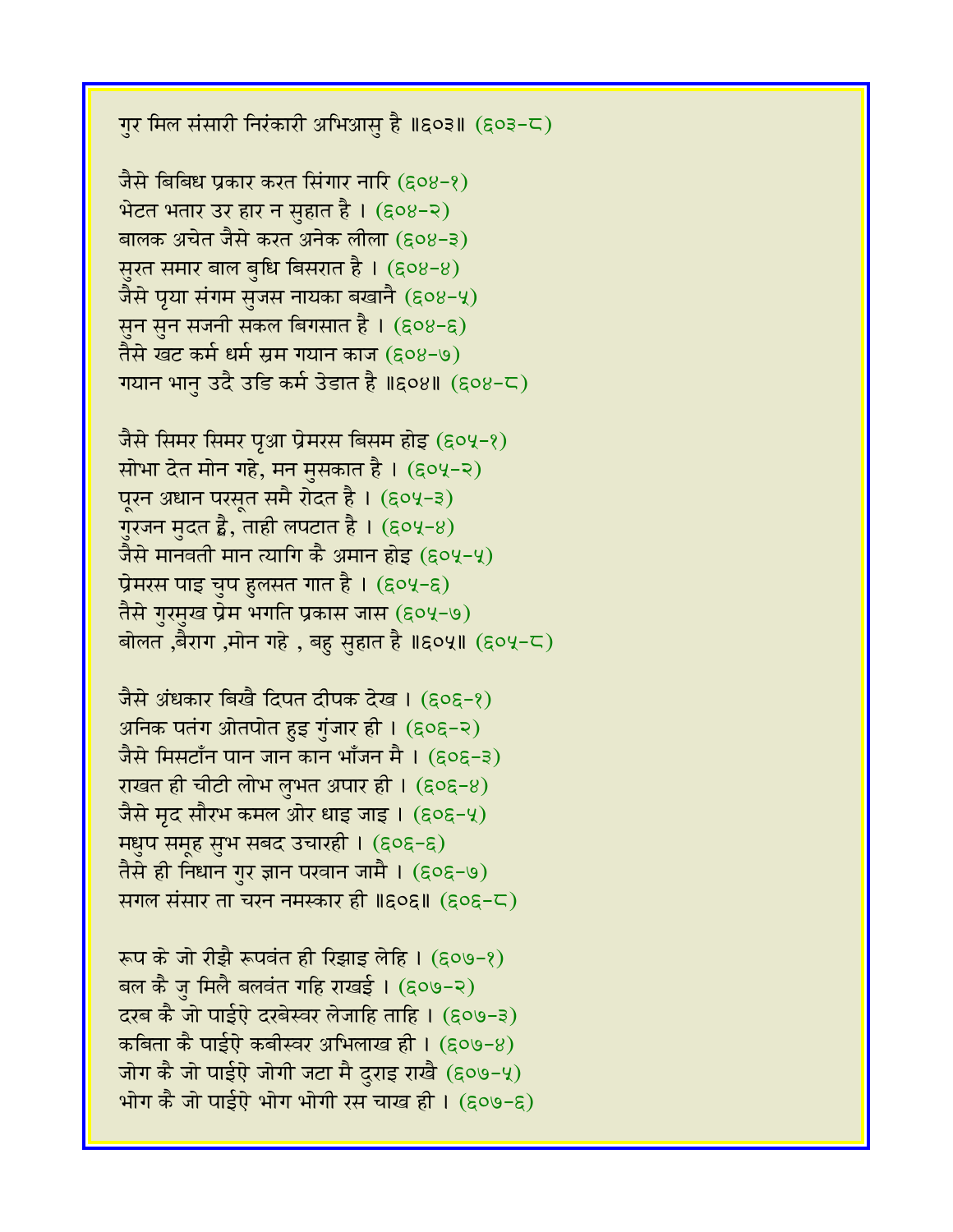निग्रह जतन पान परत न प्रान मान ।  $(609-9)$ प्रान पति एक गुर सबदि सुभाख ही ॥६०७॥ (६०७-८)

जैसे फल ते बिरख बिरख ते होत फल । (६०८-१) अदभुत गति कछु कहत न आवै जी। (६०८-२) जैसे बास बावन मै बावन है बास बिखै।  $(50C-3)$ बिसम चरित्र कोऊ मर्म न पावै जी ।  $($ ६०८-४) कास मै अगनि अर अगनि मै कास जैसे । (६०८-५) अति असचरयमय कौतक कहावै जी । (९०८-६) सतिगुर महि सबद सबद महि सतिगुर है। (६०८-७) निगुन सगुन ज्ञान ध्यान समझावै जी ॥६०८॥ (६०८-८)

जैसे तिल बास बास लीजीअत कुसम ते ।  $(\epsilon$ ०१-१) ताँते होत है फुलेल जतन कै जानीऐ ।  $(606-2)$ जैसे तौ अउटाइ दूध जामन जमाइ मथ ।  $(606-3)$ संजम सहत घ्रित प्रगटाइ मानीऐ $(60\xi - 8)$ जैसे कुआ खोद करि बसुधा धसाइ कोठी।  $(608-4)$ लाज कोउ बहाइ डोल काढि जल आनीऐ ।  $(60\xi - \xi)$ गुर उपदेस तैसे भावनी भकत भाइ। (६०६-७) घट घट पूरन ब्रह्म पहिचानीऐ ॥६०१॥ (६०१-८)

जैसे धर धनुख चलाईअत बान तान । (६१०-१) चल्यो जाइ तितही कउ जितही चलाईऐ।  $(680-8)$ जैसे अस्व चाबुक लगाइ तन तेज करि ।  $(880-3)$ दोरयो जाइ आतुर हुइ हित ही दउराईऐ।  $($ ६१०-४) जैसी दासी नाइका कै अग्रभाग ठाँढी रहै । (६१०-५) धावै तितही ताहि जितही पठाईऐ ।  $(5,0-5)$ तैसे प्रानी किरत संजोग लग भ्रमै भम । (६१०-७) जत जत खान पान तही जाइ खाईऐ ॥६१०॥ (६१०-८)

जैसे खर बोल सुन सगुनीआ मान लेत (६११-१) गुन अवगुन ताँको कछू न बिचारई । (६११-२) जैसे मृग नाद सुनि सहै सनमुख बान (६११-३) प्रान देत बधिक बिरदु न समारही ।  $(8, 8, -8)$ सुनत जूझाऊ जैसे जूझै जोधा जुध समै (६११-५)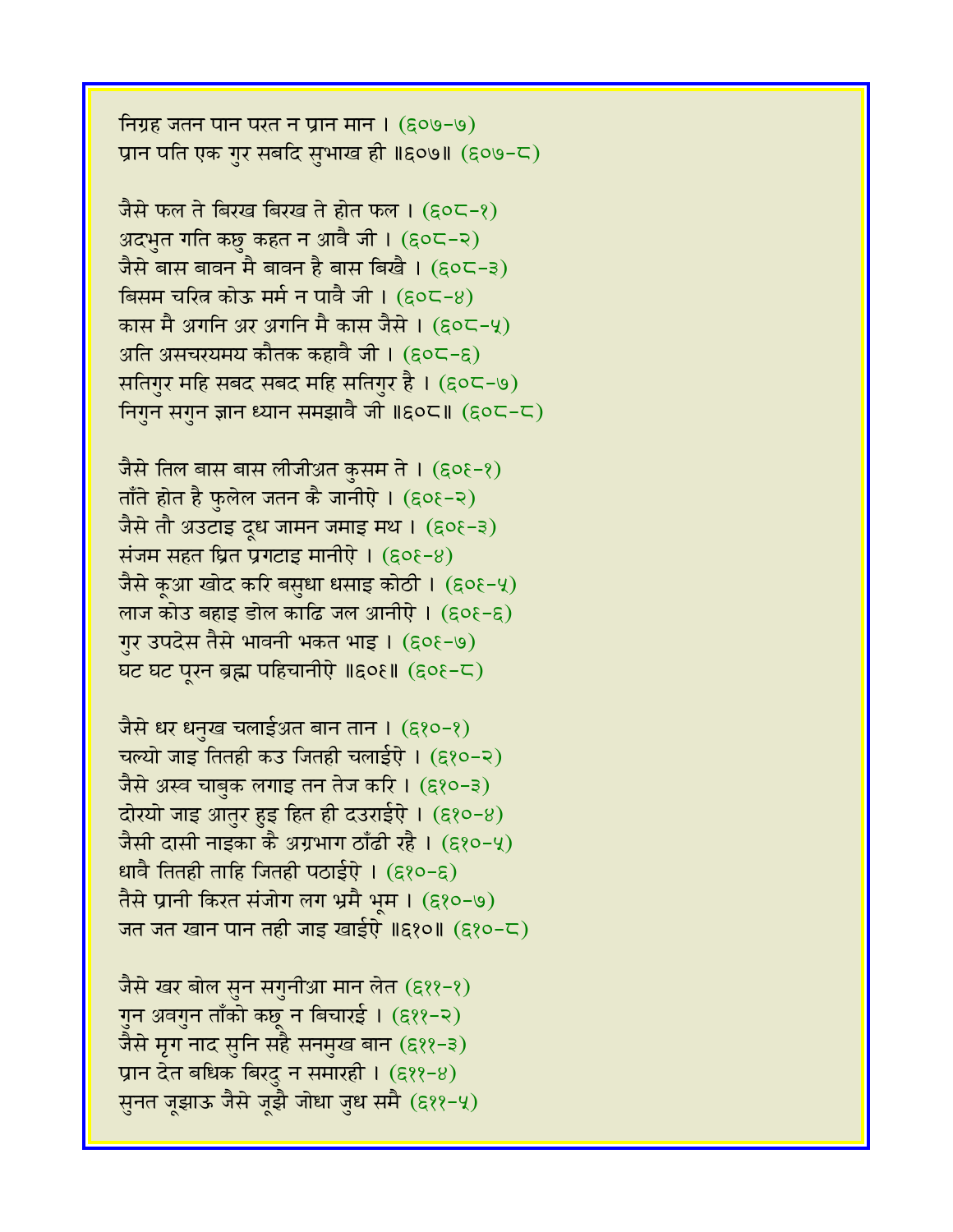ढाडी को न बरन चिहन उर धारही । (६११-६) तैसे गुरसबद सुनाइ गाइ दिख ठगो (६११-७)  $\hat{B}$ खधारी जानि मोहि मारि न बिडारही ॥६११॥ (६११-८)

रिध,सिंध ,निंध, सुधा, पारस, कलपतरु (६१२-१) कामधेन्,चिंतामनि, लछमी स्वमेव की। (६१२-२) चतुर पदार्थ, सुभाव, सील रूप, गुन (६१२-३) भुकत, जुकत, मत अलख अभेव की ।  $(8, 8-8)$ ज्जाला जोति, जैजैकार, कीरति, प्रताप, छबि (६१२-५) तेज, तप, काँति, बिभै सभाि साध सेव की । (६१२-६) अनंद, सहज सुख सकल, प्रकास कोटि (६१२-७) किंचत कटाछ कृपा जाँहि गुरदेव की ॥६१२॥ (६१२-८)

गुर उपदेसि प्रांत समै इसनान करि (६१३-१) जिहवा जपत गुरमंत्र जैसे जानही । (६१३-२) तिलक लिलार, पाइ परत परसपर  $(8,8-3)$ सबद सनाइ गाइ सन उनमान ही।  $(8,8-8)$ गुरमतिभजन तजन दुरमत कहै (६१३-५) ज्ञान ध्यान गुरसिख पंच परवान ही ।  $(g\overline{g}-g)$ देखत सुनत औ कहत सब कोऊ भलो (६१३-७) रहत अंतरिगत सतिगुर मानही  $\text{II6}$ १३॥ (६१३-८)

जैसे धोभी साबन लगाइ पीटै पाथर सै (६१४-१) निर्मल करत है बसन मलीन कउ । (६१४-२) जैसे तउ सुनार बारम्बार गार गार ढार । (६१४-३) करत असुध सुध कंचन कुलीन कउ । (६१४-४) जैसे तउ पवन झकझोरत बिरख मिल (६१४-५) मलय गंध करत है चंदन प्रबीन कउ । (६१४-६) तैसे गुर सिखन दिखाइकै बृथा बिबेक (६१४-७) माया मल काटिकरै निज पद चीन कउ ॥६१४॥ (६१४-८)

पातर मै जैसे बहु बिंजन परोसीअत (६१५-१) भोजन कै डारीअत पावै नाहि ठाम को । (६१५-२) जैसे ही तमोल रस रसना रसाइ खाइ (६१५-३)  $\overline{\text{snil}}$  उगार नाहि रहै आढ दाम को । (६१५-४)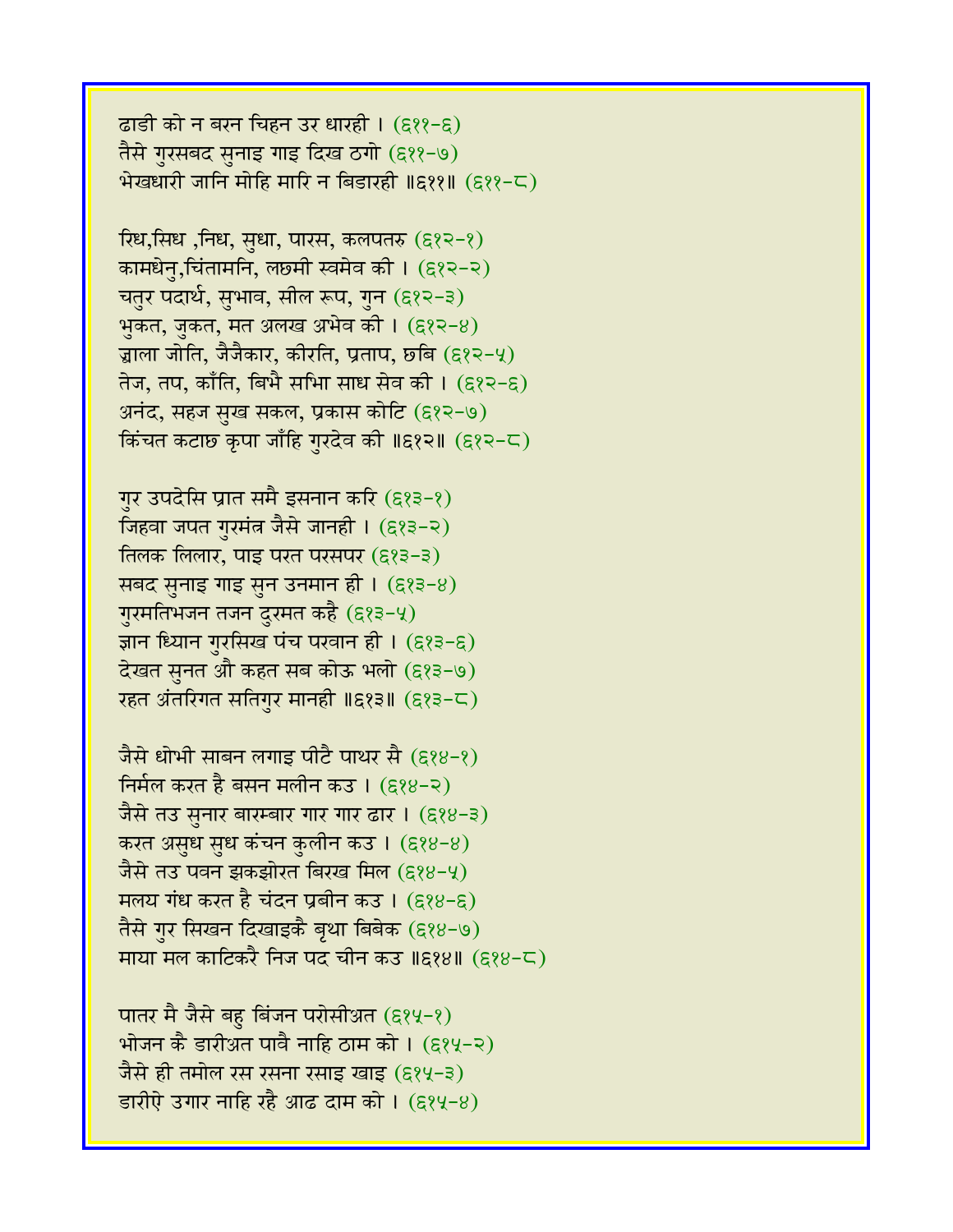फूलन को हार उर धार बास लीजै जैसे । (६१५-५) पाछै डार दीजै कहै है न काहू काम को ।  $(\epsilon_2\ell_2-\epsilon_2)$ जैसे केस नख थान भ्रिसट न सुहात काहू (६१५-७) पृय बिछुरत सोई सूत भयो बाम को ॥६१५॥ (६१५-८)

जैसे अस्वनी सुतह छाडि अंधकारि मध । (६१६-१) जाति, पुन आवत है सुनत सनेह कै । (६१६-२) जैसे निंद्रावंत सुपनंतर दिसंतर मै । (६१६-३) बोलत घटंतर चैतन्न गति गेह कै ।  $(888-8)$ जैसे तउ परेवा तृया त्याग हुइ अकासचारी ।  $(\epsilon \wr \epsilon - \vee)$ देखि परकर तन बूमद मेह कै । (६१६-६) तैसे मन बच क्रम भगत जगत बिखै । (६१६-७) देख कै सनेही होत बिसन बिदेह कै ॥६१६॥ (६१६-८)

जैसे जोधा जुध समै ससत सनाहि साजि (६१७-१) लोभ मोह तयागि बीर खेत बिखै जात है। (६१७-२) सुनत जुझाऊ घोर मोर गति बिगसात । (६१७-३) पेखत सुभट घट अंग न समात है ।  $(8,89-8)$ करत संग्राम स्वाम काम लागि जूझ मरै। (६१७-५) कै तउ रनजीत बीती कहत जु गात है। (६१७-६) तैसे ही भगत मत भेटत जगत पति (६१७-७) मोनि औे सबद गद गद मुसकात है ॥६१७॥ (६१७-८)

जैसे तउ नरिंद चडिह बैठत प्रयंक पर (६१८-१) चारो खूट सै दरब देत आनि आनि कै। (६१८-२) काह कउ रिसाइ आगया करत जउ मारबे की  $(\epsilon \wr \epsilon - \epsilon)$ तातकाल मारि डारीअत प्रान हान कै ।  $(\epsilon \chi - \epsilon)$ काहू कउ प्रसन्न है दिखावत है लाख कोटि (६१८-५) तुरत भंडारी गन देति आन मानिकै । (६१८-६) तैसे देत लेत हेत नेत कै ब्रहमगयानी (६१८-७) लेप नलिपत है ब्रहमगयान सयान कै ॥६१८॥  $(82<sup>2</sup>-C)$ 

अनभै भवन प्रेम भगति मुकति द्वार (६१६-१) चारो बसु, चारो कुंट ,राजत राजान है ।  $($ ६१६-२ $)$ जाग्रत स्वपन, दिन रैन, उठ बैठ चलि (६१६-३)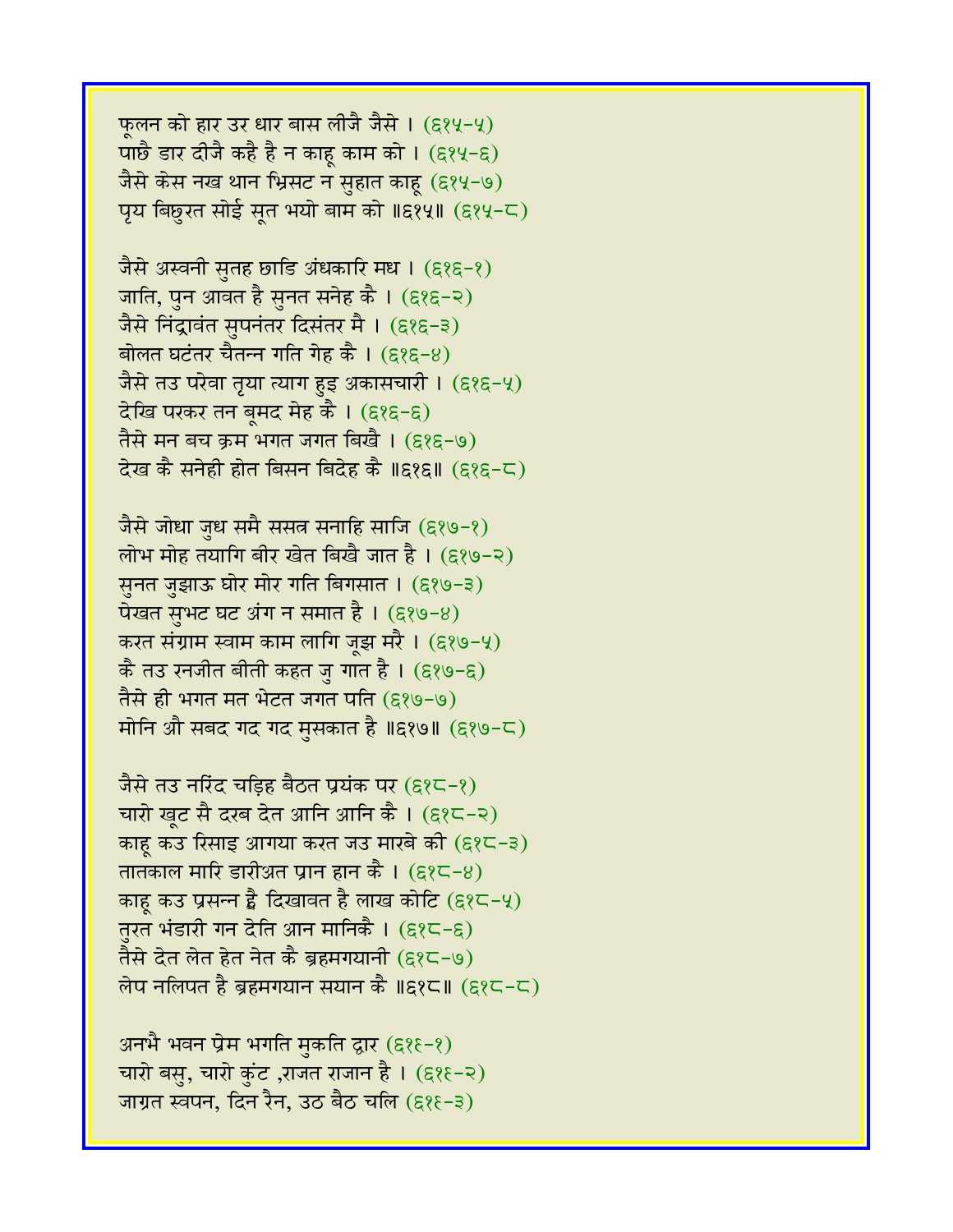सिमरन , स्रवन , सुकृत परवान है । (६१६-४) जोई जोई आवै सोई भावै पावै नामु निध (६१६-५) भगतिवछल मानो बाजत नीसान है।  $(88-6)$ जीवनमुकति साम राज सुख भोगवत (६१६-७) अदभुत छबि अति ही बिराजमान है ॥६१६॥  $($ ६१६-८)

लोचन बिलोक रूप रंग अंग अंग छबि (६२०-१) सहज बिनोद मोद कउतक दिखावही । (६२०-२) स्रवन सुजस रस रसिक रसाल गुन (६२०-३) सुन सुन सुरति संदेस पहुचावही । (६२०-४) रसना सबदु राग नाद स्वादु बिनती कै (६२०-५) नासका सुगंधि सनबंध समझावही । (६२०-६) सरिता अनेक मानो संगम समुंद्र गति (६२०-७)  $\widehat{\mathcal{R}}$ दै पृय प्रेम , नेमु तृपति न पावही ॥६२०॥ (६२०-८)

लोचन कृपन अवलोकत अनूप रूप (६२१-१) पर्म निधान जान तृपति न आई है। (६२१-२) स्रवन दारिद्री मुन अमृत बचन पृय (६२१-३) अचवति सुरत पिआस न मिटाई है । (६२१-४) रसना रटत गुन गुरू अनग्रीव गूड़ (६२१-५) चातृक जुगति गति मति न अघाई है । (६२१-६) पेखत सुनति सिमरति बिसमाद रसि (६२१-७) रसिक प्रगासु प्रेम तृसना बढाई है ॥६२१॥ (६२१-८)

दृगन मै देखत हौ दृग हू जो देखयो चाहै (६२२-१) पर्म अनूप रूप सुंदर दिखाईऐ। (६२२-२) स्रवन मै सुनत जु स्रवन हूं सुनयो चाहै (६२२-३) अनहदसबद प्रसन्न हुइ सुनाईऐ।  $(622-8)$ रसना मै रटत जु रसना हूं रसे चाहै (६२२-५) प्रेमरस अमृत चुआइकै चखाईऐ । (६२२-६) मन महि बसहु मलि मया कीजै महाराज (६२२-७) धावत बरज उनमन लिव लाईऐ ॥६२२॥ (६२२-८)

निंद्रा मै कहाधउ जाइ खुधया मै कहाधउ खाइ (६२३-१) तृखा मै कहा जराइ कहा जल पान है । (६२३-२)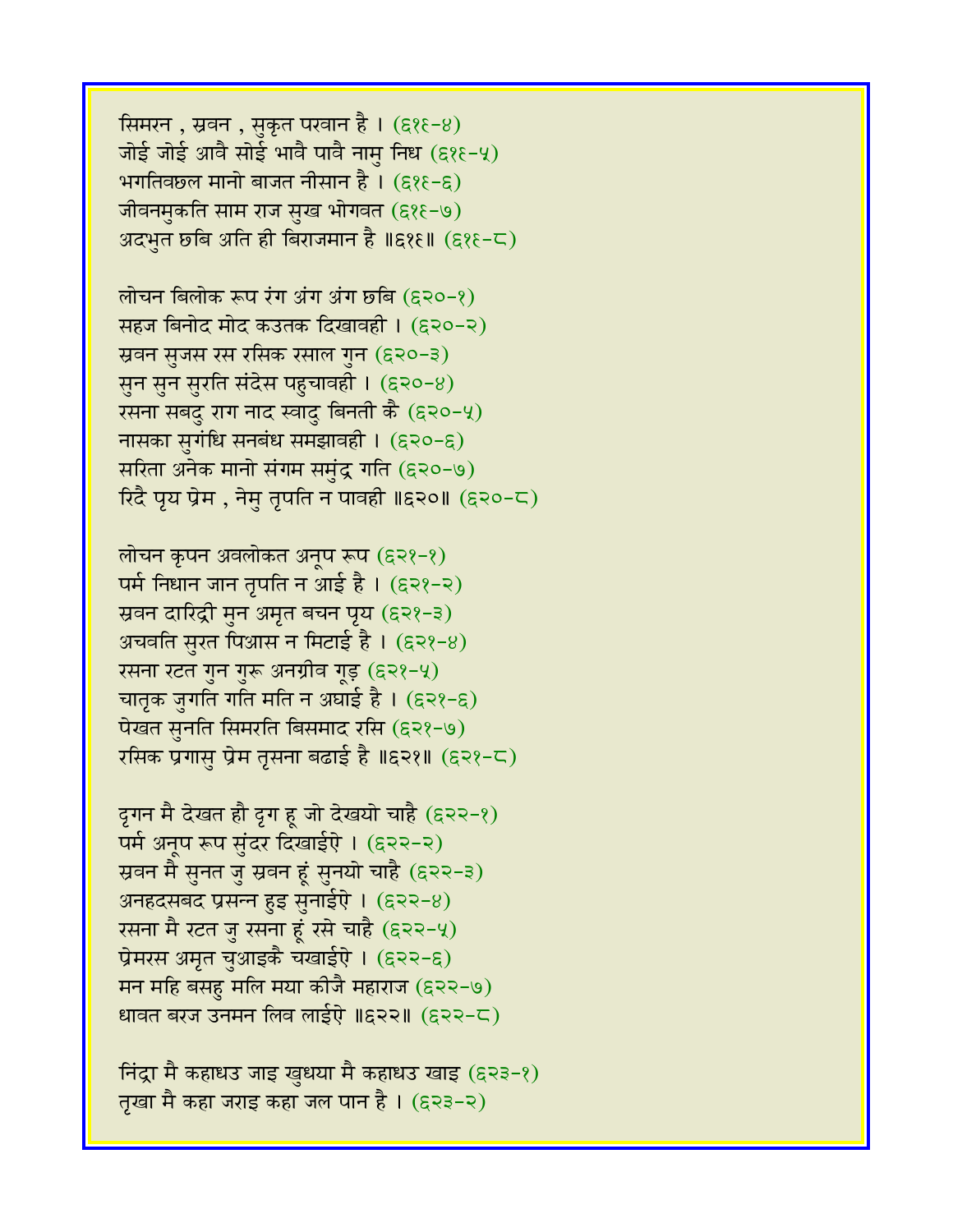हसन रोवन कहा, कहा पुन चिंता चाउ (६२३-३) कहाँ भय , भाउ, भीर , कहाधउ भ्यान है ।  $(533-8)$ हिचकी, डकार औ खंघार, जम्महाई, छीक (६२३-५) अपसर गात, खुजलात कहा आन है । (६२३-६) काम, क्रोध, लोभ, मोह, अहौमेव टेव कहाँ (६२३-७) सत औ संतोख दया धर्म न जान है ॥६२३॥ (६२३-८)

पंचतत मेल पिंड लोक बेद कहैं ,पाँचो (६२४-१) तत कहो काहे भाँति रचत भे आदि ही। (६२४-२) काहे से धरनधारी धीरज कैसे बिथारी (६२४-३) काहे सयो गड़यो अकाश ठाढो बिन पाद ही । (६२४-४) काहे सौं सलल साजे, सीतल पवन बाजे (६२४-५) अगन तपत काहे अति बिसमाद ही । (ER8-E) कारन करन देव अलख अभेव नाथ (६२४-७) उन की भी ओही जानै बकनो है बाद जी ॥६२४॥ (६२४-८)

जैसे जल सिंच सिंच कासट समथ कीने (६२५-१) जल सनबंध पुन बोहिथा बिस्वास है। (६२५-२) पवन प्रसंग सोई कासट स्रीखंड होत (६२५-३) **मलयागिर बासना स मंड परगास है। (६२५-४)** पावक परस भसमी करत देह गेहू। (६२५-५) मित्र सत्र सगल संसार ही बिनास है । (६२५-६) तैसे आतमा तृगुन तृबिध सकल सिव (६२५-७) र्साधसंग भेटत ही साध को अभयास है ॥६२५॥ (६२५-८)

कवन अंजन करि लोचन बिलोकीअत । (६२६-१) कवन कुंडल करि स्रवन सुनीजीऐ । (६२६-२) कवन तम्मोल करि रसना स़जस़ रसै । (६२६-३) कोन करि कंकन नमस्कार कीजीऐ $\,$ । (६२६-४) कवन कुसमहार करि उर धारीअत । (६२६-५) कौन अंगीआ सु करि अंकमाल दीजीऐ । (ह२ह-ह) कउन हीर चीर लपटाइकै लपेट लीजै । (६२६-७) कवन संजोग पृया प्रेमरसु पीजीऐ ॥६२६॥ (६२६-८)

गवरि महेस औ गनेस सै सहसरस् । (६२७-१)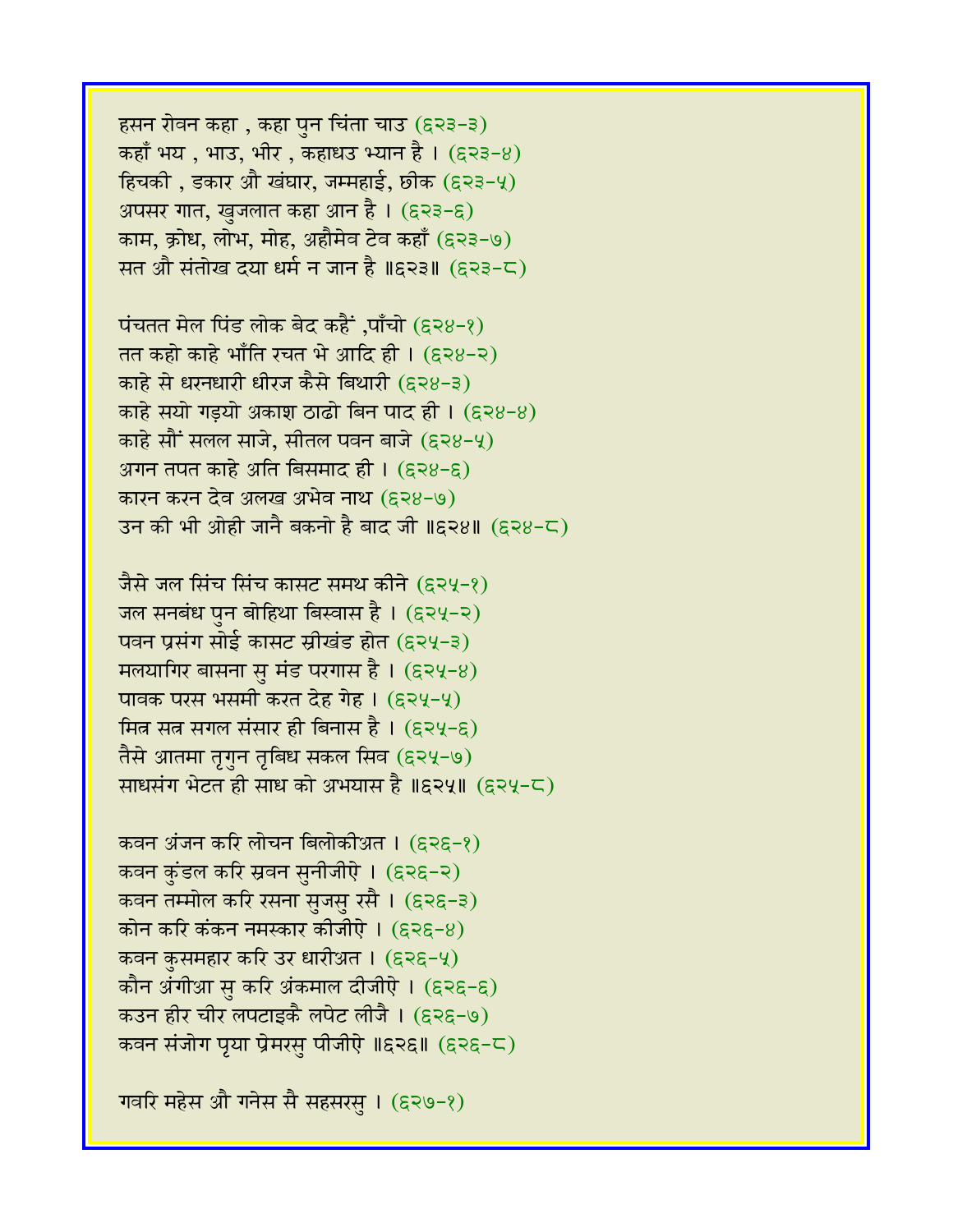पूजा कर बेनती बखान्यो हित चीत है । (६२७-२) पंडित जोतिक सोधि संगुन लगन ग्रह।  $(5,80-3)$ सुभा दिन साहा लिख देहु बेद नीत है। (६२७-8) सगल कुटम्ब सखी मंगल गावह मिल (६२७-५) चाड़ह तिलक तेल माथे रस रीति है ।  $(539-5)$ बेदी रचि गाँठ जोर दीजीऐ असीस मोहि (६२७-७) सिंहजा संजोग मै प्रतीत प्रीत रीत है ॥६२७॥ (६२७-८)

सीस गुर, चरन करन उपदेस दीख्या (६२८-१) लोचन दरस अवलोक सुख पाईऐ । (६२८-२) रसना सबद गुर हसत सेवा डंडौत । (६२८-३) रिंदै गुर ज्ञान उनमन लिव लाईऐ ।  $(5, 25, 6)$ चरन गवन साधसंगति परक्रमा लउ । (६२८-५) दासन दासान मति निम्म्रता समाईऐ । (६२८-६) संत रेन मजन, भगति भाउ भोजन दै $(5, 2, -9)$ स्रीगुर कृपा कै प्रेम पैज प्रगटाईऐ ॥६२८॥ (६२८-८)

गिआन मेघ बरखा स्रबत बरखै समान ।  $(536-8)$ ऊंचो तज नीचै बल गवन कै जात है। (६२१-२) तीर्थ परब जैसे जात है जगत चल (६२६-३) जात्रा हेत देत दान अति बिगसात है ।  $(536-8)$ जैसे नृप सोभत है बैठिओ सिंघासन पै। (६२१-५) चहूं ओर ते दरब आव दिन रात है । (६२१-६) तैसे निहकाम धाम साध है संसार बिखै (६२१-७) असन बसन चल आवत जुगात है ॥६२१॥ (६२१-८)

जैसे बान धनख सहित है निज बस (६३०-१) छूटति न आवै फुन जतन सै हाथ जी । (६३०-२)  $\frac{1}{2}$ से बाघ बंधसाला बिखै बाध्यो रहै, पुन (६३०-३) खुलै तो न आवै बस , बसहि न साथ जी । (६३०-४) जैसे दीप दिपत न जानीऐ भवन बिखै (६३०-५) दावानल भए न दुराए दुरै नाथ जी। (६३०-६) तैसे मुख मध बाणी बसत न कोऊ लखै (६३०-७) बोलीऐ बिचार, गुरमति, गुन गाथ जी ॥६३०॥ (६३०-८)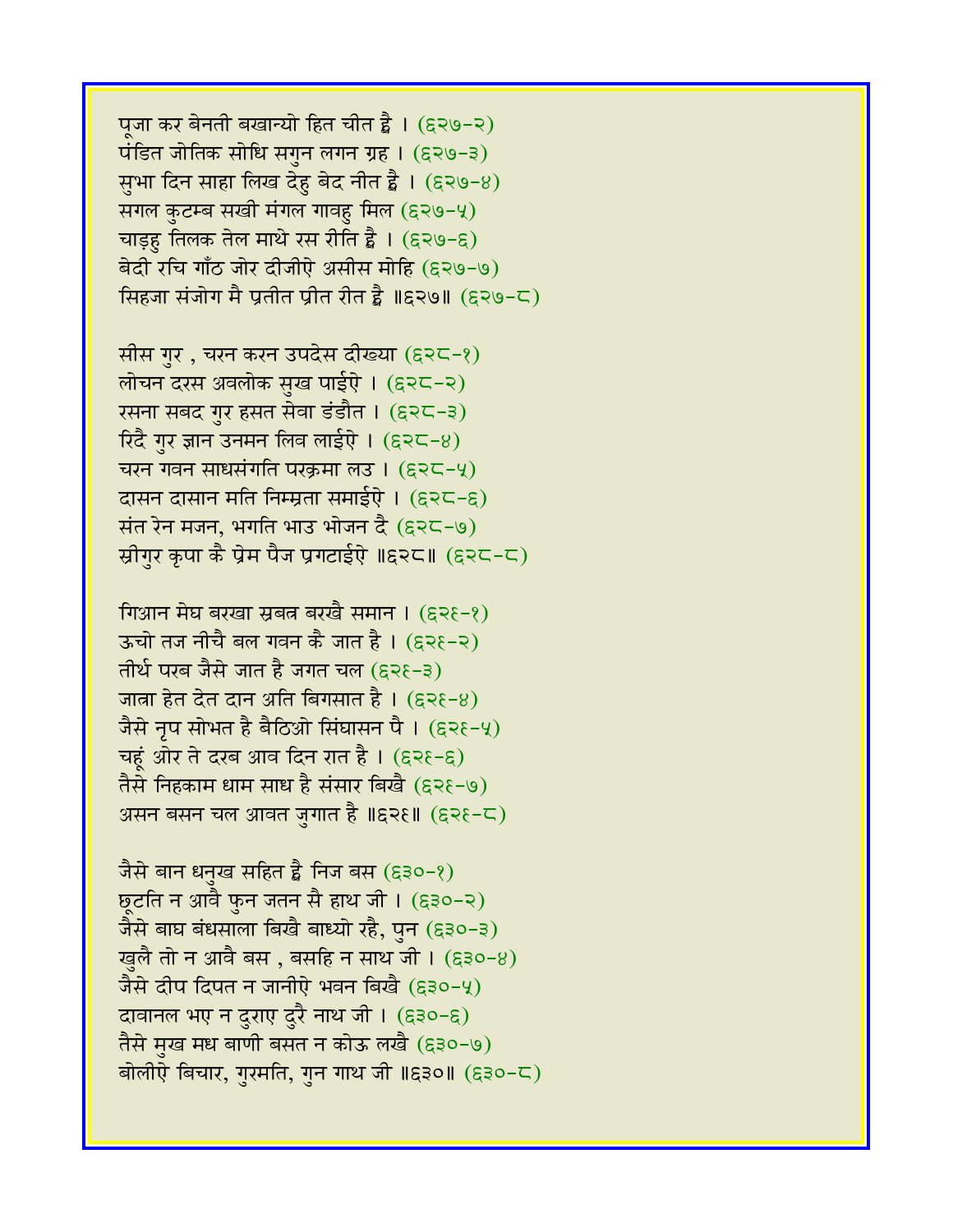जैसे माला मेर पोईअत सभ ऊपर कै। (६३१-१) सिमरन संख्या मै न आवत बडाई कै । (६३१-२) जैसे बिरखन बिखै पेखीऐ सेबल ऊंचो (९३१-३) निहफल सोऊ अति अधिकारी कै ।  $(53?-8)$ जैसे चील पंछीन मै उडत अकाशचारी । (६३१-५) हेरे मृत पिंजरन ऊचै मतु पाई कै । (६३१-६) जैसे गाइबो बजाइबो सुनाइबो न कछू तैसे । (६३१-७) गुर उपदेस बिना ध्रिग चतुराई कै ॥६३१॥ (६३१-८)

जैसे पाँचो तत बिखै बसुधा नवन मन । (६३२-१) ता मै न उतपत हुइ समात सभ ताही मै। (६३२-२) जैसे पाँचो आँगुरी मै सूखम कनुंग्रीआ है (६३२-३) कंचन खचत नग सोभत है वाही मै।  $(532-8)$ जैसे नीच जोन गनीअत अति माखी क्रम (६३२-५) हीर चीर मधु उपजत सुख जाही मै । (ह३२-६) तैसे रविदास नामा बिदर कबीर भए (६३२-७) हीन जात ऊंच पद पाए सभ काही मै ॥६३२॥ (६३२-८)

जैसे रोग रोगी को दिखाईऐ न बैद प्रति (६३३-१)  $\overline{a}$ न उपचार छिन छिन हुइ असाध जी। (६३३-२) जैसे रिन दिन दिन उदम अदिआउ बिन (६३३-३)  $\overline{H}$ ल औ बिआज बढै, उपजै बिआध जी। (६३३-४) जैसे सत्र सासना संग्रामु करि साधे बिन (६३३-५) पल पल प्रबल हुइ करत उपाध जी।  $(533-5)$ .<br>ज्यौं ज्यौं भीजै कामरी त्यौं त्यौं भारी होत जात । (633-७) बिन सतिगर उर बसै अपराध जी ॥६३३॥ (६३३-८)

जैसे केला बसत बबुर कै निकट, ताँहि (६३४-१) सालत हैं सूरैं , आपा सकै न बचाइ जी ।  $($ ६३४-२) जैसे पिंजरी मै सुआ पड़त गाथा अनेक (६३४-३) दिन प्रति हेरति बिलाई अंति खाइ जी।  $(538-8)$ जैसे जल अंतर मुदत मन होत मीन (६३४-५) मास लपटाइ लेत बनछी लगाइ जी।  $(538-5)$ बिन सतिगुर साध मिलत असाध संगि (६३४-७) अंग अंग दरमति गति प्रगटाइ जी ॥६३४॥ (६३४-८)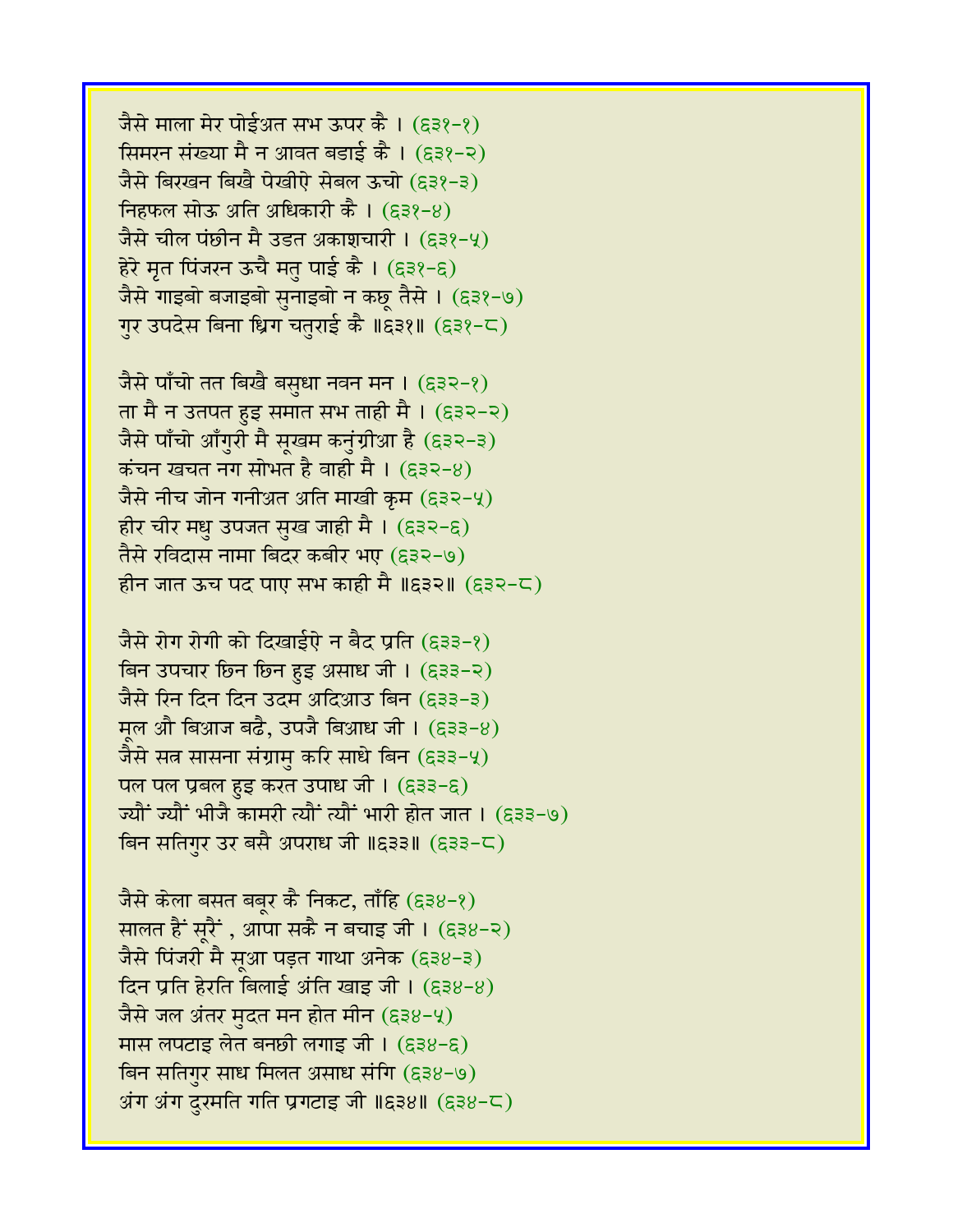कोटि परकार नार साजै जउ सिंगार चारु (६३५-१) बिनु करतार भेटै सुत न खिलाइ है। (६३५-२) सिंचीऐ सलिल निस बासुर बिरख मूल (६३५-३) फल न बसंत बिन तासु प्रगटाइ है।  $($ ६३५-४) सावन समै किसान खेत जोत बीज बोवै (६३५-५) बरखा बिहुन कत नाज निपजाइ है। (६३५-६) अनिक प्रकार भेख धारि प्रानी भ्रमे भूम (६३५-७) बिन गुर उरि ज्ञान दीप न जगाइ है ॥६३५॥ (६३५-८)

जैसे नीर खीर अन्न भोजन खुवाइ अंति (६३६-१) गरो काटि मारत है अजा स्वन कउ । (६३६-२) जैसे बहु भार डारीअत लघु नौका माहि (६३६-३) बड़त है माझधार पार न गवन कउ ।  $($ ६३६-४) जैसे बुर नारि धारि भरन सिंगार तनि (६३६-५) आपि आमै अरपत चिंता कै भवन कउ । (ह३ह-ह) तैसे ही अधरम कर्म कै अधरम नर (E3E-७) मरत अकाल जमलोकहि खन कउ ॥६३६॥ (६३६-८)

जैसे पाकसाला बाला बिंजन अनेक रचै (६३७-१) छुअत अपावन छिनक छोत लाग है । (६३७-२) जैसे तन साजत सिंगार नारि आनंद कै (६३७-३) पुहपवंती है प्रया सिहजा तिआग है।  $($ ह३७-8) जैसे ग्रभधार नारि जतन करत नित (६३७-५) मल मै गरभछेद खेद निहभाग है।  $(539-5)$ तैसे सील संजम जनम परजंत कीजै (६३७-७) तनक ही पाप कीए तल मै बजाग है ॥६३७॥ (६३७-८)

चीकने कलस पर जैसे ना टिकत बूंद (६३८-१) कालर मैं परे नाज निपजै न खेत जी । (ह३८-२) जैसे धरि पर तरु सेबल अफल अरु (६३८-३) बिखिआ बिरख फले जगु दुख देत जी।  $($ ६३८-४) चंदन सुबास बाँस बास बास बासीऐ ना  $(s_3c - 4)$ पवन गवन मल मृतता समेत जी।  $(535 - 5)$ गुर उपदेस परवेस न मो रिंदै भिंदे (६३८-७)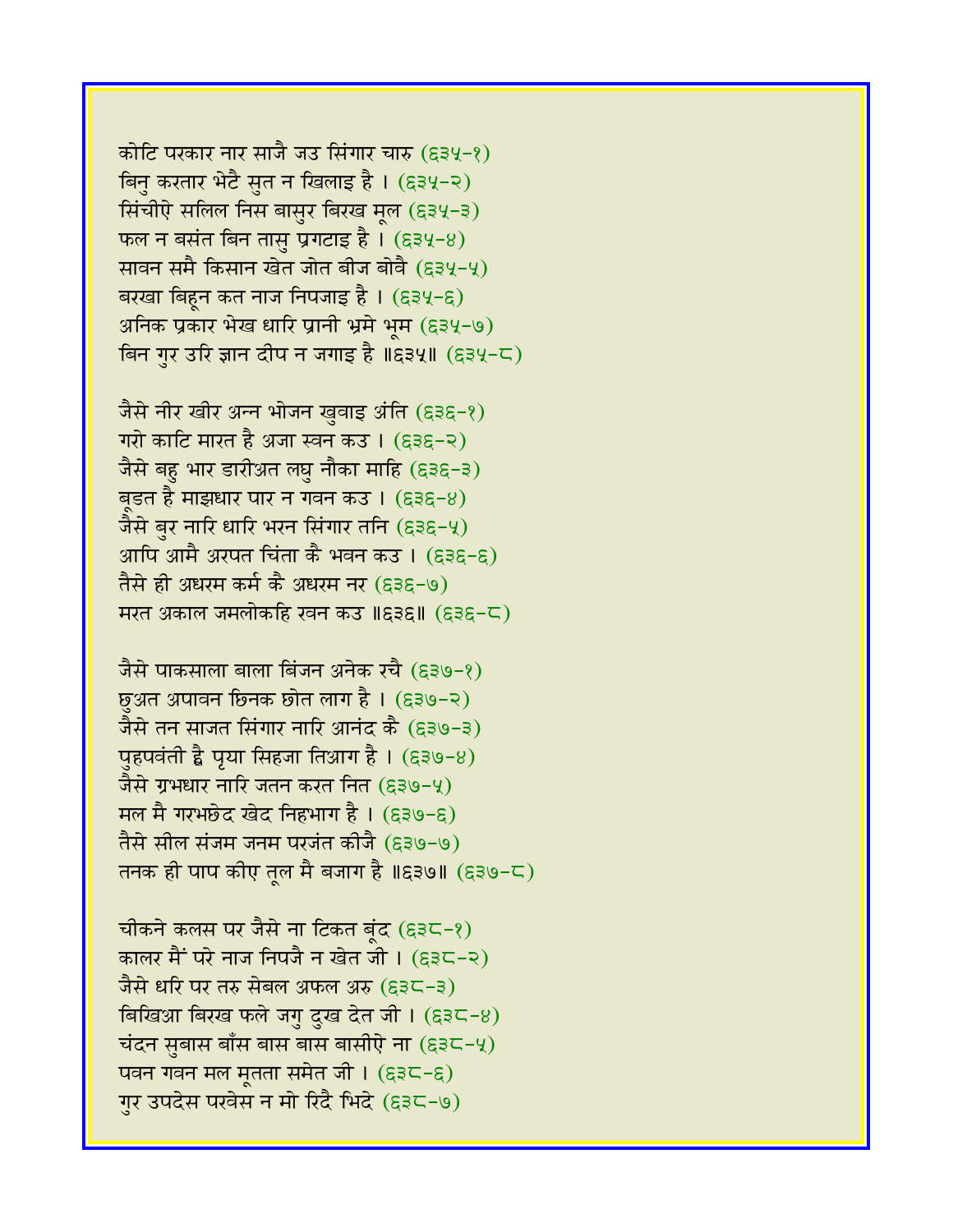जैसे मानो स्वाँतिबूंद अहि मुख लेत जी ॥६३८॥ (६३८-८)

चंदन समीप बसि बाँस महिमाँ न जानी  $(538-8)$ आन द्रूम दूर भए बासना कै बोहे है। (६३१-२) दादर सरोवर मैं जानै न कमल गति (६३६-३)  $\overline{H}$ करंद करि मधकर ही बिमोहे है। (६३६-४) सुरसरी बिखै बग जान्यो न मर्म कछ (६३१-५) आवत है जात्री जंत जात्रा हेत सोहे है । (६३१-६) निकट बसत मम गुर उपदेस हीन (६३६-७) दूर ही दिसंतर उर अंतर लै पोहे है ॥६३६॥ (६३६-८)

नाहिन अनूप रूप चितवै किउ चिंतामणि (६४०-१) लोने है न लोइन जो लालन बिलोकीऐ । (६४०-२) रसना रसीली नाहि बेनती बखानउ कैसे । (६४०-३) सुरति न स्रवनन बचन मधोकीएे ।  $(880-8)$ अंग अंगहीन दीन कैसे बर माल करउ (६४०-५) मसतक नाहि भाग प्रय पग धोकीऐ।  $(880-6)$ सेवक स्वभाव नाहि, पहुच न सकउ सेव (६४०-७) नाहिन प्रतीत प्रभ प्रभंता समोकीऐ ॥६४०॥ (६४०-८)

बेस्वा के सिंगार बिभचार को न पारावार ।  $(68?-2)$ बिन भरतार नारि काकी कै बुलाईऐ । (६४१-२) बग सेत गात जीव घात करि खात केते । (६४१-३) मोन गहे, प्याना धरे, जगत न पाईएे।  $(588-8)$  $\frac{1}{3}$  हाँड बंडाई बुखाई न कहित आवै। (६४१-५) अति ही ढिठाई, सुकुचत न लजाईऐ।  $(68$ १-६) तैसे पर तन धन दुखना तृदेख मम । (६४१-७) पतित अनेक एक रोम न पजाईऐ ॥६४१॥ (६४१-८)

जाकै नाइका अनेक एक से अधिक एक । (६४२-१) पूरन सुहाग भाग सउतै सम धाम है।  $(682-2)$ मानन हुइ मान भंग बिछुर बिदेस रही। (६४२-३) बिरह बियोग लग बिरहनी भाम है।  $(683-8)$ सिथल समान लीया सके न रिझाइ पृय  $(s_8e - 4)$ दयो है दहाग वै दहागन सकाम है ।  $(883-6)$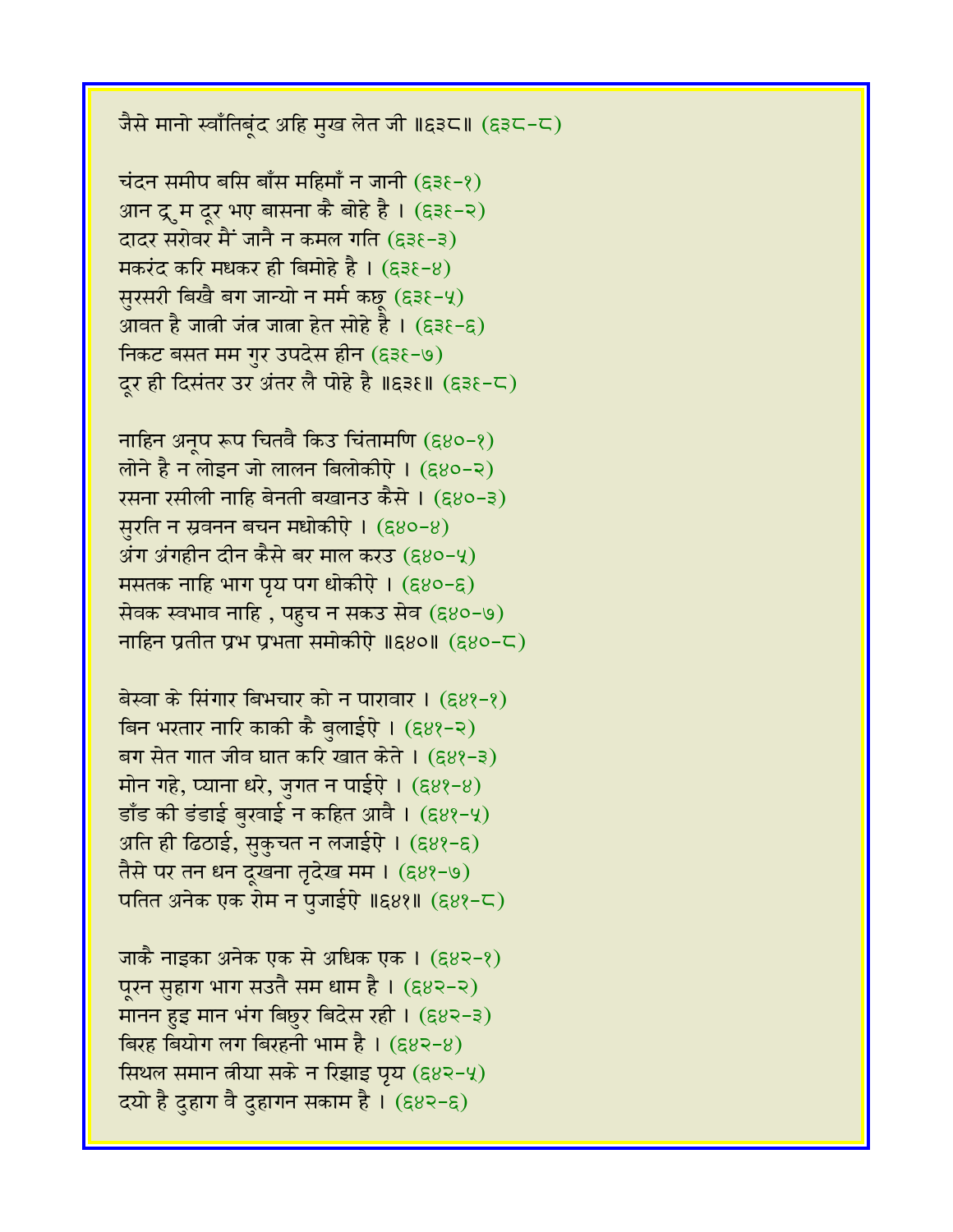लोचन, स्रवन, जीह कर अंग अंगहीन ।  $(682-9)$ परिसयो न पेख्यो सुन्यो मेरो कहा नाम है ॥६४२॥ (६४२-८)

जैसे जार चोर ओर हेरति न आहि कोऊ (६४३-१) चोर जार जानत सकलभूत हेरही । (६४३-२) जैसे दिन समै आवागवन भवन बिखै (६४३-३) ताही गृह पैसत संकात है अंधेर ही।  $(683-8)$ जैसे धरमातमा कउ देखीऐ धरमराइ । (६४३-५) पापी कउ भइआन जम वाह वाह टेरही ।  $(883-8)$ तैसे निखैर सतिगर दरपन रूप । (६४३-७) तैसे ही दिखावै मुख जैसे जैसे फेरही ॥६४३॥ (६४३-८)

जैसे दरपन सूधो सुध मुख देखीअत । (६४४-१) 3लट कै देखै मुख देखीऐ भइआन सो । (६४४-२) **मधुर बचन ताही रसना सै प्यारो लागै। (**६४४-३) कौरक सबद सुन लागै उर बान सो ।  $(888-8)$ जैसे दानो खात गात पुश मिश स्वाद मुख । (६४४-५) पोसत कै पीए दुख ब्यापत , मसान सो ।  $(888-8)$ तैसे भ्रित निंदक स्वभाव चकई चकोर । (६४४-७) सतिगुर समत सहनसील भानु सो ॥६४४॥ (६४४-८)

जैसे तउ पपीहा पूय पूय टेर हेरे बूंद (६४५-१) वैसे पतिब्रता पतिब्रत प्रतिपाल है।  $(684-2)$ जैसे दीप दिपत पतंग पेखि ज्ञारा जरै (६४५-३) तैसे पूआ प्रेम नेम प्रेमनी सम्हार है। (६४५-४) जल सै निकस जैसे मीन मर जात तात (६४५-५) बिरह बियोग बिरहनी बपहार है।  $($ ६४५-६) बिरहनी प्रेम नेम पतिब्रता कै कहावै (६४५-७) करनी कै ऐसी कोटि मधे कोऊ नार है ॥६४५॥ (६४५-८)

अनिक अनुप रूप रूप समसर नाँहि (६४६-१) अमृत कोटानि कोटि मधुर बचन सर। (६४६-२) धर्म अर्थ कपटि कामना कटाछ पर (६४६-३) वार डारउ बिबिध मुकत मंदहासु पर।  $(686-8)$ स्वर्ग अनंत कोट किंचत समागम कै (६४६-५)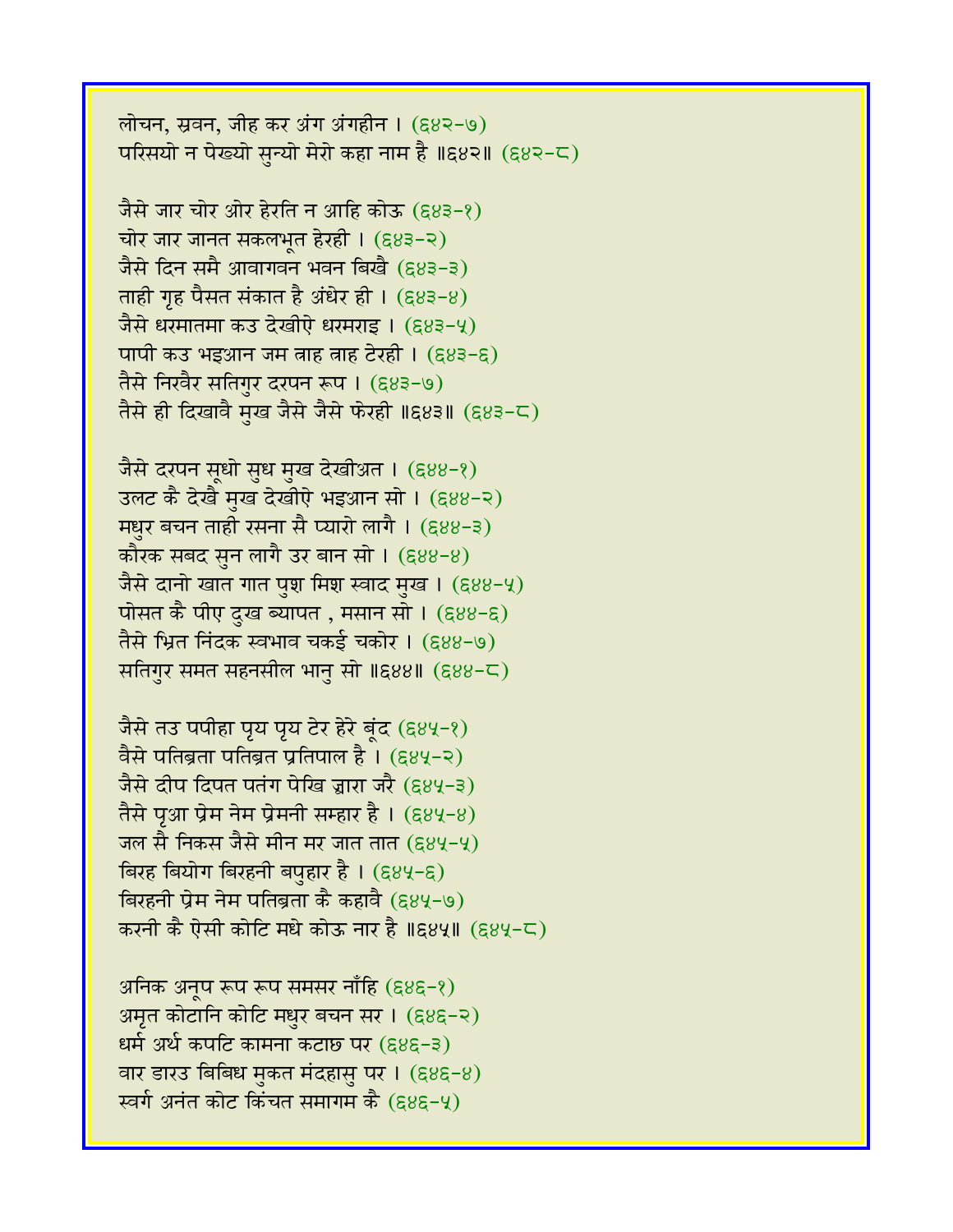संगम समूह सुख सागर न तुल धर । (६४६-६) प्रेमरस को प्रताप सर कछू पूजै नाहि (६४६-७) तन मन धन सरबस बलिहार कर ॥६४६॥  $(885-5)$ 

अछल अछेद प्रभु जाकै बस बिस्व बल  $(889-8)$ तै जु रस बस कीए कवन प्रकार कै । (६४७-२) सिव सनकादि ब्रहमादिक न ध्यान पावै (६४७-३) तेरो ध्यान धारै आली कवन सिंगार कै। (६४७-४) निगम असंख सेख जम्पत है जाको जस  $(g_8 - 4)$ तेरो जस गावत कवन उपकार कै । (६४७-६) सुर नर नाथ जाहि खोजत न खोज पावै (६४७-७) खोजत फिरह तोहि कवन पिआर कै ॥६४७॥ (६४७-८)

कैसे कै अगह गहिओ, कैसे कै अछल छलिओ । (६४८-१)  $\frac{1}{2}$ कैसे कै अभेद बेदयो अलख लखायो है। (६४८-२) कैसे कै अपेख पेखयो , कैसे कै अगड़ गड़ियो (६४८-३) कैसे कै अपयो पीओ अजर जरायो है।  $(68\zeta - 8)$ कैसे कै अजाप जप्यो , कैसे कै अथाप थपयो  $($ ६४८-५) परसिओ अपरस, अगम सुगमायो है । (६४८-६) अदभत गत असचरज बिसम अति ।  $(88-9)$ कैसे कै अपार निराधार ठहिराइओ है ॥६४८॥ (६४८-८)

कहिधो कहाकू रमा रम्म पूरब जनम बिखै ।  $(888-8)$ ऐसी कौन तपसिआ कठन तोहि कीनी है। (६४६-२) जाते गुन रूप औ कर्म कै सकल कला । (६४१-३)  $\vec{B}$ सट है सर्ब नाइका की छबि छीनी है। (६४१-४) जगत की जीवन जगत पत चिंतामन  $I$  (६४१-५) मुख मुसकाइ चितवत हिर लीनी है। (६४६-६) कोट ब्रहमंड के नायक की नायका भई। (६४६-७) सकल भवन की सृया तुमहि दीनी है ॥६४६॥ (६४६-८)

रूप कोटि रूप पर, सोभा पर कोटि सोभा (६५०-१) चतुराई कोटि चतुराई पर वारीऐ। (६५०-२) ज्ञान गुन कोट गुन ज्ञान पर वार डारै (६५०-३) कोटि भाग भाग पर धरि बलिहारीऐ।  $($ ६५०-४)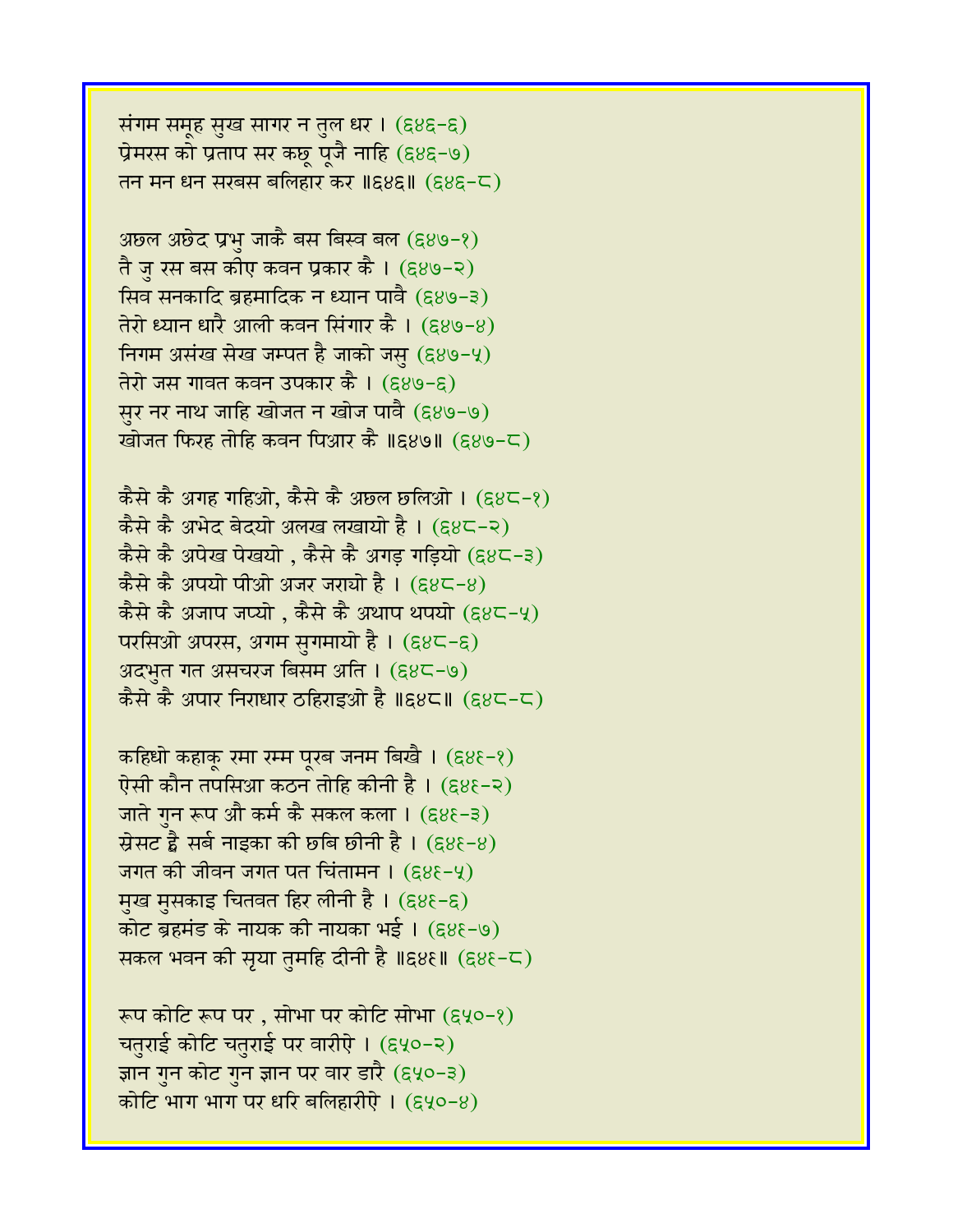सील सुभ लछन कोटान सील लछन कै  $(gyo-y)$ लजा कोट लजा कै लजाइमान मारीऐ $\pm$  (६५०-६) प्रेमन पतिब्रता हूं प्रेम अउ पतिब्रत कै (६५०-७) जाकउ नाथ किंचत कटाछ कै निहारीऐ ॥६५०॥ (६५०-८)

कोटन कोटानि सुख पुजै न समानि सुख । (६५१-१) आनंद कोटानि तुल आनंद न आवही। (६५१-२) सहजि कोटानि कोटि पुजै न सहज सर। (६५१-३) मंगल कोटानि सम मंगल न पावही ।  $(548-8)$ कोटन कोटान परताप न प्रताप सर। (६५१-५) कोटन कोटान छबि छबि न पुजावही ।  $(g\gamma - \xi)$ अर्थ धर्म काम मोख कोटनि ही सम नाहि (६५१-७) अउसर अभीच नाह सिंहज बलावही ॥६५१॥  $($ ६५१-८)

सफल जनम, धन्न आज को दिवस रैनि ।  $(g\gamma\gamma-\gamma)$ पहर, महरत, घरी अउ पल पाए हैं । (६५२-२) सफल सिंगार चार सिंहजा संजोग भोग। (६५२-३) आँगन मंदर अति सुंदर सुहाए हैं। (६५२-8) जगमग जोति सोभा कीरति प्रताप छबि (६५२-५) आनद सहजि सुख सागर बढाए हैं । (६५२-६) अर्थ धर्म काम मोख निहकाम नाम (६५२-७) प्रेम रस रसिक है लाल मेरे आए हैं ॥६५२॥ (६५२-८)

निस न घटै, न लटै ससिआर दीपजोति (६५३-१) कुसम बास हूं न मिटे औ सू टेव सेव की । (६५३-२) सहज कथा न घटै, स्रवन सुरत मत । (६५३-३) रसना परस रस रसिक समेव की । (६५३-४) निंदा न परै अर करै न आरस प्रवेस ।  $(643-4)$ रिदै, बरीआ संजोग अलख अभेव की । (६५३-६) चाउ चितु चउगुनो बढै, प्रबल प्रेम नेम । (६५३-७) दया दस गुनी उपजै दयाल देव की ॥६५३॥ (६५३-८)

निमख निमख निस निस परमान होड़ (६५४-१) पल पल मास परयंत है बिथारी है।  $(648-2)$ बरख बरख परयंत घटिका बिहाइ। (६५४-३)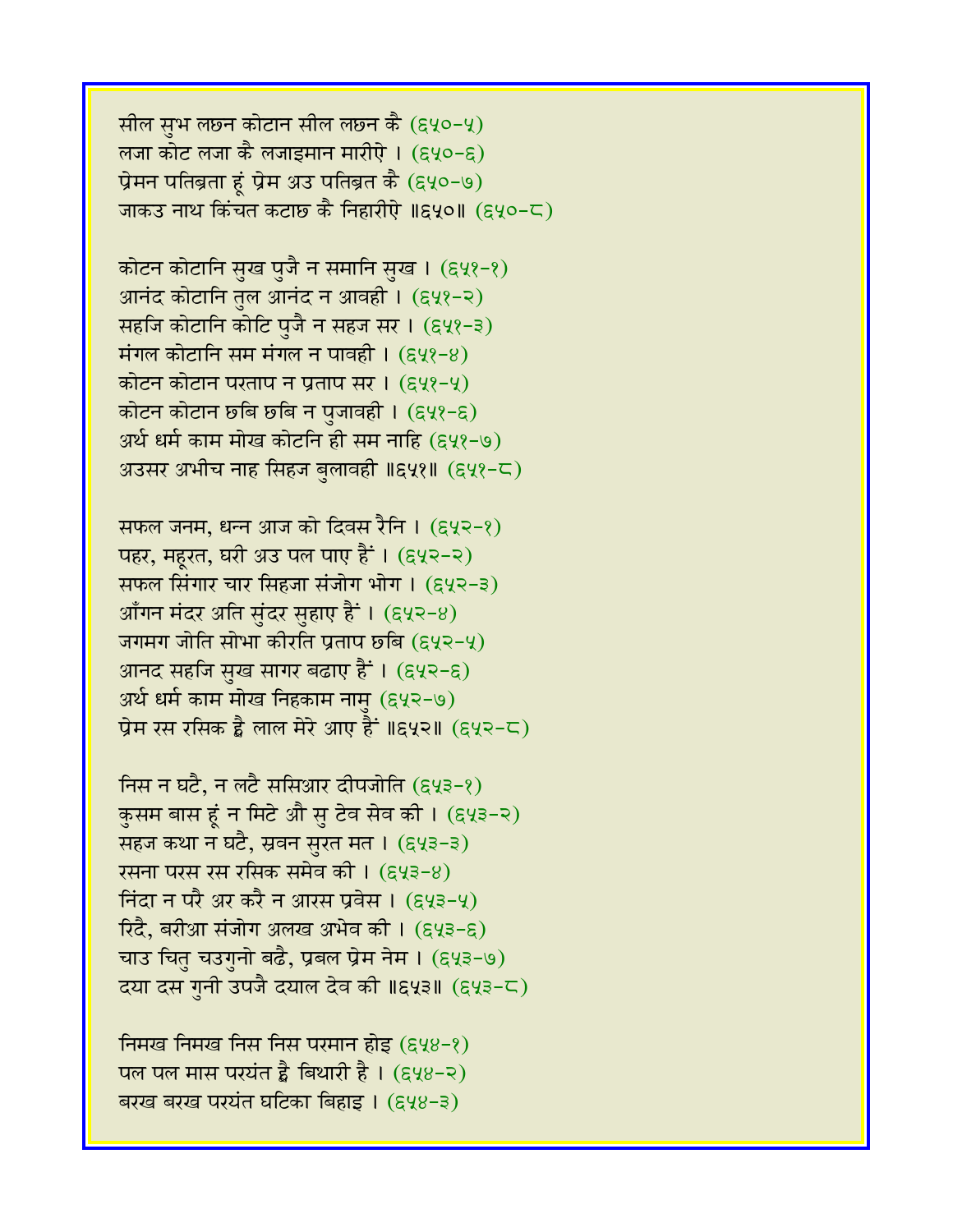जुग जुग सम जाम जामनी पिआरी है।  $($ ६५४-४) कला कला कोटि गुन जगमग जोति ससि (६५४-५) प्रेमरस प्रबल प्रताप अधिकारी है।  $(548-5)$ मन बच क्रम प्रया सेवा सनमुख रहों । (६५४-७) आरसु न आवै निंद्रा आज मेरी बारी है ॥६५४॥ (६५४-८)

जैसीऐ सरद निस, तैसे ई पूरन ससि । (६५५-१) वैसे ई कुसम दल सिहजा सुवारी है। (६५५-२) जैसी ए जोबन बैस, तैसे ई अनूप रूप । (६५५-३) वैसे ई सिंगार चारु गुन अधिकारी है । (६५५-४) जैसे ई छ्बीलै नैन तैसे ई रसीले बैन । (६५५-५) सोभत परसपर महिमा अपारी है।  $($ ६५५-६) जैसे ई प्रबीन पृय प्यारो प्रेम रसिक हैं (६५५-७) वैसे ई बचित्र अति प्रेमनी पिआरी है ॥६५५॥ (६५५-८)

जा दिन जगत मन टहिल कही रिसाइ (६५६-१) ज्ञान ध्यान कोट जोग जग न समान है। (६५६-२) जा दिन भई पनिहारी जगन नाथ जी की  $(g\chi_{\overline{5}-3})$ ता सम न छतधारी कोटन कोटान है। (६५६-४) जा दिन पिसनहारी भई जगजीवन की  $(848-4)$ अर्थ धर्म काम मोख दासन दासान है। (६५६-६) <u>छिरकारी पनिहारी पीसनकारी को जो सुख (६५६-७)</u> प्रेमनी पिआरी को अकथ उनमान है ॥६५६॥ (६५६-८)

घरी घरी टेरि घरीआर सुनाइ संदेसो (६५७-१) पहिर पहिर पुन पुन समझाइ है । (६५७-२) जैसे जैसे जल भरि भरि बेली बड़त है । (६५७-३) पूरन हुइ पापन की नावहि हराइ है।  $(gy_9-8)$ चहुं ओर सोर कै पाहरूआ पुकार हारे (६५७-५) चारो जाम सोवते अचेत न लजाइ है । (६५७-६) तमचुर सबद सुनत ही उघार आँखै (६५७-७) बिन पृय प्रेमरस पाछै पछुताइ है ॥६५७॥ (६५७-८)

मजन कै चीर चार, अंजन, तमेल रस  $(g\chi\zeta-\chi)$ अभरन सिंगार साज सिंहजा बिछाई है । (६५८-२)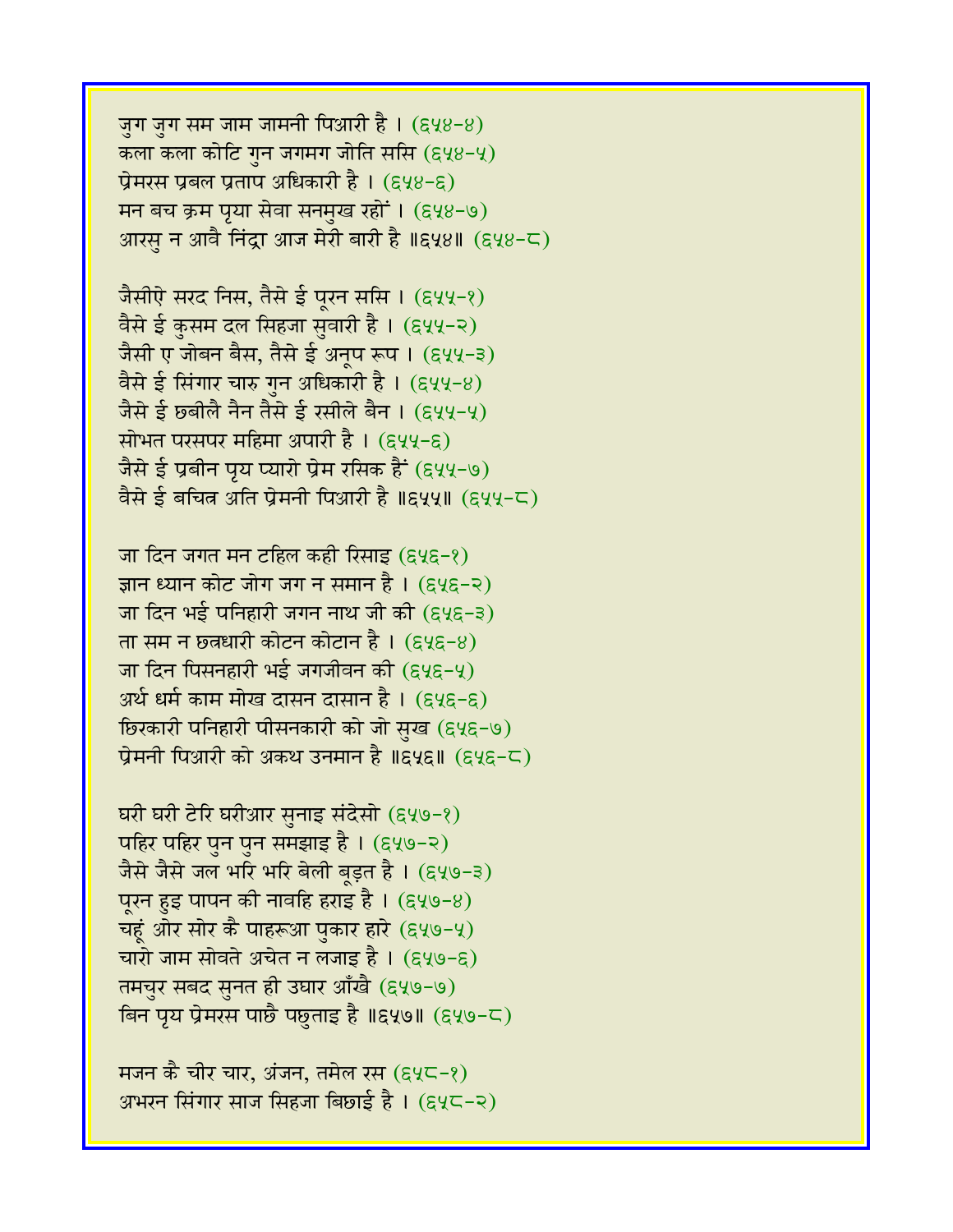कुसम सुगंधि अर मंदर सुंदर माँझ (६५८-३) दीपक दिपत जगमग जोत छाई है।  $(g\chi-\gamma)$ सोधत सोधत सउन लगन मनाइ मन (९५८-५) बाँछत बिधान चिरकार बारी आई है । (६५८-६) अउसर अभीच नीच निंद्रा मै सोवत खोए (६५८-७) नैन उघरत अंत पाछै पछताई है ॥६५८॥ (६५८-८)

कर अंजुल जल जोबन प्रवेसु आली (६५६-१) मान तजि प्रानपति पति रति मानीऐ $(64\xi - 2)$  gzDrb ngr gq rjnI ibhwq jwq (659-3) औसुर अभीच अति दुलभ कै जानीऐ ।  $(\epsilon \psi - 8)$ सिंहजा कुसम कुमलात मुरझात पुन (६५६-५) पुन पछुतात समो आवत न आनीऐ ।  $(g\chi_{\xi} - \xi)$ सोई बर नारि पृय प्यार अधिकारी प्यारी (६५६-७) रममझ सिआनी तोसो बेनती बखानीऐ ॥६५६॥ (६५६-८)

मानन न कीजै मान , बदो न तेरो सिआन (६६०-१) मेरो कह्यो मान जान औसुर अभीच को । (६६०-२) पृया की अनेक प्यारी चिरंकाल आई बारी (हद्द0-3)  $\vec{n}$ ह न सुहाग, संग छाडि हठ नीच को। (६६०-४) रजनी बिहात जात , जोबन सिंगार गात (६६०-५) खेलहु न प्रेमरस मोह सुख बीच को । (६६०-६) अबकै न भेटे नाथ, बहुरियो न आवै हाथ (६६०-७) बिरहा बिहावै बलि बड़ो भाई मीच को ॥६६०॥ (६६०-८)

ज़उ लउ दीप जोत होत नाहित मलीन आली ( $\varepsilon$ ६१-१) जउ लउ नाँहि सिहजा कुसम कुमलात है । (६६१-२) जउ लउ न कमलन प्रफुलत उडत अल (६६१-३) बिरख बिहंगम न जउ लउ चुहचुहात है। (६६१-४) जउ लउ भासकर को प्रकास न अकास बिखै । (६६१-५) तमचुर संख नाद सबद न प्रात है। (६६१-६) तउ लउ काम केल कामना सकूल पूरन कै । (६६१-७) होइ निहकाम पृय प्रेम नेम घात है ॥६६१॥ (६६१-८)

जोई मिलै आपा खोइ सोई तउ नायका होइ (६६२-१)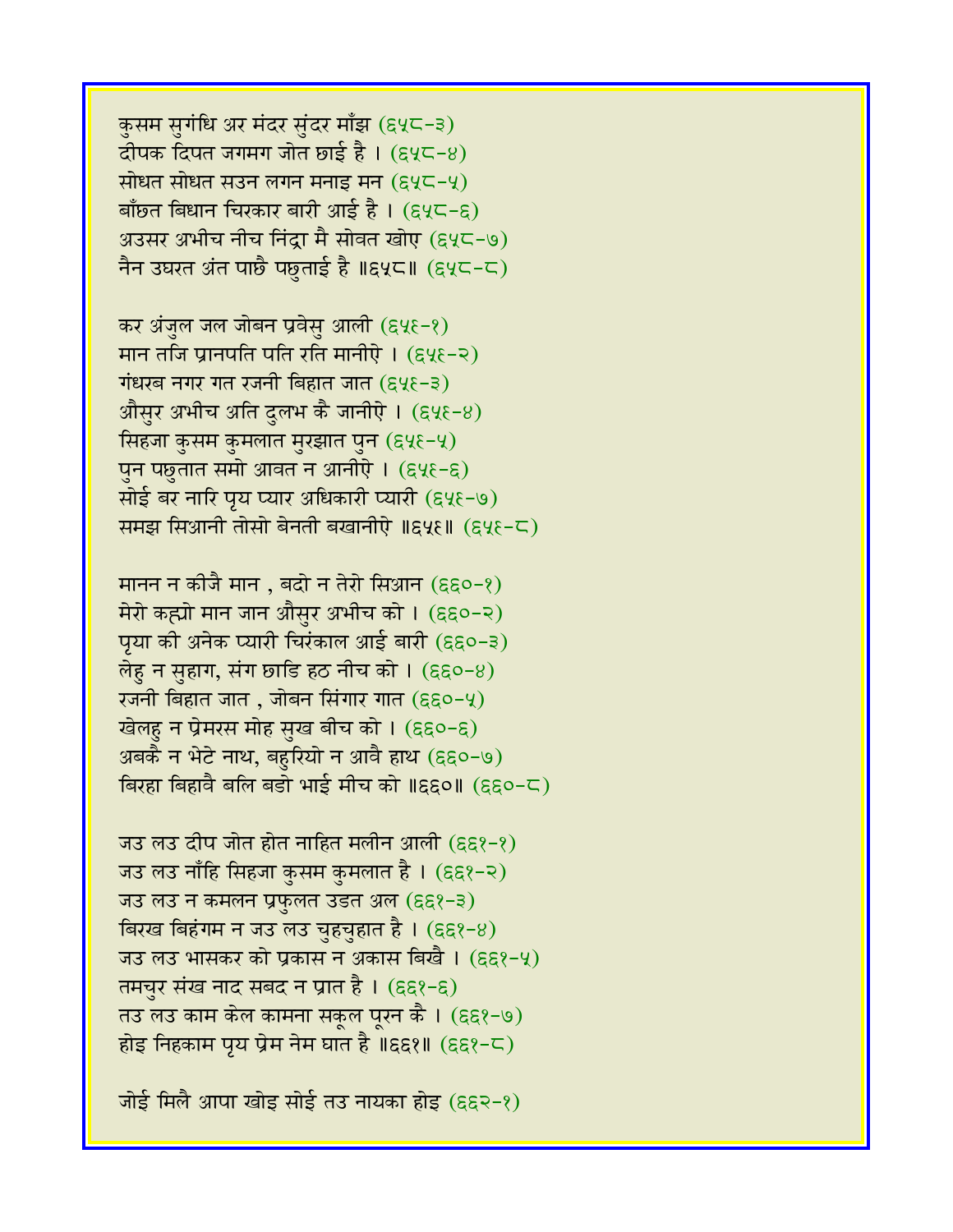मान कीए मानमती पाईऐ न मान जी।  $(552-2)$ जैसे घनहर बरसै सरबतर सम (६६२-३)  $3\pi$  न चडत जल बसत नीचान जी। (६६२-४) चंदन समीप जैसे बूड्यो है बढाई बाँस ।  $(552-4)$ आस पास बिरख सुबास परवान जी। (६६२-६) कृपा सिंध पृय तीय होइ मरजीवा गति । (६६२-७) पावत परमगति सर्ब निधान जी ॥६६२॥ (६६२-८)

सिंहजा समै अज्ञान मान कै रसाए नाहि । (६६३-१) तनक ही मै रिसाइ उत को सिधार हैं । (६६३-२) पाछै पछताइ हाइ हाइ कर कर मीज (हद्द3-3) मूंड धुन धुन कोटि जनम धिकारे हैं ।  $($ ६६३-४) औसर न पावों, बिललाउ दीन दुखत है  $($ ६६३-५) बिरह बियोग सोग आतम संघारे हैं ।  $(653-6)$ परउपकार कीजै, लालन मनाइ दीजै। (ह्र्इ-७) तो पर अनंत सरबंस बलिहारै हैं ॥६६३॥ (६६३-८)

प्रेमरसु अउसुर अज्ञान मै न आज्ञा मानी । (हद्द8-१) मान कै मानन अपनोई मान खोयो है। (६६४-२) ताँते रिस मान प्राननाथ हूं जु मानी भए (६६४-३) मानत न मेरे मान आनि दुख रोइओ है। (६६४-४) लोक बेद ज्ञान दत भगत प्रधान ताते ।  $(\epsilon \epsilon \epsilon \epsilon - 4)$ लुनत सहस गुनो जैसे बीज बोयो है । (६६४-६) दासन दासान गति बेनती कै पाइ लागउ। (६६४-७)  $\frac{1}{6}$  कोऊ मनाइ दै सगल जग जोयो है ॥६६४॥ (६६४-८)

फरकत लोचन अधर पुजा, तापै तन ।  $(\epsilon \epsilon \mathcal{Y}-\epsilon)$ मन मै अउसेर कब लाल गृह आवई। (६६५-२) नैनन सै नैन अर बैनन से बैन मिलै । (६६५-३) रैन समै चैन को सिहजासन बुलावही । (६६५-४) कर गहि कर उर उर सै लगाइ पुन (हद्दपू-पू) अंक अंकमाल करि सहिज समावही ।  $(\epsilon \epsilon \gamma - \epsilon)$ प्रेमरस अमृत पीआइ तृपताइ आली ।  $($ ६६५-७) दया कै दयाल देव कामना पुजावही ॥६६५॥ (६६५-८)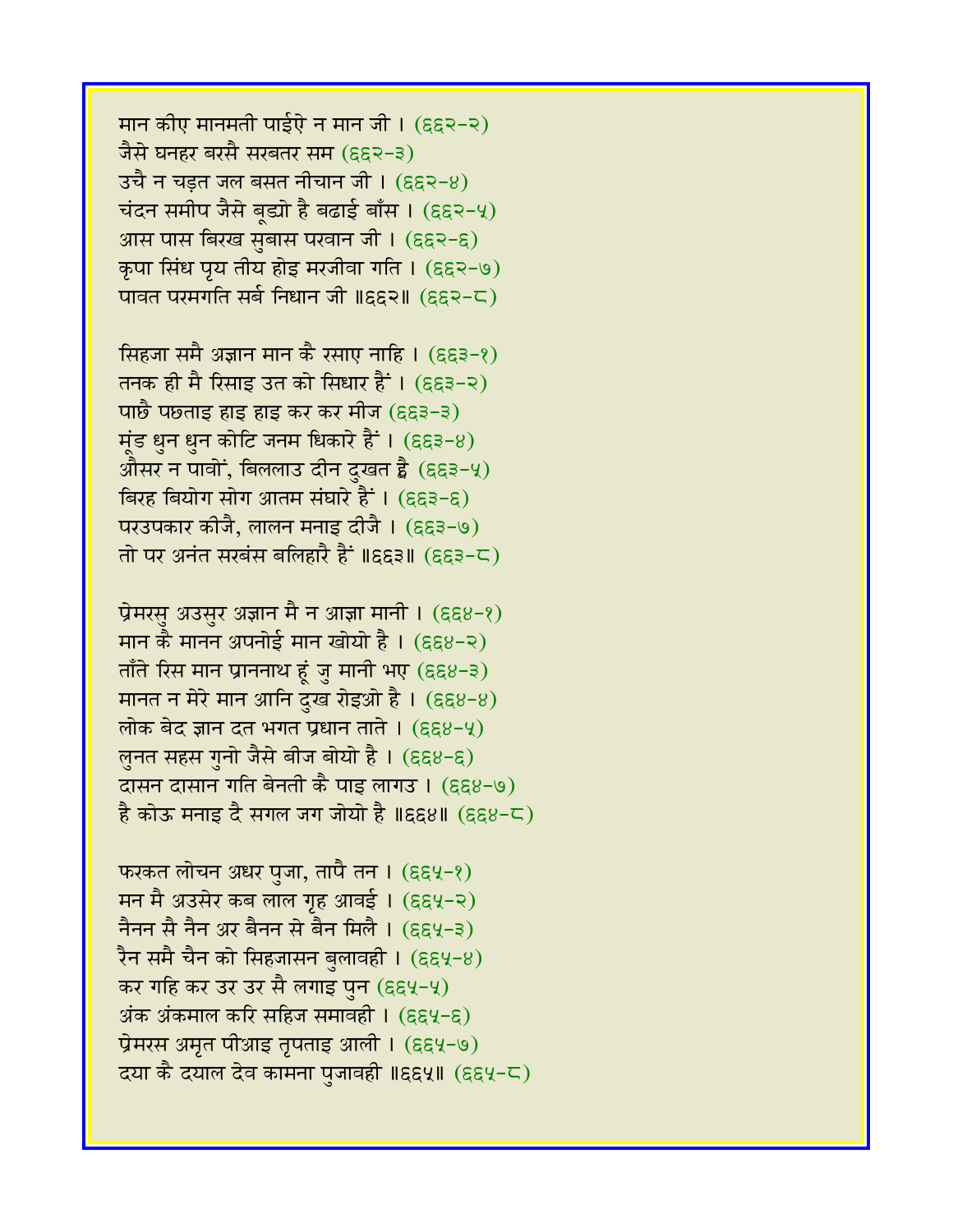लोचन अनूप रूप देखि मुरछात भए (हद्द-१) सेई मुख बहिरिओ बिलोक ध्यान धारि है। (हद्द-२) अमृत बचन सुनि स्रवन बिमोहे आली (६६६-३) ताही मुख बैन सुन सुरत समारि है।  $($ ६६६-४) जापै बेनती बखानि जिहबा थकत भई (६६६-५) ताही के बुलाए पुन बेनती उचारि है। (हहह-ह) जैसे मद पीए ज्ञान ध्यान बिसरन होइ (६६६-७) ताही मद अचवत चेतन प्रकार है ॥६६६॥ (६६६-८)

सुनि पृय गवन स्रवन बहरे न भए (६६७-१) काहे की पतिब्रता पति ब्रत पायो है । (६६७-२) दृशट पृय अगोचर हुइ अंधरे न भए नैन (हद्द७-३) काहे की प्रेमनी प्रेम हूं लजायो है ।  $(\epsilon \epsilon \Theta - 8)$ अवधि बिहाए, धाइ धाइ बिरहा बिआपै (६६७-५) काहे की बिरहनी , बिरह बिलखायो है ।  $(\epsilon \epsilon \Theta - \epsilon)$ सुनत बिदेस के संदेस नाहि फूटयो रिदा (६६७-७) कउन कउन गनउ चुक उळतर न आयो है ॥६६७॥ (६६७-८)

बिरह दावानल प्रगटी न तन बन बिखै (६६८-१) असन बसन तामै घ्रित परजारि है।  $(665-2)$ प्रथम प्रकासे धुम अतिही दुसहा दुख (६६८-३) ताही ते गगन घन घटा अंधकार है ।  $(\epsilon \epsilon \zeta - 8)$ भभक भभूको ह्वै प्रकाशयो है अकास ससि  $(\epsilon \epsilon \epsilon - 4)$ तारका मंडल चिनगारी चमकार है। (६६८-६) कासिओ कहउ कैसे अंतकाल बृथावंत गति (६६८-७) मोहि दुख सोई सुखदाई संसार है ॥६६८॥ (६६८-८)

एई अखीआँ जु पेखि प्रथम अनुप रूप (६६१-१) कामना पूरन करि सहज समानी है । (हह $-$ २) एई अखीआँ ज़ लीला लालन की इक टक (हहत-३) अति असचरज है हेरत हिरानी है। ( $\epsilon \epsilon$ 8) एई अखीआँ जु बिछुरत पृय प्रानपति (हहह-५) बिरह बियोग रोग पीरा कै पिरानी है।  $(555 - 5)$ नासका स्रवन रसना मै अग्रभाग हुर्ता (६६१-७) एई अखीआँ सगल अंग मैं बिरानी है ॥६६१॥ (६६१-८)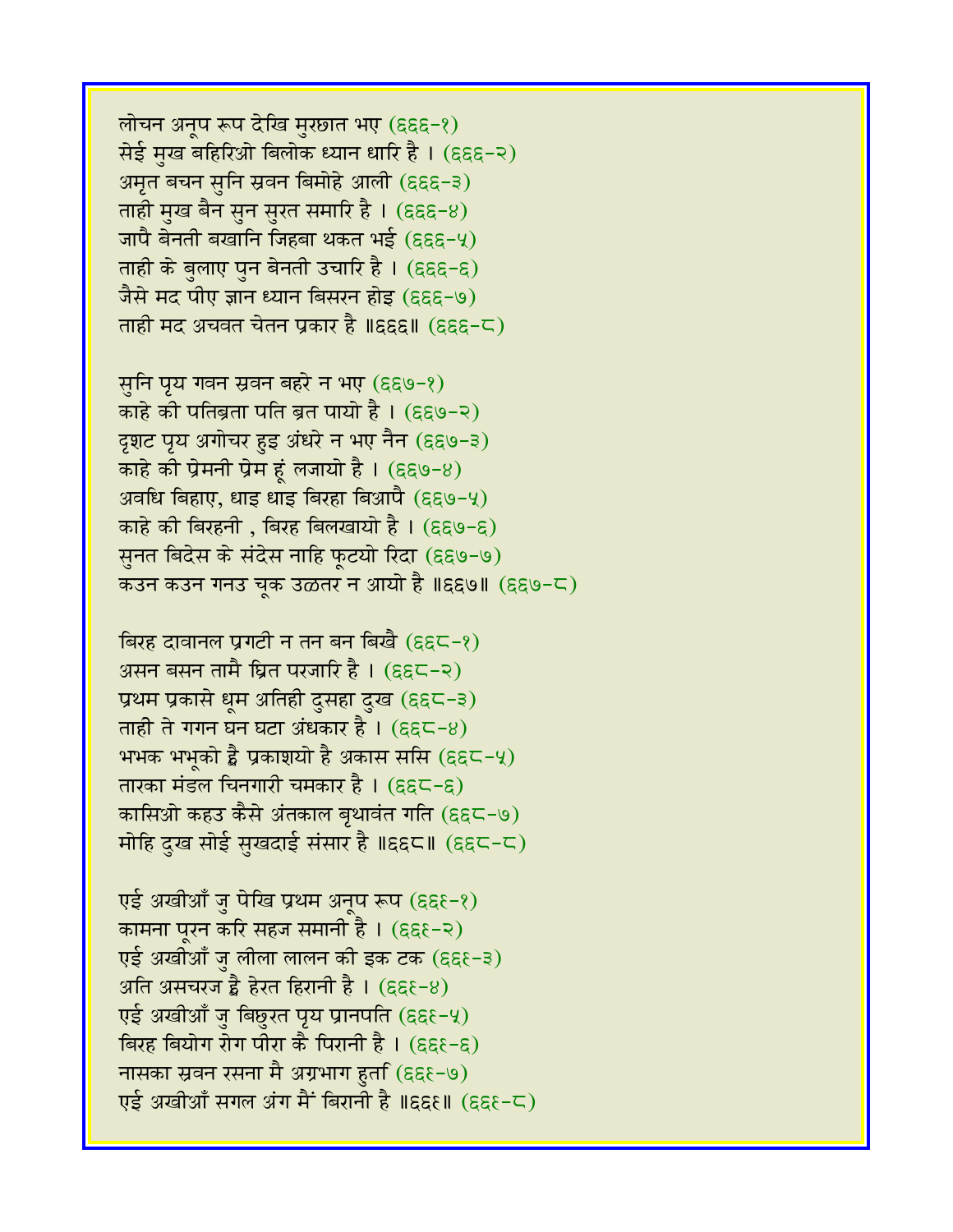इक टक ध्यान हुते चंद्रमे चकोर गति (६७०-१) पल न लगत स्वपनै हूं न दिखाईऐ। (६७०-२) अमृत बचन धुनि सुनति ही बिद्यमान (६७०-३) ता मुख संदेसो पथकन पै न पाईऐ ।  $($ ६७०-४) सिंहजा समै न उर अंतर समाते हार (९७०-५) अनिक पहार ओट भए, कैसे जाईऐ । (६७०-६) सहज संजोग भोग रस परताप हुते (६७०-७) बिरह बियोग सोग रोग बिललाईऐ ॥६७०॥ (६७०-८)

जाकै एक फन पै धरन है सो धरनीधर (६७१-१)  $\pi$ ाँहि गिरधर कहै कउन बडिआई है। (६७१-२) जाको एक बावरो कहावत है बिस्वनाथ (६७१-३) ताहि बृजनाथ कहे कौन अधिकाई है । (६७१-४) सगल अकार ओंकार के बिथारे जिन (९७१-५) ताहि नंद नंद कहै कउन ठकुराई है । (६७१-६) उसतति जानि, निंदा करत अज्ञान अंध (६७१-७) एेसे ही अराधन ते मोन सुखदाई है ॥६७१॥ (६७१-८)

नख सिख लउ सगल अंग रोम रोम करि (६७२-१) काटि काटि सिखन के चरन पर वारीऐ। (६७२-२) अगनि जलाइ, फुनि पीसन पीसाइ ताँहि (६७२-३) लै उडे पवन हुइ अनिक प्रकारीऐ ।  $($ ६७२-४) जत कत सिख पग धरै गुर पंथ प्रात (६७२-५) ताह ताह मारग मै भसम कै डारीऐ ।  $($ ६७२-६ $)$ तिह पद पादक चरन लिव लागी रहै (६७२-७) दया कै दयाल मोहि पतित उधारीऐ ॥६७२॥ (६७२-८)

पंच बार गंग जाइ बार पंच प्राग नाइ  $(g \circ s - g)$ तैसा पुन्न एक गुरसिख कउ नवाए का । (६७३-२) सिख कउ पिलाइ पानी भाउ कर कुरखेत (६७३-३) अस्वमेध जग फल सिख कउ जिवाए का ।  $(693-8)$ जैसे सत मंदर कंचन के उसार दीने (६७३-५) तैसा पुन्न सिख कउ इक शबद सिखाए का । (६७३-६) जैसे बीस बार दरसन साध कीआ काहू (६७३-७)